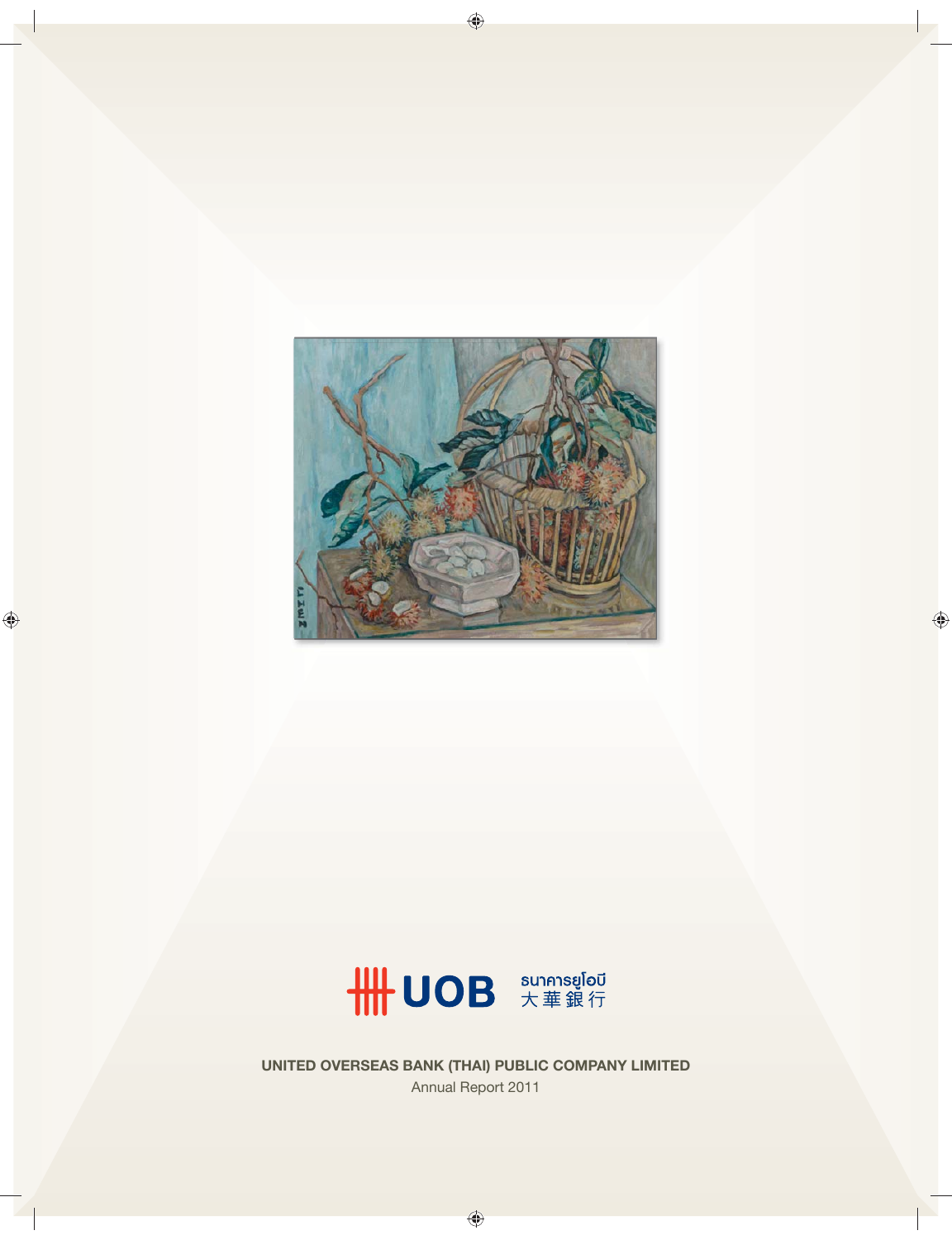

#### *Sweet Rambutans* **by Georgette Chen Oil on Canvas**

This painting by Georgette Chen is one of the most acclaimed pieces in UOB's art collection. The Group started its collection in the 1970s as a way to support the local arts scene. Through this programme, UOB has collected more than 1,500 artworks which are displayed at the Group's offices worldwide.

As UOB is acknowledged as one of the pioneer banks in Singapore, so is too Chen recognised as a forerunner of the visual arts scene in the country. The rambutan fruit is a signature element of Chen's still-life paintings. Chen who is known for her Post-Impressionist style has blended western and eastern elements in this artwork.

Chen has forged a reputation for her portraits, landscape and stilllife paintings. She was conferred the Cultural Medallion in 1982. A national arts scholarship has been established in her name.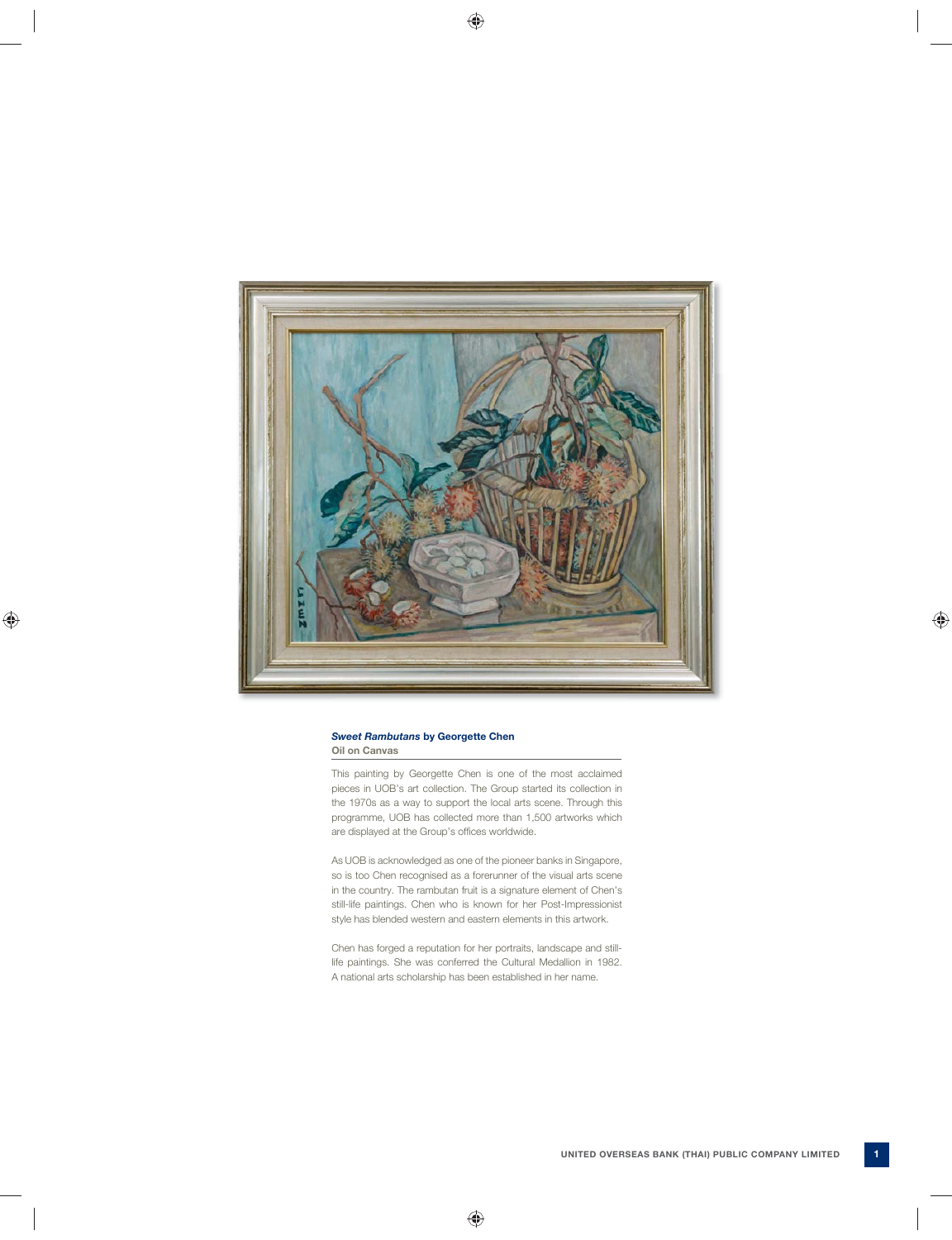# **Company Profile**

The United Overseas Bank (Thai) Public Company Limited ("UOB (Thai)") was incorporated in November 2005 following the merger of the Bank of Asia and UOB Radanasin Bank. UOB (Thai) is a fully-licensed commercial bank. With its wide network of 157 branches, 373 ATMs and 31 foreign exchange kiosks nationwide (as of 31 March 2012), UOB (Thai) offers consumer and corporate customers a comprehensive suite of quality products and services to meet their financial objectives and needs. To complement its commercial banking business, UOB (Thai) has three subsidiaries providing services including asset management, futures broking and debt collection.

UOB (Thai) is rated among the top banks in Thailand by Moody's Investors Service, Fitch Ratings, and Standard & Poor's:

| Moody's Investors Service:    |                                                      |                         |
|-------------------------------|------------------------------------------------------|-------------------------|
| International Ratings         | Long-Term<br>Short-Term<br><b>Financial Strength</b> | Baa1<br>Prime-2<br>D    |
| Fitch Ratings:                |                                                      |                         |
| International Ratings         | Long-Term<br>Short-Term<br>Viability<br>Individual   | BBB+<br>F2<br>bbb-<br>C |
| National Ratings              | Long-term<br>Short-term                              | AAA(tha)<br>$F1+(tha)$  |
| Standard & Poor's:            |                                                      |                         |
| International Ratings         | Long-term<br>Short-term                              | BBB+<br>A2              |
| <b>ASEAN Regional Ratings</b> | Long-term<br>Short-term                              | $axA+$<br>axA-1         |

UOB (Thai) is 99.66% owned by Singapore-based United Overseas Bank Limited ("UOB"). UOB has an extensive network of more than 500 offices in 19 countries and territories.

UOB is rated among the world's top banks by Moody's Investors Service, receiving B for Financial strength, and Aa1 and Prime-1 for long-term and short-term bank deposits respectively.

UOB's mission is to be a premier bank in the Asia Pacific region, committed to providing quality products and excellent customer service. UOB (Thai) aims to play a significant role in advancing this mission while contributing to Thailand's economic development.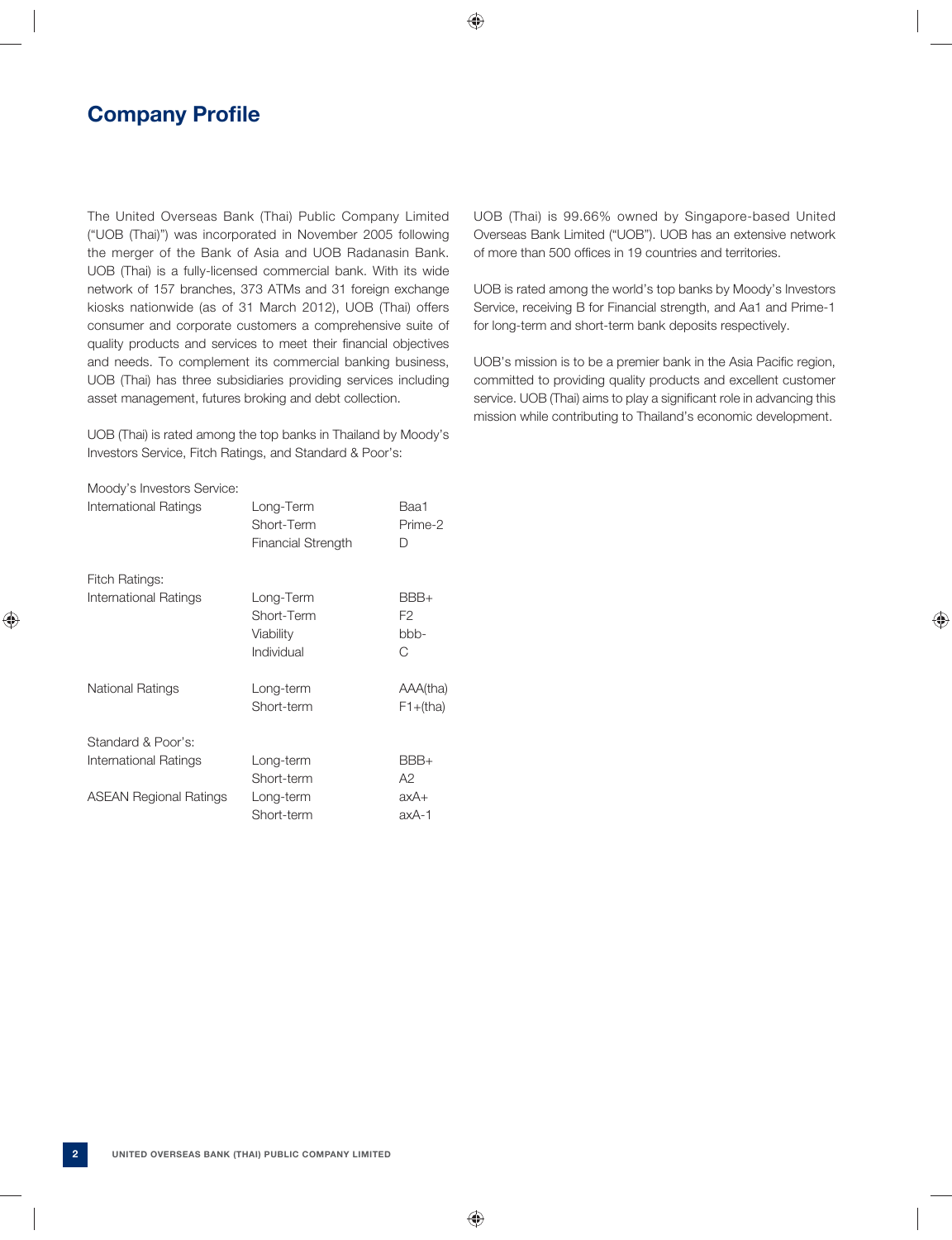# **Financial Highlights**

|                                            |         | <b>Audited Financial Statements</b> |  |
|--------------------------------------------|---------|-------------------------------------|--|
|                                            | 2011    | 2010                                |  |
| <b>Financial Position (Million Baht)</b>   |         |                                     |  |
| Assets                                     | 298,589 | 247,891                             |  |
| Loans                                      | 189,433 | 163,135                             |  |
| Allowance for doubtful accounts            | 5,750   | 6,147                               |  |
| Deposits                                   | 166,307 | 152,040                             |  |
| Liabilities                                | 266,459 | 216,109                             |  |
| Shareholders' equity                       | 32,130  | 31,782                              |  |
| Capital funds                              | 29,034  | 28,197                              |  |
| <b>Earnings Performance (Million Baht)</b> |         |                                     |  |
| Net interest income                        | 7,633   | 6,379                               |  |
| Non-interest income                        | 1,907   | 2,301                               |  |
| Provisions for doubtful debts              | 1,280   | 739                                 |  |
| Net profit before tax                      | 1,474   | 1,845                               |  |
| Net profit after tax                       | 125     | 1,119                               |  |
| Ratios (%)                                 |         |                                     |  |
| Net interest income to average assets      | 2.79    | 2.68                                |  |
| Return on average assets                   | 0.05    | 0.47                                |  |
| Return on average equity                   | 0.39    | 3.59                                |  |
| Earnings per share - basic (Baht)          | 0.05    | 0.45                                |  |
| Book value per share (Baht)                | 12.93   | 12.79                               |  |
| Dividend per share (Baht)                  | 0.00    | 0.15                                |  |
| Capital adequacy ratio                     | 16.69   | 18.95                               |  |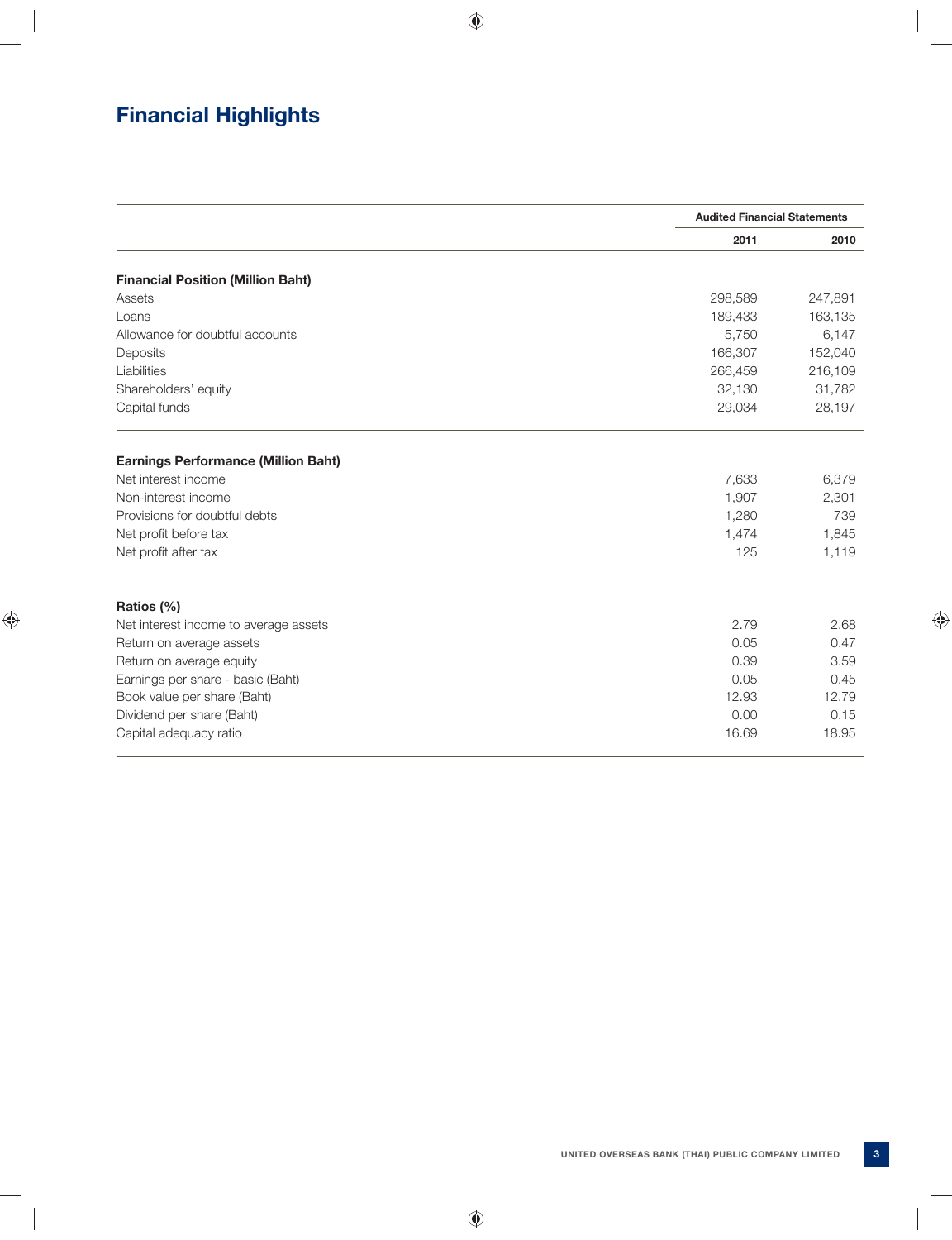# **Chairman's Statement**

"We will continue to invest and grow in Thailand in line with our long-term commitment to the country."



#### **2011 Review**

In 2011, the world economy was impacted by the US's unstable recovery and Europe's sovereign debt issues. Asia continued to drive the global economy. Thailand showed a healthy growth rate until it was hard hit in the fourth quarter by one of the worst floods in recent years. The floods created severe and widespread damage to the industrial and agricultural sectors, and also negatively impacted the insurance and banking sectors. This resulted in Thailand's Gross Domestic Product (GDP) growth falling from the expected 4-5% to 1%.

However the quick response from the government to rehabilitate the disaster hit areas with various stimulus programmes, such as special investment incentives and lowering corporate income tax rates, kept investors' confidence up. These prompt actions persuaded foreign investors to maintain their operations in Thailand, and thus enabled a quick recovery of the economy.

# **2011 Bank Performance**

United Overseas Bank (Thai) (UOB Thai), riding on the country's strong growth until it was derailed at the last quarter, achieved a healthy loans growth rate of 16.1% to Baht 189.4 billion and saw the deposit & bill of exchange growth rate significantly increase by 26.5% to Baht 208.6 billion. This gave us a loans to deposits and bill of exchange ratio of 90.8% at year's end.

The Bank's net interest income showed a strong improvement of 19.7% despite the increasing cost of funds, while the volatility in the foreign currency market affected non-interest income. The Bank's total income improved to Baht 9,539 million.

The strong business growth, however, was offset by consequences of the devastating floods and a one-time write off in tax expenses due to the reduction in corporate tax rate which had an adverse impact on our deferred tax accounting treatment. Arising from the destruction of business capacities by the floods, the Bank allocated additional provisions for our loans as well as our stake in an insurance company. As a result of these factors, the Bank's profit after tax in 2011 dropped to Baht 125 million from Baht 1.1 billion in 2010.

## **Corporate Developments**

In line with our long-term commitment to Thailand, the Bank continued its investment in a few key areas.

UOB (Thai) embarked on a profile raising campaign based on its Fitch rating of AAA(tha). This coincided with the country's reduction of deposits insurance coverage for depositors. The campaign was also in line with our focus on new customer acquisition and deposits growth.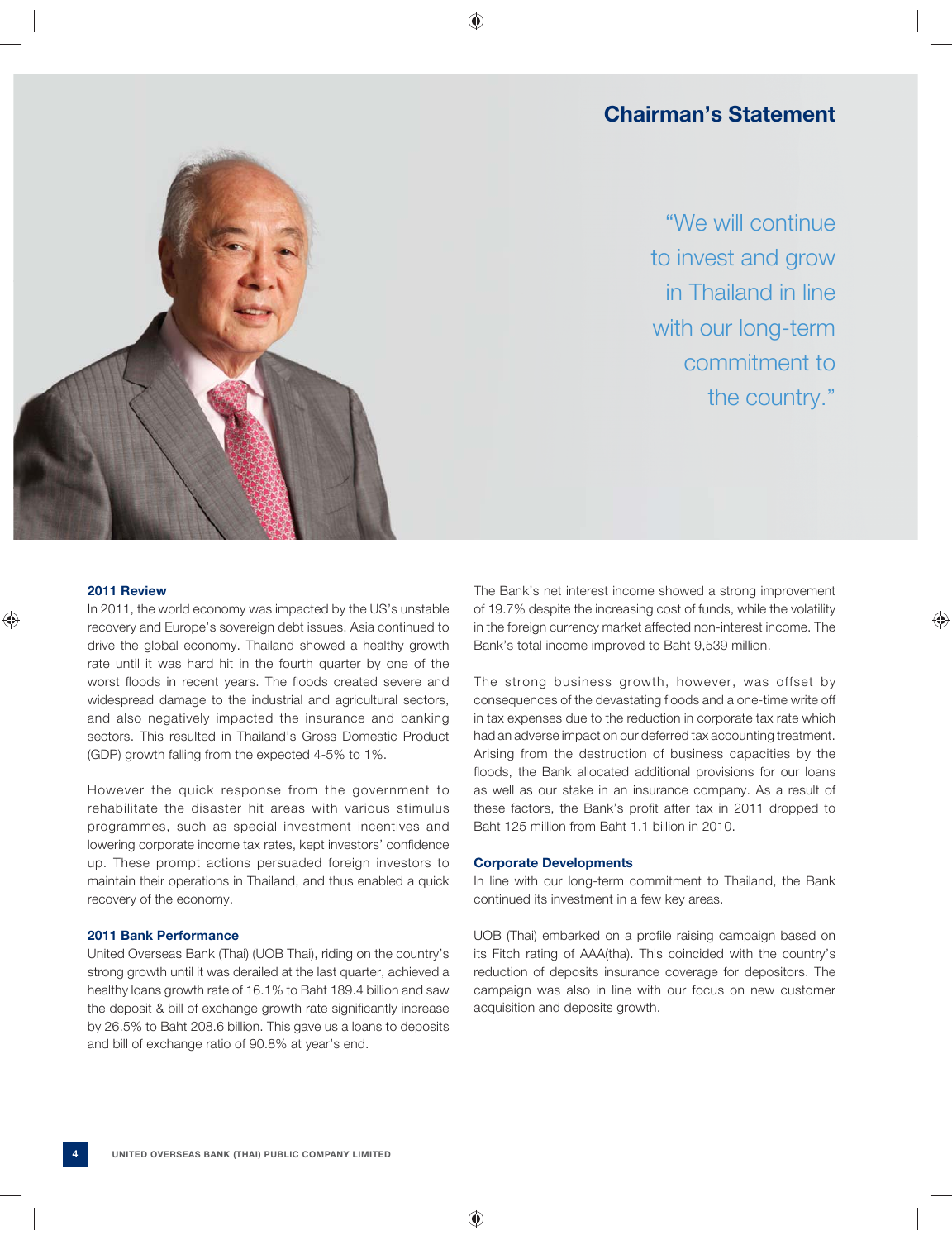We also implemented a robust channels strategy to boost sales and service specialisation at branches with the aim of improving our service levels and customer experience. A revamped cluster concept focusing on core customer catchment areas in Chinatown and the Eastern Seaboard was introduced. More clusters have been identified to optimise our branch network and to create a strong presence in those zones.

To add value to our corporate and high net worth customers, we set up a Debt Capital Markets (DCM) function as well as revamped our Privilege Banking business. Both businesses will add to our future fee-generating opportunities as well as provide critical differentiation against competitors in a crowded market.

The Bank has also invested heavily to refresh its core retail system in 2011. When completed in 2012, it would enhance product capacity, while improving efficiency and service to our clients.

## **2012 Outlook**

Looking ahead, there are concerns over the global economic weakness especially in the anaemic growth in the US and headwinds facing European economies in the coming years. In Asia, growth is moderating and the world watches closely if the Asian engines of growth can be sustained. Domestically, the strong fundamentals of the Thai economy, flood recovery efforts and increased trade within the Asia Pacific region provide the bases for a quiet sense of optimism that 2012 may be reasonably positive for Thailand.

We will continue to invest and grow in Thailand in line with our long-term commitment to the country and leverage on our extensive global network to provide seamless support for our customers' cross-border business needs. Our priority remains to maintain a healthy capital ratio and a sustainable liquidity position. UOB (Thai) will continue to focus on robust but prudent growth on the back of effective risk and cost management.

### **Acknowledgement**

I would like to thank the Board of Directors for their wise counsel and guidance throughout the year. Moreover I want to acknowledge the contributions of Mr Chua Teng Hui who retired last year. He was Deputy President & Deputy CEO at UOB (Thai) for more than 7 years and had served the UOB Group for more than 23 years.

On behalf of the Board of Directors, I would like to express our appreciation to the management and staff for their commitment, support, and dedication.

# **Wee Cho Yaw**

*Chairman* March 2012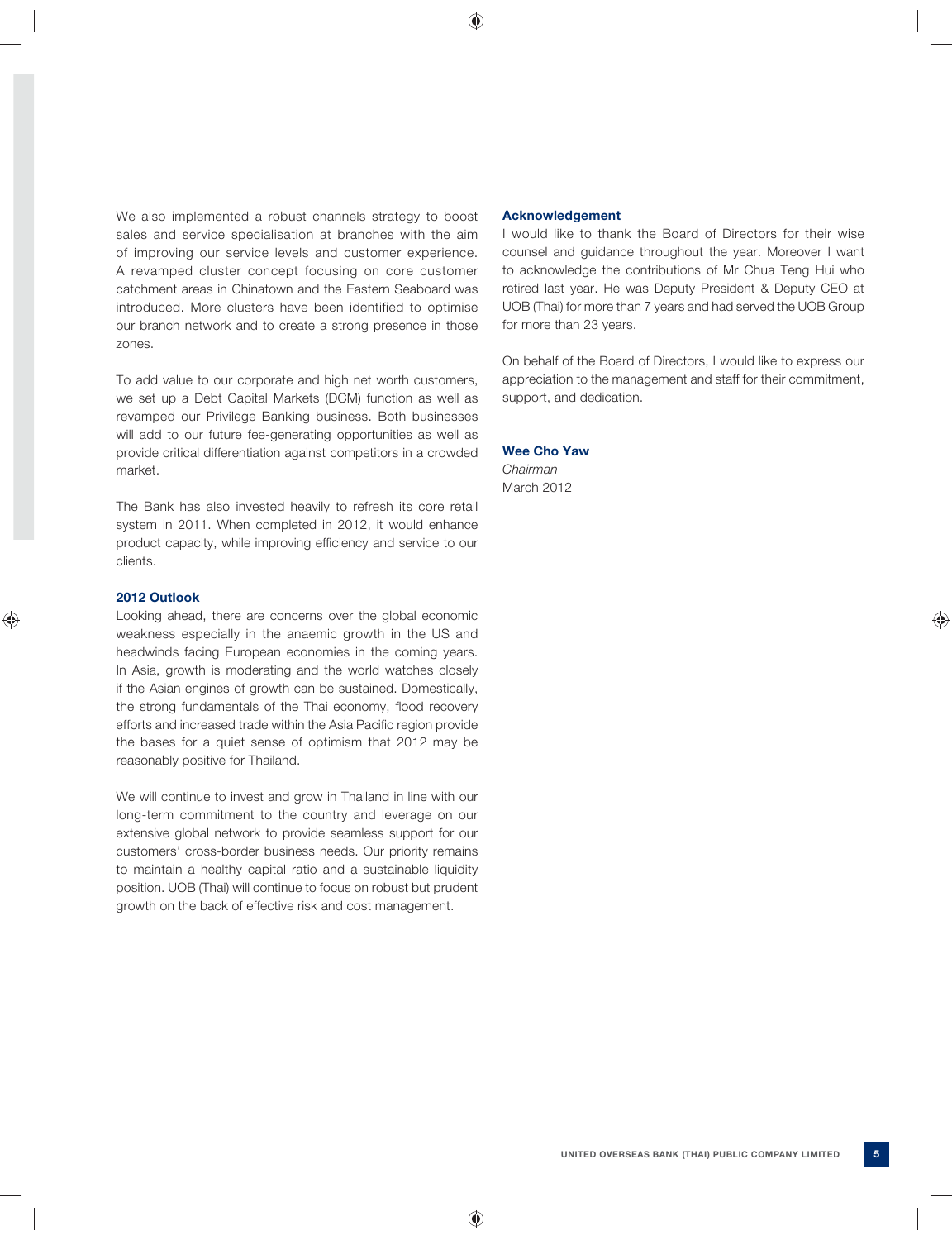# **Board of Directors**

Wee Cho Yaw Chairman Wee Ee Cheong Deputy Chairman Suebtrakul Soonthornthum Independent Director Arun Chirachavala **Independent Director** Chinnawat Bulsuk **Independent Director** Lee Chin Yong Director Cheo Chai Hong Director Wong Kim Choong **Director** Chua Teng Hui **Director** *(Retired 1 January 2012)*

# **Senior Management Team**

| Wong Kim Choong            | President & CEO                                                                      |
|----------------------------|--------------------------------------------------------------------------------------|
| Tay Han Chong              | Head of Business (Personal Financial Services, Business Banking, Commercial Banking) |
| Adisorn Sermchaiwong       | Executive Director, Country Head of Channels                                         |
| Busba Virochpoka           | Executive Director, Country Head of Brand Performance & Corporate Communications     |
| Chanindh Homsilpakul       | Executive Director, Country Head of Technology & Operations                          |
| Ho Swit Moy Margaret       | Executive Director, Country Head of Credit Approval                                  |
| Lek Ruangnaovarat          | Executive Director, Country Head of Internal Audit                                   |
| Lim Keng Teck              | Executive Director, Country Head of Human Resources                                  |
| Loh Chen Hwee              | Executive Director, Country Head of Global Markets                                   |
| Ngamjitt Sirijindalert     | Executive Director, Country Head of Project Management Office                        |
| Pailin Ngsriwongse         | Executive Director, Country Head of Corporate Banking 2                              |
| Pipat Assamongkol          | Executive Director, Country Head of Transaction Banking                              |
| Pisal Kattiyothaivong      | Executive Director, Country Head of Debt Capital Markets                             |
| Piyaporn Ratanaprasartporn | Executive Director, Country Head of Corporate Banking 1                              |
| Pornchai Wiwatpattarakul   | Executive Director, Country Head of Compliance, Legal and Secretariat                |
| Roongthip Angkasirisan     | Executive Director, Country Head of Risk Management                                  |
| Sanchai Apisaksirikul      | Executive Director, Country Head of Finance & Corporate Services                     |
| Sayumrat Maranate          | Executive Director, Country Head of Business Banking                                 |
| Vajee Pramualrat           | Executive Director, Country Head of Special Asset Management                         |
| Yuttachai Teyarachakul     | Executive Director, Country Head of Personal Financial Services                      |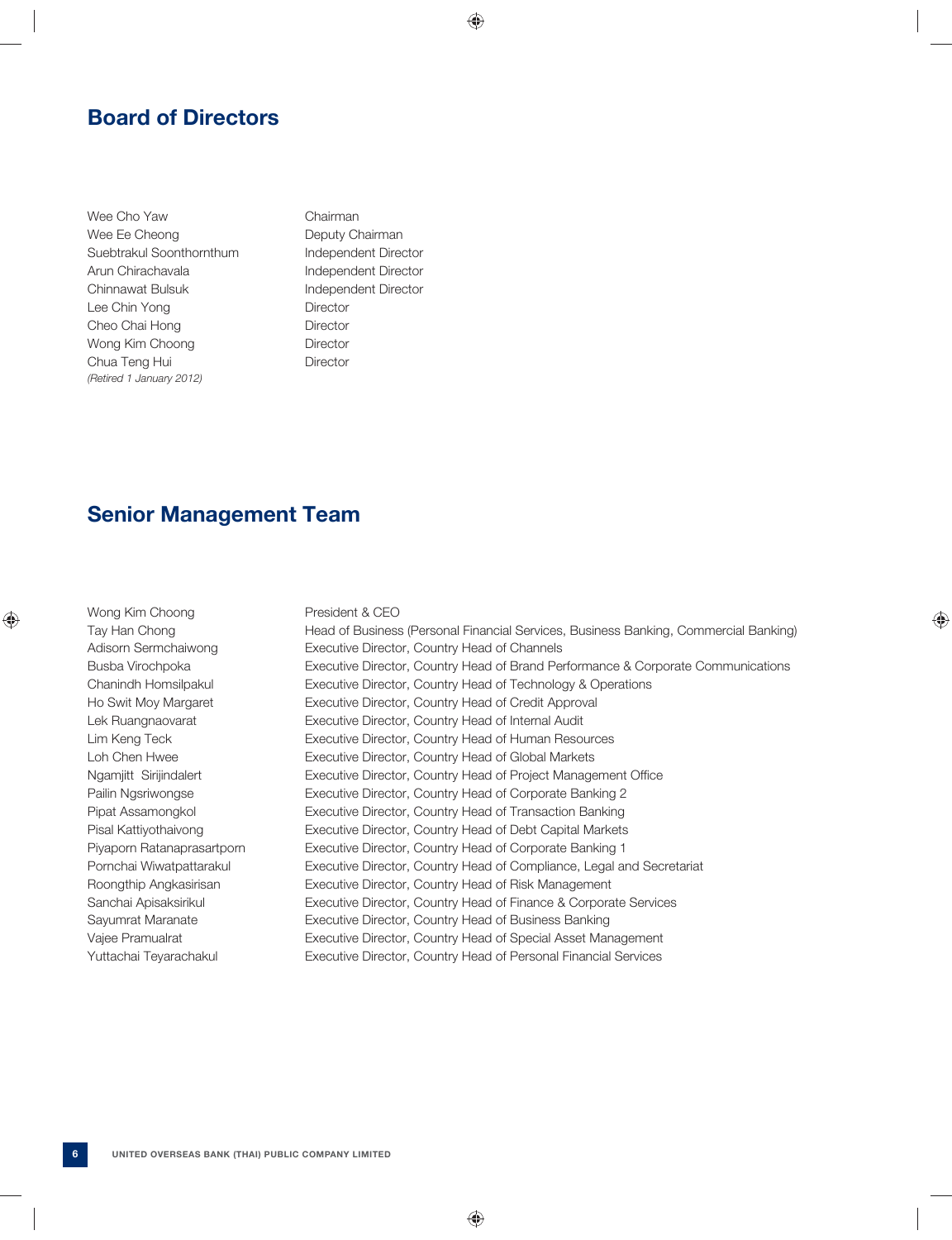

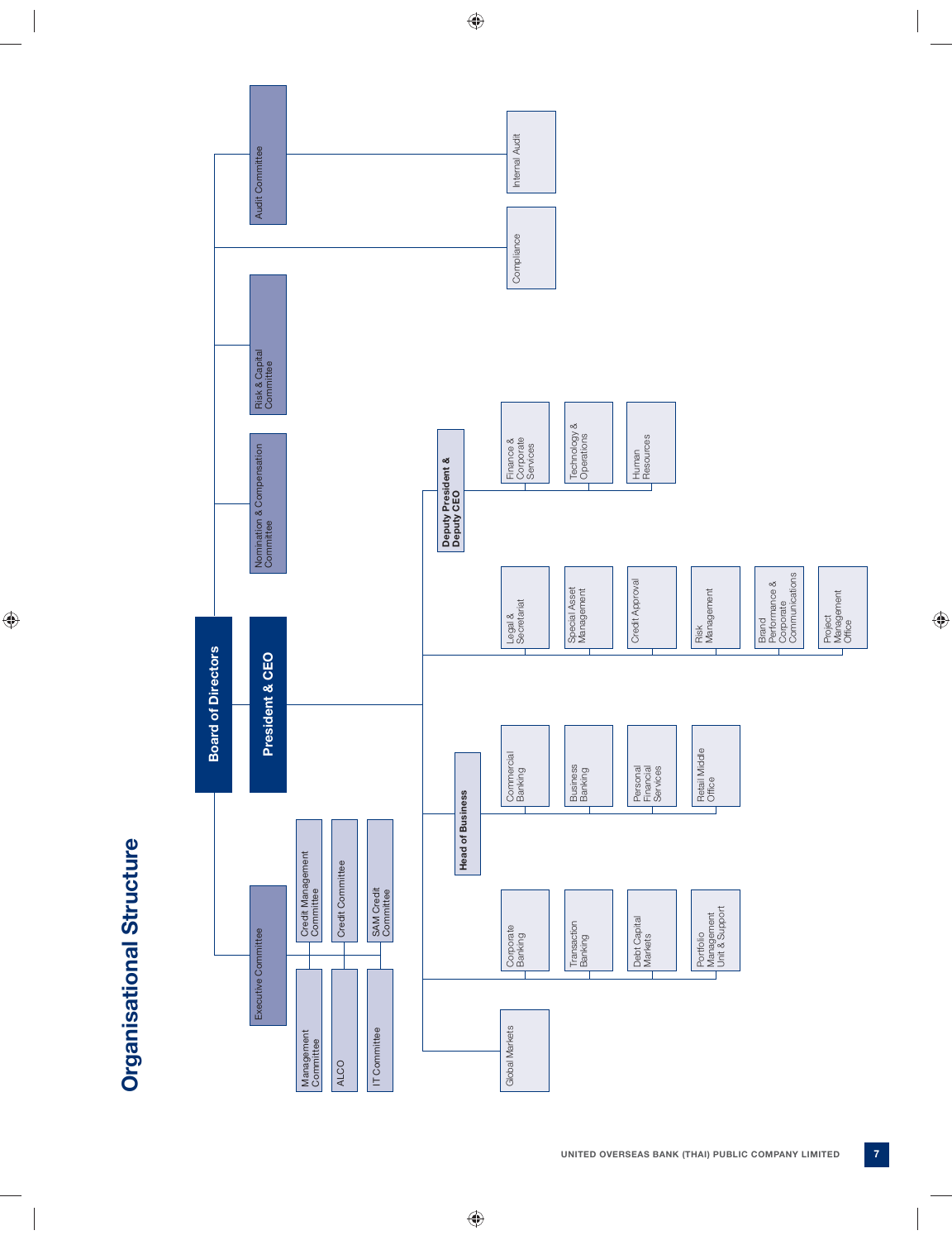# **Management Discussion and Analysis 2011**

#### **Statutory Financial Results**

The US's slow and unstable economic recovery and Europe's sovereign debt crisis had a significant impact to the world economy. Asia, on the contrary, was the one who was driving world economy in 2011. Without the impact of the flood on its economy, Thailand would had delivered healthy growth as well. The damage from flood brought the country's GDP down to 1%. To help revive the economy, the Government introduced many economic support programmes such as corporate income tax rate reductions, consumer spending stimulus by raising minimum wages, and flood relieve financial support programmes among others. These also impacted banking sector's performances.

Despite this, the Bank booked a healthy loans growth of 16.1% and deposit plus bill of exchange growth of 26.5%. The Bank reported a net profit before tax of Baht 1,474 million, a decrease of Baht 371 million from last year. This was mainly due to the prudent provisions against the impact of the floods. The tax expense significantly increased by Baht 621 million from 2010 resulted from the reversal of deferred tax assets to tax expense when the Government announced corporate income tax rate reduction from 30% to 23% and 20% in 2012 and 2013 respectively. This is in compliance with the Thai Accounting Standard. Consequently, net profit after tax decreased by Baht 994 million from 2010 to Baht 125 million in 2011.

# **Summarised Statutory Financial Results**

#### **For the years ended 31 December 2011 and 2010**

|                                              |         |         | <b>Million Baht</b> |
|----------------------------------------------|---------|---------|---------------------|
| <b>Statements of Comprehensive Income</b>    | 2011    | 2010    | % change            |
|                                              | audited | audited |                     |
| Interest income                              | 12,145  | 8,855   | 37.2                |
| Interest expenses                            | 4,512   | 2,476   | 82.2                |
| Net Interest income                          | 7,633   | 6,379   | 19.7                |
| Non-interest income                          | 1,907   | 2,301   | (17.1)              |
| Total income                                 | 9,539   | 8,680   | 9.9                 |
| Operating expenses                           | 6,785   | 6,096   | 11.3                |
| Operating profit                             | 2,755   | 2,584   | 6.6                 |
| Impairment loss of loans and debt securities | 1,280   | 739     | 73.3                |
| Net profit before tax                        | 1,474   | 1,845   | (20.1)              |
| Income tax                                   | 1,348   | 727     | 85.4                |
| Non-controlling interest                     |         | (1)     | (152.9)             |
| Net profit after tax                         | 125     | 1,119   | (88.8)              |

|                                     |           |           | <b>Million Baht</b> |
|-------------------------------------|-----------|-----------|---------------------|
| <b>Key Financial Position Items</b> | 31 Dec 11 | 31 Dec 10 | $%$ change          |
|                                     | audited   | audited   |                     |
| Total assets                        | 298,589   | 247,891   | 20.5                |
| Total loans                         | 189,433   | 163,135   | 16.1                |
| <b>NPLs</b>                         | 7,503     | 8,620     | (13.0)              |
| Total deposits                      | 166,307   | 152,040   | 9.4                 |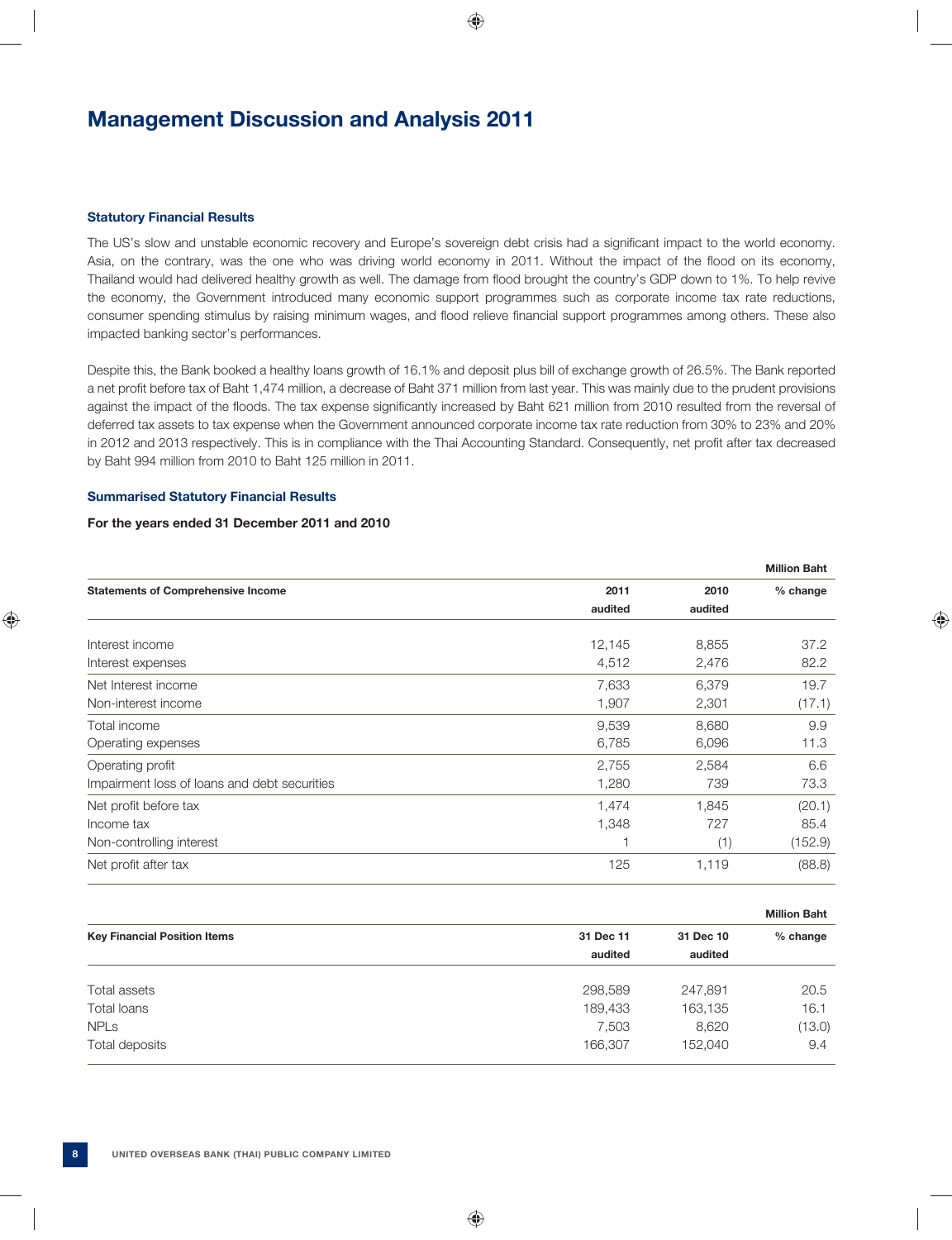| Key Financial Ratios (%)              | 31 Dec 11 | 31 Dec 10 | change |
|---------------------------------------|-----------|-----------|--------|
|                                       | audited   | audited   |        |
|                                       |           |           |        |
| Net interest income to average assets | 2.8       | 2.7       | 0.7    |
| Loans to deposits ratio               | 113.9     | 107.3     | 6.6    |
| NPLs to total loans ratio             | 3.1       | 5.0       | (1.9)  |
| Capital adequacy ratio                | 16.7      | 19.0      | (2.3)  |
|                                       |           |           |        |

#### **Net Interest Income**

Net interest income for 2011 was Baht 7,633 million, an increase of Baht 1,254 million or 19.7% compared with the previous year. This was mainly due to average loans volume of Baht 171 billion, up by Baht 28 billion.

# **Non-interest Income**

Non-interest income was Baht 1,907 million, a decrease of 17.1% compared with the previous year. This was mainly attributed to gains on the sale of investments in an offshore company in the previous year, lower gains on foreign currency exchange but was offset by higher fees and services income largely from insurance and card income.

#### **Operating Expenses**

The Bank's operating expenses for 2011 were Baht 6,785 million, an increase of 11.3% from the previous year. Personnel expenses were higher compared with last year due mainly to increased headcount especially in lending and sales, offset by lower premise expenses and lower losses on properties foreclosed.

#### **Impairment**

The Bank set aside a total of Baht 1,280 million in loan loss and debt securities provisions for 2011, which was Baht 541 million or 73.3% higher than provisions made for the previous year. This was due to flood impact provisions in 2011.

#### **Capital Expenditure**

Capital expenditure for 2011 totaled Baht 532 million compared with Baht 295 million in 2010, an increase of Baht 237 million. The capital expenditure in 2011 was primarily for new branch openings and renovations plus the upgrading of the Bank's information technology platform to improve efficiency and to support business activities.

#### **Dividend Payment Policy**

The Bank's dividend payment policy is governed by Bank of Thailand and The Public Company Limited Act. The dividend payment policy is subjected to approval by shareholders at the annual general meeting, and does not exceed 45% of net profit for the year.

## **Assets**

The total assets of the Bank and its subsidiaries as at 31 December 2011 were Baht 298,589 million, an increase of Baht 50,698 million or 20.5% from 31 December 2010. The increase was largely due to an increase in the Bank's core business in lending assets by Baht 26,298 million or 16.1% and in Treasury activities by Baht 21,951 million or 30.7%.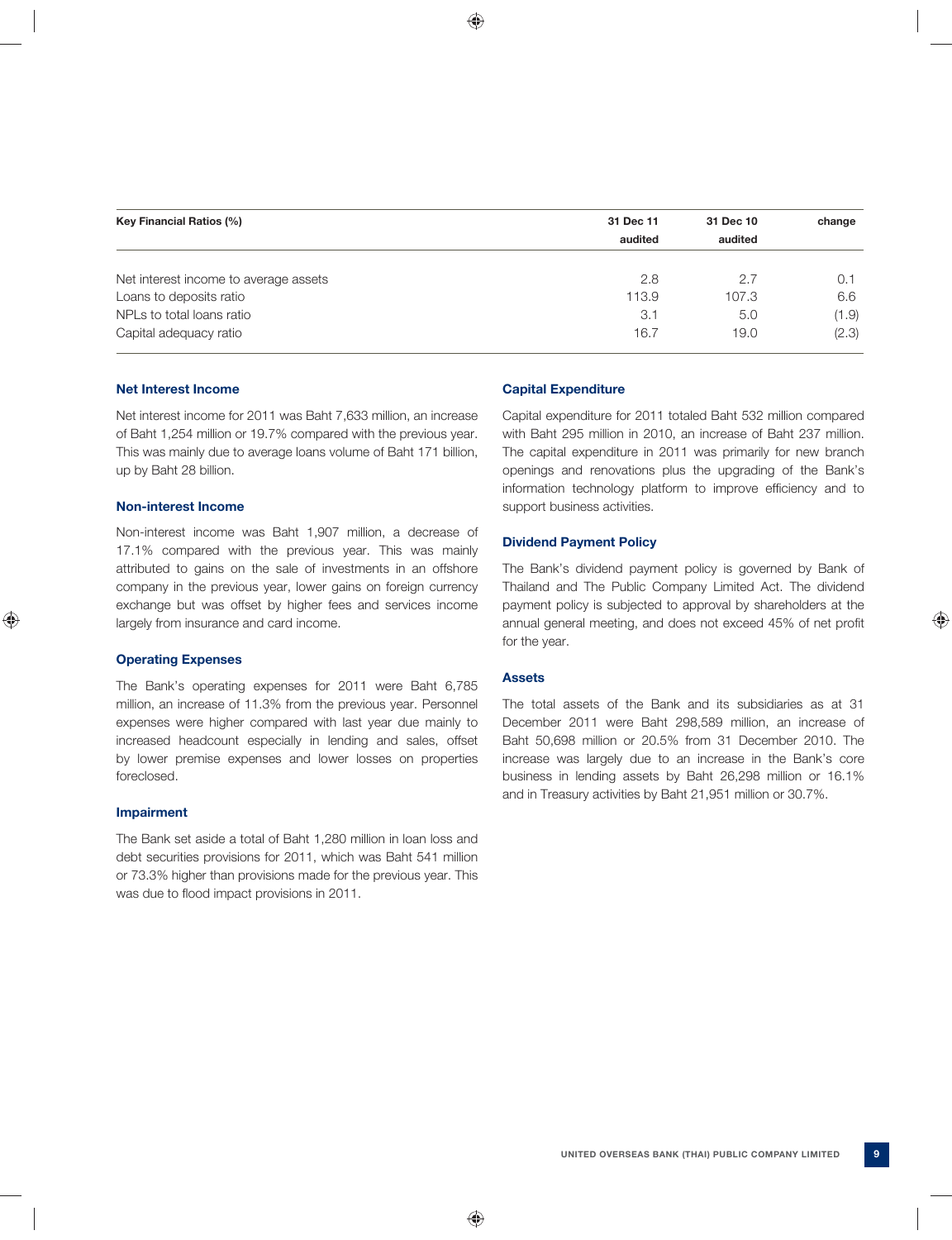## **Loans Portfolio**

|                                 | % of total loans |       |
|---------------------------------|------------------|-------|
|                                 | 2011             | 2010  |
|                                 |                  |       |
| Housing                         | 29.9             | 31.1  |
| Trading                         | 17.8             | 18.7  |
| Manufacturing                   | 16.0             | 20.1  |
| Services                        | 7.3              | 6.7   |
| <b>Real Estate</b>              | 5.8              | 4.4   |
| Utility                         | 5.3              | 3.9   |
| <b>Bank and Finance</b>         | 3.5              | 2.4   |
| Construction                    | 1.7              | 1.7   |
| Agriculture Forestry and Mining | 0.6              | 0.6   |
| Others                          | 12.1             | 10.4  |
| <b>Total loans</b>              | 100.0            | 100.0 |

**Loan by Industry**



The Bank's loans to the manufacturing industry went down from 20.1% in 2010 to 16.0% in 2011. Loans to the trading industry also decreased from 18.7% to 17.8% and the proportion of housing loans decreased from 31.1% to 29.9%.

# **Loans to Top 10 Customer Groups**

|                                 |       | % to total loans |  |
|---------------------------------|-------|------------------|--|
|                                 | 2011  | 2010             |  |
|                                 |       |                  |  |
| Loans to top 10 customer groups | 7.1   | 8.5              |  |
| Others                          | 92.9  | 91.5             |  |
| <b>Total loans</b>              | 100.0 | 100.0            |  |

The loans concentration in 2011 improved from the previous year. Loans to the top 10 largest customer groups accounted for 7.1% of total loans, down from 8.5% in 2010.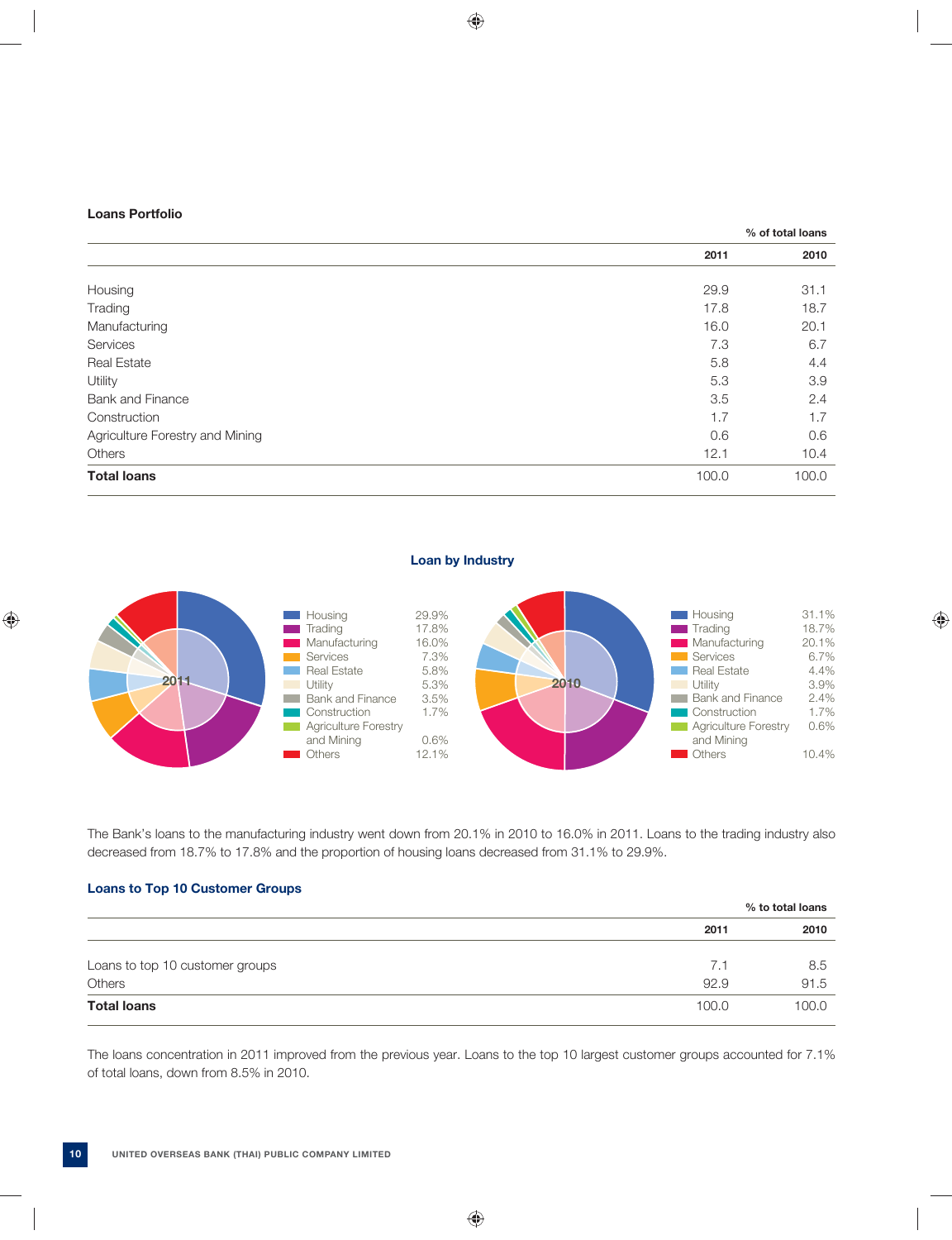# **Classification of Loans\***

|                               | 2011                |       | 2010                |               |
|-------------------------------|---------------------|-------|---------------------|---------------|
|                               | <b>Million Baht</b> | $\%$  | <b>Million Baht</b> | $\frac{0}{0}$ |
| Pass                          | 230,902             | 95.5  | 161,756             | 93.4          |
| Special mention               | 3,294               | 1.4   | 2,761               | 1.6           |
| <b>Total Performing loans</b> | 234,196             | 96.9  | 164,517             | 95.0          |
| Substandard                   | 1,423               | 0.6   | 1,429               | 0.8           |
| Doubtful                      | 586                 | 0.2   | 445                 | 0.3           |
| Doubtful of loss              | 5,494               | 2.3   | 6,746               | 3.9           |
| <b>Total NPLs</b>             | 7,503               | 3.1   | 8,620               | 5.0           |
| Grand total                   | 241,698             | 100.0 | 173,137             | 100.0         |

*\* including interbank and money market loans* 

# **Asset Quality Ratios**

|                                               |      | $\frac{0}{0}$ |
|-----------------------------------------------|------|---------------|
|                                               | 2011 | 2010          |
| NPLs / Total loans*                           | 3.1  | 5.0           |
| Provision doubtful accounts / NPLs            | 76.6 | 71.3          |
| Provision for doubtful accounts / Total loans | 3.0  | 3.8           |

*\* Including interbank and money market loans*

# **Non-Performing Loan Management**

NPLs in 2011 amounted to Baht 7.5 billion, a decrease of Baht 1.1 billion when compared with 2010 mainly from the write off of fully exhausted NPLs. NPLs to total loans ratio decreased by 1.9% accordingly.

# **Deposit Structure**

| % to total deposits |       |
|---------------------|-------|
| 2011                | 2010  |
|                     |       |
| 3.1                 | 3.1   |
| 42.4                | 46.0  |
| 54.5                | 50.9  |
| 28.1                | 12.9  |
| 19.0                | 21.4  |
| 7.4                 | 16.6  |
| 100.0               | 100.0 |
|                     |       |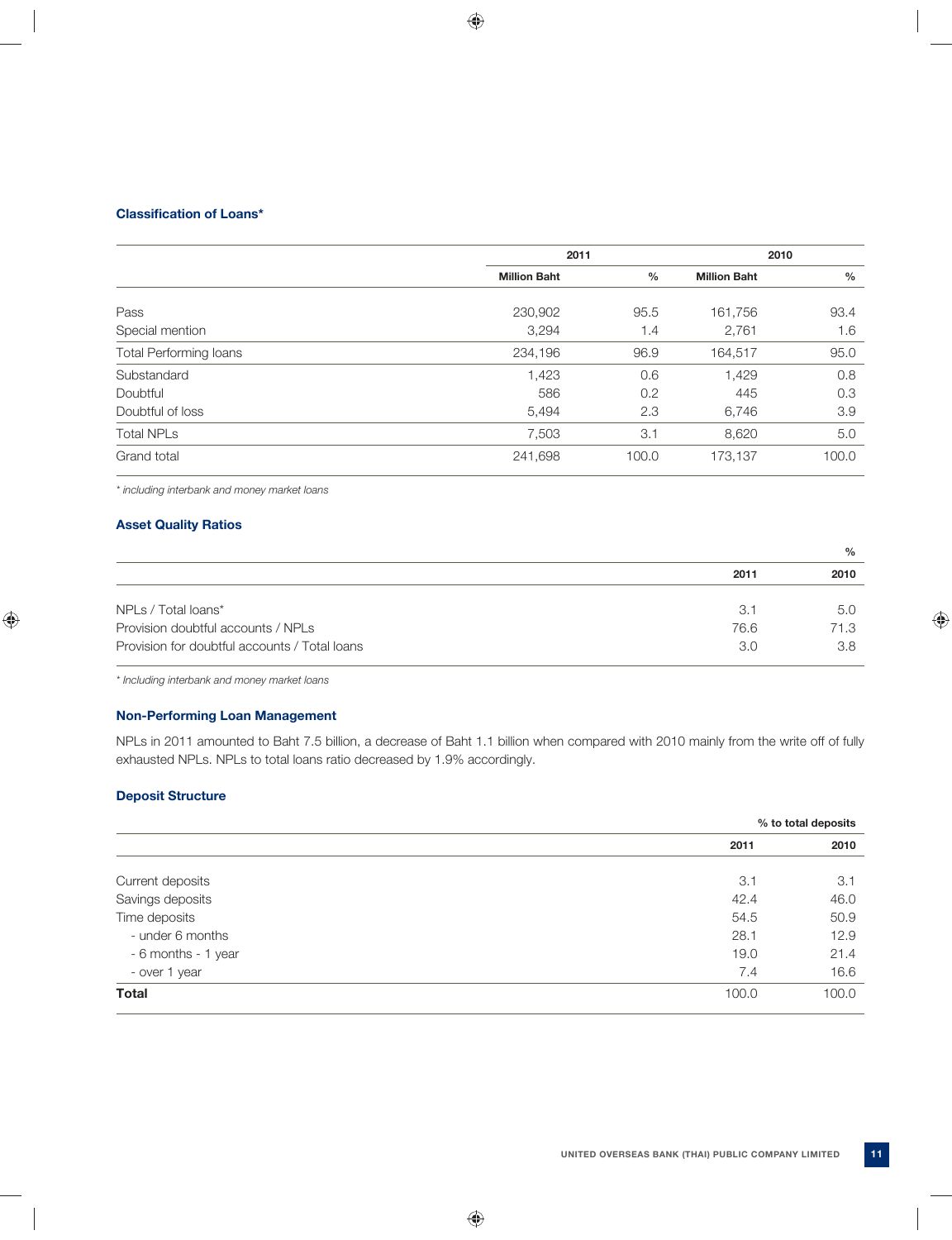#### **Deposit Structure**



As at 31 December 2011, the Bank had total deposits of Baht 166,307 million, an increase of 9.4% from end-2010. Total savings deposits accounted for 42.4% of total deposits, while fixed deposits accounted for 54.5%. The remaining 3.1% was current deposits. Loans to deposits ratio was 113.9% as at end-2011 compared with 107.3% as at end-2010.

# **Capital Funds**

|                                             | 2011                |             | 2010                |               |
|---------------------------------------------|---------------------|-------------|---------------------|---------------|
|                                             | <b>Million Baht</b> | $\%$        | <b>Million Baht</b> | $\frac{0}{0}$ |
| Total capital                               | 29,034              | 16.7        | 28.197              | 19.0          |
| Tier 1 capital<br>Tier 2 capital and others | 27,027<br>2,007     | 15.5<br>1.2 | 26,446<br>1.751     | 17.8<br>1.2   |

The Bank adopted the Foundation Internal Ratings Based Approach ("FIRB") of Basel II capital framework at the end of June 2010. Total capital adequacy ratio remained strong at 16.7% as at end-2011. Total capital adequacy and Tier 1 ratios are above the Bank of Thailand's minimum requirement of 8.50% and 4.25%, respectively.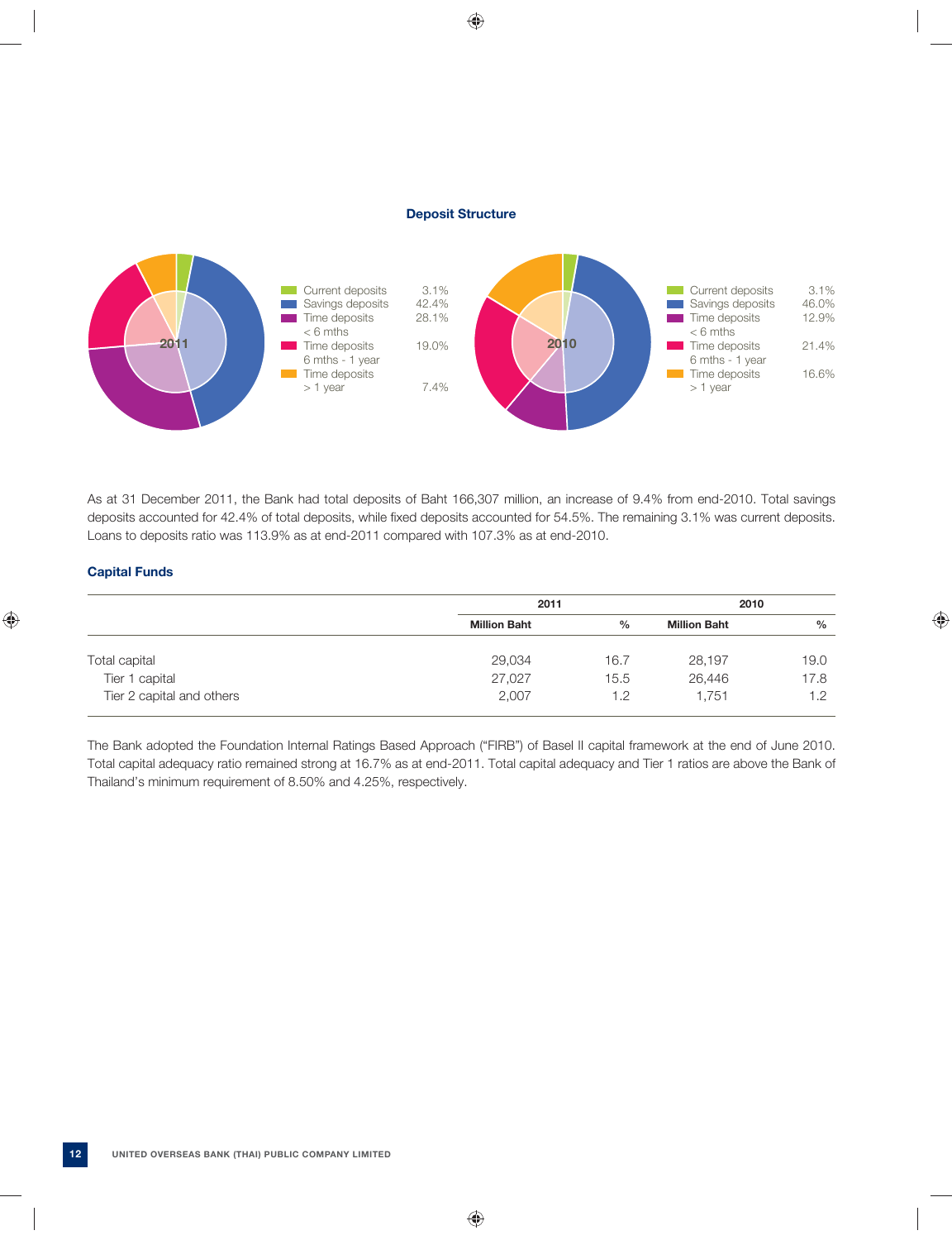# **Report of Independent Auditor**

#### **To the Shareholders of United Overseas Bank (Thai) Public Company Limited**

I have audited the accompanying consolidated statement of financial position of United Overseas Bank (Thai) Public Company Limited and its subsidiaries as at 31 December 2011, and the related consolidated statements of comprehensive income, changes in shareholders' equity, and cash flows for the year then ended, and have also audited the separate financial statements of United Overseas Bank (Thai) Public Company Limited for the same period. These financial statements are the responsibility of the Bank's management as to their correctness and the completeness of the presentation. My responsibility is to express an opinion on these financial statements based on my audit. The consolidated financial statements of United Overseas Bank (Thai) Public Company Limited and its subsidiaries, and the separate financial statements of United Overseas Bank (Thai) Public Company Limited as at 31 December 2010 and for the year then ended, as presented herein for comparative purposes, which were audited in accordance with generally accepted auditing standards by another auditor of our firm who expressed an unqualified opinion on those financial statements, under her respective reports dated 4 March 2011.

I conducted my audit in accordance with generally accepted auditing standards. Those standards require that I plan and perform the audit to obtain reasonable assurance about whether the financial statements are free of material misstatement. An audit includes examining, on a test basis, evidence supporting the amounts and disclosures in the financial statements. An audit also includes assessing the accounting principles used and significant estimates made by management, as well as evaluating the overall financial statement presentation. I believe that my audit provide a reasonable basis for my opinion.

In my opinion, the financial statements referred to above present fairly, in all material respects, the financial position of United Overseas Bank (Thai) Public Company Limited and its subsidiaries and of United Overseas Bank (Thai) Public Company Limited as at 31 December 2011, and the results of their operations, and cash flows for the year then ended in accordance with generally accepted accounting principles.

Without qualifying my opinion on the aforementioned financial statements, I draw attention to Note 4 to the financial statements. During the current year, the Bank and its subsidiaries adopted a number of revised and new accounting standards as issued by the Federation of Accounting Professions, and applied them in the preparation and presentation of its financial statements.

Nacyl Pr.

Nonglak Pumnoi Certified Public Accountant (Thailand) No. 4172

Ernst & Young Office Limited Bangkok: 13 March 2012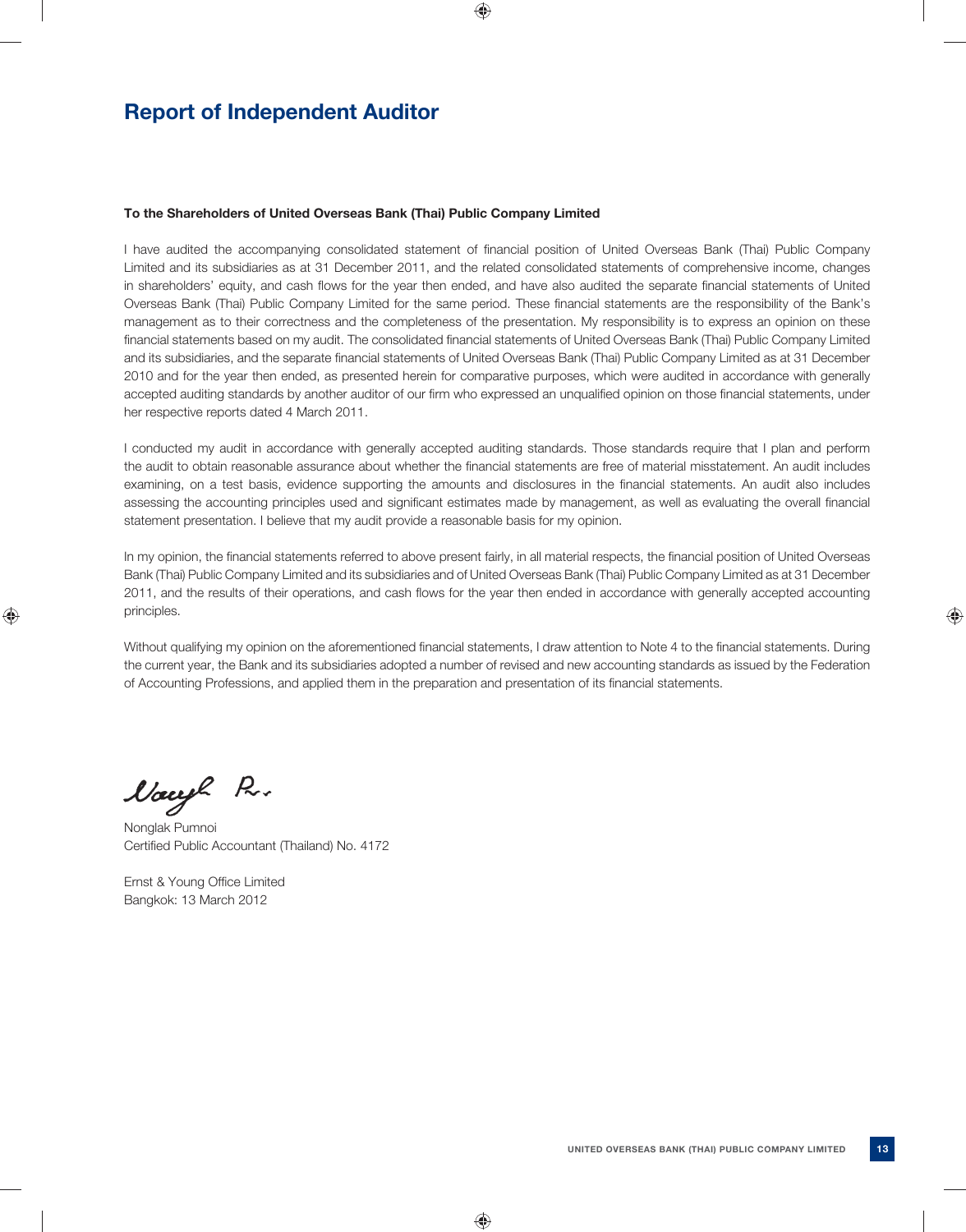# **Statements of Financial Position**

As at 31 December 2011 and 2010

|                                                              |             |             |                                          |             | (Unit: Thousand Baht)         |
|--------------------------------------------------------------|-------------|-------------|------------------------------------------|-------------|-------------------------------|
|                                                              |             |             | <b>Consolidated financial statements</b> |             | Separate financial statements |
|                                                              | <b>Note</b> | 2011        | 2010                                     | 2011        | 2010                          |
| <b>Assets</b>                                                |             |             |                                          |             |                               |
| Cash                                                         | 9           | 3,401,337   | 2,808,972                                | 3,401,227   | 2,808,862                     |
| Interbank and money market items - net                       | 10          | 59,503,263  | 24,065,011                               | 59,235,184  | 23,876,781                    |
| Claims on security                                           |             | 1,009,497   |                                          | 1,009,497   |                               |
| Derivatives assets                                           | 11          | 4,112,621   | 3,358,890                                | 4,112,621   | 3,358,890                     |
| Investments - net                                            | 12          | 34,038,306  | 47,525,952                               | 34,037,681  | 47,525,327                    |
| Investments in subsidiaries and associate - net              | 13          | 5,661       | 136,401                                  | 332,636     | 749,343                       |
| Loans to customers and accrued interest receivables - net 14 |             |             |                                          |             |                               |
| Loans to customers                                           |             | 189,433,185 | 163,135,472                              | 189,432,302 | 163,134,636                   |
| Accrued interest receivables                                 |             | 540,816     | 312,420                                  | 540,816     | 312,420                       |
| Total loans to customers and accrued interest receivables    |             | 189,974,001 | 163,447,892                              | 189,973,118 | 163,447,056                   |
| Less: Deferred revenue                                       |             | (320, 963)  | (288, 147)                               | (320, 963)  | (288, 147)                    |
| Allowance for doubtful debts                                 | 15          | (5,749,564) | (6, 146, 771)                            | (5,749,564) | (6, 146, 771)                 |
| Total loans to customers and accrued interest                |             |             |                                          |             |                               |
| receivables - net                                            |             | 183,903,474 | 157,012,974                              | 183,902,591 | 157,012,138                   |
| Customers' liability under acceptance                        |             | 124,183     | 36,516                                   | 124,183     | 36,516                        |
| Properties foreclosed - net                                  | 16          | 3,142,181   | 4,389,325                                | 3,142,181   | 4,389,325                     |
| Premises and equipment - net                                 | 17          | 4,985,340   | 3,566,720                                | 4,967,174   | 3,546,197                     |
| Other intangible assets - net                                | 18          | 913,238     | 915,727                                  | 901,393     | 902,782                       |
| Deferred tax assets - net                                    | 19          | 1,425,108   | 2,323,990                                | 1,417,717   | 2,318,385                     |
| Other assets - net                                           | 20          | 2,025,039   | 1,750,317                                | 1,987,113   | 1,588,874                     |
| <b>Total assets</b>                                          |             | 298,589,248 | 247,890,795                              | 298,571,198 | 248,113,420                   |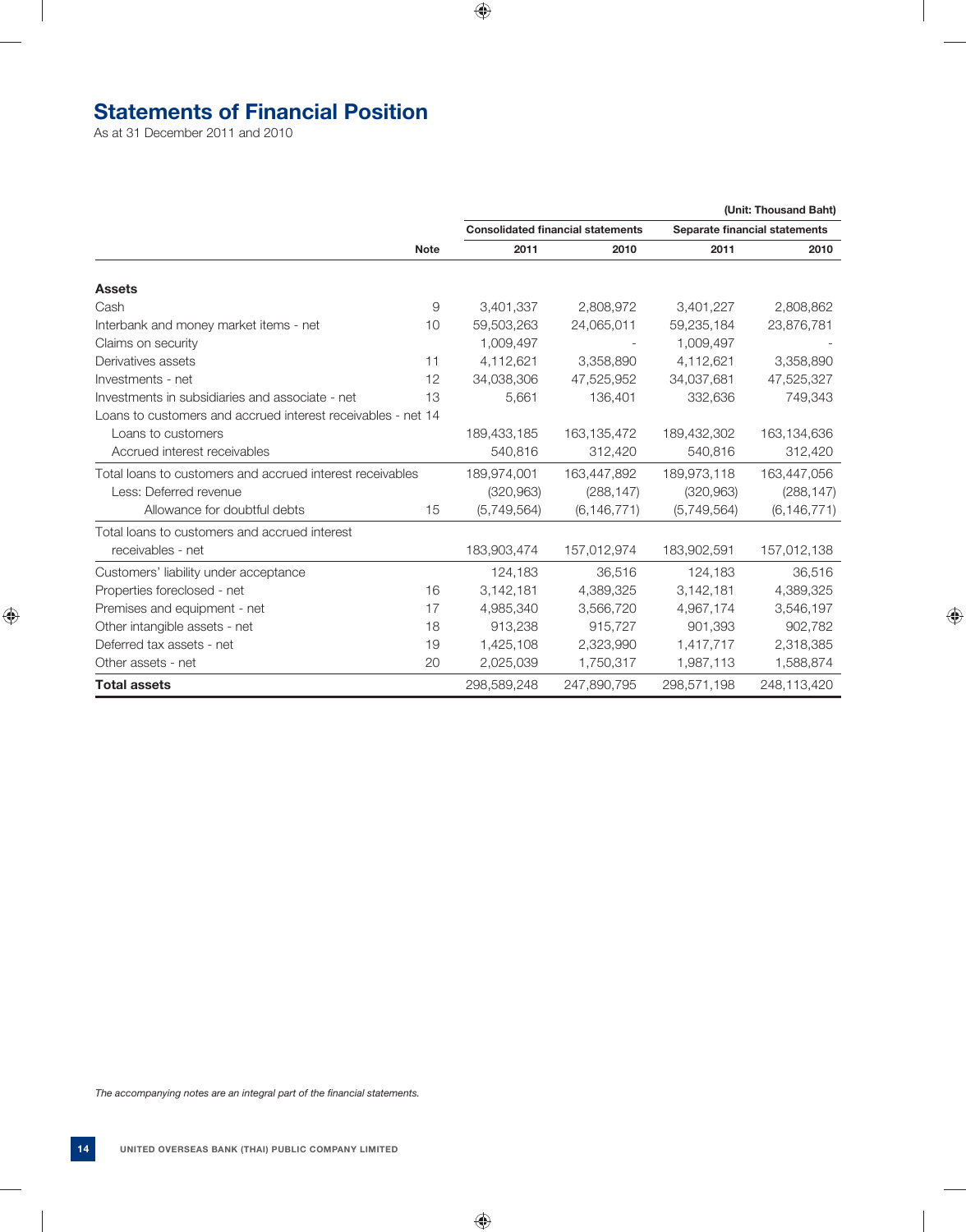# Statements of Financial Position (continued)

As at 31 December 2011 and 2010

|                                                   |             |             |                                          |             | (Unit: Thousand Baht)         |
|---------------------------------------------------|-------------|-------------|------------------------------------------|-------------|-------------------------------|
|                                                   |             |             | <b>Consolidated financial statements</b> |             | Separate financial statements |
|                                                   | <b>Note</b> | 2011        | 2010                                     | 2011        | 2010                          |
| Liabilities and shareholders' equity              |             |             |                                          |             |                               |
| <b>Liabilities</b>                                |             |             |                                          |             |                               |
| Deposits                                          | 22          | 166,306,922 | 152,040,393                              | 166,358,717 | 152,139,099                   |
| Interbank and money market items                  | 23          | 44,898,504  | 39,765,246                               | 44,937,750  | 39,783,179                    |
| Liability payable on demand                       |             | 2,034,943   | 2,436,524                                | 2,034,943   | 2,436,524                     |
| Liabilities to deliver security                   |             | 1,009,497   |                                          | 1,009,497   |                               |
| Derivatives liabilities                           | 11          | 4,383,280   | 4,592,580                                | 4,383,280   | 4,592,580                     |
| Debt issued and borrowings                        | 24          | 42,160,210  | 12,238,503                               | 42,318,210  | 12,894,503                    |
| Bank's liability under acceptance                 |             | 124,183     | 36,516                                   | 124,183     | 36,516                        |
| Provisions for long-term employee benefits        | 25          | 1,371,901   | 812,979                                  | 1,352,144   | 811,241                       |
| Provisions for other liabilities                  | 26          | 300,554     | 208,040                                  | 300,554     | 208,040                       |
| Accrued expenses                                  |             | 1,152,442   | 1,429,252                                | 1,102,285   | 1,350,047                     |
| Other liabilities                                 | 27          | 2,716,368   | 2,549,058                                | 2,723,137   | 2,406,830                     |
| <b>Total liabilities</b>                          |             | 266,458,804 | 216,109,091                              | 266,644,700 | 216,658,559                   |
|                                                   |             |             |                                          |             |                               |
| <b>Shareholders' equity</b><br>Share capital      |             |             |                                          |             |                               |
| Registered share capital                          |             |             |                                          |             |                               |
| 2,485,661,305 ordinary shares at par value        |             |             |                                          |             |                               |
| of Baht 10 each                                   |             | 24,856,613  | 24,856,613                               | 24,856,613  | 24,856,613                    |
| Issued and paid-up share capital                  |             |             |                                          |             |                               |
| 2,485,661,305 ordinary shares at par value        |             |             |                                          |             |                               |
| of Baht 10 each                                   |             | 24,856,613  | 24,856,613                               | 24,856,613  | 24,856,613                    |
| Other components of equity                        | 28          | 1,928,857   | 915,910                                  | 1,928,857   | 909,467                       |
| Retained earnings                                 |             |             |                                          |             |                               |
| Appropriated                                      |             |             |                                          |             |                               |
| Statutory reserve                                 | 30          | 202,000     | 190,000                                  | 202,000     | 190,000                       |
| Unappropriated                                    |             | 5,109,770   | 5,792,943                                | 4,939,028   | 5,498,781                     |
| Equity attributable to equity holders of the Bank |             | 32,097,240  | 31,755,466                               | 31,926,498  | 31,454,861                    |
| Non-controlling interests of the subsidiaries     |             | 33,204      | 26,238                                   |             |                               |
| Total shareholders' equity                        |             | 32,130,444  | 31,781,704                               | 31,926,498  | 31,454,861                    |
| Total liabilities and shareholders' equity        |             | 298,589,248 | 247,890,795                              | 298,571,198 | 248,113,420                   |
|                                                   |             |             |                                          |             |                               |

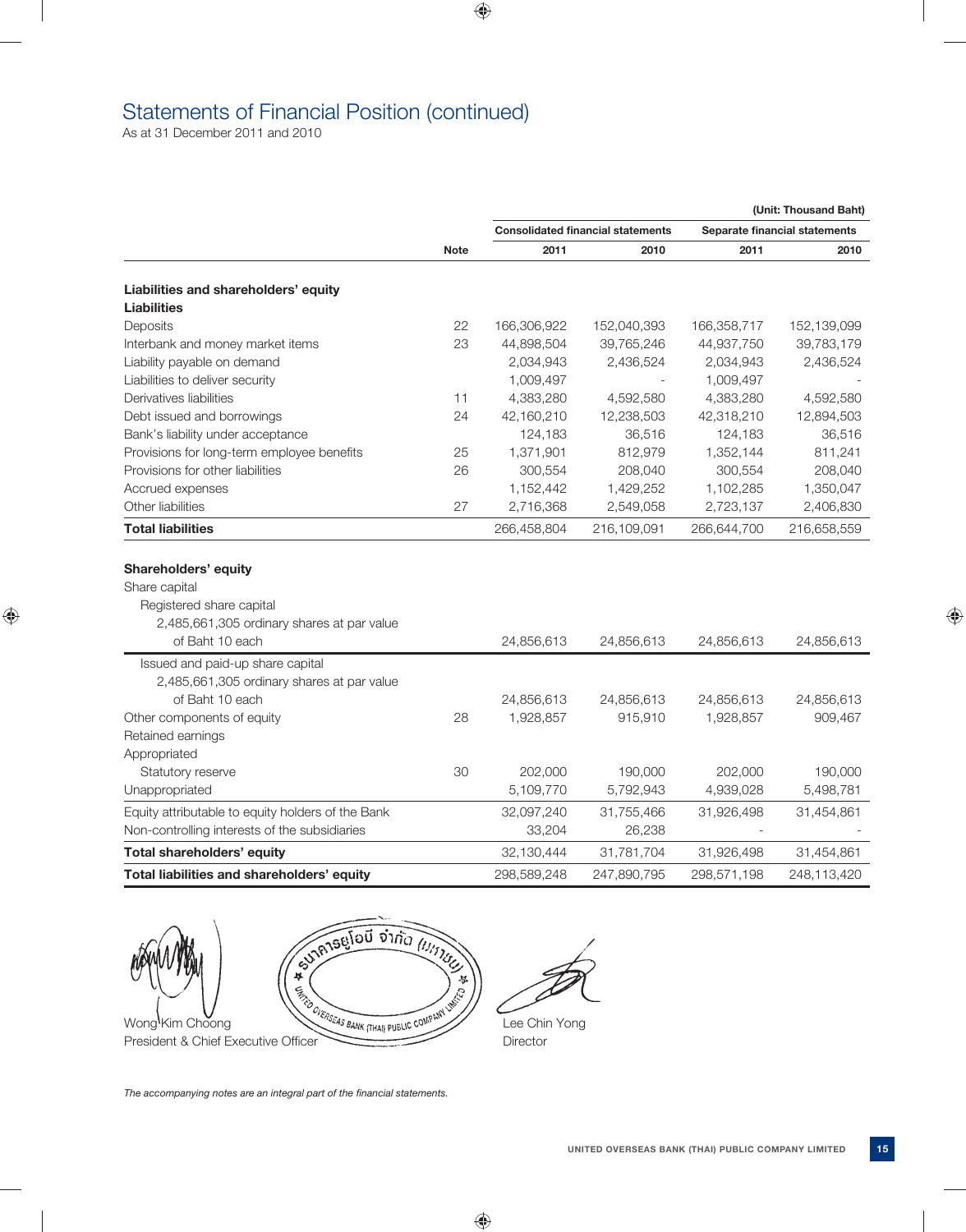# **Statements of Comprehensive Income**

For the years ended 31 December 2011 and 2010

|                                                    |             |                                          |           |                               | (Unit: Thousand Baht) |
|----------------------------------------------------|-------------|------------------------------------------|-----------|-------------------------------|-----------------------|
|                                                    |             | <b>Consolidated financial statements</b> |           | Separate financial statements |                       |
|                                                    | <b>Note</b> | 2011                                     | 2010      | 2011                          | 2010                  |
| Interest income                                    | 41          | 12,144,610                               | 8,854,841 | 12,139,441                    | 8,726,721             |
| Interest expenses                                  | 42          | 4,512,087                                | 2,475,944 | 4,515,611                     | 2,480,453             |
| Net interest income                                |             | 7,632,523                                | 6,378,897 | 7,623,830                     | 6,246,268             |
| Fees and service income                            |             | 2,350,303                                | 2,079,848 | 2,141,275                     | 1,871,606             |
| Fees and service expenses                          |             | 334,698                                  | 248,975   | 474,759                       | 382,609               |
| Net fees and service income                        | 43          | 2,015,605                                | 1,830,873 | 1,666,516                     | 1,488,997             |
| Net gain (loss) on foreign currency trading and    |             |                                          |           |                               |                       |
| exchange transactions                              | 44          | (51, 829)                                | 186,014   | (51, 829)                     | 185,947               |
| Net gain (loss) on investments                     | 45          | (33, 200)                                | 158,968   | (18, 657)                     | 163,261               |
| Shares of profit (loss) from investments accounted |             |                                          |           |                               |                       |
| for using equity method                            |             | (129, 958)                               | 5,096     |                               |                       |
| Dividend income                                    |             | 86,917                                   | 68,896    | 96,836                        | 655,434               |
| Other operating income                             |             | 19,120                                   | 51,466    | 24,934                        | 27,298                |
| <b>Total operating income</b>                      |             | 9,539,178                                | 8,680,210 | 9,341,630                     | 8,767,205             |
| <b>Other operating expenses</b>                    |             |                                          |           |                               |                       |
| Employee's expenses                                | 46          | 3,596,091                                | 3,003,383 | 3,378,528                     | 2,763,384             |
| Directors' remuneration                            |             | 8,265                                    | 8,445     | 8,100                         | 8,280                 |
| Premises and equipment expenses                    |             | 650,934                                  | 921,765   | 632,037                       | 896,008               |
| Taxes and duties                                   |             | 387,212                                  | 329,114   | 387,130                       | 327,962               |
| Losses on impairment of properties foreclosed      |             |                                          |           |                               |                       |
| and other assets                                   |             | 300,000                                  | 500,000   | 300,000                       | 500,000               |
| Other expenses                                     |             | 1,842,168                                | 1,333,386 | 1,797,080                     | 1,297,161             |
| <b>Total other operating expenses</b>              |             | 6,784,670                                | 6,096,093 | 6,502,875                     | 5,792,795             |
| Impairment loss of loans and debt securities       | 47          | 1,280,331                                | 738,964   | 1,280,331                     | 704,523               |
| Profit before income tax expenses                  |             | 1,474,177                                | 1,845,153 | 1,558,424                     | 2,269,887             |
| Income tax expenses                                | 38          | 1,348,439                                | 727,470   | 1,322,859                     | 509,760               |
| Net profit                                         |             | 125,738                                  | 1,117,683 | 235,565                       | 1,760,127             |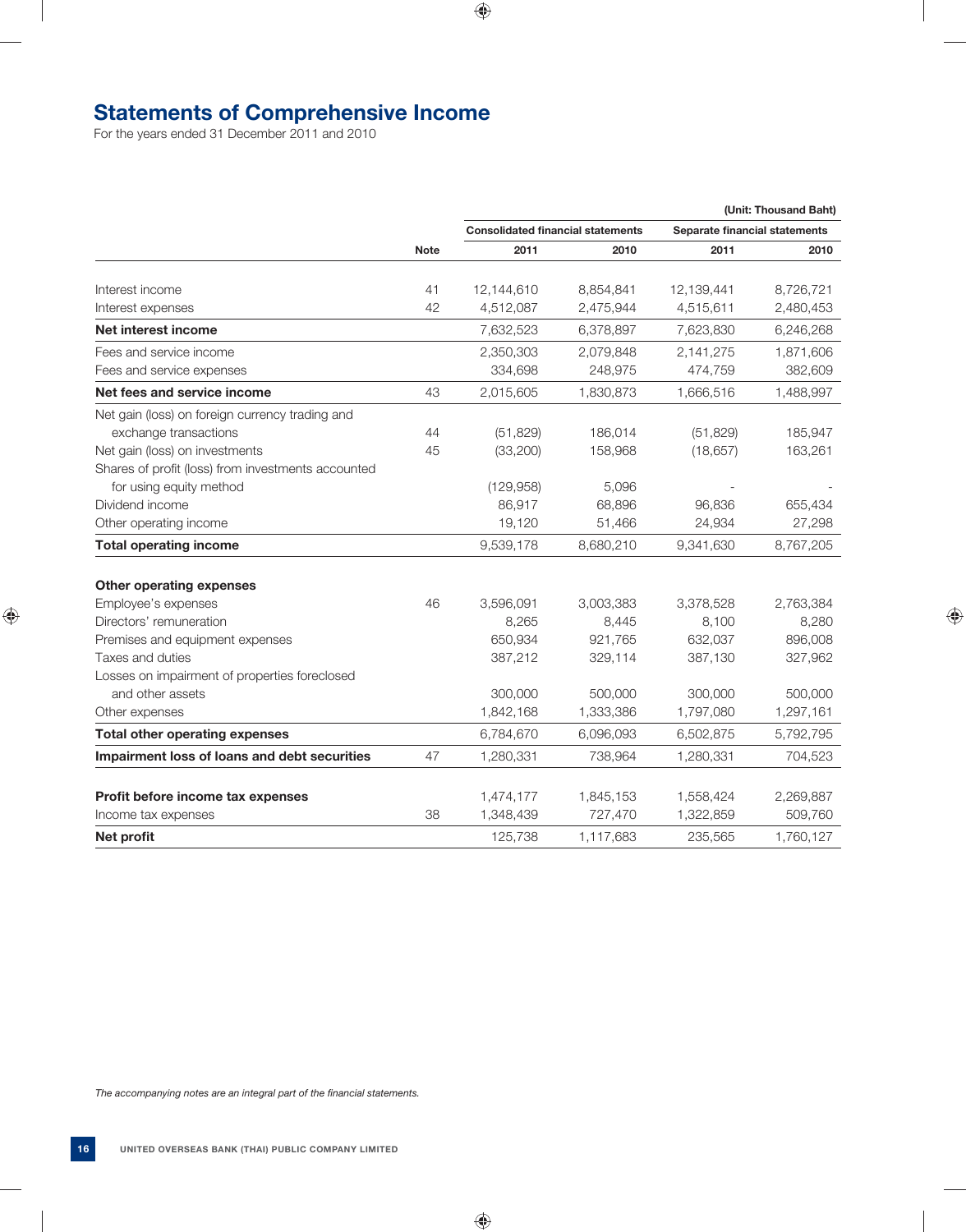# Statements of Comprehensive Income (continued)

For the years ended 31 December 2011 and 2010

|                                                                                    |             |                                          |           |                               | (Unit: Thousand Baht) |
|------------------------------------------------------------------------------------|-------------|------------------------------------------|-----------|-------------------------------|-----------------------|
|                                                                                    | <b>Note</b> | <b>Consolidated financial statements</b> |           | Separate financial statements |                       |
|                                                                                    |             | 2011                                     | 2010      | 2011                          | 2010                  |
| Other comprehensive income                                                         |             |                                          |           |                               |                       |
| Changes in revaluation surplus                                                     |             | 1,062,524                                |           | 1,062,524                     |                       |
| Gain on revaluation of available-for-sale investments                              |             | 62,307                                   | 64,898    | 62,307                        | 60,487                |
| Actuarial losses on defined benefit plans                                          |             | (123, 550)                               |           | (119,999)                     |                       |
| Share gain (loss) of other comprehensive                                           |             |                                          |           |                               |                       |
| income of associate                                                                |             | (6, 443)                                 | 1,251     |                               |                       |
| Income tax relating to components of other                                         |             |                                          |           |                               |                       |
| comprehensive income                                                               |             | (70, 336)                                | (19, 473) | (71, 043)                     | (18, 147)             |
| Total other comprehensive income                                                   |             | 924,502                                  | 46.676    | 933,789                       | 42,340                |
| <b>Total comprehensive income</b>                                                  |             | 1,050,240                                | 1,164,359 | 1,169,354                     | 1,802,467             |
|                                                                                    |             |                                          |           |                               |                       |
| Net profit attributable to:                                                        |             |                                          |           |                               |                       |
| Equity holders of the Bank                                                         |             | 125,010                                  | 1,119,059 | 235,565                       | 1,760,127             |
| Non-controlling interests of the subsidiaries                                      |             | 728                                      | (1,376)   |                               |                       |
|                                                                                    |             | 125,738                                  | 1,117,683 |                               |                       |
| Total comprehensive income attributable to:                                        |             |                                          |           |                               |                       |
| Equity holders of the Bank                                                         |             | 1,049,512                                | 1,165,735 | 1,169,354                     | 1,802,467             |
| Non-controlling interests of the subsidiaries                                      |             | 728                                      | (1, 376)  |                               |                       |
|                                                                                    |             | 1,050,240                                | 1,164,359 |                               |                       |
|                                                                                    |             |                                          |           |                               |                       |
| Earnings per share of equity holders of the Bank<br>Basic earning per share (Baht) | 39          | 0.05                                     | 0.45      | 0.09                          | 0.71                  |



Wong Kim Choong Lee Chin Yong President & Chief Executive Officer Director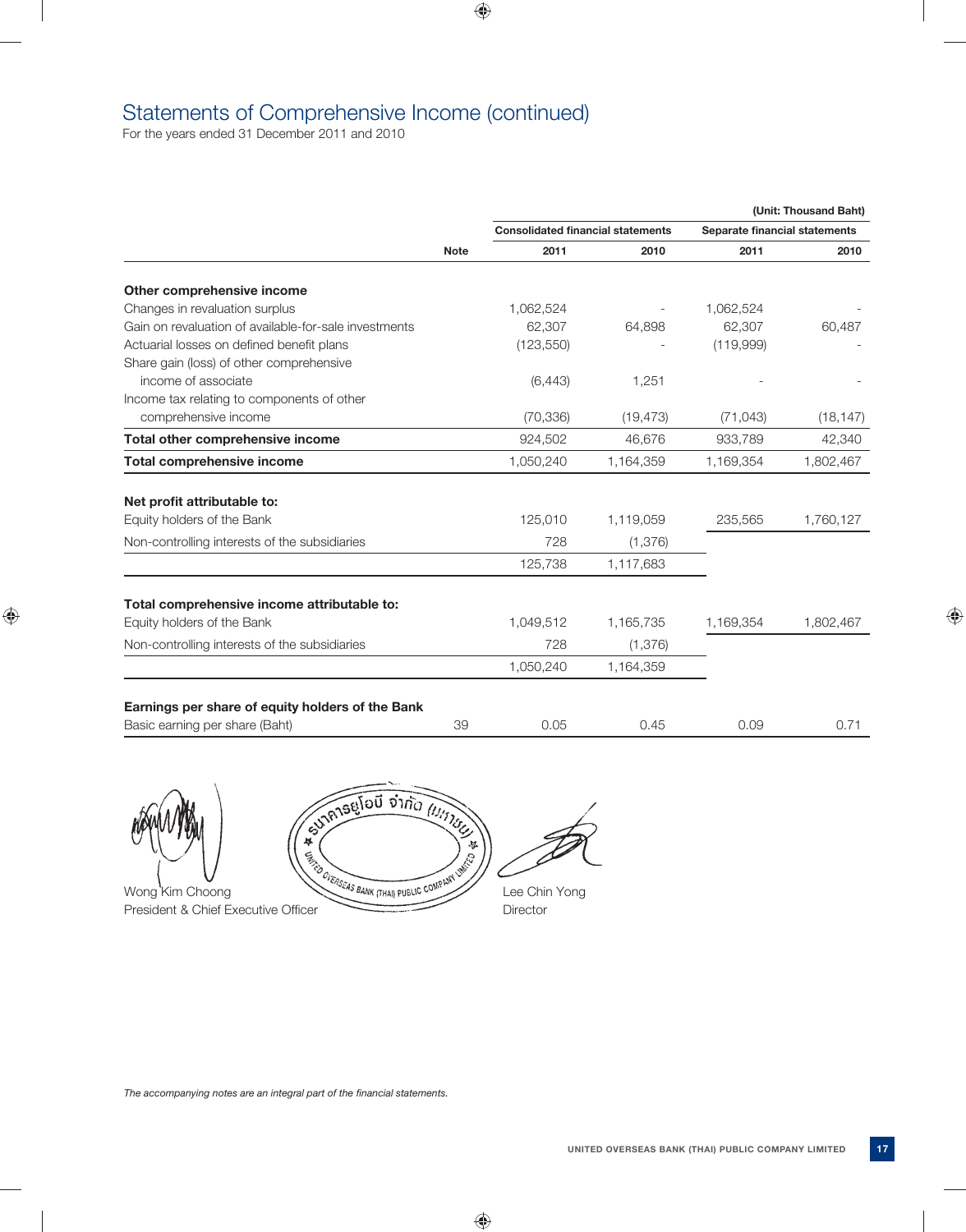|                                                                                                 |                                        |                                     |                                          |                                                   | Consolidated financial statement     |                   |                                                  |                                                     | (Unit: Thousand Baht) |
|-------------------------------------------------------------------------------------------------|----------------------------------------|-------------------------------------|------------------------------------------|---------------------------------------------------|--------------------------------------|-------------------|--------------------------------------------------|-----------------------------------------------------|-----------------------|
|                                                                                                 |                                        |                                     |                                          | Equity attributable to equity holders of the Bank |                                      |                   |                                                  |                                                     |                       |
|                                                                                                 |                                        |                                     | Other components of equity               |                                                   |                                      |                   |                                                  |                                                     |                       |
|                                                                                                 |                                        |                                     |                                          | Share of other                                    |                                      | Retained earnings | Total equity                                     |                                                     |                       |
|                                                                                                 | Issued<br>and paid-up<br>share capital | Revaluation<br>assets<br>surplus on | Revaluation<br>investments<br>surplus on | comprehensive<br>income of<br>associate           | reserve<br>Statutory<br>Appropriated | Unappropriated    | attributable to<br>equity holders<br>of the Bank | Non-controlling<br>interests of the<br>subsidiaries | Total                 |
| Beginning balance as of 1 January 2010                                                          | 24,856,613                             | 721,970                             | 146,115                                  | 5,192                                             | 100,000                              | 4,759,841         | 30,589,731                                       | 27,614                                              | 30,617,345            |
| Amortisation of revaluation surplus on assets                                                   |                                        | (4,043)                             |                                          |                                                   |                                      | 4,043             |                                                  |                                                     |                       |
| Net profit for the year                                                                         | $\mathbf I$                            |                                     |                                          |                                                   | $\mathbf{I}$                         | 1,119,059         | 1,119,059                                        | (1, 376)                                            | 1,117,683             |
| Other comprehensive income                                                                      |                                        | $\blacksquare$                      | 45,425                                   | 1,251                                             |                                      |                   | 46,676                                           |                                                     | 46,676                |
| Total comprehensive income for the year                                                         | $\mathbf{I}$                           | $\mathbf{I}$                        | 45,425                                   | 1,251                                             | $\mathbf{I}$                         | 1,119,059         | 1,165,735                                        | (1, 376)                                            | 1,164,359             |
| Unappropriated retained earnings transferred                                                    |                                        |                                     |                                          |                                                   | 90,000                               | (90,000)          |                                                  |                                                     |                       |
| Ending balance as of 31 December 2010<br>to statutory reserve                                   | 24,856,613                             | 717,927                             | 191,540                                  | 6,443                                             | 190,000                              | 5,792,943         | 31,755,466                                       | 26,238                                              | 31,781,704            |
|                                                                                                 |                                        |                                     |                                          |                                                   |                                      |                   |                                                  |                                                     |                       |
| Beginning balance as of 1 January 2011                                                          | 24,856,613                             | 717,927                             | 191,540                                  | 6,443                                             | 190,000                              | 5,792,943         | 31,755,466                                       | 26,238                                              | 31,781,704            |
| Cumulative effect of the change in an accounting<br>policy regarding employee benefits (Note 4) |                                        |                                     |                                          |                                                   |                                      | (419, 944)        | (419, 944)                                       | $\circledcirc$                                      | (419, 953)            |
| Deferred tax recognised in shareholder equity                                                   |                                        |                                     |                                          |                                                   |                                      |                   |                                                  |                                                     |                       |
| from change in an accounting policy                                                             |                                        |                                     |                                          |                                                   |                                      |                   |                                                  |                                                     |                       |
| regarding employee benefits                                                                     |                                        |                                     |                                          |                                                   |                                      | 84,008            | 84,008                                           |                                                     | 84,008                |
| Disposal and amortisation of revaluation surplus on assets                                      |                                        | (10, 398)                           |                                          |                                                   |                                      | 11,442            | 1,044                                            |                                                     | 1,044                 |
| Net profit for the year                                                                         | $\mathbf I$                            |                                     |                                          |                                                   | $\mathbf{I}$                         | 125,010           | 125,010                                          | 728                                                 | 125,738               |
| Other comprehensive income                                                                      | $\blacksquare$                         | 952,580                             | 77,208                                   | (6,443)                                           |                                      | (98, 840)         | 924,505                                          | $\circledcirc$                                      | 924,502               |
| Total comprehensive income for the year                                                         |                                        | 952,580                             | 77,208                                   | (6,443)                                           | $\mathbf{I}$                         | 26,170            | 1,049,515                                        | 725                                                 | 1,050,240             |
| Unappropriated retained earnings transferred                                                    |                                        |                                     |                                          |                                                   |                                      |                   |                                                  |                                                     |                       |
| to statutory reserve                                                                            |                                        |                                     |                                          |                                                   | 12,000                               | (12,000)          |                                                  |                                                     |                       |
| Dividend payment (Note 29)                                                                      |                                        |                                     |                                          |                                                   |                                      | (372, 849)        | (372, 849)                                       |                                                     | (372, 849)            |
| Non-controlling interests of the subsidiaries                                                   |                                        |                                     |                                          |                                                   |                                      |                   |                                                  |                                                     |                       |
| from increase of share capital of the subsidiary                                                |                                        |                                     |                                          |                                                   |                                      |                   |                                                  | 6,250                                               | 6,250                 |
| Ending balance as of 31 December 2011                                                           | 24,856,613                             | 1,660,109                           | 268,748                                  |                                                   | 202,000                              | 5,109,770         | 32,097,240                                       | 33,204                                              | 32,130,444            |

The accompanying notes are an integral part of the financial statements. *The accompanying notes are an integral part of the fi nancial statements.*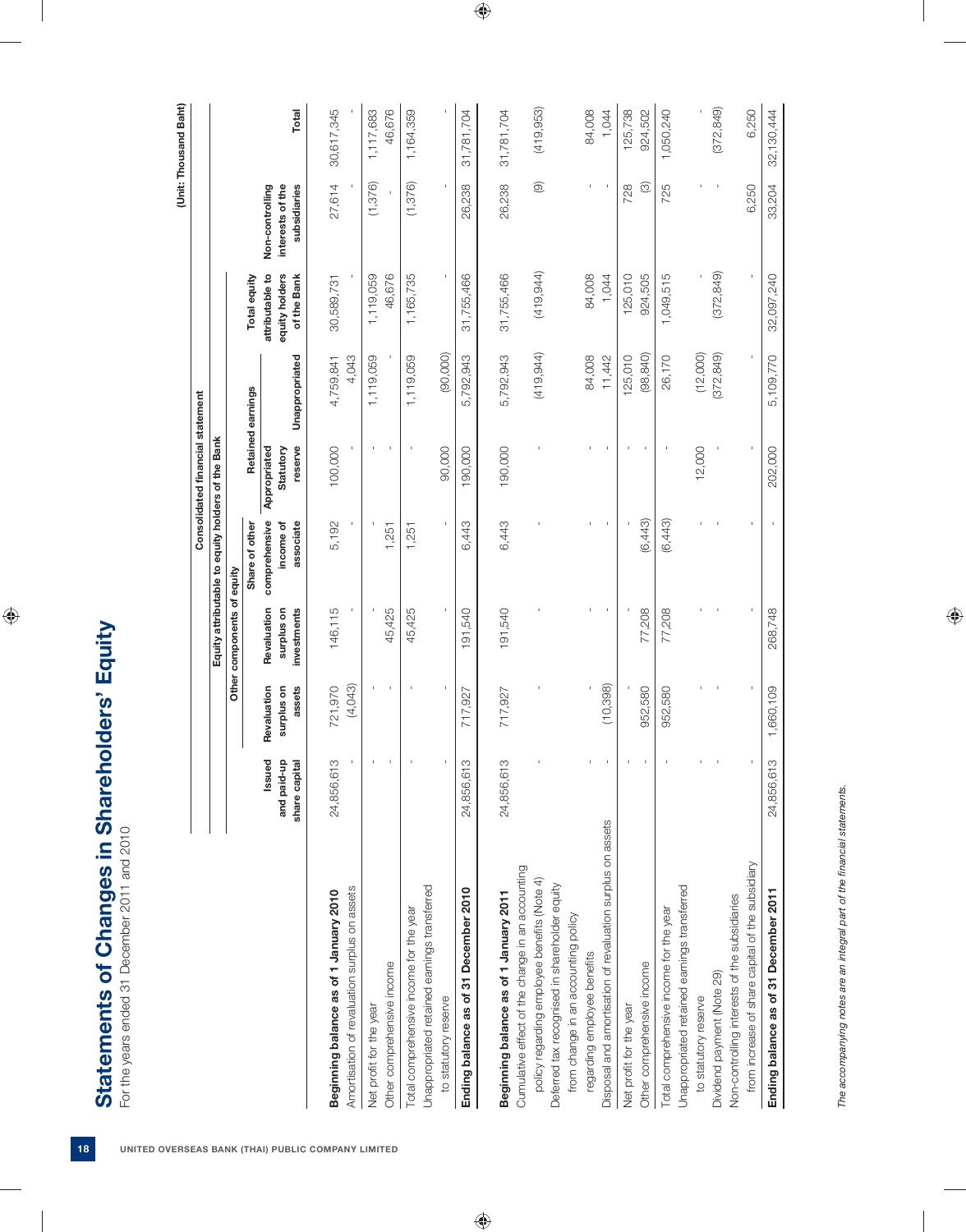Statements of Changes in Shareholders' Equity (continued) Statements of Changes in Shareholders' Equity (continued) For the years ended 31 December 2011 and 2010 For the years ended 31 December 2011 and 2010

(Unit: Thousand Baht)  **(Unit: Thousand Baht)**

|                                                                   |                       |                           | Separate financial statements |                           |                |            |
|-------------------------------------------------------------------|-----------------------|---------------------------|-------------------------------|---------------------------|----------------|------------|
|                                                                   |                       |                           | Other components of equity    | Retained earnings         |                |            |
|                                                                   | and paid-up<br>Issued | Revaluation<br>surplus on | surplus<br>Revaluation        | Appropriated<br>Statutory |                |            |
|                                                                   | share capital         | assets                    | on investments                | reserve                   | Unappropriated | Total      |
| Beginning balance as of 1 January 2010                            | 24,856,613            | 721,970                   | 149,200                       | 100,000                   | 3,824,611      | 29,652,394 |
| Amortisation of revaluation surplus on assets                     |                       | (4,043)                   |                               |                           | 4,043          |            |
| Net profit for the year                                           |                       |                           |                               |                           | 1,760,127      | 1,760,127  |
| Other comprehensive income                                        |                       |                           | 42,340                        |                           |                | 42,340     |
| Total comprehensive income for the year                           |                       |                           | 42,340                        |                           | 1,760,127      | 1,802,467  |
| Unappropriated retained earnings transferred to statutory reserve |                       |                           |                               | 90,000                    | (90,000)       |            |
| Ending balance as of 31 December 2010                             | 24,856,613            | 717,927                   | 191,540                       | 190,000                   | 5,498,781      | 31,454,861 |
|                                                                   |                       |                           |                               |                           |                |            |
| Beginning balance as of 1 January 2011                            | 24,856,613            | 717,927                   | 191,540                       | 190,000                   | 5,498,781      | 31,454,861 |
| Cumulative effect of the change in an accounting policy           |                       |                           |                               |                           |                |            |
| regarding employee benefits (Note 4)                              |                       |                           |                               |                           | (407, 390)     | (407, 390) |
| Deferred tax recognised in shareholders' equity from change       |                       |                           |                               |                           |                |            |
| in an accounting policy regarding employee benefits               |                       |                           |                               |                           | 81,478         | 81,478     |
| Disposal and amortisation of revaluation surplus on assets        |                       | (10,398)                  |                               |                           | 11,442         | 1,044      |
| Net profit for the year                                           |                       |                           |                               |                           | 235,565        | 235,565    |
| Other comprehensive income                                        |                       | 952,580                   | 77,208                        |                           | (95, 999)      | 933,789    |
| Total comprehensive income for the year                           |                       | 952,580                   | 77,208                        |                           | 139,566        | 1,169,354  |
| Unappropriated retained earnings transferred to statutory reserve |                       |                           |                               | 12,000                    | (12,000)       |            |
| Dividend payment (Note 29)                                        |                       |                           |                               |                           | (372, 849)     | (372, 849) |
| Ending balance as of 31 December 2011                             | 24,856,613            | 1,660,109                 | 268,748                       | 202,000                   | 4,939,028      | 31,926,498 |

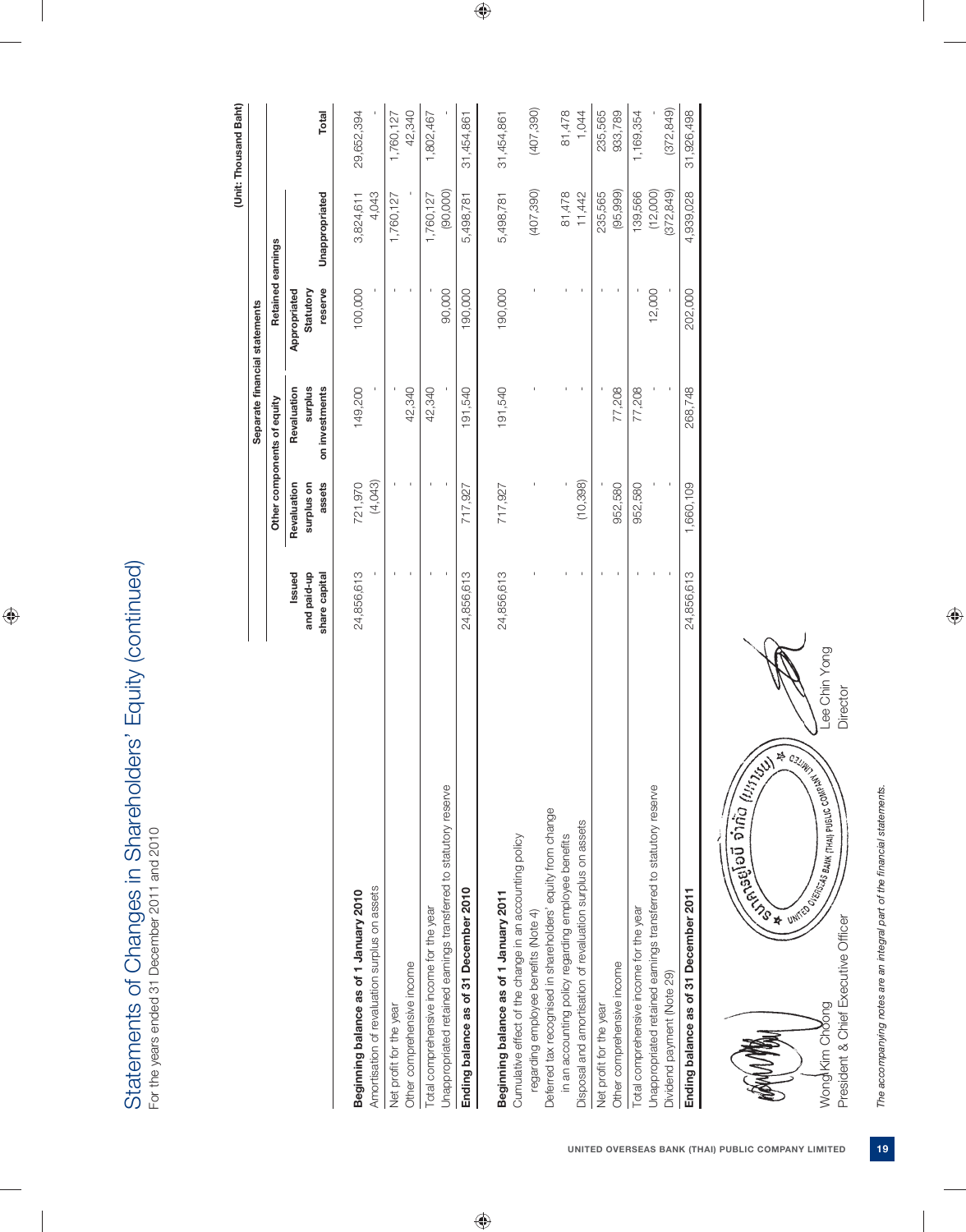# **Statements of Cash Flows**

For the years ended 31 December 2011 and 2010

 **(Unit: Thousand Baht) Consolidated financial statements Separate financial statements 2011 2010 2011 2010 Cash flows from operating activities** Profit before income tax expenses  $1,474,177$   $1,845,153$   $1,558,424$   $2,269,887$ Adjustments to reconcile profit before income tax to net cash provided by (paid from) operating activities: Shares of (profit) loss from investments accounted for using equity method  $129,958$  (5,096) Depreciation 312,726 338,997 306,878 330,140 Amortisation and loss on assets written off 150,072 134,970 148,260 132,980 Unrealised (gain) loss on revaluation of investments (33,154) 13,232 (33,154) 13,232 Impairment loss of loans and debt securities 1,771,232 1,331,558 1,771,232 1,308,115 Losses on impairment of properties foreclosed and other assets 300,000 500,000 300,000 500,000 (Gain) loss on disposal of investments 28,700 (158,968) 28,700 (163,261) Provision for loss on impairment of investments in associated company and the set of the set of the set of the set of the set of the set of the set of the set of the set of the set of the set of the set of the set of the set of the set of the set of the set of the set of t Reversal of revaluation loss on premises (298,959) (298,959) (298,959) Premium on return of share capital by subsidiary company  $\sim$  - (135,661) (Gain) loss on disposal of premises and equipment 3,504 (4,944) 4,334 14,197 (Gain) loss on exchange (582,672) 1,331,706 (582,672) 1,331,706 Increase in accrued other income  $(1,349)$   $(37,426)$   $(14,089)$   $(18,564)$ Increase in provisions for long-term employee benefits  $116,856$  270,722 114,456 275,910 Increase in provisions 92,514 97,211 92,514 102,399 Increase (decrease) in accrued other expenses (16,855) 170,539 8,820 183,886 Net interest income (7,632,523) (6,378,897) (7,623,830) (6,246,233) Dividend income (86,917) (68,896) (96,836) (655,434) Cash received on interest income 11,945,965 8,783,627 12,367,032 8,658,908 Cash received on dividend income 69.434 86,917 68,896 86,836 69,434 Cash paid on interest expenses (4,384,835) (2,402,832) (4,389,063) (2,409,883) Cash paid on income tax (768,606) (852,225) (742,593) (786,630) **Income from operating activities before changes** 

 **in operating assets and liabilities** 2,606,751 4,977,327 2,991,746 4,910,789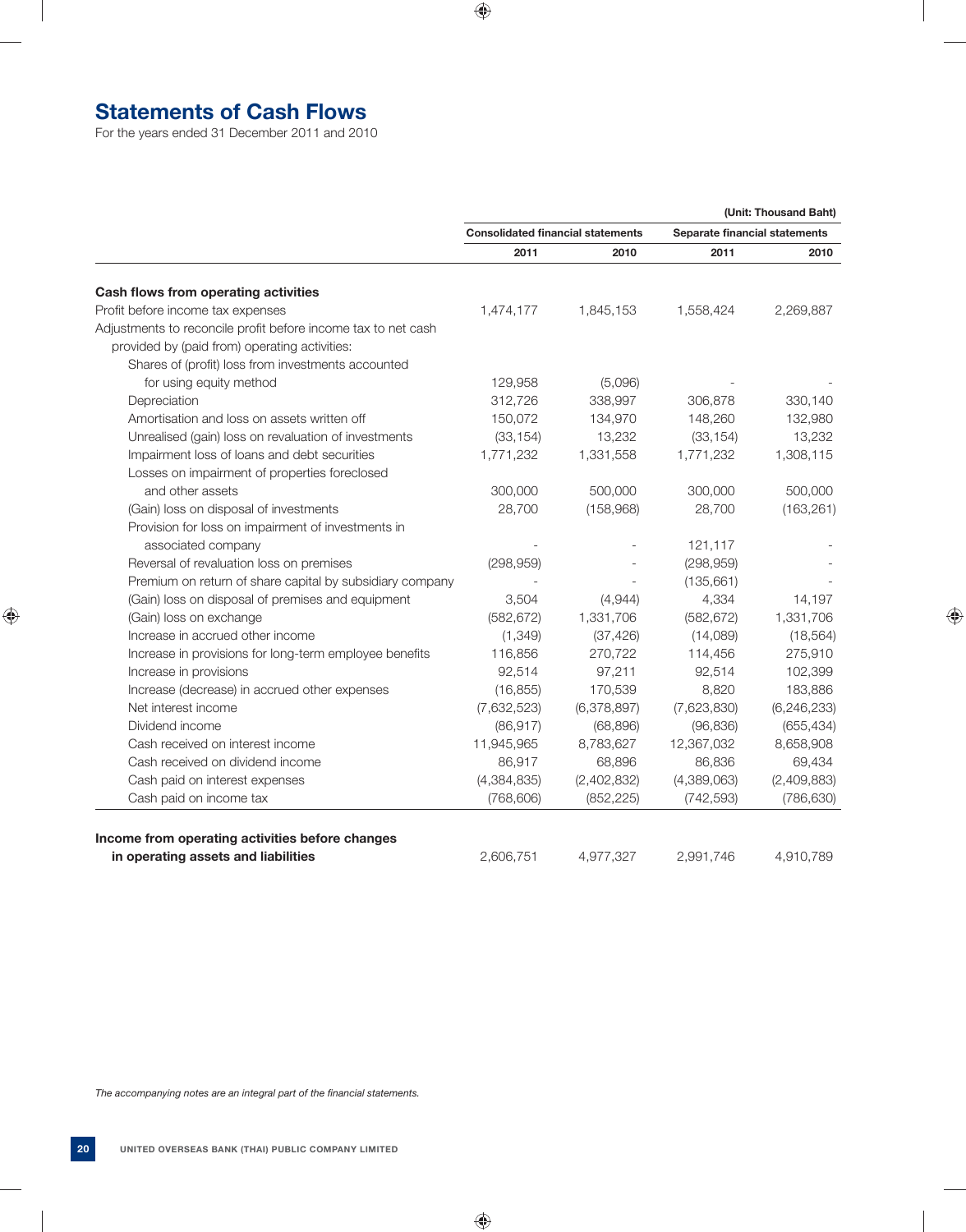# Statements of Cash Flows (continued)

For the years ended 31 December 2011 and 2010

|                                                             |                |                                          |                | (Unit: Thousand Baht)         |
|-------------------------------------------------------------|----------------|------------------------------------------|----------------|-------------------------------|
|                                                             |                | <b>Consolidated financial statements</b> |                | Separate financial statements |
|                                                             | 2011           | 2010                                     | 2011           | 2010                          |
| (Increase) decrease in operating assets                     |                |                                          |                |                               |
| Interbank and money market items                            | (35,320,613)   | 22,942,247                               | (35, 110, 107) | 22,982,026                    |
| Investment in securities for trading                        | 1,139,225      | (9,755,093)                              | 1,139,225      | (9,755,092)                   |
| Derivatives assets                                          | 2,090,017      | 1,100,921                                | 2,090,017      | 1,100,921                     |
| Loans to customers                                          | (28, 257, 597) | (20, 436, 374)                           | (28, 257, 550) | (20, 534, 348)                |
| Properties foreclosed                                       | 1,027,496      | 1,464,018                                | 1,027,496      | 1,461,460                     |
| Other assets                                                | 657,780        | (512, 403)                               | (7, 245)       | (908, 944)                    |
| Increase (decrease) in operating liabilities                |                |                                          |                |                               |
| Deposits                                                    | 14,238,091     | 1,063,539                                | 14,191,840     | 972,766                       |
| Interbank and money market items                            | 4,702,087      | 12,089,996                               | 4,723,399      | 11,967,791                    |
| Liability payable on demand                                 | (401, 874)     | 381,190                                  | (401, 874)     | 381,190                       |
| Derivatives liabilities                                     | (2,427,823)    | (1,056,339)                              | (2,427,823)    | (1,056,339)                   |
| Debt issued and short-term borrowings                       | 7,486,465      | 2,370,485                                | 6,993,465      | 2,896,485                     |
| Provisions for long-term employee benefits                  | (101, 427)     | (102, 092)                               | (100, 944)     | (102,092)                     |
| Other liabilities                                           | 107,149        | 924,359                                  | 249,460        | 988,219                       |
| Net cash (used in) provided by operating activities         | (32, 454, 273) | 15,451,781                               | (32,898,895)   | 15,304,832                    |
| Cash flows from investing activities                        |                |                                          |                |                               |
| Proceeds from sales of investments                          | 61,717,520     | 29,292,805                               | 61,717,520     | 29,270,643                    |
| Cash paid for investments                                   | (50, 205, 011) | (45, 267, 234)                           | (50, 205, 011) | (45, 265, 272)                |
| Cash paid for investment in subsidiary company              |                |                                          | (18, 750)      |                               |
| Cash paid for entire business transfer of a susidiary       |                |                                          |                | (465, 798)                    |
| Proceeds from return of share capital by subsidiary company |                |                                          | 450,000        |                               |
| Dividend received from subsidiary company                   |                |                                          | 10,000         | 586,000                       |
| Proceeds from sales of premises and equipment               | 9,310          | 24,271                                   | 7,955          | 4,491                         |
| Purchases of premises and equipment                         | (384, 265)     | (149, 720)                               | (380, 249)     | (147, 201)                    |
| Purchases of intangible assets                              | (147, 582)     | (145, 052)                               | (146, 871)     | (143, 820)                    |
| Net cash provided by (used in) investing activities         | 10,989,972     | (16, 244, 930)                           | 11,434,594     | (16, 160, 957)                |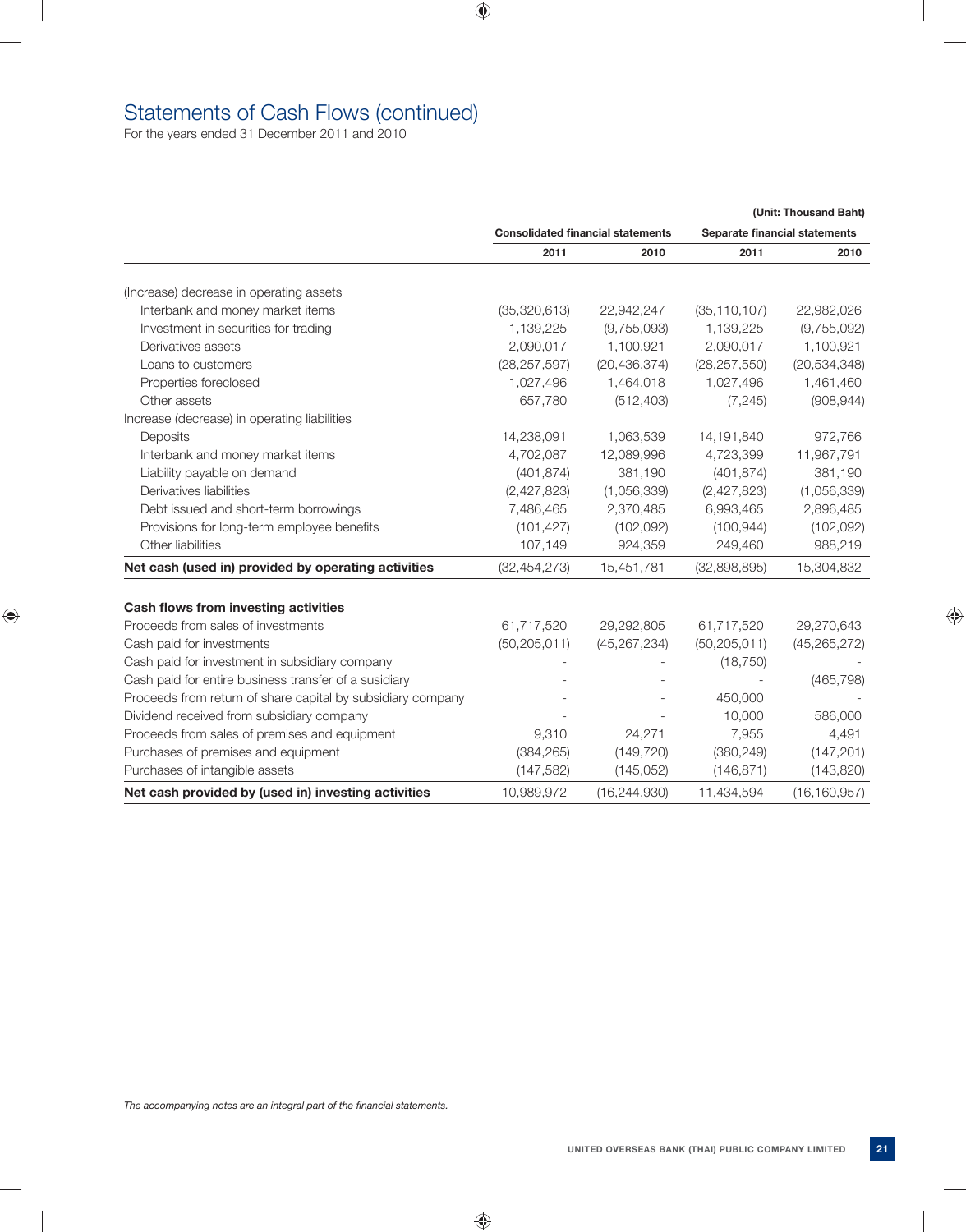# Statements of Cash Flows (continued)

For the years ended 31 December 2011 and 2010

|                                                      |                                          |            |                               | (Unit: Thousand Baht) |
|------------------------------------------------------|------------------------------------------|------------|-------------------------------|-----------------------|
|                                                      | <b>Consolidated financial statements</b> |            | Separate financial statements |                       |
|                                                      | 2011                                     | 2010       | 2011                          | 2010                  |
| Cash flows from financing activities                 |                                          |            |                               |                       |
| Decrease in long-term borrowings                     | 22,429,515                               | 43.773     | 22,429,515                    | 106,773               |
| Cash paid for dividend                               | (372, 849)                               |            | (372, 849)                    |                       |
| Net cash provided by financing activities            | 22,056,666                               | 43.773     | 22.056.666                    | 106.773               |
| Net increase (decrease) in cash and cash equivalents | 592.365                                  | (749, 376) | 592.365                       | (749, 352)            |
| Cash and cash equivalents as at 1 January            | 2,808,972                                | 3,558,348  | 2,808,862                     | 3,558,214             |
| Cash and cash equivalents as at 31 December          | 3,401,337                                | 2,808,972  | 3.401.227                     | 2,808,862             |

# **Supplemental disclosures of cash flows information**

Non-cash item

 Properties foreclosed received in settlement of debts from borrowing and the control of the control of the 78,764 60,996 60,996 60,996

Wong Kim Choong  $\left(\begin{matrix} \frac{1}{2} & \frac{1}{2} & \frac{1}{2} & \frac{1}{2} & \frac{1}{2} & \frac{1}{2} & \frac{1}{2} & \frac{1}{2} & \frac{1}{2} & \frac{1}{2} & \frac{1}{2} & \frac{1}{2} & \frac{1}{2} & \frac{1}{2} & \frac{1}{2} & \frac{1}{2} & \frac{1}{2} & \frac{1}{2} & \frac{1}{2} & \frac{1}{2} & \frac{1}{2} & \frac{1}{2} & \frac{1}{2} & \frac{1}{2} & \frac{1}{$ 

President & Chief Executive Officer Director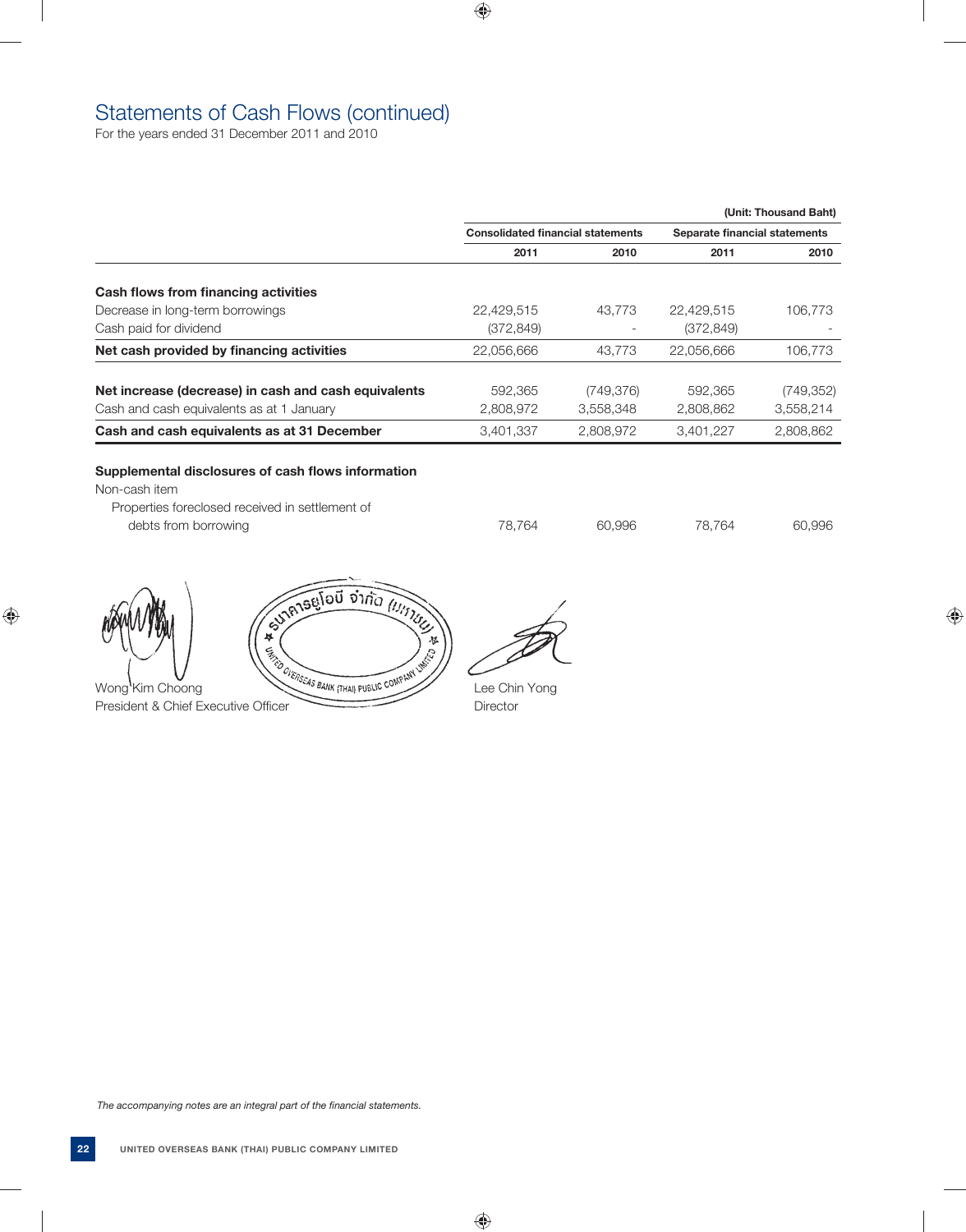# **Notes to Consolidated Financial Statements**

For the years ended 31 December 2011 and 2010

#### **1. General information**

# **1.1 Corporate information**

 United Overseas Bank (Thai) Public Company Limited ("the Bank") is a public company incorporated and domiciled in Thailand. The Bank's main business is commercial banking. The registered office of the Bank is at 191 South Sathon Road, Sathon, Bangkok. As at 31 December 2011, the Bank conducts its business through a network of 154 branches, covering all parts of Thailand (2010: 146 branches). Its major shareholder is United Overseas Bank Limited, a company registered in Singapore.

 All subsidiaries were incorporated as companies under Thai law and operate their businesses in Thailand. Their principal businesses are fund management, derivatives brokerage, and debt collection services.

#### **1.2 The entire business transfer of the subsidiary**

 At the Annual General Meeting No.18, held on 16 April 2010, the shareholders approved the transfer to the Bank of the entire business of UOB Leasing (Thai) Co., Ltd., a subsidiary company in which the Bank holds a 99.99% interest. Such transfer of business includes the transfer of all assets, liabilities, and employees of the subsidiary. On 1 October 2010, the Bank entered into an agreement to transfer an entire business with its subsidiary, under which it was to receive all of its subsidiary's business, together with its assets, liabilities and obligations, including the employees of its subsidiary. The transfer price was set at the net book value of the subsidiary as at the end of the last working day prior to the effective date per the agreement (1 October 2010).

Asset and liability items of the subsidiary as at 30 September 2010 are as follows:

|                                                    | (Unit: Baht)  |
|----------------------------------------------------|---------------|
|                                                    |               |
| <b>Assets</b>                                      |               |
| Cash and cash equivalents                          | 49,996,016    |
| Hire-purchase receivables                          | 436,507,055   |
| Financial lease receivables                        | 2,401,375,838 |
| Factoring receivables                              | 471,508,596   |
| Other current assets - net                         | 7,451,442     |
| Other long-term investments - net                  |               |
| Loans to other companies - net                     | 2,008,687     |
| Leasehold improvement and equipment - net          | 5,745,847     |
| Other non-current assets - net                     | 1,000,000     |
| <b>Liabilities</b>                                 |               |
| Loans from the parent company                      | 2,517,720,000 |
| Installments received in advance                   | 3,626,310     |
| Current portion of deposits under lease agreements | 1,738,318     |
| Amount due to the parent company                   | 300,000,000   |
| Other current liabilities                          | 44,737,531    |
| Deferred tax liabilities                           | 41,973,410    |
| Transfer price - net book value                    | 465,797,913   |

 On 15 October 2010, an extraordinary general meeting of the subsidiary approved its dissolution, and this was registered with the Ministry of Commerce on 15 October 2010.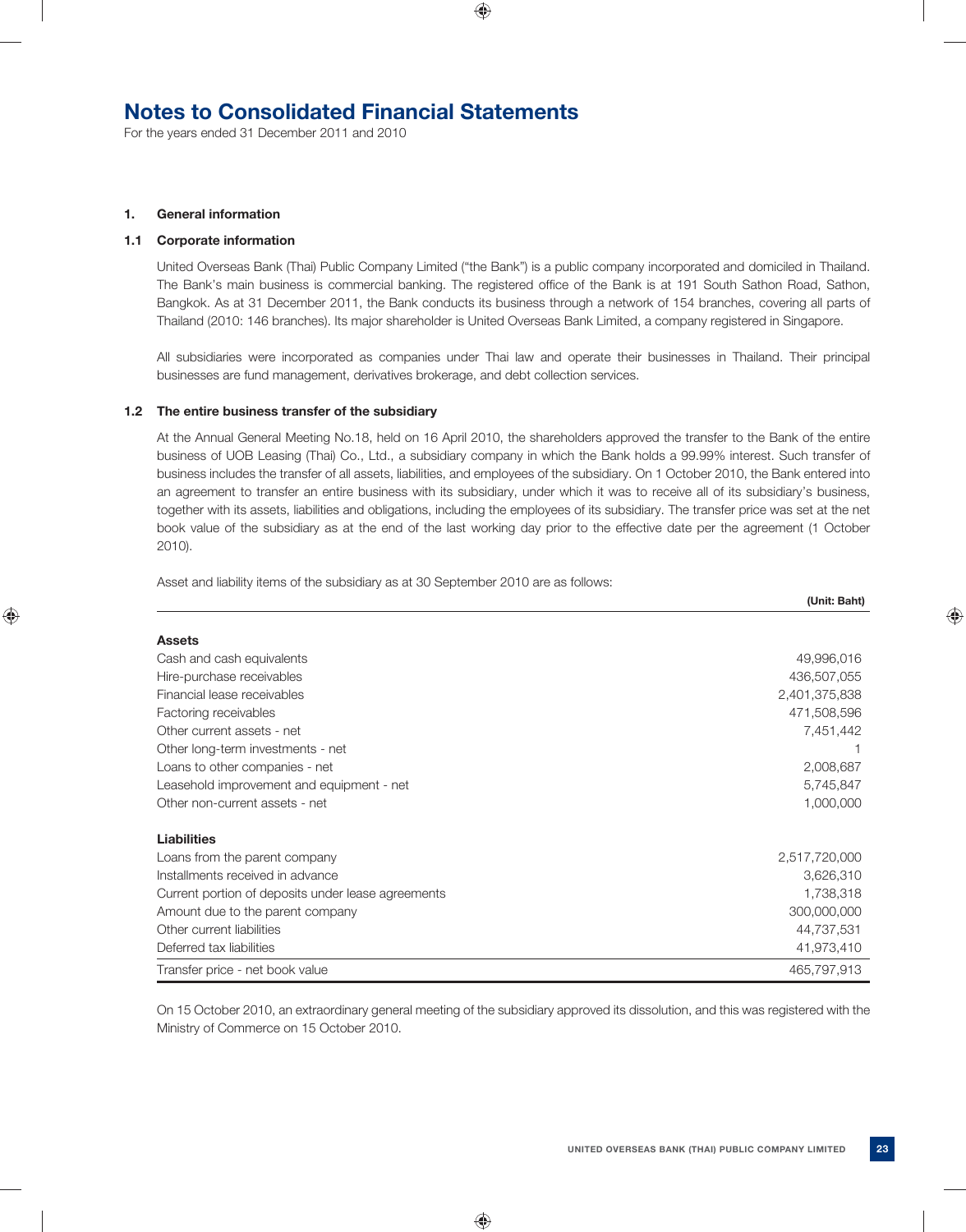On 18 March 2011, the Annual General Meeting of the subsidiary approved the return of Baht 450 million of the subsidiary's capital to its shareholders, including the Bank. The Bank received the return of Baht 450 million on 21 March 2011.

# **2. Basis of preparation**

The financial statements have been prepared in accordance with accounting standards enunciated under the Accounting Profession Act B.E. 2547 and the presentation of the financial statements has been made in accordance with the Bank of Thailand ("The BOT")'s Notification No. Sor Nor Sor. 11/2553 regarding "Preparation and Announcement of the Financial Statements of Commercial Banks and Parent Companies of Financial Holding Groups", dated 3 December 2010, which is effective for fiscal years beginning on or after 1 January 2011. Hence, the Bank reclassified certain items of the comparative financial statements as described in Note 49 to the financial statements.

The financial statements in Thai language are the official statutory financial statements of the Bank. The financial statements in English language have been translated from the Thai language financial statements.

The financial statements have been prepared on a historical cost basis except for those that have been disclosed in the accounting policy.

# **3. Basis of consolidation**

(a) These consolidated financial statements include the financial statements of United Overseas Bank (Thai) Public Company Limited ("the Bank") and the following subsidiaries ("the subsidiaries"):

|                                |                                 | Country of   | As at 31 December | Percentage of<br>share holdings | Percentage of total<br>consolidated assets<br>As at 31 December | assets included in | Percentage of income<br>consolidated income<br>For the years ended | included in<br>31 December |
|--------------------------------|---------------------------------|--------------|-------------------|---------------------------------|-----------------------------------------------------------------|--------------------|--------------------------------------------------------------------|----------------------------|
|                                | <b>Business type</b>            | registration | 2011              | 2010                            | 2011                                                            | 2010               | 2011                                                               | 2010                       |
| <b>Subsidiaries</b>            |                                 |              |                   |                                 |                                                                 |                    |                                                                    |                            |
| UOB Leasing (Thai) Co., Ltd.   | Liquidation                     | Thailand     | 99.99             | 99.99                           | $-$ *                                                           |                    | $-^{\star}$                                                        | 1.84                       |
| <b>UOB Asset Management</b>    |                                 |              |                   |                                 |                                                                 |                    |                                                                    |                            |
| (Thai) Co., Ltd.               | <b>Fund Management</b>          | Thailand     | 99.99             | 99.99                           | 0.10                                                            | 0.10               | 1.91                                                               | 2.38                       |
| <b>UOB Bullion and Futures</b> |                                 |              |                   |                                 |                                                                 |                    |                                                                    |                            |
| (Thai) Co., Ltd.               | Derivatives Brokerage           | Thailand     | 75.00             | 75.00                           | 0.01                                                            | 0.05               | 0.24                                                               | 0.15                       |
| <b>UOB Services</b>            |                                 |              |                   |                                 |                                                                 |                    |                                                                    |                            |
| Co., Ltd.                      | <b>Debt Collection Business</b> | Thailand     | 99.99             | 99.99                           | 0.01                                                            | 0.01               |                                                                    |                            |

\* The consolidated financial statements for the year ended 31 December 2011 excluded the financial statements of a subsidiary company, UOB Leasing (Thai)  *Company Limited.*

The consolidated financial statements for the year ended 31 December 2011 excluded the financial statements of a subsidiary company, UOB Leasing (Thai) Company Limited, which has registered its dissolution with the Ministry of Commerce and is in the process of being liquidated. The Management believes that the financial statements as prepared by the management of the subsidiary for the year ended 31 December 2011 are immaterial, with the subsidiary presenting total assets of Baht 8 million and shareholders' equity of Baht 7 million and profit from operation for the year of Baht 2 million.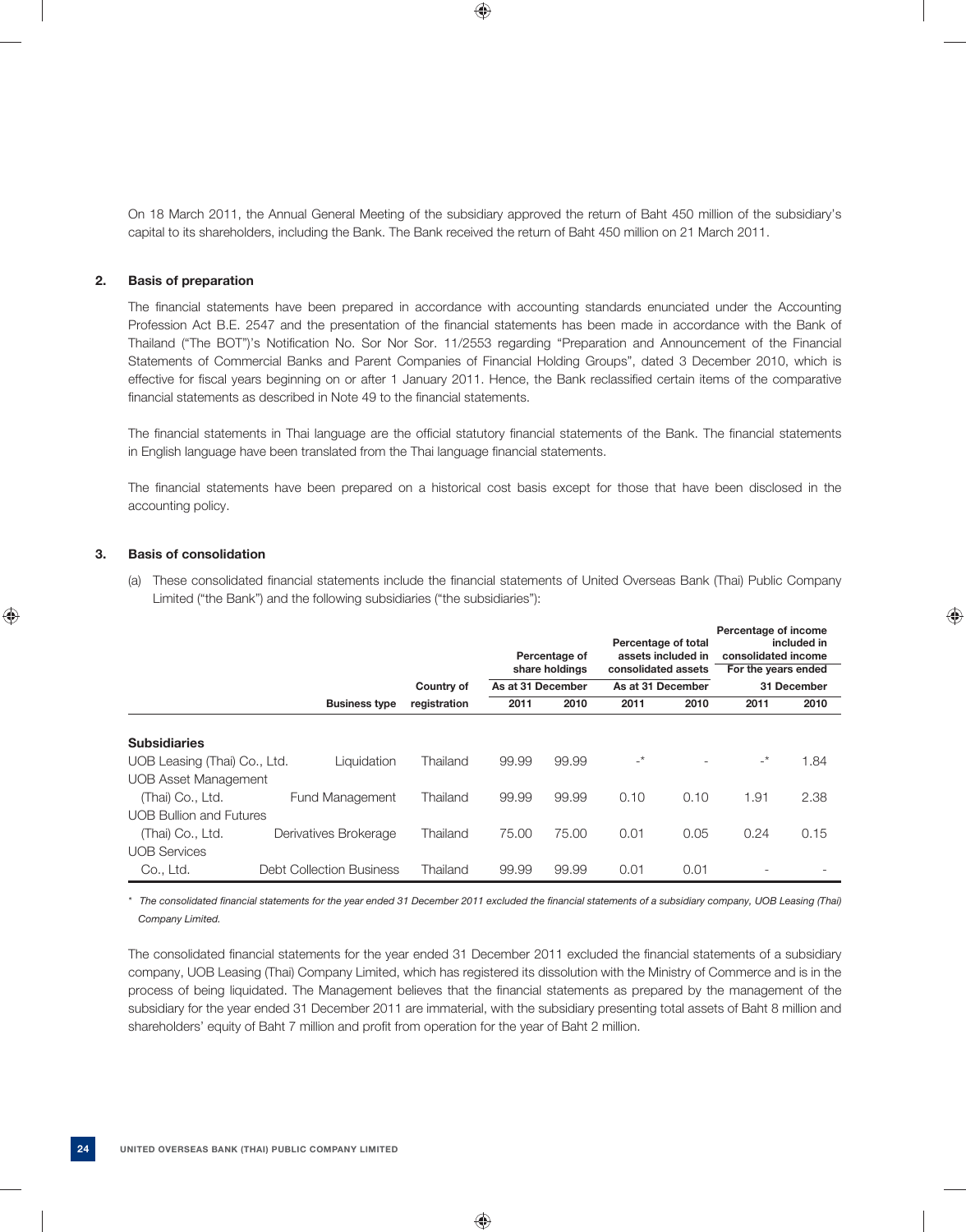- (b) Subsidiaries are entities in which the Bank has control over the financial and operating policies of those entities. Subsidiaries are fully consolidated from the date of acquisition, being the date on which the Bank obtains control, and continue to be consolidated until the date when such control ceases. The effects to the consolidated financial statements of all significant transactions between the Bank and its subsidiaries are eliminated in the consolidated financial statements, including investment in subsidiaries and share capital of subsidiaries.
- (c) The financial statements of the subsidiaries are prepared using the same accounting periods and significant accounting policies as the Bank.
- (d) The accompanying financial statements include the accounts of all branches after elimination of significant inter-branch transactions and balances.
- (e) If the Bank receives shares as a result of debt restructuring of a borrower, which causes the Bank to hold more than 20% or 50% of the shares of such company, the Bank will not treat that investee company as an associated or a subsidiary company, but will treat it as general investments since the Bank intends to hold such shares only temporarily.
- (f) The consolidated financial statements do not include the financial statements of unit trusts in which the Bank holds more than 50% of their issued units since the Bank has no control over their financial and operating policies.
- (g) The separate financial statements, which present investments in subsidiaries and associate under the cost method, have been prepared solely for the benefit of the public.
- (h) Non-controlling interests represent the portion of net income or loss and net assets of the subsidiaries that are not held by the Bank and are presented separately in the consolidated statements of comprehensive income and within equity in the consolidated statements of financial position.

# **4. Adoption of new accounting standards during the year**

 During the current year, the Bank and its subsidiaries adopted a number of revised and new accounting standards, issued by the Federation of Accounting Professions, as listed below.

| <b>Accounting Standards:</b> |                                                                 |
|------------------------------|-----------------------------------------------------------------|
| TAS 1 (revised 2009)         | Presentation of Financial Statements                            |
| TAS 2 (revised 2009)         | Inventories                                                     |
| TAS 7 (revised 2009)         | Statement of Cash Flows                                         |
| TAS 8 (revised 2009)         | Accounting Policies, Changes in Accounting Estimates and Errors |
| <b>TAS 10 (revised 2009)</b> | Events after the Reporting Period                               |
| <b>TAS 11 (revised 2009)</b> | <b>Construction Contracts</b>                                   |
| <b>TAS 16 (revised 2009)</b> | Property, Plant and Equipment                                   |
| <b>TAS 17 (revised 2009)</b> | Leases                                                          |
| <b>TAS 18 (revised 2009)</b> | Revenue                                                         |
| <b>TAS 19</b>                | <b>Employee Benefits</b>                                        |
| TAS 23 (revised 2009)        | <b>Borrowing Costs</b>                                          |
| <b>TAS 24 (revised 2009)</b> | <b>Related Party Disclosures</b>                                |
| <b>TAS 26</b>                | Accounting and Reporting by Retirement Benefit Plans            |
| <b>TAS 27 (revised 2009)</b> | Consolidated and Separate Financial Statements                  |
| TAS 28 (revised 2009)        | Investments in Associates                                       |
| <b>TAS 29</b>                | Financial Reporting in Hyperinflationary Economies              |
| <b>TAS 31 (revised 2009)</b> | Interests in Joint Ventures                                     |
|                              |                                                                 |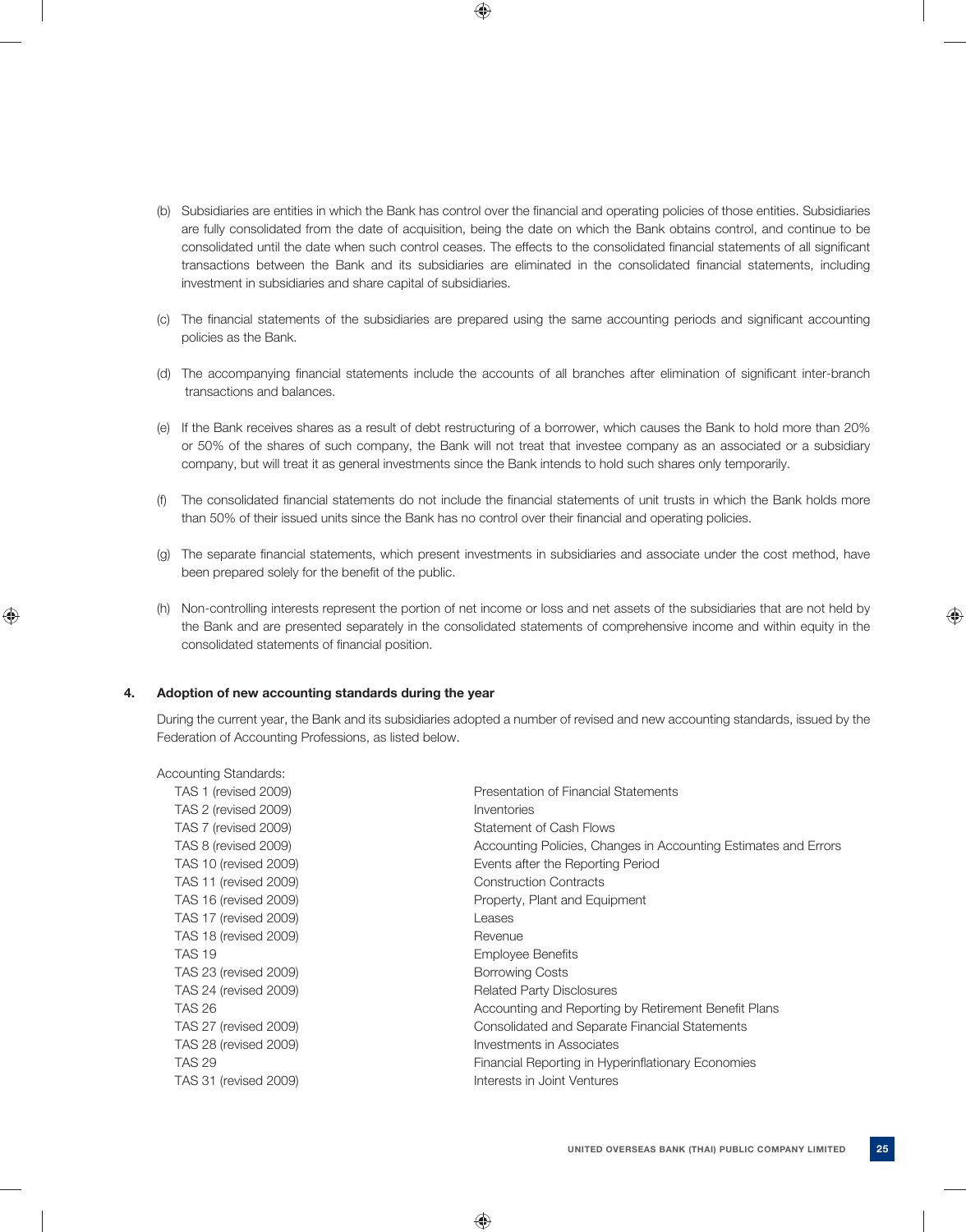| TAS 33 (revised 2009)                         | Earnings per Share                                           |
|-----------------------------------------------|--------------------------------------------------------------|
| TAS 34 (revised 2009)                         | Interim Financial Reporting                                  |
| TAS 36 (revised 2009)                         | Impairment of Assets                                         |
| TAS 37 (revised 2009)                         | Provisions, Contingent Liabilities and Contingent Assets     |
| TAS 38 (revised 2009)                         | Intangible Assets                                            |
| TAS 40 (revised 2009)                         | Investment Property                                          |
| <b>Financial Reporting Standards:</b>         |                                                              |
| TFRS 2                                        | Share-Based Payment                                          |
| TFRS 3 (revised 2009)                         | <b>Business Combinations</b>                                 |
| TFRS 5 (revised 2009)                         | Non-current Assets Held for Sale and Discontinued Operations |
| TFRS 6                                        | Exploration for and Evaluation of Mineral Resources          |
| Financial Reporting Standard Interpretations: |                                                              |
| TFRIC 15                                      | Agreements for the Construction of Real Estate               |
| Accounting Standard Interpretations:          |                                                              |
| <b>SIC 31</b>                                 | Revenue - Barter Transactions Involving Advertising Services |

These accounting standards do not have any significant impact on the financial statements, except for the following accounting standard.

# **TAS 19 Employee Benefits**

This accounting standard requires employee benefits to be recognised as expense in the period in which the service is performed by the employee. In particular, an entity has to evaluate and make a provision for post-employment benefits or liabilities arising from other defined benefit plans using actuarial techniques. Currently, the Bank records employee benefits when they are paid to the employees, and some portions being estimated as provisions through profit or loss from operation.

 Hence, the Bank and its subsidiaries have changed this accounting policy since the beginning of the current year and recognised the liability in the transition period through an adjustment to the beginning balance of retained earnings in the current year. This resulted in the decrease in the retained earnings brought forward as at 1 January 2011 in the consolidated financial statements by Baht 336 million (long-term employee benefi t obligations of Baht 420 million net of related deferred tax of Baht 84 million) and the separate financial statements by Baht 326 million (long-term employee benefit obligations of Baht 407 million net of related deferred tax of Baht 81 million). The cumulative effect of such change in the accounting policy has already been presented under the heading of "Cumulative effect of change in accounting policy regarding employee benefi ts" in the statements of changes in shareholders' equity.

In addition, the change in such accounting policy also has the effect of decreasing the net profit of the Bank and its subsidiaries for the year ended 31 December 2011 by Baht 117 million, or Baht 0.05 per share (The Bank only: decreasing net profit by Baht 115 million, or Baht 0.05 per share).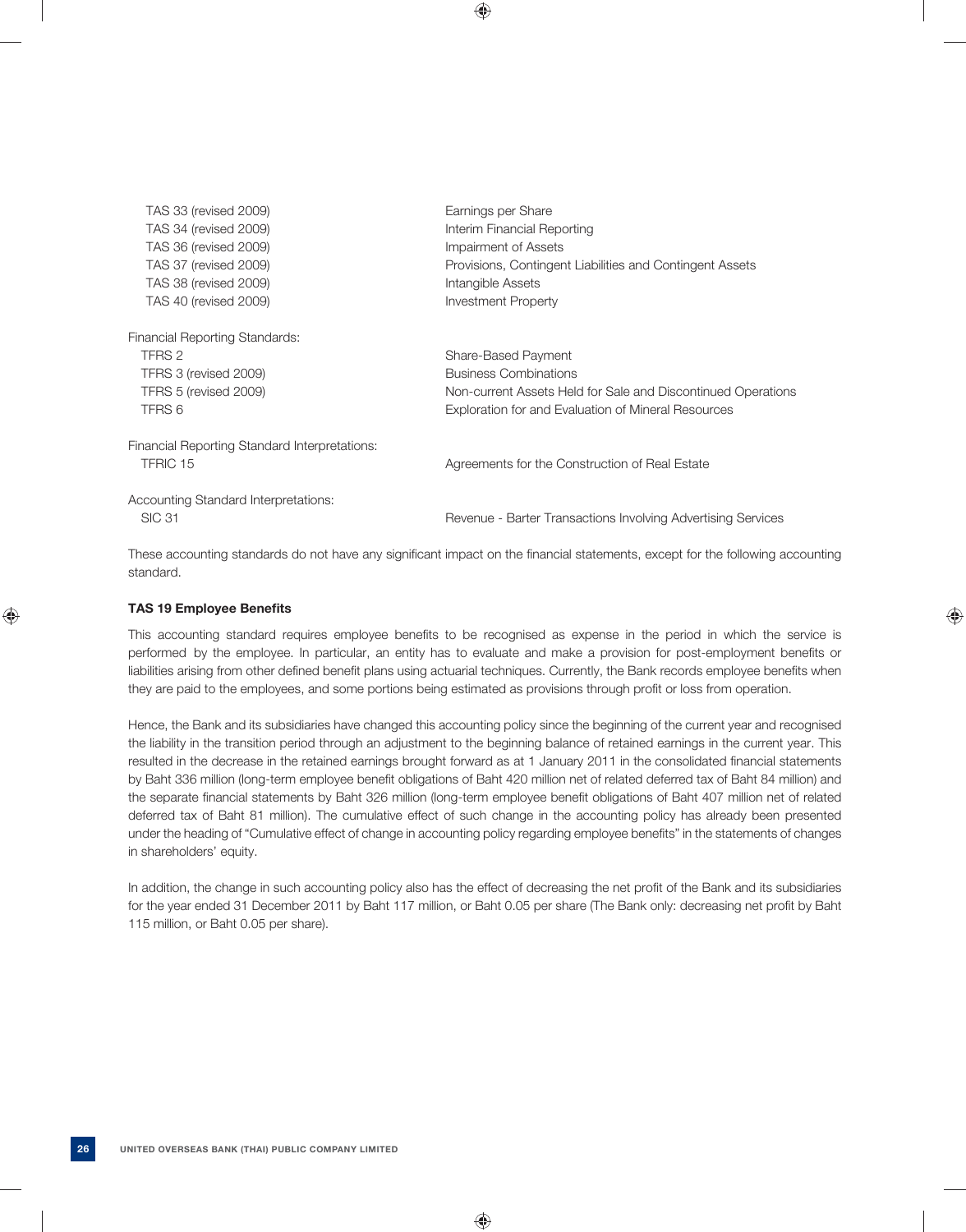# **5. New accounting standards issued during the years not yet effective**

The Federation of Accounting Professions issued the following new/revised accounting standards that are effective for fiscal years beginning on or after 1 January 2013.

| Accounting standards:                |                                                                             |
|--------------------------------------|-----------------------------------------------------------------------------|
| <b>TAS 12</b>                        | Income Taxes                                                                |
| <b>TAS 20 (revised 2009)</b>         | Accounting for Government Grants and Disclosure of Government<br>Assistance |
| <b>TAS 21 (revised 2009)</b>         | The Effects of Changes in Foreign Exchange Rates                            |
| Accounting Standard Interpretations: |                                                                             |
| <b>SIC 10</b>                        | Government Assistance - No Specific Relation to Operating Activities        |
| <b>SIC 21</b>                        | Income Taxes - Recovery of Revalued Non-Depreciable Assets                  |
| <b>SIC 25</b>                        | Income Taxes - Changes in the Tax Status of an Entity or its                |
|                                      | Shareholders                                                                |

 The Bank and its subsidiaries have early adopted TAS 12: Income Taxes. With respect to the other accounting standards and Accounting Standard Interpretations, the management of the Bank and its subsidiaries have believes that these accounting standards will not have any significant impact on the financial statements for the year when they are initially applied.

# **6.** Significant accounting policies

Significant accounting policies adopted by the Bank and its subsidiaries are summarised below.

#### **6.1 Revenue recognition**

#### (a) Interest and discount on loans

 The Bank recognises interest on loans as income on an accrual basis. In accordance with the BOT's regulation, interest in arrears for more than three months from the due date, regardless of whether the loans are covered by collateral, is not accrued as interest income but is instead recognised as income when received. In addition, interest accrued in arrears for three months is reversed against interest income.

 If loans are restructured, the Bank recognizes interest income on a cash basis, and can return to recognising income on an accrual basis only when the criteria per the BOT's guideline are met.

Interest income from loans under litigation process is recognised on a cash basis.

#### (b) Hire purchase and financial lease income recognition

Interest on hire-purchase receivables and financial lease receivables under hire-purchase agreements and financial lease agreements with effective dates on or after 1 January 2008 are recognised over the installment period, using the effective interest rate and income is recognised as the installments fall due irrespective of actual collections.

For interest on hire-purchase receivables and financial lease receivables under hire purchase agreements and financial lease agreements with effective dates before 1 January 2008, the Bank and a subsidiary company has chosen to adopt the following methods:

- For short-term lease agreements (3 4 years), the Bank and a subsidiary company applies the existing sum-of-the-years' digits method until the lease expires.
- For long-term lease agreements, the Bank and a subsidiary company uses the outstanding balances of the pre-existing finance leases as of 1 January 2008 as the beginning balances and apply the effective interest rate method over the remainder of the lease period.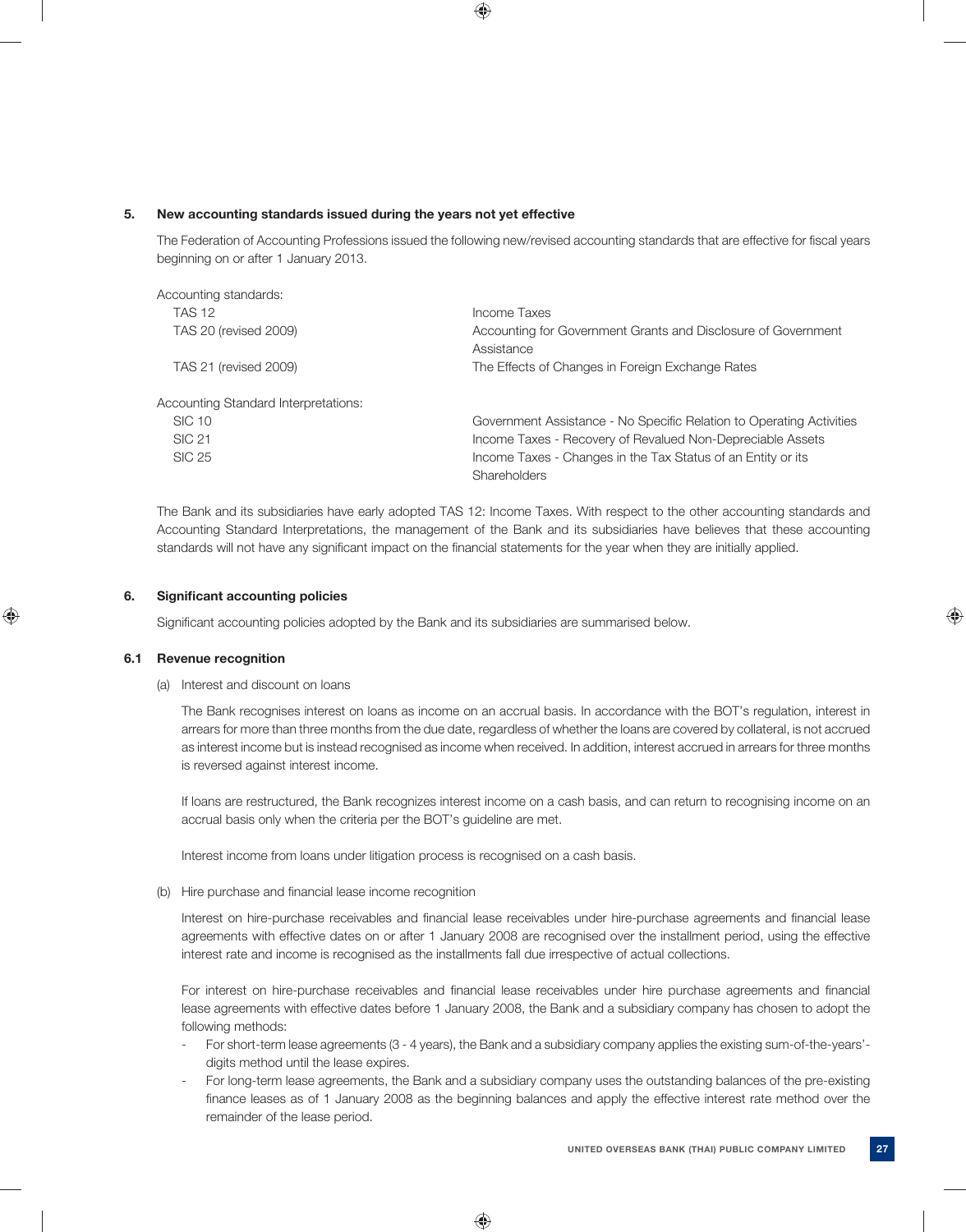Rental income from operating lease contracts and car rent are recognised based on the term of lease except for receivables overdue more than three months, which are recognised on a cash basis.

- (c) Revenues from factoring are recognised on an accrual basis except for overdue receivables more than three months, which are recognised on a cash basis.
- (d) Management fees and registrar fees are calculated as a percentage of the net asset value of the funds managed by a subsidiary or fixed amount as mentioned in prospectus and recognised as income on an accrual basis.
- (e) Brokerage fees on derivatives business and service fees on derivatives business are recognised as income on the transaction date.
- (f) Realised gains or losses resulting from sales of securities and derivatives are recognised as at transaction date.
- (g) Interest and dividends on investments

 Interest on investments is recognised as income on an accrual basis based on the effective interest rate. Dividends are recognised as income when the right to receive the dividend is established.

(h) Fee income and other service income are recognised on an accrual basis.

### **6.2 Expenses recognition**

The Bank and its subsidiaries recognise expenses on an accrual basis.

#### **6.3 Cash**

Cash is that amount included in the statements of financial position under the caption of cash, and consist of cash on hand and cheques in transit.

# **6.4 Claims on securities/Liabilities to deliver securities**

 The Bank enters into agreements to purchase securities or to sell securities that include agreements to sell or purchase the securities back at certain dates in the future at fixed prices (Private Repo). Amounts paid for securities purchased subject to a resale commitment are presented as assets under the caption of "Interbank and money market items - assets" and the underlying securities are treated as collateral to such receivables. Securities sold subject to repurchase commitments are presented as liabilities under the caption of "Interbank and money market items - liabilities" at the amounts received from the sale of those securities, and the underlying securities are treated as collateral.

 If securities purchased subject to a resale commitment are then sold on by the Bank subject to repurchase commitments, this gives rise to "Claims on securities" and "Liabilities to deliver securities" as follows:

 Claims on securities are the rights that the Bank retains to recall securities which are pledged as collateral for securities sold subject to repurchase commitments, because the securities pledged in this transaction were previously received as collateral by the Bank for a purchase of securities subject to a resale commitment.

 Liabilities to deliver securities is the Bank's commitment to return to the counterparties or securities companies those securities which are held as collateral for securities purchased subject to a resale commitment, because the Bank has used the securities as collateral for another sale of securities subject to repurchase commitments.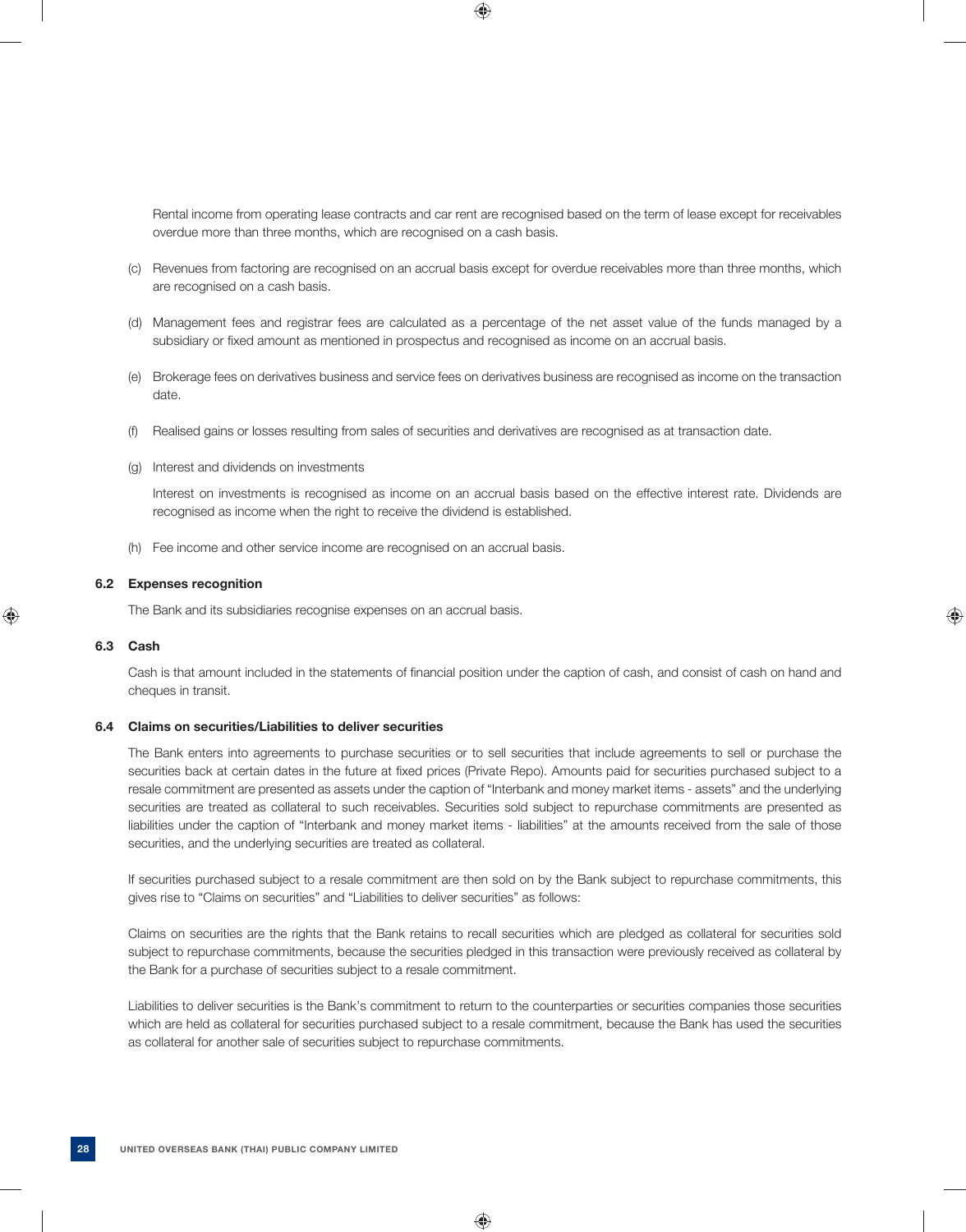#### **6.5 Investments**

 The Bank and its subsidiaries classify investments in all types of debt securities and marketable equity securities as either trading securities, available-for-sale securities, or held-to-maturity securities, and classify non-marketable equity securities as general investment or investments in subsidiaries and associated company.

Investments classified as trading securities are stated at fair value. Change in the fair value of these securities are recorded as gains or losses in profit or loss.

Investments classified as available-for-sale securities are stated at fair value. Change in the fair value of the securities are recorded in other comprehensive income in the statement of comprehensive income and will be recognised in profit or loss when the securities are sold.

 Investments in debt securities held-to-maturity are stated at amortised cost net of allowance for impairment. Any loss from impairment is charged to profit or loss.

 General investments, other than investments in subsidiaries and associated company, are stated at cost net of allowance for impairment (if any). Loss on impairment is charged to profit or loss.

Purchases and sales of investments are recognised on settlement date.

Realised gains or losses resulting from the disposal of securities are recognised in profit or loss from operation by using the weighted average cost calculation method.

 Interest income from debt securities is recognised on an accrual basis. Premiums and discounts arising on the acquisition of securities are amortised or accreted to interest income in profit or loss based on effective yield rate over the term of the securities.

Income from equity investments and other non-fixed income investments is recognised as dividend income when the right to receive the dividend is established.

Fair values of securities are calculated on the following bases:

- (i) For government securities and state enterprises securities, fair values are calculated by using the BOT formula, based on the average latest bidding price posted on the Thai Bond Market Association.
- (ii) For listed equity securities, fair value is the last bid price quoted in The Stock Exchange of Thailand on the last business day of the year.
- (iii) For unit trust, fair value is the Net Assets Value (NAV) as at the end of the year.
- (iv) For private enterprises debt securities, the average latest bidding price of the Thai Bond Market Association are used as fair values. In the absence of such prices, fair values are determined by applying the aforementioned the BOT yield curve adjusted for risk in accordance with the criteria established by the BOT.

In the event the Bank reclassifies investments from one type to another, such investments will be readjusted to their fair value as at the reclassification date. The difference between the carrying amount of the investments and the fair value on the date of reclassification are recorded as gains or losses in profit or loss in the statements of comprehensive income or recorded as revaluation surplus (deficit) on investments in shareholders' equity, depending on the type of investment which is reclassified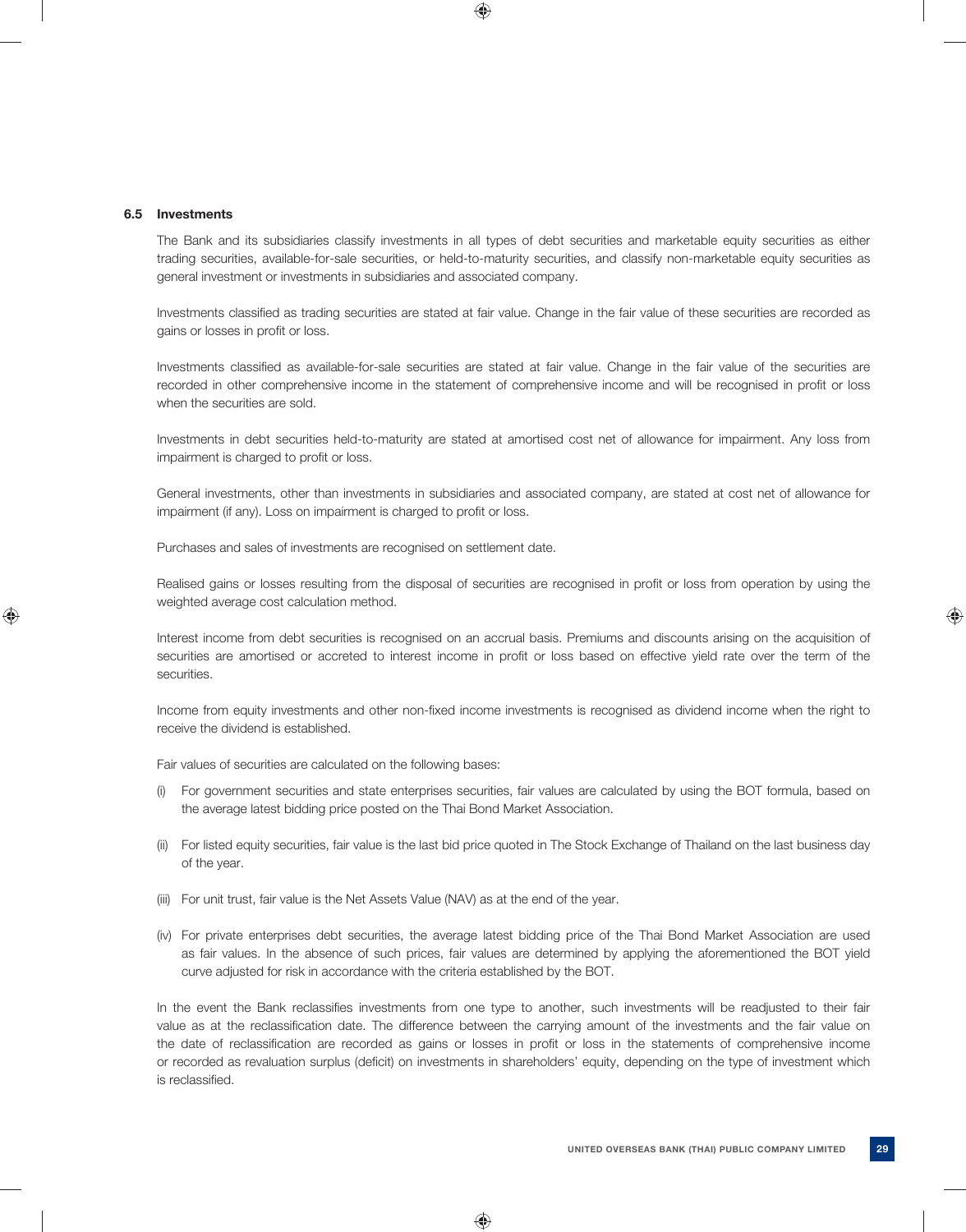## **6.6 Investments in subsidiaries and associated company**

### **Separate financial statements**

 Investments in subsidiaries and associated company are stated at cost net of allowance for impairment (if any). Loss on impairment is recorded as an expense in profit or loss.

# **Consolidated financial statements**

 Investments in associated company is recorded using the equity method. Under this method, investments are initially recorded at the acquisition cost and are adjusted to reflect the attributable share of the profits or losses of the associated company, in proportion to the investment.

#### **6.7 Loans**

Loans include overdrafts, term-loans, trade bills, hire purchase and financial lease receivables and other loans. All items categorised under loans (except for hire purchase, financial lease and overdrafts) are disclosed at the principal amount outstanding, net of unearned discounts received in advance, with accrued interest presented separately in the statements of financial position, as a single line item for all loans together.

Hire purchase receivables and financial lease receivables are stated at the contract value of the hire purchase receivables and financial lease receivables net of deferred revenue, which is presented after netting commission expenses and initial direct cost on the inception of the contracts.

Overdrafts are stated at the drawn amounts together with any accrued interest.

 Discounts received in advance in respect of bills purchased and other unearned interest income are recognised on an accrual basis over the period to maturity of the bills.

# **6.8 Allowance for doubtful accounts**

The Bank provides allowance for doubtful accounts in accordance with the Notifications of the Bank of Thailand ("BOT") and adjusts these by the additional amount which is expected not to be collectible based on an evaluation of the current status of the debtors from the management's experience, taking into consideration the recovery risk and the value of collateral. Additional allowances (reversals of allowances) are recognised as expenses during the year.

For loans and receivables classified as pass (including restructured receivables) and special mentioned, the Bank records provision at a rate of not less than 1% and not less than 2% of the loan balance (excluding accrued interest receivable) net of collateral value, as required by the BOT's guideline.

For non-performing loans and receivables which are classified as sub-standard, doubtful and doubtful of loss, the Bank records allowance for doubtful accounts at 100% of the debt balance remaining after deducting the present value of expected future cash inflows from debt collection or from collateral disposal, with the discount interest rate and the period of collateral disposal being set with reference to the BOT's guidelines issued on 3 August 2008. For unsecured consumer loan, the collective approach is applied based on historical loss experience of each customer group.

 Allowance for doubtful accounts for other receivables is provided for the estimated losses that may be incurred in the collection of receivables and based on the review of current status of receivables outstanding at the end of reporting period.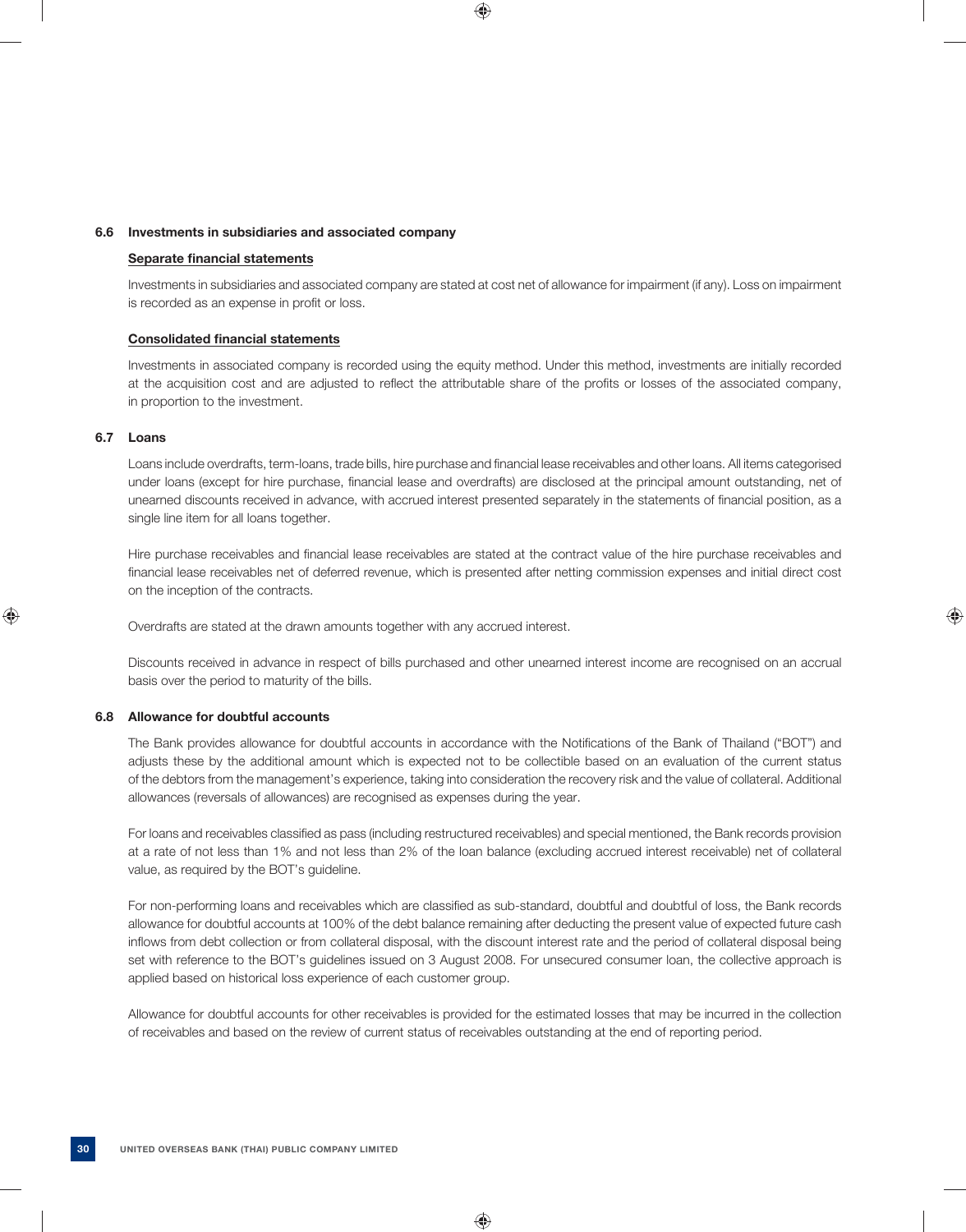Bad debts are written off during the period that the Bank considers they are uncollectible as approved by the Executive Committee and are deducted from the allowance for doubtful accounts. All bad debt recovered are recognised as income on cash basis which is presented as an offset to bad debts and doubtful accounts in profit or loss from operation.

 The Bank writes off unsecured consumer loans that are overdue more than 180 days. Those unsecured consumer loans comprise of credit card receivables and other unsecured personal loans.

# **6.9 Troubled debt restructuring**

The Bank restructures loans by means of transferring assets, transferring equity or modifying the terms of the loan.

Loans which have been restructured through a modification of terms are stated at the present value of estimated future receivable cash flows using discount rates equivalent to the market interest rates applicable at the time of the restructuring. The difference between the fair value of the loan as at the restructuring date and the previous book value is accounted for as revaluation allowance for debt restructuring and amortised to profit or loss from operation as interest income based on the amount received over the remaining period of the restructuring agreement.

 In cases where the troubled debt restructuring involves the transfer of assets or equity, the Bank and its subsidiaries record the assets or equity interest received as a result of debt restructuring at their fair value (based on the value appraised by internal appraisers or external independent appraisers) providing this does not exceed the amount of principal legally claimable from the debtor (including interest of which recognition has ceased until the restructuring date). Any excess of the fair value of the assets over the book value is recognised as interest income in part of profit or loss from operation.

 Losses arising from debt restructuring through waivers of part of principal or recorded accrued interest receivable are recognised in part of profit or loss from operation when incurred.

# **6.10 Properties foreclosed**

 Properties foreclosed of the Bank and a subsidiary are stated at the lower of cost and net realisable value. Net realisable value is determined by using the latest appraisal value, considering selling expenses in accordance with the BOT's guidelines. Properties foreclosed which have been received as a result of an asset swap are recorded at the lower of the legally claimable value of the loan or the net realisable value of the foreclosed property.

Losses on impairment are charged to profit or loss in the statement of comprehensive income. Gains or losses on the sale of properties foreclosed are recognised only when such properties are sold.

#### **6.11 Premises and equipment and depreciation**

 Land is stated at cost or reappraised value. Premises is stated at cost or reappraised value less accumulated depreciation and allowance for impairment (if any). Equipment is stated at cost less accumulated depreciation.

 Depreciation is calculated by reference to their cost or reappraised value on a straight-line basis over the following estimated useful lives:

| Premises  | $\overline{\phantom{a}}$ | 50 years      |
|-----------|--------------------------|---------------|
| Equipment | $\overline{\phantom{a}}$ | 5 or 10 years |

No depreciation is determined for land and assets under installation.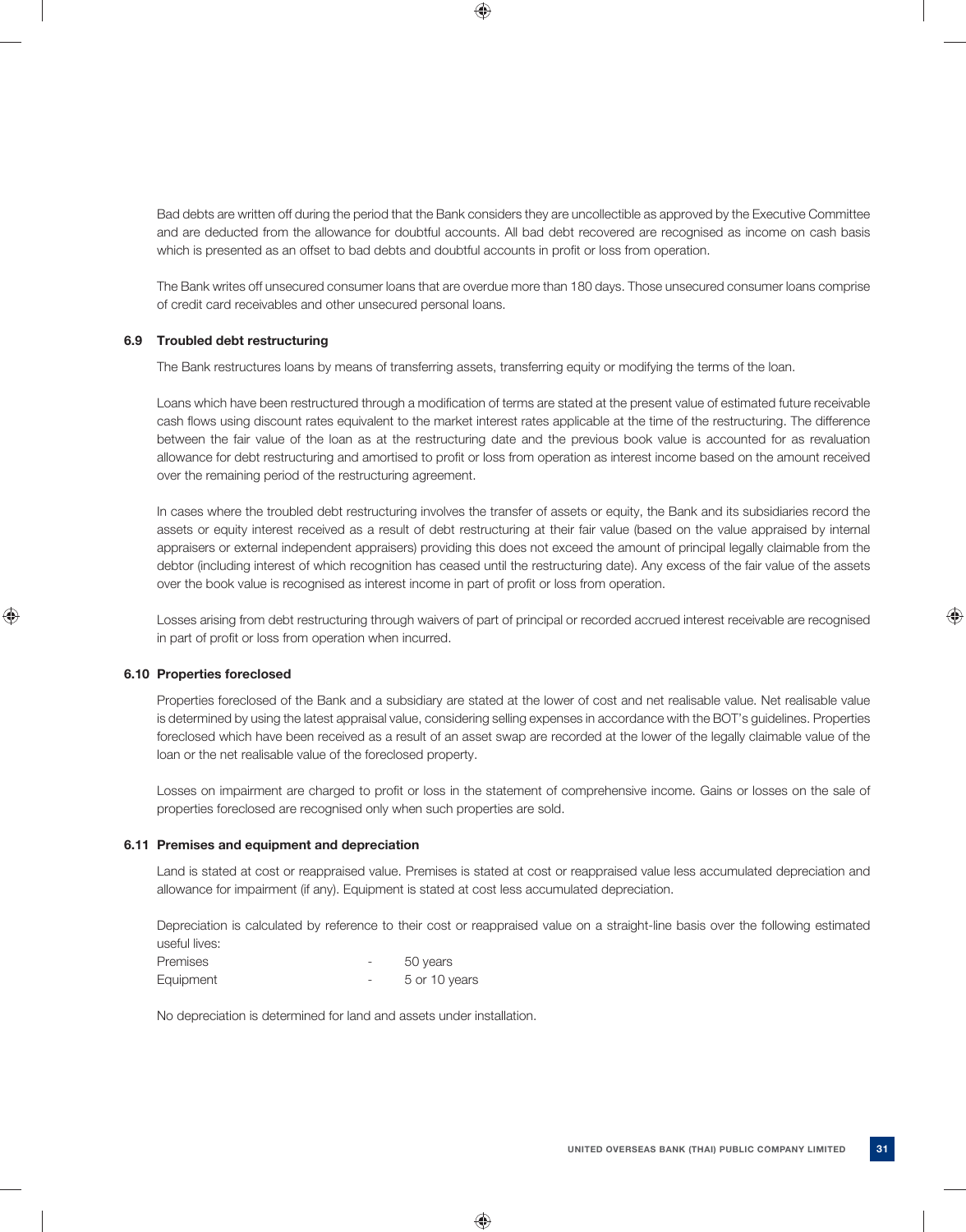Premises and equipment are initially recorded at cost. Land and premises are however subsequently revalued by the independent appraisers to their fair value in accordance with the guidelines announced by the BOT. The Bank's policy is to revalue these assets every 5 years in order that the book value of these assets at the end of reporting period does not differ materially from their fair value.

Differences arising from revaluation are dealt with in the financial statements as follows:

- When the Bank's carrying amount of asset is increased as a result of a revaluation, the increase is credited directly to the other comprehensive income (loss) and the cumulative increase is recognised in shareholders' equity as "Revaluation surplus on assets" under the heading of other components of shareholders' equity in statements of financial position. However, if the asset is previously devalued and the Bank used to recognise such a revaluation decrease as an expense in profit or loss from operation, a revaluation increase from this revaluation is then recognised as income to the extent that it reverses a revaluation decrease in respect of the same asset previously recognised as an expense.
- When the Bank's carrying amount of asset is decreased as a result of a revaluation, the decrease is recognised as an expense in profit or loss from operation. However, if the asset is previously revalued and still has the outstanding revaluation surplus left in shareholders' equity under the heading of "Revaluation surplus on asset", the revaluation decrease is then charged to the other comprehensive income (loss) to the extent that it does not exceed on amount already held in "Revaluation surplus on assets" in respect of the same assets.

Amortisation of the revaluation surplus on assets is transferred directly to retained earnings (deficit).

The revaluation surplus on assets can neither be offset against deficit nor used for dividend payment.

An item of property, plant and equipment is derecognised upon disposal or when no future economic benefits are expected from its use or disposal. Any gain or loss arising on disposal of an asset (calculated as the difference between the net disposal proceeds and the carrying amount of the asset) is included in profit or loss from operation when the asset is derecognised.

# **6.12 Leasehold rights**

Leasehold rights are stated at cost less accumulated amortisation under the heading of "Other assets" in statements of financial position. Leasehold rights are amortised on a straight-line basis over the lease periods and the amortisation amounts are recognised as expenses in profit or loss from operation.

# **6.13 Intangible assets and amortisation**

Intangible assets are carried at cost less accumulated amortisation and an accumulated impairment losses (if any).

Intangible assets with finite lives are amortised on a systematic basis over the economic useful life and tested for impairment whenever there is an indication that the intangible asset may be impaired. The amortisation period and the amortisation method of such intangible assets are reviewed at least at each financial year end. The amortisation expense is charged to profit or loss from operation.

A summary of the intangible assets with finite useful lives is as follows.

| Application softwares | 5 or 10 |
|-----------------------|---------|
| <b>Others</b>         | 5 years |

 Useful lives 5 or 10 years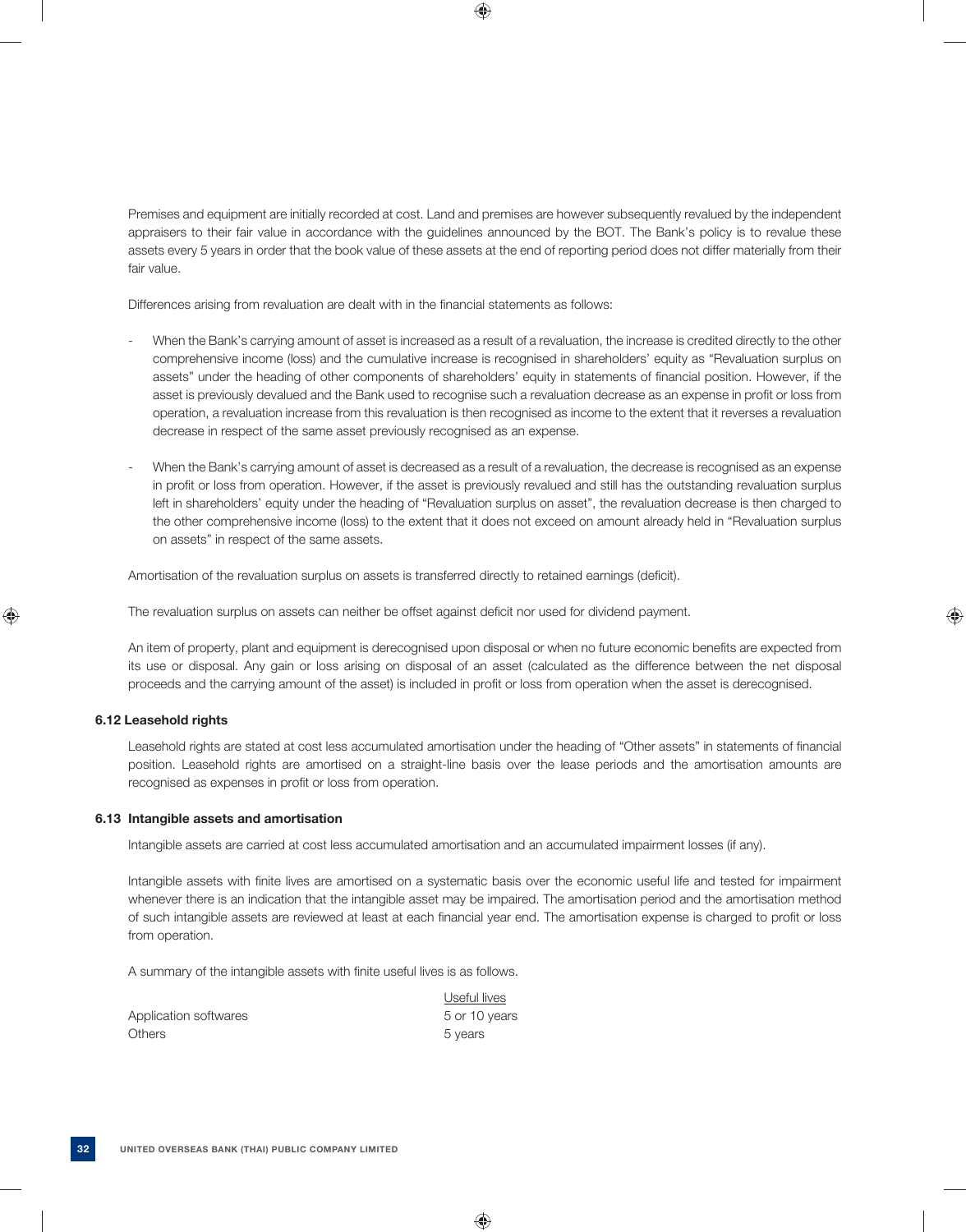#### **6.14 Provisions - other liabilities**

 Provisions are recognised when the Bank and its subsidiaries has a present obligation as a result of a past event and it is probable that an outflow of resources embodying economic benefits will be required to settle the obligation. In the event that no independent market value can be obtained, then an estimate is assessed.

## **6.15 Related party transactions**

 Related parties comprise enterprises and individuals that control, or are controlled by, the Bank and its subsidiaries, whether directly or indirectly, or which are under common control with the Bank and its subsidiaries.

 They also include associated company and individuals which directly or indirectly own a voting interest in the Bank and its subsidiaries that gives them significant influence over the Bank and its subsidiaries, key management personnel, directors and officers with authority in the planning and direction of the Bank's and its subsidiaries operations, together with close family members of such persons and companies which are controlled and influenced by them, whether directly or indirectly.

## **6.16 Impairment of assets**

 At each reporting date, the Bank and its subsidiaries performs impairment reviews in respect of an asset whenever events or changes in circumstances indicate that an asset may be impaired. An impairment loss is recognised when the recoverable amount of an asset, which is the higher of the asset's fair value less costs to sell and its value in use, is less than the carrying amount. In determining value in use, the estimated future cash flows are discounted to their present value using a pre-tax discount rate that reflects current market assessments of the time value of money and the risks specific to the asset. In determining fair value less costs to sell, an appropriate valuation model is used. These calculations are corroborated by a valuation model that, based on information available, reflects the amount that the Bank and its subsidiaries could obtain from the disposal of the asset in an arm's length transaction between knowledgeable, willing parties, after deducting the costs of disposal.

An impairment loss is recognised in profit or loss. However in cases where property, plant and equipment was previously revalued and the revaluation was taken to equity, a part of such impairment is recognised in equity up to the amount of the previous revaluation.

 In the assessment of asset impairment if there is any indication that previously recognised impairment losses may no longer exist or may have decreased, the Bank and its subsidiaries estimates the asset's recoverable amount. A previously recognised impairment loss is reversed only if there has been a change in the assumptions used to determine the asset's recoverable amount since the last impairment loss was recognised. The increased carrying amount of the asset attributable to a reversal of an impairment loss shall not exceed the carrying amount that would have been determined had no impairment loss been recognised for the asset in prior years. Such reversal is recognised in profit or loss unless the asset is carried at a revalued amount, in which case the reversal, which exceeds the carrying amount that would have been determined, is treated as a revaluation increase.

### **6.17 Employee benefits**

## **Short-term employment benefits**

Salaries, wages, bonuses and contributions to the social security fund are recognised as expenses when incurred.

 Leave entitlements are recognised when they accrue to employees. Provision for leave entitlements is made based on contractual terms, with adjustment for expected attrition.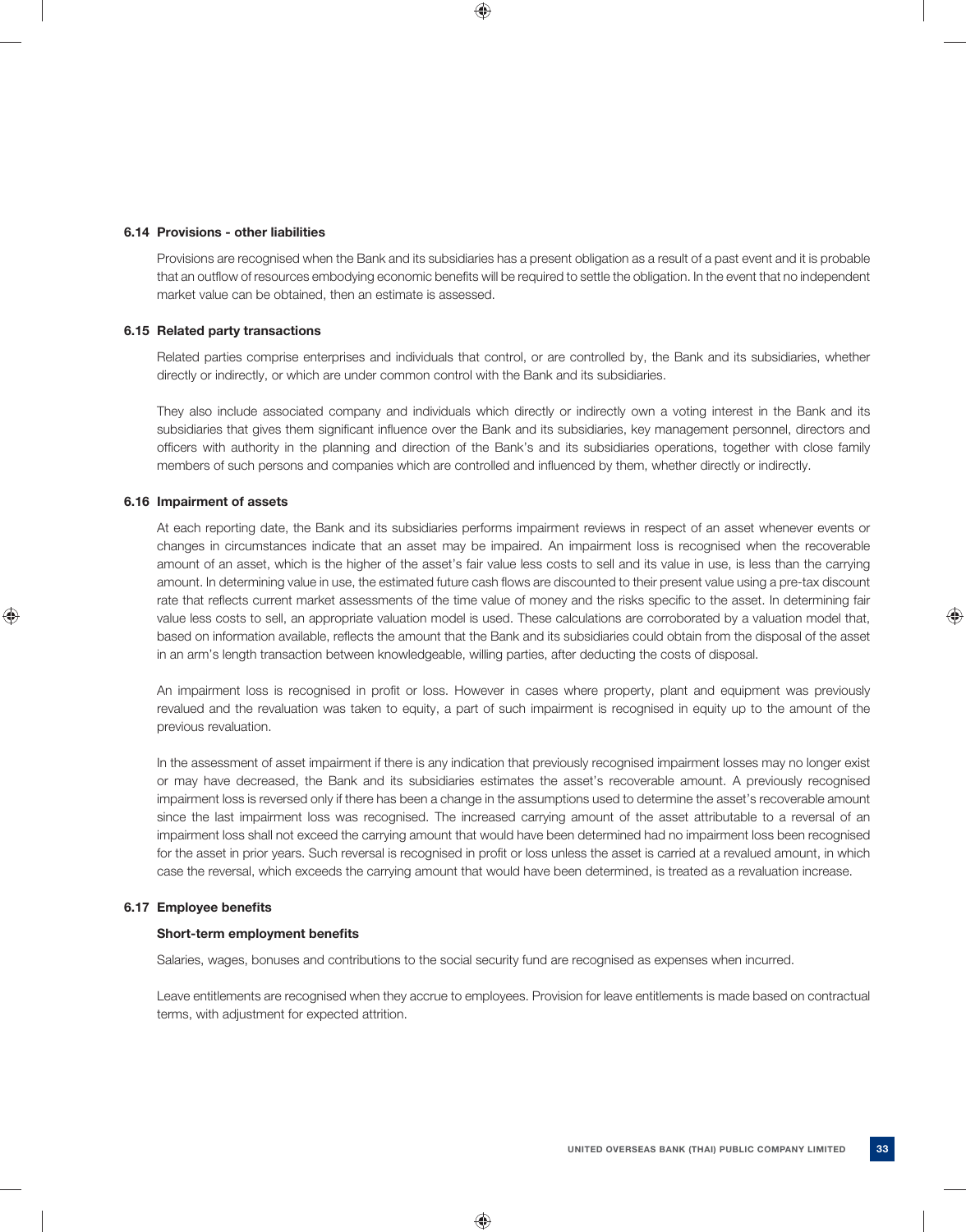## **Post-employment benefits**

#### *Defined contribution plans*

 The Bank and its employees established the provident funds under the Provident Fund Act B.E. 2530. According to the Fund's regulations, every employee, after the probation period, is entitled to apply for membership. The employees contribute to the fund at the rate of 2% or 5% of basic salary and the Bank contributes to the fund at the rate of 5% of basic salary. The employees are entitled to the benefits upon termination of employment status except when the terminated employee has violated the rules of the Bank.

 The Bank's subsidiaries and their employees also established their provident funds under the Provident Fund Act B.E. 2530. The Bank's subsidiaries and their employees contribute to the funds at the same rate of between 2% to 10% of basic salary depending upon the number of years of services of each employee. The funds will be paid to employees upon termination in accordance with the rules of the funds.

 The funds set up by the Bank and its subsidiaries are managed independently by UOB Asset Management (Thai) Co., Ltd. except for the fund set up by UOB Asset Management (Thai) Co., Ltd., which is managed by TMB Asset Management Co.,Ltd. Therefore, these funds do not appear in the consolidated or separate statements of financial position of the Bank and the relevant subsidiaries.

The Bank and its subsidiaries's contributions are recognised as expenses when incurred.

## *Defined benefit plans or other defined benefit plans*

 The Bank and its subsidiaries has obligations in respect of the severance payments it must make to employees upon retirement under labor law and also has long-term employment benefit scheme for employees of Bank of Asia Public Co., Ltd. who joined the Bank prior to 16 May 2005 and have been employed at least 15 years, the benefits being based on the latest month's salary and the years of service. Employees will receive half of this long-term employment benefits when they resign or will receive it in full when they retire. The Bank and its subsidiaries treats these severance payment to be post-employment benefits.

The obligation under the defined benefit plan is determined by a professionally qualified independent actuary using the projected unit credit method. Such determination is made based on various assumptions, including discount rate, future salary increase rate, staff turnover rate, mortality rate, and inflation rates.

Actuarial gains and losses arising from post-employment benefits are recognised immediately in the other comprehensive income.

#### **6.18 Operating leases**

Leases of assets where a significant portion of the risks and rewards of ownership are retained by the lessor are classified as operating leases. Operating lease payments are recognised as an expense in profit or loss from operation on a straight line basis over the lease term.

#### **6.19 Share-based payment transactions**

 The cost of the share-based payment plan of United Overseas Bank Limited ("major shareholder") will be invoiced by the major shareholder, and the Bank will treat the invoiced amounts as a liability in statements of financial position, and recognise them as an expense in profit or loss from operation over the vesting period of the shares.

# **6.20 Contributions to the Deposit Protection Agency**

Contributions to the Deposit Protection Agency are recorded as expenses for the year on an accrual basis.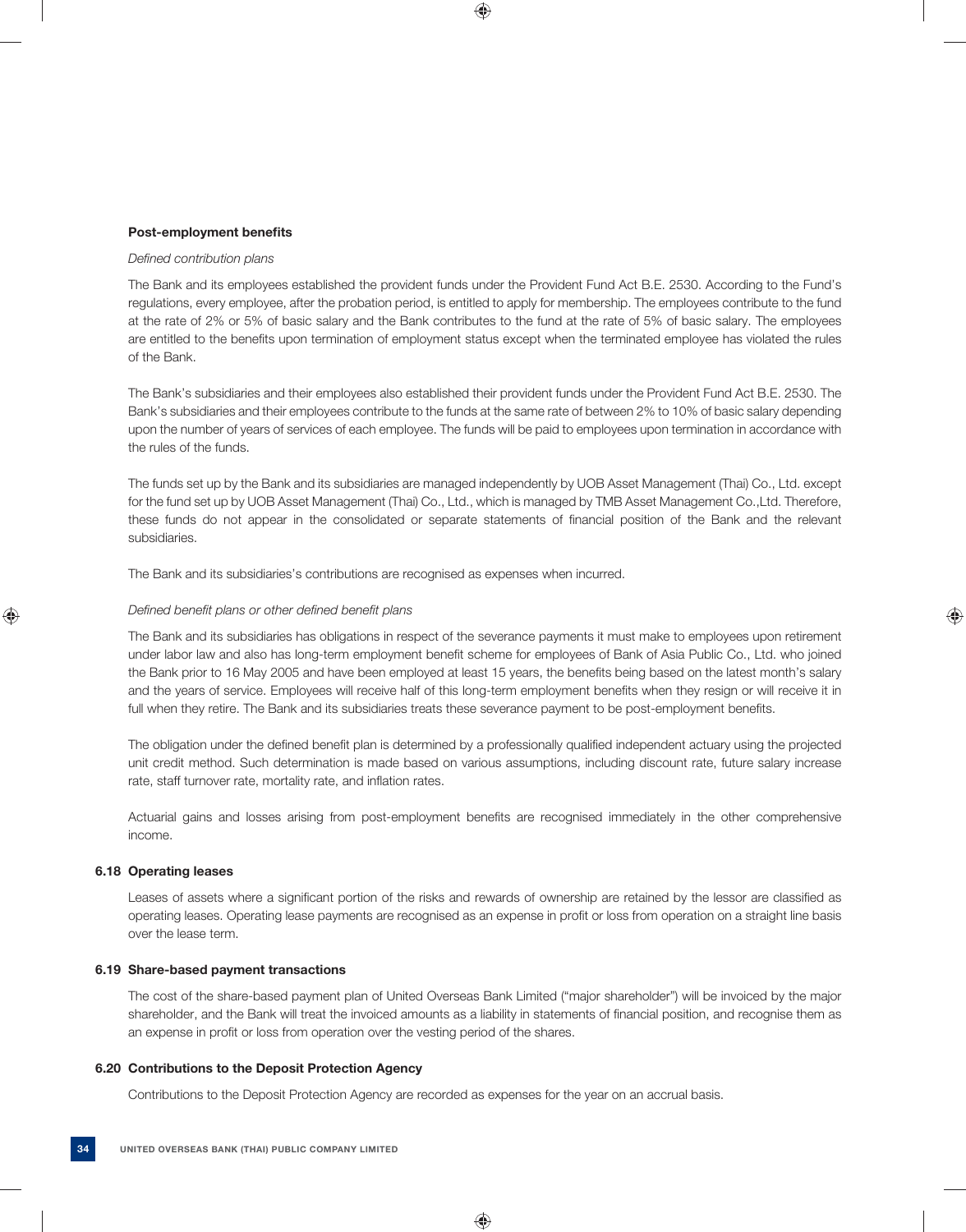#### **6.21 Income tax**

Income tax expense represents the sum of corporate income tax currently payable and deferred tax.

# **Current tax**

 Current income tax is provided in the accounts at the amount expected to be paid to the taxation authorities, based on taxable profits determined in accordance with tax legislation.

# **Deferred tax**

 Deferred income tax is provided on temporary differences between the tax bases of assets and liabilities and their carrying amounts at the end of each reporting period, using the tax rates enacted at the end of the reporting period.

 The Bank and its subsidiaries recognises deferred tax liabilities for all taxable temporary differences while it recognises deferred tax assets for all deductible temporary differences and tax losses carried forward to the extent that it is probable that future taxable profit will be available against which such deductible temporary differences and tax losses carried forward can be utilised.

 At each reporting date, the Bank and its subsidiaries reviews and reduces the carrying amount of deferred tax assets to the extent that it is no longer probable that sufficient taxable profit will be available to allow all or part of the deferred tax asset to be utilised.

 The Bank and its subsidiaries records deferred tax directly to shareholders' equity if the tax relates to items that are recorded directly to shareholders' equity.

# **6.22 Translation of foreign currency**

 Transactions in foreign currencies are translated into Baht at the foreign exchange rate ruling at the date of the transaction. Monetary assets and liabilities denominated in foreign currencies and commitments, which related to forward exchange contracts and currency swap contracts, outstanding at the end of reporting period, are translated into Baht at the exchange rate ruling at the end of reporting period announced by the BOT.

Gains and losses on exchange rate included in profit or loss from operation.

#### **6.23 Financial derivatives**

Financial derivative contracts are recorded as commitments and the changes in fair value are recorded in profit or loss from operation.

Outstanding financial derivative contracts are valued at fair value. At the end of reporting period, the unrealised gains or losses on outstanding financial derivative contracts, are presented on a gross basis in the statements of financial position.

# **6.24 Offsetting**

Financial assets and liabilities are offset and the net amount is reported in the statements of financial position when the Bank and its subsidiaries have a legally enforceable right to set off the recognised amount and the transactions are intended to be settled on a net basis.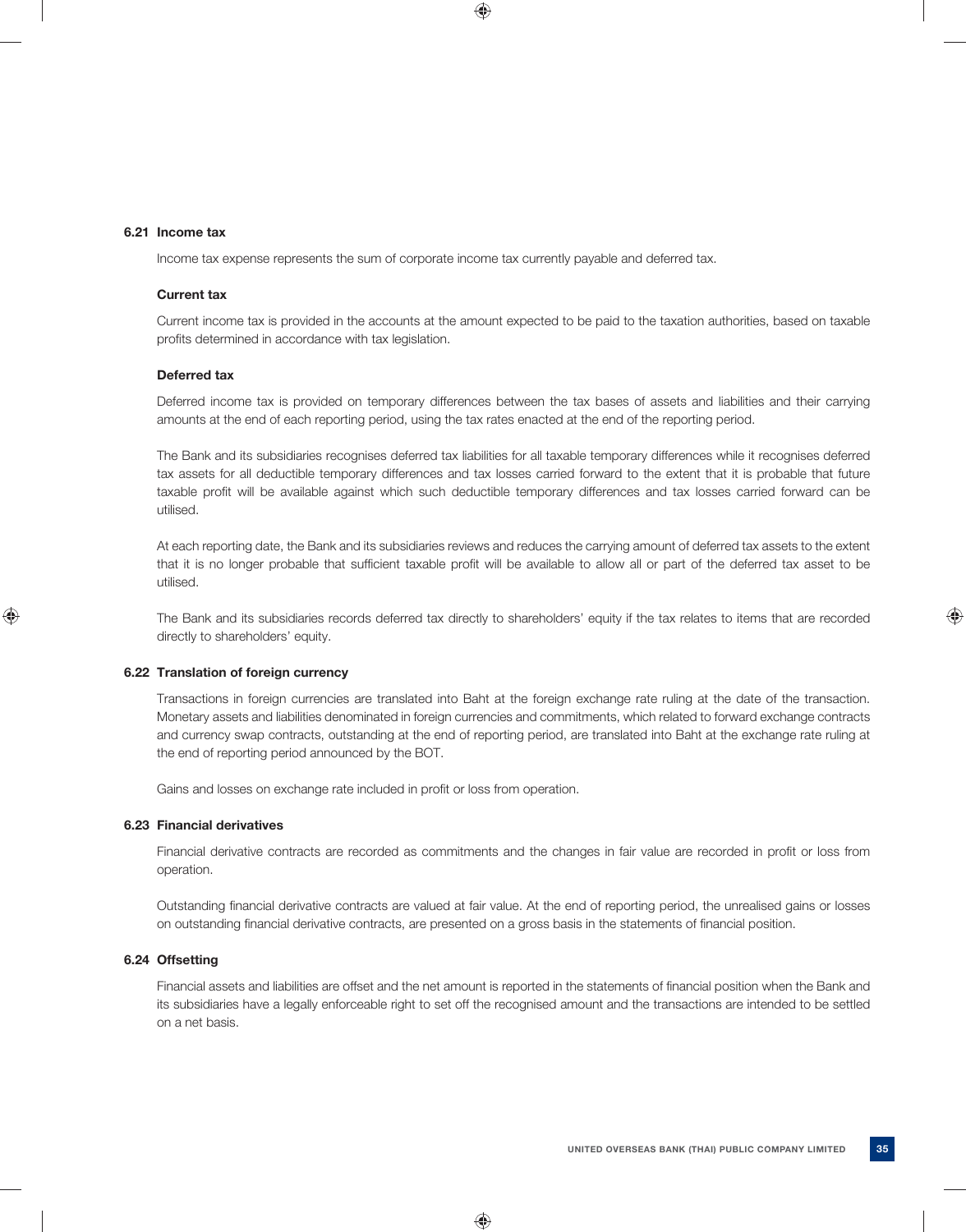### 7. Significant accounting judgments and estimates

The preparation of financial statements in conformity with generally accepted accounting principles at times requires management to make subjective judgments and estimates regarding matters that are inherently uncertain. However, the use of different estimates and assumptions could affect the amounts of accounting estimate. These judgments and estimates affect reported amounts and disclosures and actual results could differ. The significant accounting judgments and estimates are as follows:

### *Allowance for doubtful debts on loans to customer and accrued interest receivables*

 Allowances for doubtful debts on loans to customer and accrued interest receivables are intended to adjust the value of loans and receivables for probable credit losses. The management uses judgment to establish reserves for estimated losses on outstanding loans when there is any doubt about the borrower's capacity to repay the principal and/or the interest. The allowances for loan losses are determined through a combination of specific reviews, statistical modeling and estimates, taking into account change in the value of collateral and current economic conditions, in accordance with the BOT's guidelines.

### *Fair value of financial instruments*

In determining the fair value of financial instruments that are not actively traded and for which quoted market prices are not readily available, the management exercised judgment, using a variety of valuation techniques and models. The input to these models is taken from observable markets, and includes consideration of liquidity, correlation and longer-term volatility of financial instruments.

### *Impairment of investments*

The Bank and its subsidiaries treat investments as impaired when there has been a significant or prolonged decline in the fair value below its cost or where other objective evidence of impairment exists. The determination of what is "significant" or "prolonged" requires management's judgment.

#### *Recognition and derecognition of assets and liabilities*

 In considering whether to recognise or to derecognise assets or liabilities, the management is required to make judgment on whether risk and rewards of those assets or liabilities have been transferred, based on their best knowledge of the current events and arrangements.

#### Post-employment benefits under defined benefit plan

The obligation under the defined benefit plan is determined based on actuarial techniques. Such determination is made based on various assumptions, including discount rate, future salary increase rate, staff turnover rate, mortality rate and inflation rates. Management had to exercise judgment to determine the appropriateness of these assumptions, based on their best knowledge of current events and arrangements.

#### *Intangible assets*

 The initial recognition and measurement of other intangible assets, and subsequent impairment testing, require management to make estimates of cash flows to be generated by the asset or the cash generating units and to choose a suitable discount rate in order to calculate the present value of those cash flows.

#### *Litigation*

 The Bank has contingent liabilities as a result of litigation. The Bank's management has used judgment to assess of the results of the litigation. The estimated loss has been recorded under contingent liabilities as at the end of reporting period.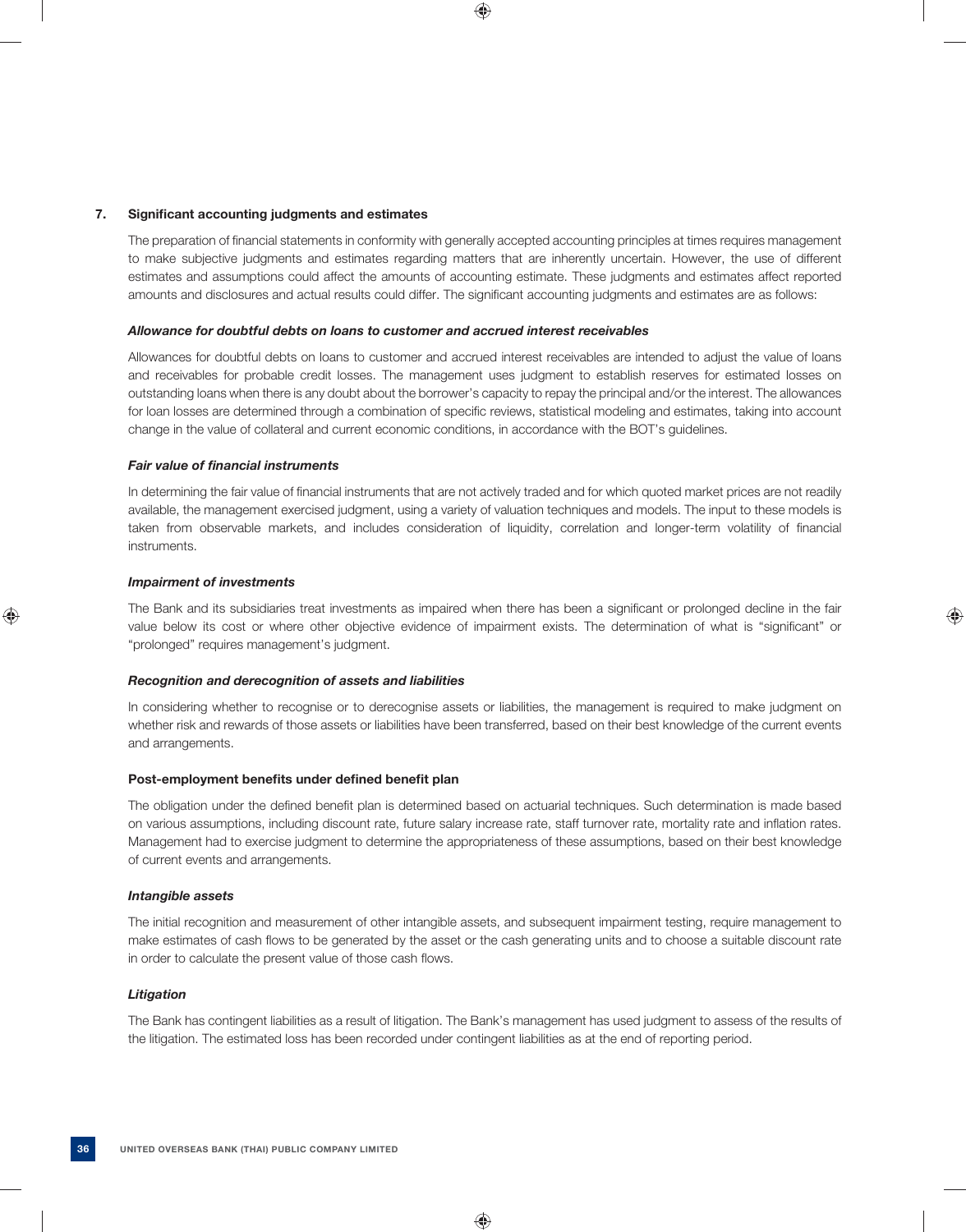#### *Leases*

In determining whether a lease is to be classified as an operating lease or financial lease, management is required to use judgment regarding whether significant risk and rewards of ownership of the leased asset has been transferred, taking into consideration terms and conditions of the arrangement.

### *Premises and equipment and depreciation*

 In determining depreciation of premises and equipment, the management is required to make estimates of the useful lives and residual values of premises and equipment and to review estimate useful lives and residual values when there are any changes.

 The Bank measures land and buildings at revalued amounts. Fair value from revaluation is determined by independent appraiser using market approach for land and depreciated replacement cost approach for buildings. Such valuation is based on certain assumptions and estimates.

 In addition, the management is required to consider premises and equipment for impairment at the end of reporting period and record impairment losses when it is determined that their recoverable amount is lower than the carrying amount. This requires judgements regarding forecast of future revenues and expenses relating to the assets subject to the review.

### *Allowance for impairment of property foreclosed*

 The Bank assesses allowance for impairment of property foreclosed when net realisable value is below book value. The management uses judgment in estimating impairment loss, taking into account changes in the value of asset, appraisal value, the type and quality of asset, how long it is expected to take to dispose of the asset and changes in economic circumstances.

#### *Profit and loss sharing from transfer non-performing loan*

In calculating profits or losses arising from the management of non-performing loans transferred to the Thai Asset Management Corporation (TAMC), the Bank uses projections of the amounts expect to be received from the debtors, from collateral value or from guarantors. The management considers these assumptions to be appropriate given the currently available information and current situation.

### *Deferred tax assets*

Deferred tax assets are recognised in respect of temporary differences only to the extent that it is probable that taxable profit will be available against which these differences can be utilised. Significant management judgement is required to determine the amount of deferred tax assets that can be recognised, based upon the likely timing and level of estimate future profits.

### **8. Regulatory rule related to capital fund**

According to the BOT's Notification Sor Nor Sor 25/2552, commercial banks are required to disclose certain additional capital information for position of 31 December 2011. The Bank will disclose this mandatory information at its website (www.uob.co.th) by end-April 2012. The Bank also disclosed capital adequacy and capital risk exposure information as of 31 December 2010 since 11 April 2011.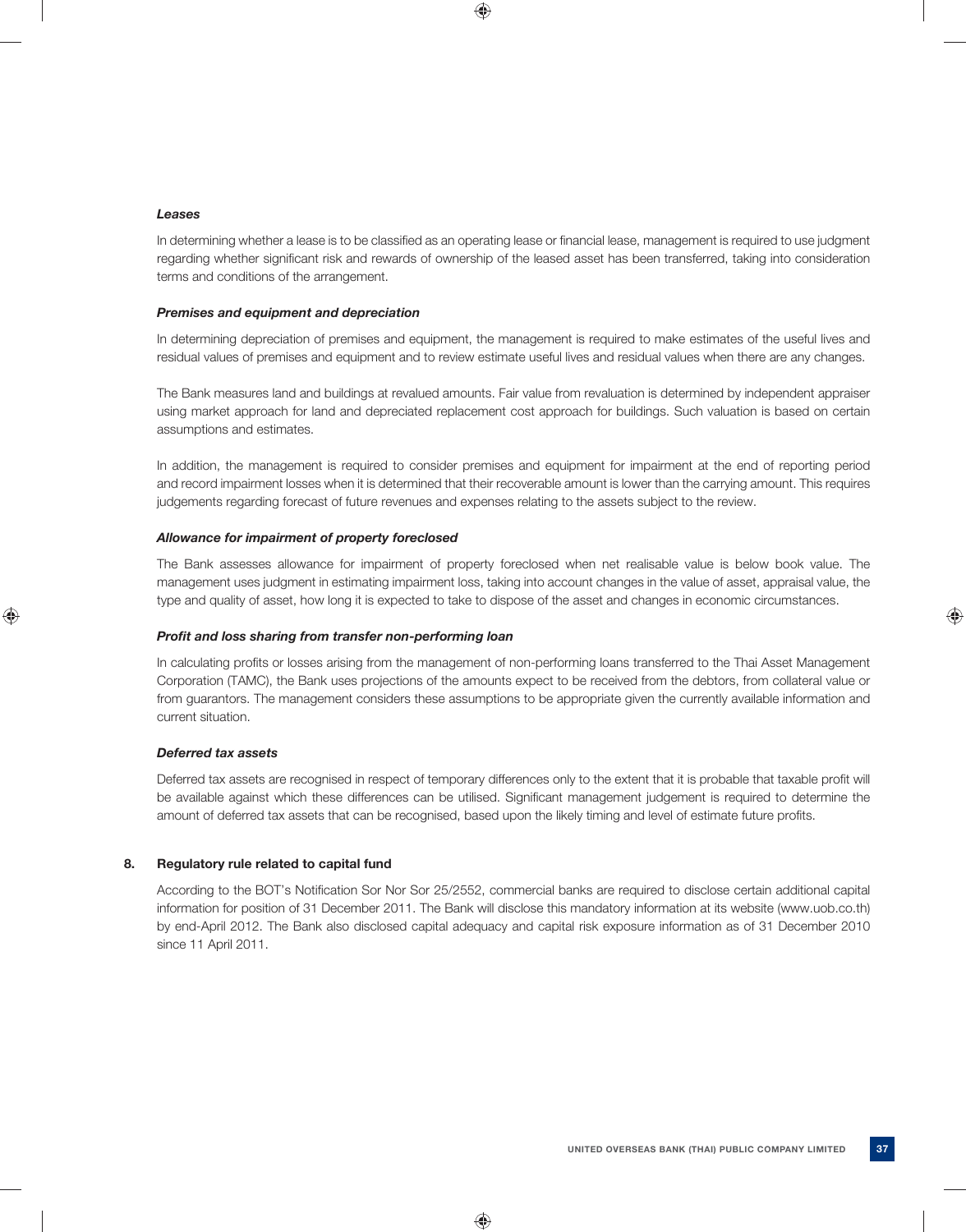### **9. Cash**

|                    | (Unit: Million Baht)                                     |
|--------------------|----------------------------------------------------------|
|                    | <b>Consolidated and separate</b><br>financial statements |
|                    | As at 31 December                                        |
|                    | 2010<br>2011                                             |
| Cash               | 3,081<br>2,712                                           |
| Cheques in transit | 320<br>97                                                |
| Total              | 2,809<br>3,401                                           |

## **10. Interbank and money market items - net (Assets)**

|                                    |           |                          |              |                                          |             | (Unit: Million Baht) |
|------------------------------------|-----------|--------------------------|--------------|------------------------------------------|-------------|----------------------|
|                                    |           |                          |              | <b>Consolidated financial statements</b> |             |                      |
|                                    |           |                          |              | As at 31 December                        |             |                      |
|                                    |           | 2011                     |              |                                          | 2010        |                      |
|                                    | On demand | Term                     | <b>Total</b> | On demand                                | <b>Term</b> | Total                |
| <b>Domestic items</b>              |           |                          |              |                                          |             |                      |
| The Bank of Thailand and Financial |           |                          |              |                                          |             |                      |
| Institutions Development Fund      | 24,557    | 26,200                   | 50,757       | 2,196                                    | 10,800      | 12,996               |
| Commercial banks                   | 93        | 1,889                    | 1,982        | 74                                       | 5,557       | 5,631                |
| Specific financial institutions    |           | 172                      | 173          |                                          | 2,225       | 2,225                |
| Other financial institutions       | 9         | 1,861                    | 1,870        |                                          | 2,689       | 2,689                |
| Total                              | 24,660    | 30,122                   | 54,782       | 2,270                                    | 21,271      | 23,541               |
| Add: Accrued interest receivables  | 20        | 41                       | 61           |                                          | 9           | 9                    |
| Less: Deferred revenue             |           | (2)                      | (2)          |                                          | (5)         | (5)                  |
| Allowance for doubtful accounts    | (2)       | (16)                     | (18)         |                                          | (4)         | (4)                  |
| Total domestic items               | 24,678    | 30,145                   | 54,823       | 2,270                                    | 21,271      | 23,541               |
| <b>Foreign items</b>               |           |                          |              |                                          |             |                      |
| <b>US Dollar</b>                   | 28        | 4,119                    | 4,147        | 91                                       |             | 91                   |
| Yen                                | 111       | $\overline{\phantom{a}}$ | 111          | 67                                       |             | 67                   |
| <b>EURO</b>                        | 131       |                          | 131          | 65                                       |             | 65                   |
| Other currencies                   | 273       |                          | 273          | 301                                      |             | 301                  |
| Total                              | 543       | 4,119                    | 4,662        | 524                                      |             | 524                  |
| Add: Accrued interest receivables  |           | 18                       | 18           |                                          |             |                      |
| Total foreign items                | 543       | 4,137                    | 4,680        | 524                                      |             | 524                  |
| Total domestic and foreign items   | 25,221    | 34,282                   | 59,503       | 2,794                                    | 21,271      | 24,065               |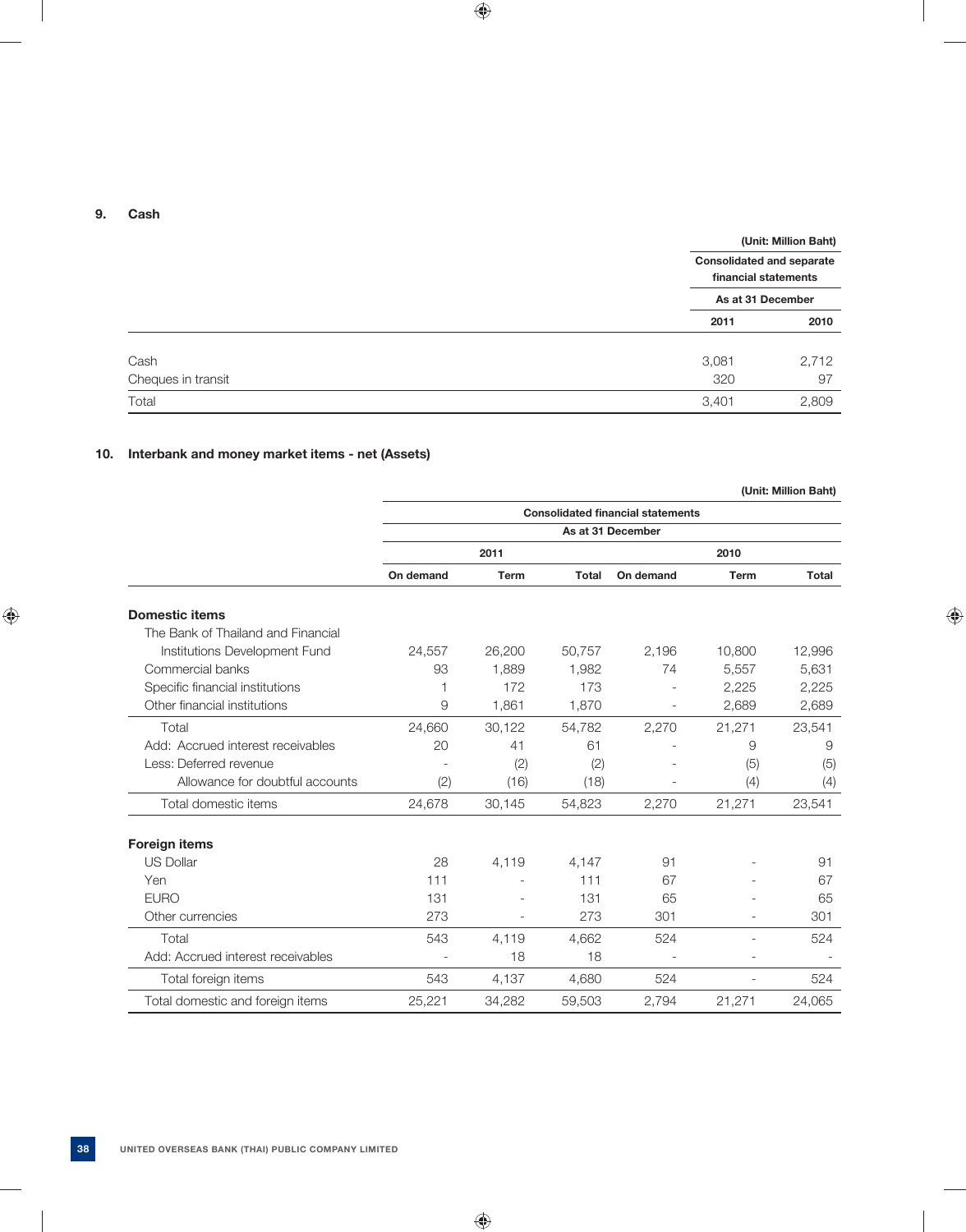|                                    | Separate financial statements<br>As at 31 December<br>2011<br>2010<br>On demand<br><b>Term</b><br><b>Total</b><br>On demand<br><b>Term</b><br>26,200<br>24,557<br>50,757<br>2,196<br>10,800<br>1,800<br>5,506<br>89<br>1,889<br>62<br>2,100<br>9<br>1,861<br>1,870<br>2,689<br>2,258<br>24,655<br>29,861<br>54,516<br>21,095<br>20<br>39<br>59<br>9<br>(2)<br>(2)<br>(5)<br>(2)<br>(16)<br>(18)<br>(4)<br>24,673<br>29,882<br>54,555<br>2,258<br>21,095<br>28<br>4,119<br>4,147<br>91<br>111<br>111<br>67<br>131<br>131<br>65<br>273<br>273<br>301<br>$\overline{\phantom{a}}$<br>543<br>4,662<br>4,119<br>524<br>18<br>18<br>$\overline{\phantom{a}}$<br>543<br>4,137<br>4,680<br>524<br>$\overline{a}$ |        |        |       |        |        |
|------------------------------------|----------------------------------------------------------------------------------------------------------------------------------------------------------------------------------------------------------------------------------------------------------------------------------------------------------------------------------------------------------------------------------------------------------------------------------------------------------------------------------------------------------------------------------------------------------------------------------------------------------------------------------------------------------------------------------------------------------|--------|--------|-------|--------|--------|
|                                    |                                                                                                                                                                                                                                                                                                                                                                                                                                                                                                                                                                                                                                                                                                          |        |        |       |        |        |
|                                    |                                                                                                                                                                                                                                                                                                                                                                                                                                                                                                                                                                                                                                                                                                          |        |        |       |        | Total  |
| <b>Domestic items</b>              |                                                                                                                                                                                                                                                                                                                                                                                                                                                                                                                                                                                                                                                                                                          |        |        |       |        |        |
| The Bank of Thailand and Financial |                                                                                                                                                                                                                                                                                                                                                                                                                                                                                                                                                                                                                                                                                                          |        |        |       |        |        |
| Institutions Development Fund      |                                                                                                                                                                                                                                                                                                                                                                                                                                                                                                                                                                                                                                                                                                          |        |        |       |        | 12,996 |
| Commercial banks                   |                                                                                                                                                                                                                                                                                                                                                                                                                                                                                                                                                                                                                                                                                                          |        |        |       |        | 5,568  |
| Specific financial institutions    |                                                                                                                                                                                                                                                                                                                                                                                                                                                                                                                                                                                                                                                                                                          |        |        |       |        | 2,100  |
| Other financial institutions       |                                                                                                                                                                                                                                                                                                                                                                                                                                                                                                                                                                                                                                                                                                          |        |        |       |        | 2,689  |
| Total                              |                                                                                                                                                                                                                                                                                                                                                                                                                                                                                                                                                                                                                                                                                                          |        |        |       |        | 23,353 |
| Add: Accrued interest receivables  |                                                                                                                                                                                                                                                                                                                                                                                                                                                                                                                                                                                                                                                                                                          |        |        |       |        | 9      |
| Less: Deferred revenue             |                                                                                                                                                                                                                                                                                                                                                                                                                                                                                                                                                                                                                                                                                                          |        |        |       |        | (5)    |
| Allowance for doubtful accounts    |                                                                                                                                                                                                                                                                                                                                                                                                                                                                                                                                                                                                                                                                                                          |        |        |       |        | (4)    |
| Total domestic items               |                                                                                                                                                                                                                                                                                                                                                                                                                                                                                                                                                                                                                                                                                                          |        |        |       |        | 23,353 |
| <b>Foreign items</b>               |                                                                                                                                                                                                                                                                                                                                                                                                                                                                                                                                                                                                                                                                                                          |        |        |       |        |        |
| <b>US Dollar</b>                   |                                                                                                                                                                                                                                                                                                                                                                                                                                                                                                                                                                                                                                                                                                          |        |        |       |        | 91     |
| Yen                                |                                                                                                                                                                                                                                                                                                                                                                                                                                                                                                                                                                                                                                                                                                          |        |        |       |        | 67     |
| <b>EURO</b>                        |                                                                                                                                                                                                                                                                                                                                                                                                                                                                                                                                                                                                                                                                                                          |        |        |       |        | 65     |
| Other currencies                   |                                                                                                                                                                                                                                                                                                                                                                                                                                                                                                                                                                                                                                                                                                          |        |        |       |        | 301    |
| Total                              |                                                                                                                                                                                                                                                                                                                                                                                                                                                                                                                                                                                                                                                                                                          |        |        |       |        | 524    |
| Add: Accrued interest receivables  |                                                                                                                                                                                                                                                                                                                                                                                                                                                                                                                                                                                                                                                                                                          |        |        |       |        |        |
| Total foreign items                |                                                                                                                                                                                                                                                                                                                                                                                                                                                                                                                                                                                                                                                                                                          |        |        |       |        | 524    |
| Total domestic and foreign items   | 25,216                                                                                                                                                                                                                                                                                                                                                                                                                                                                                                                                                                                                                                                                                                   | 34,019 | 59,235 | 2,782 | 21.095 | 23,877 |

## **11. Derivatives assets/liabilities**

As at 31 December 2011 and 2010, the Bank has notional amounts and fair value of derivatives held for trading book classified by type of risk is as follows:

| (Unit: Million Baht)   |               |                    |                                                |               |                    |                 |  |
|------------------------|---------------|--------------------|------------------------------------------------|---------------|--------------------|-----------------|--|
|                        |               |                    | Consolidated and separate financial statements |               |                    |                 |  |
|                        |               |                    | As at 31 December                              |               |                    |                 |  |
|                        |               | 2011               |                                                | 2010          |                    |                 |  |
|                        |               | <b>Fair Value</b>  |                                                |               | <b>Fair Value</b>  |                 |  |
|                        |               |                    | <b>Notional</b>                                |               |                    | <b>Notional</b> |  |
| Type of risk           | <b>Assets</b> | <b>Liabilities</b> | amount                                         | <b>Assets</b> | <b>Liabilities</b> | amount          |  |
| Foreign exchange rates | 1,942         | 2,038              | 146.339                                        | 1.746         | 2.726              | 148,614         |  |
| Interest rate          | 2,168         | 2,342              | 469.125                                        | 1,613         | 1,867              | 318,788         |  |
| Others                 | 3             | 3                  | 168                                            | ۰             |                    | 429             |  |
| Total                  | 4,113         | 4.383              | 615.632                                        | 3.359         | 4,593              | 467.831         |  |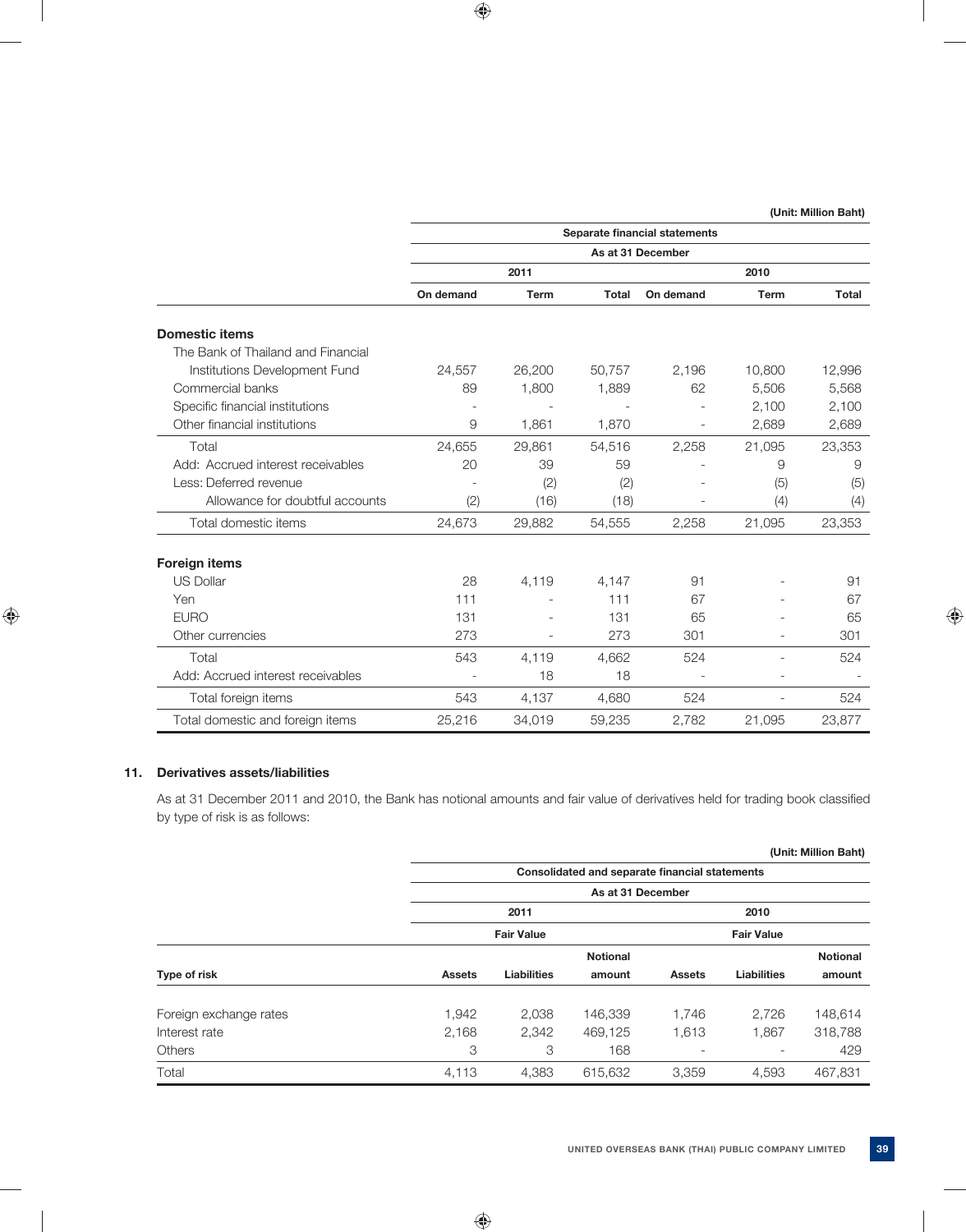As at 31 December 2011 and 2010, the proportion, determined based on the notional amount, of derivatives transactions divided by type of counterparty is as follows:

|                        |        | (Unit: Percentage)                                       |  |  |  |
|------------------------|--------|----------------------------------------------------------|--|--|--|
|                        |        | <b>Consolidated and separate</b><br>financial statements |  |  |  |
|                        |        | As at 31 December                                        |  |  |  |
| Counterparty           | 2011   | 2010                                                     |  |  |  |
| Financial institutions | 94.54  | 96.67                                                    |  |  |  |
| <b>Others</b>          | 5.46   | 3.33                                                     |  |  |  |
| Total                  | 100.00 | 100.00                                                   |  |  |  |

### **12. Investments**

## **12.1 Classified by types of investment**

|                                             |                   | (Unit: Million Baht)                 |
|---------------------------------------------|-------------------|--------------------------------------|
|                                             |                   | Consolidated<br>financial statements |
|                                             |                   | As at 31 December                    |
|                                             | 2011              | 2010                                 |
|                                             | <b>Fair value</b> | <b>Fair value</b>                    |
| <b>Securities for trading</b>               |                   |                                      |
| Government and state enterprises securities | 15,976            | 17,082                               |
| Total                                       | 15,976            | 17,082                               |
| <b>Available-for-sale securities</b>        |                   |                                      |
| Government and state enterprises securities | 17,065            | 28,462                               |
| Marketable domestic equity securities       | 276               | 301                                  |
| Marketable foreign equity security          | 90                | 58                                   |
| Structured notes                            |                   | 259                                  |
| Unit trusts                                 | 517               | 531                                  |
| Total                                       | 17,948            | 29,611                               |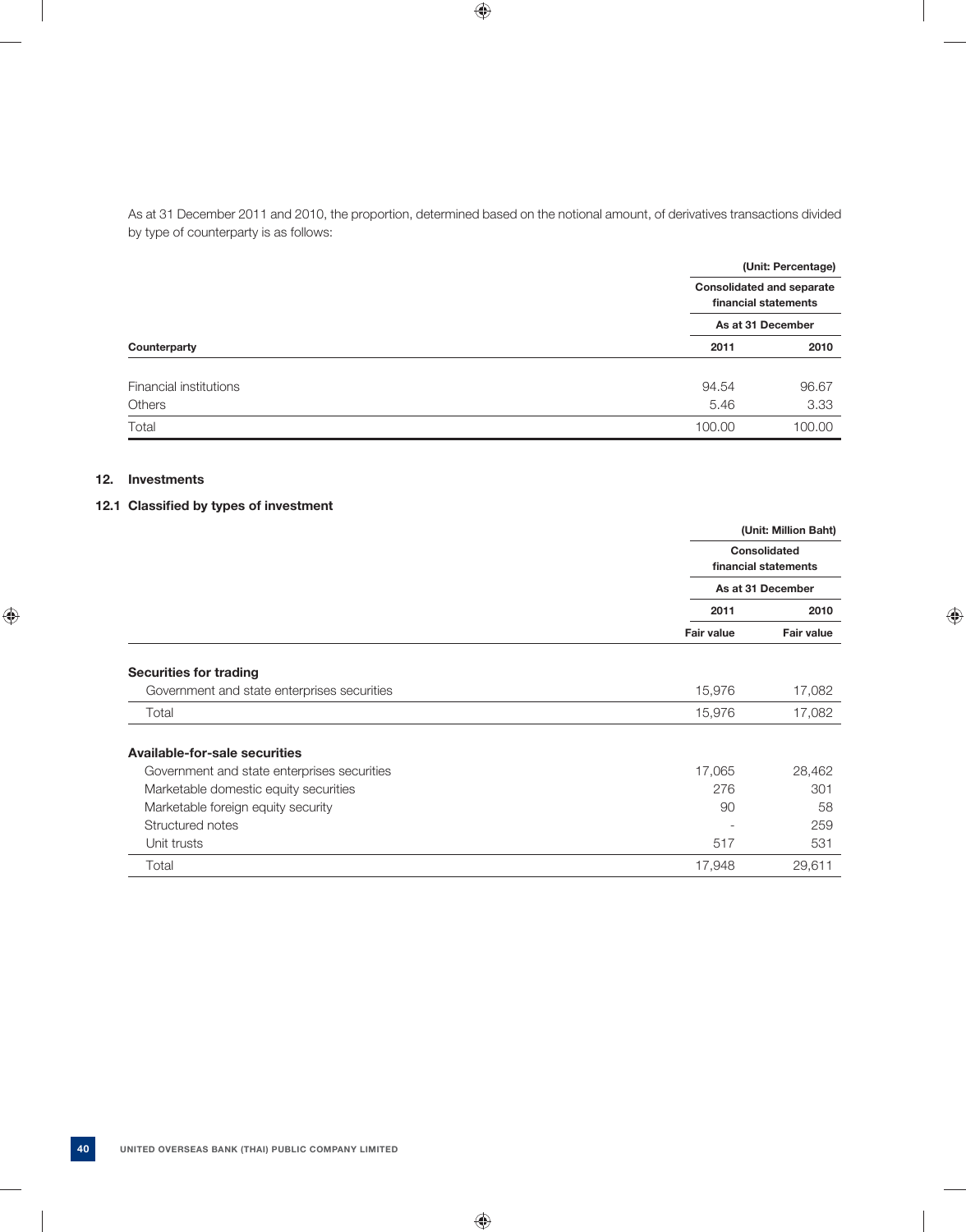|                                                                                                             |                          | (Unit: Million Baht)                        |
|-------------------------------------------------------------------------------------------------------------|--------------------------|---------------------------------------------|
|                                                                                                             |                          | <b>Consolidated</b><br>financial statements |
|                                                                                                             |                          | As at 31 December                           |
|                                                                                                             | 2011                     | 2010                                        |
|                                                                                                             | Cost/                    | Cost/                                       |
|                                                                                                             | <b>Amortised cost</b>    | <b>Amortised cost</b>                       |
|                                                                                                             |                          |                                             |
| Held-to-maturity debt instruments - due within 1 year<br>Thai Asset Management Corporation promissory notes |                          | 2,864                                       |
| Less: Allowance for impairment of securities                                                                | $\overline{\phantom{a}}$ | (2, 211)                                    |
| Total                                                                                                       |                          | 653                                         |
|                                                                                                             |                          |                                             |
|                                                                                                             | Cost                     | Cost                                        |
| <b>General investments</b>                                                                                  |                          |                                             |
| Non-marketable domestic equity securities                                                                   | 119                      | 120                                         |
| Non-marketable foreign equity securities                                                                    | 14                       | 14                                          |
| Unit trusts                                                                                                 | 63                       | 123                                         |
| Total                                                                                                       | 196                      | 257                                         |
| Less: Allowance for impairment of securities                                                                | (82)                     | (77)                                        |
| Total                                                                                                       | 114                      | 180                                         |
| Total investments - net                                                                                     | 34,038                   | 47,526                                      |
|                                                                                                             |                          |                                             |
|                                                                                                             |                          | (Unit: Million Baht)                        |
|                                                                                                             |                          | <b>Separate</b><br>financial statements     |
|                                                                                                             |                          | As at 31 December                           |
|                                                                                                             | 2011                     | 2010                                        |
|                                                                                                             | <b>Fair value</b>        | Fair value                                  |
|                                                                                                             |                          |                                             |
| <b>Securities for trading</b><br>Government and state enterprises securities                                | 15,976                   | 17,082                                      |
| Total                                                                                                       | 15,976                   | 17,082                                      |

| Government and state enterprises securities | 17,065 | 28.462 |
|---------------------------------------------|--------|--------|
| Marketable domestic equity securities       | 276    | 301    |
| Marketable foreign equity security          | 90     | 58     |
| Structured notes                            | -      | 259    |
| Unit trusts                                 | 517    | 531    |
| Total                                       | 17.948 | 29.611 |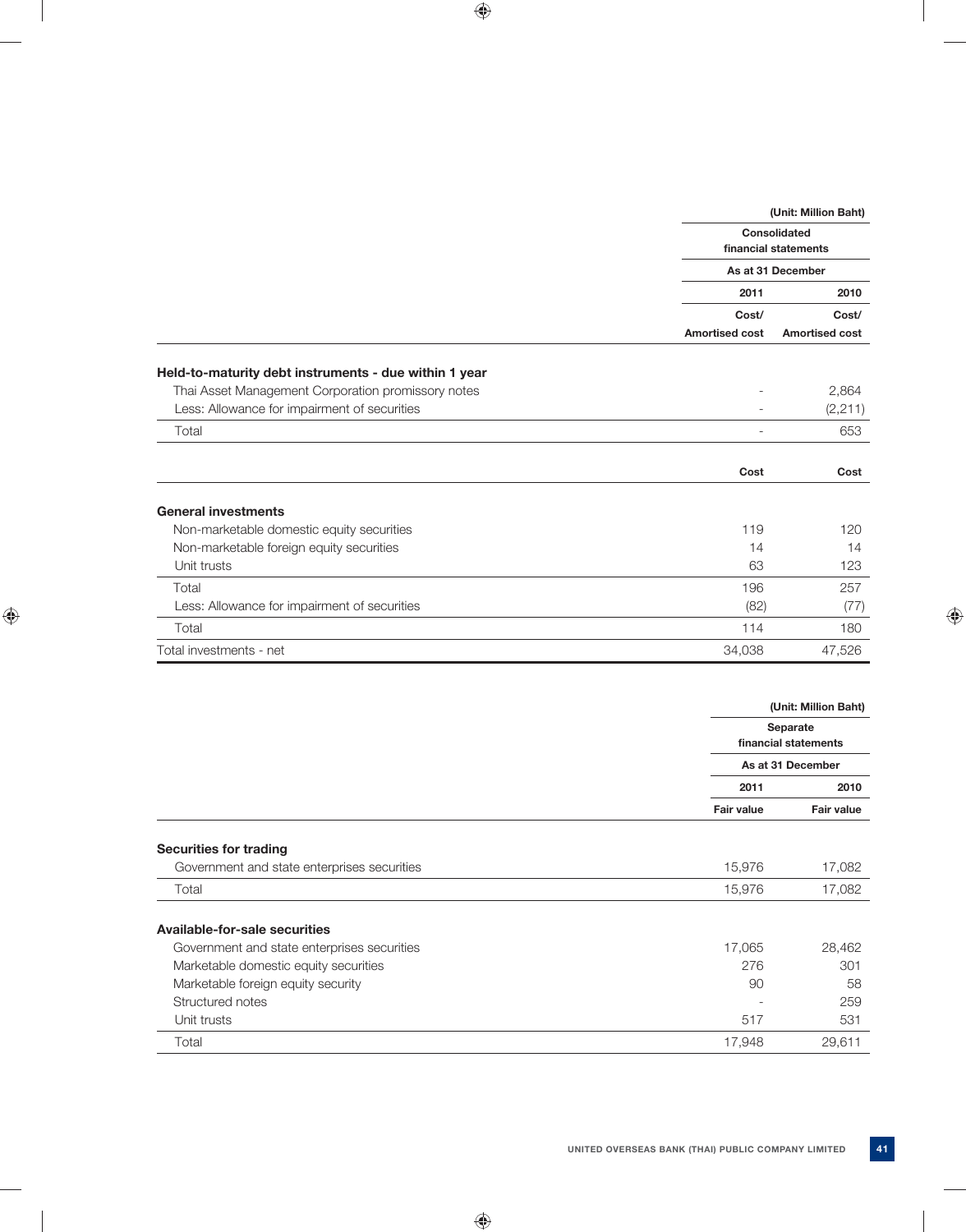|                                                       | (Unit: Million Baht)  |                                         |  |  |  |
|-------------------------------------------------------|-----------------------|-----------------------------------------|--|--|--|
|                                                       |                       | <b>Separate</b><br>financial statements |  |  |  |
|                                                       |                       | As at 31 December                       |  |  |  |
|                                                       | 2011                  | 2010                                    |  |  |  |
|                                                       | Cost/                 | Cost/                                   |  |  |  |
|                                                       | <b>Amortised cost</b> | <b>Amortised cost</b>                   |  |  |  |
| Held-to-maturity debt instruments - due within 1 year |                       |                                         |  |  |  |
| Thai Asset Management Corporation promissory notes    |                       | 2,864                                   |  |  |  |
| Less: Allowance for impairment of securities          |                       | (2, 211)                                |  |  |  |
| Total                                                 |                       | 653                                     |  |  |  |
|                                                       | Cost                  | Cost                                    |  |  |  |
| <b>General investments</b>                            |                       |                                         |  |  |  |
| Non-marketable domestic equity securities             | 119                   | 119                                     |  |  |  |
| Non-marketable foreign equity securities              | 14                    | 14                                      |  |  |  |
| Unit trusts                                           | 63                    | 123                                     |  |  |  |
| Total                                                 | 196                   | 256                                     |  |  |  |
| Less: Allowance for impairment of securities          | (82)                  | (77)                                    |  |  |  |
| Total                                                 | 114                   | 179                                     |  |  |  |
| Total investments - net                               | 34,038                | 47,525                                  |  |  |  |

As at 31 December 2011, the Bank classified promissory notes received from TAMC as "other receivable", which were presented as part of other assets, as detailed in Note 20 to the financial statements. These promissory notes matured in 2011, as detailed in Note 14.8.3 to the financial statements.

 As at 31 December 2011, the Bank has commitments to purchase debt securities of Baht 3,583 million (2010: Baht 11,711 million) and commitments to sell debt securities of Baht 3,576 million (2010: Baht 12,812 million).

 The Bank has commitments in relation to an investment agreement to purchase investment units denominated in US Dollar currency. As at 31 December 2011, the Bank was committed to pay Baht 11 million, (2010: Baht 10 million) converted using the exchange rate ruling at the end of reporting period, for this investment.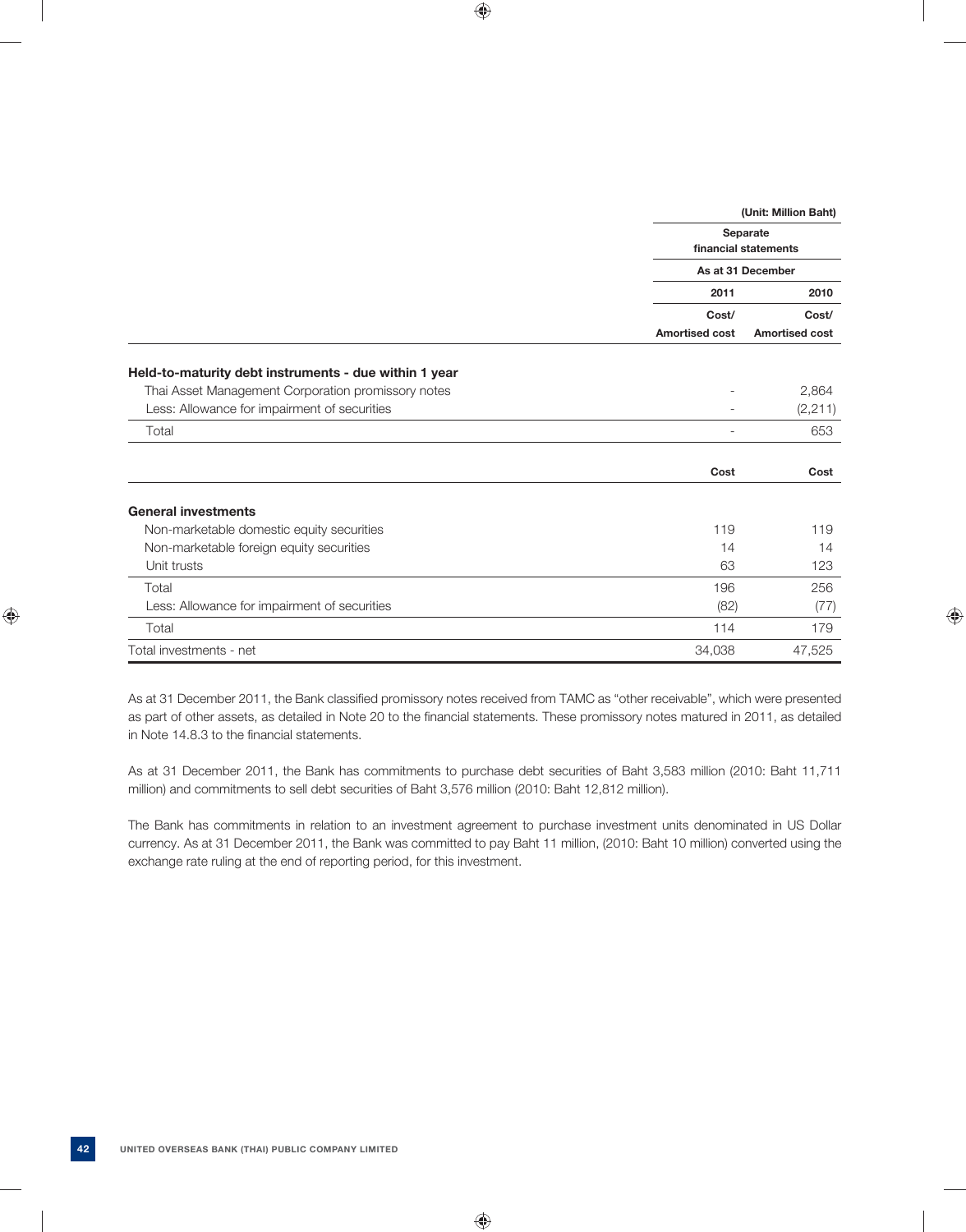### **12.2 Classified by the remaining period to maturity of the debt securities**

Investments in debt instruments, excluding trading debt instruments, classified by remaining maturities are as follows:

|                                              |                                                |                          |              | (Unit: Million Baht) |  |  |  |
|----------------------------------------------|------------------------------------------------|--------------------------|--------------|----------------------|--|--|--|
|                                              | Consolidated and separate financial statements |                          |              |                      |  |  |  |
|                                              |                                                | As at 31 December 2011   |              |                      |  |  |  |
|                                              | <b>Remaining within</b>                        |                          |              |                      |  |  |  |
|                                              | 1 year                                         | $1 - 5$ years            | Over 5 years | Total                |  |  |  |
| Available-for-sale securities                |                                                |                          |              |                      |  |  |  |
| Government and state enterprises securities  | 11,680                                         | 5,371                    | ۰            | 17,051               |  |  |  |
| Private sector debt securities               | 25                                             |                          |              | 25                   |  |  |  |
| Total                                        | 11,705                                         | 5,371                    |              | 17,076               |  |  |  |
| Add: Allowance for revaluation               | 5                                              | 9                        |              | 14                   |  |  |  |
| Less: Allowance for impairment of securities | (25)                                           | $\overline{\phantom{0}}$ |              | (25)                 |  |  |  |
| Total                                        | 11,685                                         | 5,380                    |              | 17,065               |  |  |  |

 **(Unit: Million Baht)**

|                                                    |                        |                         | Consolidated and separate financial statements |          |  |  |  |
|----------------------------------------------------|------------------------|-------------------------|------------------------------------------------|----------|--|--|--|
|                                                    | As at 31 December 2010 |                         |                                                |          |  |  |  |
|                                                    |                        | <b>Remaining within</b> |                                                |          |  |  |  |
|                                                    | 1 year                 | $1 - 5$ years           | Over 5 years                                   | Total    |  |  |  |
| Available-for-sale securities                      |                        |                         |                                                |          |  |  |  |
| Government and state enterprises securities        | 25,469                 | 3,048                   |                                                | 28,517   |  |  |  |
| Private sector debt securities                     | 25                     |                         |                                                | 25       |  |  |  |
| Structured notes                                   | 259                    |                         |                                                | 259      |  |  |  |
| Total                                              | 25,753                 | 3,048                   |                                                | 28,801   |  |  |  |
| Less: Allowance for revaluation                    | (13)                   | (42)                    |                                                | (55)     |  |  |  |
| Less: Allowance for impairment of securities       | (25)                   |                         |                                                | (25)     |  |  |  |
| Total                                              | 25,715                 | 3,006                   |                                                | 28,721   |  |  |  |
| Held-to-maturity debt instruments                  |                        |                         |                                                |          |  |  |  |
| Thai Asset Management Corporation promissory notes | 2,864                  |                         |                                                | 2,864    |  |  |  |
| Less: Allowance for impairment of securities       | (2, 211)               |                         |                                                | (2, 211) |  |  |  |
| Total                                              | 653                    |                         |                                                | 653      |  |  |  |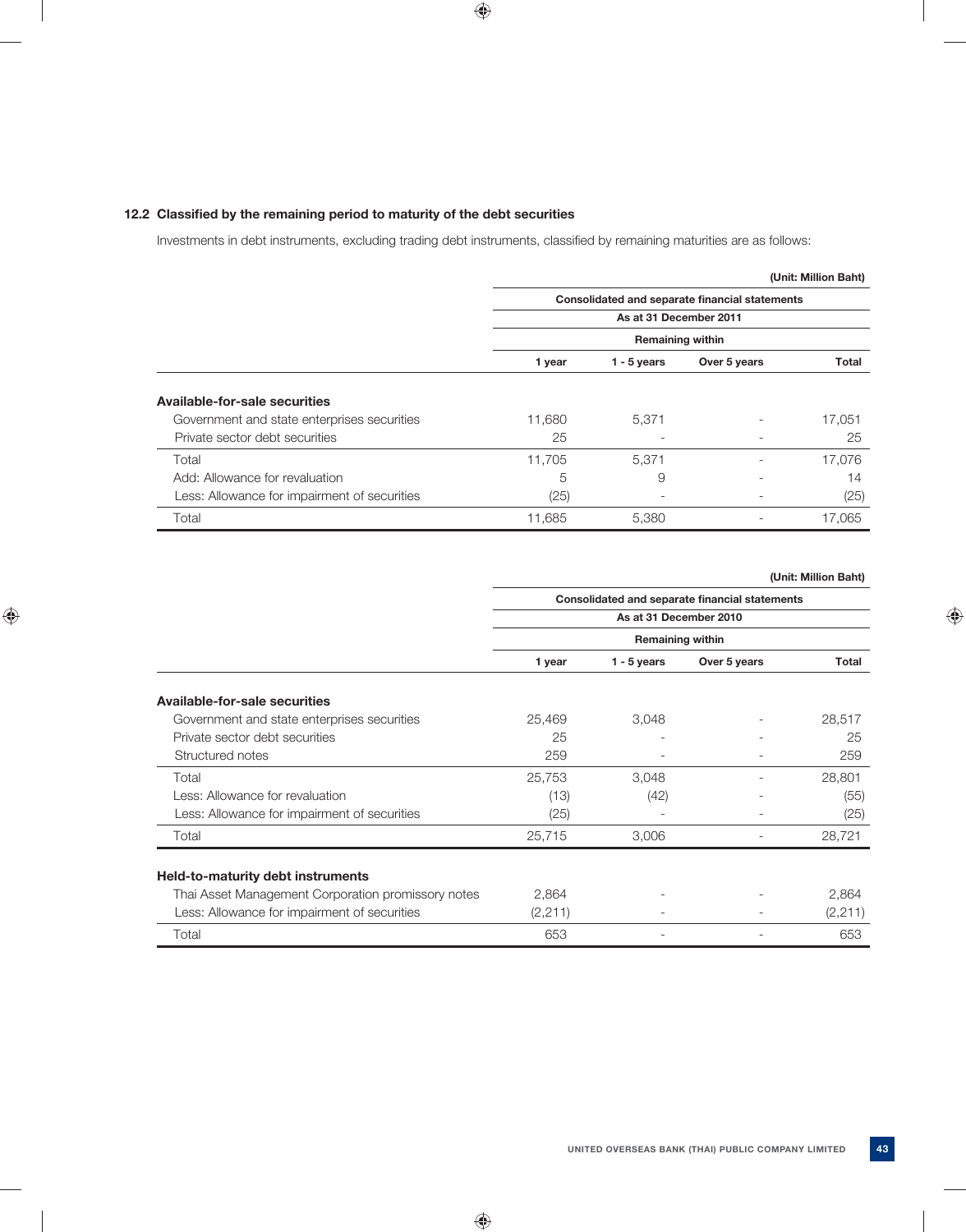### **12.3 Investments in equity security in which the Bank and its subsidiaries holds over 10% of the paid-up capital, is as follow:**

|                        |                       | Consolidated and separate financial statements |          |                                     |       |                             |          |                    |          |                                    |
|------------------------|-----------------------|------------------------------------------------|----------|-------------------------------------|-------|-----------------------------|----------|--------------------|----------|------------------------------------|
| Company's name         | Nature of<br>business | Type of<br>security                            |          | Paid-up share<br>capital            |       | Percentage of<br>investment |          | Carrying<br>value* |          | Dividend for<br>the years<br>ended |
|                        |                       |                                                |          | As at 31 December As at 31 December |       |                             |          | As at 31 December  |          | 31 December                        |
|                        |                       |                                                | 2011     | 2010                                | 2011  | 2010                        | 2011     | 2010               | 2011     | 2010                               |
|                        |                       |                                                | (Million | (Million                            | (%)   | (%)                         | (Million | (Million           | (Million | (Million                           |
|                        |                       |                                                | Baht)    | Baht)                               |       |                             | Baht)    | Baht)              | Baht)    | Baht)                              |
| <b>Related company</b> |                       |                                                |          |                                     |       |                             |          |                    |          |                                    |
| Wing Fat               | Manufacturing         | Common                                         |          |                                     |       |                             |          |                    |          |                                    |
| Co., Ltd.              |                       | stock                                          | 70       | 70                                  | 14.29 | 14.29                       | -        |                    |          |                                    |

 *\* Carrying value represents the cost less the allowance for impairment (if any).*

## 12.4 Investments in unit trusts in which the Bank and its subsidiaries hold more than 10% of total fund, classified by type  **of fund, are as follows:**

|                              | (Unit: Million Baht)                                     |      |
|------------------------------|----------------------------------------------------------|------|
|                              | <b>Consolidated and separate</b><br>financial statements |      |
|                              | As at 31 December                                        |      |
|                              | 2011                                                     | 2010 |
| Investment in equity funds   | 180                                                      | 204  |
| Investment in flexible funds | 337                                                      | 327  |
| Total                        | 517                                                      | 531  |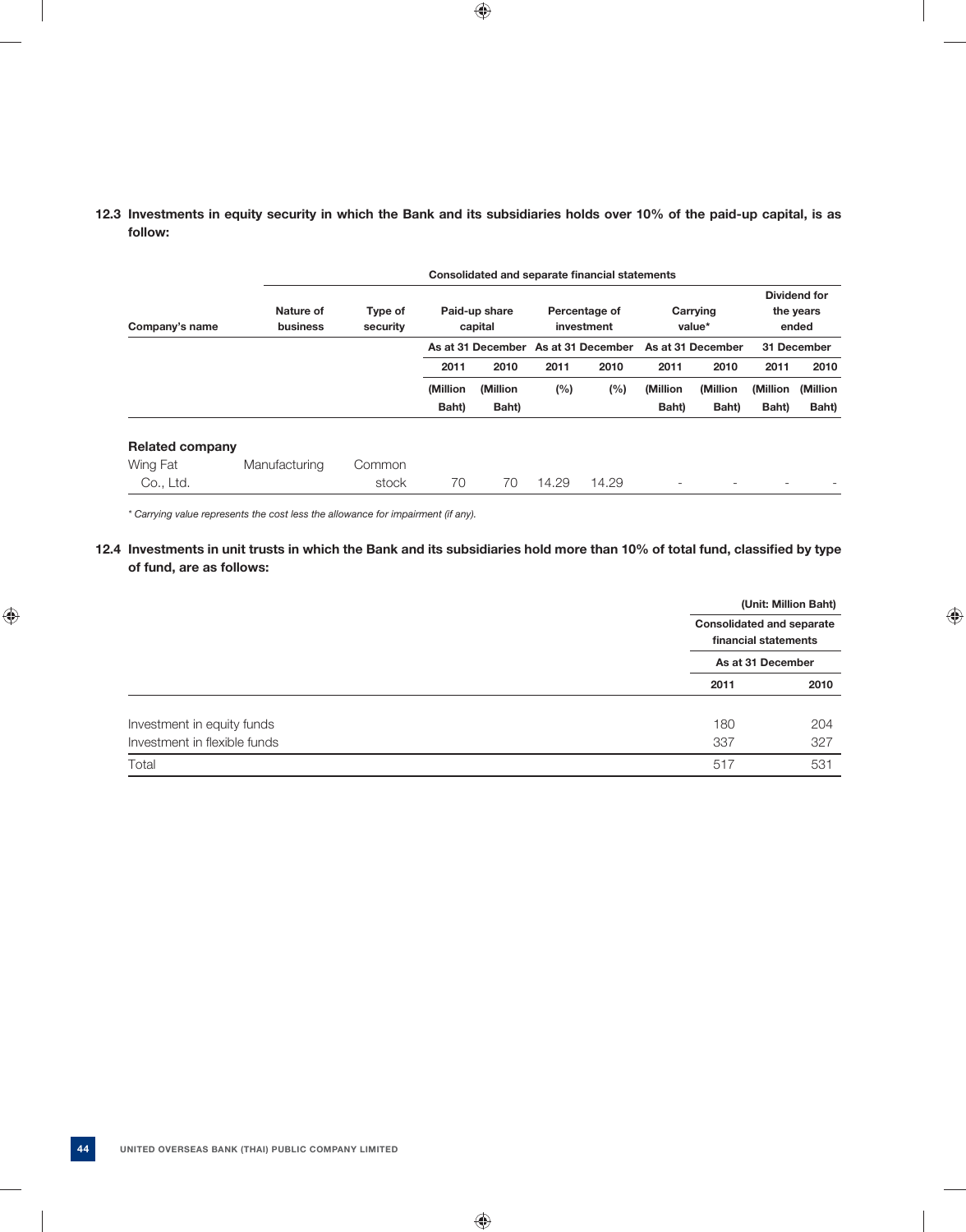| I |
|---|
|   |
|   |
|   |
| 1 |
|   |
|   |
|   |
|   |
| ı |
|   |
|   |
|   |
|   |
|   |
|   |
| ; |
|   |

Consolidated financial statements **Consolidated fi nancial statements**

|                                                               |                       |                     |                   |                          |                                             |       |                          |                  |                   |                  | Dividend income                   |                  |                                                |       |
|---------------------------------------------------------------|-----------------------|---------------------|-------------------|--------------------------|---------------------------------------------|-------|--------------------------|------------------|-------------------|------------------|-----------------------------------|------------------|------------------------------------------------|-------|
| Company's name                                                | business<br>Nature of | security<br>Type of |                   |                          | Paid-up share capital Percentage of holding |       | Cost method              |                  | Equity method     |                  | the years ended<br>recognised for |                  | Shares of profit (loss)<br>for the years ended |       |
|                                                               |                       |                     | As at 31 December |                          | As at 31 December                           |       | As at 31 December        |                  | As at 31 December |                  | 31 December                       |                  | 31 December                                    |       |
|                                                               |                       |                     | <b>2011</b>       | 2010                     | <b>2011</b>                                 | 2010  | <b>2011</b>              | 2010             | <b>2011</b>       | 2010             | <b>2011</b>                       | 2010             | <b>2011</b>                                    | 2010  |
|                                                               |                       |                     | Million<br>Baht)  | Million<br><b>Baht</b> ) | (%)                                         | (%)   | Million<br><b>Baht</b> ) | Million<br>Baht) | Million<br>Baht)  | Million<br>Baht) | Million<br>Baht)                  | Million<br>Baht) | Million (Million<br><b>Baht</b> )              | Baht) |
| Subsidiary - not included in consolidated financial statement |                       |                     |                   |                          |                                             |       |                          |                  |                   |                  |                                   |                  |                                                |       |
| <b>UOB</b> Leasing                                            | Liquidation Common    |                     |                   |                          |                                             |       |                          |                  |                   |                  |                                   |                  |                                                |       |
| (Thai) Co., Ltd.                                              |                       | stock               | 4                 | 320                      | 99.99                                       | 99.99 | $\circ$                  |                  | ڽ                 |                  |                                   | 470              |                                                |       |
| Associated company                                            |                       |                     |                   |                          |                                             |       |                          |                  |                   |                  |                                   |                  |                                                |       |
| AXA Insurance                                                 | Non-life              | Common              |                   |                          |                                             |       |                          |                  |                   |                  |                                   |                  |                                                |       |
| Public Co., Ltd. insurance                                    |                       | stock               | 353               | 353                      | 22.06                                       | 22.06 | $\frac{1}{2}$            | 121              | ı                 | 136              | I                                 |                  | (130)                                          | ပ     |
| Investments in subsidiaries and associated company            |                       |                     |                   |                          |                                             |       | 127                      | $\frac{1}{2}$    | ဖ                 | 136              |                                   | 471              | (130)                                          | 5     |
| Less: Allowance for impairment                                |                       |                     |                   |                          |                                             |       | (121)                    | I                |                   |                  |                                   |                  |                                                |       |
| Investments in subsidiaries and associated company - net      |                       |                     |                   |                          |                                             |       | $\circ$                  | $\frac{1}{2}$    | 6                 | 136              |                                   |                  |                                                |       |

The consolidated financial statements for year ended 31 December 2011 excluded the financial statements of UOB Leasing (Thai) Co., Ltd, which was deregistered under liquidation. Such *\* The consolidated fi nancial statements for year ended 31 December 2011 excluded the fi nancial statements of UOB Leasing (Thai) Co., Ltd, which was deregistered under liquidation. Such*   $_{\star}$ 

investment then stated at cost.  *investment then stated at cost.*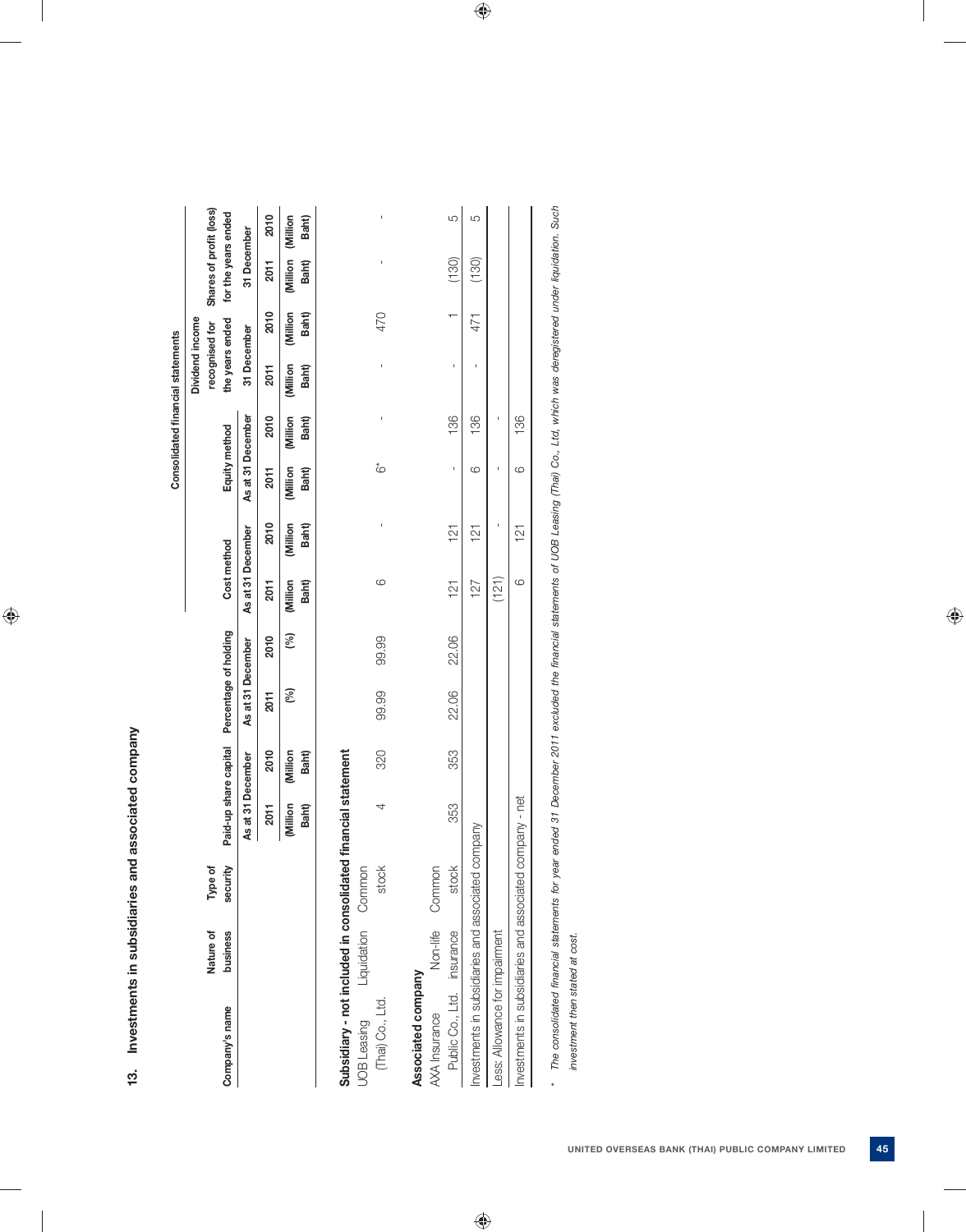|                                            |                          |                     |         |                          |       |                          |                   | Separate financial statements |                                   |         |
|--------------------------------------------|--------------------------|---------------------|---------|--------------------------|-------|--------------------------|-------------------|-------------------------------|-----------------------------------|---------|
|                                            |                          |                     |         |                          |       |                          |                   |                               | Dividend income                   |         |
| Company's name                             | Nature of business       | Type of<br>security |         | Paid-up share<br>capital |       | Percentage of<br>holding |                   | (Cost method)<br>Investment   | the years ended<br>recognised for |         |
|                                            |                          |                     |         | As at 31 December        |       | As at 31 December        | As at 31 December |                               | 31 December                       |         |
|                                            |                          |                     | 2011    | 2010                     | 2011  | 2010                     | 2011              | 2010                          | 2011                              | 2010    |
|                                            |                          |                     | Million | Million                  | (%)   | (%)                      | Million           | (Million                      | Million                           | Million |
|                                            |                          |                     | Baht)   | Baht)                    |       |                          | Baht)             | Baht)                         | <b>Baht</b> )                     | Baht)   |
| <b>Subsidiaries</b>                        |                          |                     |         |                          |       |                          |                   |                               |                                   |         |
| UOB Leasing (Thai)                         | Liquidation              | Common              |         |                          |       |                          |                   |                               |                                   |         |
| Co., Ltd.                                  |                          | stock               | 4       | 320                      | 99.99 | 99.99                    | 6                 | 800                           | ı                                 | 470     |
| <b>UOB Asset Management</b>                | anagement<br>Fund $\pi$  | Common              |         |                          |       |                          |                   |                               |                                   |         |
| (Thai) Co., Ltd.                           |                          | stock               | 100     | 100                      | 99.99 | 99.99                    | 135               | 135                           |                                   | 50      |
| <b>UOB Bullion and Futures</b>             | Derivatives              | Common              |         |                          |       |                          |                   |                               |                                   |         |
| (Thai) Co., Ltd.                           | brokerage                | stock               | 175     | 150                      | 75.00 | 75.00                    | 132               | 113                           | J                                 |         |
| UOB Services Co., Ltd.                     | Debt Collection          | Common              |         |                          |       |                          |                   |                               |                                   |         |
|                                            | <b>Business</b>          | stock               | $\odot$ | 8                        | 99.99 | 99.99                    | 80                | 60                            | $\overline{C}$                    | 66      |
| Associated company                         |                          |                     |         |                          |       |                          |                   |                               |                                   |         |
| AXA Insurance Public                       | fe insurance<br>Non-life | Common              |         |                          |       |                          |                   |                               |                                   |         |
| Co., Ltd.                                  |                          | stock               | 353     | 353                      | 22.06 | 22.06                    | 121               | 121                           | J                                 |         |
| Investments in subsidiaries and associated | company                  |                     |         |                          |       |                          | 454               | 1,229                         | $\overline{C}$                    | 587     |
| Less: Allowance for impairment             |                          |                     |         |                          |       |                          | (121)             | (480)                         |                                   |         |
| nvestments in subsidiaries and associated  | company - net            |                     |         |                          |       |                          | 333               | 749                           |                                   |         |

| UNITED OVERSEAS BANK (THAI) PUBLIC COMPANY LIMITED |  |  |  |
|----------------------------------------------------|--|--|--|
|                                                    |  |  |  |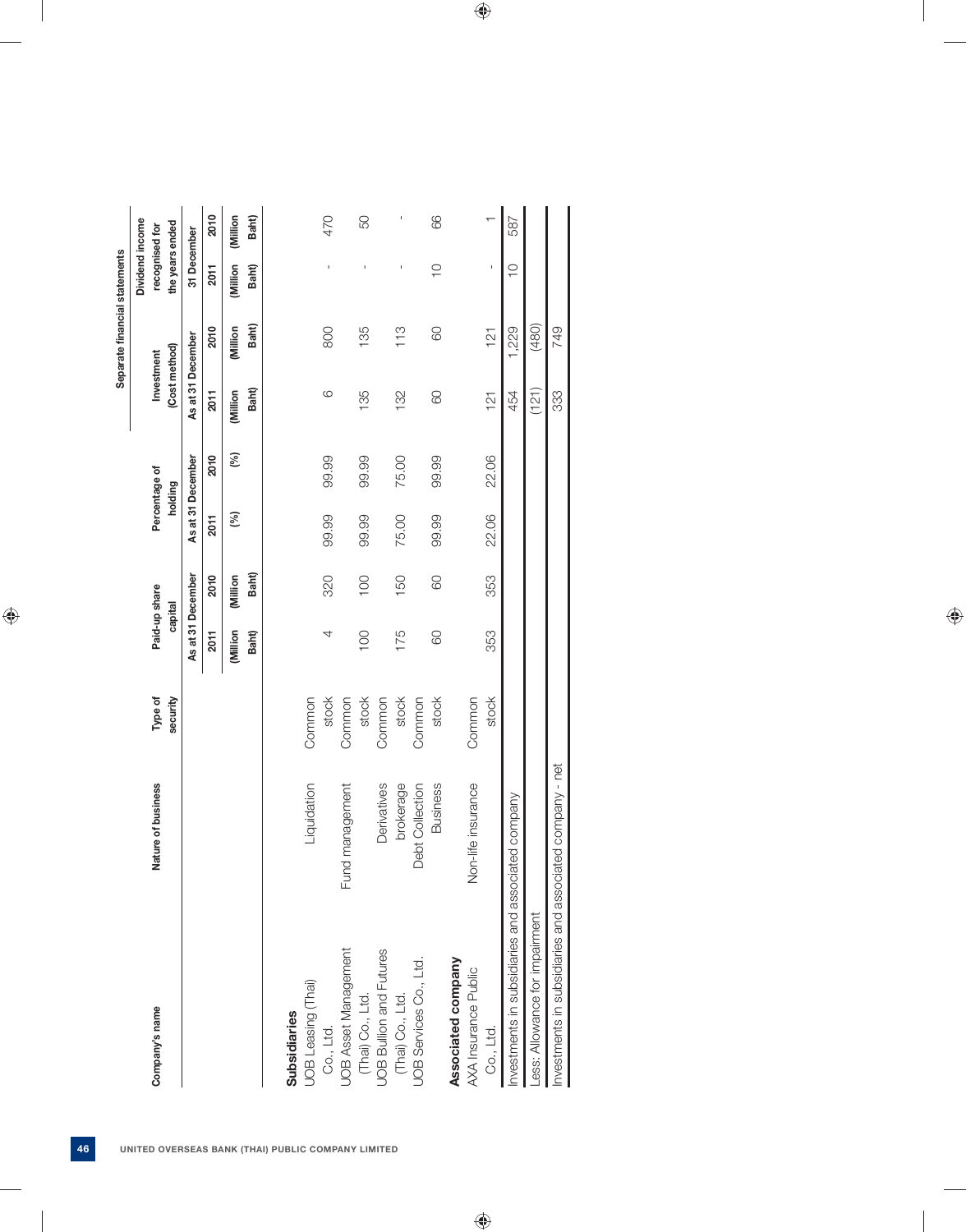On 18 March 2011, the Annual General Meeting of UOB Leasing (Thai) Co., Ltd. approved the return of Baht 450 million of its capital to its shareholders, including the Bank as detailed in Note 1.2 to the financial statements.

 On 10 June 2011, the Extraordinary General Meeting of Shareholders No. 1/2011 of UOB Bullion and Futures (Thai) Co., Ltd. authorised UOB Bullion and Futures (Thai) Co., Ltd. to increase its registered and paid-up share capital from Baht 150 million, consisting of 1,500,000 shares with a par value of Baht 100 each, to Baht 175 million, consisting of 1,750,000 shares with a par value of Baht 100 each. UOB Bullion and Futures (Thai) Co., Ltd. registered the increase in its share capital with the Department of Business Development of the Ministry of Commerce on 27 June 2011 and the Bank paid the additional capital Baht 19 million to the subsidiary, in proportion to its shareholding of 75%, on 20 June 2011.

Summary financial information of an associated company, AXA Insurance Public Co., Ltd. which was prepared by its management, and before adjustment of the information in proportion to the ownership interest of the Bank, is as follows:

|                                               |                   | (Unit: Million Baht) |
|-----------------------------------------------|-------------------|----------------------|
|                                               | As at 31 December |                      |
|                                               | 2011              | 2010                 |
| Paid-up capital                               | 353               | 353                  |
| Fair values of investments (Net Assets Value) | (100)             | 612                  |
| Total assets                                  | 2,569             | 2,015                |
| <b>Total liabilities</b>                      | 2,669             | 1,403                |
| Total revenues for the year                   | 1,456             | 1,456                |
| Income (loss) for the year                    | (683)             | 8                    |
| Dividend received during the year             |                   |                      |

A reconciliation of shareholders' equity balance from the separate financial statements to the consolidated financial statements are as follows:

|                                                                  |        | (Unit: Million Baht) |
|------------------------------------------------------------------|--------|----------------------|
|                                                                  |        | As at 31 December    |
|                                                                  | 2011   | 2010                 |
| Shareholders' equity in the separate financial statements        | 31,926 | 31,455               |
| <b>Reconciliation items</b>                                      |        |                      |
| Accumulated share of profit from investments under equity method | 251    | 375                  |
| Accumulated dividend received from associated company            | (80)   | (80)                 |
| Non-controlling interests                                        | 33     | 26                   |
| Revaluation surplus of associated investment                     |        | 6                    |
| Total reconciliation items                                       | 204    | 327                  |
| Shareholders' equity in consolidated financial statements        | 32.130 | 31.782               |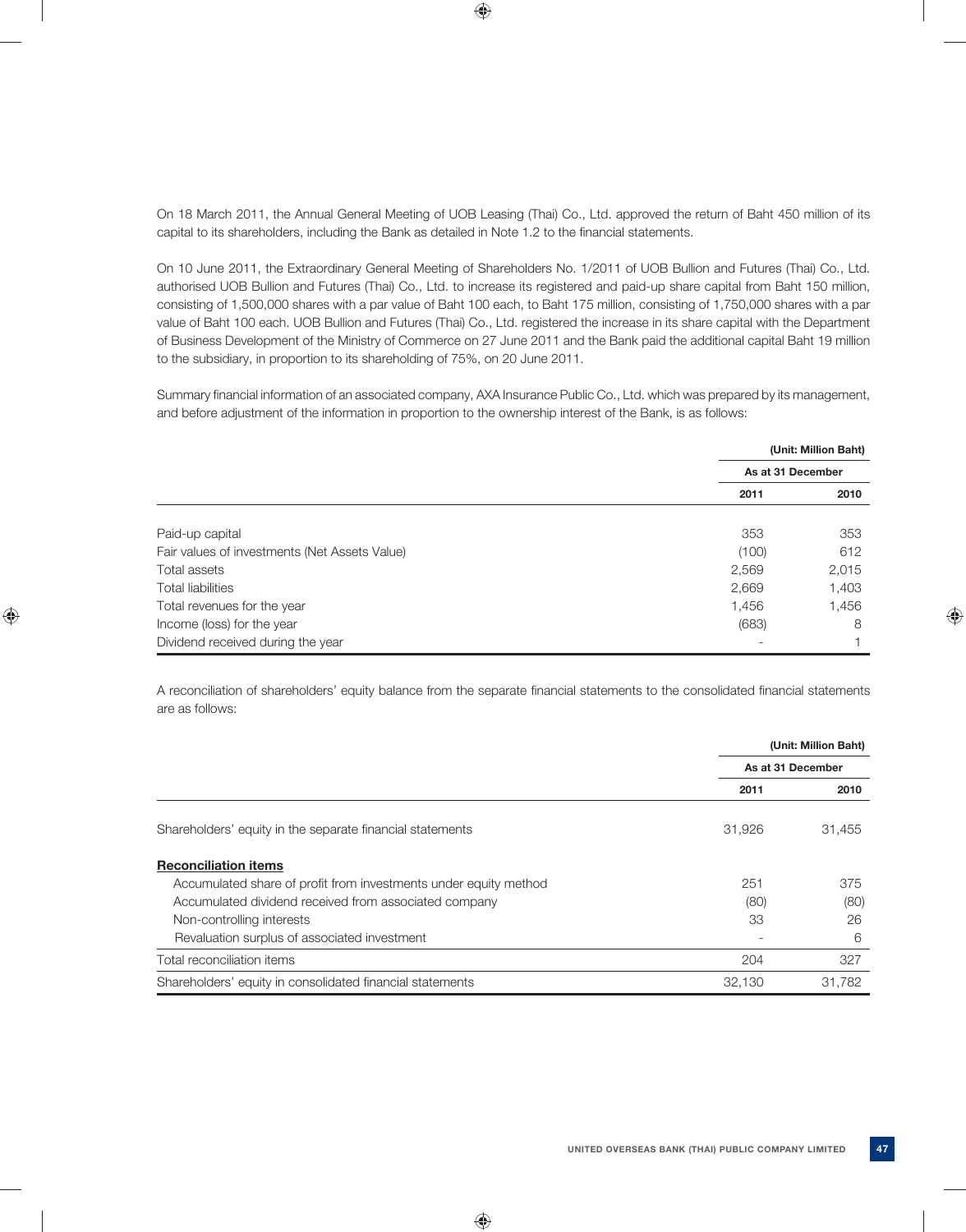As at 31 December 2011, AXA Insurance Public Co., Ltd's operating losses exceeded its equity and its shareholders' equity was negative. The Bank therefore decided to record allowance for impairment on the investment in AXA Insurance Public Co., Ltd. totaling Baht 121 million in the separate financial statements, which present this investment at cost net of allowance for impairment. Moreover, in the consolidated financial statements, the Bank recognised share of loss from investment in this associate until the value of the investment under the equity method was zero. Subsequent losses incurred by the associate have not been recognised in the Bank's accounts since the Bank has no obligations, whether legal or constructive, to make any payments on behalf of this associate. The amounts of such unrecognised share of losses for the year and the accumulated unrecognized share of loss up to 31 December 2011 are Baht 22 million and Baht 22 million, respectively.

### **14. Loans to customers and accrued interest receivables - net**

### **14.1 Classified by loan type**

|                                                      |          |                      |          | (Unit: Million Baht) |
|------------------------------------------------------|----------|----------------------|----------|----------------------|
|                                                      |          | Consolidated         |          | <b>Separate</b>      |
|                                                      |          | financial statements |          | financial statements |
|                                                      |          | As at 31 December    |          | As at 31 December    |
|                                                      | 2011     | 2010                 | 2011     | 2010                 |
| Overdrafts                                           | 14,303   | 14,152               | 14,303   | 14,152               |
| Loans                                                | 121,222  | 94,912               | 121,221  | 94,911               |
| Trade bills                                          | 50,083   | 50,349               | 50,083   | 50,349               |
| Hire-purchase receivables                            | 691      | 487                  | 691      | 487                  |
| Financial lease receivables                          | 2,561    | 2,513                | 2,561    | 2,513                |
| <b>Others</b>                                        | 573      | 722                  | 573      | 722                  |
| Less: Deferred revenue                               | (321)    | (288)                | (321)    | (288)                |
| Total loans to customers net of deferred revenue     | 189,112  | 162,847              | 189,111  | 162,846              |
| Add: Accrued interest receivables                    | 541      | 313                  | 541      | 313                  |
| Total loans to customers net of deferred revenue and |          |                      |          |                      |
| accrued interest receivables                         | 189,653  | 163,160              | 189,652  | 163,159              |
| Less: Allowance for doubtful accounts                |          |                      |          |                      |
| 1. The BOT's minimum requirement provision           |          |                      |          |                      |
| - Individual approach                                | (4,385)  | (5,019)              | (4,385)  | (5,019)              |
| - Collective approach                                | (239)    | (383)                | (239)    | (383)                |
| 2. Provision in excess of the BOT's                  |          |                      |          |                      |
| minimum rates required *                             | (1, 125) | (745)                | (1, 125) | (745)                |
| Total loans to customers and accrued                 |          |                      |          |                      |
| interest receivables - net                           | 183,904  | 157,013              | 183,903  | 157,012              |

 *\* Allowance for doubtful accounts is determined based on long-term average value of business risk in order to provide a reserve for counter cyclical business factors including economic factors, and other risk that may affect the quality of assets.*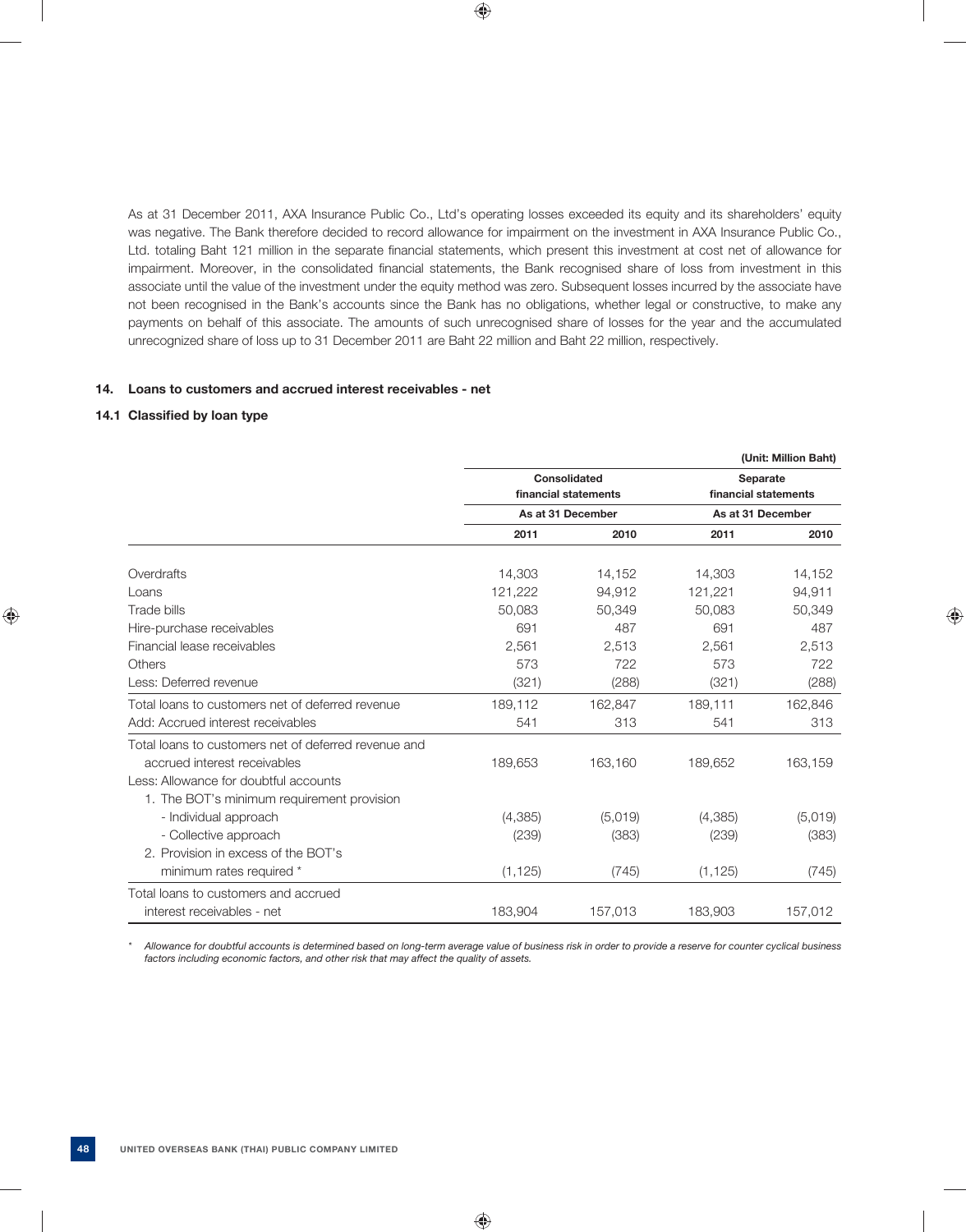## **14.2 Classified by currencies and residential status of debtors**

|                                      |                 |                          |                   |                                          |                          | (Unit: Million Baht) |
|--------------------------------------|-----------------|--------------------------|-------------------|------------------------------------------|--------------------------|----------------------|
|                                      |                 |                          |                   | <b>Consolidated financial statements</b> |                          |                      |
|                                      |                 |                          | As at 31 December |                                          |                          |                      |
|                                      |                 | 2011                     |                   |                                          | 2010                     |                      |
|                                      | <b>Domestic</b> | <b>Overseas</b>          | Total             | <b>Domestic</b>                          | <b>Overseas</b>          | <b>Total</b>         |
| <b>Baht</b>                          | 181,738         | 150                      | 181,888           | 157,784                                  | 157                      | 157,941              |
| <b>US Dollar</b>                     | 6,486           | $\overline{\phantom{a}}$ | 6,486             | 4,473                                    | $\overline{\phantom{0}}$ | 4,473                |
| Other currencies                     | 738             | $\overline{\phantom{a}}$ | 738               | 433                                      | $\overline{\phantom{a}}$ | 433                  |
| Total loans, net of deferred revenue | 188,962         | 150                      | 189,112           | 162,690                                  | 157                      | 162,847              |

### **(Unit: Million Baht)**

|                                      |                 |                          |                   | Separate financial statements |                          |              |
|--------------------------------------|-----------------|--------------------------|-------------------|-------------------------------|--------------------------|--------------|
|                                      |                 |                          | As at 31 December |                               |                          |              |
|                                      |                 | 2011                     |                   |                               | 2010                     |              |
|                                      | <b>Domestic</b> | <b>Overseas</b>          | <b>Total</b>      | <b>Domestic</b>               | <b>Overseas</b>          | <b>Total</b> |
|                                      |                 |                          |                   |                               |                          |              |
| Baht                                 | 181,737         | 150                      | 181,887           | 157,783                       | 157                      | 157,940      |
| US Dollar                            | 6,486           | $\overline{\phantom{a}}$ | 6,486             | 4,473                         | $\overline{\phantom{0}}$ | 4,473        |
| Other currencies                     | 738             | $\overline{\phantom{a}}$ | 738               | 433                           | $\overline{\phantom{0}}$ | 433          |
| Total loans, net of deferred revenue | 188,961         | 150                      | 189.111           | 162,689                       | 157                      | 162,846      |

### 14.3 Classified by types of business and classified loans

|                                      |         |                |                               |                          |                 | (Unit: Million Baht) |
|--------------------------------------|---------|----------------|-------------------------------|--------------------------|-----------------|----------------------|
|                                      |         |                | Separate financial statements |                          |                 |                      |
|                                      |         |                | As at 31 December 2011        |                          |                 |                      |
|                                      |         | <b>Special</b> |                               |                          | <b>Doubtful</b> |                      |
|                                      | Pass    |                | mention Sub-standard          | <b>Doubtful</b>          | of loss         | <b>Total</b>         |
| Agriculture and mining               | 712     |                | $\overline{2}$                | $\overline{\phantom{a}}$ | 357             | 1,078                |
| Manufacturing and commerce           | 58,505  | 1,395          | 522                           | 221                      | 3.398           | 64,041               |
| Real estate and construction         | 13.555  | 141            | 80                            | 19                       | 357             | 14.152               |
| Public utilities and services        | 22.751  | 665            | 293                           | 5                        | 190             | 23,904               |
| Housing loans                        | 54,177  | 741            | 314                           | 241                      | 1,145           | 56,618               |
| <b>Others</b>                        | 28,615  | 345            | 212                           | 100                      | 46              | 29,318               |
| Total loans, net of deferred revenue | 178.315 | 3.294          | 1.423                         | 586                      | 5.493           | 189.111              |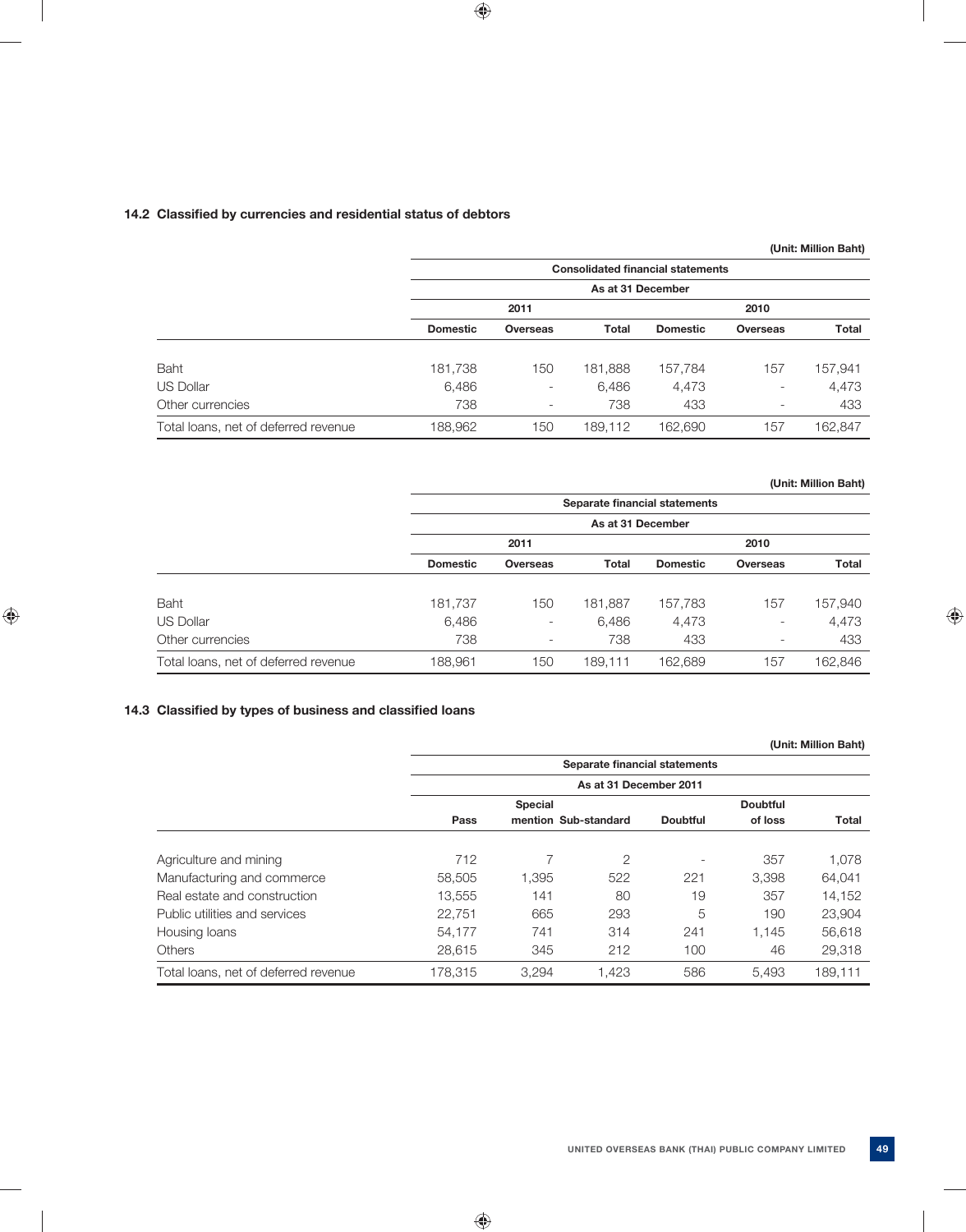|                                      |         |                | Separate financial statements |                          |                 |              |
|--------------------------------------|---------|----------------|-------------------------------|--------------------------|-----------------|--------------|
|                                      |         |                | As at 31 December 2010        |                          |                 |              |
|                                      |         | <b>Special</b> |                               |                          | <b>Doubtful</b> |              |
|                                      | Pass    |                | mention Sub-standard          | <b>Doubtful</b>          | of loss         | <b>Total</b> |
| Agriculture and mining               | 649     | 20             | 4                             | $\overline{\phantom{a}}$ | 369             | 1.042        |
| Manufacturing and commerce           | 56.648  | 1.192          | 614                           | 28                       | 4.679           | 63.161       |
| Real estate and construction         | 9.426   | 251            | 37                            | 2                        | 340             | 10.056       |
| Public utilities and services        | 16.460  | 516            | 65                            | $\overline{\phantom{a}}$ | 212             | 17.253       |
| Housing loans                        | 48,500  | 441            | 383                           | 215                      | 1.096           | 50,635       |
| <b>Others</b>                        | 19.782  | 341            | 326                           | 200                      | 50              | 20,699       |
| Total loans, net of deferred revenue | 151.465 | 2.761          | 1.429                         | 445                      | 6.746           | 162.846      |

### 14.4 Classified by loan classification in accordance with the Notification of the BOT

 **(Unit: Million Baht)**

|                                         |                  |                          | Separate financial statements |               |                |           |
|-----------------------------------------|------------------|--------------------------|-------------------------------|---------------|----------------|-----------|
|                                         |                  |                          | As at 31 December 2011        |               |                |           |
|                                         |                  |                          |                               | Net balance   | Percentage     |           |
|                                         | Loans to         |                          |                               | used in       | of allowance   | Allowance |
|                                         | customers and    |                          |                               | calculate     | for doubtful   | for       |
|                                         | accrued interest | Other                    |                               | allowance for | account        | doubtful  |
|                                         | receivables      | claims                   | <b>Total</b>                  | doubtful (1)  | set up         | accounts  |
|                                         |                  |                          |                               |               | (%)            |           |
| The BOT's minimum requirement provision |                  |                          |                               |               |                |           |
| Pass                                    | 178,837          | 10                       | 178,847                       | 59,548        |                | 595       |
| Special mention                         | 3,312            | -                        | 3.312                         | 1,395         | $\overline{2}$ | 28        |
| Sub-standard                            | 1,423            | 3                        | 1,426                         | 807           | 100            | 807       |
| Doubtful                                | 586              | $\overline{\phantom{a}}$ | 586                           | 288           | 100            | 288       |
| Doubtful of loss                        | 5,494            | 5                        | 5,499                         | 2,914         | 100            | 2,914     |
| Provision in excess of the BOT's        |                  |                          |                               |               |                |           |
| minimum rates required (2)              |                  | Ξ.                       | ۰                             |               |                | 1,125     |
| Total                                   | 189,652          | 18                       | 189,670                       | 64,952        |                | 5,757     |

 *(1) Net balance used in calculate allowance for doubtful accounts for pass and special mention loans is debt balance excluded accrued interest receivable net of collateral. For sub-standard, doubtful and doubtful of loss loans, that is debt balance and accrued interest receivables, net of deferred revenue, remaining after deducting the present value of expected future cash flows from debt collection or from collateral disposals.* 

 *(2) Allowance for doubtful accounts is determined based on long-term average value of business risk in order to provide a reserve for counter cyclical business factors including economic factors, and other risk that may affect the quality of assets.*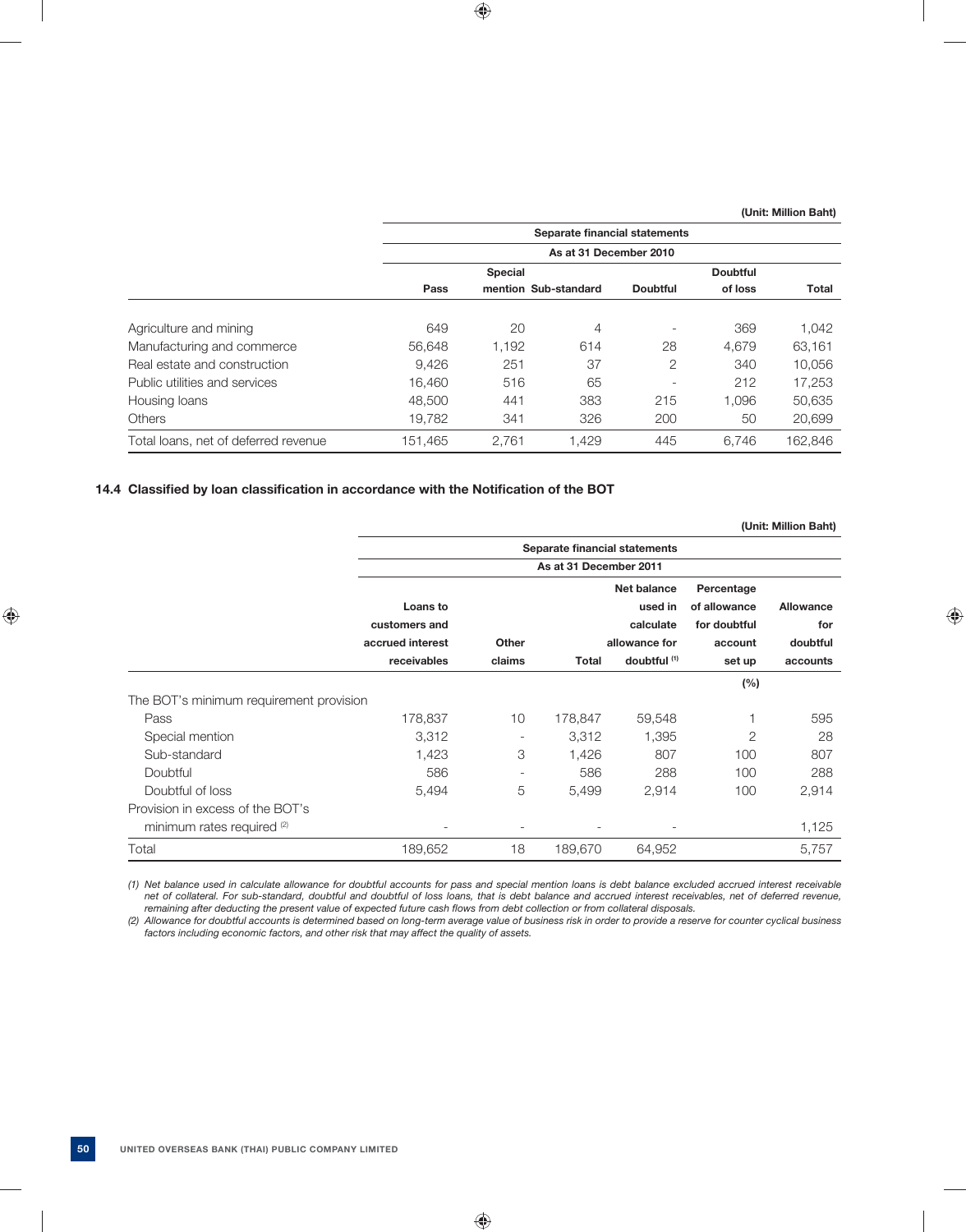|                                         |                  |                          | Separate financial statements |                         |              |                  |
|-----------------------------------------|------------------|--------------------------|-------------------------------|-------------------------|--------------|------------------|
|                                         |                  |                          | As at 31 December 2010        |                         |              |                  |
|                                         |                  |                          |                               | Net balance             | Percentage   |                  |
|                                         | Loans to         |                          |                               | used in                 | of allowance | <b>Allowance</b> |
|                                         | customers and    |                          |                               | calculate               | for doubtful | for              |
|                                         | accrued interest | Other                    |                               | allowance for           | account      | doubtful         |
|                                         | receivables      | claims                   | <b>Total</b>                  | doubtful <sup>(1)</sup> | set up       | accounts         |
|                                         |                  |                          |                               |                         | $(\%)$       |                  |
| The BOT's minimum requirement provision |                  |                          |                               |                         |              |                  |
| Pass                                    | 151,766          | 5                        | 151,771                       | 48,640                  |              | 486              |
| Special mention                         | 2,773            | Ξ.                       | 2,773                         | 1,023                   | 2            | 21               |
| Sub-standard                            | 1,429            | 4                        | 1,433                         | 798                     | 100          | 798              |
| Doubtful                                | 445              |                          | 446                           | 216                     | 100          | 216              |
| Doubtful of loss                        | 6,746            | 2                        | 6,748                         | 3,888                   | 100          | 3,888            |
| Provision in excess of the BOT's        |                  |                          |                               |                         |              |                  |
| minimum rates required (2)              |                  | $\overline{\phantom{0}}$ |                               |                         |              | 745              |
| Total                                   | 163,159          | 12                       | 163,171                       | 54,565                  |              | 6,154            |

 *(1) Net balance used in calculate allowance for doubtful accounts for pass and special mention loans is debt balance excluded accrued interest receivable net of collateral. For sub-standard, doubtful and doubtful of loss loans, that is debt balance and accrued interest receivables, net of deferred revenue, remaining after deducting the present value of expected future cash flows from debt collection or from collateral disposals.* 

 *(2) Allowance for doubtful accounts is determined based on long-term average value of business risk in order to provide a reserve for counter cyclical business factors including economic factors, and other risk that may affect the quality of assets.*

 As at 31 December 2011, loan provisions mentioned above include provision for other claims, amounting to Baht 8 million (2010: Baht 7 million).

In addition, as a result of the severe flood crisis during the fourth quarter of 2011, the Bank has been implementing various measures in accordance with the BOT policy to help ease debt repayment burden of affected debtors. Among the measures are principal and interest moratorium for a certain period and not treating such loans as substandard. As at 31 December 2011, the Bank had eased the debt repayment burden for debtors with outstanding balances totaling Baht 7,088 million. However, the Bank's management has assessed the situation and the adequacy of the provision for doubtful debt set aside for the affected debtors, and believes that no significant additional losses will be incurred as a result of the floods.

As at 31 December 2011 and 2010 the Bank has classified unsecured consumer loan in accordance with the Notification of the BOT for non-performing loans (excluding receivables classified as pass and special mention) using a collective approach, as follows:

|                |                  |                               | (Unit: Million Baht) |
|----------------|------------------|-------------------------------|----------------------|
|                |                  | Separate financial statements |                      |
|                |                  | As at 31 December 2011        |                      |
|                | <b>Unsecured</b> | The range of                  | <b>Provision</b>     |
| Overdue (Days) | consumer loans   | provision (%)                 | amount               |
|                |                  |                               |                      |
| $0 - 119$      | 184              | $81 - 96$                     | 152                  |
| 120 - 179      | 105              | $81 - 96$                     | 87                   |
| Total          | 289              |                               | 239                  |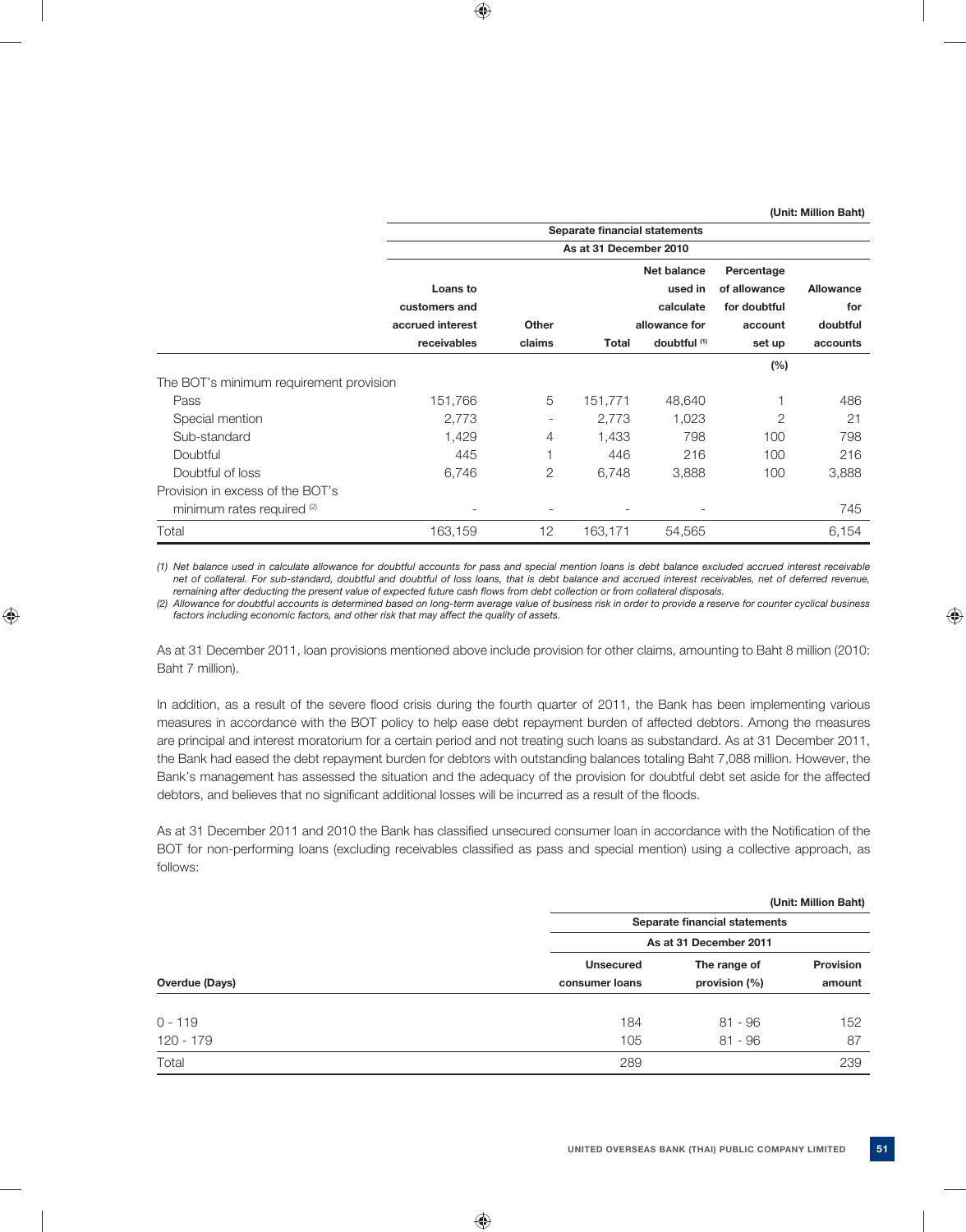|                |                  | Separate financial statements<br>As at 31 December 2010 |                  |  |  |
|----------------|------------------|---------------------------------------------------------|------------------|--|--|
|                |                  |                                                         |                  |  |  |
|                | <b>Unsecured</b> | The range of                                            | <b>Provision</b> |  |  |
| Overdue (Days) | consumer loans   | provision (%)                                           | amount           |  |  |
| $0 - 119$      | 302              | 73 - 94                                                 | 228              |  |  |
| $120 - 179$    | 205              | 73 - 94                                                 | 155              |  |  |
| Total          | 507              |                                                         | 383              |  |  |

### 14.5 Hire-purchase/finance lease receivables

As at 31 December 2011, the Bank has receivables under hire-purchase agreements and financial leases net of deferred revenue amounting to Baht 2,961 million (2010: Baht 2,734 million), mostly comprising hire-purchase agreements and financial leases for vehicles and machines. The terms of the agreements are generally between 3 - 5 years and most interest is charged at a fixed rate.

|                                                                             |                                   |                |                        |                                   | (Unit: Million Baht) |
|-----------------------------------------------------------------------------|-----------------------------------|----------------|------------------------|-----------------------------------|----------------------|
|                                                                             |                                   |                | As at 31 December 2011 |                                   |                      |
|                                                                             | Amounts due under lease agreement |                |                        |                                   |                      |
|                                                                             | Less than<br>1 year               | $1 - 5$ years  | Over<br>5 years        | <b>Non</b><br>performing<br>loans | Total                |
| Gross investment in hire-purchase/finance leases<br>Less: Deferred revenue* | 225<br>(7)                        | 2,936<br>(277) |                        | 91<br>(7)                         | 3,252<br>(291)       |
| Present value of minimum lease payments receivables                         | 218                               | 2,659          |                        | 84                                | 2,961                |
| Less: Allowance for doubtful accounts                                       |                                   |                |                        |                                   | (114)                |
| Net hire-purchase/finance lease receivables                                 |                                   |                |                        |                                   | 2,847                |

 *\* After deduction of commission and deferred initial direct costs of hire-purchase (if any)*

|                                                                             |                                   |                |                        |                                   | (Unit: Million Baht) |
|-----------------------------------------------------------------------------|-----------------------------------|----------------|------------------------|-----------------------------------|----------------------|
|                                                                             |                                   |                | As at 31 December 2010 |                                   |                      |
|                                                                             | Amounts due under lease agreement |                |                        |                                   |                      |
|                                                                             | Less than<br>1 year               | $1 - 5$ years  | Over<br>5 years        | <b>Non</b><br>performing<br>loans | Total                |
| Gross investment in hire-purchase/finance leases<br>Less: Deferred revenue* | 252<br>(7)                        | 2,656<br>(251) |                        | 92<br>(8)                         | 3,000<br>(266)       |
| Present value of minimum lease payments receivables                         | 245                               | 2,405          |                        | 84                                | 2,734                |
| Less: Allowance for doubtful accounts                                       |                                   |                |                        |                                   | (111)                |
| Net hire-purchase/finance lease receivables                                 |                                   |                |                        |                                   | 2,623                |

 *\* After deduction of commission and deferred initial direct costs of hire-purchase (if any)*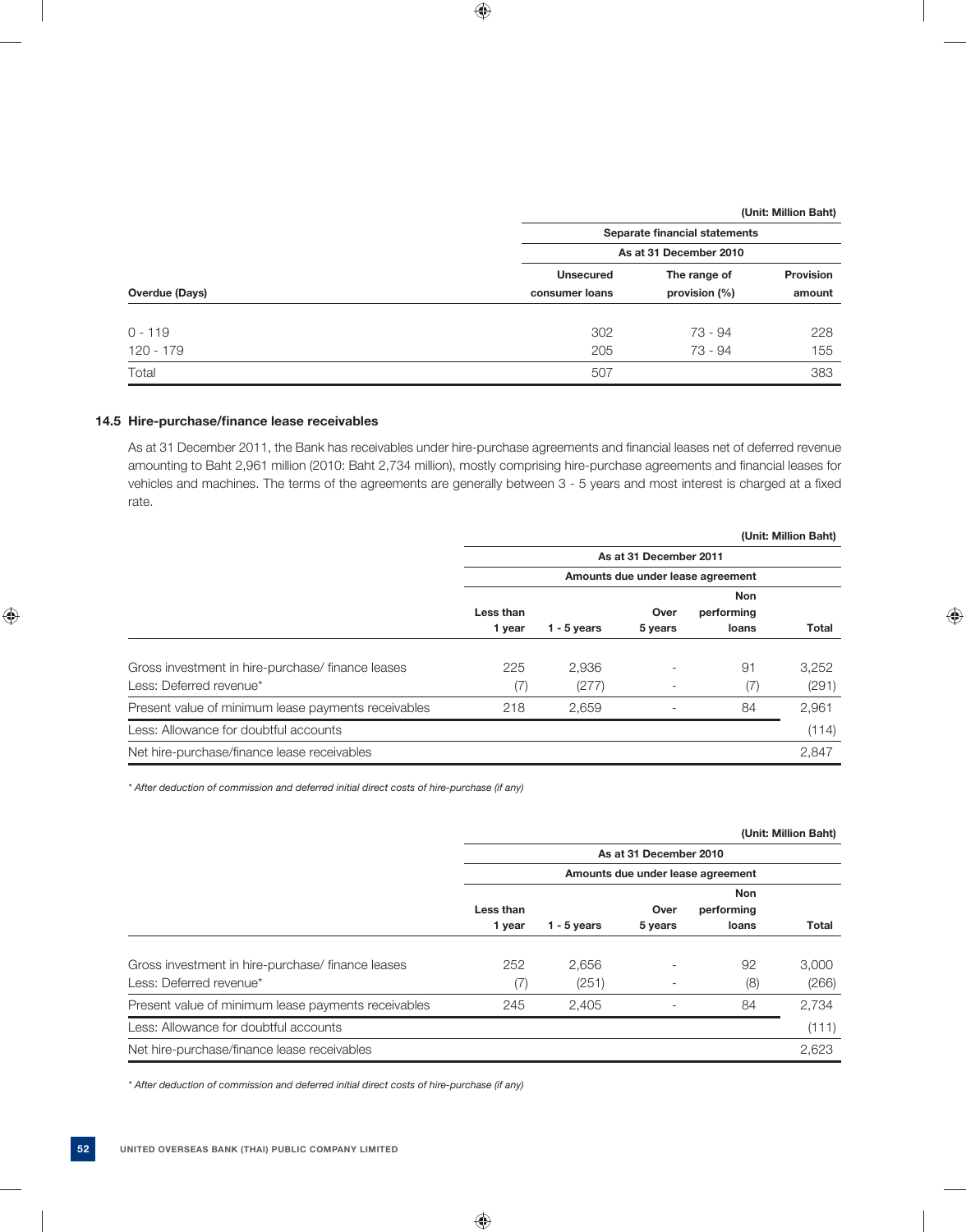### **14.6 Non-accrual loans**

The Bank had non-accrual loans, according to the BOT's criteria (NPLs and restructured NPLs under current period) as follows:

|                                    |       | (Unit: Million Baht)<br>Separate<br>financial statements |
|------------------------------------|-------|----------------------------------------------------------|
|                                    |       | As at 31 December                                        |
|                                    | 2011  | 2010                                                     |
| Non-accrual loans (principal only) | 7,503 | 8,620                                                    |
| Percentage of total loans*         | 3.10  | 4.98                                                     |

 *\* Including interbank and money market loans* 

## **14.7 Troubled debt restructuring**

 During the years ended 31 December 2011 and 2010 the Bank entered into troubled debt restructuring agreements with debtors. The number of debtors and their debt balances (including recorded accrued interest receivables) before restructuring can be summarised below.

|                                    |       | (Unit: Million Baht)               |
|------------------------------------|-------|------------------------------------|
|                                    |       | Separate<br>financial statements   |
|                                    |       | For the years ended<br>31 December |
|                                    | 2011  | 2010                               |
| Debt balances before restructuring | 4,078 | 1,708                              |
| Total number of customers          | 3,111 | 7,239                              |

Detail of the restructured debtors during the years ended 31 December 2011 and 2010 referred to above can be classified by method of troubled debt restructuring as follows:

|                           |                |                             |                                     |                   | (Unit: Million Baht)    |
|---------------------------|----------------|-----------------------------|-------------------------------------|-------------------|-------------------------|
|                           |                |                             | Separate financial statements       |                   |                         |
|                           |                |                             | For the year ended 31 December 2011 |                   |                         |
|                           | Number of      | <b>Debt</b>                 |                                     |                   | <b>Debt</b>             |
|                           | customers      | balances                    |                                     |                   | balances                |
|                           | subject to     | before                      | Type of                             | <b>Fair value</b> | after                   |
| Type of restructuring     |                | restructuring restructuring | assets                              |                   | of assets restructuring |
| Asset swap for settlement | $\overline{2}$ | 54                          | Cash                                | 54                |                         |
| Modification of terms     | 3,109          | 4,024                       |                                     | ٠                 | 4,024                   |
| Total                     | 3,111          | 4,078                       |                                     | 54                | 4.024                   |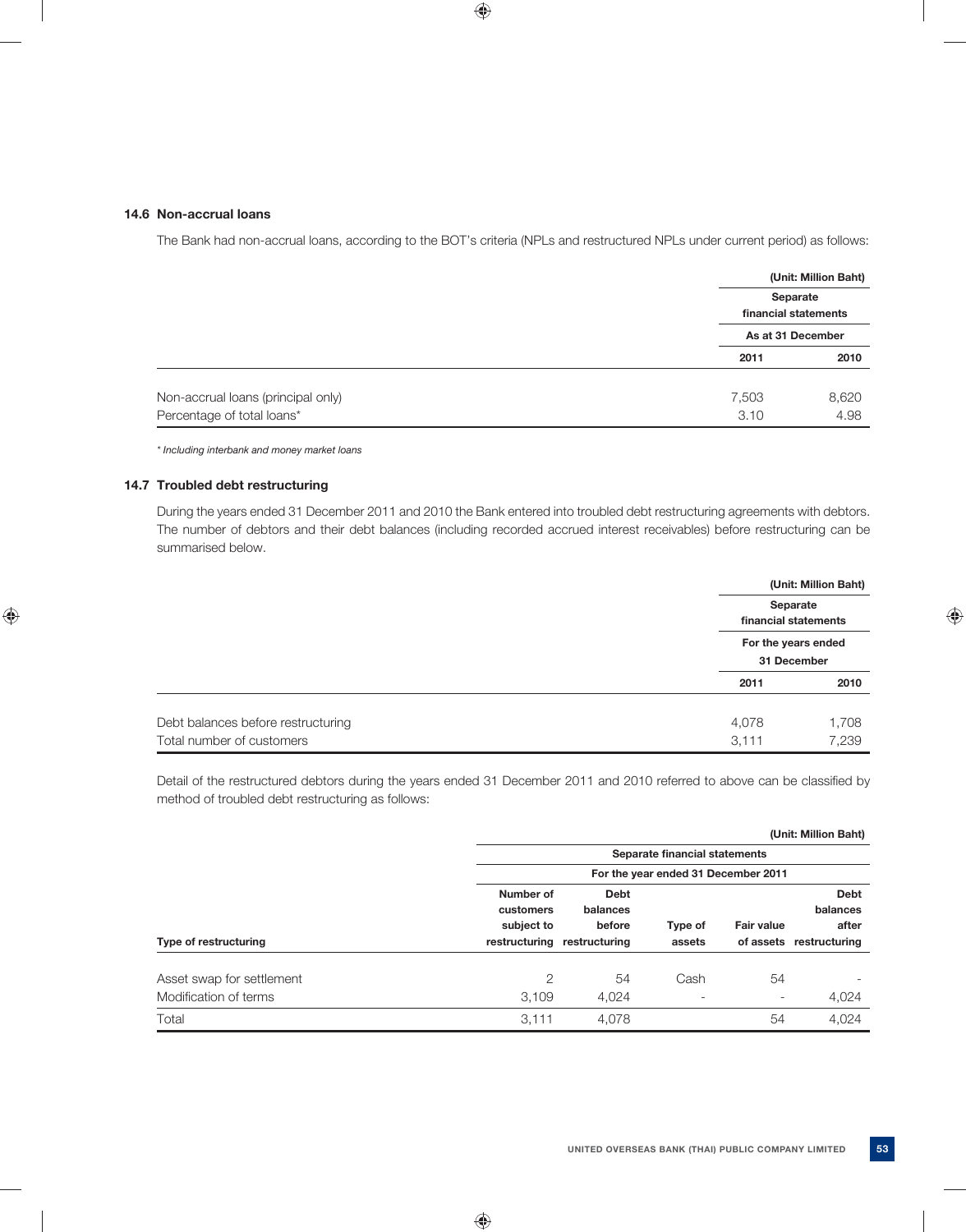|                       |                                      | Separate financial statements<br>For the year ended 31 December 2011 |                          |                          |                                  |  |
|-----------------------|--------------------------------------|----------------------------------------------------------------------|--------------------------|--------------------------|----------------------------------|--|
|                       |                                      |                                                                      |                          |                          |                                  |  |
|                       | Number of<br>customers<br>subject to | Debt<br>balances<br>before                                           | Type of                  | <b>Fair value</b>        | <b>Debt</b><br>balances<br>after |  |
| Type of restructuring | restructuring                        | restructuring                                                        | assets                   |                          | of assets restructuring          |  |
| Modification of terms | 7.239                                | 1,708                                                                | $\overline{\phantom{a}}$ | $\overline{\phantom{a}}$ | 1.708                            |  |
| Total                 | 7,239                                | 1.708                                                                |                          | $\overline{\phantom{a}}$ | 1.708                            |  |

 The Bank recorded losses on restructuring for the year in relation to certain particular customers as utilisation of allowance for doubtful accounts rather than charging to profit or loss from operation since the Bank had already fully provided allowance for those loans.

The debts restructured by means of modification of the term of repayment referred to above during the years ended 31 December 2011 and 2010 can be classified by the term of repayment under the restructuring agreement as follows:

|                                                              | Separate financial statements<br>For the year ended 31 December 2011 |                                |                              |  |
|--------------------------------------------------------------|----------------------------------------------------------------------|--------------------------------|------------------------------|--|
|                                                              |                                                                      |                                |                              |  |
|                                                              |                                                                      |                                | Debt balances (Million Baht) |  |
|                                                              | Number of<br>debtors                                                 | <b>Before</b><br>restructuring | After<br>restructuring       |  |
| Term of repayment according to the restructuring agreements: |                                                                      |                                |                              |  |
| Not more than 5 years                                        | 3,086                                                                | 2,436                          | 2,436                        |  |
| $5 - 10$ years                                               | 5                                                                    | 1,551                          | 1,551                        |  |
| 10 - 15 years                                                | 5                                                                    | 12                             | 12                           |  |
| More than 15 years                                           | 13                                                                   | 25                             |                              |  |
|                                                              |                                                                      |                                | 25                           |  |

|                                                              |                                     | Separate financial statements       |                        |
|--------------------------------------------------------------|-------------------------------------|-------------------------------------|------------------------|
|                                                              | For the year ended 31 December 2010 |                                     |                        |
|                                                              |                                     | <b>Debt balances (Million Baht)</b> |                        |
|                                                              | Number of<br>debtors                | <b>Before</b><br>restructuring      | After<br>restructuring |
| Term of repayment according to the restructuring agreements: |                                     |                                     |                        |
| Not more than 5 years                                        | 7.162                               | 1.543                               | 1,543                  |
| $5 - 10$ years                                               | 33                                  | 50                                  | 50                     |
| 10 - 15 years                                                | 8                                   | 19                                  | 19                     |
| More than 15 years                                           | 36                                  | 96                                  |                        |
|                                                              |                                     |                                     | 96                     |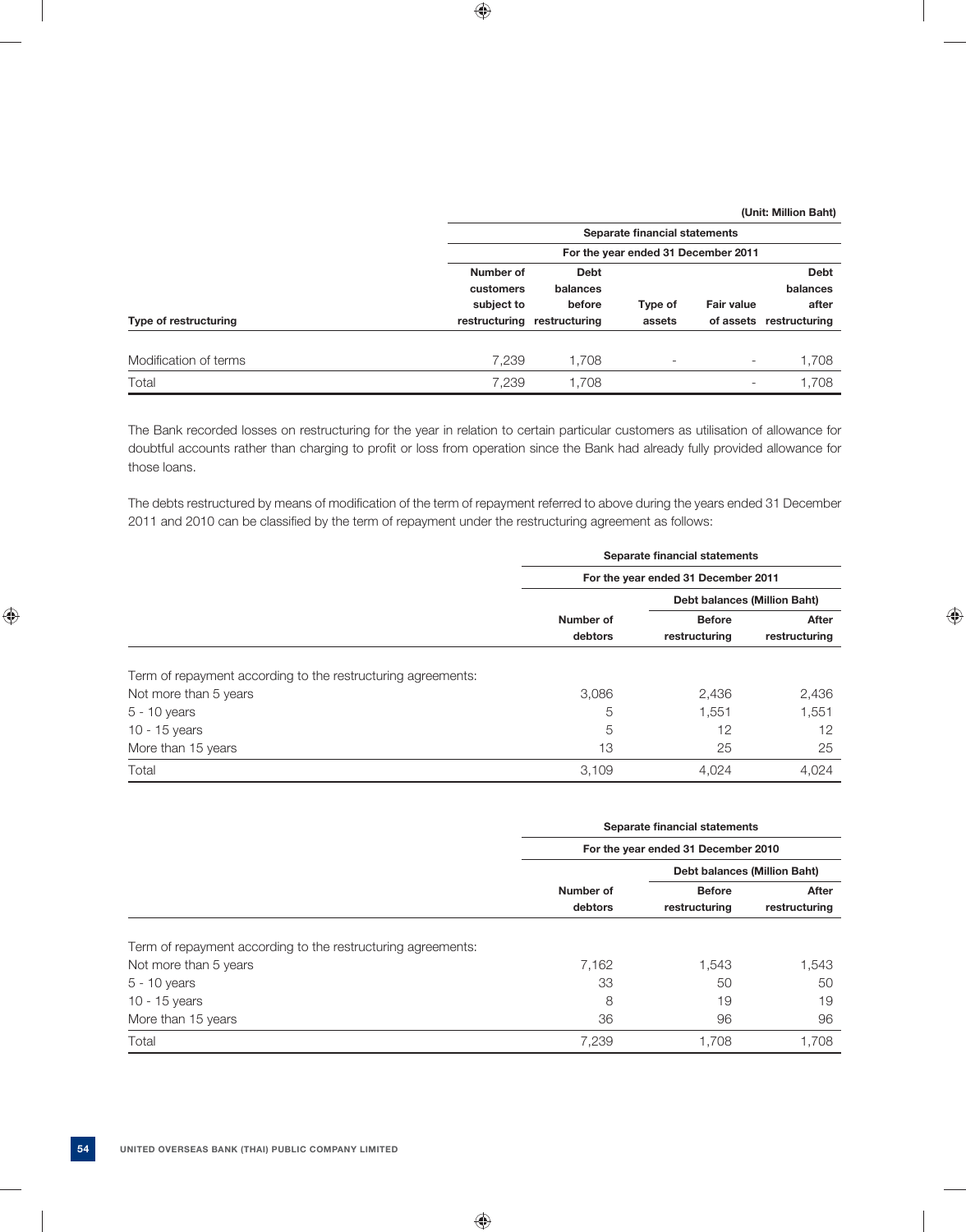As at 31 December 2011 and 2010, the troubled debtors restructuring for which the Bank completed the restructuring can be summarised as follows:

|                                                        | (Unit: Million Baht)<br>Separate<br>financial statements |               |
|--------------------------------------------------------|----------------------------------------------------------|---------------|
|                                                        |                                                          |               |
|                                                        |                                                          |               |
|                                                        |                                                          | Debt balances |
|                                                        | Number of                                                | after         |
|                                                        | debtors                                                  | restructuring |
| Balance of restructured debtors as at 31 December 2011 | 14,348                                                   | 9,276         |
| Balance of restructured debtors as at 31 December 2010 | 19,219                                                   | 5,063         |

 As at 31 December 2011, the Bank has committed additional funds to restructured debtors amounting to Baht 125 million (2010: Baht 98 million).

#### **14.8 Sale of non-performing assets to Thai Asset Management Corporation ("TAMC")**

### **14.8.1 Asset transfer agreements and profit or loss sharing**

 On 12 October 2001, the Bank entered into an agreement with the Thai Asset Management Corporation (TAMC) to transfer non-performing loans in accordance with the Emergency Decree on the Thai Asset Management Corporation B.E. 2544. Under the agreement, the Bank was to receive a ten-year non-transferable promissory note avaled by the Financial Institutions Development Fund, which beared interest at a rate based on the quarterly average deposit rate of the 5 major Thai commercial banks payable annually on the last working day of the year. The face value of the promissory note was to be determined based on the lower of (a) the collateral value or (b) the net book value of the loans, including three months accrued interest receivable as determined by the TAMC.

 In accordance with the Emergency Decree on the Thai Asset Management Corporation B.E. 2544, the TAMC and the Bank are jointly be responsible for any profits or losses arising from managing the impaired assets in accordance with the conditions specified in the agreement at the end of the fifth year and at the end of the tenth year commencing 1 July 2001. The calculation of such profits or losses shall take into consideration the cost of transfer and all operating expenses of the TAMC, including interest on the promissory note. In the event that the TAMC incurs losses on the impaired assets transferred to it by the Bank, the Bank will be responsible for the first portion of losses, not exceeding 20% of the transfer price. The second portion of losses, not exceeding 20% of the transfer price, will be equally shared between the TAMC and the Bank. The remaining losses will be absorbed by the TAMC. In the event that the TAMC makes profits on the impaired assets transferred to it by the Bank, the first portion of profits, not exceeding 20% of the transfer price, will be equally shared between the TAMC and the Bank. Should there be any profits remaining, the Bank is entitled to the remaining profits up to an amount not exceeding the sum of the book value of the assets transferred less the transfer price and the Bank's share of the first portion of the profits.

 To comply with the Emergency Decree on the Thai Asset Management Corporation B.E. 2544, TAMC ceased its operations on 9 June 2011. As at 31 December 2011, TAMC was in the process of liquidation in accordance with the Royal Decree regarding the liquidation of the Thai Asset Management Corporation B.E. 2554, announced in the Royal Gazette in May 2011. This stipulates that the liquidation must be completed by the end of the twelfth year from the effective date of the Emergency Decree on the Thai Asset Management Corporation B.E. 2544. The Bank has already submitted a request for loan payment to the liquidation committee of TAMC.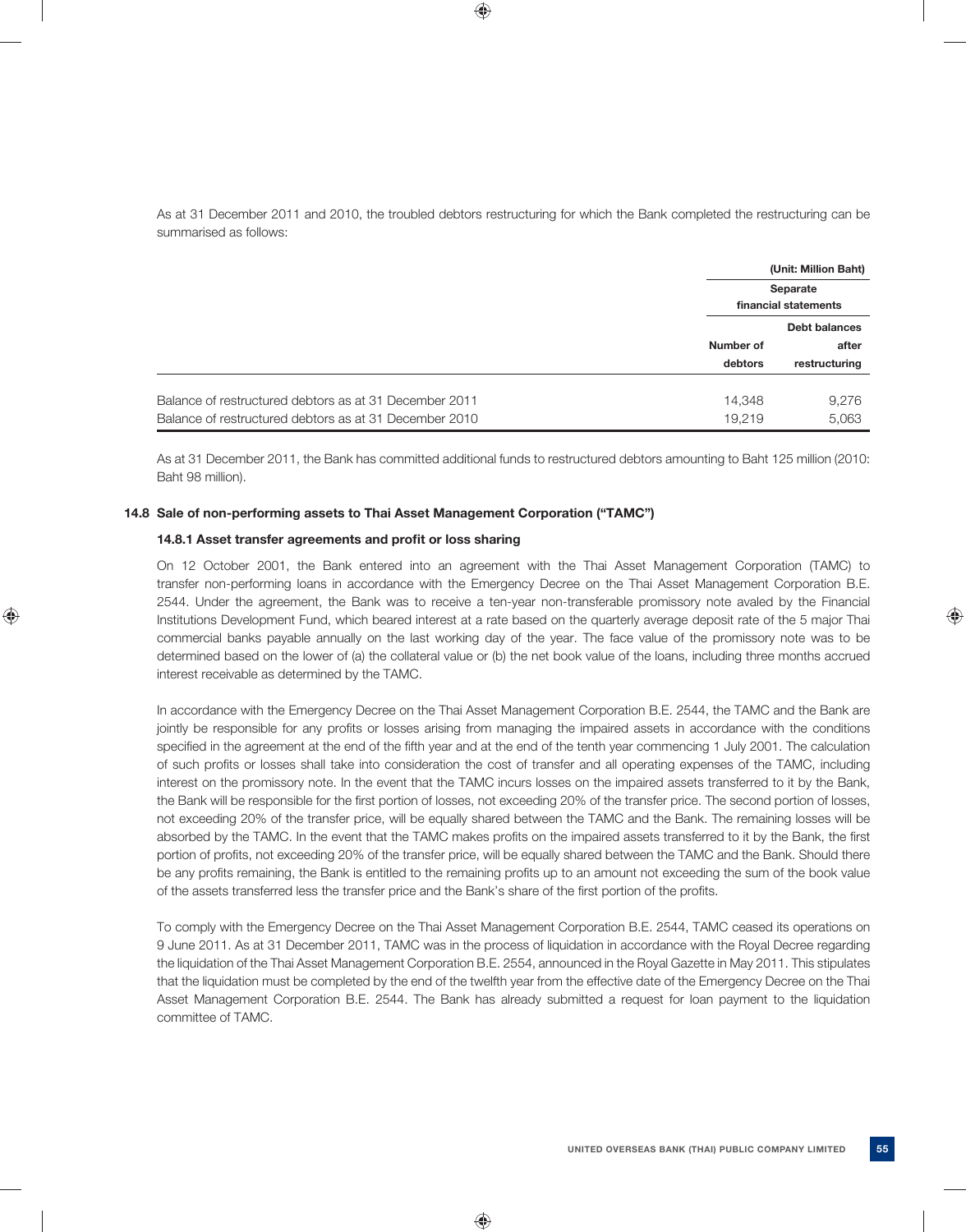### **14.8.2 Disputes over requested transfer price adjustment and reporting results of non-performing loan management by TAMC.**

Throughout the period that assets were managed by TAMC, the Bank received notifications of transfer price adjustments and reports on the results on non-performing loan management from TAMC. Disputes raised by the Bank can be summarized, in order, as follows:

 (a) On 20 May 2004, the TAMC issued a letter to the Bank informing that it was reviewing whether to reduce the value of machinery and inventory which had been pledged as collateral relating to a major debtor. The receivable relating to this debtor was one of the assets transferred to the TAMC in October 2001. The letter argues that, as the pledged machinery and inventory was never moved to the location of the pledgee, the pledge agreement had been made with no intention of actual obligation and, as such, was invalid.

 Based on legal advice received from independent legal counsel, the Bank's management assessed as remote, the possibility that the Bank will have to accept a reduction in the value of the promissory note from the TAMC because of the TAMC's contention that the above pledge of assets was invalid. As such, the Bank expected no loss, as a result of that mentioned matter

 (b) On 30 June 2006, the Bank received a letter from TAMC informing that TAMC will not give value to such machinery, given that those assets were not valid collateral and asks the Bank to make adjustment to the original list of assets transferred by reducing the value of the pledged collateral and hence the transfer value of such debtor totaling Baht 1,660 million. However, the Bank's Management does not agree with TAMC's position. The Bank has written to the TAMC on 31 July 2006 to confirm that the original transfer value is correct.

On 15 October 2007, the Bank filed a law suit against TAMC regarding to the above matter. On 12 March 2009, the Court of First Instance judged in favor of the Bank. However, TAMC has appealed and currently the case is being processed by the Court of Appeal.

 (c) The Bank received TAMC's letter dated 10 July 2006 and 7 December 2006 requesting the Bank to review the value of collateral of the transferred non-performing loans which are leasehold rights and whether the Bank's right over the leasehold rights are valid. If the Bank's legal right over the leasehold rights are invalid, the Bank is requested to adjust the collateral value and its transferred price amounting to Baht 5.4 million. The Bank's Management has confirmed the Bank's right over such collateral at the transfer date and therefore maintained the transfer price as previously reported as correct.

Then, on 15 December 2011, the Bank filed a lawsuit against TAMC regarding a dispute over the legal rights to leasehold rights. The case is being processed by the Court of First Instance.

(d) The Bank received profit or loss sharing reports from TAMC at the end of the fifth year and at the end of the tenth year, dated 28 November 2006 and 15 November 2011, respectively. The Bank disputed the results per these reports and informed the TAMC of this in letters dated 15 January 2010 and 15 February 2012, and reaffirmed the correctness of the original transfer values.

### **14.8.3 Settlement of promissory notes**

 The gross book value (before deduction of allowance for doubtful accounts) of non-performing loans transferred to TAMC was Baht 10,582 million, with the total transfer price based on the lower of collateral value or net book value of loans and accrued interest receivable totaling of Baht 6,399 million, of which included the value of collaterals as detailed in 14.8.2.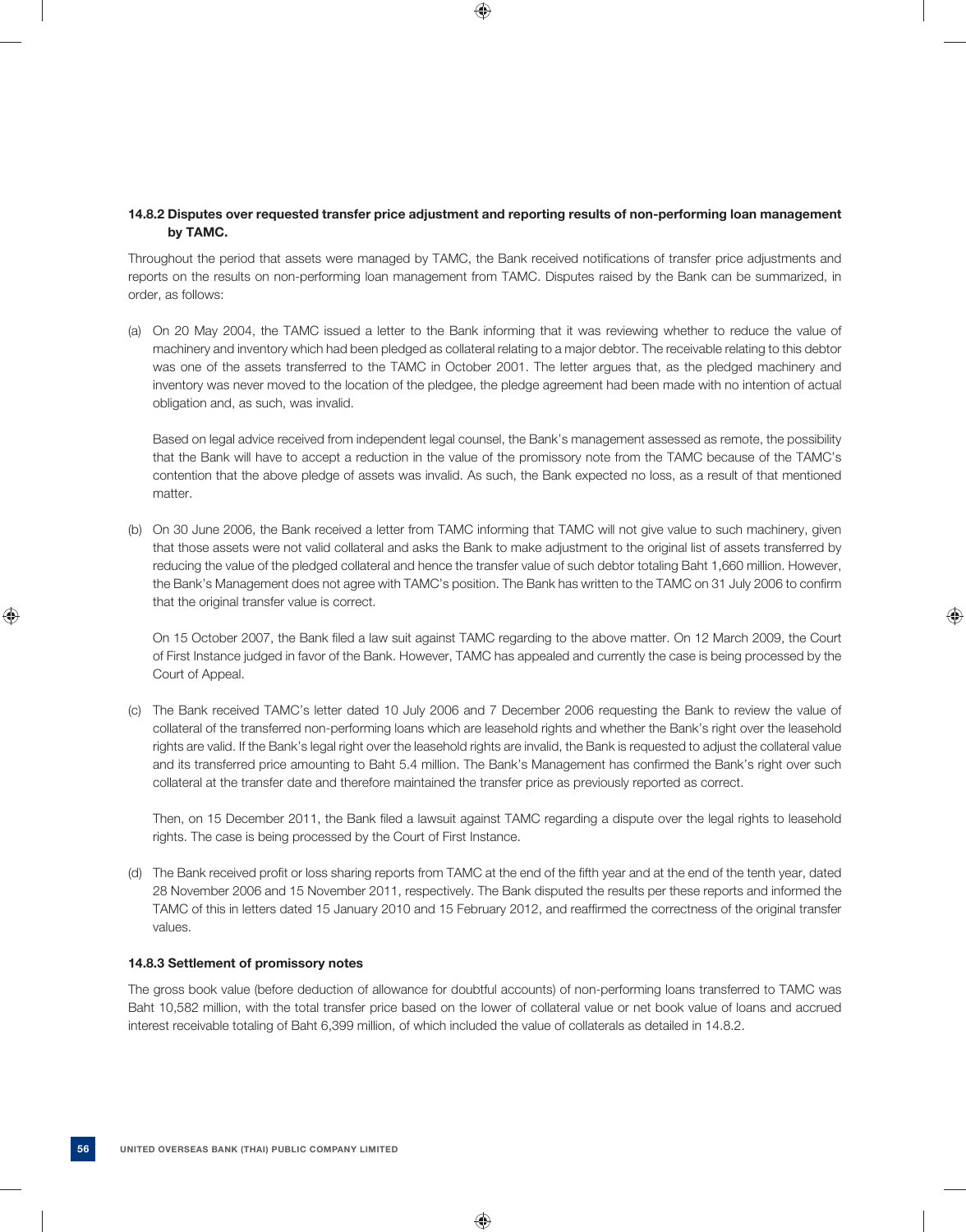As at 31 December 2011 and 2010, the outstanding of the promissory notes from TAMC was Baht 2,864 million (before adjustment of price following the disputes mentioned in 14.8.2) that matured in the year 2011. These were presented in the statements of financial position under "Other receivable" as at 31 December 2011 and under "Investment" as at 31 December 2010. The management of the Bank set aside provisions for contingent losses from the gain/loss sharing from managing the impaired assets totaling Baht 2,240 million as at 31 December 2011 and Baht 2,211 million as at 31 December 2010, which are presented as deductions from other receivable and investment, respectively.

 During the year, the Bank has not received payment of principal from TAMC but received interest payment amounting to Baht 9 million (2010: principal of Baht 42 million and interest of Baht 11 million, respectively).

 On 14 October 2011, the Bank received letter No. Bor Sor Tor. Kor Thor Sor. 115/2544 from TAMC concerning the principles and procedures for redemption of promissory notes, under which the liquidation committee of TAMC stipulated principles and guidelines for the management of mature promissory notes. The procedure for promissory notes that are disputed and over which legal action has already been taken is that when the promissory notes mature TAMC is to deposit the principal and interest of the notes with the transferor on the date that the notes mature. Such deposits bear interest at the deposit rate announced by the transferor and are to be divided between two accounts as follows:

- (a) Account A For the undisputed parts, when TAMC and the transferor make a joint petition to the court, TAMC will withdraw all deposits and interest and settle the notes with the transferor.
- (b) Account B For the parts disputed, the deposits and interest will be maintained until settlement of the disputes or the final judgment of the court. If a dispute is settled or a final judgment orders TAMC to pay the transfer price disputed, TAMC will withdraw the deposit and interest and settle with the transferor for the full amount that is settled or order paid by final judgment.

 On 27 October 2011, the Bank submitted a letter notifying TAMC that it wished to let the cases before the courts continue in accordance with court procedures, while it would treat the deposits amounting to Baht 3,110 million that TAMC had made with the Bank in accordance with TAMC's guidelines on redemption of promissory notes, as normal deposits. TAMC deposited such amount with the Bank on 31 October 2011 and 30 November 2011.

## **15. Allowance for doubtful accounts**

|                                                                          |      |                                        |                          |                                     |                            |                                         | (Unit: Million Baht) |
|--------------------------------------------------------------------------|------|----------------------------------------|--------------------------|-------------------------------------|----------------------------|-----------------------------------------|----------------------|
|                                                                          |      |                                        |                          | Separate financial statements       |                            |                                         |                      |
|                                                                          |      |                                        |                          | For the year ended 31 December 2011 |                            |                                         |                      |
|                                                                          |      |                                        |                          |                                     |                            | <b>Provision in</b><br>excess of the    |                      |
|                                                                          | Pass | <b>Special</b><br>mention Sub-standard |                          | <b>Doubtful</b>                     | <b>Doubtful</b><br>of loss | <b>BOT's minimum</b><br>rates required* | <b>Total</b>         |
|                                                                          |      |                                        |                          |                                     |                            |                                         |                      |
| Beginning balance                                                        | 486  | 21                                     | 794                      | 215                                 | 3,886                      | 745                                     | 6,147                |
| Doubtful accounts                                                        | 123  | 7                                      | 10                       | 73                                  | 1,144                      | 380                                     | 1,737                |
| Transferred to allowance for doubtful<br>debts of loans to interbank and |      |                                        |                          |                                     |                            |                                         |                      |
| money market                                                             | (14) | ۰                                      | $\overline{\phantom{a}}$ | $\overline{\phantom{a}}$            | $\overline{\phantom{a}}$   | $\overline{\phantom{a}}$                | (14)                 |
| Bad debts written off                                                    | ۰    | ۰                                      | $\overline{\phantom{a}}$ | $\overline{\phantom{a}}$            | (2, 124)                   |                                         | (2, 124)             |
| <b>Others</b>                                                            | ۰.   | ٠                                      | $\overline{\phantom{0}}$ | $\qquad \qquad -$                   | 3                          | $\overline{\phantom{a}}$                | 3                    |
| Ending balance                                                           | 595  | 28                                     | 804                      | 288                                 | 2,909                      | 1,125                                   | 5,749                |

 *\* Allowance for doubtful accounts is determined based on long-term average value of business risk in order to provide a reserve for counter cyclical business factors including economic factors, and other risk that may affect the quality of assets.*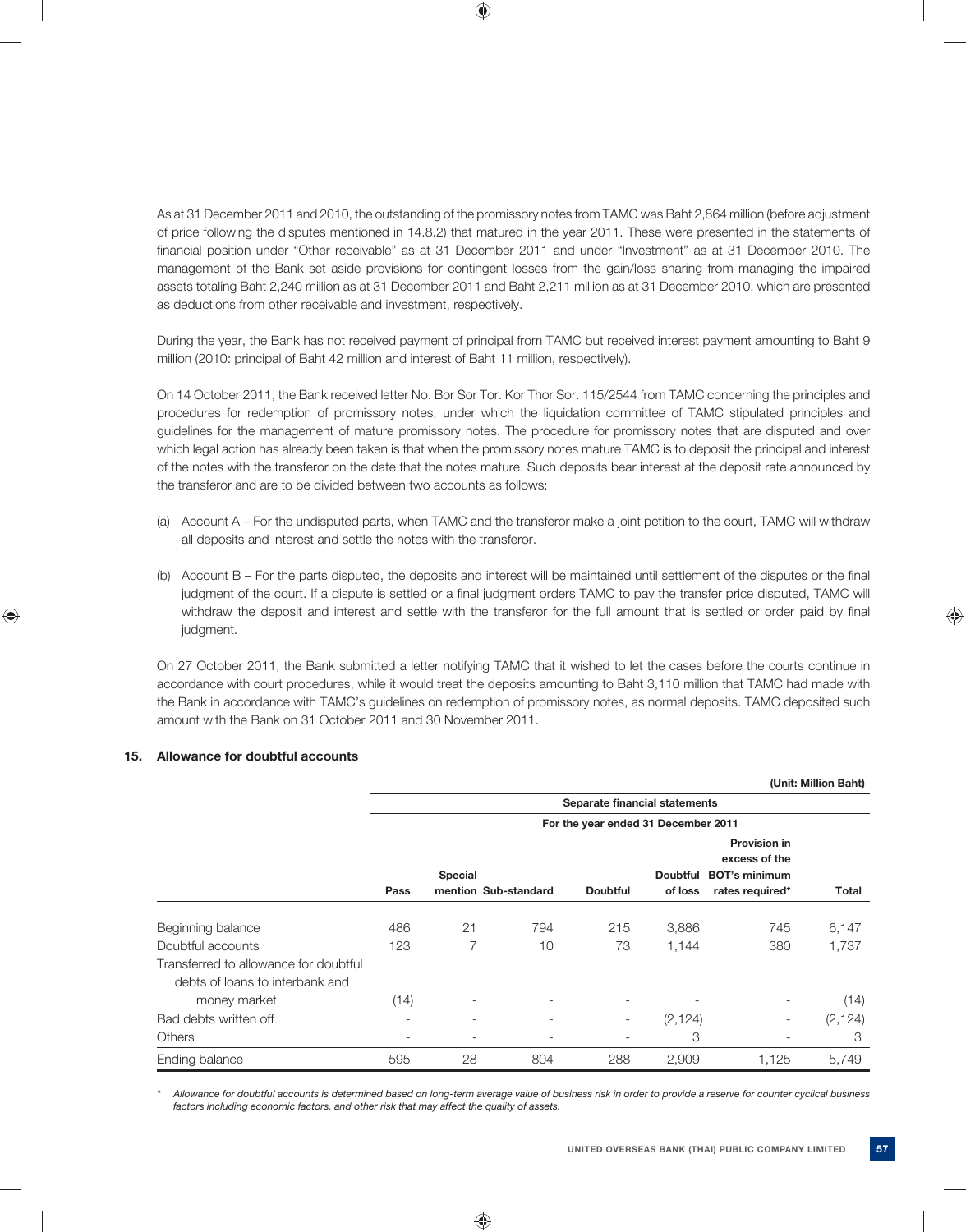|                                                                            |                                     |                                        |                          | Separate financial statements |                            |                                                                                 |         |
|----------------------------------------------------------------------------|-------------------------------------|----------------------------------------|--------------------------|-------------------------------|----------------------------|---------------------------------------------------------------------------------|---------|
|                                                                            | For the year ended 31 December 2010 |                                        |                          |                               |                            |                                                                                 |         |
|                                                                            | Pass                                | <b>Special</b><br>mention Sub-standard |                          | <b>Doubtful</b>               | <b>Doubtful</b><br>of loss | <b>Provision in</b><br>excess of the<br><b>BOT's minimum</b><br>rates required* | Total   |
| Beginning balance                                                          | 440                                 | 48                                     | 582                      | 263                           | 3,713                      | 895                                                                             | 5,941   |
| Doubtful accounts (reversal)                                               | 15                                  | (28)                                   | 86                       | (55)                          | 1,253                      | (150)                                                                           | 1,121   |
| Increase from entired business                                             |                                     |                                        |                          |                               |                            |                                                                                 |         |
| transferred of a subsidiary                                                | 34                                  | 1                                      | 25                       | 8                             | 176                        |                                                                                 | 244     |
| Transferred from (transferred to)<br>allowance for doubtful debts of loans |                                     |                                        |                          |                               |                            |                                                                                 |         |
| to interbank and money market                                              | (3)                                 |                                        | 100                      | ۰                             |                            |                                                                                 | 97      |
| Bad debts written off                                                      | $\overline{\phantom{0}}$            | $\overline{\phantom{a}}$               | $\overline{\phantom{0}}$ | -                             | (1,256)                    |                                                                                 | (1,256) |
| <b>Others</b>                                                              | Ξ.                                  | $\overline{\phantom{a}}$               |                          | (1)                           | $\overline{\phantom{a}}$   | ۰                                                                               |         |
| Ending balance                                                             | 486                                 | 21                                     | 794                      | 215                           | 3,886                      | 745                                                                             | 6,147   |

 *\* Allowance for doubtful accounts is determined based on long-term average value of business risk in order to provide a reserve for counter cyclical business factors including economic factors, and other risk that may affect the quality of assets.*

#### **16. Properties foreclosed - net**

 Properties foreclosed represent properties obtained from debtors as a result of debt restructuring or properties obtained as a result of a successful bid for the mortgaged assets of debtors at auction.

 Under the debt restructuring agreements, in cases where the debtors restructure their debts by means of a debt/asset swap, the Bank grants buy-back rights or first refusal rights to certain debtors for a certain period, at prices as agreed in the debt restructuring agreements. The buy-back prices are normally agreed to be the transfer prices of the properties on the restructuring dates or plus interest.

 Under the BOT's rules, the commercial banks are also required to treat owned closed branch's premises as "Properties foreclosed".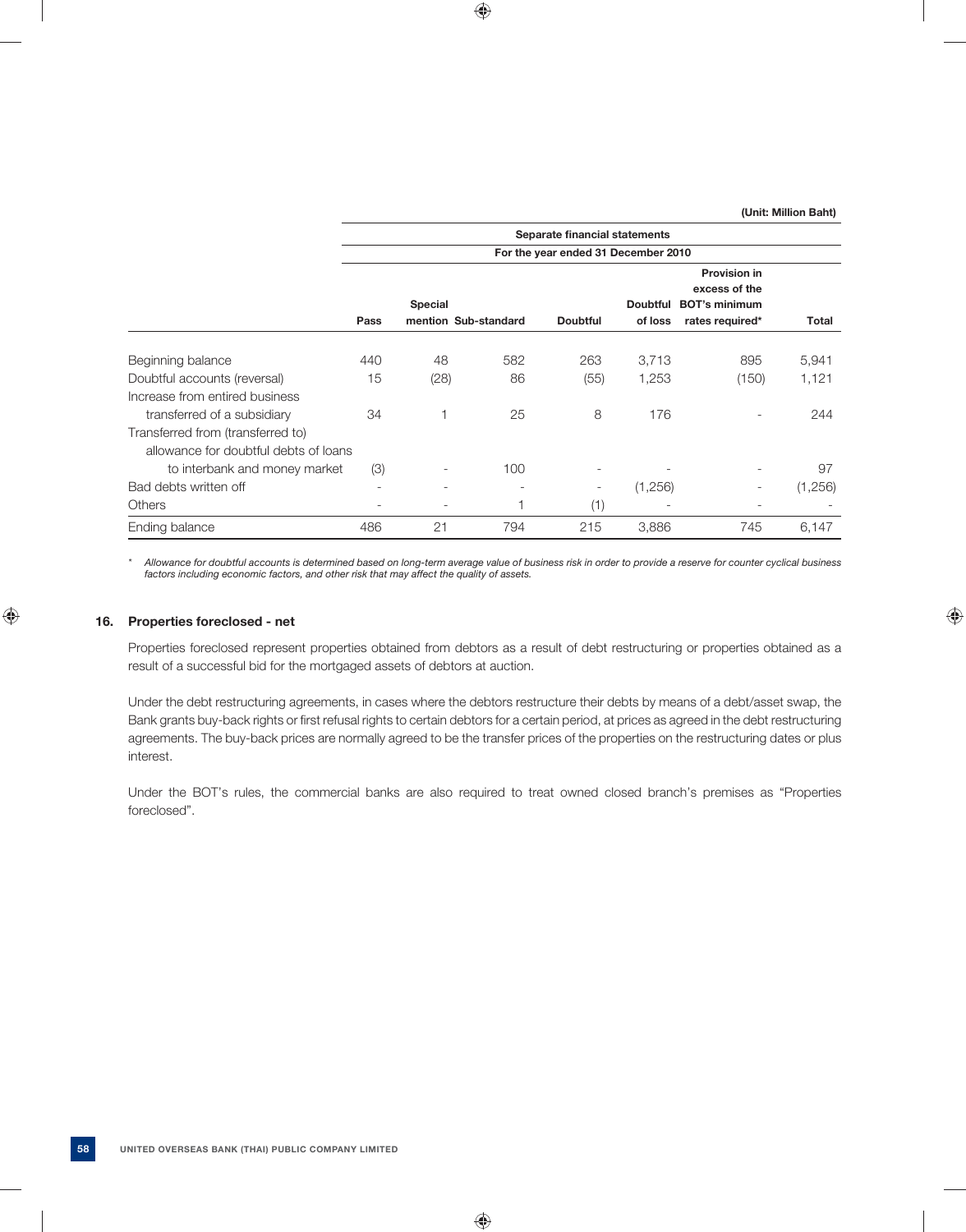## As at 31 December 2011 and 2010, the details of properties foreclosed are as follows:

|                                                                      |                                                |                 |                                     |               | (Unit: Million Baht)                                                                          |  |  |
|----------------------------------------------------------------------|------------------------------------------------|-----------------|-------------------------------------|---------------|-----------------------------------------------------------------------------------------------|--|--|
|                                                                      | Consolidated and separate financial statements |                 |                                     |               |                                                                                               |  |  |
|                                                                      |                                                |                 | For the year ended 31 December 2011 |               |                                                                                               |  |  |
| Type of properties foreclosed                                        | <b>Beginning</b><br>balance                    | <b>Addition</b> | <b>Disposal</b>                     | <b>Ending</b> | <b>Obligations</b><br>with regard<br>to buy-back<br>rights or first<br>balance refusal rights |  |  |
| Assets transferred in settlement of debts<br>and assets from bidding |                                                |                 |                                     |               |                                                                                               |  |  |
| Immovable                                                            | 5,794                                          | 80              | (1,020)                             | 4,854         |                                                                                               |  |  |
| Movable                                                              |                                                | ۰               |                                     |               |                                                                                               |  |  |
| Total                                                                | 5,794                                          | 80              | (1,020)                             | 4,854         |                                                                                               |  |  |
| <b>Others</b>                                                        | 8                                              |                 | (8)                                 |               |                                                                                               |  |  |
| Total properties foreclosed                                          | 5,802                                          | 81              | (1,028)                             | 4,855         |                                                                                               |  |  |
| Less: Allowance for impairment                                       | (1, 413)                                       | (300)           | $\overline{\phantom{a}}$            | (1, 713)      |                                                                                               |  |  |
| Properties foreclosed - net                                          | 4,389                                          | (219)           | (1,028)                             | 3,142         |                                                                                               |  |  |

|                                                                      |                                          |                          |                                     |                          | (Unit: Million Baht)                                                           |  |  |
|----------------------------------------------------------------------|------------------------------------------|--------------------------|-------------------------------------|--------------------------|--------------------------------------------------------------------------------|--|--|
|                                                                      | <b>Consolidated financial statements</b> |                          |                                     |                          |                                                                                |  |  |
|                                                                      |                                          |                          | For the year ended 31 December 2010 |                          |                                                                                |  |  |
| Type of properties foreclosed                                        | <b>Beginning</b><br>balance              | <b>Addition</b>          | <b>Disposal</b>                     | <b>Ending</b><br>balance | Obligations<br>with regard<br>to buy-back<br>rights or first<br>refusal rights |  |  |
| Assets transferred in settlement of debts<br>and assets from bidding |                                          |                          |                                     |                          |                                                                                |  |  |
| Immovable                                                            | 7,985                                    | 74                       | (2,265)                             | 5,794                    |                                                                                |  |  |
| Movable                                                              | 6                                        | 2                        | (8)                                 |                          |                                                                                |  |  |
| Total                                                                | 7,991                                    | 76                       | (2, 273)                            | 5,794                    |                                                                                |  |  |
| <b>Others</b>                                                        | 22                                       | $\overline{\phantom{a}}$ | (14)                                | 8                        |                                                                                |  |  |
| Total properties foreclosed                                          | 8,013                                    | 76                       | (2, 287)                            | 5,802                    |                                                                                |  |  |
| Less: Allowance for impairment                                       | (1,733)                                  | (500)                    | 820                                 | (1, 413)                 | $\overline{\phantom{a}}$                                                       |  |  |
| Properties foreclosed - net                                          | 6,280                                    | (424)                    | (1,467)                             | 4,389                    |                                                                                |  |  |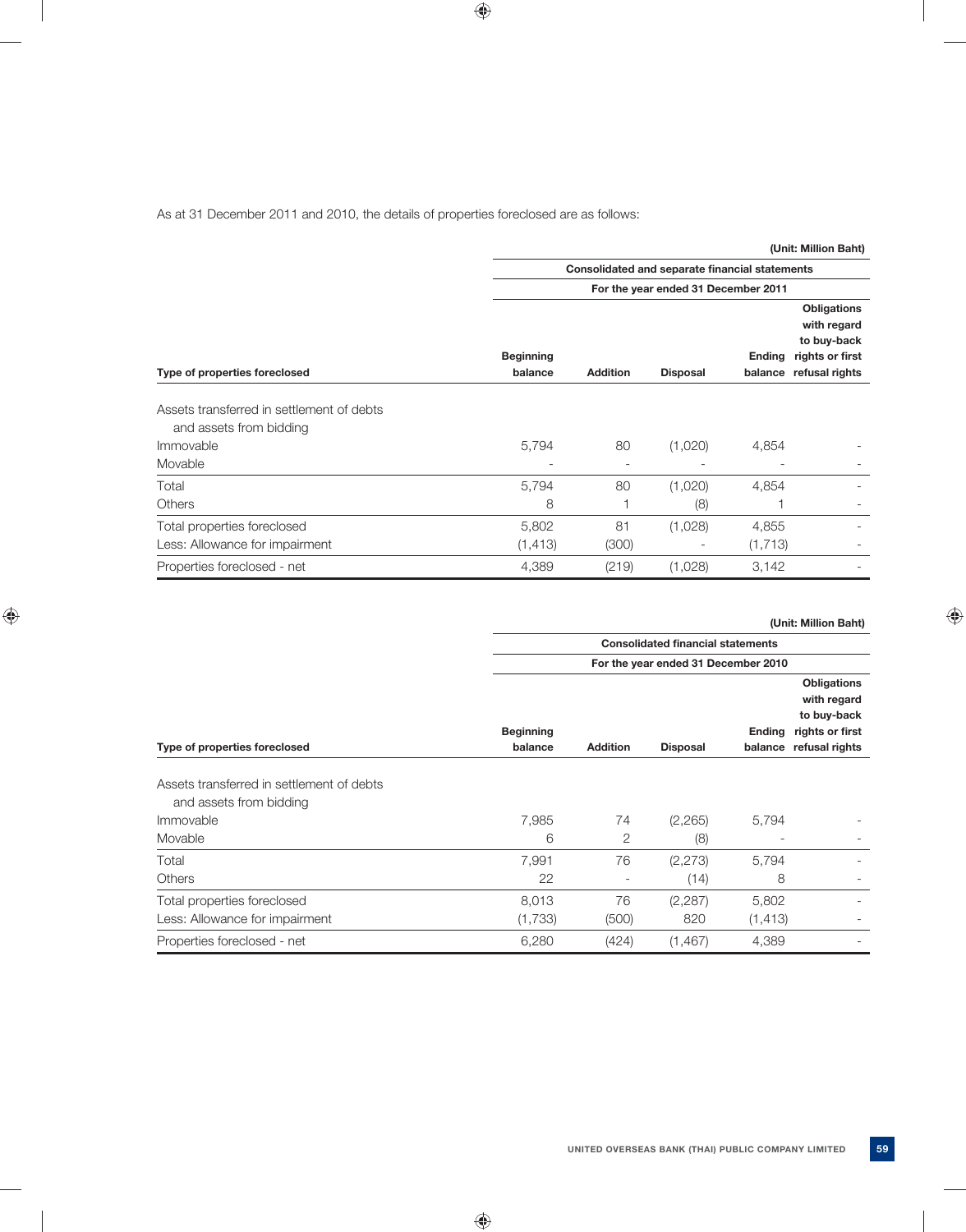|                                                                      | Separate financial statements       |                 |                 |                   |                                                                                       |  |  |
|----------------------------------------------------------------------|-------------------------------------|-----------------|-----------------|-------------------|---------------------------------------------------------------------------------------|--|--|
|                                                                      | For the year ended 31 December 2010 |                 |                 |                   |                                                                                       |  |  |
| Type of properties foreclosed                                        | <b>Beginning</b><br>balance         | <b>Addition</b> | <b>Disposal</b> | Ending<br>balance | <b>Obligations</b><br>with regard<br>to buy-back<br>rights or first<br>refusal rights |  |  |
| Assets transferred in settlement of debts<br>and assets from bidding |                                     |                 |                 |                   |                                                                                       |  |  |
| Immovable                                                            | 7,985                               | 74              | (2,265)         | 5,794             |                                                                                       |  |  |
| Movable                                                              | $\qquad \qquad \blacksquare$        | -               |                 |                   |                                                                                       |  |  |
| Total                                                                | 7,985                               | 74              | (2,265)         | 5,794             | ۰                                                                                     |  |  |
| <b>Others</b>                                                        | 22                                  | -               | (14)            | 8                 | $\overline{\phantom{a}}$                                                              |  |  |
| Total properties foreclosed                                          | 8,007                               | 74              | (2,279)         | 5,802             |                                                                                       |  |  |
| Less: Allowance for impairment                                       | (1,730)                             | (500)           | 817             | (1, 413)          |                                                                                       |  |  |
| Properties foreclosed - net                                          | 6,277                               | (426)           | (1,462)         | 4,389             |                                                                                       |  |  |

 On 27 January 2010, the Bank signed a Sale and Purchase Agreement to sell properties foreclosed ("NPAs") of approximately Baht 861 million, which were the carrying value before allowance for impairment to Bangkok Commercial Asset Management Company Limited ("BAM"). There was no additional loss from sales of those properties foreclosed as allowance for impairment already been provided by the Bank. Transfer of the title deeds to these properties was completed in July 2010.

Immovable assets foreclosed classified by external and internal appraisers as at 31 December 2011 and 2010 consist of the following:

|                                      | <b>Consolidated and separate</b><br>financial statements | (Unit: Million Baht) |
|--------------------------------------|----------------------------------------------------------|----------------------|
|                                      | As at 31 December                                        |                      |
|                                      | 2011                                                     | 2010                 |
| Foreclosed assets - immovable assets |                                                          |                      |
| Appraised by external appraisers     | 4,350                                                    | 4,527                |
| Appraised by internal appraisers     | 504                                                      | 1,267                |
| Total                                | 4,854                                                    | 5,794                |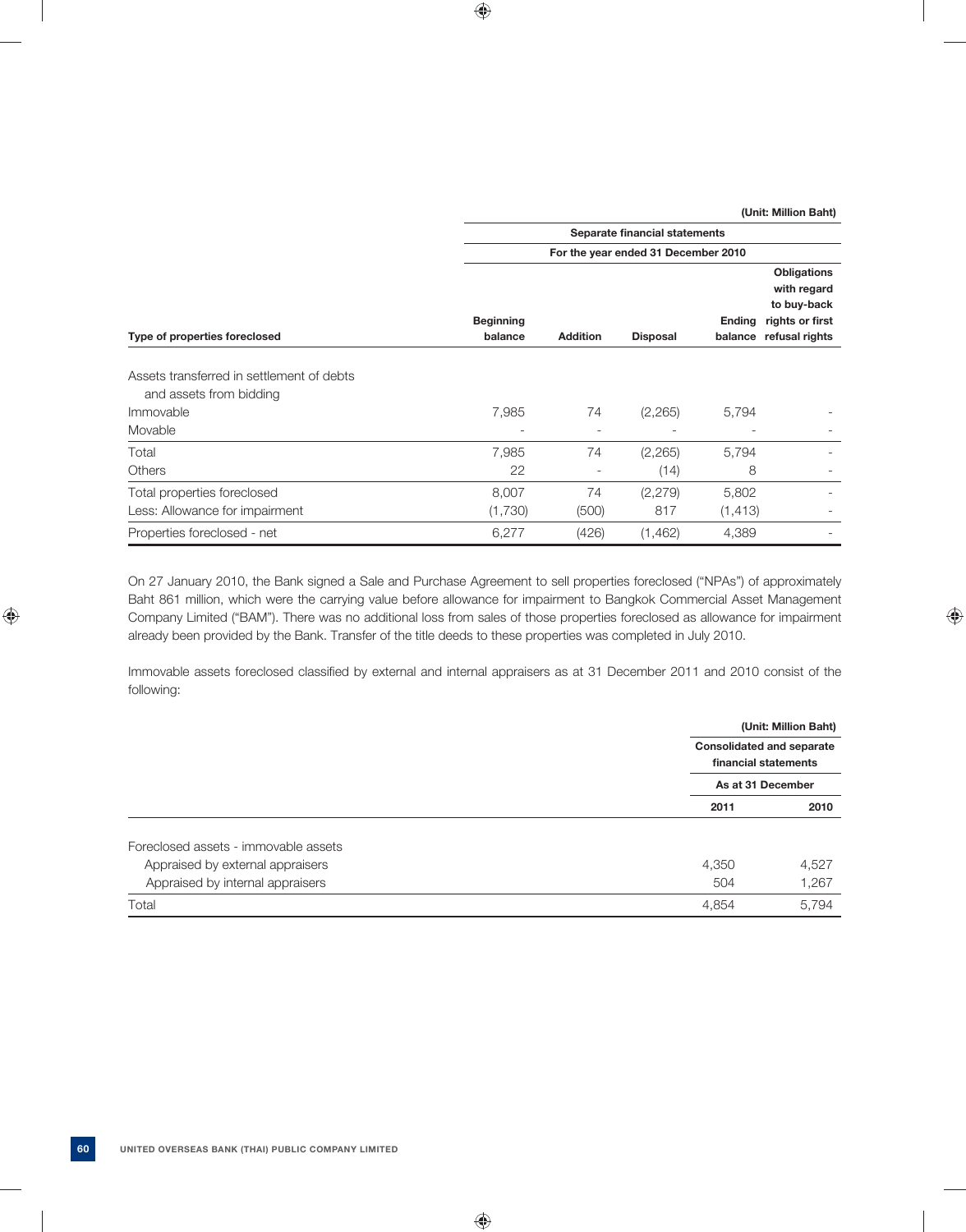## **17. Premises and equipment**

|                                                                                                        |                                          |                     |                          |                          | (Unit: Million Baht) |  |
|--------------------------------------------------------------------------------------------------------|------------------------------------------|---------------------|--------------------------|--------------------------|----------------------|--|
|                                                                                                        | <b>Consolidated financial statements</b> |                     |                          |                          |                      |  |
|                                                                                                        |                                          |                     |                          | Assets under             |                      |  |
|                                                                                                        | Land                                     | <b>Premises</b>     | Equipment                | installation             | <b>Total</b>         |  |
| Cost                                                                                                   |                                          |                     |                          |                          |                      |  |
| 31 December 2010                                                                                       | 1,384                                    | 1,450               | 3,794                    | 9                        | 6,637                |  |
| Acquisition                                                                                            | 3                                        |                     | 213                      | 168                      | 384                  |  |
| Transfer in (out)                                                                                      | (1)                                      | (3)                 | 160                      | (160)                    | (4)                  |  |
| Disposal and written off                                                                               | $\overline{a}$                           |                     | (69)                     |                          | (69)                 |  |
| 31 December 2011                                                                                       | 1,386                                    | 1,447               | 4,098                    | 17                       | 6,948                |  |
| Increase from revaluation                                                                              |                                          |                     |                          |                          |                      |  |
| 31 December 2010                                                                                       | 882                                      | 206                 |                          |                          | 1,088                |  |
| Increase                                                                                               | 860                                      | 202                 |                          |                          | 1,062                |  |
| Adjustment                                                                                             | $\overline{a}$                           | (65)                |                          |                          | (65)                 |  |
| Transfer out                                                                                           | (2)                                      | (6)                 | $\overline{\phantom{a}}$ | $\overline{\phantom{a}}$ | (8)                  |  |
| 31 December 2011                                                                                       | 1,740                                    | 337                 |                          | $\sim$                   | 2,077                |  |
| <b>Accumulated depreciation</b>                                                                        |                                          |                     |                          |                          |                      |  |
| 31 December 2010                                                                                       | $\overline{\phantom{a}}$                 | (895)               | (2, 815)                 | ٠                        | (3,710)              |  |
| Depreciation charged for the year                                                                      |                                          | (23)                | (290)                    |                          | (313)                |  |
| Adjustment                                                                                             |                                          | 65                  |                          |                          | 65                   |  |
| Transfer out                                                                                           |                                          | 6                   |                          |                          | 6                    |  |
| Reversal impairment loss                                                                               |                                          | (12)                |                          |                          | (12)                 |  |
| Disposal and written off                                                                               | ÷.                                       | $\bar{\phantom{a}}$ | 61                       | L.                       | 61                   |  |
| 31 December 2011                                                                                       | $\overline{a}$                           | (859)               | (3,044)                  | $\sim$                   | (3,903)              |  |
| <b>Impairment loss</b>                                                                                 |                                          |                     |                          |                          |                      |  |
| 31 December 2010                                                                                       | (355)                                    | (93)                |                          |                          | (448)                |  |
| Decrease                                                                                               | 301                                      | 10                  | $\overline{\phantom{a}}$ | $\overline{\phantom{a}}$ | 311                  |  |
| 31 December 2011                                                                                       | (54)                                     | (83)                |                          | $\overline{\phantom{a}}$ | (137)                |  |
| Net book value                                                                                         |                                          |                     |                          |                          |                      |  |
| 31 December 2010                                                                                       | 1,911                                    | 668                 | 979                      | 9                        | 3,567                |  |
| 31 December 2011                                                                                       | 3,072                                    | 842                 | 1,054                    | 17                       | 4,985                |  |
| Depreciation charge included in profit or loss from operation for the years ended 31 December:<br>2010 |                                          |                     |                          |                          | 339                  |  |
| 2011                                                                                                   |                                          |                     |                          |                          | 313                  |  |
|                                                                                                        |                                          |                     |                          |                          |                      |  |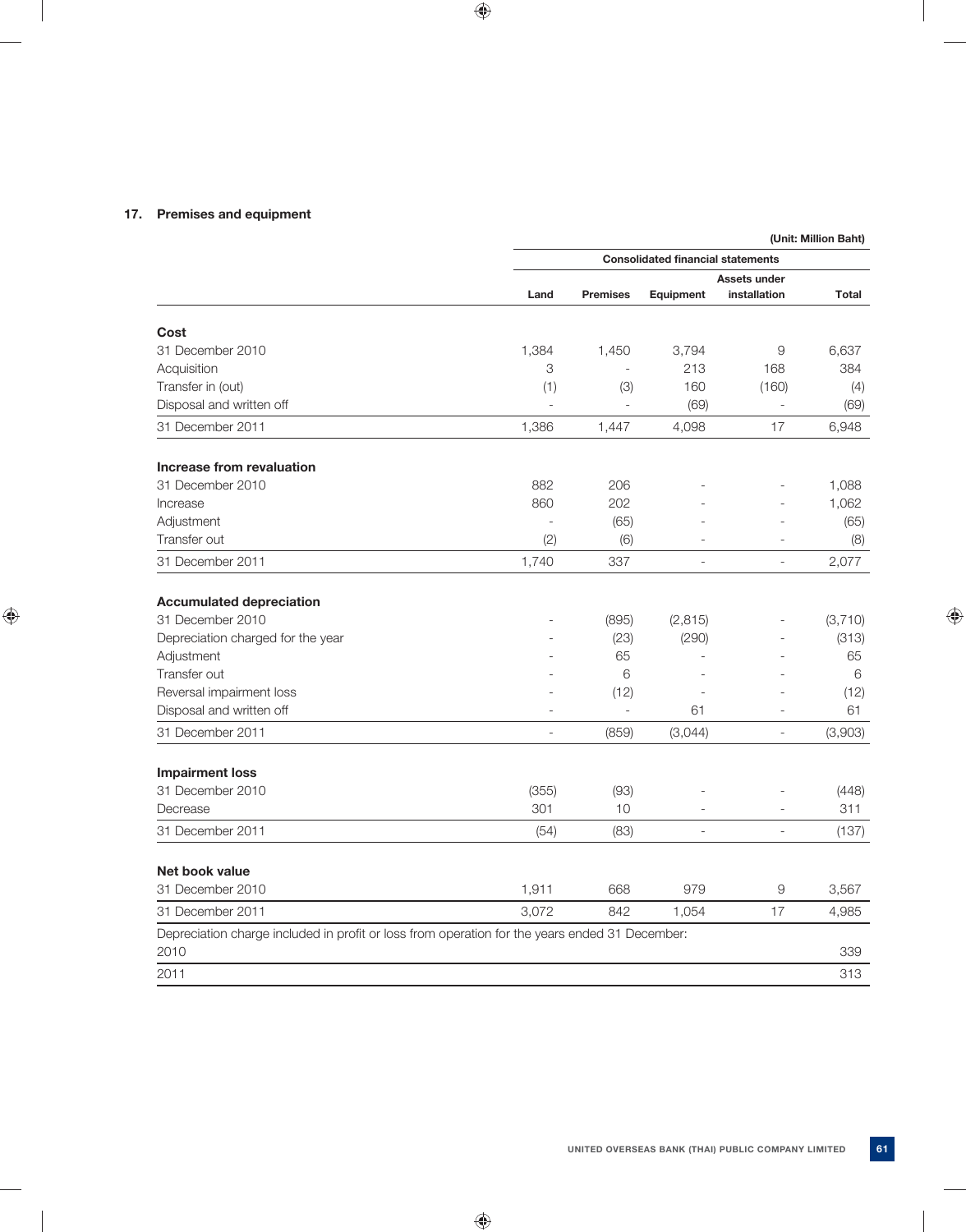|                                                                                                | <b>Consolidated financial statements</b> |                 |                          |                          |                |  |
|------------------------------------------------------------------------------------------------|------------------------------------------|-----------------|--------------------------|--------------------------|----------------|--|
|                                                                                                |                                          |                 |                          | Assets under             |                |  |
|                                                                                                | Land                                     | <b>Premises</b> | Equipment                | installation             | Total          |  |
| Cost                                                                                           |                                          |                 |                          |                          |                |  |
| 31 December 2009                                                                               | 1,392                                    | 1,424           | 3,980                    | 47                       | 6,843          |  |
| Acquisition                                                                                    |                                          |                 | 110                      | 40                       | 150            |  |
| Transfer in (out)                                                                              | (8)                                      | 26              | 36                       | (78)                     | (24)           |  |
| Disposal and written off                                                                       |                                          |                 | (332)                    | $\overline{\phantom{a}}$ | (332)          |  |
| 31 December 2010                                                                               | 1,384                                    | 1,450           | 3,794                    | $\overline{9}$           | 6,637          |  |
| Increase from revaluation                                                                      |                                          |                 |                          |                          |                |  |
| 31 December 2009                                                                               | 882                                      | 206             | $\overline{a}$           |                          | 1,088          |  |
| 31 December 2010                                                                               | 882                                      | 206             |                          |                          | 1,088          |  |
| <b>Accumulated depreciation</b>                                                                |                                          |                 |                          |                          |                |  |
| 31 December 2009                                                                               |                                          | (885)           | (2,808)                  |                          | (3,693)        |  |
| Depreciation charged for the year                                                              |                                          | (21)            | (318)                    |                          | (339)          |  |
| Transfer out                                                                                   |                                          | 11              |                          |                          | 11             |  |
| Disposal and written off                                                                       |                                          |                 | 311                      |                          | 311            |  |
| 31 December 2010                                                                               | $\overline{\phantom{a}}$                 | (895)           | (2, 815)                 | $\overline{\phantom{a}}$ | (3,710)        |  |
| <b>Impairment loss</b>                                                                         |                                          |                 |                          |                          |                |  |
| 31 December 2009                                                                               | (355)                                    | (93)            | (2)                      |                          | (450)          |  |
| Disposal and written off                                                                       |                                          | $\overline{a}$  | $\overline{2}$           |                          | $\overline{2}$ |  |
| 31 December 2010                                                                               | (355)                                    | (93)            | $\overline{\phantom{a}}$ | $\overline{\phantom{a}}$ | (448)          |  |
| Net book value                                                                                 |                                          |                 |                          |                          |                |  |
| 31 December 2009                                                                               | 1,919                                    | 652             | 1,170                    | 47                       | 3,788          |  |
| 31 December 2010                                                                               | 1,911                                    | 668             | 979                      | 9                        | 3,567          |  |
| Depreciation charge included in profit or loss from operation for the years ended 31 December: |                                          |                 |                          |                          |                |  |
| 2009                                                                                           |                                          |                 |                          |                          | 367            |  |
| 2010                                                                                           |                                          |                 |                          |                          | 339            |  |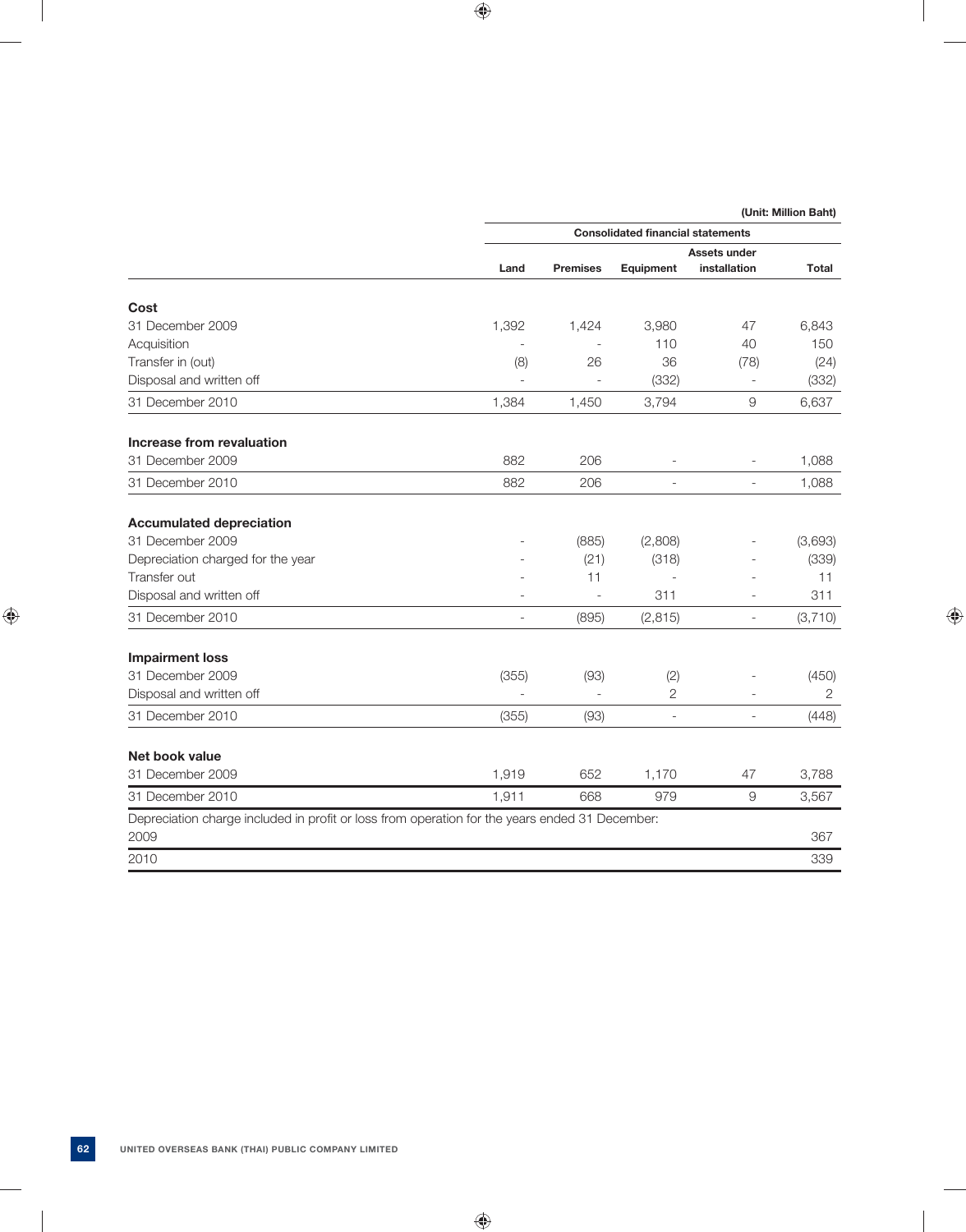|                                                                                                        |                | Separate financial statements |                |                          |         |  |
|--------------------------------------------------------------------------------------------------------|----------------|-------------------------------|----------------|--------------------------|---------|--|
|                                                                                                        |                | Assets under                  |                |                          |         |  |
|                                                                                                        | Land           | <b>Premises</b>               | Equipment      | installation             | Total   |  |
| Cost                                                                                                   |                |                               |                |                          |         |  |
| 31 December 2010                                                                                       | 1,384          | 1,450                         | 3,737          | 9                        | 6,580   |  |
| Acquisition                                                                                            | 3              | $\overline{a}$                | 209            | 168                      | 380     |  |
| Transfer in (out)                                                                                      | (1)            | (3)                           | 160            | (160)                    | (4)     |  |
| Disposal and written off                                                                               |                |                               | (60)           |                          | (60)    |  |
| 31 December 2011                                                                                       | 1,386          | 1,447                         | 4,046          | 17                       | 6,896   |  |
| Increase from revaluation                                                                              |                |                               |                |                          |         |  |
| 31 December 2010                                                                                       | 882            | 206                           |                |                          | 1,088   |  |
| Increase                                                                                               | 860            | 202                           |                |                          | 1,062   |  |
| Adjustment                                                                                             |                | (65)                          |                |                          | (65)    |  |
| Transfer out                                                                                           | (2)            | (6)                           |                |                          | (8)     |  |
| 31 December 2011                                                                                       | 1,740          | 337                           | L.             |                          | 2,077   |  |
| <b>Accumulated depreciation</b>                                                                        |                |                               |                |                          |         |  |
| 31 December 2010                                                                                       |                | (895)                         | (2,779)        |                          | (3,674) |  |
| Depreciation charged for the year                                                                      |                | (23)                          | (284)          |                          | (307)   |  |
| Adjustment                                                                                             |                | 65                            |                |                          | 65      |  |
| Transfer out                                                                                           |                | 6                             | ÷,             |                          | 6       |  |
| Reversal impairment loss                                                                               |                | (12)                          |                |                          | (12)    |  |
| Disposal and written off                                                                               |                | $\overline{a}$                | 53             |                          | 53      |  |
| 31 December 2011                                                                                       | $\overline{a}$ | (859)                         | (3,010)        | $\overline{\phantom{0}}$ | (3,869) |  |
| <b>Impairment loss</b>                                                                                 |                |                               |                |                          |         |  |
| 31 December 2010                                                                                       | (355)          | (93)                          |                |                          | (448)   |  |
| Decrease                                                                                               | 301            | 10                            |                | $\overline{a}$           | 311     |  |
| 31 December 2011                                                                                       | (54)           | (83)                          | $\overline{a}$ | L.                       | (137)   |  |
| Net book value                                                                                         |                |                               |                |                          |         |  |
| 31 December 2010                                                                                       | 1,911          | 668                           | 958            | 9                        | 3,546   |  |
| 31 December 2011                                                                                       | 3,072          | 842                           | 1,036          | 17                       | 4,967   |  |
| Depreciation charge included in profit or loss from operation for the years ended 31 December:<br>2010 |                |                               |                |                          | 330     |  |
|                                                                                                        |                |                               |                |                          |         |  |
| 2011                                                                                                   |                |                               |                |                          | 307     |  |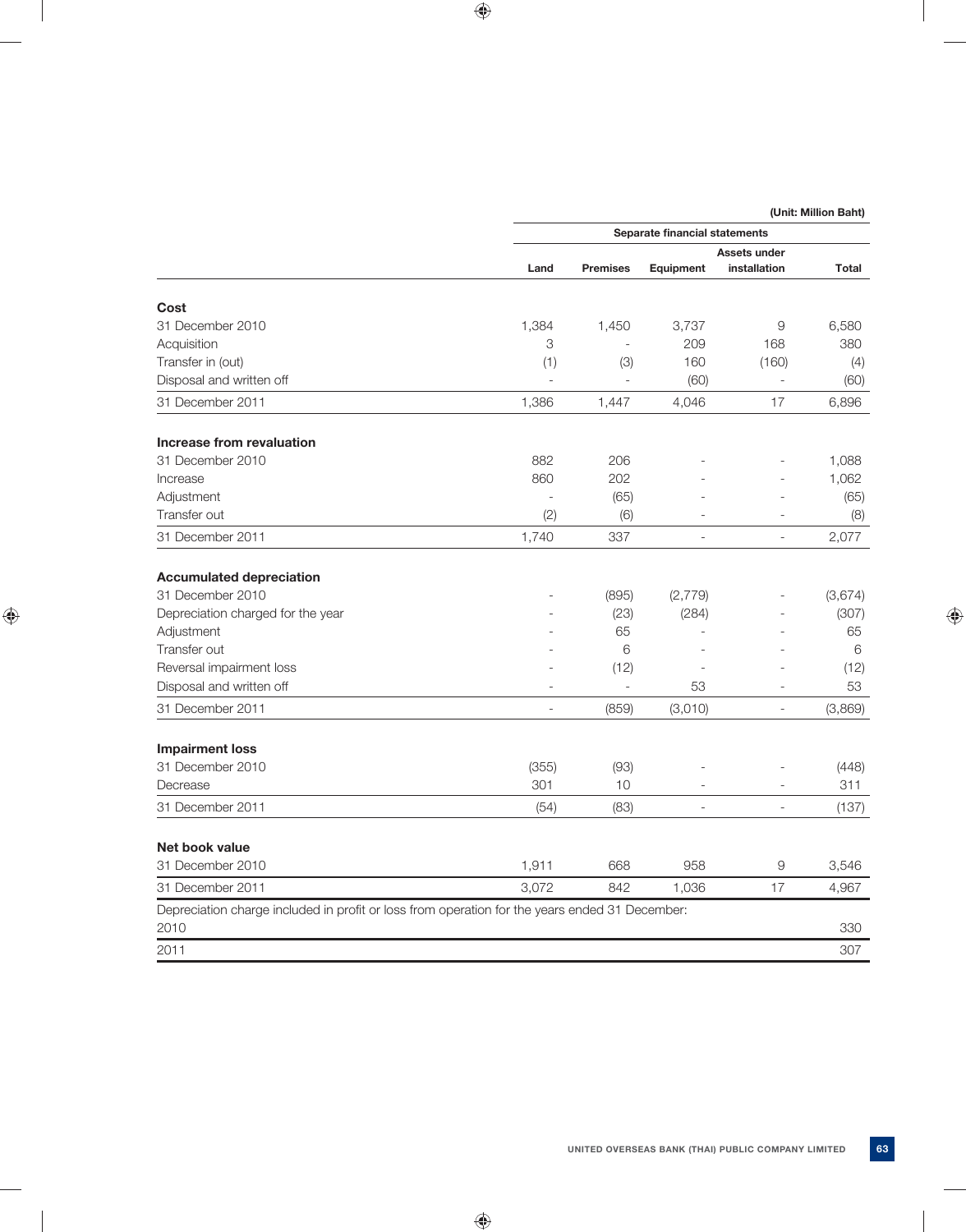|                                                                                                        | Separate financial statements |                 |           |                          |         |
|--------------------------------------------------------------------------------------------------------|-------------------------------|-----------------|-----------|--------------------------|---------|
|                                                                                                        |                               |                 |           | Assets under             |         |
|                                                                                                        | Land                          | <b>Premises</b> | Equipment | installation             | Total   |
| Cost                                                                                                   |                               |                 |           |                          |         |
| 31 December 2009                                                                                       | 1,392                         | 1,424           | 3.731     | 47                       | 6.594   |
| Acquisition                                                                                            |                               |                 | 108       | 40                       | 148     |
| Increased from entired business transferred of a subsidiary                                            | $\overline{a}$                | $\overline{a}$  | 13        | $\overline{a}$           | 13      |
| Transfer in (out)                                                                                      | (8)                           | 26              | 36        | (78)                     | (24)    |
| Disposal and written off                                                                               | $\overline{a}$                |                 | (151)     | $\overline{\phantom{a}}$ | (151)   |
| 31 December 2010                                                                                       | 1,384                         | 1,450           | 3,737     | $\mathcal{G}% _{0}$      | 6,580   |
| Increase from revaluation                                                                              |                               |                 |           |                          |         |
| 31 December 2009                                                                                       | 882                           | 206             |           | $\overline{\phantom{a}}$ | 1,088   |
| 31 December 2010                                                                                       | 882                           | 206             |           | $\overline{a}$           | 1,088   |
| <b>Accumulated depreciation</b>                                                                        |                               |                 |           |                          |         |
| 31 December 2009                                                                                       |                               | (885)           | (2, 593)  |                          | (3,478) |
| Increased from entired business transferred of a subsidiary                                            |                               |                 | (9)       |                          | (9)     |
| Depreciation charged for the year                                                                      |                               | (21)            | (309)     |                          | (330)   |
| Transfer out                                                                                           |                               | 11              |           |                          | 11      |
| Disposal and written off                                                                               |                               |                 | 132       |                          | 132     |
| 31 December 2010                                                                                       | ۰                             | (895)           | (2,779)   | $\sim$                   | (3,674) |
| <b>Impairment loss</b>                                                                                 |                               |                 |           |                          |         |
| 31 December 2009                                                                                       | (355)                         | (93)            |           |                          | (448)   |
| 31 December 2010                                                                                       | (355)                         | (93)            | ÷         | $\overline{a}$           | (448)   |
| Net book value                                                                                         |                               |                 |           |                          |         |
| 31 December 2009                                                                                       | 1,919                         | 652             | 1,138     | 47                       | 3,756   |
| 31 December 2010                                                                                       | 1,911                         | 668             | 958       | 9                        | 3,546   |
| Depreciation charge included in profit or loss from operation for the years ended 31 December:<br>2009 |                               |                 |           |                          | 351     |
| 2010                                                                                                   |                               |                 |           |                          | 330     |
|                                                                                                        |                               |                 |           |                          |         |

 During the year the Bank's land and buildings were appraised by independent appraisers. The reappraisal approaches are as follows:

| ∟and     | $\overline{\phantom{a}}$ | Fair market approach         |
|----------|--------------------------|------------------------------|
| Premises | -                        | Depreciated replacement cost |

Difference arising from revaluation is recorded in the Bank's financial statements in accordance with the accounting policy as detailed in Note 6.11 to the financial statements.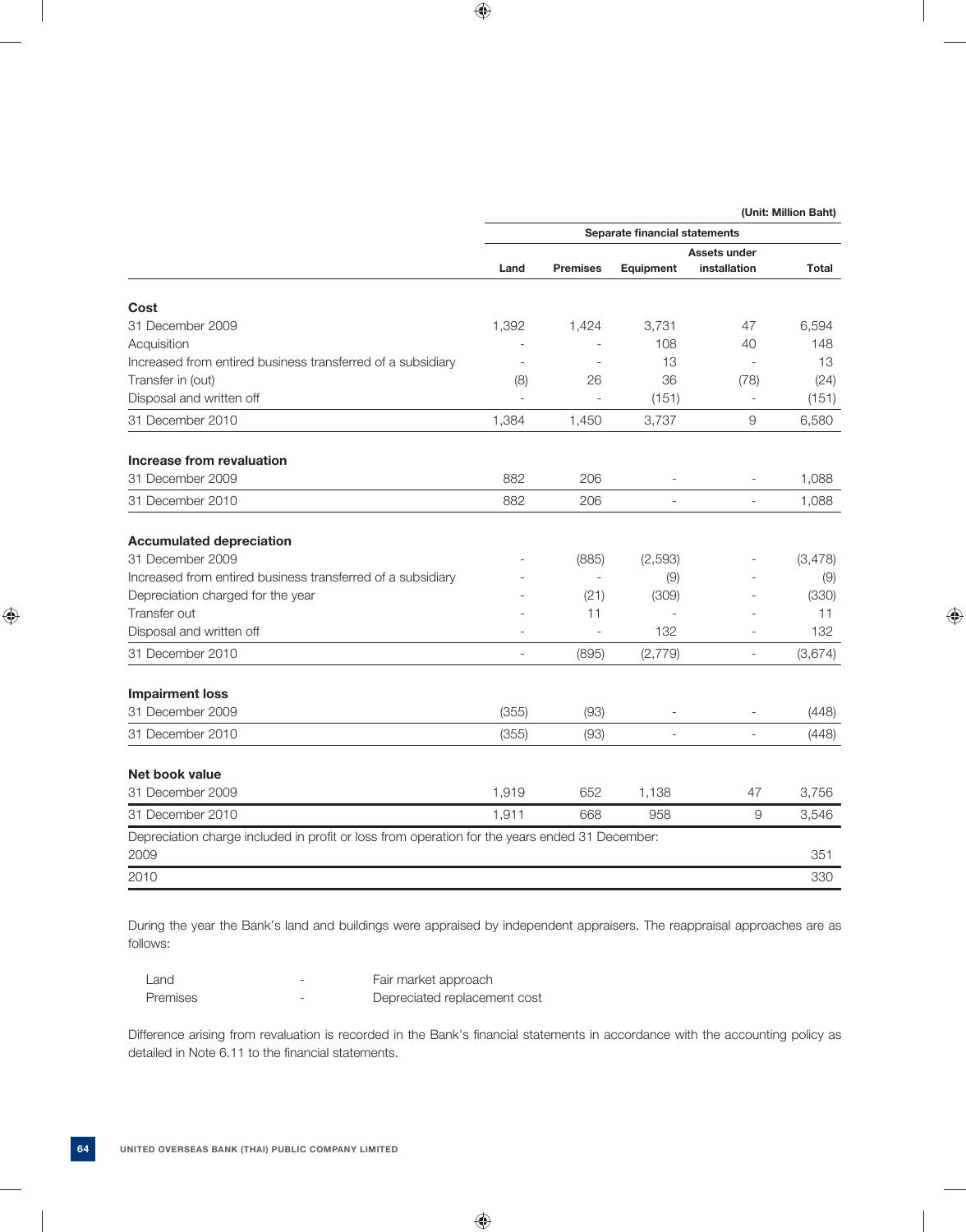As at 31 December 2011, certain premises and equipment items of the Bank and its subsidiaries have been fully depreciated but are still in use. The gross carrying amount, before deducting accumulated depreciation, of those assets amounted to Baht 1,880 million (2010: Baht 1,536 million). The Bank only: Baht 1,863 million (2010: Baht 1,523 million).

### **Revaluation surplus**

This represents surplus arising from revaluation of land and premises

|                                   |       | (Unit: Million Baht)                                     |
|-----------------------------------|-------|----------------------------------------------------------|
|                                   |       | <b>Consolidated and Separate</b><br>financial statements |
|                                   |       | For the years ended 31 December                          |
|                                   | 2011  | 2010                                                     |
|                                   |       |                                                          |
| Beginning balance of the year     | 1,026 | 1,032                                                    |
| Increased during the year         | 1,062 |                                                          |
| Amortisation charged for the year | (7)   | (6)                                                      |
| Transferred out during the year   | (6)   |                                                          |
| Ending balance end of the year    | 2,075 | 1,026                                                    |
|                                   |       |                                                          |

## **18. Intangible assets**

As at 31 December 2011 and 2010, the intangible assets are as follows:

|                                                                                                |                |                                          |                          | (Unit: Million Baht) |
|------------------------------------------------------------------------------------------------|----------------|------------------------------------------|--------------------------|----------------------|
|                                                                                                |                | <b>Consolidated financial statements</b> |                          |                      |
|                                                                                                | Application    | Assets under                             |                          |                      |
|                                                                                                | software       | installation                             | <b>Others</b>            | Total                |
| Cost                                                                                           |                |                                          |                          |                      |
| 31 December 2010                                                                               | 1,762          | 42                                       | 2                        | 1,806                |
| Acquisition                                                                                    | 105            | 42                                       |                          | 147                  |
| Transfer in (out)                                                                              | 67             | (67)                                     |                          |                      |
| Written off                                                                                    | (2)            |                                          |                          | (2)                  |
| 31 December 2011                                                                               | 1,932          | 17                                       | $\overline{2}$           | 1,951                |
| <b>Accumulated amortisation</b>                                                                |                |                                          |                          |                      |
| 31 December 2010                                                                               | (890)          |                                          |                          | (890)                |
| Amortisation for the year                                                                      | (150)          |                                          |                          | (150)                |
| Written off                                                                                    | $\overline{2}$ | ٠                                        |                          | $\overline{2}$       |
| 31 December 2011                                                                               | (1,038)        | $\overline{\phantom{a}}$                 | $\overline{\phantom{a}}$ | (1,038)              |
| Net book value                                                                                 |                |                                          |                          |                      |
| 31 December 2010                                                                               | 872            | 42                                       | $\overline{2}$           | 916                  |
| 31 December 2011                                                                               | 894            | 17                                       | $\overline{2}$           | 913                  |
| Remaining useful lives (years)                                                                 | $5 - 10$       | $\overline{\phantom{a}}$                 | $\overline{\phantom{a}}$ |                      |
| Amortisation charge included in profit or loss from operation for the years ended 31 December: |                |                                          |                          |                      |
| 2010                                                                                           |                |                                          |                          | 135                  |
| 2011                                                                                           |                |                                          |                          | 150                  |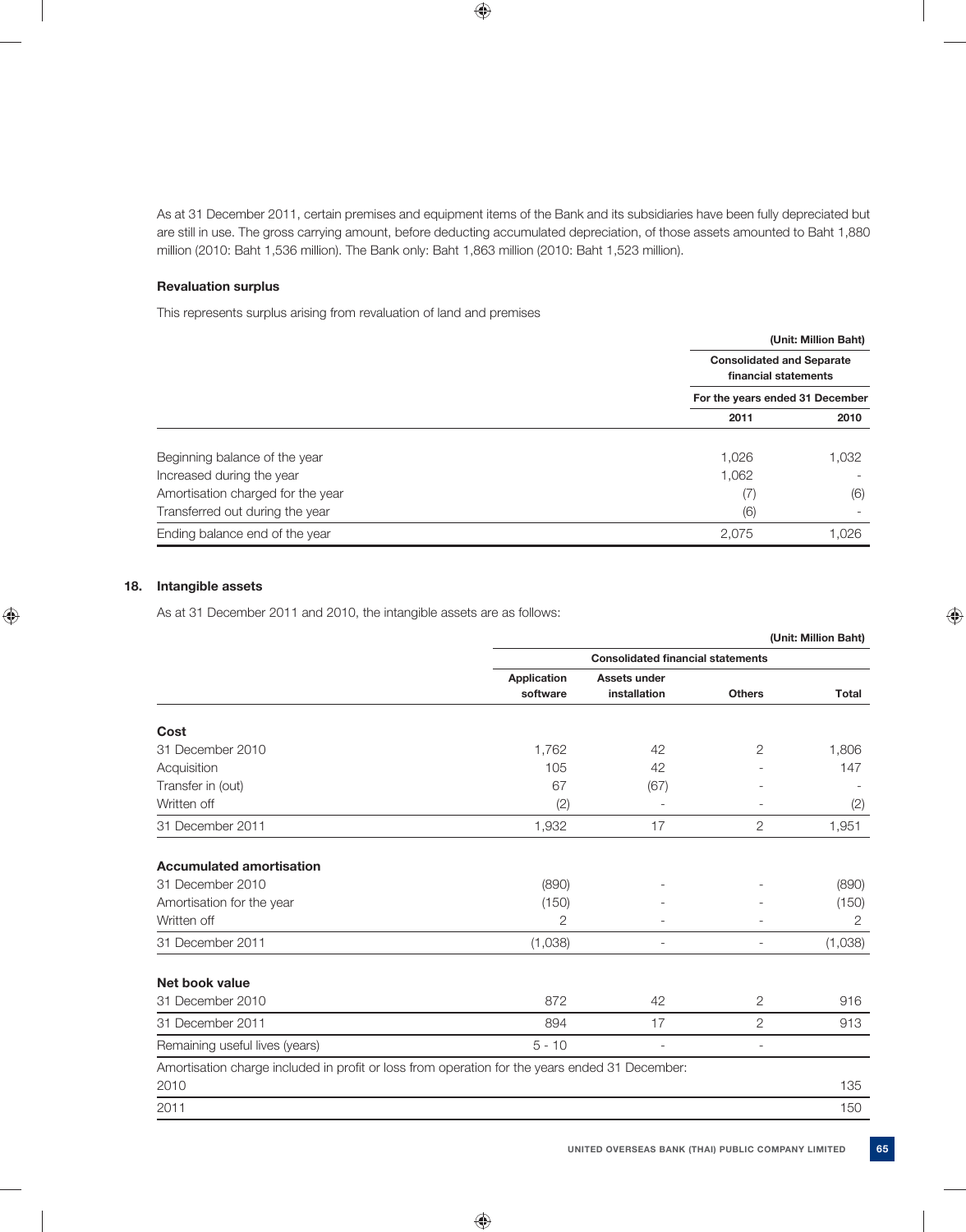|                                                                                                | <b>Consolidated financial statements</b> |                          |                          |              |  |
|------------------------------------------------------------------------------------------------|------------------------------------------|--------------------------|--------------------------|--------------|--|
|                                                                                                | <b>Application</b>                       | Assets under             |                          |              |  |
|                                                                                                | software                                 | installation             | <b>Others</b>            | <b>Total</b> |  |
| Cost                                                                                           |                                          |                          |                          |              |  |
| 31 December 2009                                                                               | 1,629                                    | 34                       | 2                        | 1,665        |  |
| Acquisition                                                                                    | 76                                       | 69                       |                          | 145          |  |
| Transfer in (out)                                                                              | 61                                       | (61)                     |                          |              |  |
| Written off                                                                                    | (4)                                      | $\overline{\phantom{a}}$ |                          | (4)          |  |
| 31 December 2010                                                                               | 1,762                                    | 42                       | $\mathbf{2}$             | 1,806        |  |
| <b>Accumulated amortisation</b>                                                                |                                          |                          |                          |              |  |
| 31 December 2009                                                                               | (759)                                    |                          |                          | (759)        |  |
| Amortisation for the year                                                                      | (135)                                    |                          |                          | (135)        |  |
| Written off                                                                                    | 4                                        |                          |                          | 4            |  |
| 31 December 2010                                                                               | (890)                                    | $\overline{\phantom{a}}$ | $\overline{\phantom{0}}$ | (890)        |  |
| Net book value                                                                                 |                                          |                          |                          |              |  |
| 31 December 2009                                                                               | 870                                      | 34                       | 2                        | 906          |  |
| 31 December 2010                                                                               | 872                                      | 42                       | 2                        | 916          |  |
| Remaining useful lives (years)                                                                 | $5 - 10$                                 | $\overline{\phantom{a}}$ | $\overline{\phantom{a}}$ |              |  |
| Amortisation charge included in profit or loss from operation for the years ended 31 December: |                                          |                          |                          |              |  |
| 2009                                                                                           |                                          |                          |                          | 115          |  |
| 2010                                                                                           |                                          |                          |                          | 135          |  |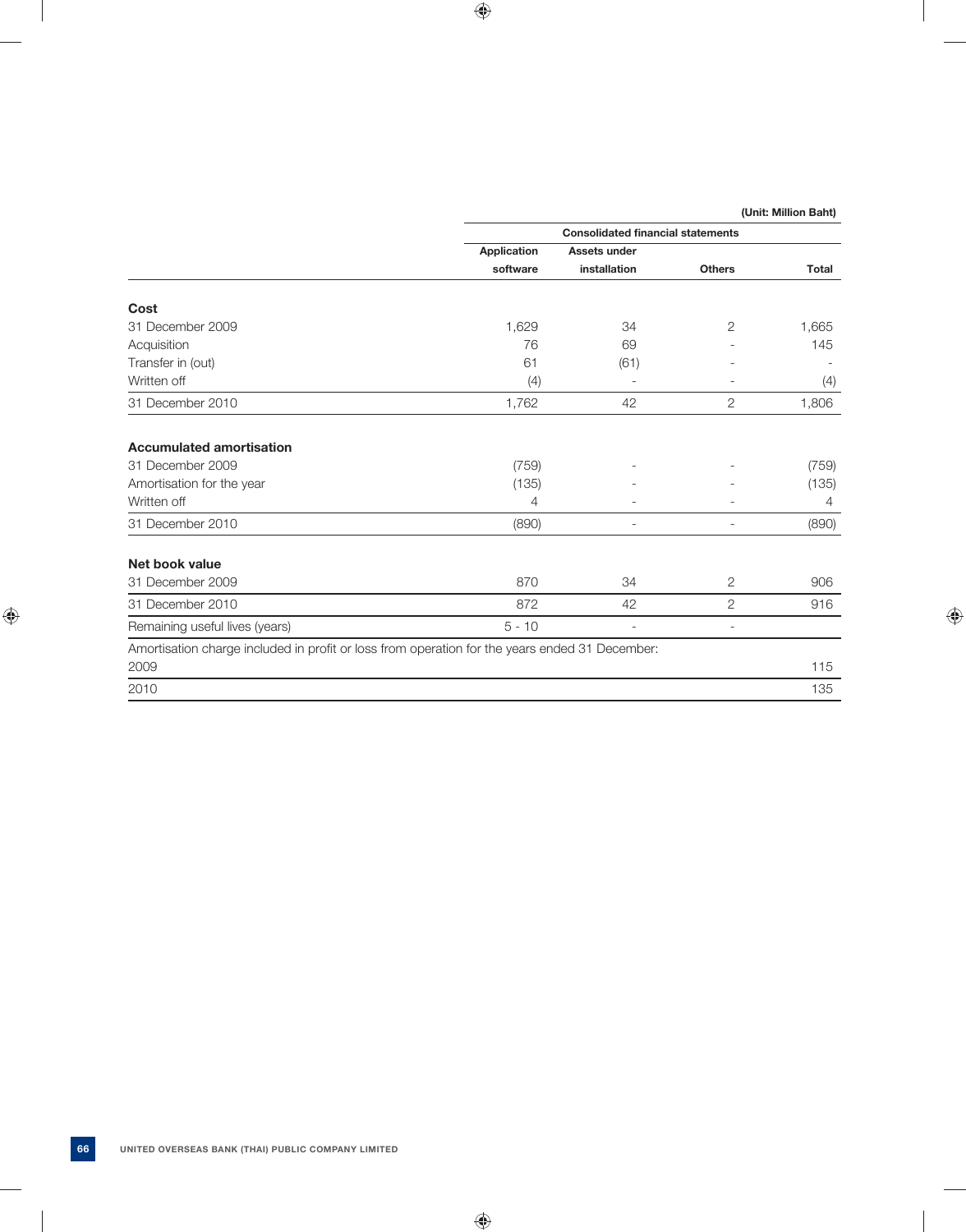|  | (Unit: Million Baht) |
|--|----------------------|
|--|----------------------|

|                                                                                               |                    | Separate financial statements |                          |         |
|-----------------------------------------------------------------------------------------------|--------------------|-------------------------------|--------------------------|---------|
|                                                                                               | <b>Application</b> | <b>Assets under</b>           |                          |         |
|                                                                                               | software           | installation                  | <b>Others</b>            | Total   |
| Cost                                                                                          |                    |                               |                          |         |
| 31 December 2010                                                                              | 1,735              | 42                            | 2                        | 1,779   |
| Acquisition                                                                                   | 104                | 42                            |                          | 146     |
| Transfer in (out)                                                                             | 67                 | (67)                          |                          |         |
| 31 December 2011                                                                              | 1,906              | 17                            | 2                        | 1,925   |
| <b>Accumulated amortisation</b>                                                               |                    |                               |                          |         |
| 31 December 2010                                                                              | (876)              |                               |                          | (876)   |
| Amortisation for the year                                                                     | (148)              |                               |                          | (148)   |
| 31 December 2011                                                                              | (1,024)            | $\overline{\phantom{a}}$      | $\overline{\phantom{0}}$ | (1,024) |
| Net book value                                                                                |                    |                               |                          |         |
| 31 December 2010                                                                              | 859                | 42                            | 2                        | 903     |
| 31 December 2011                                                                              | 882                | 17                            | $\overline{2}$           | 901     |
| Remaining useful lives (years)                                                                | $5 - 10$           | ٠                             |                          |         |
| Amortisation charge included in profit or loss from operation for the year ended 31 December: |                    |                               |                          |         |
| 2010                                                                                          |                    |                               |                          | 133     |
| 2011                                                                                          |                    |                               |                          | 148     |
|                                                                                               |                    |                               |                          |         |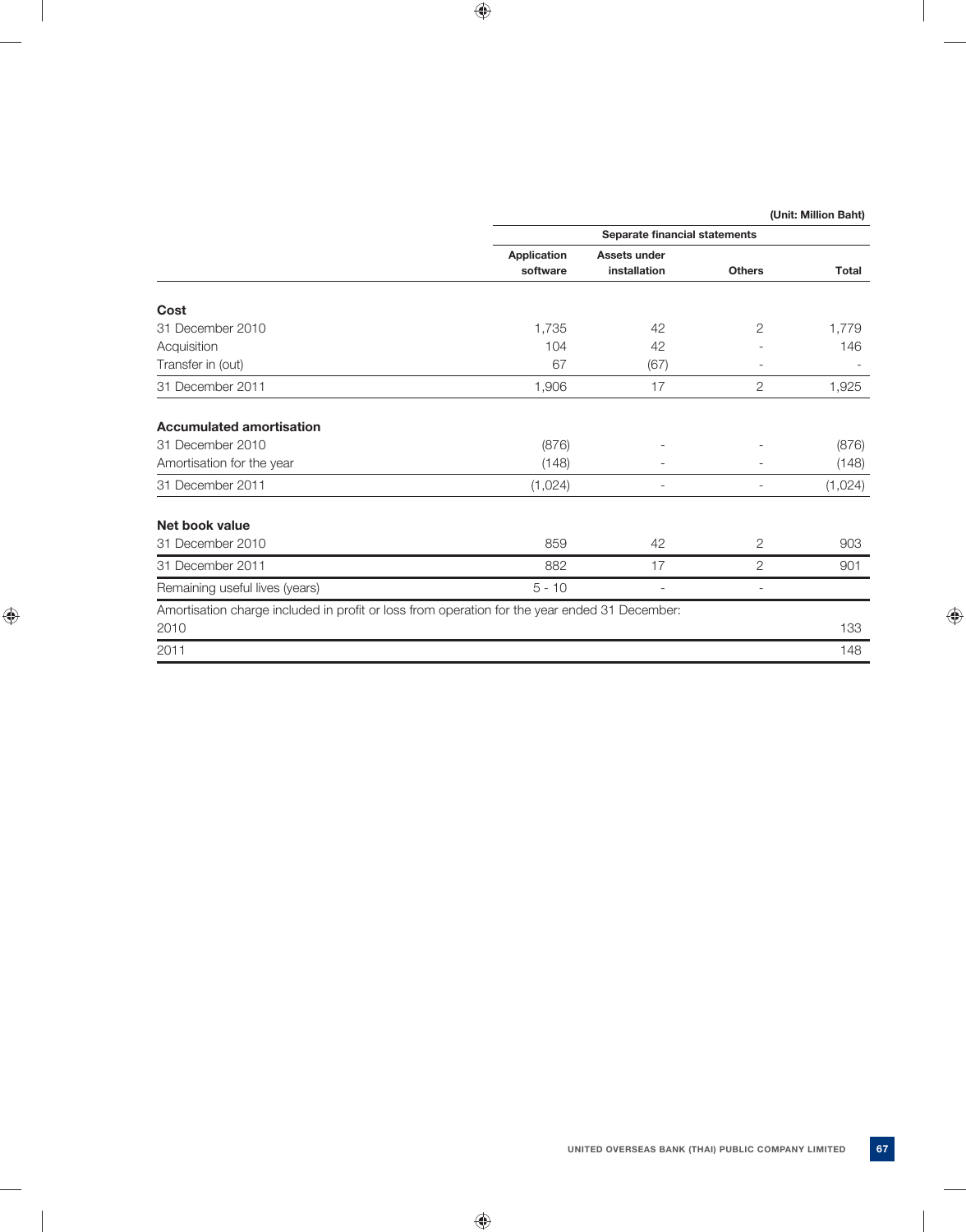|                                                                                                | Separate financial statements |              |                |       |  |
|------------------------------------------------------------------------------------------------|-------------------------------|--------------|----------------|-------|--|
|                                                                                                | <b>Application</b>            | Assets under |                |       |  |
|                                                                                                | software                      | installation | <b>Others</b>  | Total |  |
| Cost                                                                                           |                               |              |                |       |  |
| 31 December 2009                                                                               | 1,597                         | 34           | $\overline{2}$ | 1,633 |  |
| Acquisition                                                                                    | 75                            | 69           |                | 144   |  |
| Increased from entired business transferred                                                    |                               |              |                |       |  |
| of a subsidiary                                                                                | $\mathbf{2}$                  |              |                | 2     |  |
| Transfer in (out)                                                                              | 61                            | (61)         |                |       |  |
| 31 December 2010                                                                               | 1,735                         | 42           | $\overline{2}$ | 1,779 |  |
| <b>Accumulated amortisation</b>                                                                |                               |              |                |       |  |
| 31 December 2009                                                                               | (742)                         |              |                | (742) |  |
| Increased from entired business transferred                                                    |                               |              |                |       |  |
| of a subsidiary                                                                                | (1)                           |              |                | (1)   |  |
| Amortisation for the year                                                                      | (133)                         |              |                | (133) |  |
| 31 December 2010                                                                               | (876)                         |              |                | (876) |  |
| Net book value                                                                                 |                               |              |                |       |  |
| 31 December 2009                                                                               | 855                           | 34           | 2              | 891   |  |
| 31 December 2010                                                                               | 859                           | 42           | $\overline{2}$ | 903   |  |
| Remaining useful lives (years)                                                                 | $5 - 10$                      |              | ٠              |       |  |
| Amortisation charge included in profit or loss from operation for the years ended 31 December: |                               |              |                |       |  |
| 2009                                                                                           |                               |              |                | 113   |  |
| 2010                                                                                           |                               |              |                | 133   |  |

 As at 31 December 2011, certain intangible assets of the Bank and its subsidiaries have been fully amortised but are still in use. The gross carrying amount, before deducting accumulated amortisation, of those assets amounted to Baht 202 million (2010: Baht 163 million). The Bank only: Baht 194 million (2010: Baht 155 million).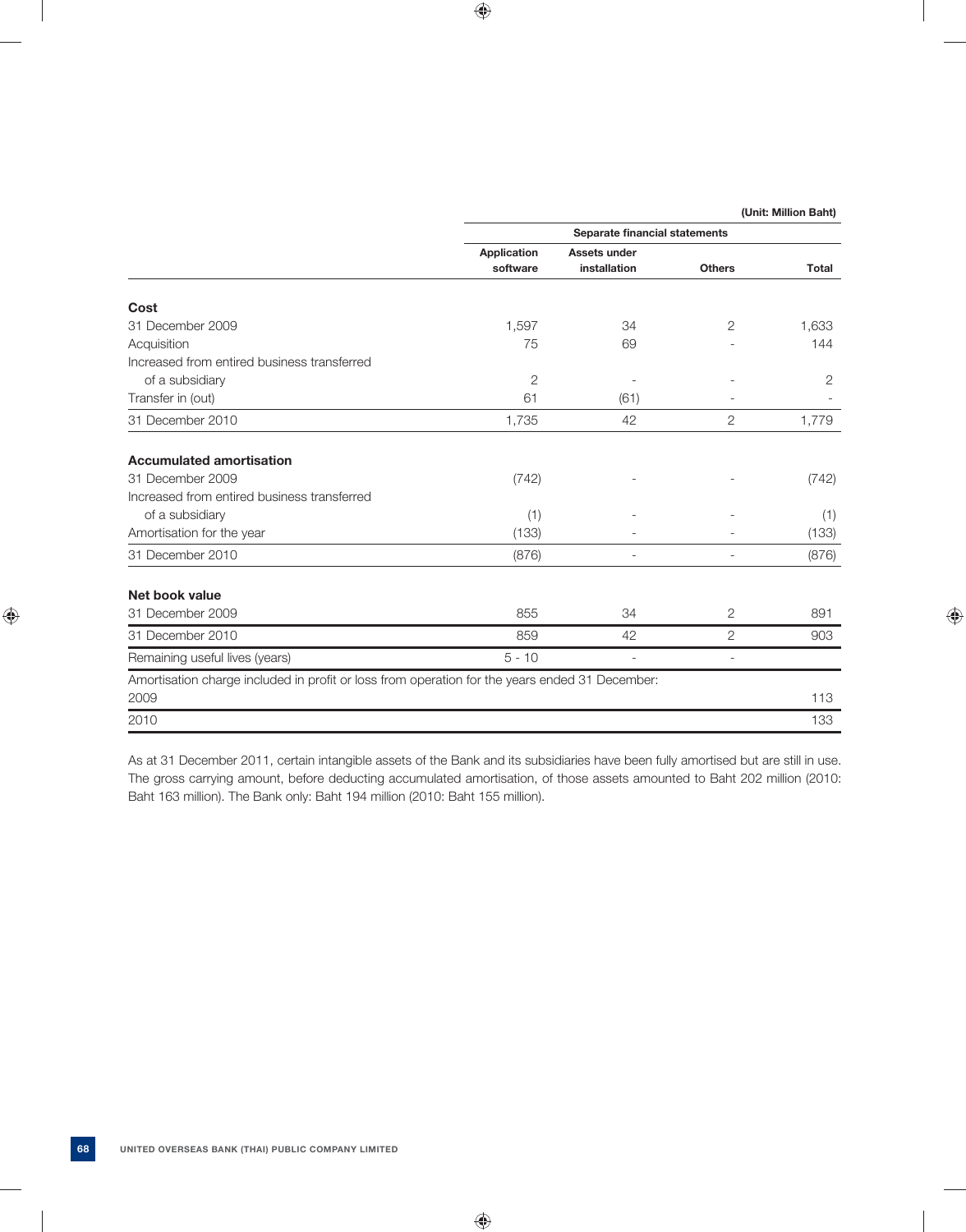### **19. Deferred Tax**

 The following table shows major components of deferred tax assets and deferred tax liabilities for the years ended 31 December 2011 and 2010.

|                                          |                                                                           |                                         |                                       |                          |       |                                         | (Unit: Million Baht)                  |              |
|------------------------------------------|---------------------------------------------------------------------------|-----------------------------------------|---------------------------------------|--------------------------|-------|-----------------------------------------|---------------------------------------|--------------|
|                                          | <b>Consolidated financial statements</b><br>Separate financial statements |                                         |                                       |                          |       |                                         |                                       |              |
|                                          |                                                                           |                                         | <b>Statements of</b><br>comprehensive |                          |       |                                         | <b>Statements of</b><br>comprehensive |              |
|                                          |                                                                           | <b>Statements of</b>                    | income for                            |                          |       | <b>Statements of</b>                    | income for                            |              |
|                                          |                                                                           | financial position<br>As at 31 December | the years ended<br>As at 31 December  |                          |       | financial position<br>As at 31 December | the years ended<br>31 December        |              |
|                                          | 2011                                                                      | 2010                                    | 2011                                  | 2010                     | 2011  | 2010                                    | 2011                                  | 2010         |
| Deferred tax assets on:                  |                                                                           |                                         |                                       |                          |       |                                         |                                       |              |
| Allowance for doubtful accounts          | 151                                                                       | 297                                     | 146                                   | 38                       | 151   | 297                                     | 146                                   | 45           |
| Allowance for impairment of              |                                                                           |                                         |                                       |                          |       |                                         |                                       |              |
| properties foreclosed                    | 348                                                                       | 424                                     | 76                                    | 96                       | 348   | 424                                     | 76                                    | 95           |
| Allowance for impairment and             |                                                                           |                                         |                                       |                          |       |                                         |                                       |              |
| revaluation of assets                    | 27                                                                        | 132                                     | 105                                   | 1                        | 27    | 132                                     | 105                                   | $\mathbf{1}$ |
| Allowance for impairment and             |                                                                           |                                         |                                       |                          |       |                                         |                                       |              |
| revaluation of investments               | 165                                                                       | 929                                     | 764                                   | (9)                      | 165   | 929                                     | 764                                   | (9)          |
| Provisions for long-term                 |                                                                           |                                         |                                       |                          |       |                                         |                                       |              |
| employee benefits                        | 278                                                                       | 244                                     | 139                                   | (52)                     | 274   | 243                                     | 140                                   | (52)         |
| Provisions for other liabilities         | 60                                                                        | 62                                      | $\overline{2}$                        | 5                        | 60    | 62                                      | $\overline{2}$                        | 5            |
| Unrealised loss on financial derivatives | 59                                                                        | 370                                     | 311                                   | (368)                    | 59    | 370                                     | 311                                   | (368)        |
| Other receivables                        | 458                                                                       | 16                                      | (442)                                 | (1)                      | 458   | 16                                      | (442)                                 | (1)          |
| <b>Others</b>                            | 476                                                                       | 351                                     | (299)                                 | 68                       | 473   | 346                                     | (302)                                 | (36)         |
|                                          | 2,022                                                                     | 2,825                                   | 802                                   | (222)                    | 2,015 | 2,819                                   | 800                                   | (320)        |
| Deferred tax liabilities on:             |                                                                           |                                         |                                       |                          |       |                                         |                                       |              |
| Revaluation surplus on assets            | 415                                                                       | 308                                     | 107                                   | (2)                      | 415   | 308                                     | 107                                   | (2)          |
| Revaluation surplus on investments       | 67                                                                        | 82                                      |                                       | $\overline{\phantom{a}}$ | 67    | 82                                      |                                       |              |
| Others                                   | 115                                                                       | 111                                     | 4                                     | 69                       | 115   | 111                                     | 4                                     | (4)          |
|                                          | 597                                                                       | 501                                     | 111                                   | 67                       | 597   | 501                                     | 111                                   | (6)          |
| Deferred tax - net                       | 1,425                                                                     | 2,324                                   |                                       |                          | 1,418 | 2,318                                   |                                       |              |
| Deferred tax - income                    |                                                                           |                                         | 913                                   | (155)                    |       |                                         | 911                                   | (326)        |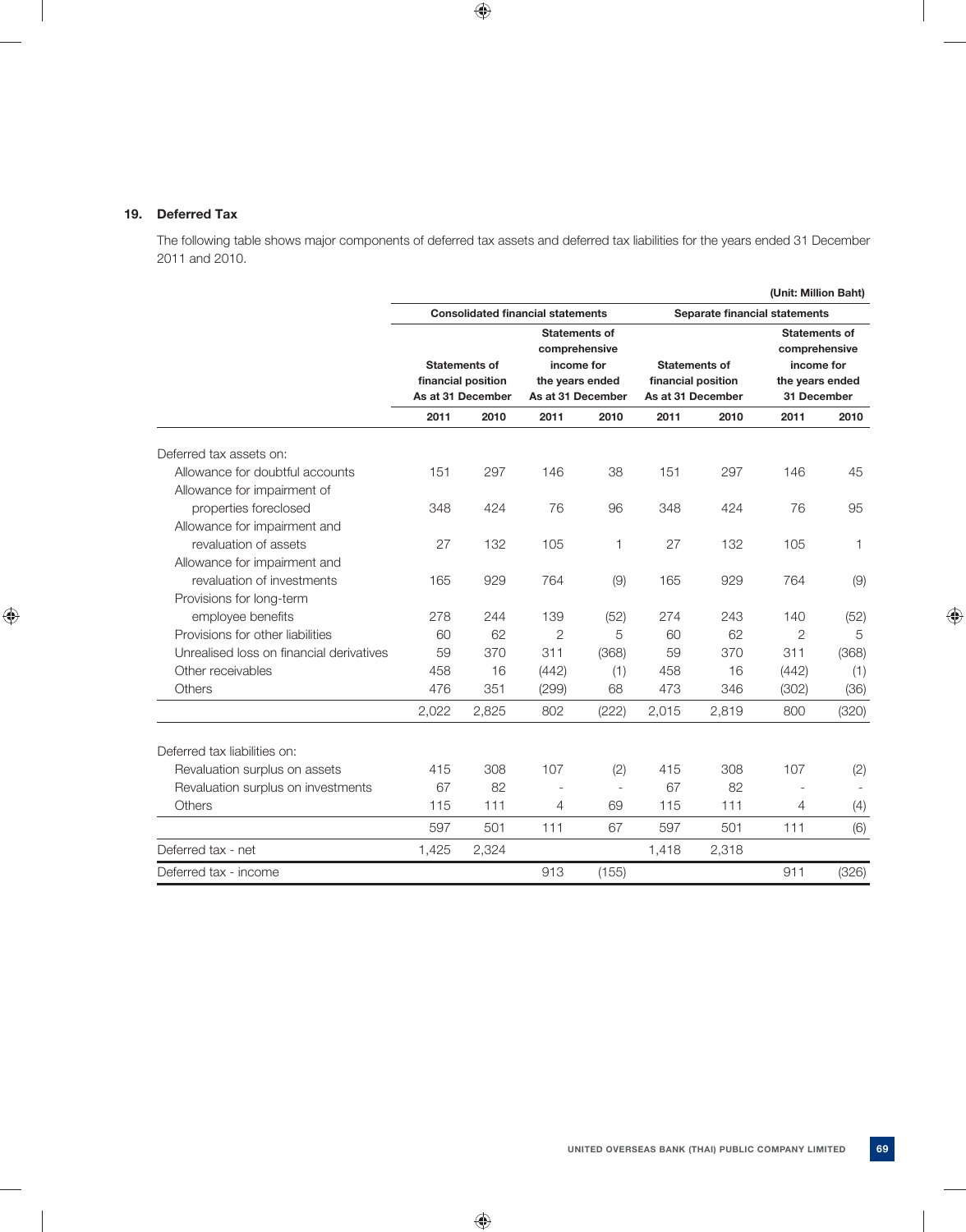Movements in the deferred tax during the years ended 31 December 2011 and 2010 are as follows:

|                                                         |                                          |       |                               | (Unit: Million Baht) |  |
|---------------------------------------------------------|------------------------------------------|-------|-------------------------------|----------------------|--|
|                                                         | <b>Consolidated financial statements</b> |       | Separate financial statements |                      |  |
|                                                         | For the years ended                      |       |                               | For the years ended  |  |
|                                                         | 31 December                              |       | 31 December                   |                      |  |
|                                                         | 2011                                     | 2010  | 2011                          | 2010                 |  |
| Beginning balance                                       | 2.324                                    | 2.188 | 2.318                         | 2,052                |  |
| Charge to profit or loss from operation                 | (913)                                    | 155   | (911)                         | 326                  |  |
| Effect from entire business transferred of a subsidiary |                                          |       |                               | (42)                 |  |
| Charge to other comprehensive income                    | (70)                                     | (19)  | (71)                          | (18)                 |  |
| Cumulative effect of change in accounting               |                                          |       |                               |                      |  |
| policy regarding employee benefits                      | 84                                       |       | 82                            |                      |  |
| Ending balance                                          | 1,425                                    | 2.324 | 1.418                         | 2,318                |  |

 The amounts of income tax relating to each component of other comprehensive income for the years ended 31 December 2011 and 2010 are as follows:

|                                                |                                    |                                          |                                    | (Unit: Million Baht) |  |
|------------------------------------------------|------------------------------------|------------------------------------------|------------------------------------|----------------------|--|
|                                                |                                    | <b>Consolidated financial statements</b> |                                    |                      |  |
|                                                | For the years ended<br>31 December |                                          | For the years ended<br>31 December |                      |  |
|                                                | 2011                               | 2010                                     | 2011                               | 2010                 |  |
| Revaluation surplus (deficit) on investments   | (19)                               | (19)                                     | (19)                               | (18)                 |  |
| Actuarial losses on defined benefit plans      | 37                                 |                                          | 36                                 |                      |  |
| Revaluation surplus on assets                  | (315)                              |                                          | (315)                              | -                    |  |
| Effects of changes in the applicable tax rates | 227                                |                                          | 227                                |                      |  |
|                                                | (70)                               | (19)                                     |                                    | (18)                 |  |

 In October 2011, the cabinet passed a resolution to reduce the corporate income tax rate from 30 percent to 23 percent in 2012, and then to 20 percent from 2013. In addition, in order to comply with the resolution of the cabinet, in December 2011, the decreases in tax rates for 2012 - 2014 were enacted through a royal decree. The Bank reflected the changes in tax rates in its deferred tax calculation.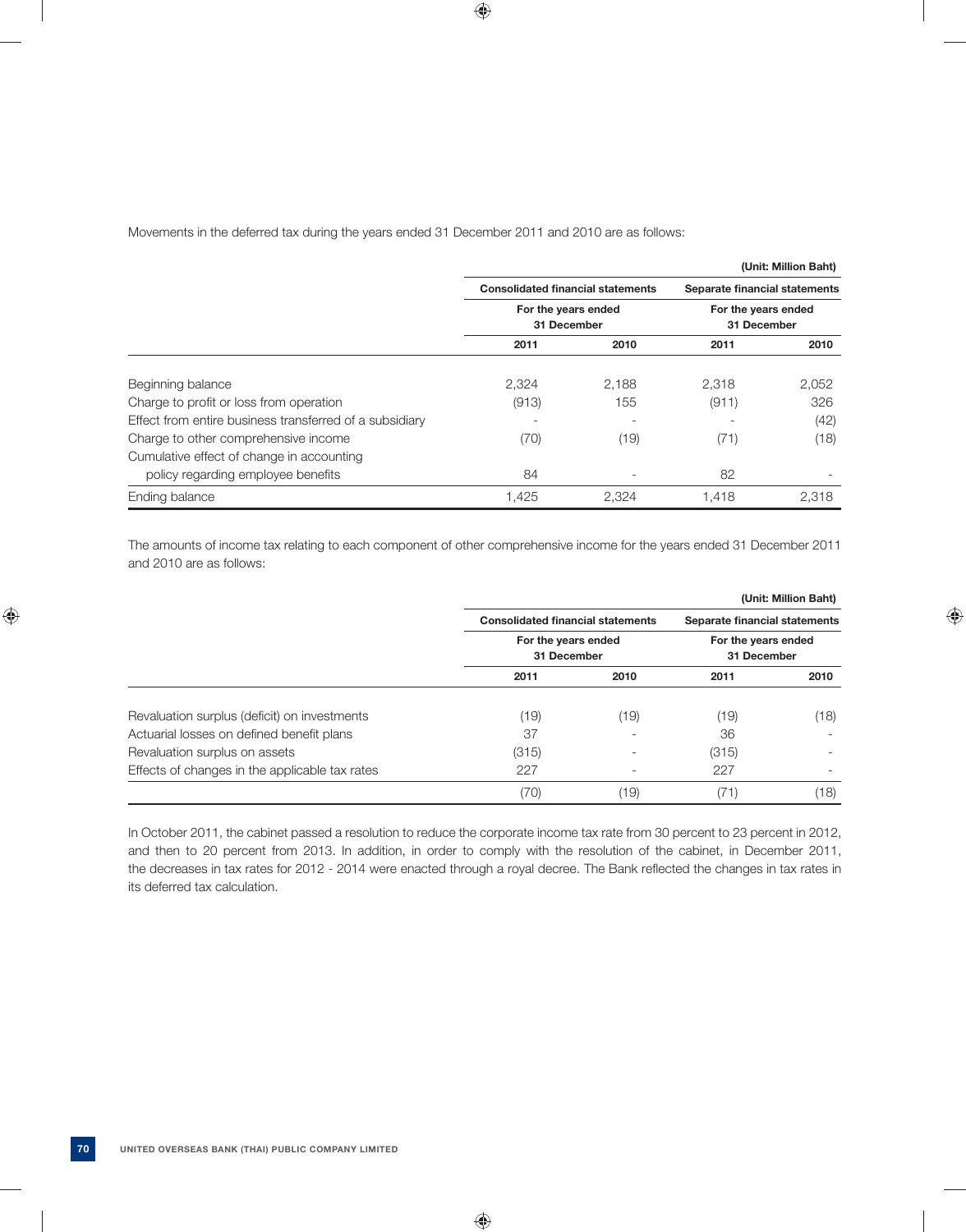# Income tax effects relating to components of other comprehensive income

|                                                                    |                             |                                 |                      |                                          |                                 | (Unit: Million Baht) |
|--------------------------------------------------------------------|-----------------------------|---------------------------------|----------------------|------------------------------------------|---------------------------------|----------------------|
|                                                                    |                             |                                 |                      | <b>Consolidated financial statements</b> |                                 |                      |
|                                                                    |                             |                                 |                      | For the years ended 31 December          |                                 |                      |
|                                                                    |                             | 2011                            |                      |                                          | 2010                            |                      |
|                                                                    | <b>Before tax</b><br>amount | <b>Tax benefit</b><br>(expense) | Net of tax<br>amount | <b>Before tax</b><br>amount              | <b>Tax benefit</b><br>(expense) | Net of tax<br>amount |
| Revaluation surplus on assets<br>Increase (decrease) in surplus on | 1,062                       | (108)                           | 954                  |                                          |                                 |                      |
| change in value of investments                                     | 62                          | 13                              | 75                   | 65                                       | (19)                            | 46                   |
| Actuarial losses on defined benefit plans                          | (124)                       | 25                              | (99)                 |                                          |                                 |                      |
| Share gain (losses) of other comprehensive                         |                             |                                 |                      |                                          |                                 |                      |
| income of associated                                               | (6)                         | $\overline{\phantom{a}}$        | (6)                  |                                          | $\overline{\phantom{a}}$        |                      |
|                                                                    | 994                         | (70)                            | 924                  | 66                                       | (19)                            | 47                   |

 **(Unit: Million Baht)**

|                                           |                                 |                                 |                      | Separate financial statements |                                 |                      |
|-------------------------------------------|---------------------------------|---------------------------------|----------------------|-------------------------------|---------------------------------|----------------------|
|                                           | For the years ended 31 December |                                 |                      |                               |                                 |                      |
|                                           |                                 | 2011                            |                      |                               | 2010                            |                      |
|                                           | <b>Before tax</b><br>amount     | <b>Tax benefit</b><br>(expense) | Net of tax<br>amount | Before tax<br>amount          | <b>Tax benefit</b><br>(expense) | Net of tax<br>amount |
| Revaluation surplus on assets             | 1,062                           | (108)                           | 954                  |                               |                                 |                      |
| Increase (decrease) in surplus on         |                                 |                                 |                      |                               |                                 |                      |
| change in value of investments            | 62                              | 13                              | 75                   | 60                            | (18)                            | 42                   |
| Actuarial losses on defined benefit plans | (120)                           | 24                              | (96)                 |                               |                                 |                      |
|                                           | 1,004                           | (71)                            | 933                  | 60                            | (18)                            | 42                   |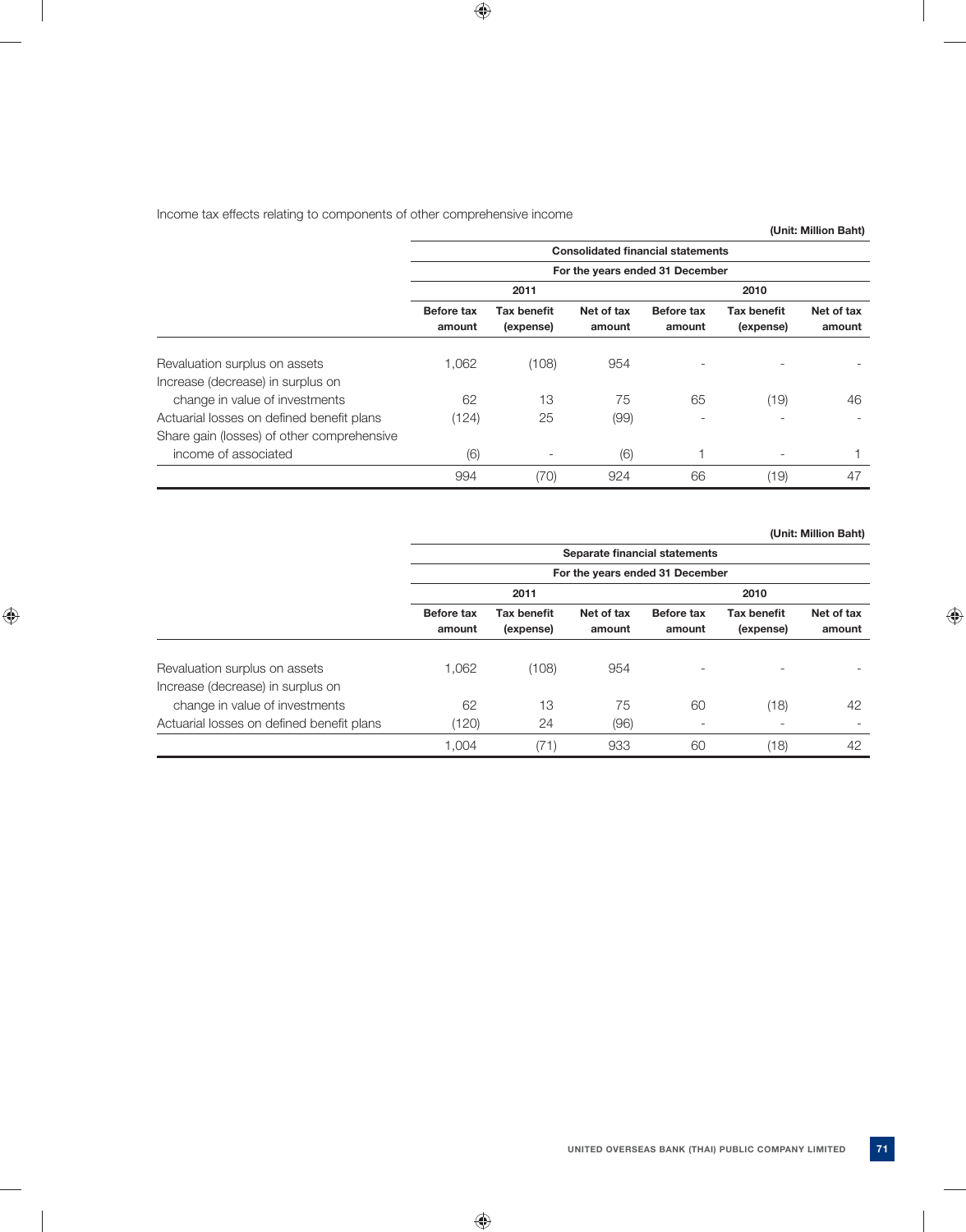### **20. Other assets**

|                                |                                          |       |                               | (Unit: Million Baht) |
|--------------------------------|------------------------------------------|-------|-------------------------------|----------------------|
|                                | <b>Consolidated financial statements</b> |       | Separate financial statements |                      |
|                                | As at 31 December                        |       | As at 31 December             |                      |
|                                | 2011                                     | 2010  | 2011                          | 2010                 |
| Accrued income                 | 192                                      | 473   | 171                           | 431                  |
| Suspense debtors               | 105                                      | 101   | 105                           | 101                  |
| Prepaid and deferred expenses  | 181                                      | 158   | 176                           | 148                  |
| Deposits                       | 483                                      | 843   | 475                           | 733                  |
| Leasehold right - net          | 116                                      | 129   | 116                           | 129                  |
| Other receivable - TAMC        | 3,110                                    |       | 3,110                         |                      |
| <b>Others</b>                  | 134                                      | 46    | 130                           | 47                   |
| Total                          | 4,321                                    | 1,750 | 4,283                         | 1,589                |
| Less: Allowance for impairment | (2,296)                                  |       | (2,296)                       |                      |
| Other assets - net             | 2,025                                    | 1,750 | 1,987                         | 1,589                |

### **21.** Classified assets

|                        |                          |                      |                               |                     | (Unit: Million Baht) |
|------------------------|--------------------------|----------------------|-------------------------------|---------------------|----------------------|
|                        |                          |                      | Separate financial statements |                     |                      |
|                        |                          |                      | As at 31 December 2011        |                     |                      |
|                        |                          |                      | <b>Properties</b>             | Other               |                      |
|                        | <b>Investments</b>       | Loans <sup>(1)</sup> | foreclosed                    | ases <sub>(2)</sub> | <b>Total</b>         |
| <b>Classifications</b> |                          |                      |                               |                     |                      |
| Pass                   | $\overline{\phantom{a}}$ | 230,902              | -                             | 10                  | 230,912              |
| Special mention        | $\overline{\phantom{a}}$ | 3,294                | ۰                             | ٠.                  | 3,294                |
| Sub-standard           | $\overline{\phantom{a}}$ | 1,423                | ۰                             | 3                   | 1,426                |
| Doubtful               | ۰                        | 586                  | $\overline{\phantom{a}}$      | ۰                   | 586                  |
| Doubtful of loss       | 517                      | 5,494                | 138                           | 1,971               | 8,120                |
| Total                  | 517                      | 241,699              | 138                           | 1,984               | 244,338              |

 *(1) Including interbank and money market loans.*

 *(2) Including accrued interest receivable for non-performing loans.*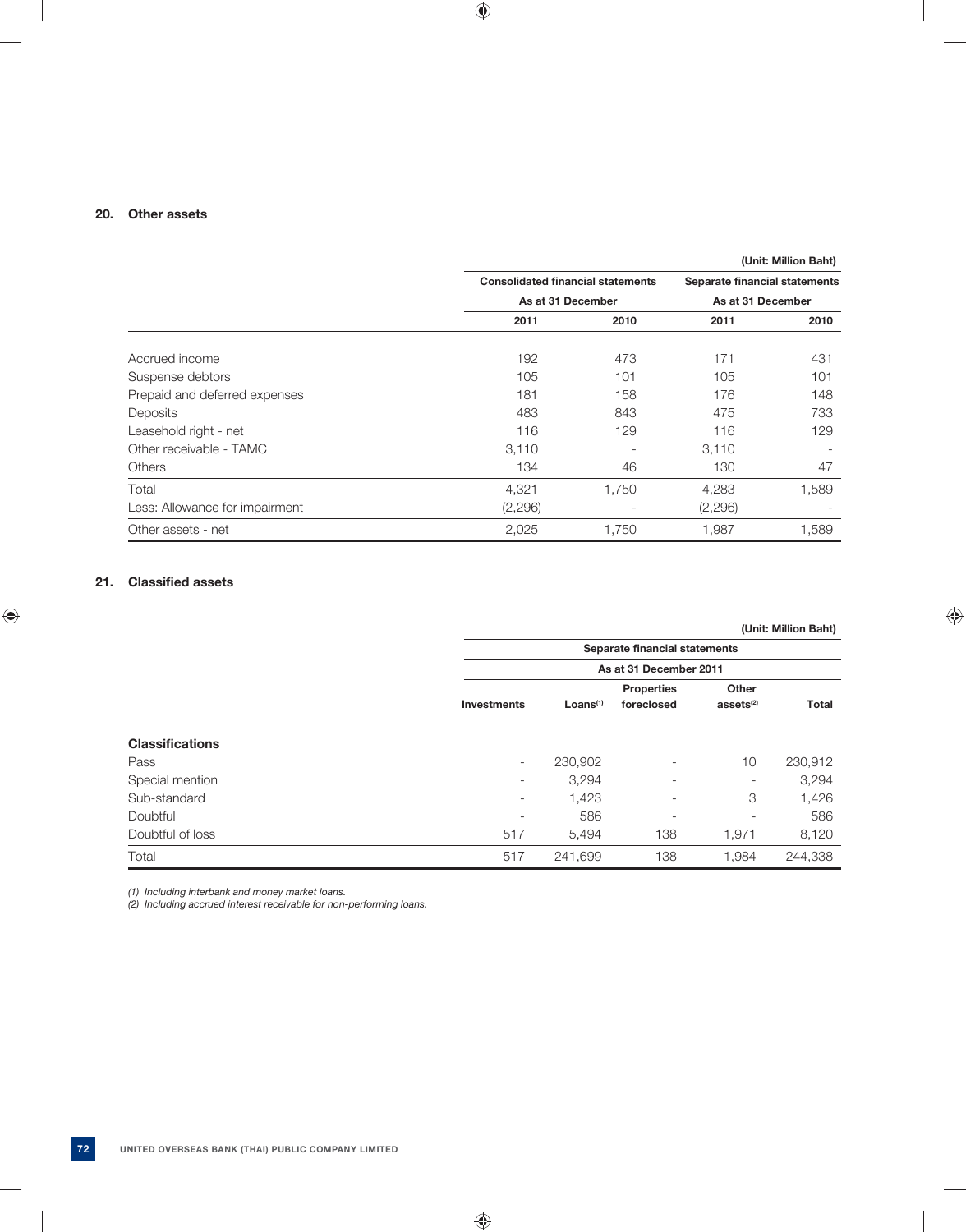|                        |                          | Separate financial statements |                                 |                                |         |  |  |
|------------------------|--------------------------|-------------------------------|---------------------------------|--------------------------------|---------|--|--|
|                        |                          |                               | As at 31 December 2010          |                                |         |  |  |
|                        | <b>Investments</b>       | Loans <sup>(1)</sup>          | <b>Properties</b><br>foreclosed | Other<br>assets <sup>(2)</sup> | Total   |  |  |
| <b>Classifications</b> |                          |                               |                                 |                                |         |  |  |
| Pass                   | $\overline{\phantom{a}}$ | 161,756                       | Ξ.                              | 5                              | 161,761 |  |  |
| Special mention        | $\overline{\phantom{0}}$ | 2,761                         | $\overline{\phantom{0}}$        | ٠.                             | 2,761   |  |  |
| Sub-standard           | $\overline{\phantom{a}}$ | 1,429                         | $\overline{\phantom{0}}$        | 4                              | 1,433   |  |  |
| Doubtful               | $\overline{\phantom{a}}$ | 445                           |                                 |                                | 446     |  |  |
| Doubtful of loss       | 3,167                    | 6,746                         | 159                             | 70                             | 10,142  |  |  |
| Total                  | 3,167                    | 173,137                       | 159                             | 80                             | 176,543 |  |  |

 *(1) Including interbank and money market loans.*

 *(2) Including accrued interest receivable for non-performing loans.* 

### **22. Deposits**

# **22.1 Classified by types of deposits**

|                  |         |                                          |         | (Unit: Million Baht)          |
|------------------|---------|------------------------------------------|---------|-------------------------------|
|                  |         | <b>Consolidated financial statements</b> |         | Separate financial statements |
|                  |         | As at 31 December                        |         |                               |
|                  | 2011    | 2010                                     | 2011    | 2010                          |
| Current accounts | 5.126   | 4.722                                    | 5.126   | 4,728                         |
| Savings accounts | 70,581  | 69,910                                   | 70,633  | 70,003                        |
| Fixed deposits   | 90,600  | 77.408                                   | 90,600  | 77,408                        |
| Total            | 166,307 | 152.040                                  | 166,359 | 152,139                       |

# **22.2 Classified by currencies and residential status of depositors**

|               |                 |                 |                   |                                          |                 | (Unit: Million Baht) |
|---------------|-----------------|-----------------|-------------------|------------------------------------------|-----------------|----------------------|
|               |                 |                 |                   | <b>Consolidated financial statements</b> |                 |                      |
|               |                 |                 | As at 31 December |                                          |                 |                      |
|               |                 | 2011            |                   |                                          | 2010            |                      |
|               | <b>Domestic</b> | <b>Overseas</b> | <b>Total</b>      | <b>Domestic</b>                          | <b>Overseas</b> | <b>Total</b>         |
| <b>Baht</b>   | 159,922         | 4,431           | 164,353           | 146,643                                  | 4,488           | 151,131              |
| US Dollar     | 1,175           | 233             | 1,408             | 330                                      | 153             | 483                  |
| <b>Others</b> | 317             | 229             | 546               | 219                                      | 207             | 426                  |
| Total         | 161,414         | 4,893           | 166,307           | 147,192                                  | 4,848           | 152,040              |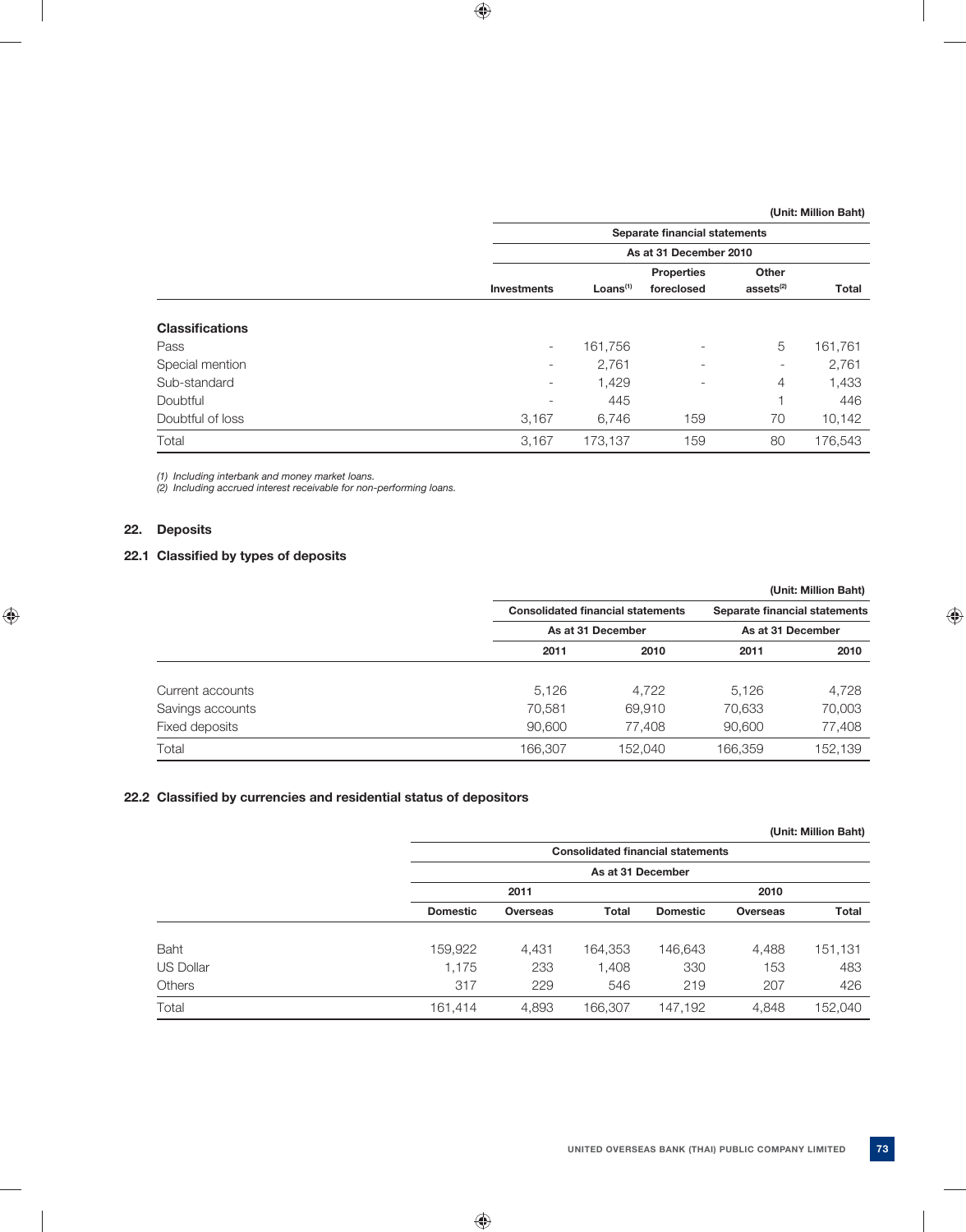|                  |                 | Separate financial statements |              |                 |                 |              |  |
|------------------|-----------------|-------------------------------|--------------|-----------------|-----------------|--------------|--|
|                  |                 | As at 31 December             |              |                 |                 |              |  |
|                  |                 | 2011                          |              |                 | 2010            |              |  |
|                  | <b>Domestic</b> | <b>Overseas</b>               | <b>Total</b> | <b>Domestic</b> | <b>Overseas</b> | <b>Total</b> |  |
|                  |                 |                               |              |                 |                 |              |  |
| Baht             | 159.974         | 4,431                         | 164,405      | 146,742         | 4,488           | 151,230      |  |
| <b>US Dollar</b> | 1,175           | 233                           | 1,408        | 330             | 153             | 483          |  |
| <b>Others</b>    | 317             | 229                           | 546          | 219             | 207             | 426          |  |
| Total            | 161,466         | 4,893                         | 166,359      | 147,291         | 4.848           | 152.139      |  |

# **23. Interbank and money market items (Liabilities)**

|                                    |           |        |              |                                          |             | (Unit: Million Baht) |
|------------------------------------|-----------|--------|--------------|------------------------------------------|-------------|----------------------|
|                                    |           |        |              | <b>Consolidated financial statements</b> |             |                      |
|                                    |           |        |              | As at 31 December                        |             |                      |
|                                    |           | 2011   |              |                                          | 2010        |                      |
|                                    | On demand | Term   | <b>Total</b> | On demand                                | <b>Term</b> | <b>Total</b>         |
| <b>Domestic items</b>              |           |        |              |                                          |             |                      |
| The Bank of Thailand and Financial |           |        |              |                                          |             |                      |
| Institutions Development Fund      |           |        |              |                                          | 486         | 486                  |
| Commercial banks                   | 4,094     | 3,000  | 7,094        | 1,458                                    |             | 1,458                |
| Specific financial institutions    | 3,005     | 917    | 3,922        |                                          | 603         | 603                  |
| Other financial institutions       | 3,132     | 1,592  | 4,724        | 869                                      | 430         | 1,299                |
| Total domestic items               | 10,231    | 5,509  | 15,740       | 2,327                                    | 1,519       | 3,846                |
| <b>Foreign items</b>               |           |        |              |                                          |             |                      |
| <b>US Dollar</b>                   | 2,571     | 25,829 | 28,400       | 25                                       | 34,312      | 34,337               |
| Yen                                | ۰         | 143    | 143          |                                          | 259         | 259                  |
| Other currencies                   | 616       |        | 616          | 1,323                                    |             | 1,323                |
| Total foreign items                | 3,187     | 25,972 | 29,159       | 1,348                                    | 34,571      | 35,919               |
| Total domestic and foreign items   | 13,418    | 31,481 | 44,899       | 3,675                                    | 36,090      | 39,765               |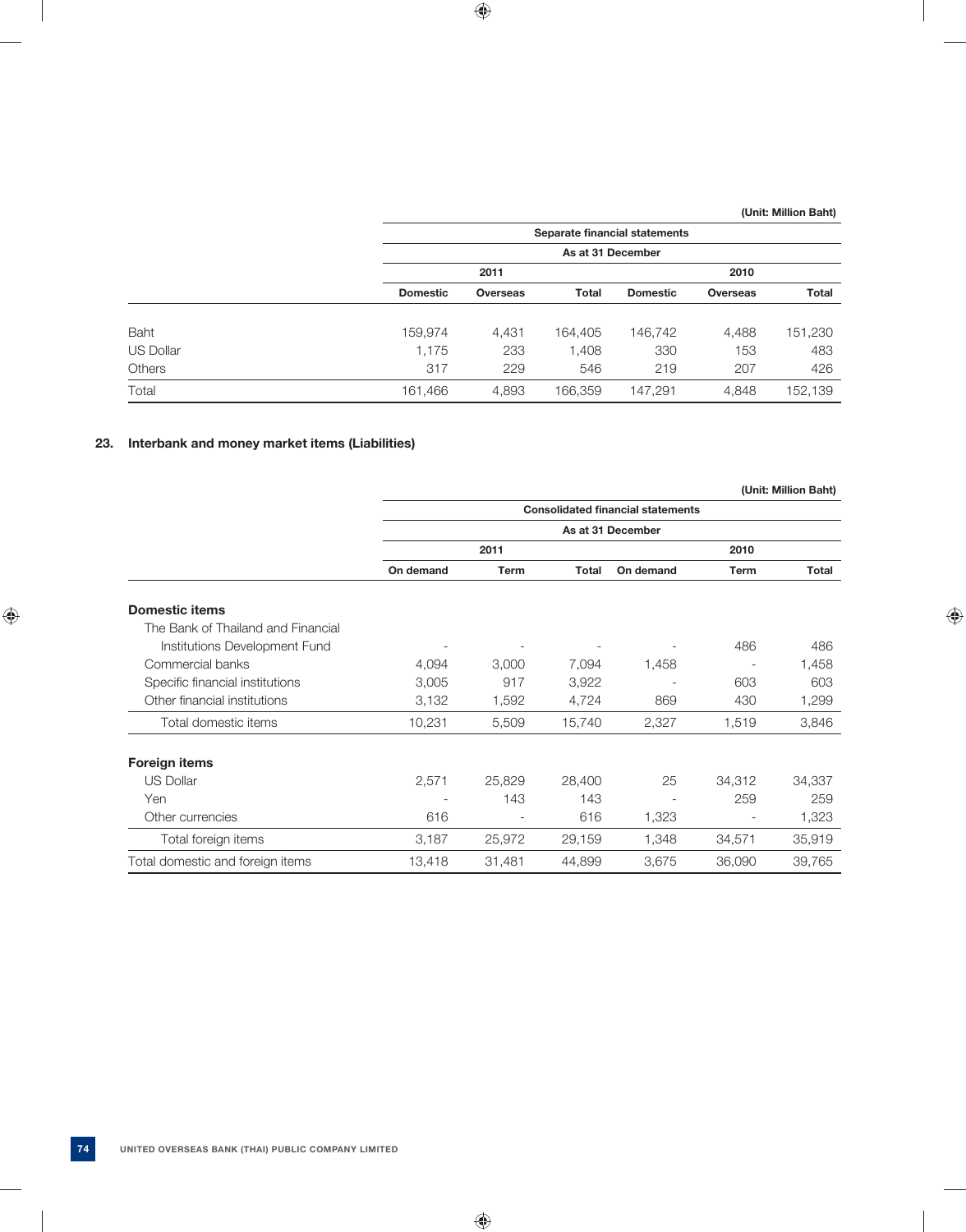|                                    | Separate financial statements |             |              |                   |                          |              |
|------------------------------------|-------------------------------|-------------|--------------|-------------------|--------------------------|--------------|
|                                    |                               |             |              | As at 31 December |                          |              |
|                                    |                               | 2011        |              |                   | 2010                     |              |
|                                    | On demand                     | <b>Term</b> | <b>Total</b> | On demand         | <b>Term</b>              | <b>Total</b> |
| <b>Domestic items</b>              |                               |             |              |                   |                          |              |
| The Bank of Thailand and Financial |                               |             |              |                   |                          |              |
| Institutions Development Fund      |                               |             |              |                   | 486                      | 486          |
| Commercial banks                   | 4,094                         | 3,000       | 7,094        | 1,458             |                          | 1,458        |
| Specific financial institutions    | 3,005                         | 917         | 3,922        |                   | 603                      | 603          |
| Other financial institutions       | 3,139                         | 1,624       | 4,763        | 882               | 435                      | 1,317        |
| Total domestic items               | 10,238                        | 5,541       | 15,779       | 2,340             | 1,524                    | 3,864        |
| <b>Foreign items</b>               |                               |             |              |                   |                          |              |
| <b>US Dollar</b>                   | 2,571                         | 25,829      | 28,400       | 25                | 34,312                   | 34,337       |
| Yen                                |                               | 143         | 143          |                   | 259                      | 259          |
| Other currencies                   | 616                           |             | 616          | 1,323             | $\overline{\phantom{a}}$ | 1,323        |
| Total foreign items                | 3,187                         | 25,972      | 29,159       | 1,348             | 34,571                   | 35,919       |
| Total domestic and foreign items   | 13,425                        | 31,513      | 44,938       | 3,688             | 36,095                   | 39,783       |

### **24. Debt issued and Borrowings**

 As at 31 December 2011 and 2010, debt issued and borrowings comprising only domestic borrowings in Baht currency are classified by type of securities, maturity and interest rate as follows:

|                     |                          |                                          | (Unit: Million Baht) |  |  |  |
|---------------------|--------------------------|------------------------------------------|----------------------|--|--|--|
|                     |                          | <b>Consolidated financial statements</b> |                      |  |  |  |
|                     |                          | As at 31 December 2011                   |                      |  |  |  |
| <b>Types</b>        | Maturity                 | Interest rate per annum (%)              | Amount               |  |  |  |
| Bills of exchange   | 3 Jan 2012 - 4 Nov 2014  | $1.25 - 5.00$                            | 42,148               |  |  |  |
| Term loan agreement | 20 Jan 2013 - 4 Sep 2014 |                                          | 12                   |  |  |  |
| Total               |                          |                                          | 42.160               |  |  |  |

#### **(Unit: Million Baht)**

| <b>Types</b>        |                          | <b>Consolidated financial statements</b> |        |  |  |  |  |
|---------------------|--------------------------|------------------------------------------|--------|--|--|--|--|
|                     | As at 31 December 2010   |                                          |        |  |  |  |  |
|                     | Maturity                 | Interest rate per annum (%)              | Amount |  |  |  |  |
| Bills of exchange   | 4 Jan 2011 - 30 Dec 2011 | $1.00 - 3.21$                            | 12.219 |  |  |  |  |
| Term loan agreement | 20 Jan 2013 - 4 Sep 2014 | $\overline{\phantom{a}}$                 | 20     |  |  |  |  |
| Total               |                          |                                          | 12.239 |  |  |  |  |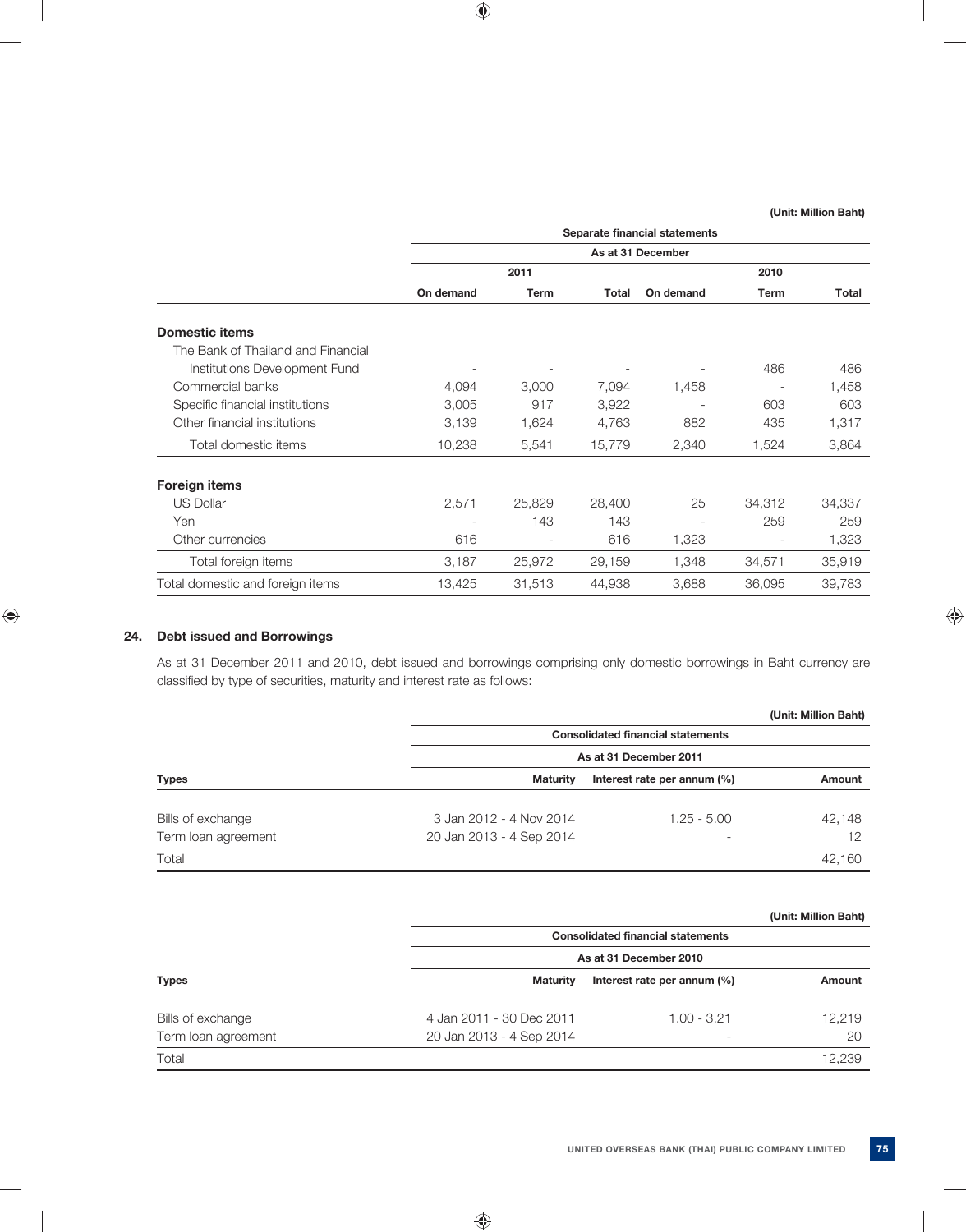| <b>Types</b>        |                          | Separate financial statements  |        |  |  |  |  |
|---------------------|--------------------------|--------------------------------|--------|--|--|--|--|
|                     |                          | As at 31 December 2011         |        |  |  |  |  |
|                     | <b>Maturity</b>          | Interest rate per annum $(\%)$ | Amount |  |  |  |  |
| Bills of exchange   | 3 Jan 2012 - 4 Nov 2014  | $1.25 - 5.00$                  | 42.306 |  |  |  |  |
| Term loan agreement | 20 Jan 2013 - 4 Sep 2014 | $\overline{\phantom{0}}$       | 12     |  |  |  |  |
| Total               |                          |                                | 42.318 |  |  |  |  |

### **(Unit: Million Baht)**

|                     |                          | Separate financial statements |        |  |  |  |  |
|---------------------|--------------------------|-------------------------------|--------|--|--|--|--|
| <b>Types</b>        |                          | As at 31 December 2010        |        |  |  |  |  |
|                     | <b>Maturity</b>          | Interest rate per annum (%)   | Amount |  |  |  |  |
|                     |                          |                               |        |  |  |  |  |
| Bills of exchange   | 4 Jan 2011 - 30 Dec 2011 | $1.00 - 3.21$                 | 12.875 |  |  |  |  |
| Term loan agreement | 20 Jan 2013 - 4 Sep 2014 | $\overline{\phantom{a}}$      | 20     |  |  |  |  |
| Total               |                          |                               | 12.895 |  |  |  |  |

# **25.** Provisions for long-term employee benefits

Changes in provisions for long-term employee benefits under retirement plans as at 31 December 2011 can be summarised as follows:

|                                                         |                                 | (Unit: Million Baht) |
|---------------------------------------------------------|---------------------------------|----------------------|
|                                                         | Consolidated<br><b>Separate</b> |                      |
|                                                         | financial statements            | financial statements |
| Opening balance as at 31 December 2010                  | 813                             | 811                  |
| Cumulative effect of the change in an accounting policy |                                 |                      |
| regarding employee benefits (Note 4)                    | 420                             | 407                  |
| Current service cost                                    | 71                              | 69                   |
| Interest cost                                           | 46                              | 46                   |
| Actuarial losses on defined benefit plans for the year  | 124                             | 120                  |
| Employee benefits paid during the year                  | (102)                           | (101)                |
| Closing balance as at 31 December 2011                  | 1.372                           | 1,352                |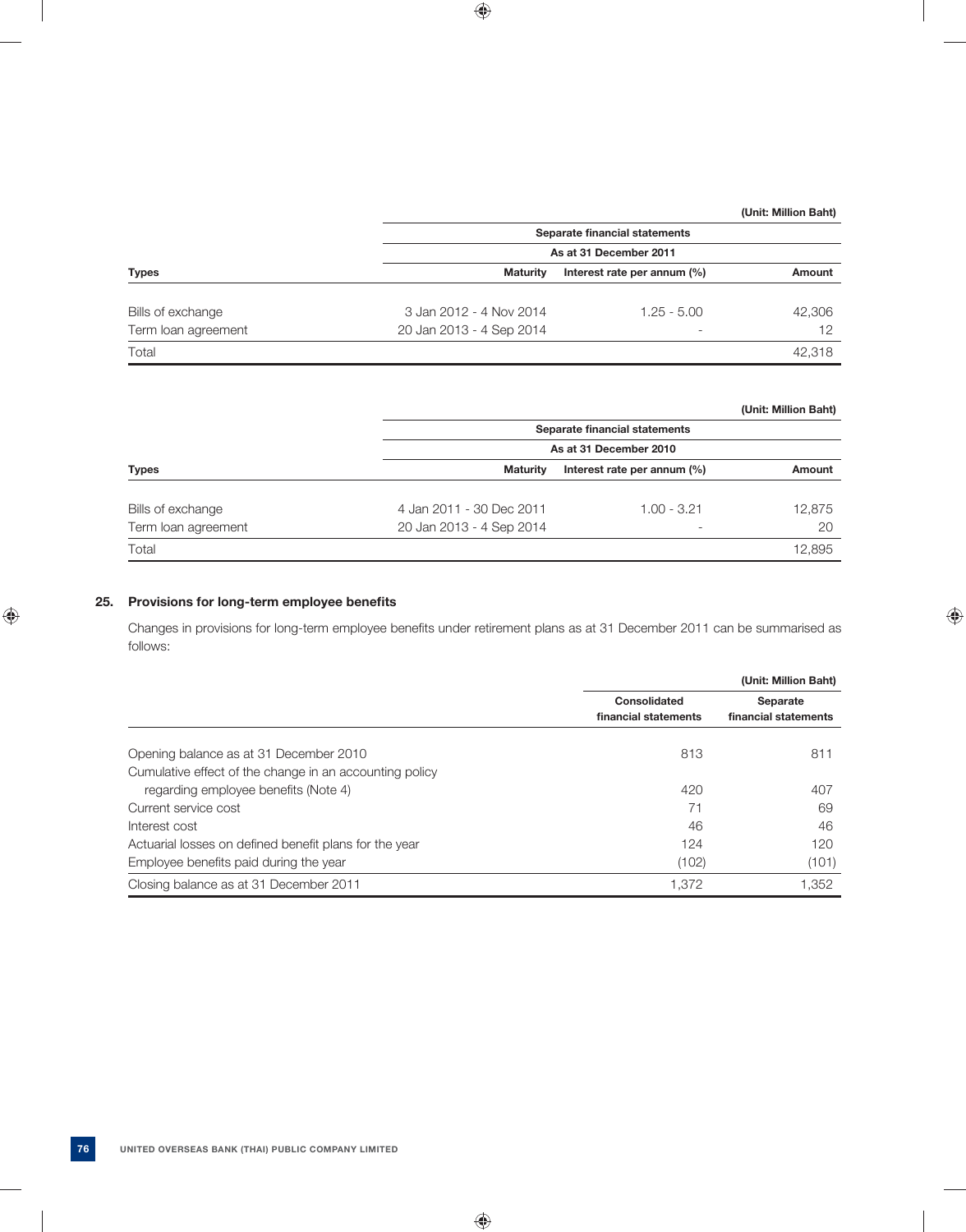Long-term employee benefits expense included in profit or loss from operation for the year ended 31 December 2011 can be summarised as follows:

|                         |                                             | (Unit: Million Baht)             |
|-------------------------|---------------------------------------------|----------------------------------|
|                         | <b>Consolidated</b><br>financial statements | Separate<br>financial statements |
| Current service cost    | 71                                          | 69                               |
| Interest cost           | 46                                          | 46                               |
| Total employee benefits | 117                                         | 115                              |

The principal assumptions used in determining employee benefits under retirement plans can be summarised as follows:

|                                                 |                                                       | (Unit: Million Baht) |
|-------------------------------------------------|-------------------------------------------------------|----------------------|
|                                                 | <b>Consolidated and Separate financial statements</b> |                      |
|                                                 |                                                       | As at 31 December    |
|                                                 | 2011                                                  | 2010                 |
| Future salary increases rate (depending on age) | $4\% - 6\%$                                           | 4% - 6%              |
| Turnover rate (depending on age)                | 1.5% - 21%                                            | 1.5% - 21%           |
| Discount rate                                   | 3.6%                                                  | $4.1\%$              |

# **26. Provisions - other liabilities**

Outstanding balance comprise the following:

|                                           |                                      | (Unit: Million Baht)                                  |                          |  |  |
|-------------------------------------------|--------------------------------------|-------------------------------------------------------|--------------------------|--|--|
|                                           |                                      | <b>Consolidated and Separate financial statements</b> |                          |  |  |
|                                           | For the years ended 31 December 2011 |                                                       |                          |  |  |
|                                           | <b>Beginning</b>                     | <b>Addition</b>                                       | <b>Ending</b><br>balance |  |  |
|                                           | balance                              | (Deduction)                                           |                          |  |  |
| Contingencies                             | 145                                  | 40                                                    | 185                      |  |  |
| Obligation for litigation cases (Note 35) | 47                                   | 58                                                    | 105                      |  |  |
| <b>Others</b>                             | 16                                   | (5)                                                   | 11                       |  |  |
| Total                                     | 208                                  | 93                                                    | 301                      |  |  |

| (Unit: Million Baht)<br>the contract of the contract of the contract of the contract of the contract of the contract of the contract of |
|-----------------------------------------------------------------------------------------------------------------------------------------|
|-----------------------------------------------------------------------------------------------------------------------------------------|

|                                           | <b>Consolidated and Separate financial statements</b><br>For the years ended 31 December 2010 |                          |         |  |  |  |  |               |
|-------------------------------------------|-----------------------------------------------------------------------------------------------|--------------------------|---------|--|--|--|--|---------------|
|                                           |                                                                                               |                          |         |  |  |  |  |               |
|                                           | <b>Beginning</b>                                                                              |                          |         |  |  |  |  | <b>Ending</b> |
|                                           | balance                                                                                       | <b>Deduction</b>         | balance |  |  |  |  |               |
| Contingencies                             | 150                                                                                           | (5)                      | 145     |  |  |  |  |               |
| Obligation for litigation cases (Note 35) | 59                                                                                            | (12)                     | 47      |  |  |  |  |               |
| <b>Others</b>                             | 16                                                                                            | $\overline{\phantom{a}}$ | 16      |  |  |  |  |               |
| Total                                     | 225                                                                                           |                          | 208     |  |  |  |  |               |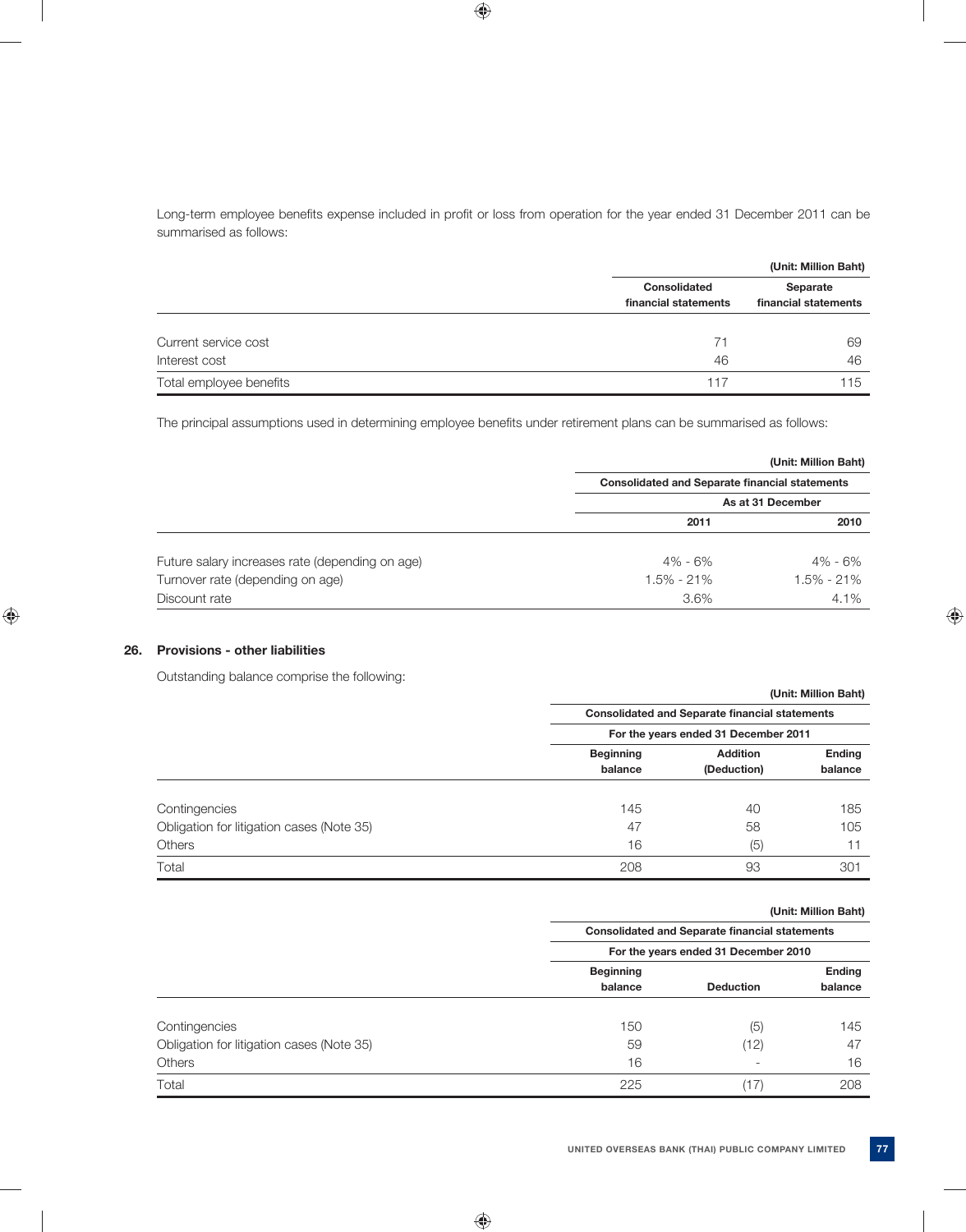### **27. Other liabilities**

# **(Unit: Million Baht) Consolidated financial statements Separate financial statements** As at 31 December As at 31 December  **2011 2010 2011 2010** Accounts payable - others 224 225 Suspense creditors 161 271 161 271 271 161 Deposits 311 53 313 56 Bills collection - branches 24 30 24 30 Deferred income 1,269 1,384 1,269 1,384 Interest payable 619 619 519 519 520 452 Others 105 130 97 100 Total 2,716 2,549 2,723 2,407

### **28. Other components of equity**

|                                                  |                                          |       |                               | (Unit: Million Baht) |
|--------------------------------------------------|------------------------------------------|-------|-------------------------------|----------------------|
|                                                  | <b>Consolidated financial statements</b> |       | Separate financial statements |                      |
|                                                  | As at 31 December                        |       | As at 31 December             |                      |
|                                                  | 2011                                     | 2010  | 2011                          | 2010                 |
| <b>Revaluation surplus on assets</b>             | 2,075                                    | 1,026 | 2,075                         | 1,026                |
| Revaluation surplus (deficit) on investments     |                                          |       |                               |                      |
| Revaluation surplus on investments               |                                          |       |                               |                      |
| Available-for-sale investments                   |                                          |       |                               |                      |
| Debt instruments                                 | 19                                       |       | 19                            |                      |
| Equity instruments                               | 337                                      | 335   | 337                           | 335                  |
| Total                                            | 356                                      | 335   | 356                           | 335                  |
| Revaluation deficit on investments               |                                          |       |                               |                      |
| Available-for-sale investments                   |                                          |       |                               |                      |
| Debt instruments                                 | (5)                                      | (56)  | (5)                           | (56)                 |
| Equity instruments                               | (15)                                     | (5)   | (15)                          | (5)                  |
| Total                                            | (20)                                     | (61)  | (20)                          | (61)                 |
| Total revaluation surplus on investments         | 336                                      | 274   | 336                           | 274                  |
| Deferred tax relating to components of other     |                                          |       |                               |                      |
| comprehensive income                             | (482)                                    | (390) | (482)                         | (390)                |
| Share of other comprehensive income of associate |                                          | 6     |                               |                      |
| <b>Total</b>                                     | 1,929                                    | 916   | 1,929                         | 910                  |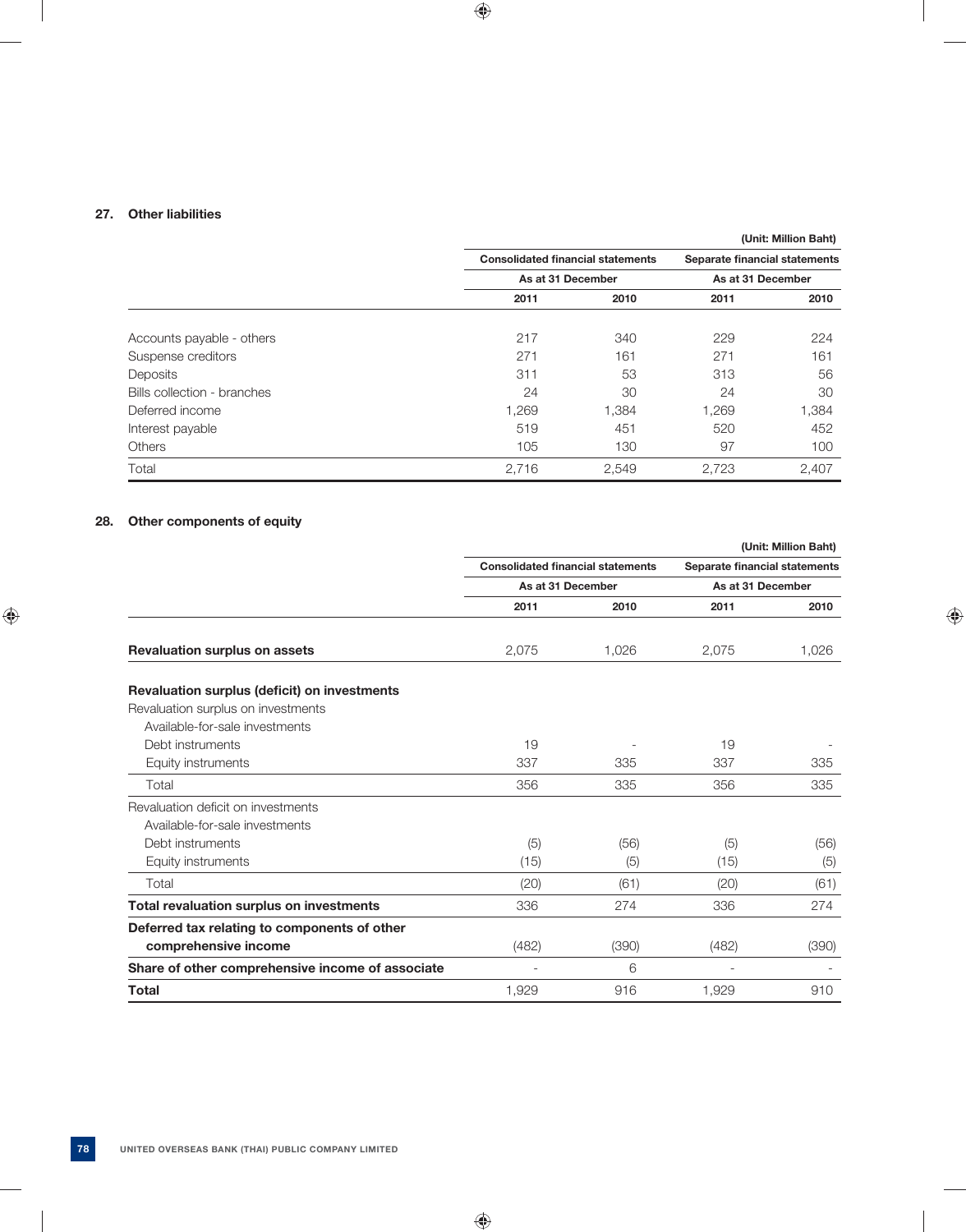#### **29. Dividends**

On 12 April 2011, the 19<sup>th</sup> Annual General Meeting of Shareholders approved the resolutions regarding the appropriation of profit for paying dividend of shareholders holding 2,485,661,305 shares at the rate of Baht 0.15 per share, totaling Baht 373 million.

The Bank already paid dividend according to the above mentioned resolution amounting to Baht 373 million on 10 May 2011.

### **30. Statutory reserve**

 Pursuant to Section 116 of the Public Company Limited Act B.E. 2535, the Bank is required to set aside to a statutory reserve at least 5% of its net income, after deducting any balance of deficit brought forward (if any), until such reserve reaches 10% of the Bank's registered share capital. The statutory reserve is not available for dividend distribution.

 In addition, under the Civil and Commercial Code, the Bank's subsidiaries are required to set aside a statutory reserve at least 5% of their net income each time dividend is declared until the reserve reaches 10% of registered share capital. The statutory reserve cannot be used for dividend payment.

# **31. Capital funds**

 The primary objectives of the Bank's capital management are to maintain the Bank's ability to continue as a going concern and to maintain a capital adequacy ratio in accordance with the regulations of the BOT.

 As at 31 December 2011 and 2010, the Bank maintained Capital Funds in compliance with the BOT's Basel II framework and received an approval from the BOT to adopt Foundation Internal Ratings - Based Approach (FIRB) to compute capital requirement for credit risk.

|                                                                    |                      | (Unit: Million Baht) |
|--------------------------------------------------------------------|----------------------|----------------------|
|                                                                    | Separate             |                      |
|                                                                    | financial statements |                      |
|                                                                    | As at 31 December    |                      |
|                                                                    | 2011                 | 2010                 |
| <b>Tier 1 Capital</b>                                              |                      |                      |
| Paid up share capital                                              | 24,857               | 24,857               |
| Statutory reserves                                                 | 202                  | 190                  |
| Retained earnings after appropriation                              | 4,840                | 3,825                |
| Deduct: Deductions items from Tier 1 Capital - Deferred tax assets | (2,872)              | (2, 426)             |
| <b>Total Tier 1 Capital</b>                                        | 27,027               | 26,446               |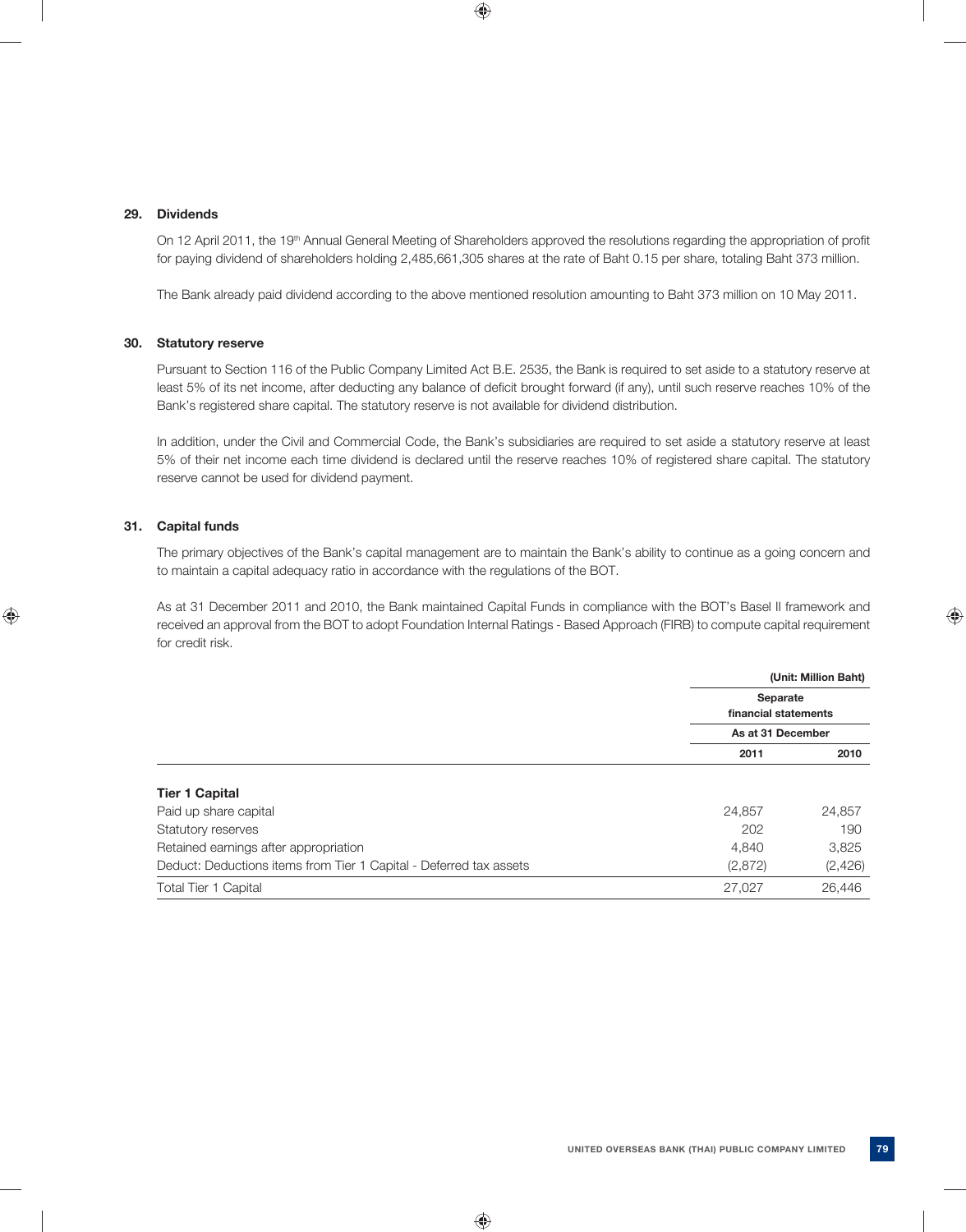|                                                                     |                      | (Unit: Million Baht) |  |  |
|---------------------------------------------------------------------|----------------------|----------------------|--|--|
|                                                                     | <b>Separate</b>      |                      |  |  |
|                                                                     | financial statements |                      |  |  |
|                                                                     | As at 31 December    |                      |  |  |
|                                                                     | 2011                 | 2010                 |  |  |
| <b>Tier 2 Capital</b>                                               |                      |                      |  |  |
| Unrealised revaluation surplus on land appraisal                    | 616                  | 617                  |  |  |
| Unrealised revaluation surplus on building appraisal                | 67                   | 72                   |  |  |
| Reserve for normal performing loans                                 | 581                  | 397                  |  |  |
| Excess provision which qualifies as Tier 2 Capital - IRB Approach   | 598                  | 517                  |  |  |
| Net revaluation surplus from equity securities - Available-for-sale | 145                  | 148                  |  |  |
| <b>Total Tier 2 Capital</b>                                         | 2,007                | 1,751                |  |  |
| <b>Total capital funds</b>                                          | 29.034               | 28.197               |  |  |

|                                              | Separate financial statements<br>As at 31 December |                             |                 |                             |
|----------------------------------------------|----------------------------------------------------|-----------------------------|-----------------|-----------------------------|
|                                              |                                                    |                             |                 |                             |
|                                              | 2011                                               |                             | 2010            |                             |
|                                              |                                                    | The BOT's<br><b>Minimum</b> |                 | The BOT's<br><b>Minimum</b> |
| <b>Capital Adequacy Ratio</b>                | <b>The Bank</b>                                    | Requirement                 | <b>The Bank</b> | Requirement                 |
|                                              | (%)                                                | $(\% )$                     | (%)             | (%)                         |
| Tier 1 capital funds to risk weighted assets | 15.54                                              | 4.25                        | 17.78           | 4.25                        |
| Total capital funds to risk weighted assets  | 16.69                                              | 8.50                        | 18.95           | 8.50                        |

### **32. Share-based compensation plans**

 The Bank's Board of Directors Meeting No. 573 approved a resolution to join the share-based payment plan ("the Plan") under which compensation in the form of restricted shares (RS) and share appreciation rights (SAR) of United Overseas Bank Limited ("major shareholder") is awarded to senior members of management selected by the Nomination and Compensation Committee (NCC) of the Bank, based on criterias such as individual performance, potential, leadership skills, job level, and market competitive practices. All participants in the Plan must have at least 1 year of service as at the selection date.

Details of the plan are below:

- (a) Restricted Shares (RS), represent ordinary shares of United Overseas Bank Limited that participants will be entitled to receive upon fulfillment of certain time and performance conditions. Upon vesting, participants will receive United Overseas Bank Limited's shares represented by the restricted shares
- (b) Share Appreciation Rights (SAR) are the rights to receive a number of United Overseas Bank Limited shares equivalent in value to the difference between the prevailing market value and the grant value of the shares of the major shareholder, divided by the prevailing market value of the shares of the major shareholder. Upon vesting of the SAR, participants have up to six years from the date of grant to exercise their rights.

 For year ended 31 December 2011, the Bank recorded expenses of Baht 32 million under the above plan and expenses that will be reimbursed from the major shareholder as other liabilities, as disclosed in Note 27 to the financial statements.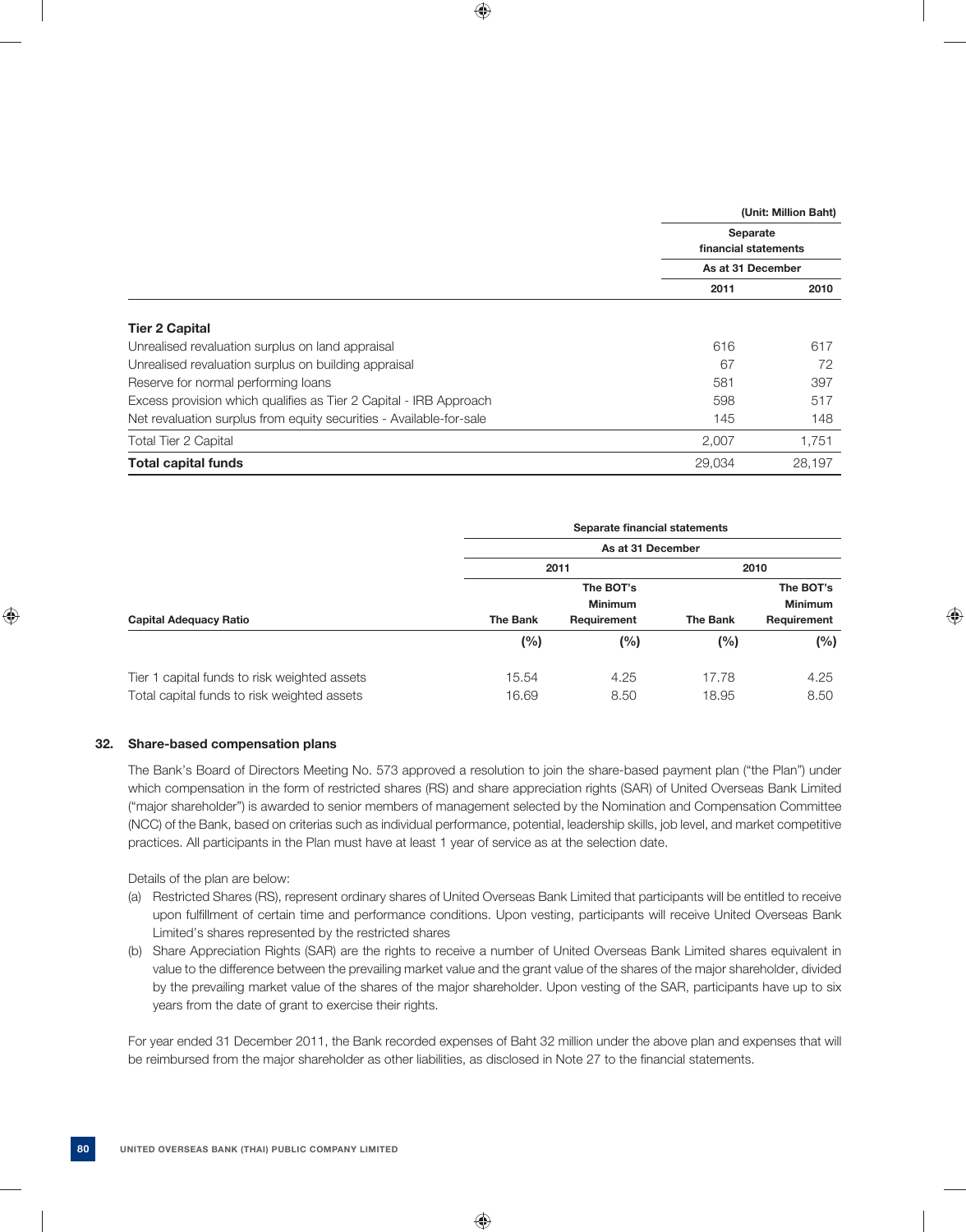#### **33. Commitments and contingencies liabilities**

### **33.1 Commitments**

|                                          |                                                          | (Unit: Million Baht) |  |
|------------------------------------------|----------------------------------------------------------|----------------------|--|
|                                          | <b>Consolidated and Separate</b><br>financial statements |                      |  |
|                                          | As at 31 December                                        |                      |  |
|                                          | 2011                                                     | 2010                 |  |
| Aval to bills                            | 754                                                      | 716                  |  |
| Guarantees of loans                      | 1,860                                                    | 2,023                |  |
| Liabilities under unmatured import bills | 798                                                      | 879                  |  |
| Letters of credit                        | 2,633                                                    | 2,416                |  |
| Other commitments                        |                                                          |                      |  |
| - Undrawn overdraft amount               | 21,655                                                   | 19,835               |  |
| - Other guarantees                       | 14,243                                                   | 11,589               |  |
| Total                                    | 41,943                                                   | 37,458               |  |

### **33.2 Operating lease commitments**

As at 31 December 2011 and 2010, the Bank and its subsidiaries had land/building lease agreements for branch offices and vehicles lease agreements, for which the lease terms range from 3 to 30 years and are renewable. The Bank and its subsidiaries also have committed to pay future rental payments which can be summarised as follows:

|                                      |                                          |                   |                               | (Unit: Million Baht) |  |
|--------------------------------------|------------------------------------------|-------------------|-------------------------------|----------------------|--|
|                                      | <b>Consolidated financial statements</b> |                   | Separate financial statements |                      |  |
|                                      |                                          | As at 31 December |                               | As at 31 December    |  |
|                                      | 2011                                     | 2010              | 2011                          | 2010                 |  |
| Land and building rental commitments | 405                                      | 341               | 405                           | 341                  |  |
| Car rental commitments               | 97                                       | 84                | 93                            | 83                   |  |
| Total                                | 502                                      | 425               | 498                           | 424                  |  |

#### **33.3 Commitments under Bancassurance Agreement**

 On 31 January 2010, the UOB Group and the Bank signed a business partner agreement (Bancassurance Agreement) with an Insurance Group. Under the agreement the Bank received a sum of the fees in advance. With the commitment to the agreement for 12 years from the date of the agreement. The Bank amortises such fees income over the term of the agreement and presents the fees received in advance under other liabilities, as disclosed in note 27 to the financial statements.

#### **33.4 Other commitments**

 The Bank has contractual commitments in respect of the purchase and servicing of information technology systems as well as other services. The outstanding balances of these major contractual commitments as at 31 December 2011, were approximately Baht 476 million (2010: Baht 294 million).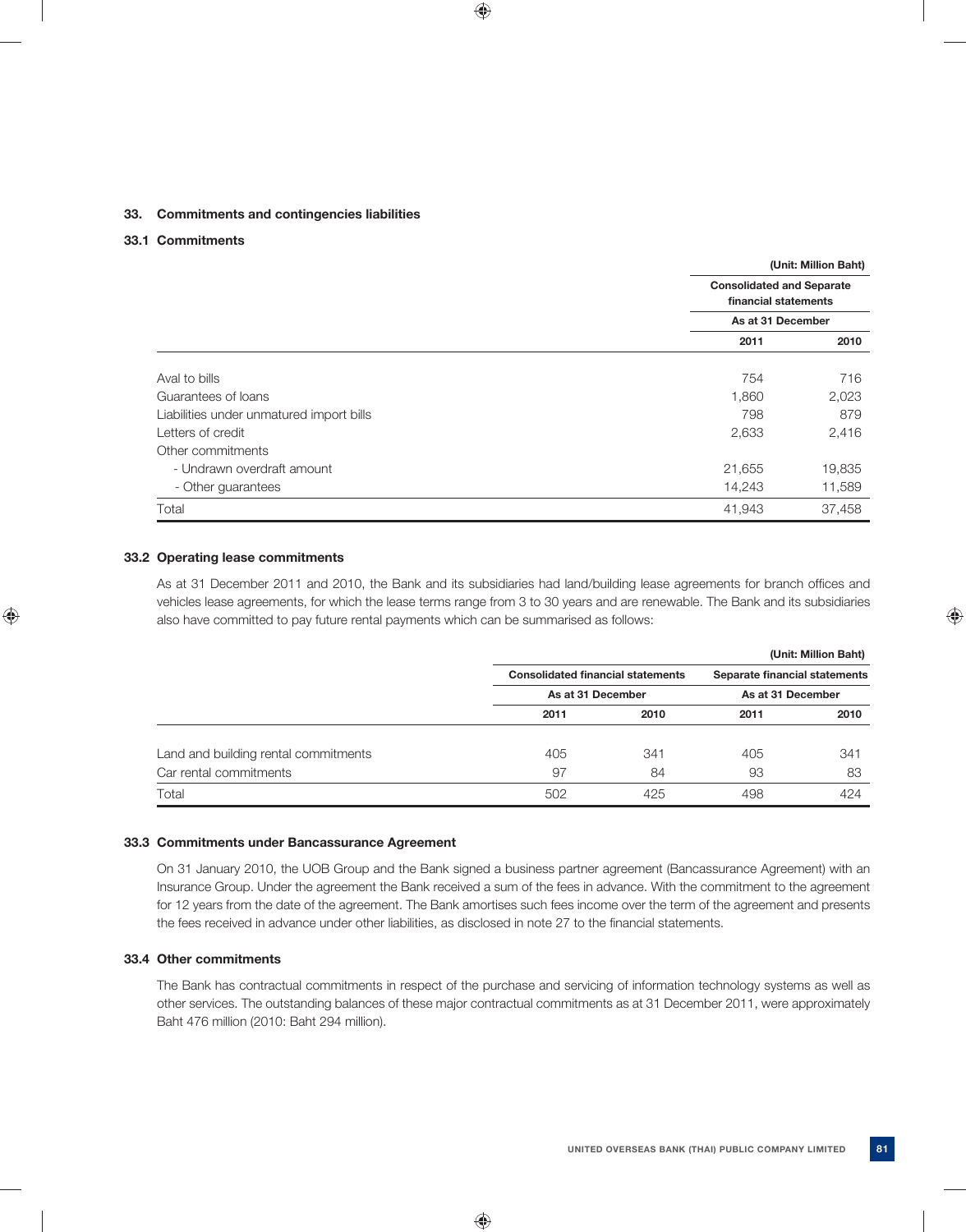As at 31 December 2011, the Bank also has commitments in relation to various "to-sell and to-purchase" agreements for its foreclosed properties, the net book value of which was Baht 38 million (2010: Baht 75 million). The estimated gains under those agreements is Baht 4 million (2010: gains Baht 9 million), moreover, the Bank has already provided allowance for impairment of those properties foreclosed.

 In addition, the Bank has commitments in respect of the loss sharing under the Non-performing Loan Transfer Agreement made with TAMC, as discussed in Note 14.8 to the financial statements.

### **34. Assets pledged as collateral**

|                                                                        |                                  | (Unit: Million Baht) |
|------------------------------------------------------------------------|----------------------------------|----------------------|
|                                                                        | <b>Consolidated and separate</b> |                      |
|                                                                        | financial statements             |                      |
|                                                                        | Net book value                   |                      |
|                                                                        | As at 31 December                |                      |
|                                                                        | 2011                             | 2010                 |
|                                                                        |                                  |                      |
| <b>Government bonds</b>                                                |                                  |                      |
| Pledged as collateral for securities sold under repurchase agreement   |                                  | 5,288                |
| Pledged as collateral for Intraday Liquidity Facilities to the BOT     | 3,252                            | 13.126               |
| Pledged as collateral for government departments                       |                                  | 35                   |
| Pledged as collateral for Private Repurchase Agreements (Private Repo) | 2,992                            |                      |

#### **35. Litigation**

 In the course of operating its banking business, the Bank has various labor suits and civil suits brought against it, including cases of tort. Under these lawsuits, claims against the Bank as at 31 December 2011 totaled Baht 1,091 million (2010: Baht 1,069 million). The Bank's management believes that the contingent liability (if any) resulting from the lawsuits will not have a material impact to the Bank's financial position or results of operations.

#### **36. Related party transactions**

During the year, the Bank had significant business transactions with its subsidiaries, associated, related companies (related by ways of shareholding and/or common shareholders and/or common directors) and related persons (Directors and Senior Management who are the level of Executive Director upwards, and their close family members). These transactions have been concluded on commercial terms and based agreed upon in the ordinary course of business between the Bank and those companies. Interest rates on loans to employees are calculated based on the Bank's employee welfare rule.

 As at 31 December 2011, the Bank also has staff welfare loans to executives from level of Executive Director upwards of Baht 20 million (2010: Baht 6 million) and also has normal loans to Senior Management and their close family members with the outstanding balance of Baht 15 million (2010: Baht 13 million) and the average balance for the year ended of Baht 13 million (2010: Baht 11 million).

 In addition, as at 31 December 2011, the Bank also has deposits of those staff and their close family members of Baht 76 million (2010: Baht 40 million).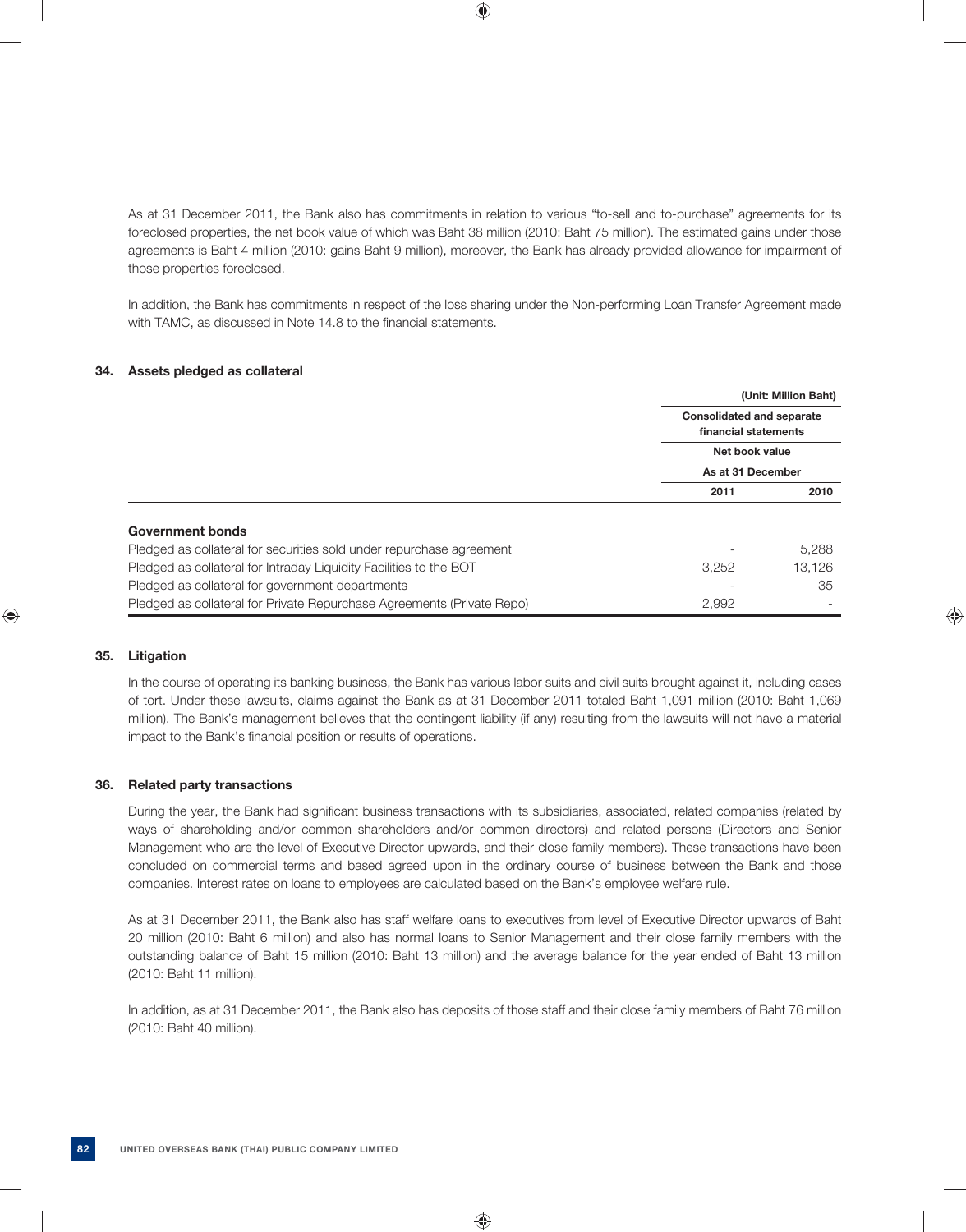Significant transactions, outstanding balances, income and expenses incurred with related parties, apart from those disclosed in the other notes, are summarised below.

|                                     |                          |         |             |       |                                          |                          | (Unit: Million Baht) |       |
|-------------------------------------|--------------------------|---------|-------------|-------|------------------------------------------|--------------------------|----------------------|-------|
|                                     |                          |         |             |       | <b>Consolidated financial statements</b> |                          |                      |       |
|                                     |                          |         |             |       | For the years ended 31 December          |                          |                      |       |
|                                     |                          |         | 2011        |       |                                          |                          | 2010                 |       |
|                                     |                          |         | Group of    |       |                                          |                          | Group of             |       |
|                                     |                          |         | major       |       |                                          |                          | major                |       |
|                                     | Associated               | Related | shareholder |       | Associated                               | Related                  | shareholder          |       |
|                                     | company companies        |         | (UOB)       | Total | company                                  | companies                | (UOB)                | Total |
| Interest income                     |                          |         | 24          | 24    | ٠                                        |                          | 3                    | 3     |
| Interest expenses                   | $\overline{\phantom{a}}$ | 43      | 206         | 249   | -                                        | 17                       | 106                  | 123   |
| Fees and service income             | 16                       |         | 24          | 41    | 13                                       | 3                        | 12                   | 28    |
| Net gain (loss) on foreign currency |                          |         |             |       |                                          |                          |                      |       |
| trading and exchange transaction    | $\overline{\phantom{a}}$ | (3)     | (141)       | (144) | $\overline{a}$                           | $\qquad \qquad -$        | 388                  | 388   |
| Other operating income              |                          |         |             |       | $\overline{\phantom{a}}$                 | $\overline{\phantom{a}}$ |                      |       |
| Insurance expenses                  |                          |         |             |       | 9                                        | ۰                        |                      | 9     |
| Other expenses                      |                          |         | 317         | 317   |                                          | $\overline{\phantom{0}}$ | 283                  | 283   |

# **(Unit: Million Baht)**

|                                                                |                     |                          |                   |                   |       | Separate financial statements   |                          |                          |                   |       |
|----------------------------------------------------------------|---------------------|--------------------------|-------------------|-------------------|-------|---------------------------------|--------------------------|--------------------------|-------------------|-------|
|                                                                |                     |                          |                   |                   |       | For the years ended 31 December |                          |                          |                   |       |
|                                                                |                     |                          | 2011              |                   |       |                                 |                          | 2010                     |                   |       |
|                                                                |                     |                          |                   | Group of<br>major |       |                                 |                          |                          | Group of<br>major |       |
|                                                                |                     | Associated               | Related           | shareholder       |       |                                 | Associated               | Related                  | shareholder       |       |
|                                                                | <b>Subsidiaries</b> |                          | company companies | (UOB)             |       | <b>Total Subsidiaries</b>       |                          | company companies        | (UOB)             | Total |
| Interest income                                                |                     |                          |                   | 24                | 24    | 46                              |                          |                          | 3                 | 49    |
| Interest expenses                                              | 8                   | $\overline{\phantom{m}}$ | 43                | 204               | 255   | 5                               | $\overline{\phantom{a}}$ | 17                       | 106               | 128   |
| Fees and service income                                        | 88                  | 16                       | 1                 | $\overline{7}$    | 112   | 78                              | 13                       | 3                        | 1                 | 95    |
| Fees and service                                               |                     |                          |                   |                   |       |                                 |                          |                          |                   |       |
| expenses                                                       | 169                 |                          |                   |                   | 169   | 159                             |                          |                          |                   | 159   |
| Net gain (loss) on foreign<br>currency trading<br>and exchange |                     |                          |                   |                   |       |                                 |                          |                          |                   |       |
| transaction                                                    |                     |                          | (3)               | (141)             | (144) |                                 |                          | $\overline{\phantom{0}}$ | 388               | 389   |
| Other operating income                                         | 10                  |                          |                   |                   | 11    | 16                              |                          | $\overline{\phantom{0}}$ |                   | 17    |
| Insurance expenses                                             |                     |                          |                   |                   | 1     |                                 | 8                        |                          |                   | 8     |
| Premises and                                                   |                     |                          |                   |                   |       |                                 |                          |                          |                   |       |
| equipment expenses                                             | (4)                 |                          |                   |                   | (4)   | (5)                             |                          |                          |                   | (5)   |
| Other expenses                                                 |                     |                          |                   | 317               | 317   |                                 |                          |                          | 283               | 283   |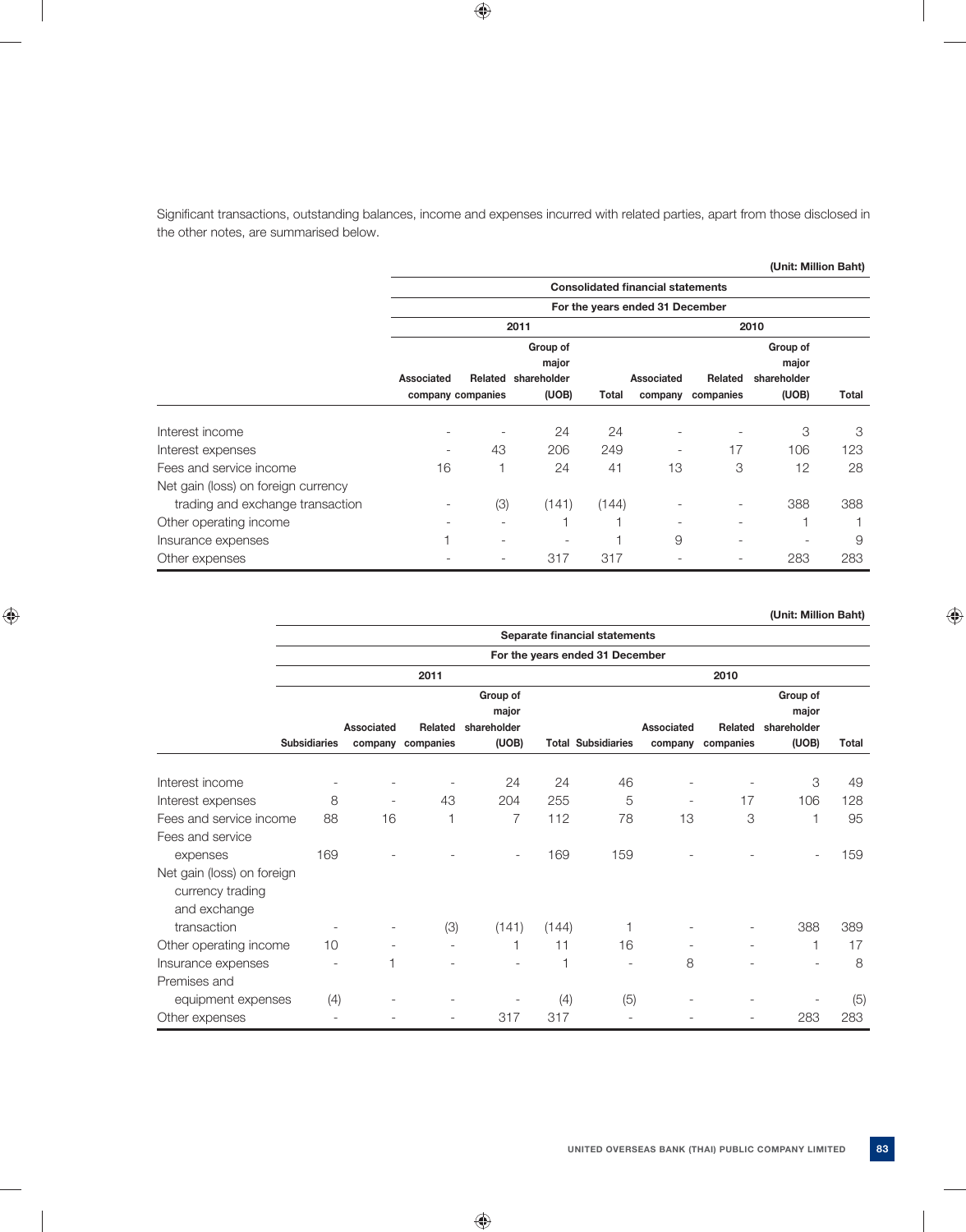In addition, for the year ended 31 December 2011, the Bank also has paid Baht 27 million (2010: Baht 47 million) on software development to United Overseas Bank Limited, major shareholder.

#### **Senior management personnel compensation**

 For the year ended 31 December 2011, the remuneration that the Bank and its subsidiaries paid to their directors and senior management, who are key management personnel with authority and responsibility, whether direct or indirect, for planning, direction and controlling the operations of the Bank and its subsidiaries, consisted of monthly remuneration, meeting allowances, salaries, provident fund contributions and long-term benefits. This was as follows:

|                              |                      | (Unit: Million Baht)                |
|------------------------------|----------------------|-------------------------------------|
|                              |                      | For the year ended 31 December 2011 |
|                              | Consolidated         | Separate                            |
|                              | financial statements | financial statements                |
| Short-term employee benefits | 418                  | 347                                 |
| Post-employment benefits     | 15                   | 13                                  |
| Share-based payment          | 32                   | 32                                  |
|                              | 465                  | 392                                 |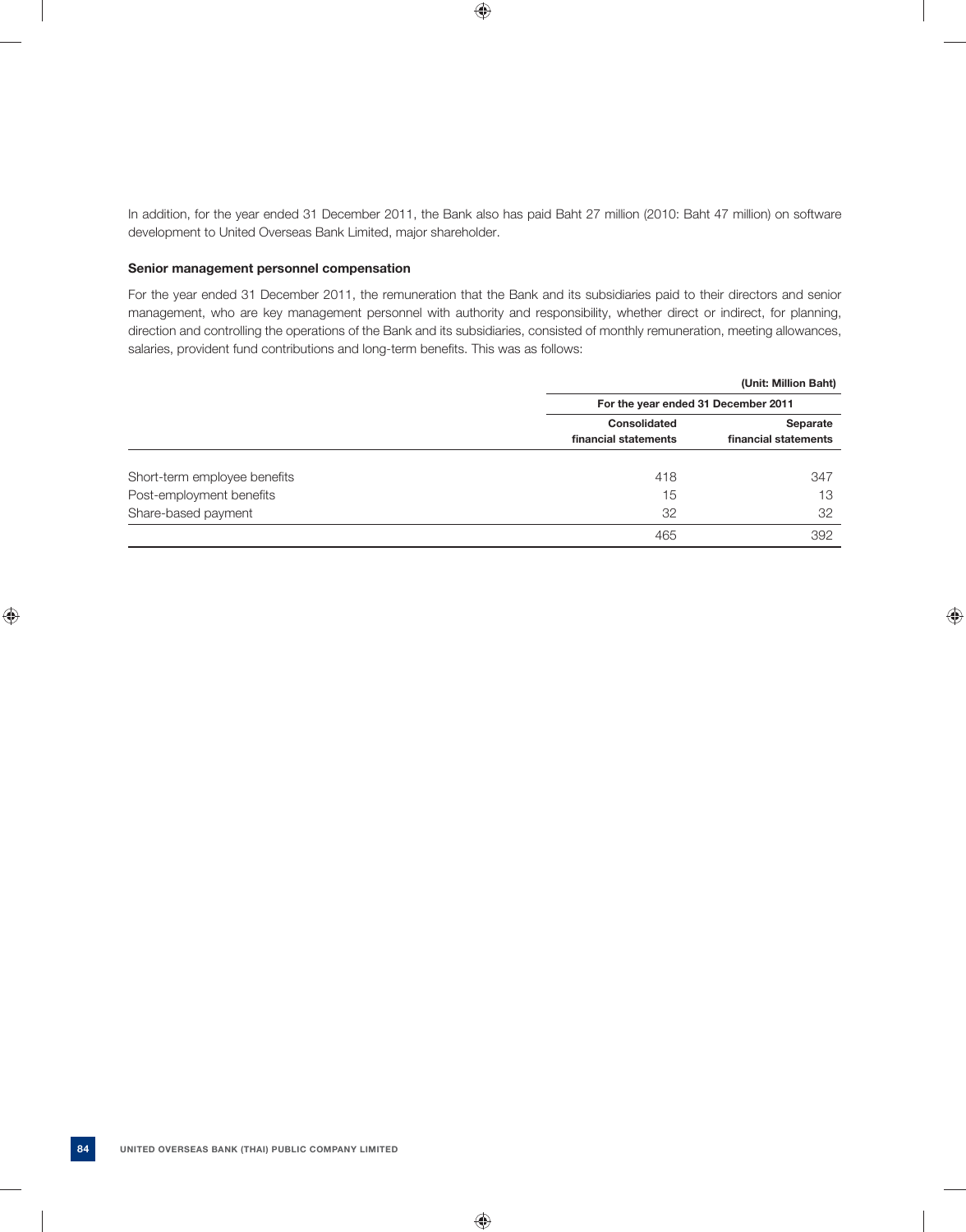| j<br><b>14 CAC CAC - 1</b><br>.<br>ל<br>$\frac{2}{2}$<br>ĺ<br>ļ                                                                                                            |  |
|----------------------------------------------------------------------------------------------------------------------------------------------------------------------------|--|
| 3<br> -<br> -<br> -<br>.<br>;<br>۱<br>$\frac{5}{1}$<br>l                                                                                                                   |  |
| こうしょう りょう りょうしょう<br>I<br>)<br>2<br>2<br>2<br>2<br>2<br>.<br>.<br>.                                                                                                         |  |
| į<br>5 (<br>֖֖֖֖֖֖֧ׅׅ֚֚֚֚֚֚֚֚֚֚֚֚֚֚֚֚֚֚֚֡֝֓֡֬֓֡֬֓֓֞֓֡֬֓֓֞֓֡֬֓֞֬֓֞֓֬֓֓֬֝֓֞֬֝֓֬<br>ֺ֚<br>こうせつ こうこう うちょうこう サンクリ<br>5<br>$\overline{\phantom{a}}$<br>$\ddot{\phantom{0}}$<br>j |  |
| ļ<br>١<br>ֺ֚֘֝֬<br>i<br>l<br>j<br>İ                                                                                                                                        |  |

|                                                                        |                                    |          |                     |                             |                |                             |                            |                        |                                   |                   | Consolidated financial statements                       |                       |           |                                         |       |                    |                 |                        |                                          |                      | (Unit: Million Baht)                                            |
|------------------------------------------------------------------------|------------------------------------|----------|---------------------|-----------------------------|----------------|-----------------------------|----------------------------|------------------------|-----------------------------------|-------------------|---------------------------------------------------------|-----------------------|-----------|-----------------------------------------|-------|--------------------|-----------------|------------------------|------------------------------------------|----------------------|-----------------------------------------------------------------|
|                                                                        |                                    |          |                     |                             |                |                             |                            |                        |                                   |                   | As at 31 December                                       |                       |           |                                         |       |                    |                 |                        |                                          |                      |                                                                 |
|                                                                        |                                    |          |                     |                             |                | 2011                        |                            |                        |                                   |                   |                                                         |                       |           |                                         |       | 2010               |                 |                        |                                          |                      |                                                                 |
|                                                                        |                                    |          | Interbank           |                             |                |                             |                            | Interbank              |                                   |                   |                                                         |                       | Interbank |                                         |       |                    |                 | Interbank              |                                          |                      |                                                                 |
|                                                                        | loans to Outstanding<br>Average    |          | market<br>and money |                             |                |                             |                            | and money<br>market    | Debt issued                       |                   | loans to<br>Average                                     | Outstanding           | and money | market                                  |       |                    |                 | market<br>and money    |                                          |                      | Pricing<br>2011                                                 |
|                                                                        | outstanding customers<br>customers | loans to | (assets)            | items Derivatives<br>assets | Other          | assets Commitments Deposits |                            | items<br>(liabilities) | liabilities<br><b>Derivatives</b> | borrowings<br>and | customers<br>outstanding<br>liabilities<br><b>Other</b> | loans to<br>customers |           | items Derivatives<br>assets<br>(assets) | Other | assets Commitments | <b>Deposits</b> | items<br>(liabilities) | <b>Derivatives</b><br><b>liabilities</b> | liabilities<br>Other | of loans<br>policy                                              |
|                                                                        |                                    |          |                     |                             |                |                             |                            |                        |                                   |                   |                                                         |                       |           |                                         |       |                    |                 |                        |                                          |                      |                                                                 |
| Non-consolidated subsidiary company<br>(Thai) Co., Ltd.<br>UOB Leasing |                                    |          |                     |                             |                |                             | S                          |                        |                                   | 5                 |                                                         |                       |           |                                         |       |                    |                 |                        |                                          |                      | $\lessgtr$                                                      |
| Associated company<br>AXA Insurance Pd.                                |                                    |          |                     |                             |                |                             | $\infty$                   |                        |                                   |                   |                                                         |                       |           |                                         |       | t,                 | 42              |                        |                                          |                      | $\frac{4}{2}$                                                   |
| Related companies<br>Wing Fat Co., Ltd.                                |                                    |          |                     |                             |                |                             |                            |                        |                                   |                   |                                                         |                       |           |                                         |       | ┯                  |                 | ٠                      |                                          |                      | $\stackrel{\triangleleft}{\geq}$                                |
| Loxley Pd.                                                             |                                    |          |                     |                             |                | $\frac{\infty}{\infty}$     |                            |                        |                                   |                   |                                                         |                       |           |                                         |       | $\infty$           |                 |                        |                                          |                      | $\lesssim$                                                      |
| Assurance Co., Ltd.<br>The Muangthai Life                              |                                    |          |                     |                             |                | 168                         |                            | 1,246                  | S                                 |                   |                                                         |                       |           |                                         |       | 168                |                 | 237                    |                                          |                      | $\frac{4}{2}$                                                   |
| Pattaya Co., Ltd.<br>Underwaterworld                                   |                                    |          |                     |                             |                |                             | 280                        |                        |                                   |                   |                                                         |                       |           |                                         |       |                    | 236             |                        |                                          |                      | $\frac{4}{2}$                                                   |
| PPHR (Thailand) Limited                                                |                                    |          |                     |                             |                |                             | $\sim$                     |                        |                                   |                   |                                                         |                       |           |                                         |       |                    | $\sim$          |                        |                                          |                      | $\lessgtr$                                                      |
| Haw Par Tiger Balm<br>(Thailand) Limited                               |                                    |          |                     |                             |                |                             | 35                         |                        |                                   |                   |                                                         |                       |           |                                         |       |                    | 46              |                        |                                          |                      |                                                                 |
| Loxley Wireless Co., Ltd.                                              |                                    |          |                     |                             |                |                             | $\sim$ 4                   |                        |                                   |                   |                                                         |                       |           |                                         |       | ×                  |                 |                        |                                          |                      | $\stackrel{\triangleleft}{\geq} \stackrel{\triangleleft}{\geq}$ |
| Loxbit Pol.                                                            |                                    |          |                     |                             |                |                             |                            |                        |                                   |                   |                                                         |                       |           |                                         |       | $\sim$             | $N$ $N$         |                        |                                          |                      | $\lessgtr$                                                      |
| <b>TRC Construction Pcl.</b>                                           |                                    |          |                     |                             |                | 4                           | $\overline{\omega}$ $\sim$ |                        |                                   |                   |                                                         |                       |           |                                         |       | $\,$               |                 |                        |                                          |                      |                                                                 |
| Sahakam Wisavakom Co., Ltd.                                            |                                    |          |                     |                             |                |                             |                            |                        |                                   |                   |                                                         |                       |           |                                         |       | ×                  |                 |                        |                                          |                      | $\frac{4}{5}$                                                   |
| United Overseas Bank Limited<br>Major shareholders                     |                                    |          | 4,202               | S                           | $\blacksquare$ | 2,915                       | ł                          | 28,614                 | $\overline{r}$                    |                   | 74                                                      |                       |           | 304<br>$\overline{0}$                   |       | 26,774             |                 | 34,848                 | $\frac{3}{4}$                            |                      | 53 Money market<br>reference rate                               |
| Group of Companies<br>United Overseas Bank                             |                                    |          |                     |                             | ਨ              |                             |                            | 219                    |                                   |                   | 315                                                     |                       |           |                                         |       | 5                  |                 | 257                    |                                          |                      | reference rate<br>130 Money market                              |

 $\overline{\phantom{a}}$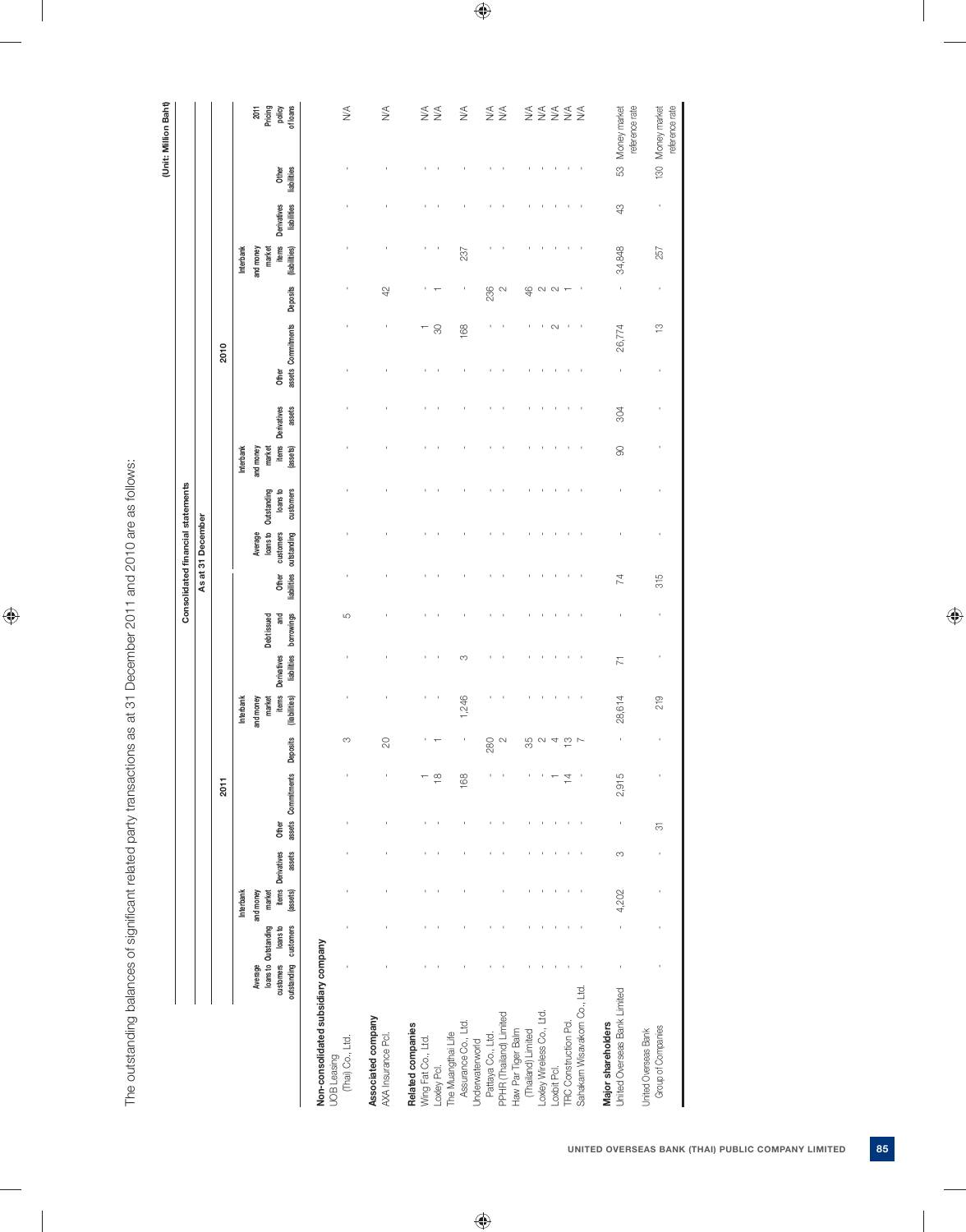|                               |                   |      | Pricing<br>2011<br>policy                             | of loans                           | $\frac{4}{2}$                                        |                             | $\stackrel{\triangleleft}{\geq}$ |                                                    | $\frac{4}{5}$          | $\frac{4}{2}$                            | $\lessgtr$                              | $\frac{4}{2}$                   |                    | $\frac{4}{2}$       | $\stackrel{\triangleleft}{\geq}$     | $\frac{4}{\sqrt{2}}$    |                    | $\stackrel{\triangleleft}{\geq} \stackrel{\triangleleft}{\geq}$ |                           | $\begin{array}{c}\n 4 \\ 2 \\ 3\n \end{array}$ |                              |                              | Money market                                       | reference rate<br>Money market             |
|-------------------------------|-------------------|------|-------------------------------------------------------|------------------------------------|------------------------------------------------------|-----------------------------|----------------------------------|----------------------------------------------------|------------------------|------------------------------------------|-----------------------------------------|---------------------------------|--------------------|---------------------|--------------------------------------|-------------------------|--------------------|-----------------------------------------------------------------|---------------------------|------------------------------------------------|------------------------------|------------------------------|----------------------------------------------------|--------------------------------------------|
|                               |                   |      | Other                                                 |                                    | J.                                                   |                             | $\sim$                           |                                                    | $\cong$                |                                          |                                         |                                 |                    |                     |                                      |                         |                    |                                                                 |                           |                                                |                              |                              | S                                                  | ï                                          |
|                               |                   |      | and<br>Debt issued                                    |                                    | 460                                                  |                             |                                  |                                                    | $\frac{87}{20}$        |                                          |                                         |                                 |                    |                     |                                      |                         |                    |                                                                 |                           |                                                |                              |                              |                                                    |                                            |
|                               |                   |      |                                                       | liabilities borrowings liabilities |                                                      |                             |                                  |                                                    |                        |                                          |                                         |                                 |                    |                     |                                      |                         |                    |                                                                 |                           |                                                |                              |                              | 43                                                 |                                            |
|                               |                   |      | items Derivatives<br>market<br>and money<br>Interbank | (liabilities)                      | J.                                                   |                             | 107                              |                                                    |                        |                                          |                                         |                                 |                    | 237                 |                                      |                         |                    |                                                                 |                           |                                                |                              |                              | 34,848                                             | 257                                        |
|                               |                   |      |                                                       | <b>Deposits</b>                    | $\circ$                                              |                             |                                  | $42$                                               | 51                     | 42                                       |                                         |                                 |                    |                     | 236                                  | $\sim$                  |                    | 46                                                              | $\sim$                    | $\sim$                                         |                              |                              | $\,$                                               |                                            |
|                               |                   | 2010 |                                                       |                                    |                                                      |                             |                                  |                                                    | $\blacksquare$         |                                          |                                         | $\rm ^{50}$                     |                    | 168                 |                                      |                         |                    |                                                                 |                           | $\sim$                                         |                              |                              | 26,774                                             | $\frac{1}{2}$                              |
|                               |                   |      |                                                       |                                    |                                                      |                             | ₹                                |                                                    | $\sim$                 |                                          |                                         |                                 |                    |                     |                                      |                         |                    |                                                                 |                           |                                                |                              |                              | $\,$                                               |                                            |
|                               |                   |      | Other                                                 | assets assets Commitments          |                                                      |                             |                                  |                                                    |                        |                                          |                                         |                                 |                    |                     |                                      |                         |                    |                                                                 |                           |                                                |                              |                              | 304                                                |                                            |
|                               |                   |      | items Derivatives<br>market<br>Interbank<br>and money | (assets)                           |                                                      |                             |                                  |                                                    |                        |                                          |                                         |                                 |                    |                     |                                      |                         |                    |                                                                 |                           |                                                |                              |                              | $\otimes$                                          |                                            |
|                               |                   |      | loans to                                              | customers                          |                                                      |                             |                                  |                                                    | $\,$ 1 $\,$            |                                          |                                         | $\blacksquare$                  |                    |                     |                                      |                         |                    |                                                                 |                           |                                                |                              |                              |                                                    |                                            |
| Separate financial statements | As at 31 December |      | loans to Outstanding<br>Average                       |                                    | 1,642                                                |                             |                                  |                                                    |                        |                                          |                                         |                                 |                    |                     |                                      |                         |                    |                                                                 |                           |                                                |                              |                              |                                                    |                                            |
|                               |                   |      | customers<br>Other                                    | liabilities outstanding            | $\,$                                                 |                             | $\sim$                           |                                                    | $\frac{6}{1}$          |                                          |                                         |                                 |                    |                     |                                      |                         |                    |                                                                 |                           |                                                |                              |                              | 74                                                 |                                            |
|                               |                   |      | and                                                   |                                    | LO                                                   |                             |                                  | 113                                                | $\overline{4}$         |                                          |                                         |                                 |                    |                     |                                      |                         |                    |                                                                 |                           |                                                |                              |                              |                                                    |                                            |
|                               |                   |      | Debt issued                                           | borrowings                         |                                                      |                             |                                  |                                                    | $\mathbf{I}$           |                                          |                                         | J.                              |                    | S                   |                                      |                         |                    |                                                                 |                           |                                                |                              |                              | $\overline{7}$                                     |                                            |
|                               |                   |      | items Derivatives                                     | liabilities                        |                                                      |                             | 89                               |                                                    |                        |                                          |                                         |                                 |                    |                     |                                      |                         |                    |                                                                 |                           |                                                |                              |                              |                                                    |                                            |
|                               |                   |      | market<br>and money<br>Interbank                      | (liabilities)                      |                                                      |                             |                                  |                                                    |                        |                                          |                                         |                                 |                    | 1,246               |                                      |                         |                    |                                                                 |                           |                                                |                              |                              | 28,614                                             | 219                                        |
|                               |                   |      |                                                       |                                    | S                                                    |                             |                                  | $\sim$                                             | $\frac{9}{4}$          | 20                                       |                                         |                                 |                    |                     | 280                                  | $\sim$                  |                    | 35                                                              | $\sim$                    | 4                                              | $\frac{10}{2}$ $\sim$        |                              |                                                    |                                            |
|                               |                   | 2011 |                                                       | assets Commitments Deposits        |                                                      |                             |                                  |                                                    |                        |                                          |                                         | $\stackrel{\infty}{\leftarrow}$ |                    | 168                 |                                      |                         |                    |                                                                 |                           |                                                | $\overline{4}$               |                              | 2,915                                              |                                            |
|                               |                   |      | Other                                                 |                                    | J.                                                   |                             | N                                |                                                    | $\frac{1}{2}$          |                                          |                                         |                                 |                    | $\mathbf{I}$        |                                      | $\blacksquare$          |                    |                                                                 |                           |                                                |                              |                              | $\mathbf{r}$                                       | 29                                         |
|                               |                   |      | items Derivatives                                     | assets                             |                                                      |                             |                                  |                                                    | $\,$ 1 $\,$            |                                          |                                         |                                 |                    |                     |                                      |                         |                    |                                                                 |                           |                                                |                              |                              | S                                                  | ï                                          |
|                               |                   |      | and money<br>market<br>Interbank                      | (assets)                           |                                                      |                             |                                  |                                                    |                        |                                          |                                         |                                 |                    |                     |                                      |                         |                    |                                                                 |                           |                                                |                              |                              | 4,202                                              | 1                                          |
|                               |                   |      | loans to                                              | customers                          |                                                      |                             |                                  |                                                    |                        |                                          |                                         |                                 |                    |                     |                                      |                         |                    |                                                                 |                           |                                                |                              |                              | $\overline{1}$                                     |                                            |
|                               |                   |      | loans to Outstanding<br>customers<br>Average          |                                    | J.                                                   |                             |                                  |                                                    |                        |                                          |                                         |                                 |                    |                     |                                      |                         |                    |                                                                 |                           |                                                |                              |                              |                                                    |                                            |
|                               |                   |      |                                                       | outstanding                        | UOB Leasing (Thai) Co., Ltd.<br>Subsidiary companies | <b>UOB Asset Management</b> | (Thai) Co., Ltd.                 | <b>UOB Bullion and Futures</b><br>(Thai) Co., Ltd. | UOB Services Co., Ltd. | Associated company<br>AXA Insurance Pcl. | Related companies<br>Wing Fat Co., Ltd. | Loxley Pd.                      | The Muangthai Life | Assurance Co., Ltd. | Pattaya Co., Ltd.<br>Underwaterworld | PPHR (Thailand) Limited | Haw Par Tiger Balm | (Thailand) Limited                                              | Loxley Wireless Co., Ltd. | Loxbit Pd.                                     | <b>TRC Construction Pcl.</b> | Sahakarn Wisavakom Co., Ltd. | United Overseas Bank Limited<br>Major shareholders | Group of Companies<br>United Overseas Bank |

ت الملك الملك الملك الملك الملك الملك الملك الملك الملك الملك الملك الملك الملك الملك الملك الملك الملك الملك ا<br>تعلم الملك الملك الملك الملك الملك الملك الملك الملك الملك الملك الملك الملك الملك الملك الملك الملك الملك ال reference rate<br>reference rate

Money market<br>reference rate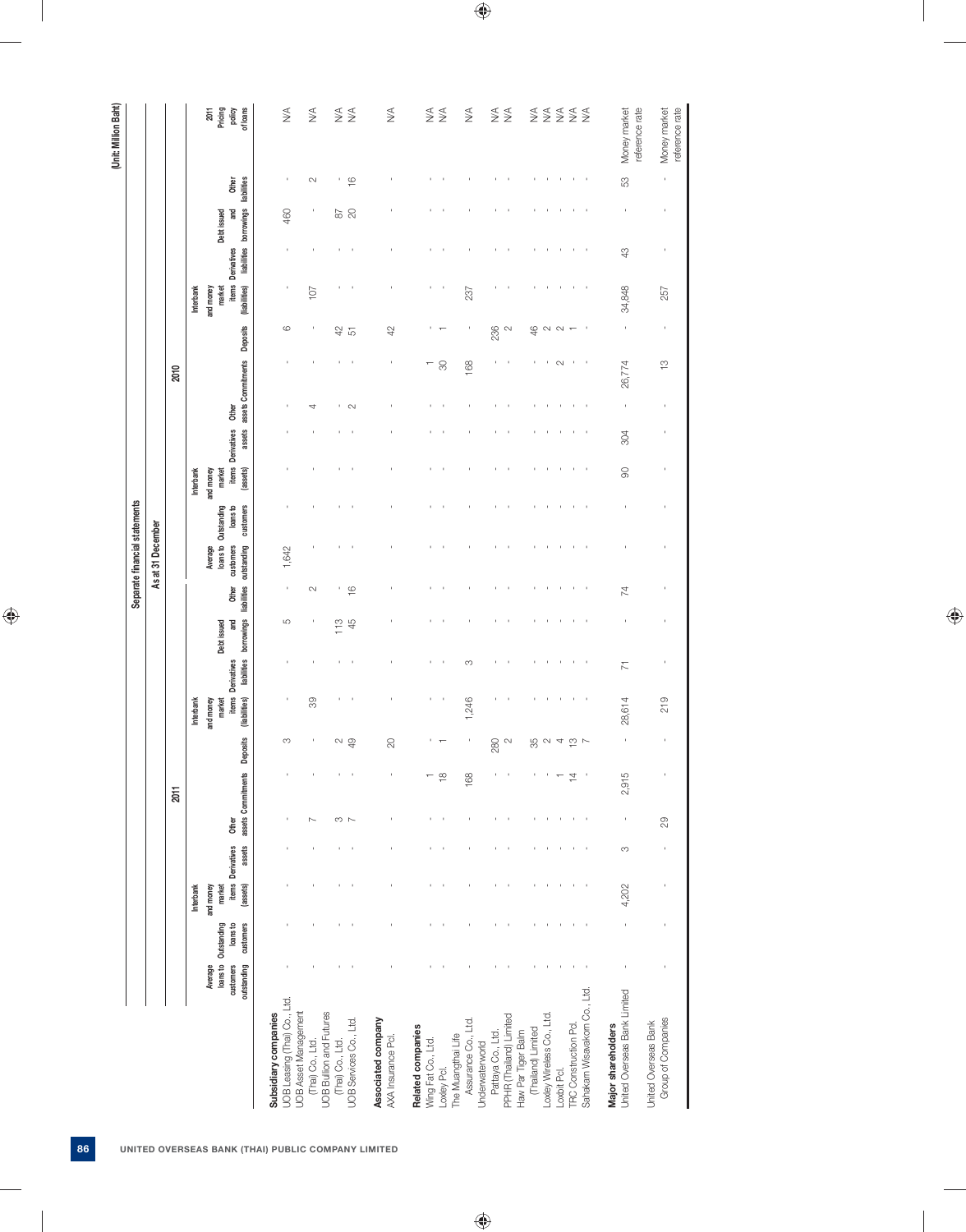### 37. Other benefits paid to the directors and management

As at 31 December 2011 and 2010, the Bank and its subsidiaries had not paid other benefits to their directors and management except for the benefits that are normally received such as monthly directors' remuneration, meeting allowance, salary and bonus as discussed in Note 32 and Note 36 to the financial statements.

### **38. Income tax**

Income tax expenses for the years ended 31 December 2011 and 2010 are made up as follows:

|                                                |                                          |       |                               | (Unit: Million Baht) |
|------------------------------------------------|------------------------------------------|-------|-------------------------------|----------------------|
|                                                | <b>Consolidated financial statements</b> |       | Separate financial statements |                      |
|                                                | For the years ended                      |       | For the years ended           |                      |
|                                                | 31 December                              |       | 31 December                   |                      |
|                                                | 2011                                     | 2010  | 2011                          | 2010                 |
| <b>Current income tax:</b>                     |                                          |       |                               |                      |
| Current income tax charge                      | 434                                      | 843   | 412                           | 797                  |
| Adjustment in respect of current income        |                                          |       |                               |                      |
| tax of previous year                           |                                          | 39    |                               | 39                   |
| Deferred tax:                                  |                                          |       |                               |                      |
| Relating to origination and reversal           |                                          |       |                               |                      |
| of temporary differences                       | 45                                       | (322) | 45                            | (326)                |
| Effects of changes in the applicable tax rates | 868                                      |       | 866                           |                      |
| Deferred tax adjustment                        |                                          | 167   |                               |                      |
| Income tax expense reported in the statement   |                                          |       |                               |                      |
| of comprehensive income                        | 1,348                                    | 727   | 1,323                         | 510                  |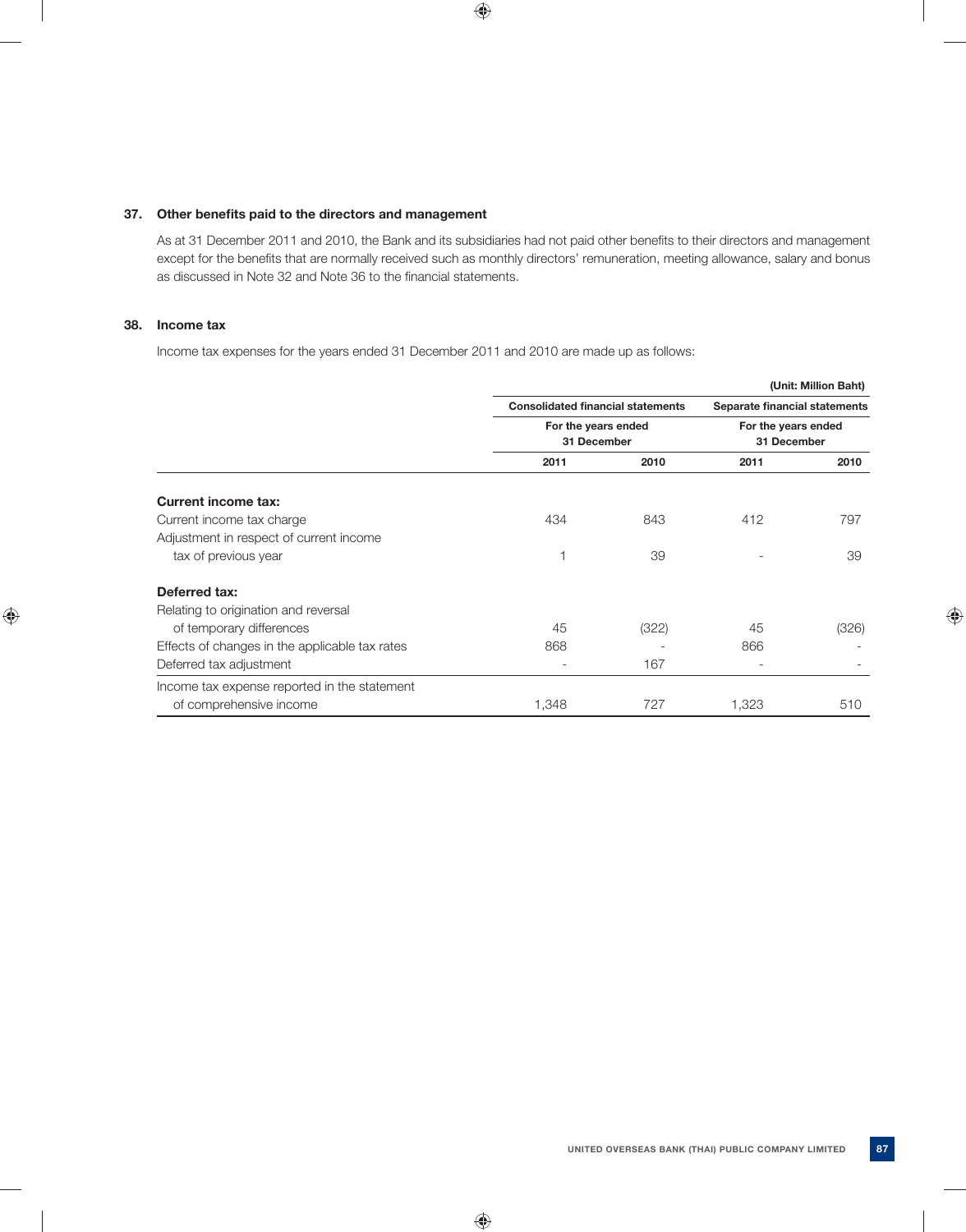Reconciliation between income tax expenses and the product of accounting profit multiplied by the applicable tax rates for the years ended 31 December 2011 and 2010

|                                                                |                                          |       |                               | (Unit: Million Baht) |
|----------------------------------------------------------------|------------------------------------------|-------|-------------------------------|----------------------|
|                                                                | <b>Consolidated financial statements</b> |       | Separate financial statements |                      |
|                                                                | For the years ended                      |       | For the years ended           |                      |
|                                                                | 31 December                              |       | 31 December                   |                      |
|                                                                | 2011                                     | 2010  | 2011                          | 2010                 |
| Accounting profit before tax                                   | 1,474                                    | 1,845 | 1,558                         | 2,270                |
| Applicable tax rate                                            | 30%                                      | 30%   | 30%                           | 30%                  |
| Accounting profit before tax multiplied by applicable tax rate | 442                                      | 553   | 468                           | 681                  |
| Adjustment in respect of current income tax of previous year   |                                          | 39    |                               | 39                   |
| Income not subject to tax                                      | (19)                                     | (16)  | (19)                          | (187)                |
| Expense not deductible for tax                                 | 11                                       | (17)  | 8                             | (23)                 |
| Effects of change in the applicable tax rate                   | 868                                      |       | 866                           |                      |
| Deferred tax adjustment                                        |                                          | 167   |                               |                      |
| Other adjustment                                               | 6                                        |       |                               |                      |
|                                                                | 1,309                                    | 726   | 1,323                         | 510                  |
| Share of tax of an associated company                          | 39                                       |       |                               |                      |
| Income tax expense reported in the statement                   |                                          |       |                               |                      |
| of comprehensive income                                        | 1,348                                    | 727   | 1,323                         | 510                  |

### **39. Earnings per share**

 Basic earning per share is calculated by dividing net income attributable to equity holders of the Bank (exclude other comprehensive income) for the years by the weighted average number of ordinary shares in issue during the year.

The Bank had the basic earnings per share as follows:

|                                                        |      | <b>Consolidated financial statements</b>                |      | Separate financial statements      |
|--------------------------------------------------------|------|---------------------------------------------------------|------|------------------------------------|
|                                                        |      | For the years ended<br>31 December                      |      | For the years ended<br>31 December |
|                                                        | 2011 | 2010                                                    | 2011 | 2010                               |
| Net income (Million Baht)                              | 125  | 1.119                                                   | 236  | 1,760                              |
| Weighted average number of<br>ordinary shares (shares) |      | 2,485,661,305 2,485,661,305 2,485,661,305 2,485,661,305 |      |                                    |
| Basic earnings per share (Baht)                        | 0.05 | 0.45                                                    | 0.09 | 0.71                               |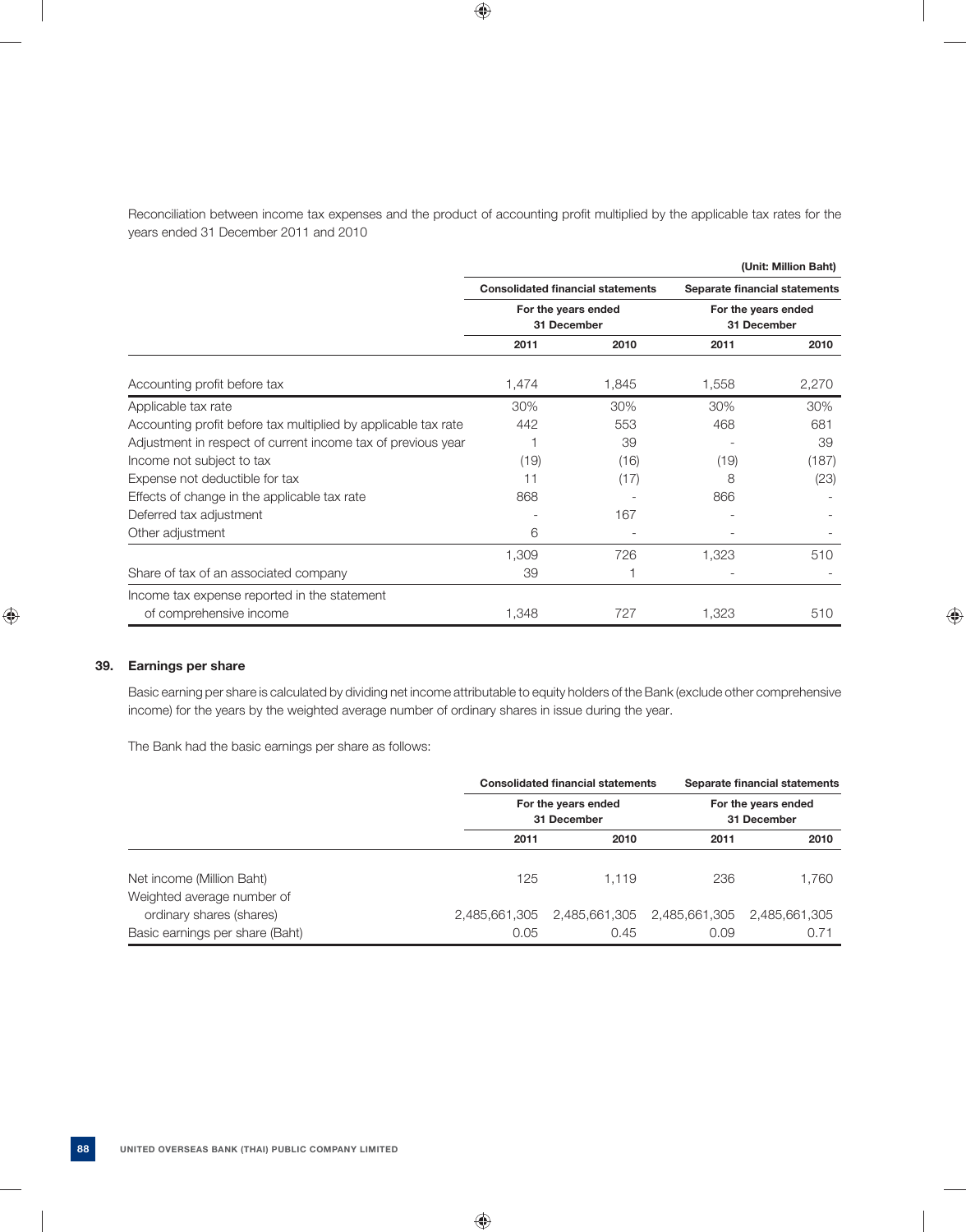# 40. Distribution of statements of financial position items by geographic locations and results of operations classified by  **type of businesses**

Key statement of financial position items as at 31 December 2011 and 2010, classified by type of business are as follows:

|                                |             |                          |                                          |         |                          | (Unit: Million Baht) |
|--------------------------------|-------------|--------------------------|------------------------------------------|---------|--------------------------|----------------------|
|                                |             |                          | <b>Consolidated financial statements</b> |         |                          |                      |
|                                |             |                          | As at 31 December 2011                   |         |                          |                      |
|                                | Commercial  |                          |                                          |         | Eliminated               | Consolidated         |
|                                | <b>Bank</b> | Leasing                  | <b>Others</b>                            | Total   | transaction*             | <b>Total</b>         |
| Total assets                   | 298,571     | $\overline{a}$           | 628                                      | 299,199 | (610)                    | 298,589              |
| Interbank and money market     |             |                          |                                          |         |                          |                      |
| items - net (assets)           | 59,235      | $\overline{\phantom{a}}$ | 518                                      | 59.753  | (250)                    | 59,503               |
| Investments - net              | 34,370      | $\qquad \qquad -$        |                                          | 34,371  | (327)                    | 34,044               |
| Loans to customers and accrued |             |                          |                                          |         |                          |                      |
| interest receivables - net     | 183,903     | $\qquad \qquad -$        |                                          | 183,904 | $\overline{\phantom{a}}$ | 183,904              |
| Deposits                       | 166,359     |                          | $\overline{\phantom{0}}$                 | 166.359 | (52)                     | 166,307              |
| Interbank and money market     |             |                          |                                          |         |                          |                      |
| items (liabilities)            | 44,938      | $\overline{a}$           | -                                        | 44,938  | (39)                     | 44,899               |
| Debt issued and borrowings     | 42,318      |                          | $\overline{\phantom{a}}$                 | 42,318  | (158)                    | 42,160               |

 *\* Eliminated transaction are transactions between the Bank and its subsidiaries and are eliminated upon consolidation in accordance with accounting standards.*

|                                                |             |                          |                                          |         |              | (Unit: Million Baht)           |
|------------------------------------------------|-------------|--------------------------|------------------------------------------|---------|--------------|--------------------------------|
|                                                |             |                          | <b>Consolidated financial statements</b> |         |              |                                |
|                                                |             |                          | As at 31 December 2010                   |         |              |                                |
|                                                | Commercial  |                          |                                          |         |              | <b>Eliminated Consolidated</b> |
|                                                | <b>Bank</b> | Leasing                  | <b>Others</b>                            | Total   | transaction* | Total                          |
| Total assets                                   | 248.113     | 467                      | 721                                      | 249.301 | (1,410)      | 247,891                        |
| Interbank and money market                     |             |                          |                                          |         |              |                                |
| items - net (assets)                           | 23,877      | 466                      | 495                                      | 24.838  | (773)        | 24,065                         |
| Investments - net                              | 48.275      | $\overline{\phantom{a}}$ |                                          | 48.276  | (614)        | 47,662                         |
| Loans to customers and accrued                 |             |                          |                                          |         |              |                                |
| interest receivables - net                     | 157,012     | $\overline{\phantom{a}}$ |                                          | 157,013 | ٠.           | 157,013                        |
| Deposits                                       | 152,139     | $\overline{\phantom{a}}$ | -                                        | 152,139 | (99)         | 152,040                        |
| Interbank and money market items (liabilities) | 39,783      | ٠                        | -                                        | 39.783  | (18)         | 39,765                         |
| Debt issued and borrowings                     | 12,895      | $\overline{\phantom{a}}$ | $\overline{\phantom{a}}$                 | 12,895  | (656)        | 12,239                         |

 *\* Eliminated transaction are transactions between the Bank and its subsidiaries and are eliminated upon consolidation in accordance with accounting standards.*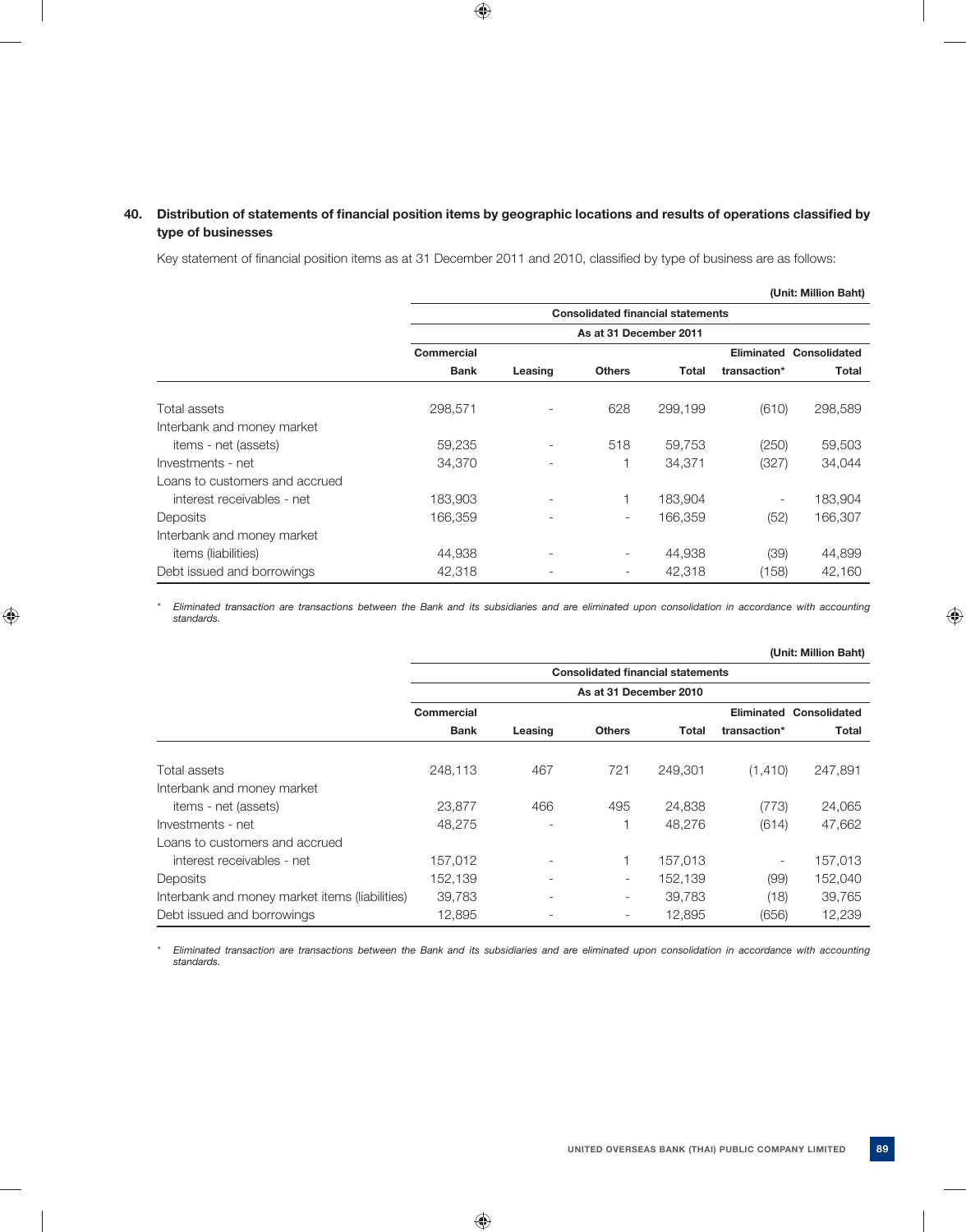Distribution of statements of financial position items by geographic locations of the Bank as at 31 December 2011 and 2010 are as follows:

|                                                |                               |                          |                   |                 |                          | (Unit: Million Baht) |  |
|------------------------------------------------|-------------------------------|--------------------------|-------------------|-----------------|--------------------------|----------------------|--|
|                                                | Separate financial statements |                          |                   |                 |                          |                      |  |
|                                                |                               |                          | As at 31 December |                 |                          |                      |  |
|                                                |                               | 2011                     |                   |                 | 2010                     |                      |  |
|                                                | <b>Domestic</b>               | <b>Overseas</b>          | Total             | <b>Domestic</b> | <b>Overseas</b>          | Total                |  |
| Total assets                                   | 298,571                       | $\overline{\phantom{a}}$ | 298,571           | 248,113         |                          | 248,113              |  |
| Interbank and money market                     |                               |                          |                   |                 |                          |                      |  |
| items - net (assets)                           | 59,235                        | $\overline{\phantom{a}}$ | 59,235            | 23,877          | Ξ.                       | 23,877               |  |
| Investments - net                              | 34,370                        | $\overline{\phantom{0}}$ | 34,370            | 48,275          |                          | 48,275               |  |
| Loans to customers and accrued                 |                               |                          |                   |                 |                          |                      |  |
| interest receivables - net                     | 183,903                       | $\overline{\phantom{a}}$ | 183,903           | 157,012         | $\overline{\phantom{a}}$ | 157,012              |  |
| Deposits                                       | 166,359                       | $\overline{\phantom{a}}$ | 166,359           | 152,139         |                          | 152,139              |  |
| Interbank and money market items (liabilities) | 44,938                        | $\overline{\phantom{0}}$ | 44,938            | 39,783          |                          | 39,783               |  |
| Debt issued and borrowings                     | 42,318                        | $\overline{\phantom{0}}$ | 42,318            | 12,895          |                          | 12,895               |  |

Results of the Bank's operations for the years ended 31 December 2011 and 2010 classified by type of business are as follows:

|                                   |                                     |                          |                                          |        |              | (Unit: Million Baht)           |
|-----------------------------------|-------------------------------------|--------------------------|------------------------------------------|--------|--------------|--------------------------------|
|                                   |                                     |                          | <b>Consolidated financial statements</b> |        |              |                                |
|                                   | For the year ended 31 December 2011 |                          |                                          |        |              |                                |
|                                   | Commercial                          |                          |                                          |        |              | <b>Eliminated Consolidated</b> |
|                                   | <b>Bank</b>                         | Leasing                  | <b>Others</b>                            | Total  | transaction* | <b>Total</b>                   |
| Interest income                   | 12,139                              |                          | 11                                       | 12,150 | (5)          | 12,145                         |
| Less: Interest expenses           | 4,516                               | $\overline{\phantom{a}}$ |                                          | 4,517  | (5)          | 4,512                          |
| Net interest income               | 7,623                               | ٠                        | 10                                       | 7,633  |              | 7,633                          |
| Net fees and service income       | 1,667                               |                          | 371                                      | 2,038  | (22)         | 2,016                          |
| Other operating income            | 51                                  | ٠                        | 4                                        | 55     | (165)        | (110)                          |
| Less: Other operating expenses    | 6,503                               | $\overline{\phantom{0}}$ | 314                                      | 6,817  | (32)         | 6,785                          |
| Less: Impairment loss of loans    |                                     |                          |                                          |        |              |                                |
| and debt securities               | 1,280                               |                          |                                          | 1,280  |              | 1,280                          |
| Profit before income tax expenses | 1,558                               |                          | 71                                       | 1,629  | (155)        | 1,474                          |

 *\* Eliminated transaction are transactions between the Bank and its subsidiaries and are eliminated upon consolidation in accordance with accounting standards.*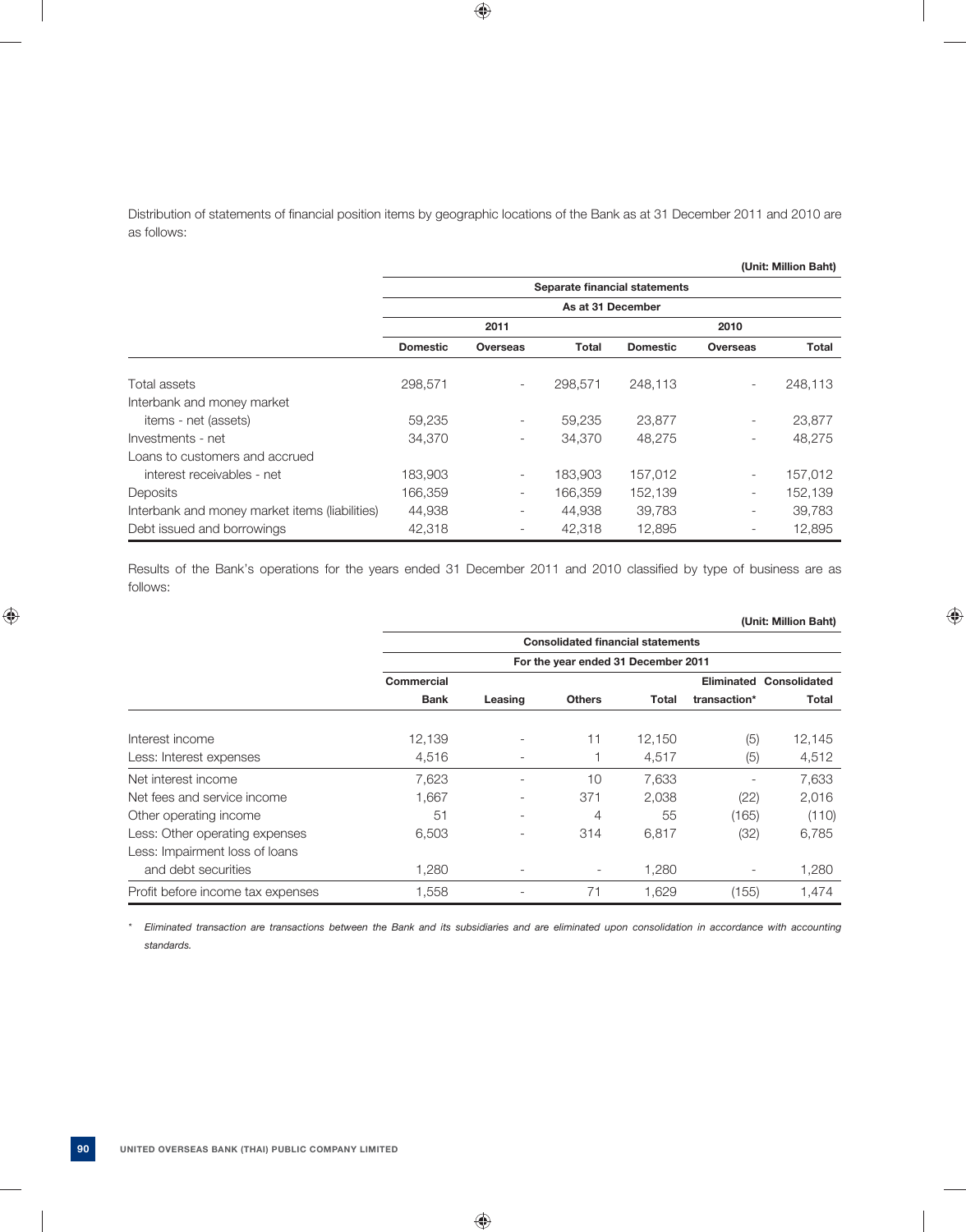|                                   |                                     | <b>Consolidated financial statements</b> |                          |       |              |                                |  |  |
|-----------------------------------|-------------------------------------|------------------------------------------|--------------------------|-------|--------------|--------------------------------|--|--|
|                                   | For the year ended 31 December 2010 |                                          |                          |       |              |                                |  |  |
|                                   | Commercial                          |                                          |                          |       |              | <b>Eliminated Consolidated</b> |  |  |
|                                   | <b>Bank</b>                         | Leasing                                  | <b>Others</b>            | Total | transaction* | Total                          |  |  |
| Interest income                   | 8.727                               | 173                                      | 6                        | 8.906 | (51)         | 8,855                          |  |  |
| Less: Interest expenses           | 2,480                               | 47                                       | -                        | 2,527 | (51)         | 2,476                          |  |  |
| Net interest income               | 6.247                               | 126                                      | 6                        | 6.379 |              | 6.379                          |  |  |
| Net fees and service income       | 1.489                               | $\overline{2}$                           | 363                      | 1,854 | (23)         | 1,831                          |  |  |
| Other operating income            | 1.032                               | 34                                       | $\overline{2}$           | 1.068 | (598)        | 470                            |  |  |
| Less: Other operating expenses    | 5.793                               | 38                                       | 304                      | 6,135 | (39)         | 6,096                          |  |  |
| Less: Impairment loss of loans    |                                     |                                          |                          |       |              |                                |  |  |
| and debt securities               | 705                                 | 34                                       | $\overline{\phantom{a}}$ | 739   |              | 739                            |  |  |
| Profit before income tax expenses | 2,270                               | 90                                       | 67                       | 2,427 | (582)        | 1,845                          |  |  |

 *\* Eliminated transaction are transactions between the Bank and its subsidiaries and are eliminated upon consolidation in accordance with accounting standards.*

 Results of the Bank's operations for the years ended 31 December 2011 and 2010 distributed by geographic locations are as follows:

|                                   |                 |                                 |              |                               |                          | (Unit: Million Baht) |  |
|-----------------------------------|-----------------|---------------------------------|--------------|-------------------------------|--------------------------|----------------------|--|
|                                   |                 |                                 |              | Separate financial statements |                          |                      |  |
|                                   |                 | For the years ended 31 December |              |                               |                          |                      |  |
|                                   |                 | 2011                            |              |                               | 2010                     |                      |  |
|                                   | <b>Domestic</b> | <b>Overseas</b>                 | <b>Total</b> | <b>Domestic</b>               | <b>Overseas</b>          | <b>Total</b>         |  |
| Interest income                   | 12,139          | $\overline{\phantom{a}}$        | 12,139       | 8,727                         | $\qquad \qquad -$        | 8,727                |  |
| Less: Interest expenses           | 4,516           | Ξ.                              | 4,516        | 2,480                         | $\qquad \qquad -$        | 2,480                |  |
| Net interest income               | 7,623           | $\overline{\phantom{0}}$        | 7,623        | 6,247                         | ۰                        | 6,247                |  |
| Net fees and service income       | 1,667           | ۰.                              | 1,667        | 1,489                         | $\qquad \qquad -$        | 1,489                |  |
| Other operating income            | 51              | $\overline{\phantom{a}}$        | 51           | 1,032                         | -                        | 1,032                |  |
| Less: Other operating expenses    | 6,503           | -                               | 6,503        | 5,790                         | 3                        | 5,793                |  |
| Less: Impairment loss of loans    |                 |                                 |              |                               |                          |                      |  |
| and debt securities               | 1,280           | Ξ.                              | 1,280        | 705                           | $\overline{\phantom{a}}$ | 705                  |  |
| Profit before income tax expenses | 1,558           |                                 | 1.558        | 2,273                         | (3)                      | 2,270                |  |
|                                   |                 |                                 |              |                               |                          |                      |  |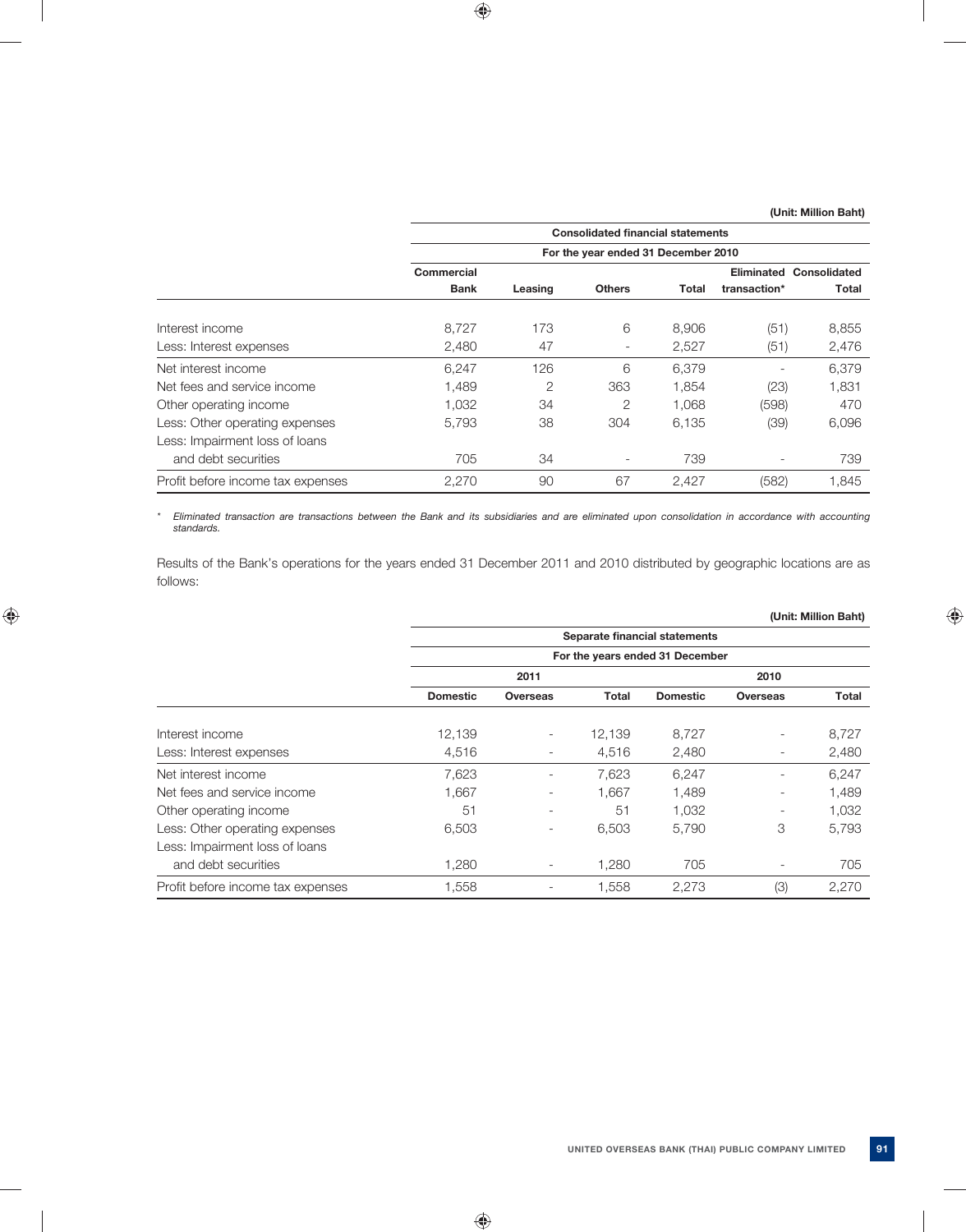### **41. Interest income**

|                                          |        |                                          |                                    | (Unit: Million Baht) |
|------------------------------------------|--------|------------------------------------------|------------------------------------|----------------------|
|                                          |        | <b>Consolidated financial statements</b> | Separate financial statements      |                      |
|                                          |        | For the years ended                      | For the years ended<br>31 December |                      |
|                                          |        | 31 December                              |                                    |                      |
|                                          | 2011   | 2010                                     | 2011                               | 2010                 |
| Interbank and money market items         | 1.034  | 415                                      | 1.028                              | 412                  |
| Investments and trading transactions     | 699    | 187                                      | 699                                | 187                  |
| Investments in debt securities           | 395    | 396                                      | 395                                | 396                  |
| Loans                                    | 9,829  | 7.656                                    | 9,829                              | 7,680                |
| Hire purchase and financial lease income | 187    | 200                                      | 187                                | 51                   |
| <b>Others</b>                            |        |                                          |                                    |                      |
| Total interest income                    | 12,145 | 8,855                                    | 12,139                             | 8,727                |

# **42. Interest expenses**

|                                           |                                          |                               |                                    | (Unit: Million Baht) |
|-------------------------------------------|------------------------------------------|-------------------------------|------------------------------------|----------------------|
|                                           | <b>Consolidated financial statements</b> | Separate financial statements |                                    |                      |
|                                           | For the years ended                      |                               | For the years ended<br>31 December |                      |
|                                           | 31 December                              |                               |                                    |                      |
|                                           | 2011                                     | 2010                          | 2011                               | 2010                 |
| Deposits                                  | 2,123                                    | 1,610                         | 2,122                              | 1,612                |
| Interbank and money market items          | 548                                      | 131                           | 550                                | 132                  |
| Payments to the Deposit Protection Agency | 550                                      | 594                           | 550                                | 594                  |
| Debt issued                               |                                          |                               |                                    |                      |
| - Bills of exchange                       | 1,283                                    | 124                           | 1,286                              | 125                  |
| - Other debt instruments                  |                                          | 14                            |                                    | 14                   |
| <b>Others</b>                             |                                          | 3                             |                                    | 3                    |
| Total interest expenses                   | 4.512                                    | 2.476                         | 4.516                              | 2.480                |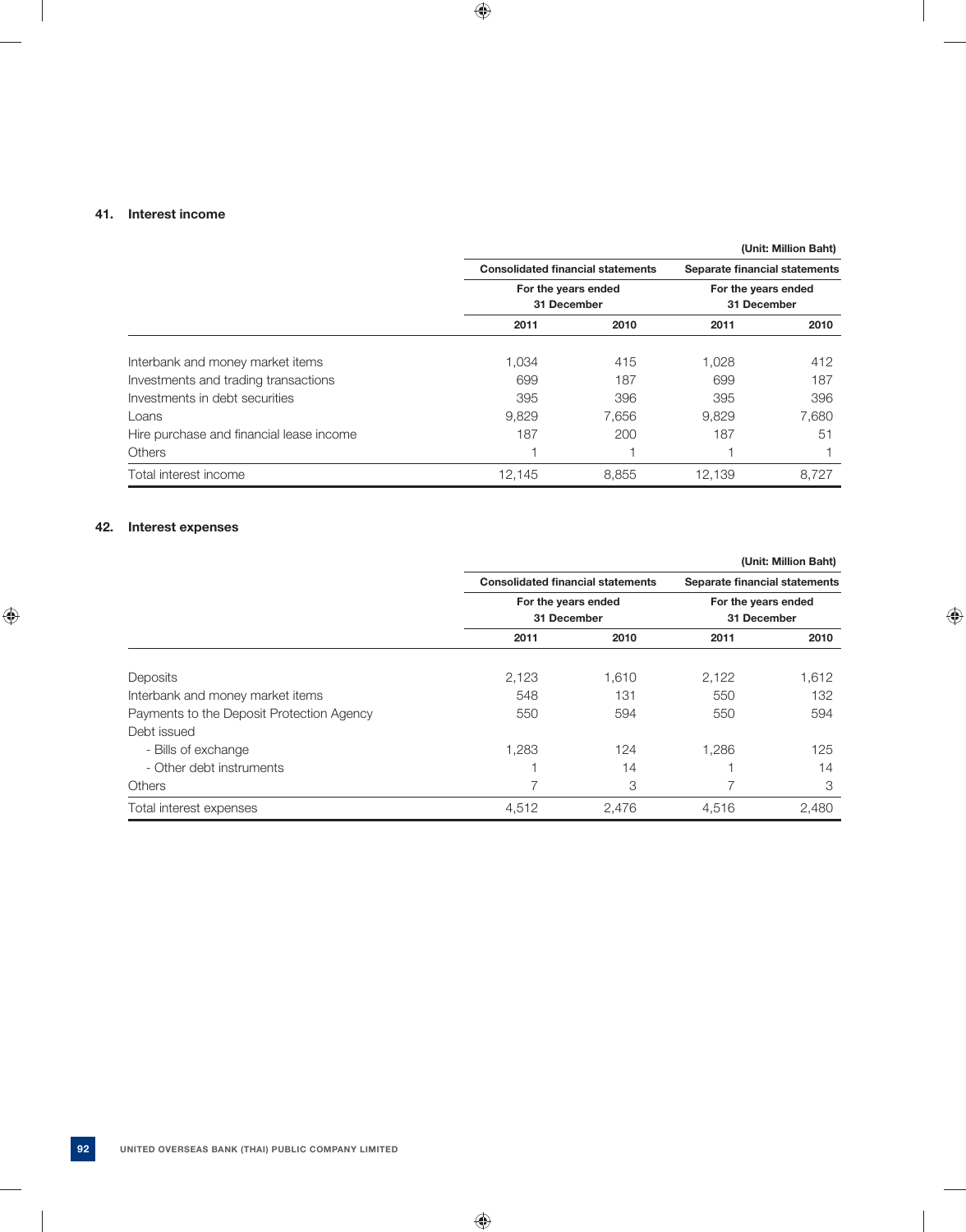## **43. Net fees and service income**

|                                    |                                          |       |                               | (Unit: Million Baht) |
|------------------------------------|------------------------------------------|-------|-------------------------------|----------------------|
|                                    | <b>Consolidated financial statements</b> |       | Separate financial statements |                      |
|                                    | For the years ended                      |       | For the years ended           |                      |
|                                    | 31 December                              |       | 31 December                   |                      |
|                                    | 2011                                     | 2010  | 2011                          | 2010                 |
| Fees and service income            |                                          |       |                               |                      |
| - Acceptances, aval and guarantees | 233                                      | 212   | 233                           | 212                  |
| - Credit cards                     | 612                                      | 542   | 612                           | 542                  |
| - Insurance fees                   | 563                                      | 427   | 563                           | 427                  |
| - Others                           | 942                                      | 899   | 733                           | 691                  |
| Total fees and service income      | 2,350                                    | 2,080 | 2,141                         | 1,872                |
| Fees and service expenses          |                                          |       |                               |                      |
| - Agency referral fees             | 101                                      | 42    | 101                           | 43                   |
| - Service expenses                 | 14                                       | 9     | 183                           | 167                  |
| - Others                           | 219                                      | 198   | 190                           | 173                  |
| Total fees and service expenses    | 334                                      | 249   | 474                           | 383                  |
| Net fees and service income        | 2,016                                    | 1,831 | 1,667                         | 1,489                |

# **44. Net gains (losses) on foreign currency trading and exchange transactions**

|                                                                          | <b>Consolidated and Separate</b><br>financial statements | (Unit: Million Baht) |
|--------------------------------------------------------------------------|----------------------------------------------------------|----------------------|
|                                                                          | For the years ended 31 December                          |                      |
|                                                                          | 2011                                                     | 2010                 |
| Gains (losses) on foreign currency trading and exchange transactions     |                                                          |                      |
| - Foreign currencies and derivatives on foreign exchange                 | (53)                                                     | 361                  |
| - Derivatives on interest rates                                          | (55)                                                     | (262)                |
| - Debt securities                                                        | 56                                                       | 87                   |
| Net gains (losses) on foreign currency trading and exchange transactions | (52)                                                     | 186                  |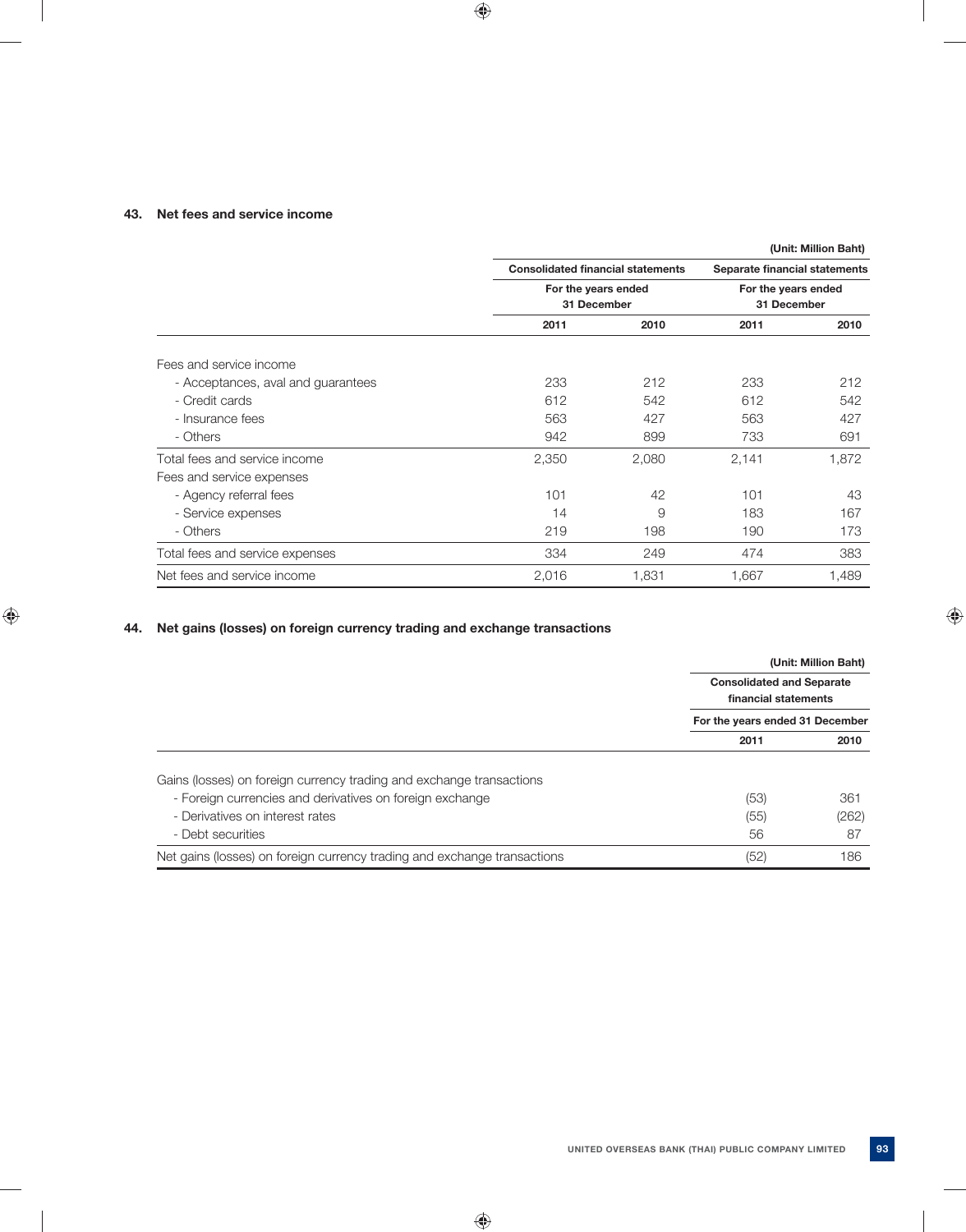# **45. Net gains (losses) on investments**

|                                                       |                          |                                          |                     | (Unit: Million Baht)          |  |
|-------------------------------------------------------|--------------------------|------------------------------------------|---------------------|-------------------------------|--|
|                                                       |                          | <b>Consolidated financial statements</b> |                     | Separate financial statements |  |
|                                                       | For the years ended      |                                          | For the years ended |                               |  |
|                                                       |                          | 31 December                              |                     | 31 December                   |  |
|                                                       | 2011                     | 2010                                     | 2011                | 2010                          |  |
| Gains (losses) on disposal of securities              |                          |                                          |                     |                               |  |
| - Available-for-sale securities                       | (25)                     | 159                                      | (25)                | 163                           |  |
| - General investments                                 | (8)                      |                                          | (8)                 |                               |  |
| Total                                                 | (33)                     | 159                                      | (33)                | 163                           |  |
| Losses on impairment of investments in associate      | $\overline{\phantom{0}}$ |                                          | (121)               |                               |  |
| Gain on return of share capital by subsidiary company |                          |                                          | 135                 |                               |  |
| Total                                                 | $\overline{\phantom{0}}$ |                                          | 14                  |                               |  |
| Net gains (losses) on investments                     | (33)                     | 159                                      | (19)                | 163                           |  |

### **46. Employee's expenses**

|                                         |                                          | (Unit: Million Baht) |
|-----------------------------------------|------------------------------------------|----------------------|
|                                         | <b>Consolidated financial statements</b> |                      |
|                                         | For the years ended 31 December          |                      |
|                                         | 2011                                     | 2010                 |
| <b>Salaries</b>                         | 2,249                                    | 1,922                |
| Post-employment benefit costs           |                                          |                      |
| - Defined contribution plans            | 104                                      | 92                   |
| - Defined benefit plans (Note 25)       | 117                                      |                      |
| Provision for employee benefits         |                                          | 83                   |
| Share-based compensation plan (Note 32) | 32                                       |                      |
| <b>Others</b>                           | 1,094                                    | 906                  |
| Total employee's expenses               | 3,596                                    | 3.003                |

|                                         |                                 | (Unit: Million Baht) |
|-----------------------------------------|---------------------------------|----------------------|
|                                         | Separate financial statements   |                      |
|                                         | For the years ended 31 December |                      |
|                                         | 2011                            | 2010                 |
| <b>Salaries</b>                         | 2,097                           | 1,767                |
| Post-employment benefit costs           |                                 |                      |
| - Defined contribution plans            | 95                              | 83                   |
| - Defined benefit plans (Note 25)       | 115                             |                      |
| Provision for employee benefits         |                                 | 72                   |
| Share-based compensation plan (Note 32) | 32                              |                      |
| <b>Others</b>                           | 1,040                           | 841                  |
| Total employee's expenses               | 3,379                           | 2,763                |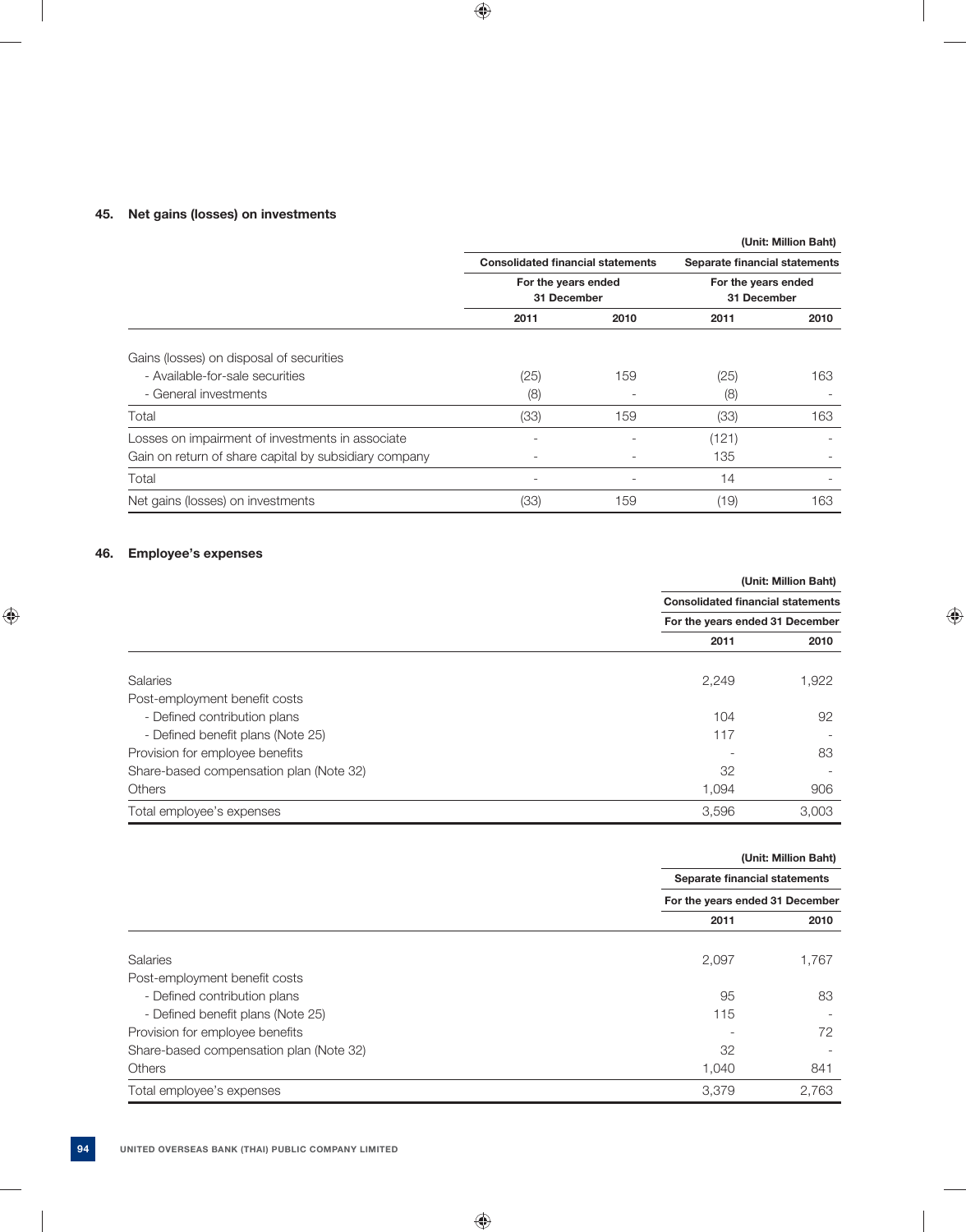### **47. Impairment loss of loans and debt securities**

|                                                         |                                          |      |                                    | (Unit: Million Baht) |
|---------------------------------------------------------|------------------------------------------|------|------------------------------------|----------------------|
|                                                         | <b>Consolidated financial statements</b> |      | Separate financial statements      |                      |
|                                                         | For the years ended<br>31 December       |      | For the years ended<br>31 December |                      |
|                                                         | 2011                                     | 2010 | 2011                               | 2010                 |
| Bad debt and doubtful (reversal) accounts of            |                                          |      |                                    |                      |
| interbank and money market items                        | 14                                       | (97) | 14                                 | (97)                 |
| Loss on impairment of Held-to-maturity debt instruments | 29                                       | 20   | 29                                 | 20                   |
| Bad debt and doubtful accounts to loans to customers    | 1.237                                    | 816  | 1.237                              | 782                  |
| Total impairment loss of loans and debt securities      | 1.280                                    | 739  | 1.280                              | 705                  |

### **48.** Disclosure of financial instruments

The Bank enters into financial instruments which are considered to be commitments arising in the normal course of business, in order to meet the financing needs of its customers and to reduce its own exposure to fluctuations in foreign exchange rates and interest rates. These commitments include commitments to extend credit, standby letters of credit, financial guarantees, forward foreign exchange contracts, among others. Such instruments involve, to varying degrees, elements of credit risk, interest rate risk and foreign exchange risk in excess of the amount already recognised in the financial statements. The contracts or notional amounts of those instruments reflect the extent of the Bank's involvement in particular classes of financial instruments.

 The Bank enters into derivative contracts as part of its risk management strategy primarily to manage market risks arising from the Bank's underlying assets and liabilities and to reduce customer risks. In entering into financial instruments which are considered to be commitments, the Bank is governed by policies and parameters proposed by the Assets and Liabilities Committee and endorsed by the Corporate Risk Management Committee and Board of Directors.

#### **48.1 Accounting policies**

Details of significant accounting policies and methods adopted, including criteria for recognition, the basis of measurement and the basis on which revenues and expenses are recognised in respect of each class of financial assets and financial liabilities, are disclosed in Note 6 to the financial statements.

### **48.2 Credit risk**

Credit risk refers to the risk that a counterparty will default on its contractual obligations resulting in a financial loss to the Bank and its subsidiaries. The Bank and its subsidiaries have adopted the policy of only dealing with creditworthy counterparties and obtaining sufficient collateral or other securities, where appropriate, as a means of mitigating the risk of financial losses as a result of defaults.

In the case of recognised financial assets, the carrying amount of the assets recorded in the statements of financial position, net of allowance for doubtful accounts, represents the Bank's and its subsidiaries' maximum exposure to credit risk.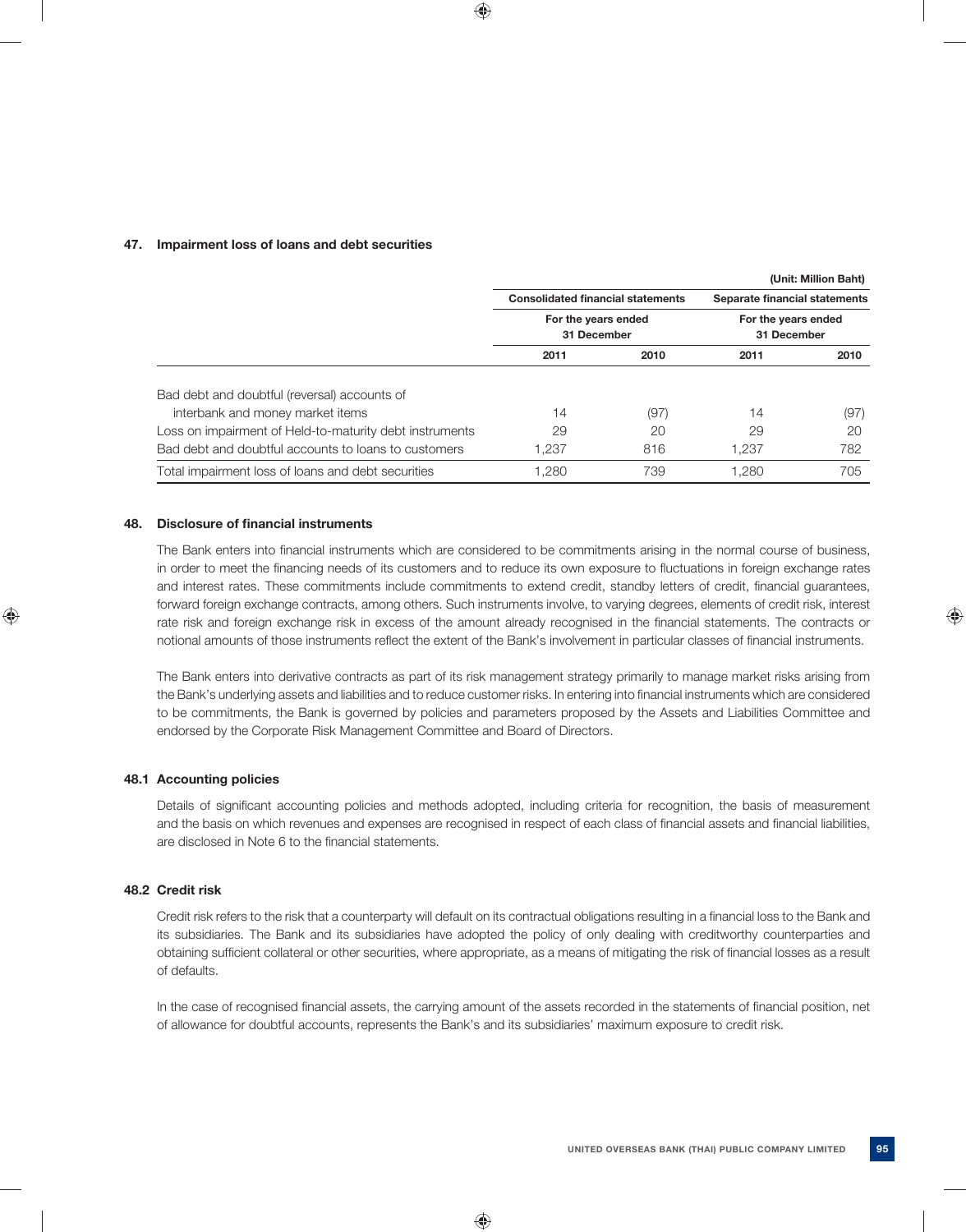Furthermore, the Bank's exposure to credit risk in the event of non-performance by the counterparties to commitments to extend credit, standby letters of credit, and financial guarantees is represented by the contractual notional amount of those instruments. The Bank uses the same credit policies in making commitments and accepting conditional obligations as it does for on-statements of financial position instruments. For derivatives, the contract or notional amounts do not represent the real exposure to credit loss. The Bank controls the credit risk of its derivatives through the credit approval process, credit limits, and monitoring procedures set by its Executive Committee. Credit risks also arise from the possibility that the counterparty to the commitments will not adhere to the terms of the contract with the Bank when settlement becomes due.

The following table shows the credit equivalent of unmatured commitments in accordance with the BOT's ruling.

|                                             |                                                          | (Unit: Million Baht) |
|---------------------------------------------|----------------------------------------------------------|----------------------|
|                                             | <b>Consolidated and</b><br>Separate financial statements |                      |
|                                             | As at 31 December                                        |                      |
|                                             | 2011                                                     | 2010                 |
| Foreign exchange contracts                  | 1,821                                                    | 1,086                |
| Interest rate swap contracts                | 1,189                                                    | 744                  |
| Cross currency interest rate swap contracts | 81                                                       | 52                   |
| Options                                     | $\overline{2}$                                           | 5                    |
| Avals to bills                              | 684                                                      | 484                  |
| Guarantees of loans                         | 1,865                                                    | 2,006                |
| Performance guarantees                      | 4,736                                                    | 3,589                |
| <b>Bid guarantees</b>                       | 136                                                      | 135                  |
| Liability under unmatured import bills      | 147                                                      | 152                  |
| Import letters of credit                    | 610                                                      | 474                  |
| <b>Others</b>                               | 11                                                       | 33                   |
| Total                                       | 11,282                                                   | 8,760                |

### **48.3 Interest rate risk**

 Interest rate risk arises when there is the potential for a change in interest rates to have an adverse effect on the net interest income of the Bank and its subsidiaries in the current reporting period, and in the future. Interest rate risk arises from the structure and characteristics of the Bank and its subsidiaries' assets, liabilities, shareholders' equity and interest rate linked derivative contracts, and from maturity mismatch in the repricing dates of their assets and liabilities.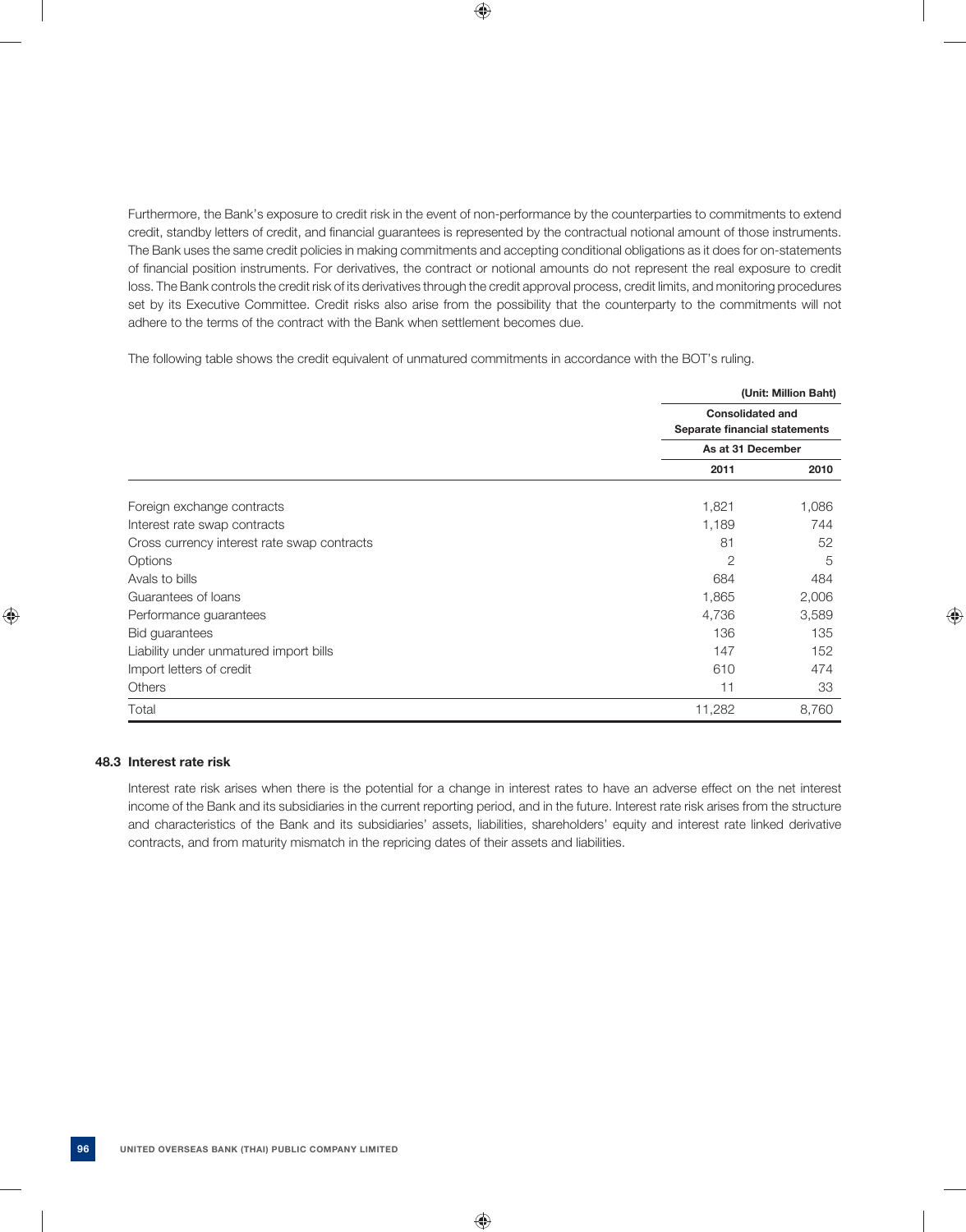The table below shows the Bank and its subsidiaries' exposure to interest rate risk, the remaining period to the earlier of contractual repricing dates or maturity dates, and the average contractual interest rate, where applicable, for classes of financial assets and financial liabilities subject to interest rate risk.

|                                  |                                                                    |                    |                  |                      |                             |              | (Unit: Million Baht)                  |  |  |
|----------------------------------|--------------------------------------------------------------------|--------------------|------------------|----------------------|-----------------------------|--------------|---------------------------------------|--|--|
|                                  | <b>Consolidated financial statements</b><br>As at 31 December 2011 |                    |                  |                      |                             |              |                                       |  |  |
|                                  |                                                                    |                    |                  |                      |                             |              | Average                               |  |  |
|                                  | <b>Floating</b><br>rate/ Within<br>3 months                        | $3 - 12$<br>months | $1 - 5$<br>years | More than<br>5 years | Non-<br>interest<br>bearing | <b>Total</b> | rate of<br>return per<br>annum $(\%)$ |  |  |
| <b>Financial assets</b>          |                                                                    |                    |                  |                      |                             |              |                                       |  |  |
| Cash                             |                                                                    |                    |                  |                      | 3,401                       | 3,401        |                                       |  |  |
| Interbank and money              |                                                                    |                    |                  |                      |                             |              |                                       |  |  |
| market items - net               | 52,729                                                             | 4,300              |                  |                      | 2,474                       | 59,503       | 2.96                                  |  |  |
| Derivatives assets               |                                                                    |                    |                  | L,                   | 4,113                       | 4,113        |                                       |  |  |
| Investments - net                | 18,458                                                             | 12,112             | 2,457            | 13                   | 1,004                       | 34,044       | 3.06                                  |  |  |
| Loans to customers*              | 165,259                                                            | 9,902              | 5,743            | 57                   | 8,472                       | 189,433      | 7.37                                  |  |  |
| Other receivable - TAMC - net    |                                                                    |                    |                  |                      | 870                         | 870          |                                       |  |  |
| <b>Financial liabilities</b>     |                                                                    |                    |                  |                      |                             |              |                                       |  |  |
| Deposits                         | 133,489                                                            | 21,673             | 6,019            |                      | 5,126                       | 166,307      | 2.11                                  |  |  |
| Interbank and money market items | 39,946                                                             | 4,105              | 3                |                      | 845                         | 44,899       | 1.35                                  |  |  |
| Liabilities payable on demand    |                                                                    |                    |                  |                      | 2,035                       | 2,035        |                                       |  |  |
| Derivatives liabilities          |                                                                    |                    |                  |                      | 4,383                       | 4,383        |                                       |  |  |
| Debt issued and borrowings       | 15,973                                                             | 3,738              | 22,449           |                      | $\overline{a}$              | 42,160       | 4.18                                  |  |  |
| <b>Derivatives</b>               |                                                                    |                    |                  |                      |                             |              |                                       |  |  |
| Derivatives on foreign exchange  |                                                                    |                    |                  |                      |                             |              |                                       |  |  |
| and interest rates               |                                                                    |                    |                  |                      |                             |              |                                       |  |  |
| - floating rate payer            | 676                                                                | 2,542              |                  |                      |                             | 3,218        | 1.77                                  |  |  |
| - fixed rate payer               |                                                                    | 86                 | 2,239            |                      |                             | 2,325        | 6.13                                  |  |  |
| - floating rate payee            | 762                                                                | 4,781              |                  |                      |                             | 5,543        | 1.68                                  |  |  |
| - fixed rate payee               |                                                                    |                    |                  |                      |                             |              |                                       |  |  |
| Derivatives on interest rates    |                                                                    |                    |                  |                      |                             |              |                                       |  |  |
| - floating rate payer            | 145,909                                                            | 86,288             |                  |                      |                             | 232,197      | 2.82                                  |  |  |
| - fixed rate payer               | 29,786                                                             | 66,534             | 133,564          | 6,952                |                             | 236,836      | 2.93                                  |  |  |
| - floating rate payee            | 135,520                                                            | 101,316            |                  |                      | L,                          | 236,836      | 2.81                                  |  |  |
| - fixed rate payee               | 28,850                                                             | 62,484             | 133,296          | 7,567                | $\overline{a}$              | 232,197      | 2.90                                  |  |  |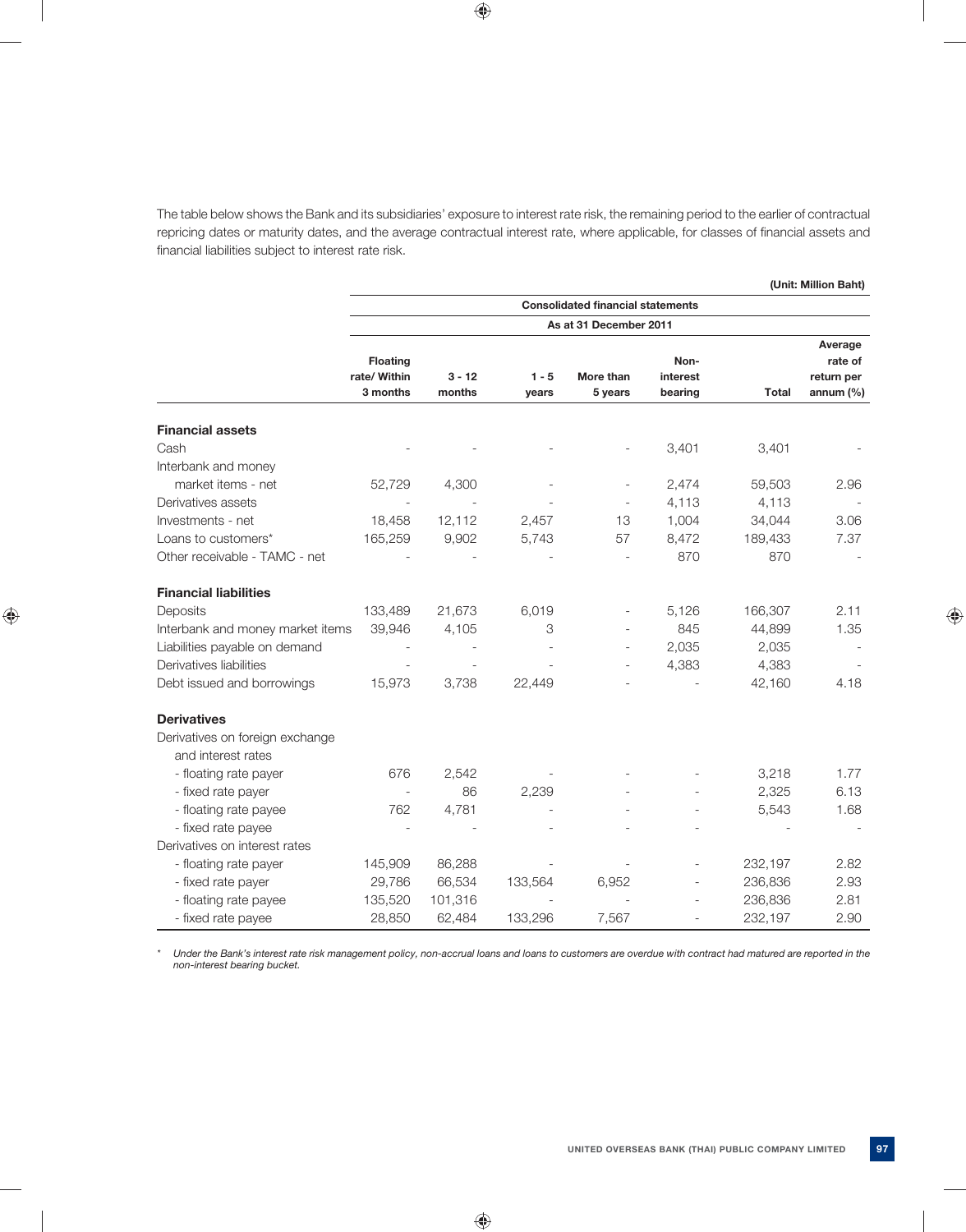|                                                       |                                             |                    |                  | <b>Consolidated financial statements</b> |                             |              |                                                 |
|-------------------------------------------------------|---------------------------------------------|--------------------|------------------|------------------------------------------|-----------------------------|--------------|-------------------------------------------------|
|                                                       |                                             |                    |                  | As at 31 December 2010                   |                             |              |                                                 |
|                                                       | <b>Floating</b><br>rate/ Within<br>3 months | $3 - 12$<br>months | $1 - 5$<br>years | More than<br>5 years                     | Non-<br>interest<br>bearing | <b>Total</b> | Average<br>rate of<br>return per<br>annum $(%)$ |
| <b>Financial assets</b>                               |                                             |                    |                  |                                          |                             |              |                                                 |
| Cash                                                  |                                             |                    |                  |                                          | 2,809                       | 2,809        |                                                 |
| Interbank and money                                   |                                             |                    |                  |                                          |                             |              |                                                 |
| market items - net                                    | 20,937                                      | 322                | 20               |                                          | 2,786                       | 24,065       | 1.53                                            |
| Derivatives assets                                    |                                             |                    |                  |                                          | 3,359                       | 3,359        |                                                 |
| Investments - net                                     | 28,300                                      | 11,728             | 6,310            | 118                                      | 1,206                       | 47,662       | 2.06                                            |
| Loans to customers*                                   | 130,448                                     | 14,126             | 9,406            | 10                                       | 9,145                       | 163,135      | 5.94                                            |
| <b>Financial liabilities</b>                          |                                             |                    |                  |                                          |                             |              |                                                 |
| Deposits                                              | 112,097                                     | 32,390             | 2,831            |                                          | 4,722                       | 152,040      | 1.20                                            |
| Interbank and money market items                      | 35,463                                      | 2,500              | 233              |                                          | 1,569                       | 39,765       | 0.47                                            |
| Liabilities payable on demand                         |                                             |                    |                  | ٠                                        | 2,437                       | 2,437        |                                                 |
| Derivatives liabilities                               |                                             |                    |                  |                                          | 4,593                       | 4,593        |                                                 |
| Debt issued and borrowings                            | 7,431                                       | 4.788              | 20               |                                          |                             | 12,239       | 1.82                                            |
| <b>Derivatives</b>                                    |                                             |                    |                  |                                          |                             |              |                                                 |
| Derivatives on foreign exchange<br>and interest rates |                                             |                    |                  |                                          |                             |              |                                                 |
| - floating rate payer                                 | 844                                         | 1,332              |                  |                                          |                             | 2,176        | 1.15                                            |
| - fixed rate payer                                    |                                             | 3,203              | 2,370            |                                          |                             | 5,573        | 3.40                                            |
| - floating rate payee                                 | 844                                         | 4,007              |                  |                                          | $\overline{a}$              | 4,851        | 1.29                                            |
| - fixed rate payee                                    |                                             | 2,898              |                  |                                          |                             | 2,898        | 0.50                                            |
| Derivatives on interest rates                         |                                             |                    |                  |                                          |                             |              |                                                 |
| - floating rate payer                                 | 85,167                                      | 70,255             |                  |                                          | L,                          | 155,422      | 1.23                                            |
| - fixed rate payer                                    | 6,950                                       | 47,417             | 101,989          | 7,010                                    | ۰                           | 163,366      | 2.57                                            |
| - floating rate payee                                 | 100,129                                     | 63,237             |                  |                                          |                             | 163,366      | 1.22                                            |
| - fixed rate payee                                    | 9,730                                       | 35,123             | 103,563          | 7,006                                    |                             | 155,422      | 2.58                                            |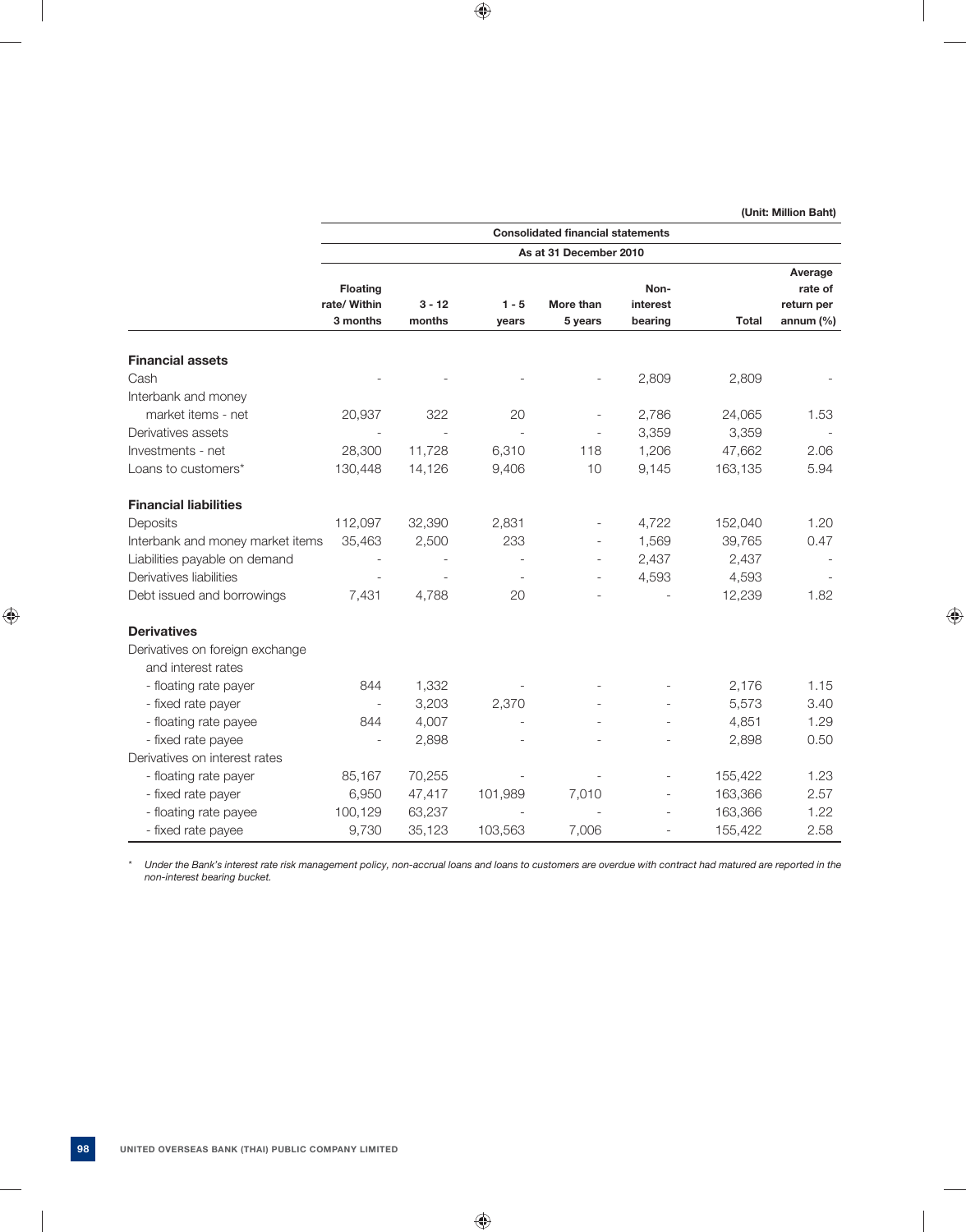|                                                       |                                             |                    |                  | Separate financial statements |                             |              |                                                  |
|-------------------------------------------------------|---------------------------------------------|--------------------|------------------|-------------------------------|-----------------------------|--------------|--------------------------------------------------|
|                                                       |                                             |                    |                  | As at 31 December 2011        |                             |              |                                                  |
|                                                       | <b>Floating</b><br>rate/ Within<br>3 months | $3 - 12$<br>months | $1 - 5$<br>years | More than<br>5 years          | Non-<br>interest<br>bearing | <b>Total</b> | Average<br>rate of<br>return per<br>annum $(\%)$ |
| <b>Financial assets</b>                               |                                             |                    |                  |                               |                             |              |                                                  |
| Cash                                                  |                                             |                    |                  |                               | 3,401                       | 3,401        |                                                  |
| Interbank and money                                   |                                             |                    |                  |                               |                             |              |                                                  |
| market items - net                                    | 52,631                                      | 4,134              |                  |                               | 2,470                       | 59,235       | 2.96                                             |
| Derivatives assets                                    |                                             |                    |                  | $\overline{a}$                | 4,113                       | 4,113        |                                                  |
| Investments - net                                     | 18,458                                      | 12,112             | 2,457            | 13                            | 1,330                       | 34,370       | 3.06                                             |
| Loans to customers*                                   | 165,259                                     | 9,902              | 5,742            | 57                            | 8,472                       | 189,432      | 7.37                                             |
| Other receivable - TAMC - net                         |                                             |                    |                  | $\overline{a}$                | 870                         | 870          |                                                  |
| <b>Financial liabilities</b>                          |                                             |                    |                  |                               |                             |              |                                                  |
| Deposits                                              | 133,541                                     | 21,673             | 6,019            |                               | 5,126                       | 166,359      | 2.11                                             |
| Interbank and money market items                      | 39,985                                      | 4,105              | 3                | $\overline{a}$                | 845                         | 44,938       | 1.35                                             |
| Liabilities payable on demand                         |                                             |                    | $\overline{a}$   |                               | 2,035                       | 2,035        |                                                  |
| Derivatives liabilities                               |                                             |                    |                  | $\overline{a}$                | 4,383                       | 4,383        |                                                  |
| Debt issued and borrowings                            | 15,986                                      | 3,883              | 22,449           |                               |                             | 42,318       | 4.18                                             |
| <b>Derivatives</b>                                    |                                             |                    |                  |                               |                             |              |                                                  |
| Derivatives on foreign exchange<br>and interest rates |                                             |                    |                  |                               |                             |              |                                                  |
| - floating rate payer                                 | 676                                         | 2,542              |                  |                               |                             | 3,218        | 1.77                                             |
| - fixed rate payer                                    |                                             | 86                 | 2,239            |                               |                             | 2,325        | 6.13                                             |
| - floating rate payee                                 | 762                                         | 4,781              |                  |                               |                             | 5,543        | 1.68                                             |
| - fixed rate payee                                    | $\overline{\phantom{a}}$                    |                    |                  |                               |                             |              |                                                  |
| Derivatives on interest rates                         |                                             |                    |                  |                               |                             |              |                                                  |
| - floating rate payer                                 | 145,909                                     | 86,288             |                  |                               |                             | 232,197      | 2.82                                             |
| - fixed rate payer                                    | 29,786                                      | 66,534             | 133,564          | 6,952                         |                             | 236,836      | 2.93                                             |
| - floating rate payee                                 | 135,520                                     | 101,316            |                  |                               |                             | 236,836      | 2.81                                             |
| - fixed rate payee                                    | 28,850                                      | 62,484             | 133,296          | 7,567                         |                             | 232,197      | 2.90                                             |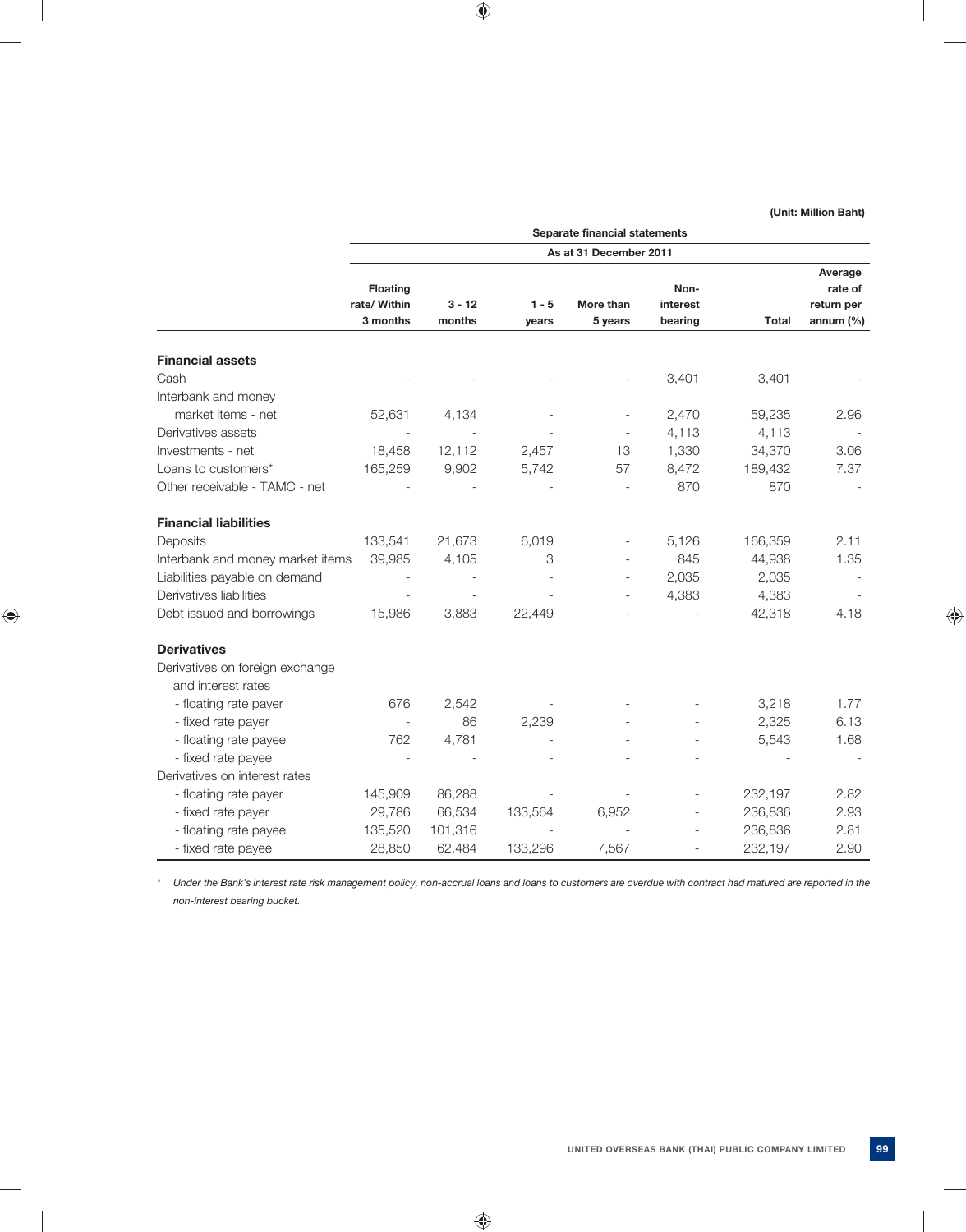|                                                       |                                             |                    |                  | Separate financial statements |                             |              |                                                  |
|-------------------------------------------------------|---------------------------------------------|--------------------|------------------|-------------------------------|-----------------------------|--------------|--------------------------------------------------|
|                                                       |                                             |                    |                  | As at 31 December 2010        |                             |              |                                                  |
|                                                       | <b>Floating</b><br>rate/ Within<br>3 months | $3 - 12$<br>months | $1 - 5$<br>years | More than<br>5 years          | Non-<br>interest<br>bearing | <b>Total</b> | Average<br>rate of<br>return per<br>annum $(\%)$ |
|                                                       |                                             |                    |                  |                               |                             |              |                                                  |
| <b>Financial assets</b>                               |                                             |                    |                  |                               |                             |              |                                                  |
| Cash                                                  |                                             |                    |                  |                               | 2,809                       | 2,809        |                                                  |
| Interbank and money                                   |                                             |                    |                  |                               |                             |              |                                                  |
| market items - net                                    | 20,859                                      | 236                |                  |                               | 2,782                       | 23,877       | 1.53                                             |
| Derivatives assets                                    |                                             |                    |                  |                               | 3,359                       | 3,359        |                                                  |
| Investments - net                                     | 28,300                                      | 11,728             | 6.310            | 118                           | 1,819                       | 48,275       | 2.06                                             |
| Loans to customers*                                   | 130,448                                     | 14,126             | 9,405            | 10                            | 9,145                       | 163,134      | 5.94                                             |
| <b>Financial liabilities</b>                          |                                             |                    |                  |                               |                             |              |                                                  |
| Deposits                                              | 112,190                                     | 32,390             | 2,831            | $\overline{a}$                | 4,728                       | 152,139      | 1.20                                             |
| Interbank and money market items                      | 35,481                                      | 2,500              | 233              | $\overline{\phantom{a}}$      | 1,569                       | 39,783       | 0.47                                             |
| Liabilities payable on demand                         |                                             |                    | $\overline{a}$   | $\overline{\phantom{a}}$      | 2,437                       | 2,437        |                                                  |
| Derivatives liabilities                               |                                             |                    |                  | $\overline{a}$                | 4,593                       | 4,593        |                                                  |
| Debt issued and borrowings                            | 7,957                                       | 4,918              | 20               |                               |                             | 12,895       | 1.80                                             |
| <b>Derivatives</b>                                    |                                             |                    |                  |                               |                             |              |                                                  |
| Derivatives on foreign exchange<br>and interest rates |                                             |                    |                  |                               |                             |              |                                                  |
| - floating rate payer                                 | 844                                         | 1,332              |                  |                               |                             | 2,176        | 1.15                                             |
| - fixed rate payer                                    |                                             | 3,203              | 2,370            |                               |                             | 5,573        | 3.40                                             |
| - floating rate payee                                 | 844                                         | 4,007              |                  |                               | ÷                           | 4,851        | 1.29                                             |
| - fixed rate payee                                    |                                             | 2,898              |                  |                               |                             | 2,898        | 0.50                                             |
| Derivatives on interest rates                         |                                             |                    |                  |                               |                             |              |                                                  |
| - floating rate payer                                 | 85,167                                      | 70,255             |                  |                               | L,                          | 155,422      | 1.23                                             |
| - fixed rate payer                                    | 6,950                                       | 47,417             | 101,989          | 7,010                         | $\overline{\phantom{a}}$    | 163,366      | 2.57                                             |
| - floating rate payee                                 | 100,129                                     | 63,237             |                  |                               |                             | 163,366      | 1.22                                             |
| - fixed rate payee                                    | 9,730                                       | 35,123             | 103,563          | 7,006                         |                             | 155,422      | 2.58                                             |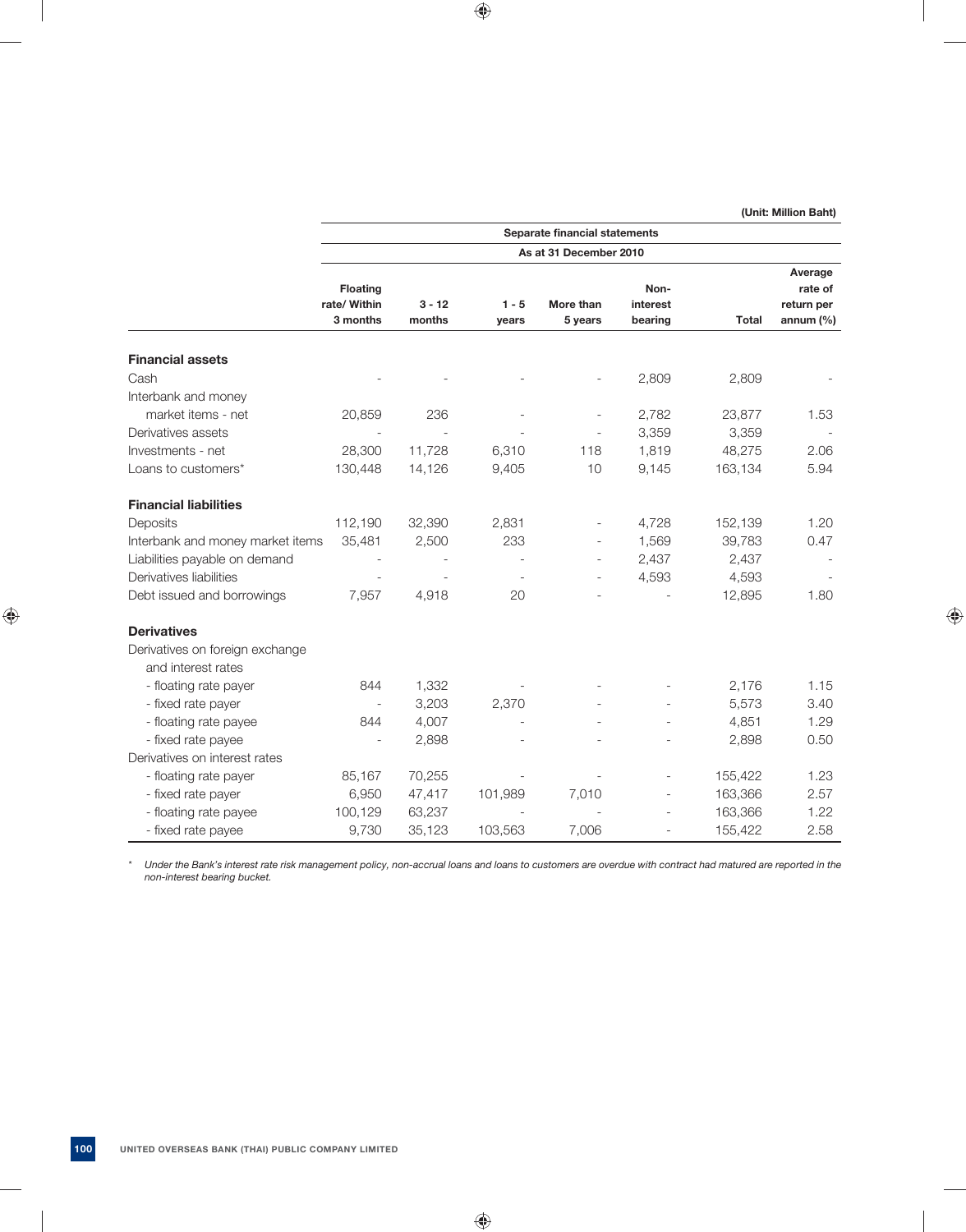#### **48.4 Exchange rate risk**

Foreign exchange risk is the risk to earnings and economic value of foreign currency assets, liabilities, and financial derivatives caused by fluctuations in foreign exchange rates.

 The Bank's foreign exchange exposures comprise of trading and non-trading. Non-trading foreign exchange exposures are principally derived from customer businesses. The Bank utilises mainly spot foreign exchange, foreign currency forwards, and swaps to hedge its foreign exchange exposures.

 Foreign exchange risk is managed through policies and risk limits approved by the Executive Committee (EXCO). The limits, such as exposure by currency are independently monitored by Market Risk Management and Market Risk Control.

#### **48.5 Liquidity risk**

 Liquidity risk is the risk that the Bank and its subsidiaries may not be able to meet their obligations as they fall due as a result of inability to release their assets or to cover funding requirements at an appropriate price, resulting in losses to the Bank and its subsidiaries.

The Bank maintains sufficient liquidity to fund its day-to-day operations, meet deposit withdrawals and loan disbursements, and repay borrowings. Hence, liquidity is managed in a manner to address known as well as unanticipated cash funding needs.

 The Bank manages liquidity at a centralised level. Liquidity risk is managed in accordance with a framework of policies, controls and limits established by the Bank's Assets and Liabilities Committee (ALCO). These policies, controls and limits enable the Bank to monitor and manage liquidity risk to ensure that sufficient sources of funds are available over a range of market conditions. These include minimising excessive funding concentrations by diversifying the sources and terms of funding as well as maintaining a portfolio of high quality and marketable debt securities.

 The Bank takes a conservative stance in its liquidity management by continuing to gather core deposits, ensuring that liquidity limits are strictly adhered to and that there are adequate liquid assets to meet cash shortfall.

 The distribution of deposits is managed actively to ensure a balance between cost effectiveness, continued accessibility to funds, and diversification of funding sources. Important factors in ensuring liquidity are competitive pricing, proactive management of the Bank's core deposits and the maintenance of customer confidence. Core deposits are generally stable non-bank deposits, such as current accounts, savings accounts and fixed deposits. The Bank monitors the stability of its core deposits by analysing their volatility over time.

The Bank uses the funds to lend to customers and invests excess funds in government securities.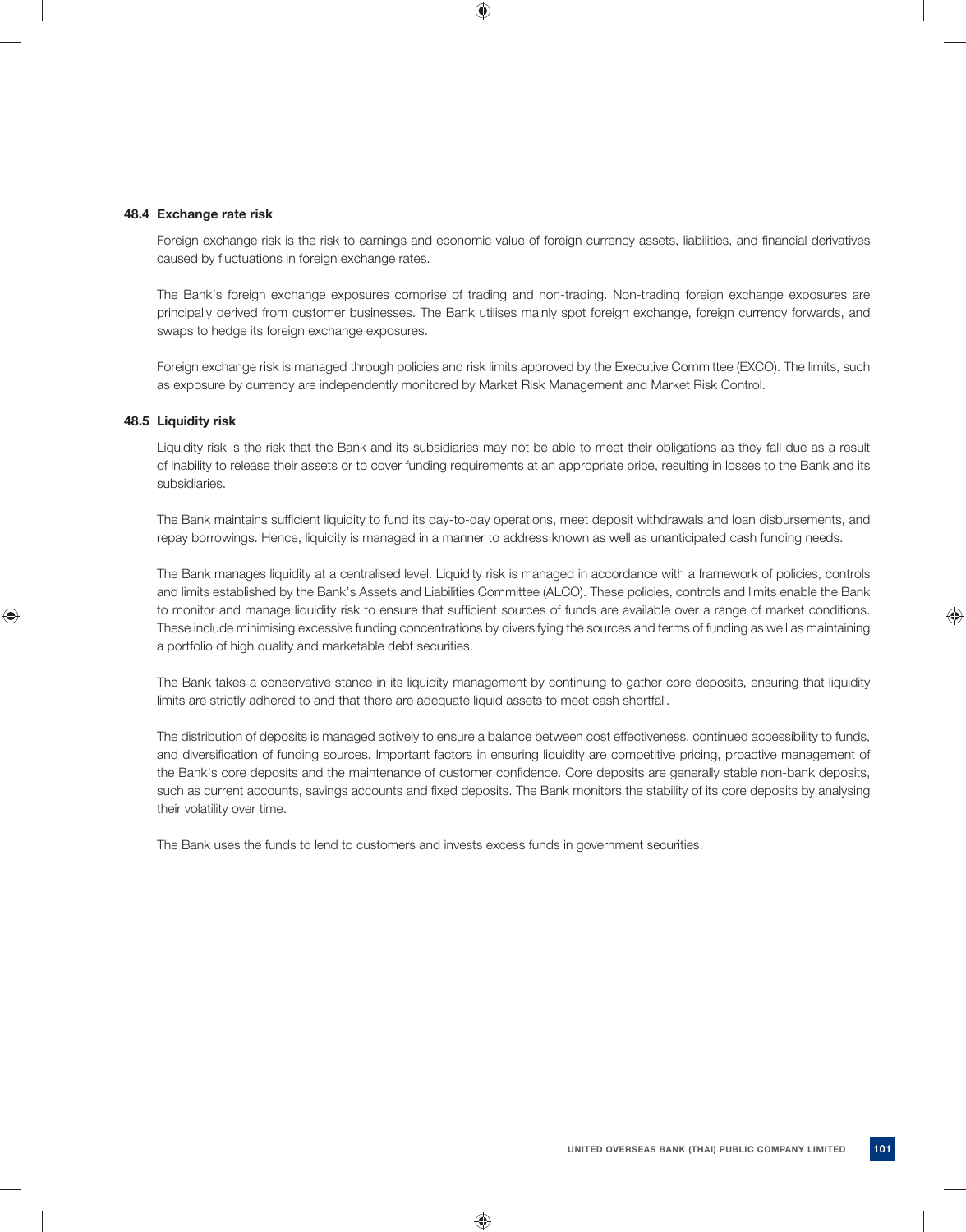The Bank's liquidity risk management is aligned with the regulatory liquidity risk management framework, and is measured and managed on a projected cash flow basis. The Bank is monitored under 'business as usual', and 3 crisis scenarios which are 'bank-specific crisis', 'general market crisis', and 'combination crisis'.

 Liquidity Gap Analysis or Cash Flow Mismatch Analysis under the 'Business as Usual' scenario is measured and monitored against Net Cumulative Outflow (NCO) Limits which are set for overnight, 7 days, and 30 days. In the event that a limit is breached, an investigation will be conducted and the related documents reported to relevant parties, in accordance with the escalation process.

For stress testing (bank-specific crisis, general market crisis and combined scenarios), additional assumptions are taken into account such as sudden increase in deposit withdrawals, reduction in loan repayments, potential trading losses, or liquidation of securities with haircuts. These assumptions are agreed by Business Units and approved by Board of Directors or delegated committee.

 The frequency of liquidity risk assessment is conducted on daily and monthly basis. Liquidity gap or maturity mismatch analysis report is produced by Balance Sheet Risk Management Unit and monitored by Market Risk Control against approved Net Cumulative Outflow Limits. Other reports such as early warning indicators as well as sources and utilisation of funds are produced on a monthly basis. These reports are deliberated in ALCO meeting.

Behavioural modeling is carried out and reviewed regularly to ensure that the cash flow requirements for the 'business as usual' and crisis scenarios are realistic. Loans and deposits which do not have maturity dates and fixed deposits which are rolled over frequently, are generally estimated based on their past statistics or trends. Cash flow mismatch limits are established to limit the Bank's liquidity exposure. The Bank also employs liquidity early warning indicators and trigger points to signal possible contingency situations.

 Contingency funding plans are in place to identify liquidity crisis using a series of warning indicators. Crisis escalation processes and various strategies including funding and communication have been developed to minimise the impact of any liquidity crunch.

 The Bank uses liquidity ratios as early warning indicators such as Loans to Deposits Ratio, Single Depositor Ratio and Top 20 Depositors Ratio, Undrawn Facilities Ratio, Deposit Withdrawal Ratio, and Net Cumulative Outflow.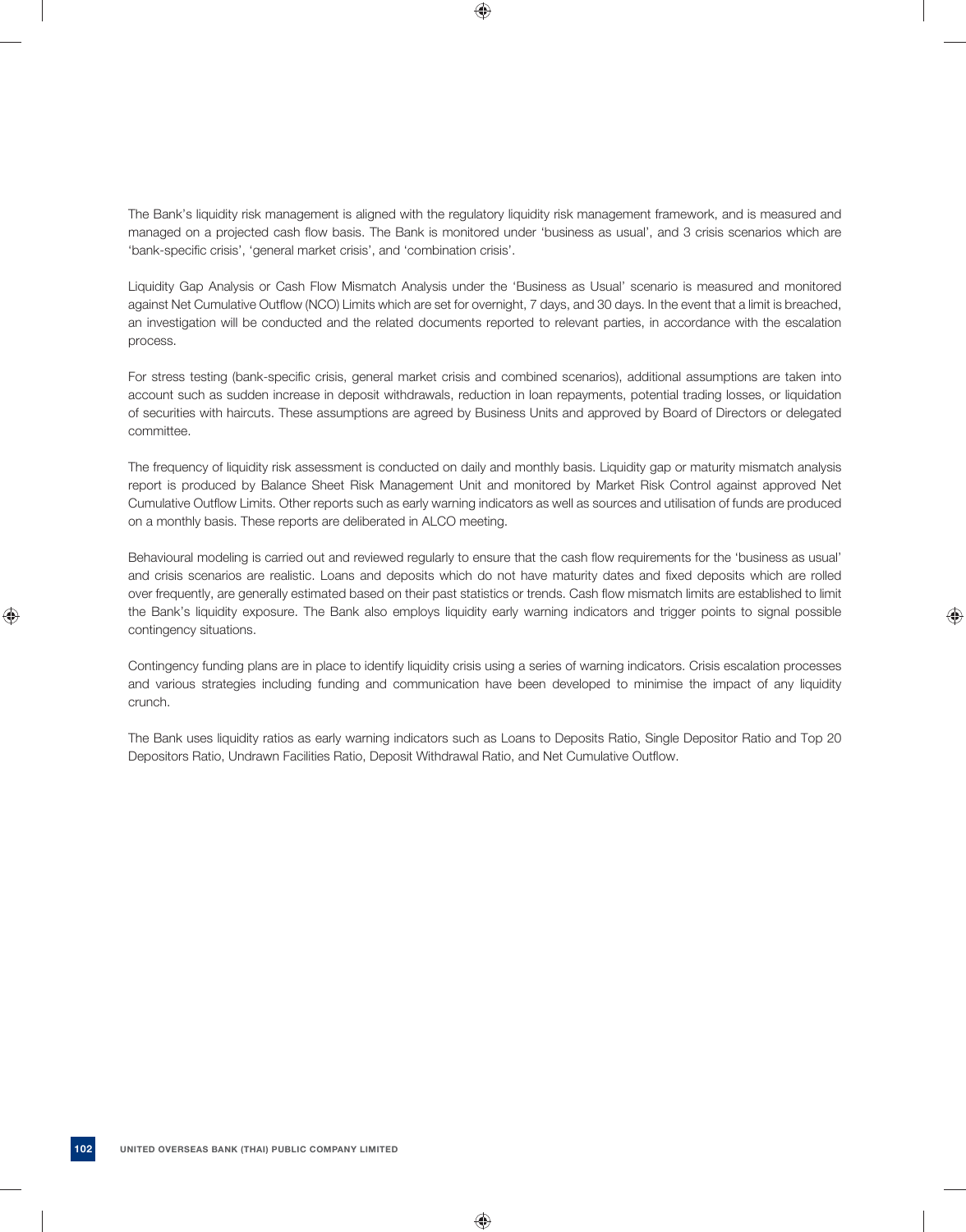The maturity analysis of financial assets, financial liabilities and commitments computed from the remaining maturity to repayment date is as follows:

|                                          |                        |          |          | <b>Consolidated financial statements</b> |           |             |         |
|------------------------------------------|------------------------|----------|----------|------------------------------------------|-----------|-------------|---------|
|                                          | As at 31 December 2011 |          |          |                                          |           |             |         |
|                                          |                        | Within   | $3 - 12$ | $1 - 5$                                  | More than | No specific |         |
|                                          | Call                   | 3 months | months   | years                                    | 5 years   | maturity    | Total   |
| <b>Financial assets</b>                  |                        |          |          |                                          |           |             |         |
| Cash                                     | 3,401                  |          |          |                                          |           |             | 3,401   |
| Interbank and money                      |                        |          |          |                                          |           |             |         |
| market items - net                       | 25,204                 | 30,000   | 4,279    | 20                                       |           |             | 59,503  |
| Derivatives assets                       |                        |          |          |                                          |           | 4,113       | 4,113   |
| Investments - net                        | $\overline{a}$         | 3,818    | 10,375   | 18,834                                   | 13        | 1,004       | 34,044  |
| Loans to customers*                      | 4.864                  | 48,580   | 21,995   | 42,984                                   | 65,215    | 5,795       | 189,433 |
| Other receivable - TAMC - net            |                        |          |          |                                          | 870       |             | 870     |
| <b>Financial liabilities</b>             |                        |          |          |                                          |           |             |         |
| Deposits                                 | 75,707                 | 62,908   | 21,673   | 6,019                                    |           |             | 166,307 |
| Interbank and money market items         | 13,418                 | 27,373   | 4,105    | 3                                        |           |             | 44,899  |
| Liabilities payable on demand            | 2,035                  |          |          |                                          |           |             | 2,035   |
| Derivatives liabilities                  |                        |          |          |                                          |           | 4,383       | 4,383   |
| Debt issued and borrowings               | 846                    | 15,127   | 3,738    | 22,449                                   |           |             | 42,160  |
| <b>Commitments</b>                       |                        |          |          |                                          |           |             |         |
| Avals to bills                           | 5                      | 669      | 80       |                                          |           |             | 754     |
| Guarantee of loans                       | 15                     | 300      | 361      | 100                                      | 1,084     |             | 1,860   |
| Liabilities under unmatured import bills | 53                     | 627      | 118      |                                          |           |             | 798     |
| Letters of credit                        | 122                    | 1,957    | 423      | 131                                      |           |             | 2,633   |
| Other commitments                        |                        |          |          |                                          |           |             |         |
| Undrawn overdraft amount                 | 21,655                 |          |          |                                          |           |             | 21,655  |
| Other guarantees                         | 8,399                  | 1,610    | 3,838    | 386                                      | 10        |             | 14,243  |
| <b>Derivatives</b>                       |                        |          |          |                                          |           |             |         |
| Derivatives on foreign exchange          | 6,345                  | 90,985   | 43,512   | 5,497                                    |           |             | 146,339 |
| Derivatives on interest rates            | 1,000                  | 57,728   | 129,018  | 266,860                                  | 14,519    |             | 469,125 |
| Others derivatives                       |                        |          | 168      |                                          |           |             | 168     |

\* Under the Bank's liquidity risk management policy, non-accrual loans such as certain restructured loans and NPLs are reported in the no specific maturity  *bucket.*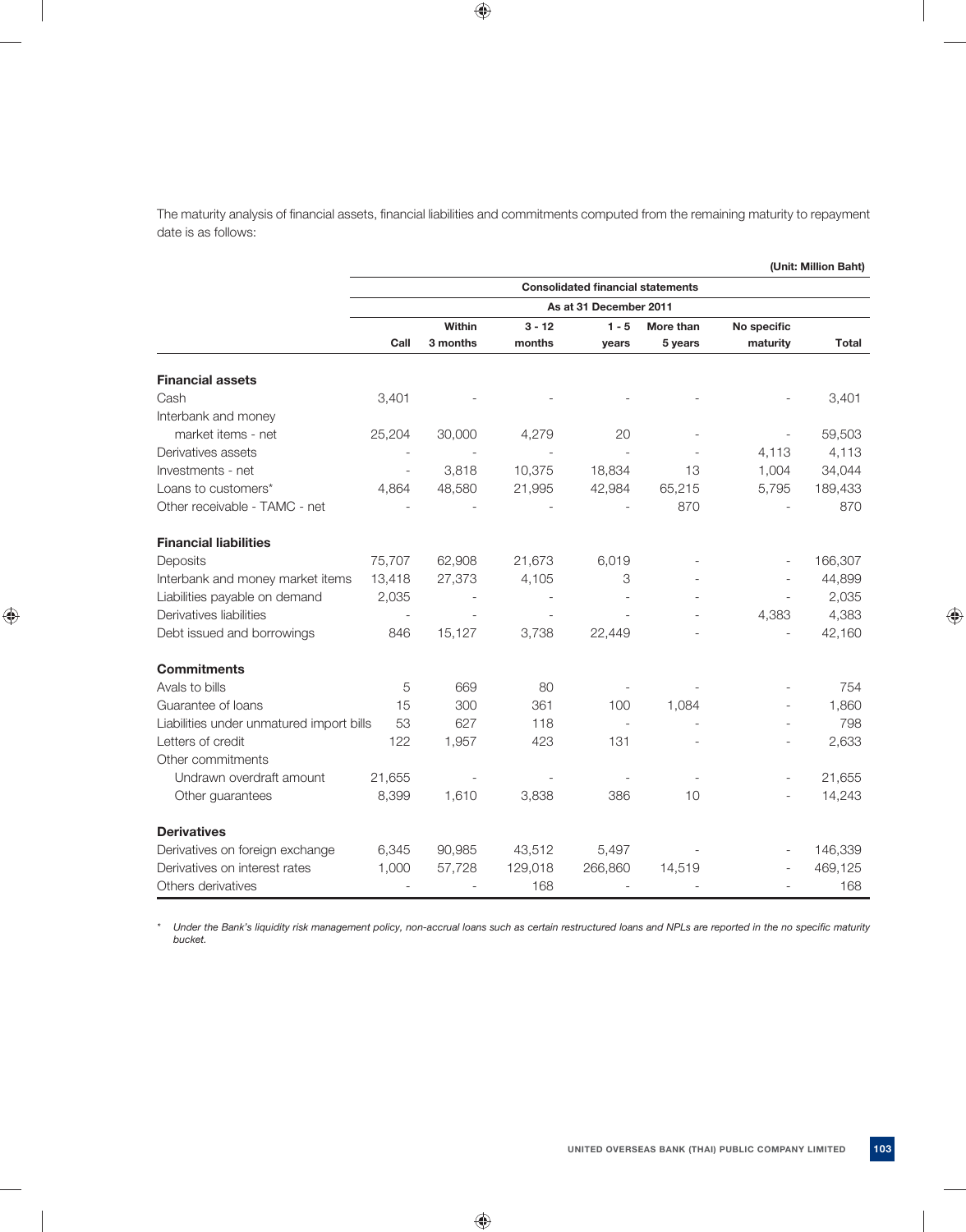|                                          |                          |          |          | <b>Consolidated financial statements</b> |                          |                          |         |
|------------------------------------------|--------------------------|----------|----------|------------------------------------------|--------------------------|--------------------------|---------|
|                                          |                          |          |          | As at 31 December 2010                   |                          |                          |         |
|                                          |                          | Within   | $3 - 12$ | $1 - 5$                                  | More than                | No specific              |         |
|                                          | Call                     | 3 months | months   | years                                    | 5 years                  | maturity                 | Total   |
| <b>Financial assets</b>                  |                          |          |          |                                          |                          |                          |         |
| Cash                                     | 2,809                    |          |          |                                          |                          |                          | 2,809   |
| Interbank and money                      |                          |          |          |                                          |                          |                          |         |
| market items - net                       | 2,794                    | 20,928   | 323      | 20                                       |                          |                          | 24,065  |
| Derivatives assets                       |                          |          |          |                                          |                          | 3,359                    | 3,359   |
| Investments - net                        | $\equiv$                 | 24,808   | 11,944   | 9,586                                    | 118                      | 1,206                    | 47,662  |
| Loans to customers*                      | 15,055                   | 46,278   | 22,192   | 33,467                                   | 37,241                   | 8,902                    | 163,135 |
| <b>Financial liabilities</b>             |                          |          |          |                                          |                          |                          |         |
| Deposits                                 | 74,632                   | 42,187   | 32,390   | 2,831                                    |                          |                          | 152,040 |
| Interbank and money market items         | 3,675                    | 33,357   | 2,500    | 233                                      |                          |                          | 39,765  |
| Liabilities payable on demand            | 2,437                    |          |          |                                          |                          |                          | 2,437   |
| Derivatives liabilities                  |                          |          |          | $\overline{\phantom{a}}$                 |                          | 4,593                    | 4,593   |
| Debt issued and borrowings               | 10                       | 7,421    | 4,788    | 20                                       |                          | $\overline{a}$           | 12,239  |
| <b>Commitments</b>                       |                          |          |          |                                          |                          |                          |         |
| Avals to bills                           | $\overline{\phantom{a}}$ | 685      | 31       |                                          |                          |                          | 716     |
| Guarantee of loans                       | 15                       | 873      | 99       | 112                                      | 924                      | $\overline{\phantom{a}}$ | 2,023   |
| Liabilities under unmatured import bills | $\sim$                   | 701      | 176      | $\overline{2}$                           |                          | $\overline{\phantom{a}}$ | 879     |
| Letters of credit                        | 110                      | 2,236    | 70       |                                          |                          |                          | 2,416   |
| Other commitments                        |                          |          |          |                                          |                          |                          |         |
| Undrawn overdraft amount                 | 19,835                   |          |          |                                          | $\overline{\phantom{a}}$ | $\overline{\phantom{a}}$ | 19,835  |
| Other guarantees                         | 6,170                    | 1,669    | 3,342    | 398                                      | 10                       | $\overline{\phantom{a}}$ | 11,589  |
| <b>Derivatives</b>                       |                          |          |          |                                          |                          |                          |         |
| Derivatives on foreign exchange          |                          | 82,774   | 61,699   | 4,141                                    |                          |                          | 148,614 |
| Derivatives on interest rates            |                          | 16,680   | 82,539   | 205,552                                  | 14,017                   |                          | 318,788 |
| Others derivatives                       |                          | 260      |          | 169                                      |                          |                          | 429     |

\* Under the Bank's liquidity risk management policy, non-accrual loans such as certain restructured loans and NPLs are reported in the no specific maturity  *bucket.*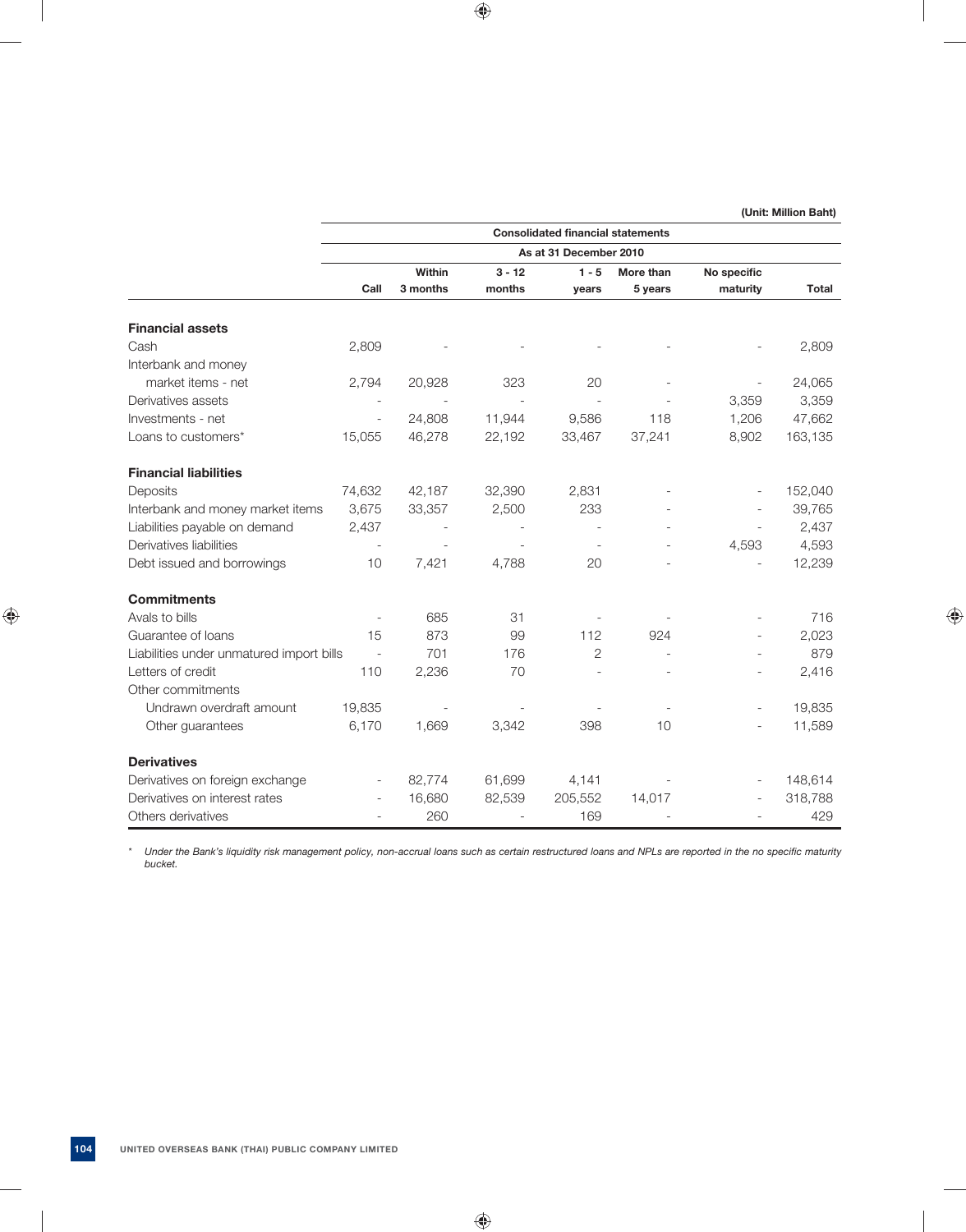|                                          |                          |                          |          | Separate financial statements |           |             |              |
|------------------------------------------|--------------------------|--------------------------|----------|-------------------------------|-----------|-------------|--------------|
|                                          |                          |                          |          | As at 31 December 2011        |           |             |              |
|                                          |                          | Within                   | $3 - 12$ | $1 - 5$                       | More than | No specific |              |
|                                          | Call                     | 3 months                 | months   | years                         | 5 years   | maturity    | <b>Total</b> |
| <b>Financial assets</b>                  |                          |                          |          |                               |           |             |              |
| Cash                                     | 3,401                    |                          |          |                               |           |             | 3,401        |
| Interbank and money                      |                          |                          |          |                               |           |             |              |
| market items - net                       | 25,198                   | 29,902                   | 4,135    |                               |           |             | 59,235       |
| Derivatives assets                       |                          | $\overline{\phantom{a}}$ |          |                               |           | 4,113       | 4,113        |
| Investments - net                        | $\overline{\phantom{m}}$ | 3,818                    | 10,375   | 18,834                        | 13        | 1,330       | 34,370       |
| Loans to customers*                      | 4,864                    | 48,580                   | 21,995   | 42,983                        | 65,215    | 5,795       | 189,432      |
| Other receivable - TAMC - net            |                          |                          |          |                               | 870       |             | 870          |
| <b>Financial liabilities</b>             |                          |                          |          |                               |           |             |              |
| Deposits                                 | 75,759                   | 62,908                   | 21,673   | 6,019                         |           |             | 166,359      |
| Interbank and money market items         | 13,425                   | 27,405                   | 4,105    | 3                             |           |             | 44,938       |
| Liabilities payable on demand            | 2,035                    |                          |          |                               |           |             | 2,035        |
| Derivatives liabilities                  |                          |                          |          |                               |           | 4,383       | 4,383        |
| Debt issued and borrowings               | 846                      | 15,140                   | 3,883    | 22,449                        |           |             | 42,318       |
| <b>Commitments</b>                       |                          |                          |          |                               |           |             |              |
| Avals to bills                           | 5                        | 669                      | 80       |                               |           |             | 754          |
| Guarantee of loans                       | 15                       | 300                      | 361      | 100                           | 1,084     |             | 1,860        |
| Liabilities under unmatured import bills | 53                       | 627                      | 118      |                               |           |             | 798          |
| Letters of credit                        | 122                      | 1,957                    | 423      | 131                           |           |             | 2,633        |
| Other commitments                        |                          |                          |          |                               |           |             |              |
| Undrawn overdraft amount                 | 21,655                   |                          |          |                               |           |             | 21,655       |
| Other guarantees                         | 8,399                    | 1,610                    | 3,838    | 386                           | 10        |             | 14,243       |
| <b>Derivatives</b>                       |                          |                          |          |                               |           |             |              |
| Derivatives on foreign exchange          | 6,345                    | 90,985                   | 43,512   | 5,497                         |           |             | 146,339      |
| Derivatives on interest rates            | 1,000                    | 57,728                   | 129,018  | 266,860                       | 14,519    |             | 469,125      |
| Others derivatives                       |                          |                          | 168      |                               |           |             | 168          |

\* Under the Bank's liquidity risk management policy, non-accrual loans such as certain restructured loans and NPLs are reported in the no specific maturity  *bucket.*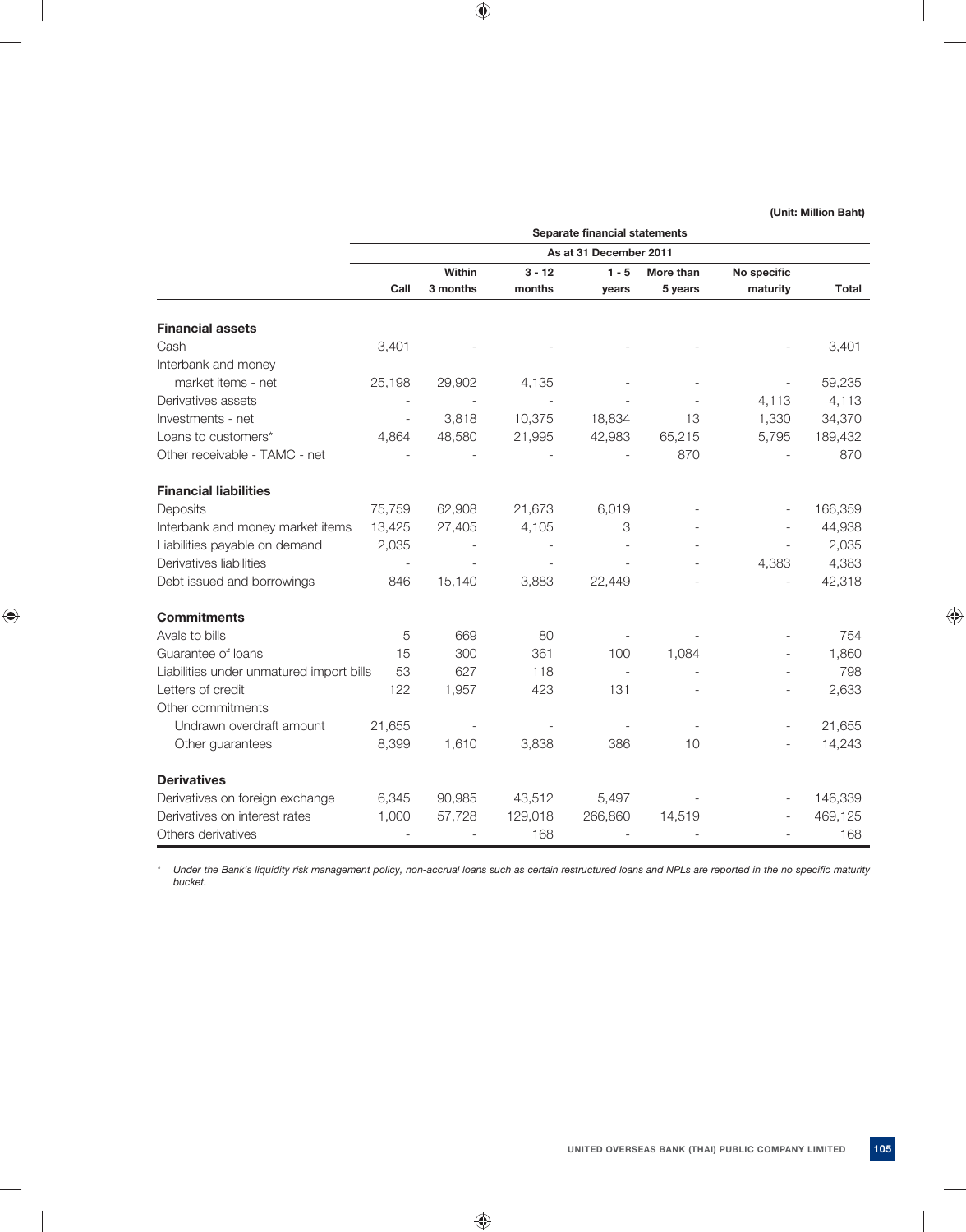**As at 31 December 2010 1 - 5 More than No specific 1 - 5 More than No specific Call 3 months months years 5 years maturity Total** Cash 2,809 - - - - - 2,809 market items - net 2.782 20,858 237 - - - 23,877

**Separate financial statements** 

 **(Unit: Million Baht)**

|                                          |                          |        |        |              |                          |                          | <u>_</u> _,_. |
|------------------------------------------|--------------------------|--------|--------|--------------|--------------------------|--------------------------|---------------|
| Derivatives assets                       |                          |        |        |              |                          | 3,359                    | 3,359         |
| Investments - net                        | $\overline{\phantom{m}}$ | 24,808 | 11,944 | 9,586        | 118                      | 1,819                    | 48,275        |
| Loans to customers*                      | 15,055                   | 46,278 | 22,192 | 33,466       | 37,241                   | 8,902                    | 163,134       |
| <b>Financial liabilities</b>             |                          |        |        |              |                          |                          |               |
| Deposits                                 | 74,731                   | 42,187 | 32,390 | 2,831        |                          |                          | 152,139       |
| Interbank and money market items         | 3,688                    | 33,362 | 2,500  | 233          |                          |                          | 39,783        |
| Liabilities payable on demand            | 2,437                    |        |        |              |                          |                          | 2,437         |
| Derivatives liabilities                  | $\overline{\phantom{a}}$ |        |        |              |                          | 4,593                    | 4,593         |
| Debt issued and borrowings               | 10 <sup>°</sup>          | 7,947  | 4,918  | 20           | $\overline{\phantom{a}}$ |                          | 12,895        |
| <b>Commitments</b>                       |                          |        |        |              |                          |                          |               |
| Avals to bills                           | $\overline{\phantom{a}}$ | 685    | 31     |              |                          |                          | 716           |
| Guarantee of loans                       | 15                       | 873    | 99     | 112          | 924                      |                          | 2,023         |
| Liabilities under unmatured import bills | $\overline{\phantom{a}}$ | 701    | 176    | $\mathbf{2}$ |                          |                          | 879           |
| Letters of credit                        | 110                      | 2,236  | 70     |              |                          |                          | 2,416         |
| Other commitments                        |                          |        |        |              |                          |                          |               |
| Undrawn overdraft amount                 | 19,835                   |        |        |              |                          | $\overline{\phantom{a}}$ | 19,835        |
| Other guarantees                         | 6,170                    | 1,669  | 3,342  | 398          | 10                       | $\overline{\phantom{a}}$ | 11,589        |
| <b>Derivatives</b>                       |                          |        |        |              |                          |                          |               |
| Derivatives on foreign exchange          | $\overline{\phantom{a}}$ | 82,774 | 61,699 | 4,141        |                          |                          | 148,614       |
| Derivatives on interest rates            | $\overline{\phantom{a}}$ | 16,680 | 82,539 | 205,552      | 14,017                   |                          | 318,788       |
| Others derivatives                       |                          | 260    |        | 169          |                          |                          | 429           |

Under the Bank's liquidity risk management policy, non-accrual loans such as certain restructured loans and NPLs are reported in the no specific maturity  *bucket.*

### **48.6 Estimated fair value of financial instruments**

 **Financial assets**

Interbank and money

The fair values of financial instruments have been estimated by the Bank and its subsidiaries using available market information and appropriate valuation methodologies.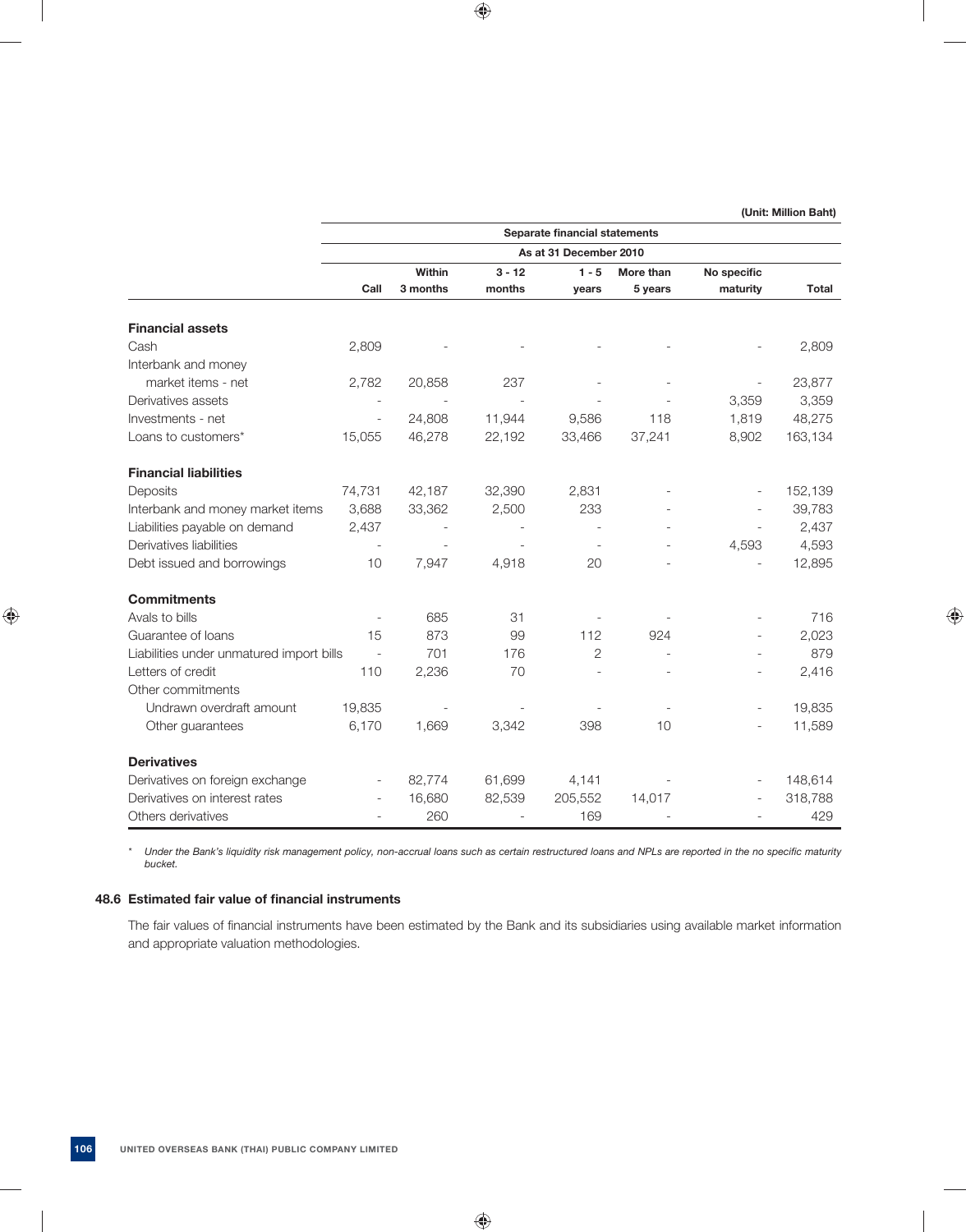### **48.7 Fair value of financial instruments**

As at 31 December 2011 and 2010, the fair value of financial instruments included in the statements of financial position of the Bank and its subsidiaries are as follows:

|                                                           |                   |                                          |                   | (Unit: Million Baht) |  |  |  |  |
|-----------------------------------------------------------|-------------------|------------------------------------------|-------------------|----------------------|--|--|--|--|
|                                                           |                   | <b>Consolidated financial statements</b> |                   |                      |  |  |  |  |
|                                                           |                   | As at 31 December                        |                   |                      |  |  |  |  |
|                                                           | 2011              |                                          | 2010              |                      |  |  |  |  |
| Type of financial instruments                             | <b>Book Value</b> | <b>Fair Value</b>                        | <b>Book Value</b> | <b>Fair Value</b>    |  |  |  |  |
| <b>Financial assets</b>                                   |                   |                                          |                   |                      |  |  |  |  |
| Cash                                                      | 3,401             | 3,401                                    | 2,809             | 2,809                |  |  |  |  |
| Interbank and money market items - net                    | 59,503            | 59,503                                   | 24,065            | 24,065               |  |  |  |  |
| Derivatives assets                                        | 4,113             | 4,113                                    | 3,359             | 3,359                |  |  |  |  |
| Investments - net                                         | 34,044            | 34,239                                   | 47,662            | 47,694               |  |  |  |  |
| Loans to customers and accrued interest receivables - net | 183,904           | 183.904                                  | 157,013           | 157,013              |  |  |  |  |
| Other receivable - TAMC - net                             | 870               | 870                                      |                   |                      |  |  |  |  |
| <b>Financial liabilities</b>                              |                   |                                          |                   |                      |  |  |  |  |
| Deposits                                                  | 166,307           | 166,307                                  | 152,040           | 152,040              |  |  |  |  |
| Interbank and money market items                          | 44,899            | 44,899                                   | 39,765            | 39,765               |  |  |  |  |
| Liabilities payable on demand                             | 2,035             | 2,035                                    | 2,437             | 2,437                |  |  |  |  |
| Derivatives liabilities                                   | 4,383             | 4,383                                    | 4,593             | 4,593                |  |  |  |  |
| Debt issued and borrowings                                | 42,160            | 42,160                                   | 12,239            | 12,239               |  |  |  |  |

 **(Unit: Million Baht)**

|                                                           |                   | Separate financial statements |                   |                   |  |  |  |  |  |
|-----------------------------------------------------------|-------------------|-------------------------------|-------------------|-------------------|--|--|--|--|--|
|                                                           |                   | As at 31 December             |                   |                   |  |  |  |  |  |
|                                                           | 2011              |                               |                   | 2010              |  |  |  |  |  |
| Type of financial instruments                             | <b>Book Value</b> | <b>Fair Value</b>             | <b>Book Value</b> | <b>Fair Value</b> |  |  |  |  |  |
| <b>Financial assets</b>                                   |                   |                               |                   |                   |  |  |  |  |  |
| Cash                                                      | 3,401             | 3,401                         | 2,809             | 2,809             |  |  |  |  |  |
| Interbank and money market items - net                    | 59,235            | 59,235                        | 23,877            | 23,877            |  |  |  |  |  |
| Derivatives assets                                        | 4,113             | 4,113                         | 3,359             | 3,359             |  |  |  |  |  |
| Investments - net                                         | 34,370            | 34,566                        | 48,275            | 48,607            |  |  |  |  |  |
| Loans to customers and accrued interest receivables - net | 183,903           | 183.903                       | 157,012           | 157,012           |  |  |  |  |  |
| Other receivable - TAMC - net                             | 870               | 870                           |                   |                   |  |  |  |  |  |
| <b>Financial liabilities</b>                              |                   |                               |                   |                   |  |  |  |  |  |
| Deposits                                                  | 166,359           | 166,359                       | 152,139           | 152,139           |  |  |  |  |  |
| Interbank and money market items                          | 44,938            | 44,938                        | 39,783            | 39,783            |  |  |  |  |  |
| Liabilities payable on demand                             | 2,035             | 2,035                         | 2,437             | 2,437             |  |  |  |  |  |
| Derivatives liabilities                                   | 4,383             | 4,383                         | 4,593             | 4,593             |  |  |  |  |  |
| Debt issued and borrowings                                | 42,318            | 42,318                        | 12,895            | 12,895            |  |  |  |  |  |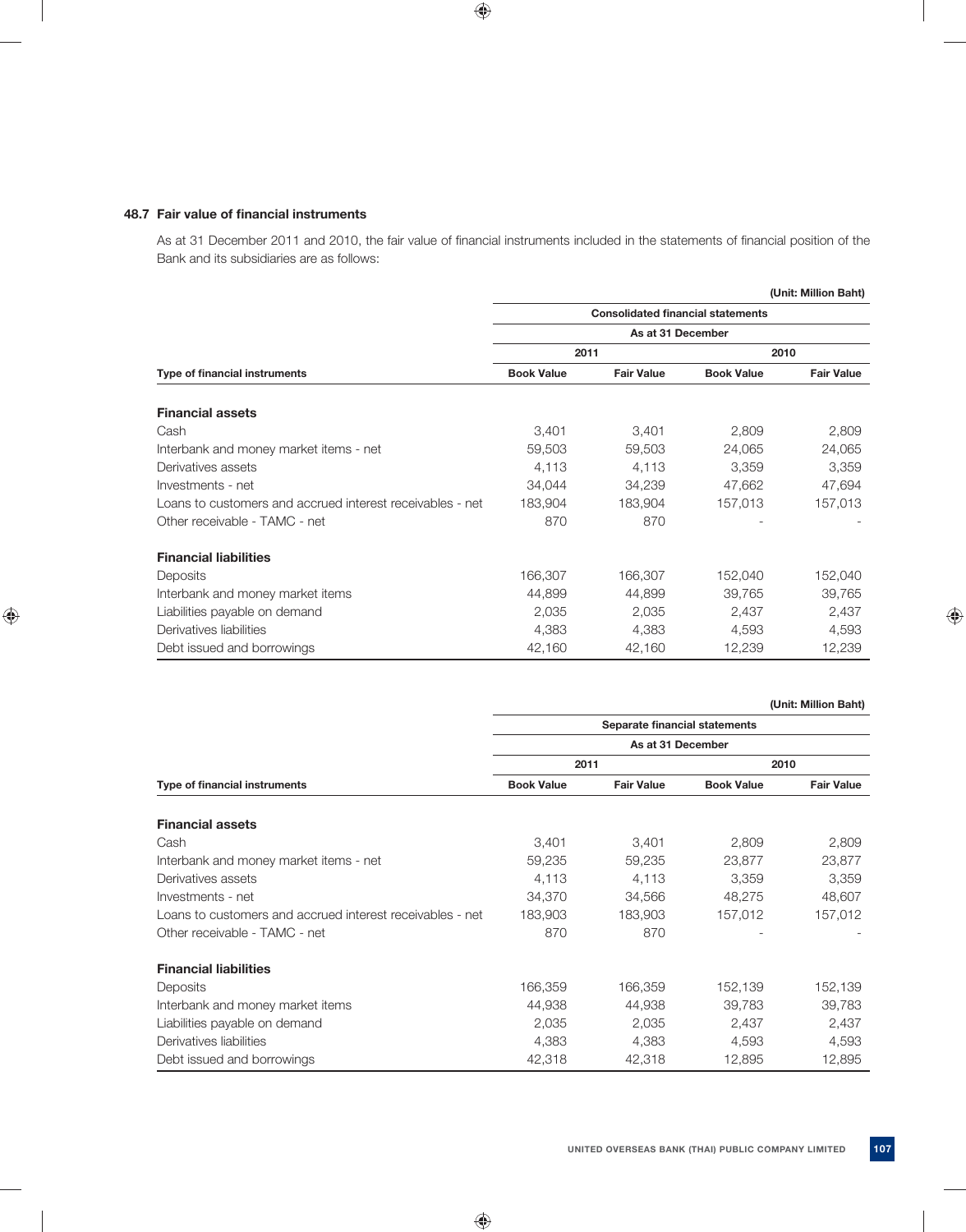### **48.8 Methods and assumptions in estimating fair value of financial instruments**

The following methods and assumptions were used by the Bank and its subsidiaries in estimating fair value of financial instruments as disclosed herein.

## (a) Cash and interbank and money market items

 The carrying amounts of cash and interbank and money market items which have remaining maturities of less than 1 year or bear floating rates of interest approximate their fair value. Fair value for fixed rate instruments with remaining maturities greater than 1 year is estimated by using a discounted cash flow calculation applying average interest rates currently being offered on similar instruments.

## (b) Investments

 Fair value for securities is based on quoted market prices, where available. If quoted market prices are not available, fair value is based on quoted market prices of comparable instruments after adjusting for risk involved or the net asset values of such securities.

## (c) Loans to customers

For floating rate loans that reprice frequently and have no significant change in credit risk, fair value is based on carrying values. The fair value of fixed rate loans that reprice within 1 year from the statements of financial position date is based on the carrying value at the statements of financial position date. Fair value for other fixed interest rate loans is estimated by using discounted cash flow analysis and using average interest rates currently being offered for loans with similar terms to borrowers of similar credit quality except in case of immaterial, carrying value will be used.

Fair value of hire-purchase and financial lease receivables is estimated by using discounted cash flow analysis and using interest rates currently being offered with average remaining years to maturity.

### (d) Accrued interest receivables

Fair value of accrued interest receivable is based on carrying values.

### (e) Deposit liabilities

 The fair value of deposits which is payable on demand by the depositor, is equal to the carrying value of such deposits. The fair value of floating rate, certificates of deposit (CDs) and fixed rate deposits repricable within 1 year approximate their carrying value at the reporting date. Fair value for other fixed rate deposits is estimated using a discounted cash flow calculation that applies the current average deposit rates of the four major commercial banks to a schedule of aggregate expected monthly maturities on time deposits except in case of immaterial, carrying value will be used.

### (f) Interbank and money market items (liabilities)

 The carrying amount of interbank and money market items which have remaining maturities of less than 1 year or bear floating rates of interest approximates their fair value at the reporting date. Fair value for fixed rate instruments with remaining maturities greater than 1 year is estimated by using a discounted cash flow calculation applying average interest rates currently being offered on similar instruments.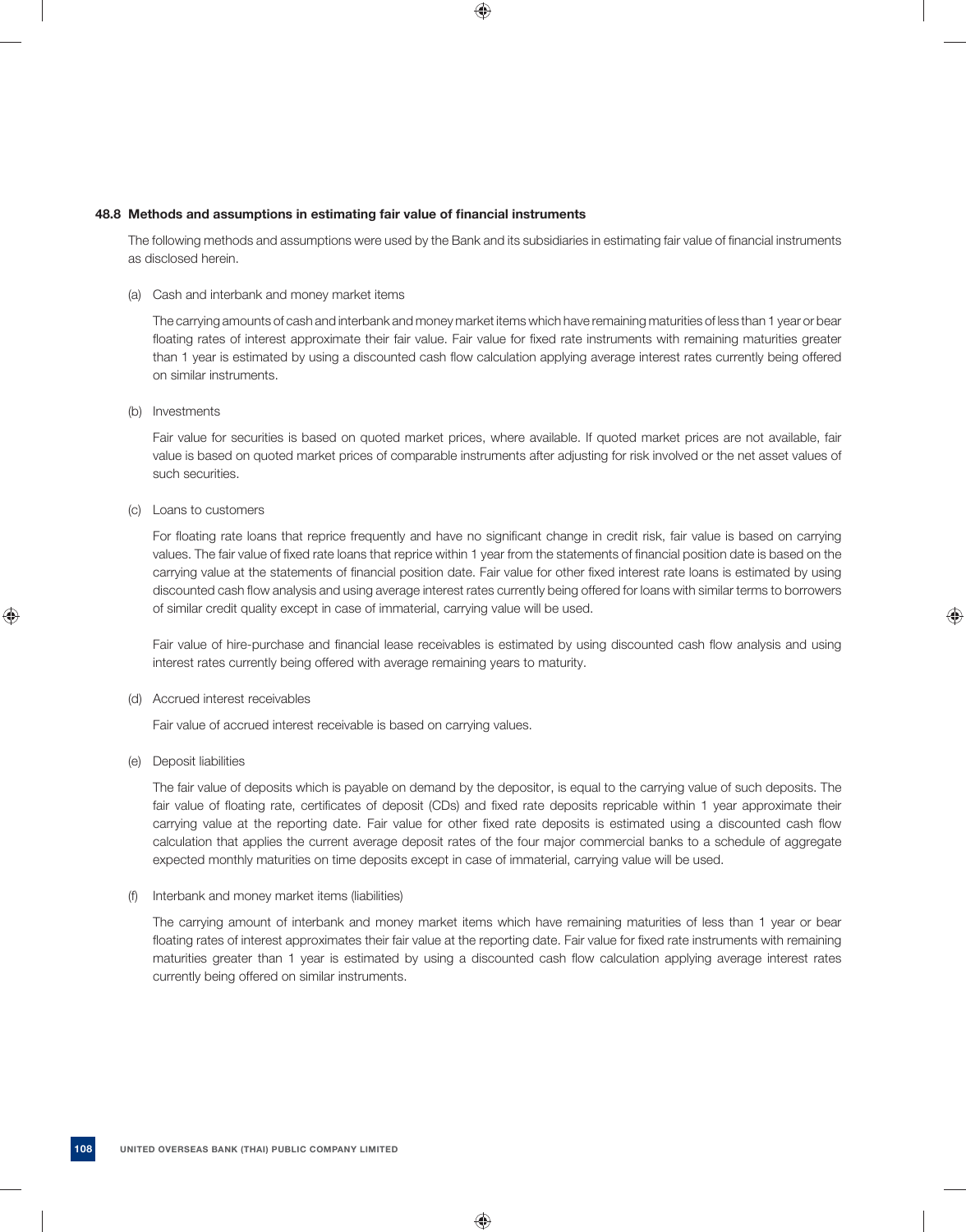## (g) Debt issued and borrowings

 The fair value of borrowings with remaining maturities less than 1 year approximates their carrying value at the reporting date. Fair value of borrowings with remaining maturities greater than 1 year is estimated using discounted cash flow analysis based on the average current borrowing rates for similar types of borrowing arrangements.

## (h) Fair value of commitments

## Commitments to aval, guarantee, and letters of credit

These financial instruments are generally not intended to be sold or traded such that estimated fair values are not readily ascertainable. Fair value of these items were not calculated for the following reasons:

- very few of the commitments extending beyond 1 year would commit the Bank to a predetermined rate of interest;
- the fees attaching to these commitments are the same as those currently charged to enter into similar arrangements; and
- the quantum of fees collected under these arrangements, upon which fair value would be determined, is not material.

## Other commitments

 The fair values of foreign exchange contracts were obtained from quoted market prices of similar foreign exchange contracts. For the other derivative contracts, the fair value is estimated using discounted cash flow.

## **49. Reclassifi cation**

Certain items in the financial statements as at 31 December 2010 have been reclassified to conform to the current period's classification, in accordance with the BOT's Notification No. Sor Nor Sor.11/2553 regarding "Preparation and Announcement of Financial Statements of Commercial Banks and Parent Companies of Financial Holding Groups", dated 3 December 2010 which is effective for fiscal years beginning on or after 1 January 2011, but no effect to previously reported net profit or shareholders' equity. The reclassifications are as follows:

|                                                  | (Unit: Million Baht)                     |                          |                               |               |  |  |
|--------------------------------------------------|------------------------------------------|--------------------------|-------------------------------|---------------|--|--|
|                                                  | As at 31 December 2010                   |                          |                               |               |  |  |
|                                                  | <b>Consolidated financial statements</b> |                          | Separate financial statements |               |  |  |
|                                                  | After                                    | As previously            | After                         | As previously |  |  |
|                                                  | reclassification                         | reported                 | reclassification              | reported      |  |  |
| <b>Statements of financial position</b>          |                                          |                          |                               |               |  |  |
| Investments - net                                | 47,526                                   | 47,662                   | 47,526                        | 48,275        |  |  |
| Investments in subsidiaries and associate - net  | 136                                      | $\overline{\phantom{0}}$ | 749                           |               |  |  |
| Interbank and money market items - (Liabilities) | 39,765                                   | 39,838                   | 39.783                        | 39,945        |  |  |
| Debt issued and borrowings                       | 12.239                                   | 12,166                   | 12.895                        | 12.733        |  |  |
| Provisions for long-term employee benefits       | 813                                      |                          | 811                           |               |  |  |
| Provision - other liabilities                    | 208                                      | 1.113                    | 208                           | 1.111         |  |  |
| Interest payable                                 |                                          | 451                      |                               | 452           |  |  |
| Other liabilities                                | 2,549                                    | 2.006                    | 2.407                         | 1.863         |  |  |
|                                                  |                                          |                          |                               |               |  |  |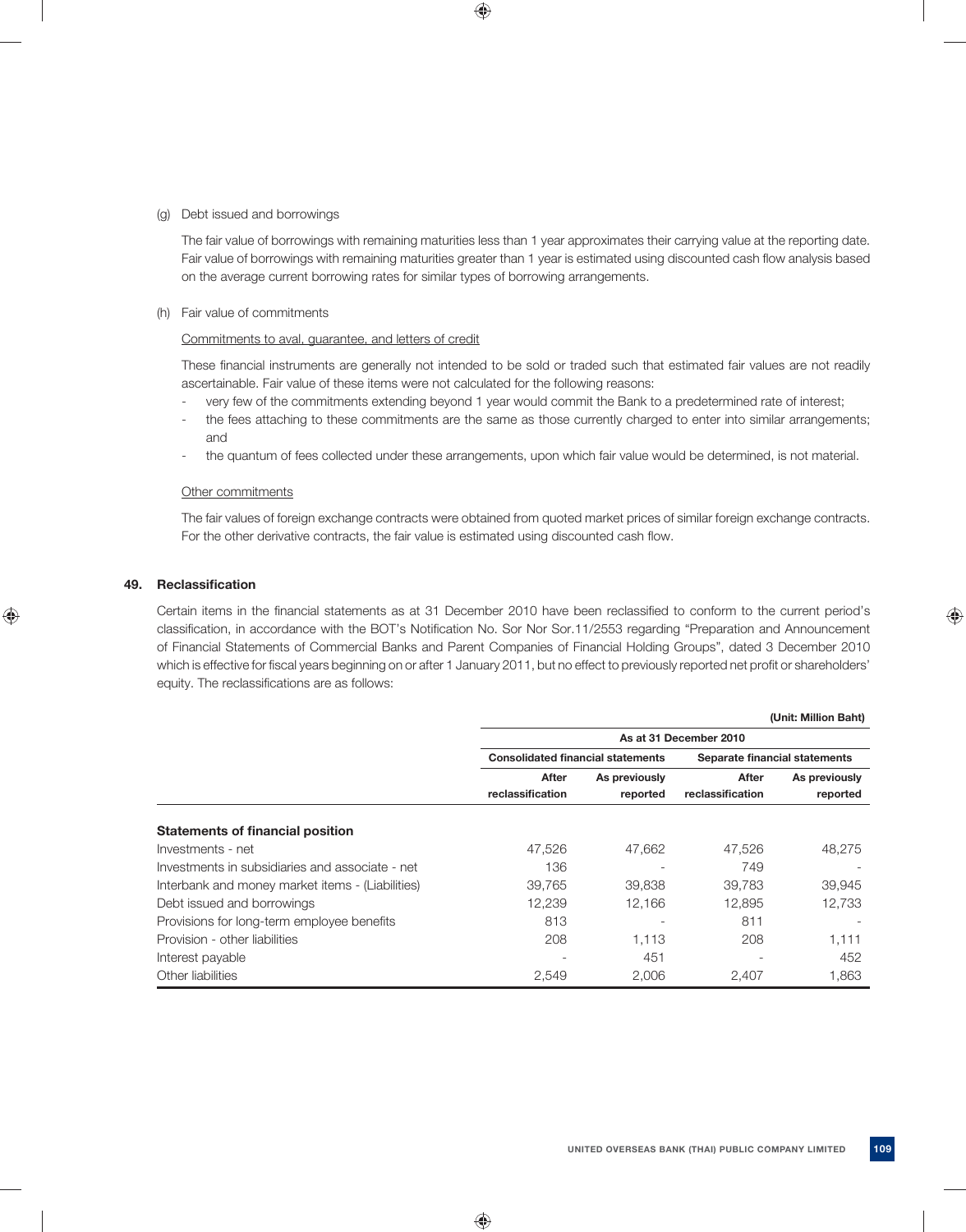|                                               | (Unit: Million Baht)                     |               |                               |               |  |  |
|-----------------------------------------------|------------------------------------------|---------------|-------------------------------|---------------|--|--|
|                                               | For the year ended 31 December 2010      |               |                               |               |  |  |
|                                               | <b>Consolidated financial statements</b> |               | Separate financial statements |               |  |  |
|                                               | After                                    | As previously | After                         | As previously |  |  |
|                                               | reclassification                         | reported      | reclassification              | reported      |  |  |
| <b>Statements of comprehensive income</b>     |                                          |               |                               |               |  |  |
| Interest income                               | 8,855                                    |               | 8,727                         |               |  |  |
| Dividend income                               | 69                                       |               | 655                           |               |  |  |
| Interest and dividend income                  |                                          | 8,924         |                               | 9,382         |  |  |
| Interest expenses                             | 2,476                                    | 1,882         | 2,480                         | 1,886         |  |  |
| Payments to the Deposit Protection Agency     |                                          | 594           |                               | 594           |  |  |
| Fees and service income                       | 2,080                                    | 2,086         | 1,872                         | 1.872         |  |  |
| Fees and service expenses                     | 249                                      | 694           | 383                           | 820           |  |  |
| Net gain on foreign currency trading          |                                          |               |                               |               |  |  |
| and exchange transactions                     | 186                                      |               | 186                           |               |  |  |
| Net gain on investments                       | 159                                      | 226           | 163                           | 230           |  |  |
| Gain on exchange                              |                                          | 99            |                               | 99            |  |  |
| Other operating income                        | 51                                       | 45            | 27                            | 27            |  |  |
| Premises and equipment expenses               | 922                                      | 1,156         | 896                           | 1,126         |  |  |
| Losses on impairment of properties foreclosed |                                          |               |                               |               |  |  |
| and other assets                              | 500                                      | 505           | 500                           | 504           |  |  |
| Other operating expenses                      | 1,334                                    | 650           | 1,297                         | 627           |  |  |
| Impairment loss of loans and debt securities  | 739                                      |               | 705                           |               |  |  |
| Bad debts and doubtful accounts               |                                          | 719           |                               | 684           |  |  |

## **50. Event after the reporting perlod**

 On 13 March 2012, a meeting of the Bank's Board of Directors' passed a resolution to propose the issue of up to Baht 50,000 million of debentures to the Annual General Meeting of Shareholders for approval.

## **51.** Approval of financial statements

These financial statements were authorised for issue by the Bank's Board of Directors on 13 March 2012.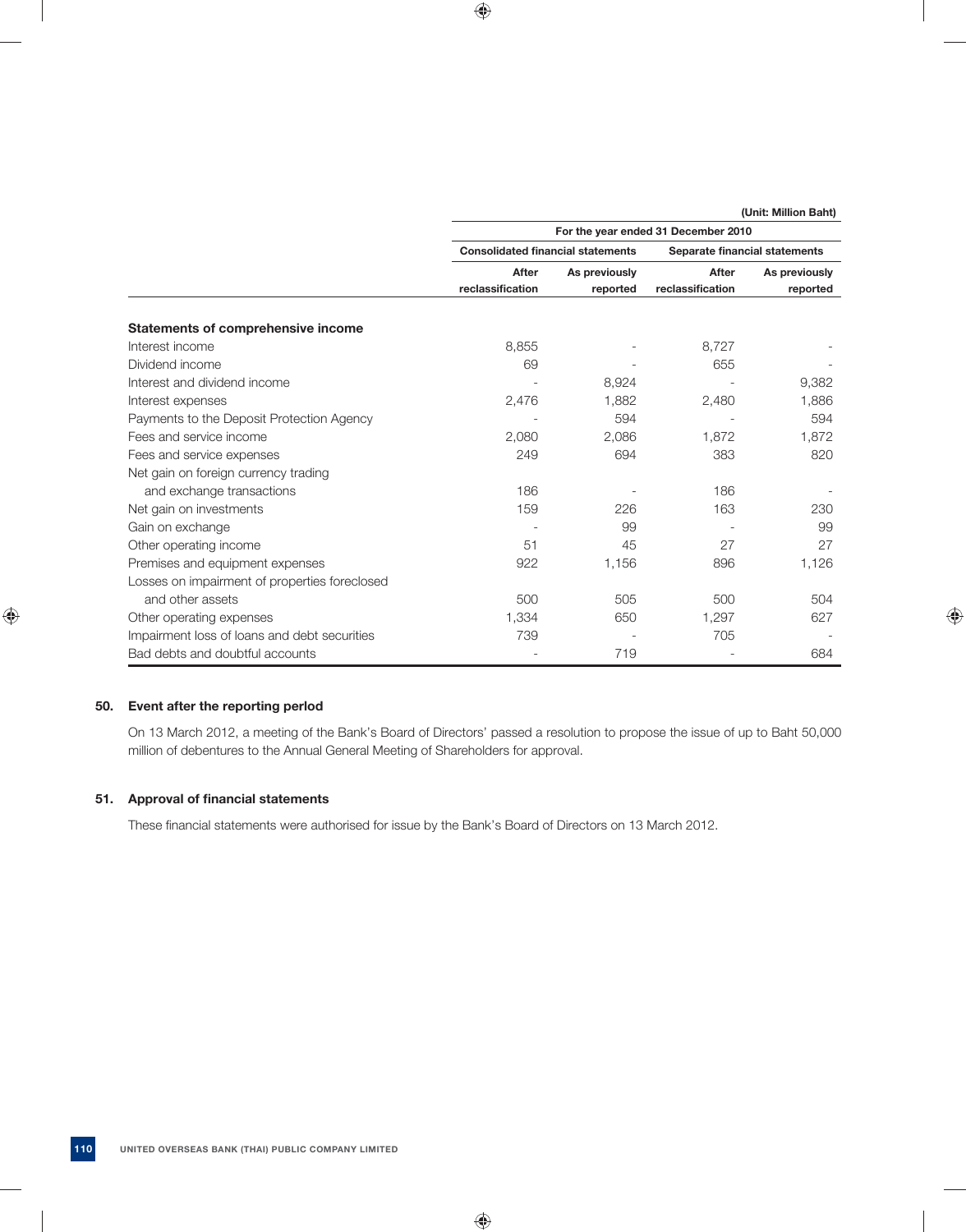## **Other Information**

## 1. Subsidiaries and affiliated companies of UOB (Thai)

## **1. UOB Asset Management (Thai) Company Limited**

| <b>Business</b>      | Provides asset management for mutual funds, private funds, provident funds and  |
|----------------------|---------------------------------------------------------------------------------|
|                      | property funds                                                                  |
| Location             | : 11 <sup>th</sup> Floor, 191 South Sathon Road, Yannawa, Sathon, Bangkok 10120 |
| Tel                  | 0-2676-7100                                                                     |
| Fax                  | 0-2676-7880-7                                                                   |
| Paid-up capital      | Baht 100,000,000 (10,000,000 ordinary shares)                                   |
| UOB (Thai)'s holding | 99.99%                                                                          |
|                      |                                                                                 |

## **2. UOB Services Company Limited**

| <b>Business</b>      | Collection services                                                                  |
|----------------------|--------------------------------------------------------------------------------------|
| Location             | : 17-18 <sup>th</sup> Floor, 690 Sukhumvit Road, Klongton, Klong Toey, Bangkok 10110 |
| Tel                  | 0-2680-5555                                                                          |
| Fax                  | 0-2258-6900                                                                          |
| Paid-up capital      | Baht 60,000,000 (10,000,000 ordinary shares)                                         |
| UOB (Thai)'s holding | 99.99%                                                                               |

## **3. UOB Bullion and Futures (Thai) Company Limited**

| <b>Business</b>      | : Trading in futures contracts                                                 |
|----------------------|--------------------------------------------------------------------------------|
| Location             | : 7 <sup>th</sup> Floor, 191 South Sathon Road, Yannawa, Sathon, Bangkok 10120 |
| Tel                  | $\therefore$ 0-2213-2611                                                       |
| Fax                  | $\therefore$ 0-2213-2614                                                       |
| Paid-up capital      | : Baht 175,000,000 (1,750,000 ordinary shares)                                 |
| UOB (Thai)'s holding | $: 75.00\%$                                                                    |
|                      |                                                                                |

## **4. AXA Insurance Public Company Limited**

| <b>Business</b>      |   | Non-life insurance company                                  |
|----------------------|---|-------------------------------------------------------------|
| Location             |   | : 23 <sup>rd</sup> Floor, Lumpini Tower Building,           |
|                      |   | : 1168/67 Rama IV Road, Thungmahamek, Sathon, Bangkok 10120 |
| Tel                  |   | 0-2285-6385                                                 |
| Fax                  |   | 0-2285-6383                                                 |
| Paid-up capital      | ÷ | Baht 352,642,100 (3,526,421 ordinary shares)                |
| UOB (Thai)'s holding |   | 22.06%                                                      |
|                      |   |                                                             |

## **5. UOB Leasing (Thai) Company Limited**

| <b>Business</b>      | : The Company registered the closure on 15 October 2010 |
|----------------------|---------------------------------------------------------|
| Location             | : 191 South Sathon Road, Yannawa, Sathon, Bangkok 10120 |
| Tel                  | $\therefore$ 0-2343-4546                                |
| Fax                  | $\therefore$ 0-2285-1633                                |
| Paid-up capital      | : Baht 3,975,396 (32,000,000 ordinary shares)           |
| UOB (Thai)'s holding | 99.99%                                                  |
|                      |                                                         |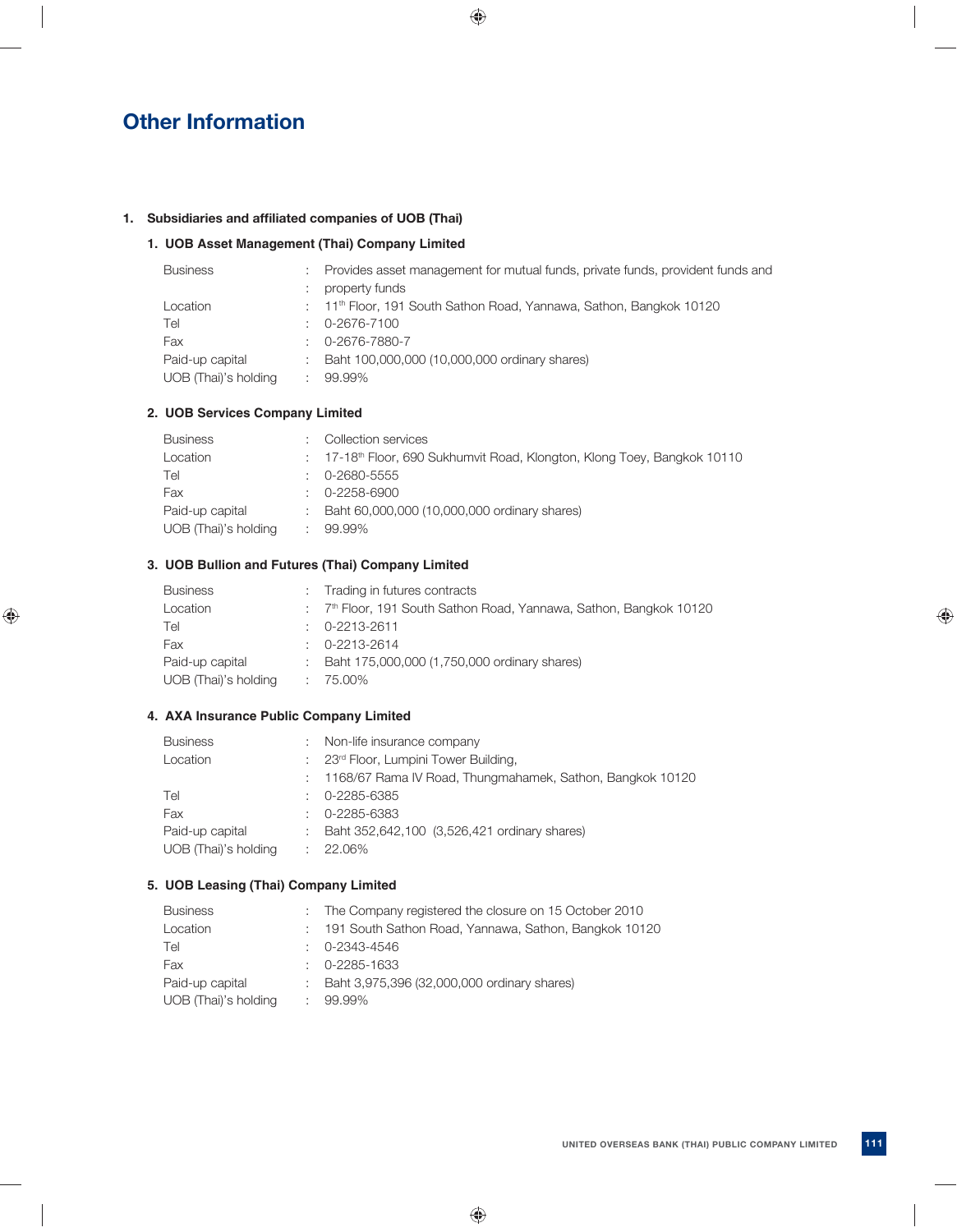## Other Information

## **2. Details of Directors**

| <b>Name</b>                                  | <b>Period</b>                                                                      | <b>Experience</b>                                                                                                                                                                                                                                                      |
|----------------------------------------------|------------------------------------------------------------------------------------|------------------------------------------------------------------------------------------------------------------------------------------------------------------------------------------------------------------------------------------------------------------------|
| 1. Wee Cho Yaw                               | Jul 2004 - Present<br>1974 - Present<br>1974 - Apr 2007                            | • Chairman of the Board of Directors (Authorised Signatory),<br>UOB (Thai)<br>• Chairman, United Overseas Bank Limited, Singapore<br>• Chairman and CEO, United Overseas Bank Limited,<br>Singapore                                                                    |
| 2. Wee Ee Cheong                             | Jul 2004 - Present<br>May 2007 - Present<br>2000 - Apr 2007                        | • Deputy Chairman of the Board of Directors (Authorised<br>Signatory), UOB (Thai)<br>· Deputy Chairman and CEO, United Overseas Bank Limited,<br>Singapore<br>• Deputy Chairman and President, United Overseas Bank<br>Limited, Singapore                              |
| 3. Suebtrakul Soonthornthum                  | Aug 2010 - Present<br>Aug 2008 - Aug 2010<br>Aug 2004 - Present<br>1992 - Present  | • Chairman of the Nomination and Compensation Committee<br>and Member of the Audit Committee, UOB (Thai)<br>• Chairman of the Audit Committee, UOB (Thai)<br>• Independent Director, UOB (Thai)<br>• Senior Executive Vice President, Loxley Public Company<br>Limited |
| 4. Arun Chirachavala                         | Aug 2010 - Present<br>Apr 2008 - Present<br>Aug 2007 - Present<br>2004 - 2006      | • Chairman of the Audit Committee, UOB (Thai)<br>• Independent Director, UOB (Thai)<br>• Executive Chairman, Krungdhep Sophon Pcl. and<br>subsidiaries<br>• President, Siam City Bank Pcl.                                                                             |
| 5. Chinnawat Bulsuk                          | Aug 2008 - Aug 2010<br>Aug 2006 - Aug 2008<br>Aug 2004 - Present<br>2003 - Present | • Chairman of the Nomination and Compensation Committee,<br>UOB (Thai)<br>• Chairman of the Audit Committee, UOB (Thai)<br>• Independent Director and Member of the Audit Committee,<br>UOB (Thai)<br>· Director & CEO, Thai Samut Asset Co., Ltd.                     |
| 6. Lee Chin Yong                             | Aug 2004 - Present<br>2003 - Present                                               | • Authorised Signatory Director, UOB (Thai)<br>• Managing Director, United Overseas Bank Limited,<br>Singapore                                                                                                                                                         |
| 7. Cheo Chai Hong                            | Nov 2009 - Present<br>Jul 2005 - Present                                           | • Authorised Signatory Director, UOB (Thai)<br>• Managing Director, United Overseas Bank Limited,<br>Singapore                                                                                                                                                         |
| 8. Wong Kim Choong                           | Aug 2004 - Present<br>2003 - 2004                                                  | • Authorised Signatory Director and President & CEO, UOB (Thai)<br>• Deputy CEO, United Overseas Bank (Malaysia) Berhad                                                                                                                                                |
| 9. Chua Teng Hui<br>(Retired 1 January 2012) | Jul 2004 - Dec 2011<br>1999 - Jul 2004                                             | • Authorised Signatory Director and Deputy President &<br>Deputy CEO, UOB (Thai)<br>• CEO, United Overseas Bank, Philippines                                                                                                                                           |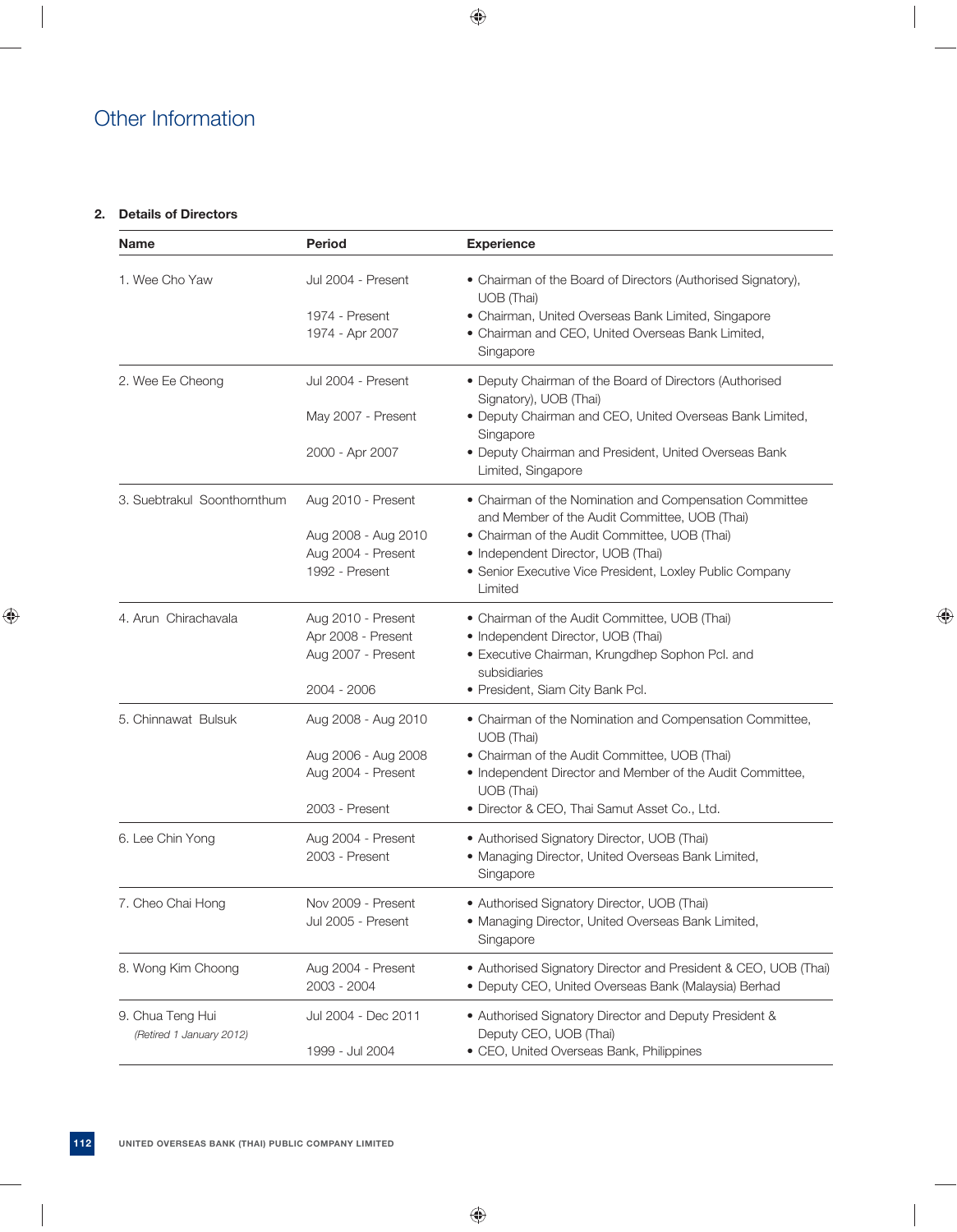## **3. Directors' Remuneration**

|                                        |                           |                        | <b>Baht</b>                   |
|----------------------------------------|---------------------------|------------------------|-------------------------------|
|                                        |                           |                        | <b>Nomination &amp;</b>       |
|                                        | <b>Board of Directors</b> | <b>Audit Committee</b> | <b>Compensation Committee</b> |
| Wee Cho Yaw                            | 1,440,000                 |                        |                               |
| Wee Ee Cheong                          | 1,080,000                 |                        | 90,000                        |
| Chinnawat Bulsuk                       | 720,000                   | 360,000                |                               |
| Suebtrakul Soonthornthum               | 720,000                   | 360,000                | 360,000                       |
| Arun Chirachavala                      | 720,000                   | 720,000                |                               |
| Lee Chin Yong                          | 360,000                   |                        | 90,000                        |
| Cheo Chai Hong                         | 360,000                   | $\qquad \qquad =$      |                               |
| Wong Kim Choong                        | 360,000                   |                        |                               |
| Chua Teng Hui (Retired 1 January 2012) | 360,000                   |                        |                               |
| Total                                  | 6,120,000                 | 1,440,000              | 540,000                       |

## **4. Senior Management's Remuneration**

 In 2011, the Bank paid cash remuneration to the Bank's Senior management amounted 329,803,033 Baht (2010 paid 237,654,972 Baht). In addition to cash remuneration, the Bank also paid non-cash remuneration, which included provident fund contribution, life and medical insurance premiums, and travelling allowance as disclosed in the Notes to Consolidated Financial Statement no. 36 in this Annual Report.

## **5. Directorships as of year end 2011 of Directors and Senior Management**

## **Directors**

## **1. Wee Cho Yaw**

| Company                                                           | <b>Position</b>        |  |
|-------------------------------------------------------------------|------------------------|--|
|                                                                   |                        |  |
| <b>UOB Business Group</b>                                         |                        |  |
| United Overseas Bank Ltd.                                         | Chairman               |  |
| United Overseas Insurance Ltd.                                    | Chairman               |  |
| United Overseas Bank (Malaysia) Bhd                               | Chairman               |  |
| UOB Australia Ltd.                                                | Chairman               |  |
| Far Eastern Bank Ltd.                                             | Chairman               |  |
| PT Bank UOB Indonesia                                             | President Commissioner |  |
| United Overseas Bank (China) Ltd.                                 | Supervisor             |  |
| Overseas Union Bank Limited (pending dissolution-merged into UOB) | Chairman               |  |
| United International Securities Ltd.                              | Chairman               |  |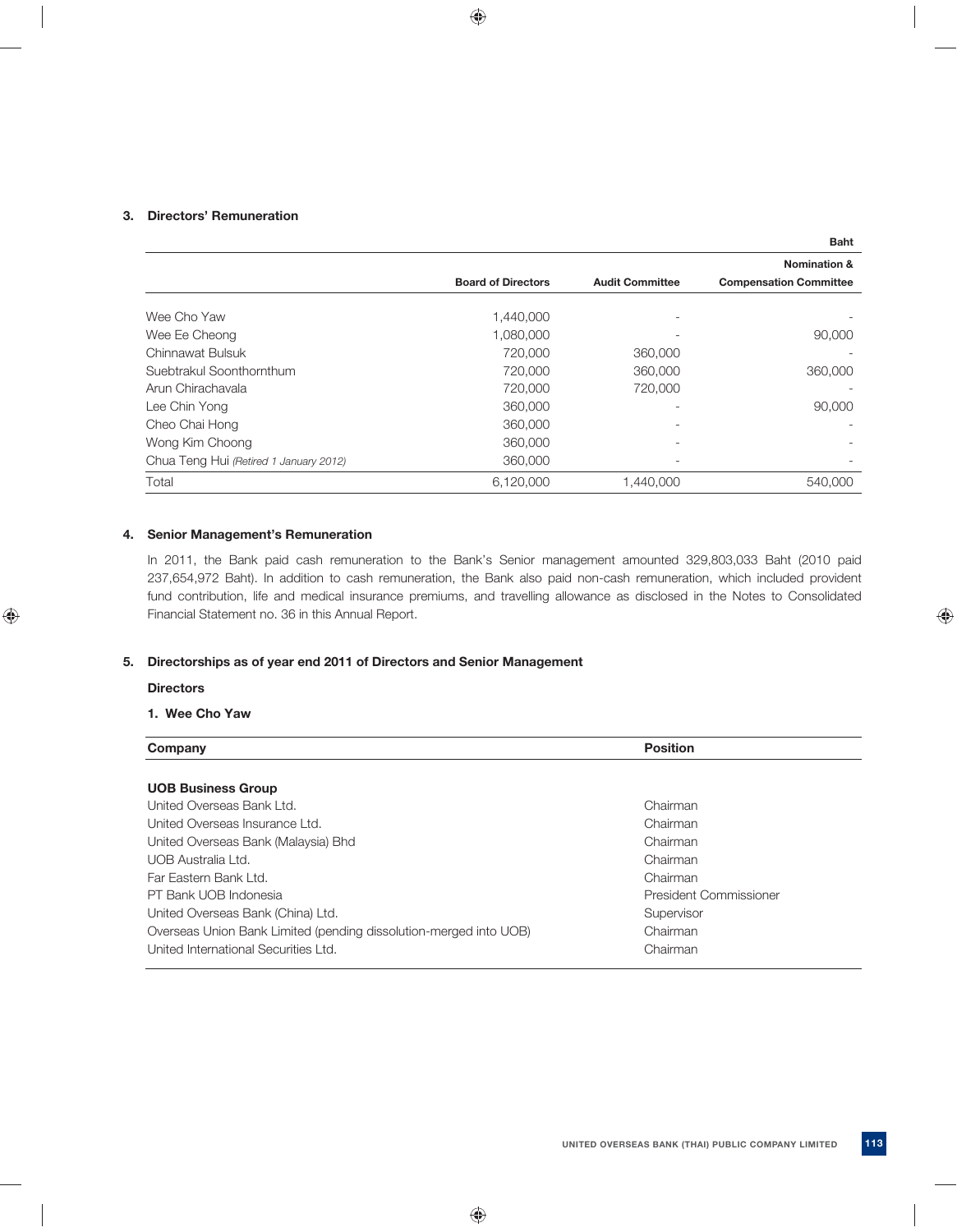## Other Information

| Company                                            | <b>Position</b>              |  |  |
|----------------------------------------------------|------------------------------|--|--|
| <b>Wee Family Business Group</b>                   |                              |  |  |
| C Y Wee & Company Pte Ltd.                         | Chairman                     |  |  |
| Ju Da Pte Ltd.                                     | Chairman                     |  |  |
| Kheng Leong Company (Pte) Ltd.                     | Chairman                     |  |  |
| Wee Investments (Pte) Ltd.                         | Chairman                     |  |  |
| UOL Group Ltd.                                     | Chairman                     |  |  |
| Pan Pacific Hotels Group Limited                   | Chairman                     |  |  |
| Haw Par Corporation Ltd.                           | Chairman                     |  |  |
| United Industrial Corporation Ltd.                 | Chairman                     |  |  |
| Singapore Land Ltd.                                | Chairman                     |  |  |
| Marina Centre Holdings Pte Ltd.                    | Chairman                     |  |  |
| Aquamarina Hotel Pte Ltd.                          | Chairman                     |  |  |
| Hotel Marina City Pte Ltd.                         | Chairman                     |  |  |
| Marina Bay Hotel Pte Ltd.                          | Chairman                     |  |  |
| <b>Non-Profit/Community Service Business Group</b> |                              |  |  |
| Chinese Development Assistance Council             | Chairman (Board of Trustees) |  |  |
| Kim Mui Hoey Kuan                                  | Chairman                     |  |  |
| Singapore Chinese Chamber of Commerce & Industry   | Honorary President           |  |  |
| Singapore Federation of Chinese Clan Associations  | Honorary President           |  |  |
| Singapore Hokkien Huay Kuan                        | Honorary President           |  |  |
| Wee Foundation                                     | Chairman                     |  |  |

## **2. Wee Ee Cheong**

| Company                                                        | <b>Position</b>             |  |
|----------------------------------------------------------------|-----------------------------|--|
|                                                                |                             |  |
| <b>UOB Business Group</b>                                      |                             |  |
| Chung Khiaw Bank (Malaysia) Bhd                                | Director                    |  |
| Far Fastern Bank Ltd.                                          | Director                    |  |
| Hermes UOB Capital Management Ltd.                             | Director                    |  |
| OUB Centre Ltd.                                                | Chairman                    |  |
| Overseas Union Bank Ltd. (pending dissolution-merged into UOB) | Director                    |  |
| PT Bank UOB Indonesia                                          | Vice President Commissioner |  |
| United Overseas Bank Ltd.                                      | Director                    |  |
| United Overseas Bank (China) Ltd.                              | Chairman                    |  |
| United Overseas Bank (Malaysia) Bhd                            | Director                    |  |
| United Overseas Insurance Ltd.                                 | Director                    |  |
| <b>UOBGC General Partners Ltd.</b>                             | Director                    |  |
| UOB Australia Ltd.                                             | Director                    |  |
| UOB Developments Pte Ltd.                                      | Director                    |  |
| <b>UOB Global Capital LLC</b>                                  | Chairman                    |  |
| UOB Global Capital Pte Ltd.                                    | Chairman                    |  |
| UOB Hermes Asia Technology Fund                                | Director                    |  |
| <b>UOB Travel Planners Pte Ltd.</b>                            | Director                    |  |
| UOB Trust Ltd.                                                 | Director                    |  |
| United International Securities Ltd.                           | Director                    |  |
| Walden AB Ayala Ventures Co Inc                                | Director                    |  |
|                                                                |                             |  |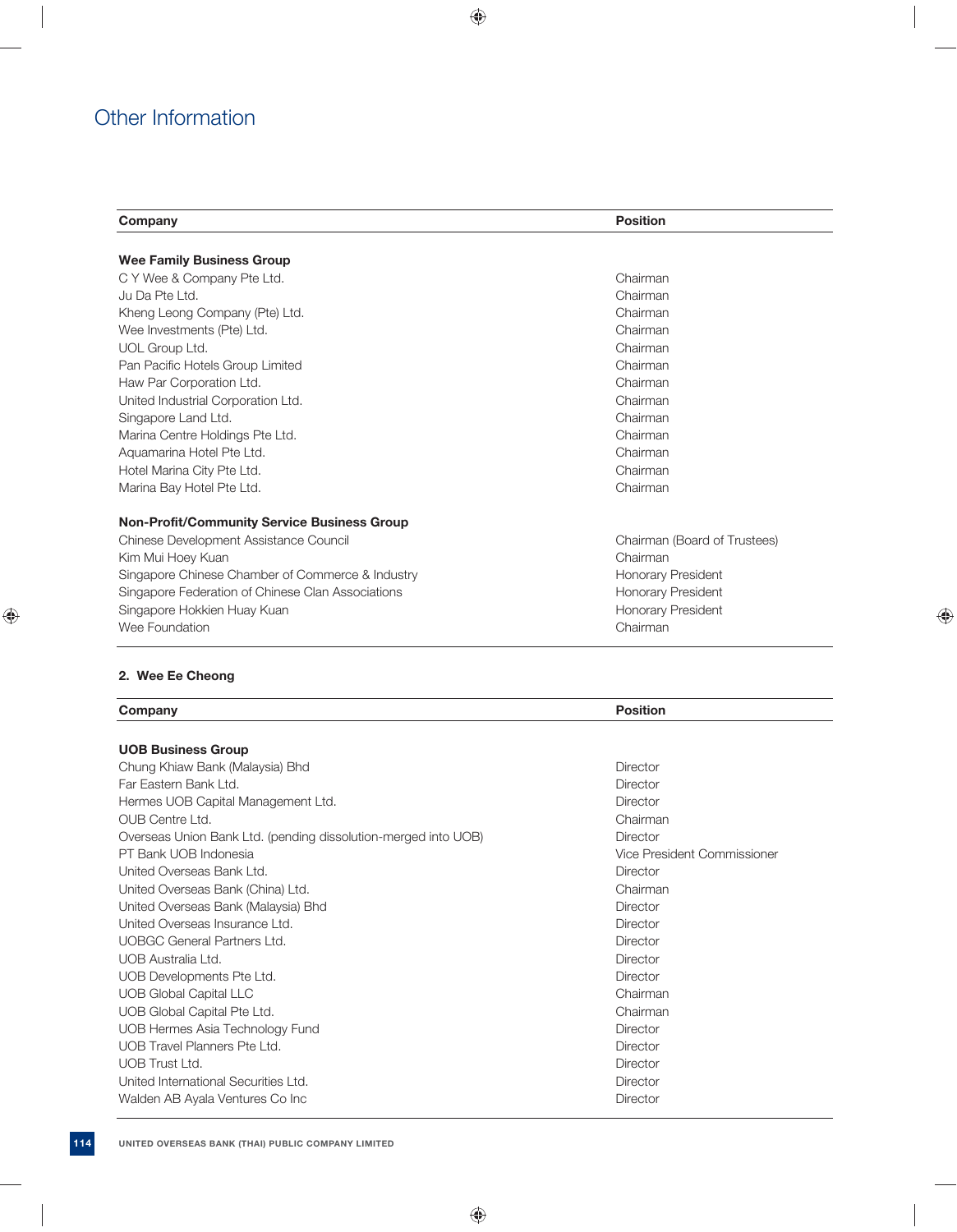| Company                                                         | <b>Position</b>            |
|-----------------------------------------------------------------|----------------------------|
|                                                                 |                            |
| <b>Wee Family Business Group</b><br>C Y Wee & Co Pte Ltd.       | Director                   |
|                                                                 |                            |
| E C Wee Pte Ltd.                                                | Director                   |
| Great Racer Trading Ltd.                                        | Director                   |
| Kheng Investment Ltd.                                           | Director                   |
| Kheng Leong Co (HK) Ltd.                                        | Director                   |
| Kheng Leong Company (Pte) Ltd.                                  | Director                   |
| K.I.P. Industrial Holdings Ltd.                                 | Director                   |
| KLC Holdings Ltd.                                               | Director                   |
| KLC Holdings (Hong Kong) Ltd                                    | Director                   |
| Phoebus Singapore Holdings Pte Ltd.                             | Director                   |
| Portfolio Nominees Ltd.                                         | Director                   |
| Richly Joy Holdings Ltd.                                        | Director                   |
| Wee Investments Pte Ltd.                                        | Director                   |
| Wee Venture (Overseas) Ltd.                                     | Director                   |
| Pilkon Development Co., Ltd.                                    | Director                   |
| Plaza Hotel Co., Ltd.                                           | Director                   |
| <b>Non-Profit/Community Service/Relationship Business Group</b> |                            |
| ASEAN Finance Corporation Ltd.                                  | Director                   |
| <b>INSEAD East Asia Council &amp; International Council</b>     | Advisory Board Member      |
| The Nanyang Academy of Fine Arts                                | Patron                     |
| Singapore-China Foundation                                      | Member, Board of Governors |
| Singapore Chinese Chamber of Commerce & Industry                | Honorary Council Member    |
| The Association of Banks in Singapore                           | Council Member             |
| The Institute of Banking & Finance                              | Director                   |
| Visa APCEMEA Senior Client Council                              | Member                     |
| Wee Foundation                                                  | Director                   |

## **3. Suebtrakul Soonthornthum**

| Company                      | Position |
|------------------------------|----------|
|                              |          |
| <b>Loxley Business Group</b> |          |

| = ,, =                                   |                 |
|------------------------------------------|-----------------|
| Loxley Public Co., Ltd.                  | Director & SEVP |
| Loxley Global Co., Ltd.                  | Director        |
| Loxley GTECH Technology Co., Ltd.        | Director        |
| Loxley Trading Co., Ltd.                 | Director        |
| Loxley Property Development Co., Ltd.    | Director        |
| Guardfire Co., Ltd.                      | Chairman        |
| Foseco (Thailand) Co., Ltd.              | Chairman        |
| General Aviation Co., Ltd.               | Director        |
| L Force 1 Co., Ltd.                      | <b>Director</b> |
| Blue Scope Steel (Thailand) Co., Ltd.    | <b>Director</b> |
| Blue Scope Services (Thailand) Co., Ltd. | <b>Director</b> |
| Blue Scope Lysaght (Thailand) Co., Ltd.  | Director        |
| BP Castrol (Thailand) Co., Ltd.          | <b>Director</b> |
|                                          |                 |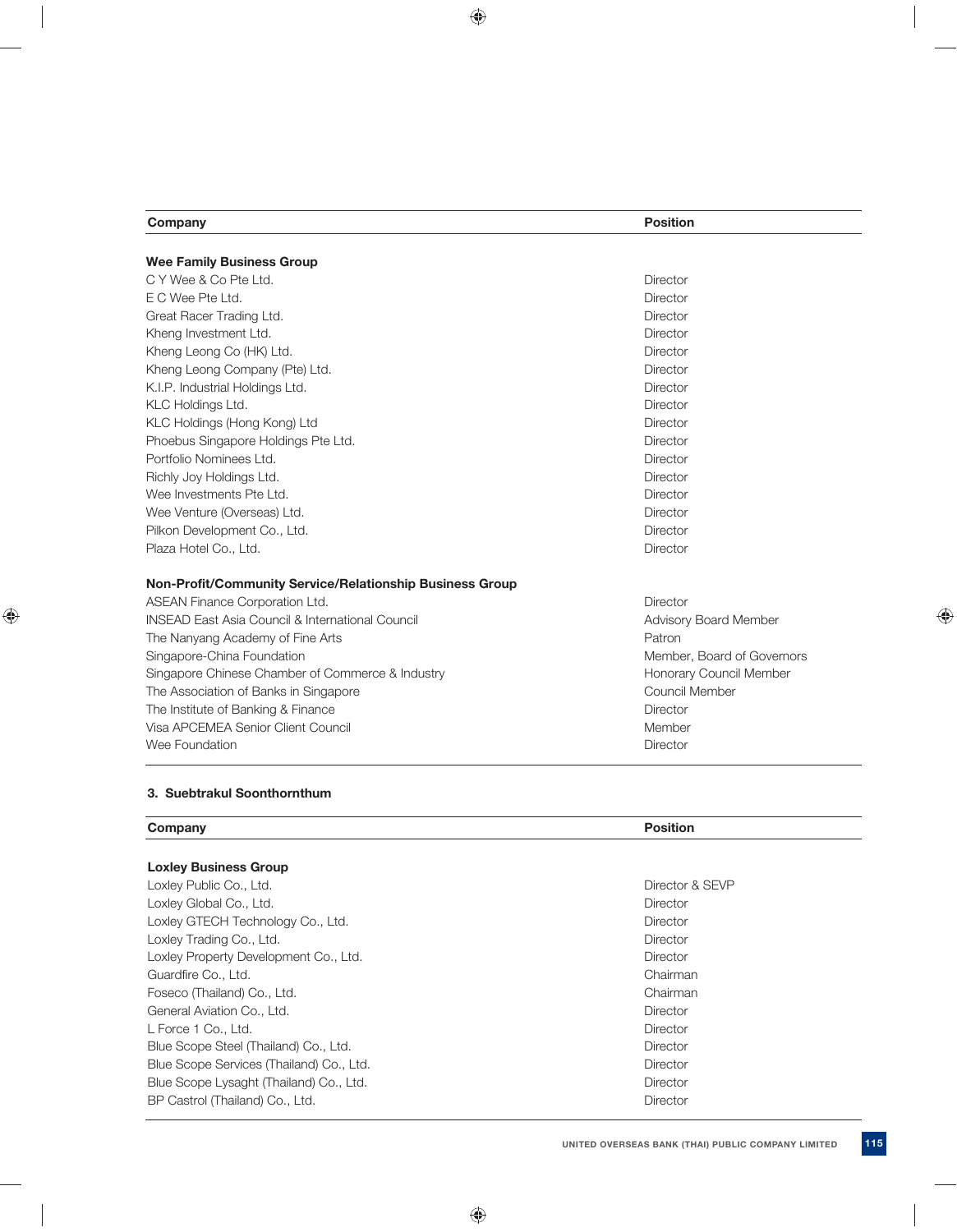## Other Information

| Company                                 | <b>Position</b>      |
|-----------------------------------------|----------------------|
|                                         |                      |
| Ekpavee Co., Ltd.                       | <b>Director</b>      |
| Data Mining Co., Ltd.                   | <b>Director</b>      |
| Asia Securities Management Co., Ltd.    | <b>Director</b>      |
| Zin Suapah Co., Ltd.                    | <b>Director</b>      |
| Loxley Joint and Hold Co., Ltd.         | <b>Director</b>      |
| Oriental Post Co., Ltd.                 | Director             |
| Postique Co., Ltd.                      | <b>Director</b>      |
| Societe Commerciale Lao Co., Ltd.       | <b>Director</b>      |
| <b>Other Business Groups</b>            |                      |
| Muang Thai Life Insurance Co., Ltd.     | Independent Director |
| Muang Thai Real Estate Public Co., Ltd. | Chairman             |
| Vanachai Group Public Co., Ltd.         | Independent Director |
| 4. Arun Chirachavala                    |                      |
| Company                                 | <b>Position</b>      |

## **Krungdhep Sophon Group**

Krungdhep Sophon Public Co., Ltd. **Executive Chairman** Krungdhep Document Co., Ltd. Chairman K.W.C. Warehouse Co., Ltd. Chairman

## **Other Business Group**

Palang Sophon Co., Ltd. **Director** Co., Ltd. **Director** Co., Ltd. **Director** Co., Ltd. **Director** Co., 2014 TRC Construction Public Co., Ltd. Independent Director

## **5. Chinnawat Bulsuk**

## **Company** Position

## **Chinnawat Bulsuk's Business Group**  Thai Samut Asset Co., Ltd. **Director & CEO**

 **Other Business Group** 

Chong Choe Co., Ltd. **Director**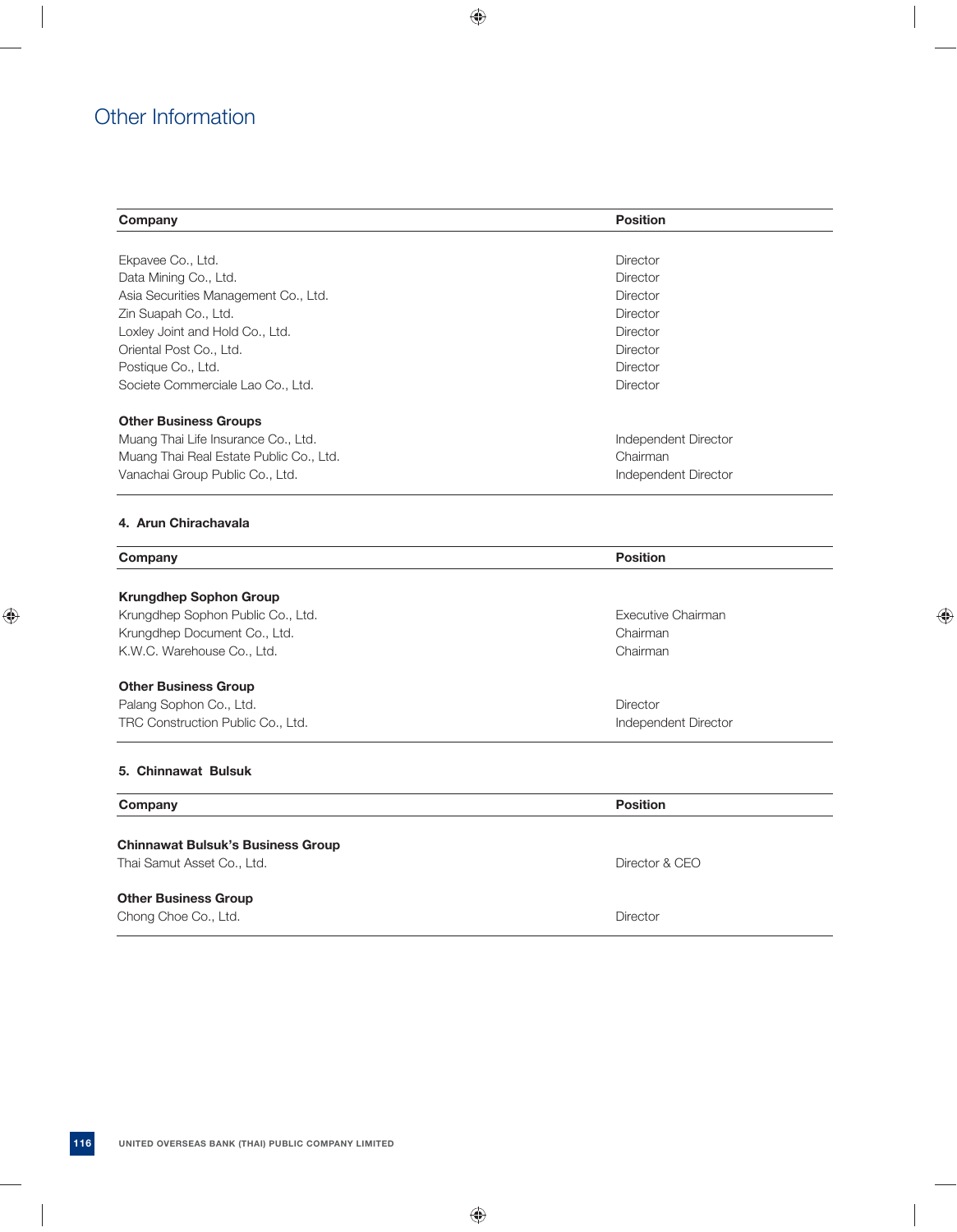## **6. Lee Chin Yong**

| Company                                | <b>Position</b>              |
|----------------------------------------|------------------------------|
| <b>UOB Group of Companies</b>          |                              |
| United Overseas Bank (Malaysia) Bhd    | Director                     |
| Uni.Asia Capital Sdn Bhd               | <b>Director</b>              |
| Uni. Asia Life Assurance Bhd           | Director and Deputy Chairman |
| UOB Property Investment Pte Ltd.       | Director                     |
| PT Bank UOB Indonesia                  | Commissioner                 |
| UOB International Investment Pte Ltd.  | <b>Director</b>              |
| UOB-Kay Hian Holdings Ltd.             | Director                     |
| United Overseas Bank (China) Ltd.      | Director                     |
| <b>UOL Group of Companies</b>          |                              |
| President Hotel Sdn Bhd                | Director                     |
| HPL Properties (Malaysia) Sdn Bhd      | Director                     |
| Grand Elite Sdn Bhd                    | Director                     |
| Grand Elite (Penang) Sdn Bhd           | Director                     |
| <b>UOL Serviced Residences Sdn Bhd</b> | <b>Director</b>              |
| 7. Cheo Chai Hong                      |                              |
| Company                                | <b>Position</b>              |

| <b>UOB Group of Companies</b>    |                 |
|----------------------------------|-----------------|
| United Overseas Bank Philippines | Director        |
| UOB Global Capital Pte Ltd.      | Director        |
| <b>Other Business Group</b>      |                 |
| Banco De Oro Unibank Inc.        | Director        |
| Encus International Pte Ltd.     | <b>Director</b> |
|                                  |                 |

## **8. Wong Kim Choong**

-NIL-

## **9. Chua Teng Hui** *(Retired 1 January 2012)*

| Company                       | <b>Position</b> |
|-------------------------------|-----------------|
| <b>UOB Group of Companies</b> |                 |
| UOB Services Co., Ltd.        | Chairman        |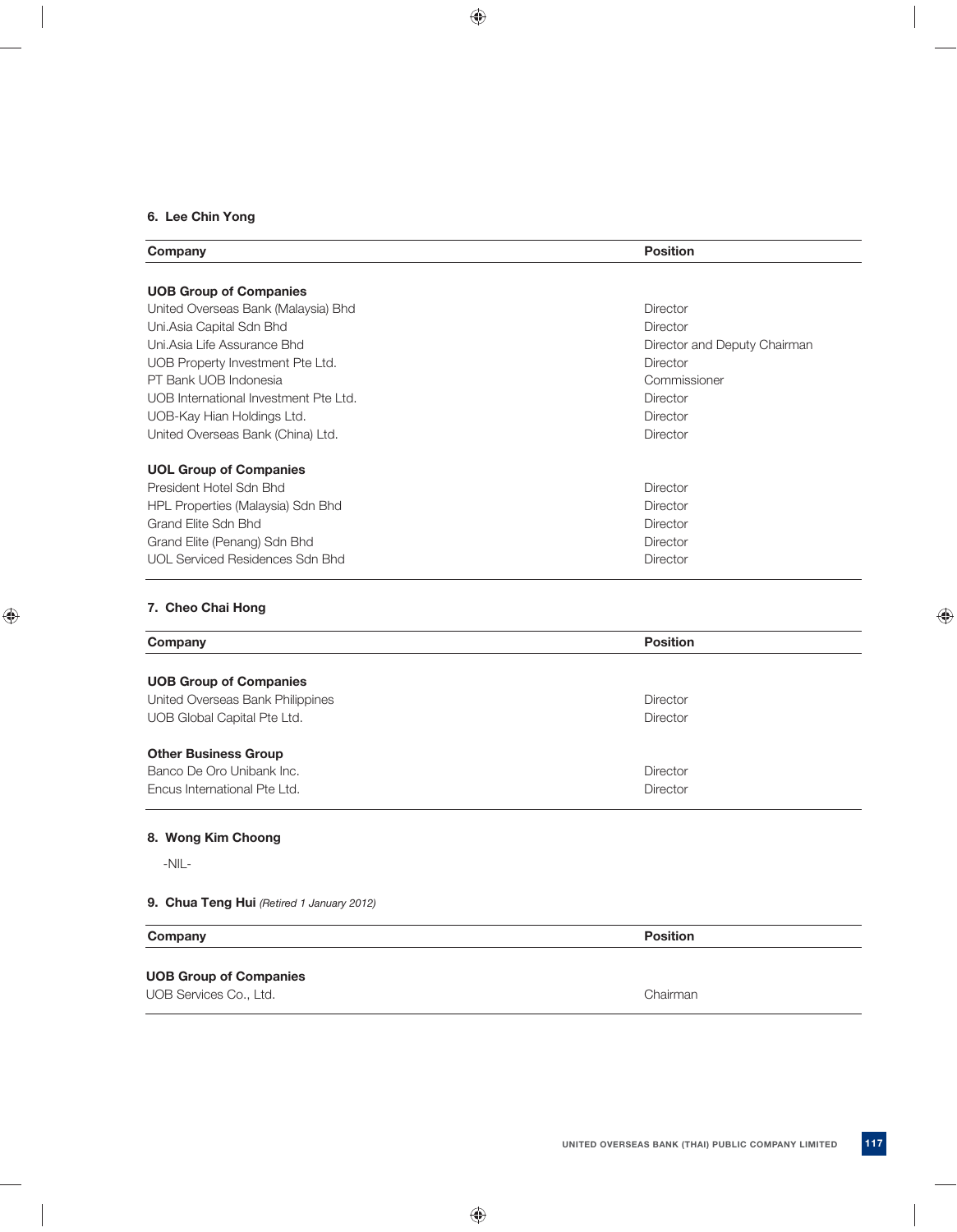## Other Information

## **Senior Management**

| Name                              | Company                                   | <b>Position</b> |
|-----------------------------------|-------------------------------------------|-----------------|
|                                   |                                           |                 |
| Tay Han Chong<br>1.               |                                           |                 |
| Adisorn Sermchaiwong<br>2.        |                                           |                 |
| Chanindh Homsilpakul<br>З.        |                                           |                 |
| Danupob Apichitsakul<br>4.        |                                           |                 |
| Ho Swit Moy Margaret<br>5.        |                                           |                 |
| Kanlika Buspavanich<br>6.         |                                           |                 |
| 7. Khoo Wah Sun                   |                                           |                 |
| (Retired on 1 January 2012)       |                                           |                 |
| Lek Ruangnaovarat<br>8.           |                                           |                 |
| Lim Keng Teck<br>9.               | UOB Services Co., Ltd.                    | <b>Director</b> |
| Loh Chen Hwee<br>10.              | 1. UOB Funding LLC                        | <b>Director</b> |
|                                   | 2. SME Opportunity Fund                   | Director        |
| Loi Kai Cheow<br>11.              |                                           |                 |
| Montira Utarapichat<br>12.        |                                           |                 |
| Ngamjitt Sirijindalert<br>13.     |                                           |                 |
| Onanong Udomkantong<br>14.        | UOB Services Co., Ltd.                    | <b>Director</b> |
| Pailin Ngsriwongse<br>15.         | Noble Line Ltd. (Thailand)                | Director        |
| Pimolrat Tangkosakul<br>16.       |                                           |                 |
| Pipat Assamongkol<br>17.          |                                           |                 |
| Pisal Kattiyothaivong<br>18.      |                                           |                 |
| Piyaporn Ratanaprasartporn<br>19. | UOB Asset Management (Thai) Co., Ltd.     | Director        |
| Pojanee Rungsang<br>20.           |                                           |                 |
| Pornchai Wiwatpattarakul<br>21.   |                                           |                 |
| Ratanachon Thanyodom<br>22.       |                                           |                 |
| Roongthip Angkasirisan<br>23.     |                                           |                 |
| Sanchai Apisaksirikul<br>24.      | 1. UOB Asset Management (Thai) Co., Ltd.  | Director        |
|                                   | 2. UOB Services Co., Ltd.                 | <b>Director</b> |
|                                   | 3. UOB Bullion & Futures (Thai) Co., Ltd. | <b>Director</b> |
| Sayumrat Maranate<br>25.          |                                           |                 |
| Vajee Pramualrat<br>26.           |                                           |                 |
| Yeo Kian Ing<br>27.               |                                           |                 |
| Yuttachai Teyarachakul<br>28.     |                                           |                 |
| 29.<br>Yuwadee Chawawatnapong     | Siriruk Hospital Co., Ltd.                | Director        |
|                                   |                                           |                 |

## **6.** Shares of UOB (Thai), Subsidiaries and Affiliated Companies

Directors of UOB (Thai) do not own any shares in UOB (Thai) or any of its subsidiaries and associated companies.

## **7. Auditor's Remuneration**

In 2011, the Bank and its subsidiaries paid for audit fee and special audit fee regarding to the Bank of Thailand's requirement to Ernst & Young Office Limited amounting to Baht 8,350,000 and Baht 350,000 respectively, totaling Baht 8,700,000.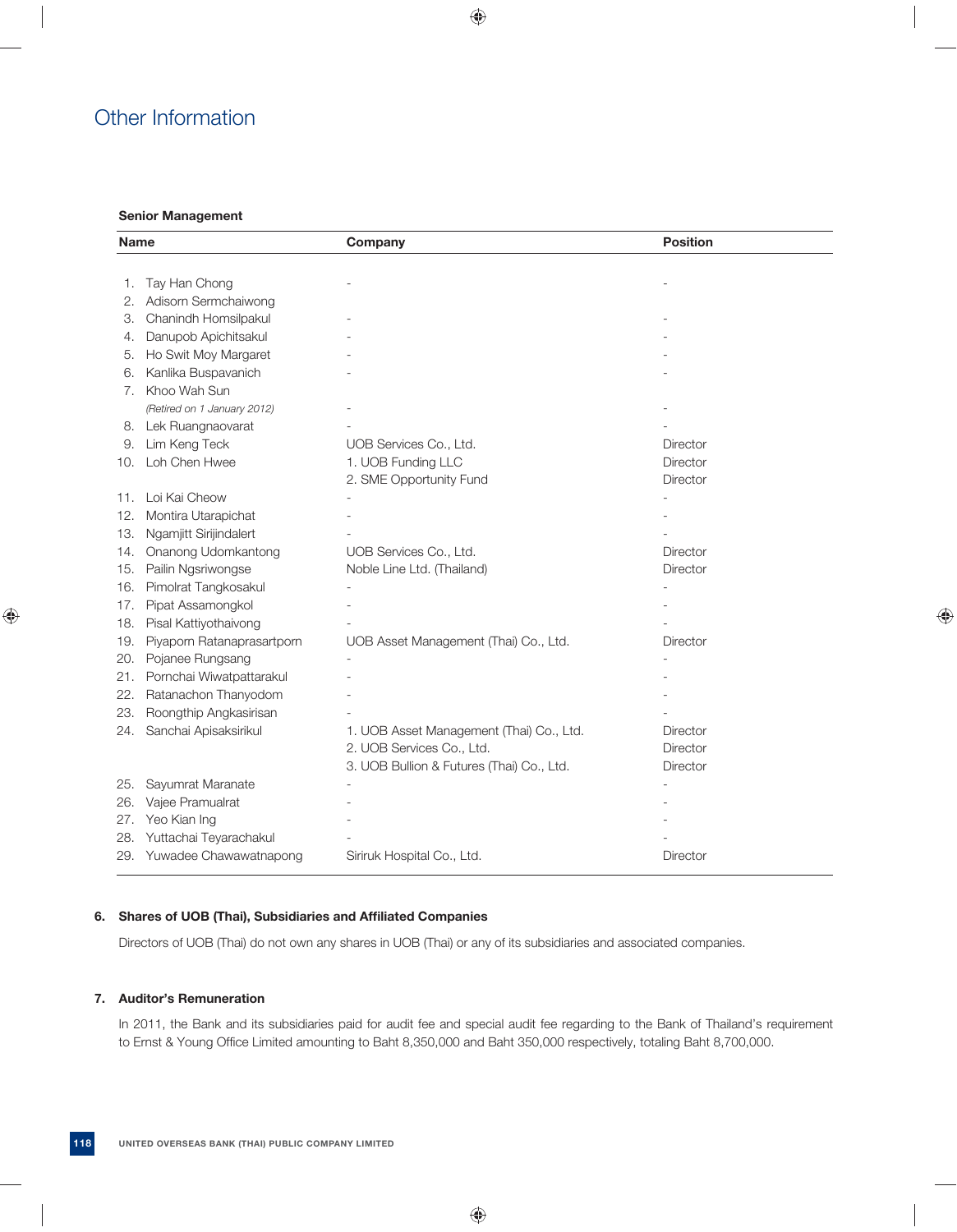| ١ |
|---|
| ı |
|   |

The Bank's transactions with the companies related to the Bank's directors during the year 2011 are as follows: The Bank's transactions with the companies related to the Bank's directors during the year 2011 are as follows:

|                                              |           |                |             |       |                             | Interbank     |             |                        |       | Related                      |
|----------------------------------------------|-----------|----------------|-------------|-------|-----------------------------|---------------|-------------|------------------------|-------|------------------------------|
|                                              |           | Interbank and  |             |       |                             | and money     |             | Debt issued            |       | with                         |
|                                              | Loans to  | money market   | Derivatives | Other |                             | market items  | Derivatives | and                    | Other | UOB (Thai)                   |
|                                              | Customers | items (assets) | assets      |       | assets Commitments Deposits | (liabilities) | liabilities | borrowings liabilities |       | Director                     |
|                                              |           |                |             |       |                             |               |             |                        |       |                              |
| Subsidiaries companies                       |           |                |             |       |                             |               |             |                        |       |                              |
| UOB Services Co., Ltd.                       |           |                |             |       |                             |               |             |                        |       | Chua Teng Hui                |
| Related companies                            |           |                |             |       |                             |               |             |                        |       |                              |
| Loxley Pcl.                                  |           |                |             |       |                             |               |             |                        |       | Suebtrakul Soonthornthum     |
| The Muangthai Life Assurance Co., Ltd.       |           |                |             |       |                             |               |             |                        |       | Suebtrakul Soonthomthum      |
| Underwaterworld Pattaya Co., Ltd.            |           |                |             |       |                             |               |             |                        |       | Wee Cho Yaw                  |
| PPHR (Thailand) Limited                      |           |                |             |       |                             |               |             |                        |       | Wee Cho Yaw, Wee Ee Cheong   |
| Haw Par Tiger Balm (Thailand) Limited        |           |                |             |       |                             |               |             |                        |       | Wee Cho Yaw, Wee Ee Cheong   |
| Loxley Wireless Co., Ltd.                    |           |                |             |       |                             |               |             |                        |       | Suebtrakul Soonthornthum     |
| -oxbit PcI.                                  |           |                |             |       |                             |               |             |                        |       | Suebtrakul Soonthornthum     |
| Professional Computer Co., Ltd.              |           |                |             |       |                             |               |             |                        |       | Suebtrakul Soonthornthum     |
| Netone Network Solution Co., Ltd.            |           |                |             |       |                             |               |             |                        |       | Suebtrakul Soonthornthum     |
| L Hardware and Services Co., Ltd.            |           |                |             |       |                             |               |             |                        |       | Suebtrakul Soonthornthum     |
| Loxley Trading Co., Ltd.                     |           |                |             |       |                             |               |             |                        |       | Suebtrakul Soonthornthum     |
| <b>TRC Construction Pcl.</b>                 |           |                |             |       |                             |               |             |                        |       | Arun Chirachavala            |
| Sahakarn Wisavakorn Co., Ltd.                |           |                |             |       |                             |               |             |                        |       | Arun Chirachavala            |
| Major shareholders                           |           |                |             |       |                             |               |             |                        |       |                              |
| United Overseas Bank Limited                 |           |                |             |       |                             |               |             |                        |       | / Wee Cho Yaw, Wee Ee Cheong |
| United Overseas Bank Group of Companies      |           |                |             |       |                             |               |             |                        |       |                              |
| Jnited Overseas Bank (Malaysia) Bhd          |           |                |             |       |                             |               |             |                        |       | Wee Cho Yaw, Wee Ee Cheong   |
| JOB Bullion & Futures, Singapore             |           |                |             |       |                             |               |             |                        |       | Wee Cho Yaw                  |
| Far Eastern Bank Ltd., Singapore             |           |                |             |       |                             |               |             |                        |       | Wee Cho Yaw, Wee Ee Cheong   |
| UOB Kay Hian Securities (Thailand) Co., Ltd. |           |                |             |       |                             |               |             |                        |       | Wee Cho Yaw                  |
|                                              |           |                |             |       |                             |               |             |                        |       |                              |

 Details of all related party transations are disclosed in Note 36 to the financial statements. Details of all related party transations are disclosed in Note 36 to the financial statements.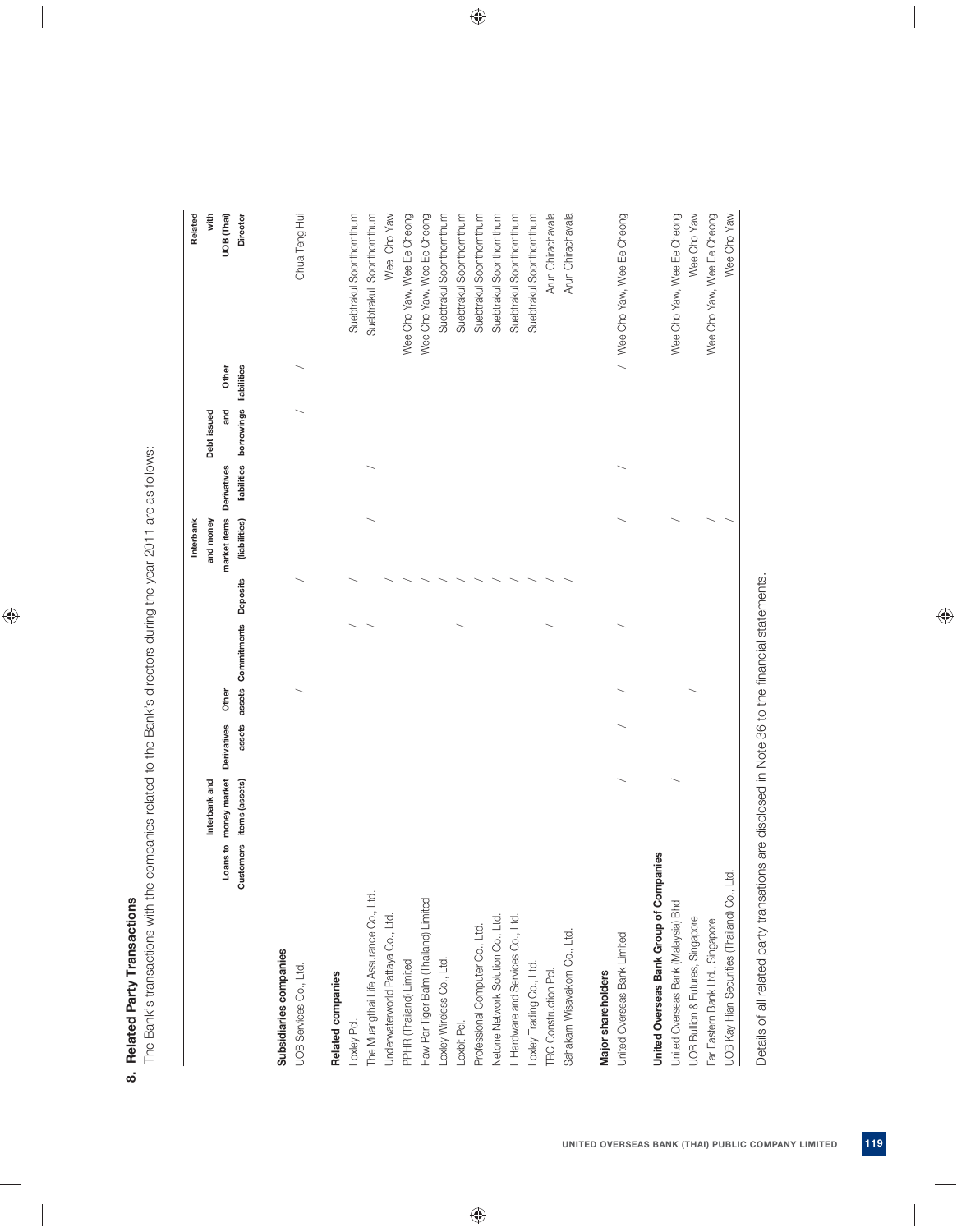| Ĩ |
|---|
|   |
|   |
|   |
|   |
|   |
|   |
|   |
|   |
|   |
|   |
|   |
|   |
|   |
|   |
|   |
| j |
|   |
|   |
|   |
|   |
|   |
|   |
|   |
|   |
|   |
| ı |
|   |
|   |
|   |
|   |
|   |
|   |
|   |
|   |
|   |
|   |
|   |
|   |

|                                              |                           |                      |                   |                     | Net gain (loss) on foreign   |                     | Premises              |                   | Related                    |
|----------------------------------------------|---------------------------|----------------------|-------------------|---------------------|------------------------------|---------------------|-----------------------|-------------------|----------------------------|
|                                              |                           |                      | fees and          | fees and            | currency trading             | Other               | and                   |                   | with                       |
|                                              | <b>Interest</b><br>income | Interest<br>expenses | service<br>income | expenses<br>service | and exchange<br>transactions | operating<br>income | equipment<br>expenses | Other<br>expenses | UOB (Thai)<br>Director     |
| Subsidiaries companies                       |                           |                      |                   |                     |                              |                     |                       |                   |                            |
| UOB Services Co., Ltd.                       |                           |                      |                   |                     |                              |                     |                       |                   | Chua Teng Hui              |
| Related companies                            |                           |                      |                   |                     |                              |                     |                       |                   |                            |
| Loxley Pcl.                                  |                           |                      |                   |                     |                              |                     |                       |                   | Suebtrakul Soonthornthum   |
| The Muangthai Life Assurance Co., Ltd.       |                           |                      |                   |                     |                              |                     |                       |                   | Suebtrakul Soonthornthum   |
| Underwaterworld Pattaya Co., Ltd.            |                           |                      |                   |                     |                              |                     |                       |                   | Wee Cho Yaw                |
| PPHR (Thailand) Limited                      |                           |                      |                   |                     |                              |                     |                       |                   | Wee Cho Yaw, Wee Ee Cheong |
| Haw Par Tiger Balm (Thailand) Limited        |                           |                      |                   |                     |                              |                     |                       |                   | Wee Cho Yaw, Wee Ee Cheong |
| Loxley Wireless Co., Ltd.                    |                           |                      |                   |                     |                              |                     |                       |                   | Suebtrakul Soonthornthum   |
| Loxbit Pcl.                                  |                           |                      |                   |                     |                              |                     |                       |                   | Suebtrakul Soonthornthum   |
| Professional Computer Co., Ltd.              |                           |                      |                   |                     |                              |                     |                       |                   | Suebtrakul Soonthornthum   |
| Netone Network Solution Co., Ltd.            |                           |                      |                   |                     |                              |                     |                       |                   | Suebtrakul Soonthornthum   |
| L Hardware and Services Co., Ltd.            |                           |                      |                   |                     |                              |                     |                       |                   | Suebtrakul Soonthornthum   |
| Loxley Trading Co., Ltd.                     |                           |                      |                   |                     |                              |                     |                       |                   | Suebtrakul Soonthornthum   |
| <b>TRC Construction Pcl.</b>                 |                           |                      |                   |                     |                              |                     |                       |                   | Arun Chirachavala          |
| Sahakarn Wisavakorn Co., Ltd.                |                           |                      |                   |                     |                              |                     |                       |                   | Arun Chirachavala          |
| Major shareholders                           |                           |                      |                   |                     |                              |                     |                       |                   |                            |
| United Overseas Bank Limite                  |                           |                      |                   |                     |                              |                     |                       |                   | Wee Cho Yaw, Wee Ee Cheong |
| United Overseas Bank Group of Companies      |                           |                      |                   |                     |                              |                     |                       |                   |                            |
| United Overseas Bank (Malaysia) Bhd          |                           |                      |                   |                     |                              |                     |                       |                   | Wee Cho Yaw, Wee Ee Cheong |
| <b>UOB Bullion &amp; Futures, Singapore</b>  |                           |                      |                   |                     |                              |                     |                       |                   | Wee Cho Yaw                |
| Far Eastern Bank Ltd., Singapore             |                           |                      |                   |                     |                              |                     |                       |                   | Wee Cho Yaw, Wee Ee Cheong |
| UOB Kay Hian Securities (Thailand) Co., Ltd. |                           |                      |                   |                     |                              |                     |                       |                   | Wee Cho Yaw                |

 Details of all related party transations are disclosed in Note 36 to the financial statements. Details of all related party transations are disclosed in Note 36 to the financial statements.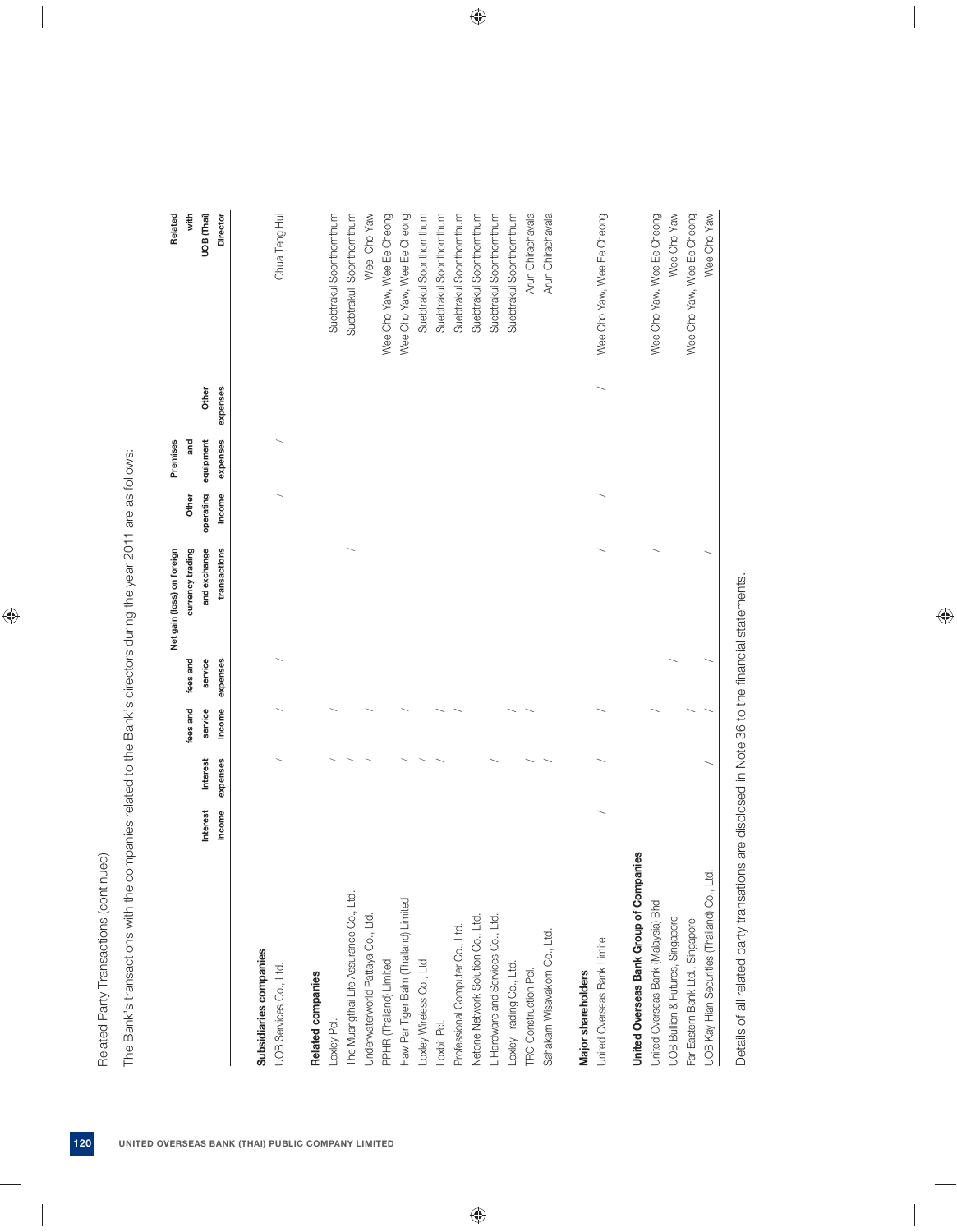## **Risk Management**

The assumption of financial and non-financial risks is an integral part of UOB (Thai) Group's business. Our risk management strategy is targeted at ensuring on-going effective risk discovery and achieving effective capital management. Risks are managed within level established by the management committees, and approved by the Board of Directors ("the Board") and its committees.

UOB (Thai) Group applies the following risk management principles:

- Promotion of sustainable long-term growth through embracing sound risk management principles and business practices;
- Continual improvement of risk discovery capabilities and establishment of appropriate value-creating risk controls; and
- Focus on facilitating business development within a prudent, consistent and efficient risk management framework that balances risks and returns.

UOB (Thai) Group has a comprehensive framework of policies and procedures for the identification, measurement, monitoring and control of risks. This framework is governed by the Board and appropriate senior management committees.

## **Credit Risk**

Credit Risk is defined as the potential loss arising from any failure by customers to fulfill their obligations, as and when they fall due. These obligations may arise from on-balance sheet and off-balance sheet exposures such as direct lending, trade finance, receivables under derivatives and foreign exchange contracts, and other credit-related activities.

Through the Risk and Capital Committee or Credit Management Committee, UOB (Thai) Group establishes well-defined risk parameters for accepting credit risk, credit policies, quidelines and procedures to ensure that the credit portfolio is well-diversified and of an acceptable quality.

UOB (Thai) Group also has in place a rigorous process to regularly review, monitor and report credit exposures including credit risk concentration, industry sector exposures, level of non-performing loans as well as adequacy of provisions.

## **Credit Risk Policies and Processes**

Credit policies and processes are in place to manage credit risk in the following key areas:

## Credit Approval Process

To maintain independence and integrity of the credit approval process, the credit approval function is segregated from credit origination. Credit approval authority is delegated through a risk-based credit discretionary limit ("CDL") structure that is tiered according to the borrower's credit rating. Delegation of CDL follows a stringent process that takes into consideration the experience, seniority and track record of the officer. All credit approving officers are guided by credit policies and credit acceptance guidelines. Approval of consumer and small business loans is guided by product programmes. These credit policies, guidelines and product programmes are periodically reviewed to ensure their continued relevance.

## Credit Risk Concentration

A risk-sensitive process is in place to regularly review, manage and report credit concentrations and portfolio quality. This includes monitoring concentration limits and exposures by obligors, portfolios, borrowers, and industries. Limits are generally set as a percentage of capital fund.

Obligor limits ensure that there is no undue concentration to a group of related borrowers that may potentially pose a single substantial risk to UOB (Thai) Group.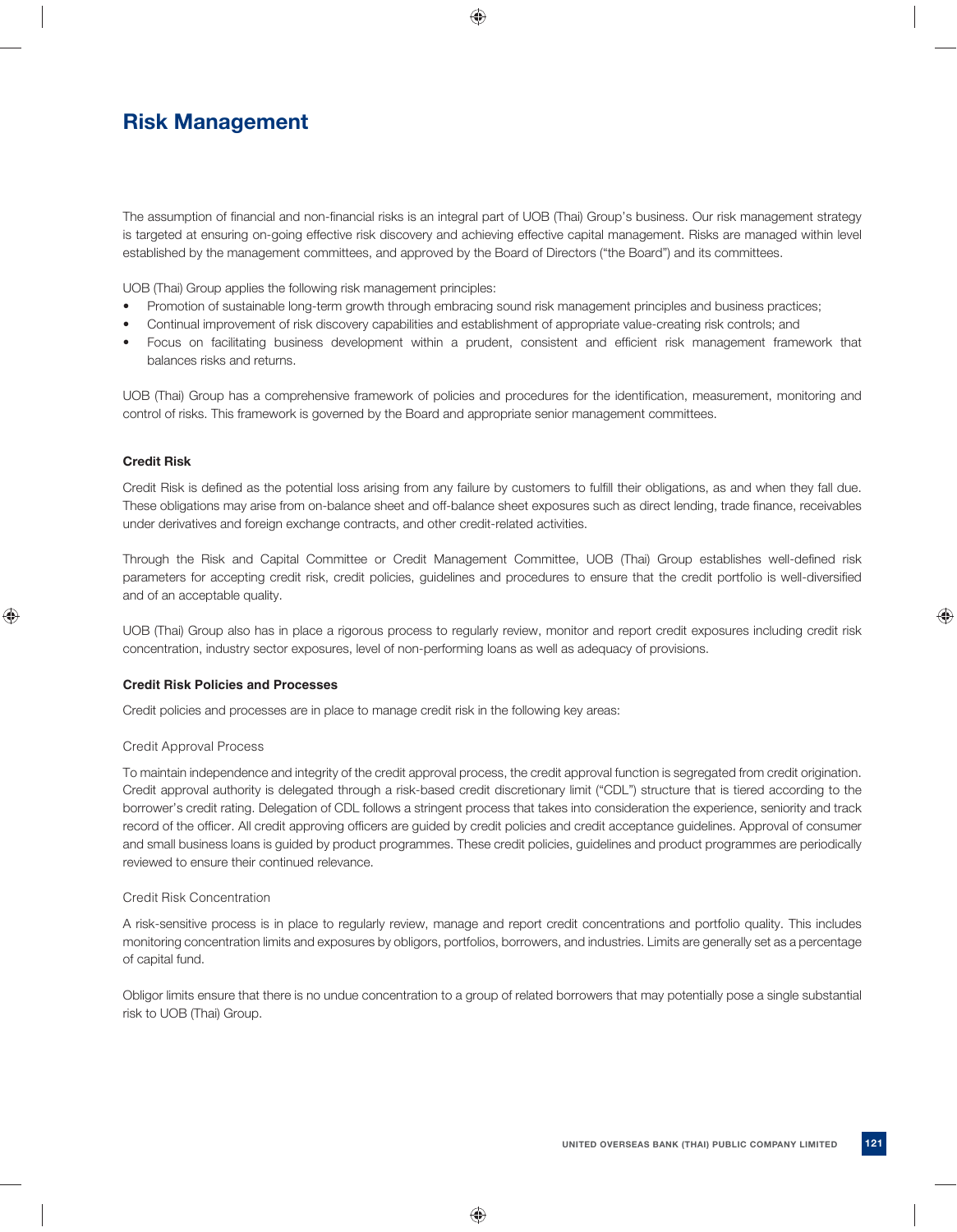Portfolio and borrower limits ensure that lending to borrowers with weaker credit is confined to acceptable levels. These limits are generally tiered according to the borrowers' credit standing.

Industry limits ensure that any adverse effect arising from an industry-specific risk event is confined to acceptable levels.

## Credit Stress Test

UOB (Thai) Group incorporates periodic credit Stress Testing as an integral part of its credit portfolio management process. This allows UOB (Thai) Group to assess the potential credit losses arising from the impact of exceptional but plausible adverse events. The preventive actions against the potential vulnerabilities and credit deterioration shall be taken where necessary. Remedial actions such as exposure reduction, portfolio rebalancing, hedging and review of credit acceptance guidelines will be taken into consideration if necessary.

## Delinquency Monitoring

All delinquent especially non-retail accounts, including credit limit excesses, are closely monitored and managed through a robust process by officers from business units, and risk management. Where appropriate, these accounts are also subject to more frequent credit reviews. For delinquent consumer loans as well as the small retail enterprise loans, delinquent accounts are auto-routed to the collectors for immediate actions.

Delinquency trends are monitored, analyzed and reported to the Credit Management Committee periodically.

## Classification and Loan Loss Impairment

UOB (Thai) Group classifies its loan portfolios according to the borrower's ability to repay the loan from its normal source of income. All loans and advances to customers are classified into 'Pass', 'Special Mention' or 'Non-Performing or Default' categories. Nonperforming loans ("NPL") are further classified as 'Substandard', 'Doubtful' or 'Doubtful of Loss' in accordance with Bank of Thailand ("BOT") guidelines.

Upgrading and de-classification of a NPL account to 'Pass' or 'Special Mention' status shall be supported by a credit assessment of the repayment capability, cash flows and financial position of the borrower. UOB (Thai) Group must also be satisfied that once the account is de-classified, the account is unlikely to be classified again in the near future.

A restructured account is categorized as "Non-performing" and placed on the appropriate classified grade depending on UOB (Thai) Group's assessment of the financial conditions of the borrower and the ability of the borrower to repay based on the restructured terms. A restructured account for credit facilities with monthly repayments or quarterly repayments can only be upgrades to 'Pass' status when all payments are current for six consecutive months and one year respectively. Credit facilities with semi-annual, annual or longer repayment bases are only upgraded if the borrower has fully complied with the restructured terms and demonstrated the ability to repay after achieving three consecutive repayment periods.

UOB (Thai) Group provides for impairment in accordance with regulatory requirement as well as accounting standards.

## Special Asset Management

Special Asset Management ("SAM") manages the non-performing portfolios of UOB (Thai) Group. SAM proactively manages not only NPL accounts, with the primary intention of nursing these accounts back to health and transferring them back to the respective business units, but also disposal of Non-Performing Assets to maximize UOB (Thai) Group's recovery.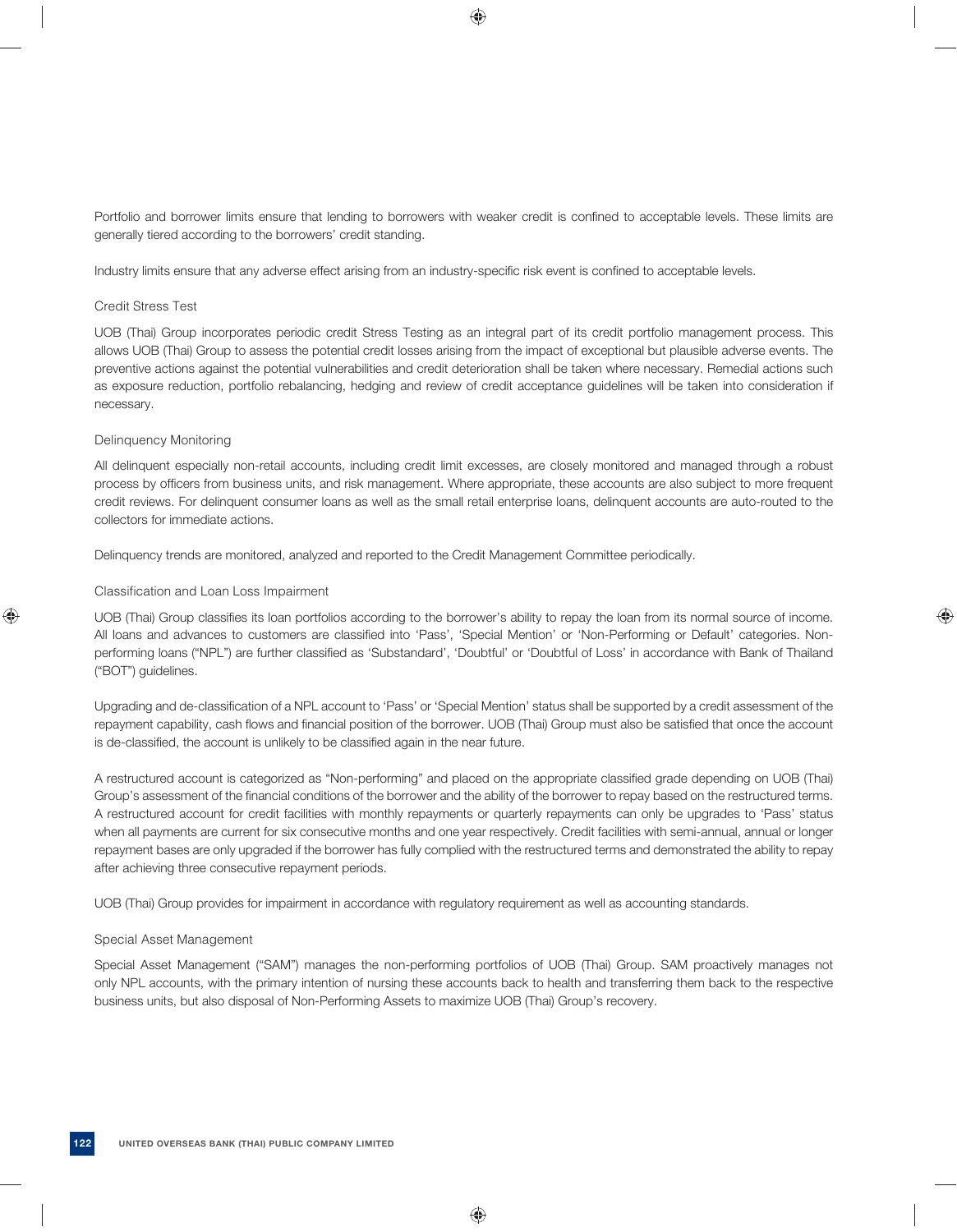## Write-off Policy

A classified account that is not secured by any realisable collateral will be written off when all feasible avenues of recovery have been exhausted.

Intra-group Transactions

Any intra-group transaction shall be executed on an arms-length basis at market commercial terms. Risk exposure as well as impact on capital adequacy incurred from intra-group transactions shall be monitored and controlled as a normal business practice. UOB (Thai) Group has stipulated the approval process for intra-group transactions in accordance with types of intra-group transactions e.g. normal intra-group transactions such as granting credit, which is subject to approval by UOBT Executive Committee with ratification by the Board.

## **Credit Exposures under Basel II**

Under Basel II, credit risk for the various asset classes may be computed using a combination of (i) Standardised Approach; (ii) Foundation Internal Ratings-Based ("FIRB") Approach; and (iii) Advanced Internal Ratings-Based ("AIRB") Approach. UOB (Thai) Group currently adopts FIRB Approach for regulatory capital computation purpose ie. UOB (Thai) Bank is under FIRB Approach whereas all subsidiaries are under Standardised Approach.

## **Credit Risk Mitigation ("CRM")**

As a fundamental credit principle, UOB (Thai) Group generally does not extend credit facilities solely on the basis of the collateral provided. All credit facilities are granted based on the credit standing of the borrower, source of repayment and debt servicing ability.

Collateral is taken whenever possible to mitigate the credit risk assumed. The value of the collateral is monitored periodically. The frequency of valuation depends on the type, liquidity and volatility of the collateral value as well as in accordance with specific regulations as mandated by BOT. The main types of collateral taken by UOB (Thai) Group are cash, qualified marketable securities, and real estate. Policies and procedures are in place to satisfy the standard applicable for credit risk mitigation.

In addition, personal guarantees are often taken as a form of moral support to ensure moral commitment from the principal shareholders and/or directors. Corporate guarantees are also often obtained when the borrower's credit worthiness is not sufficient to justify an extension of credit.

UOB (Thai) Group currently uses supervisory prescribed haircuts for eligible financial collateral. For the purpose of capital computation, UOB (Thai) Group does not recognize personal and corporate guarantees as an eligible credit risk protection. UOB (Thai) Group also does not recognize International Swaps and Derivatives Association ("ISDA") netting.

In general, the following eligibility criteria must be met before collateral can be accepted as CRM:

- Legal certainty: The documentation must be legally binding and enforceable (on an on-going basis) in all relevant jurisdictions.
- Material positive correlation: The value of the collateral must not be significantly affected by the deterioration of the borrower's credit worthiness.
- **Third-party custodian:** The collateral that is held by a third-party custodian must be segregated from the custodian's own assets.

To recognize the effects of guarantees under FIRB Approach, UOB (Thai) Group adopts the Probability of Default ("PD") substitution approach whereby an exposure guaranteed by an eligible guarantor will utilize the PD of the computation of its capital requirements.

UOB (Thai) Group currently uses supervisory prescribed haircuts for eligible financial collateral.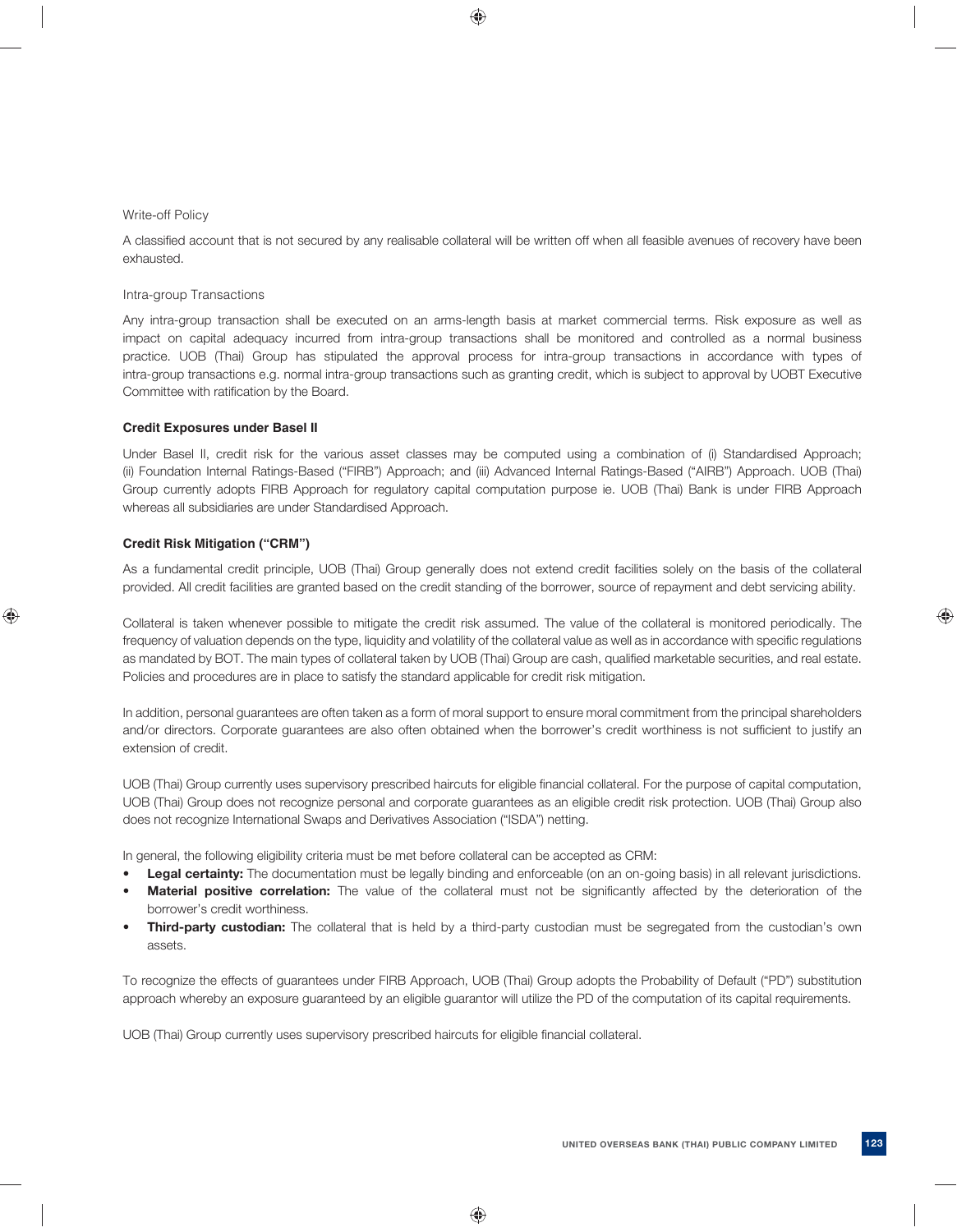## **Credit Exposures subject to Standardised Approach**

For exposures subject to the Standardised Approach, approved External Credit Assessment Institutions ("ECAI") ratings and prescribed risk weights based on asset class are used in the computation of regulatory capital except for Claims on Corporate where 100% risk weight is applied.

The ECAI ratings used by UOB (Thai) Group are international ratings from Standard & Poor's, Moody's Investors Services, and Fitch Ratings.

## **Credit Exposures subject to Supervisory's Prescribed Risk Weight**

## Equity Asset Class

As per BOT's guidelines, 100% risk weight is applied to equity exposures which have been exempted from IRB capital computation for the first 10 years of Basel II implementation (2008-2018) as its total position has been immaterial, accounting for fewer than 10 equities with Risk-Weighted Assets ("RWA") comprising less than 5% of the total capital.

## **Credit Exposures subject to Supervisory Risk Weight under IRB Approach**

The Specialised Lending exposures are subject to supervisory risk weight under the IRB Approach. The Specialised Lending exposures are (Income Producing Real Estate ("IPRE"), Commodities Finance ("CF") and Project Finance ("PF")) exposures.

## **IRB Rating System**

IRB rating system refers to the methods, processes, controls, data collection and information technology systems that support the assessment of credit risk, the assignment of exposures to rating grades or pools, as well as the parameterisation process for the various classes of exposure.

## Rating System Governance

UOB (Thai) Group has established a credit rating governance framework to ensure the reliable and consistent performance of UOB (Thai) Group's rating systems. The framework specifies the roles and responsibilities of the various parties in the credit rating process, including independent model performance monitoring, annual model validation and independent reviews by Internal Audit.

## Rating Structure

UOB (Thai) Group has adopted the FIRB Approach for its non-retail exposures and the IRB Approach for its retail SME exposures.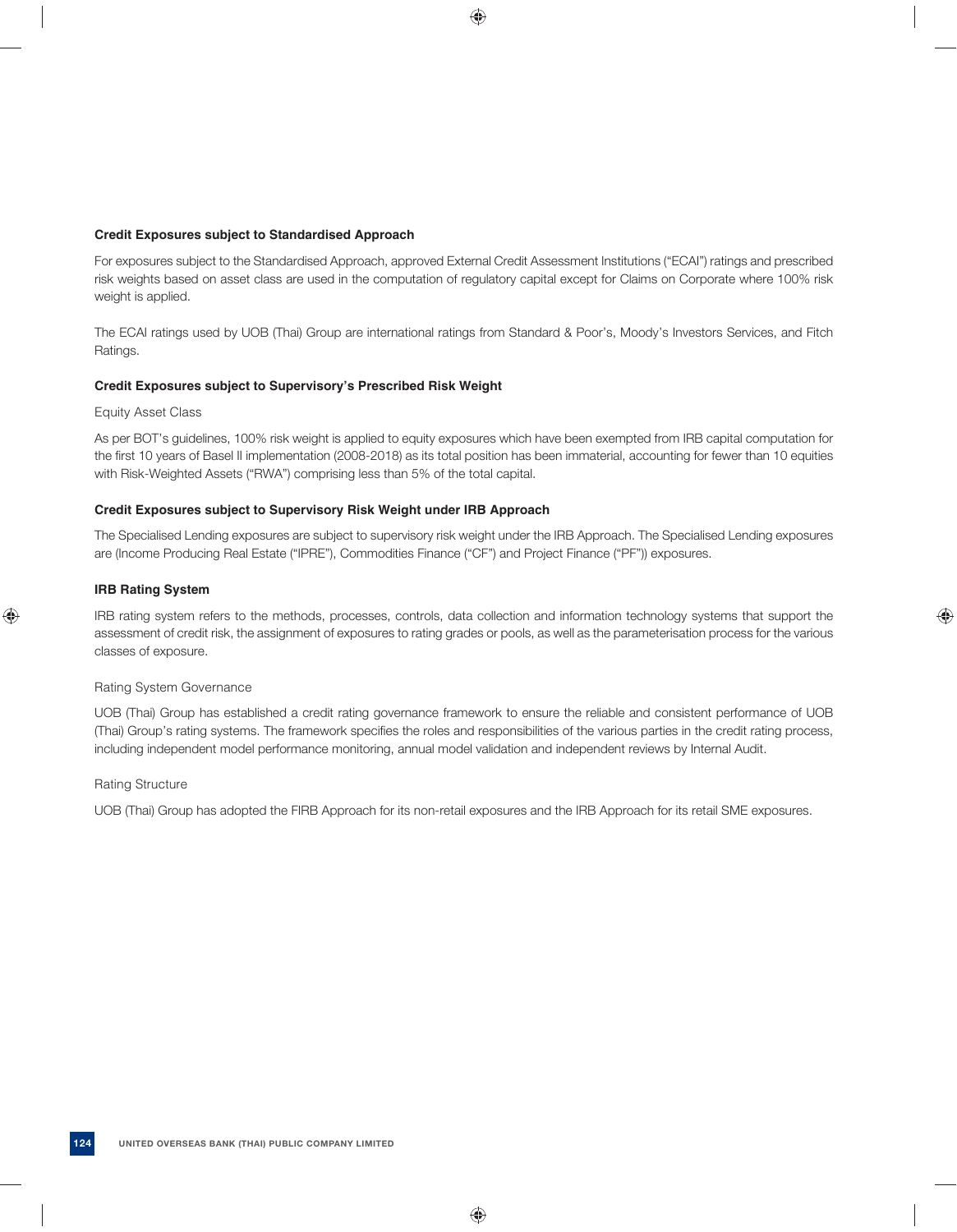UOB (Thai) Group's Internal Rating Structure is illustrated below.

# **Internal Rating Structure**



*2: CF refers to Commodity Finance*

*3: PF refers to Project Finance*

Internal Rating System

UOB (Thai) Group's internal rating system consists of statistical and expert judgmental models.

A statistical model is one whereby the risk factors and their risk weights are determined using a statistical method (for example, logistic regression). Such models are developed for portfolios with sufficient internal historical loss data such as the Corporate SME portfolio.

An expert judgment model is one whereby the risk factors and their risk weights are determined judgmentally by credit experts. Such models are developed for portfolios with limited or no internal historical loss data, such as Bank and Sovereign asset classes.

All rating models are independently validated before they are implemented for use. They are also subject to annual reviews to ensure that the chosen risk factors appropriately measure the risks in the respective portfolios.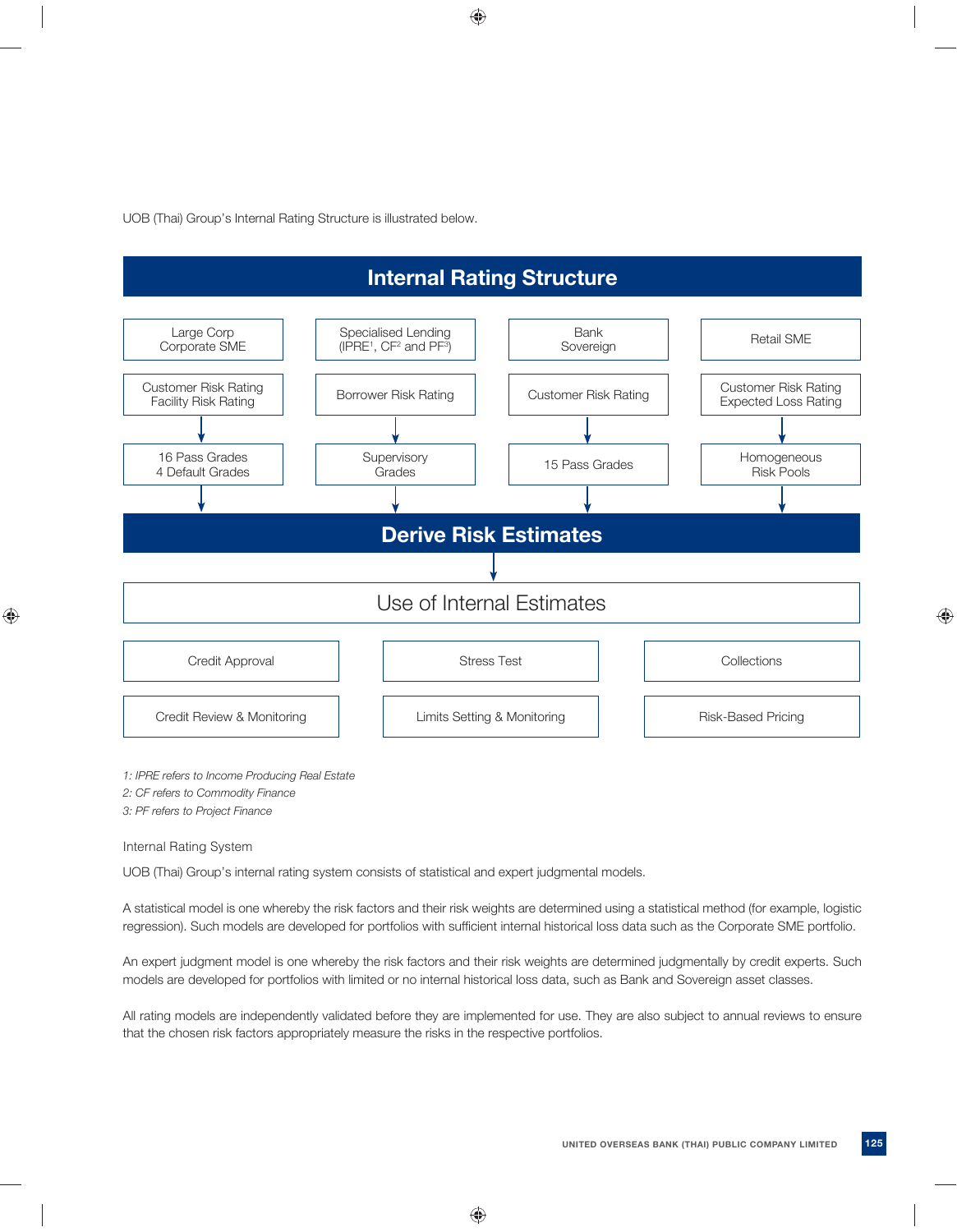The PD is an estimate of the likelihood that an obligor will default within the next 12 months. An obligor is considered to have defaulted if:

- the obligor is unlikely to pay its credit obligations to UOB (Thai) Group in full, without recourse by UOB (Thai) Group to actions such as realising the security; or
- the obligor is past due more than 90 days on any credit obligation to UOB (Thai) Group.

UOB (Thai) Group's internal Corporate risk rating process provides a PD-based credit assessment of a borrower over a one-year time horizon.

The rating represents UOB (Thai) Group's assessment of the borrower's ability and willingness to contractually perform despite adverse economic conditions or the occurrence of unexpected events. Therefore, UOB (Thai) Group uses a longer time horizon in the rating assignment process, although the time horizon used in PD estimation is one year.

## **Corporate Asset Class**

The Group has rolled out Corporate SME ("CSME") model to rate exposures in this asset class. The rating structure consists of two dimensions:

- Risk of borrower default: Customer Risk Rating ("CRR") is the standalone rating of a borrower's credit risk based on financial (quantitative) and non-financial (qualitative) factors. This is derived from a comprehensive assessment of the borrower's financial strength, quality of management, business risks, and the industry it operates in.
- Transaction-specific factors: Facility Risk Rating is the rating of a facility's risk based on the borrower's CRR, facility and collateral-specific factors such as the type and structure of the facility, availability and type of collateral, and seniority of the exposure.

UOB (Thai) Group's internal rating grade structure for the Corporate asset class consists of 16 pass grades and four default grades. The CSME model are mapped to the rating scale by calibration that takes into account UOB (Thai) Group's long-term average portfolio default rate.

## **Specialised Lending Asset Sub-Class**

Within the corporate asset class, UOB (Thai) Group has three sub-classes for Specialised Lending: Income Producing Real Estate ("IPRE"), Commodity Finance ("CF") and Project Finance ("PF"). Specialised Lending exposures are treated separately from normal Corporate exposures. Such exposures generally possess the following attributes either in legal form or economic substance:

- The exposure is typically to an entity (often a special purpose entity) which is created specifically to finance and/or operate physical assets;
- The borrowing entity has little or no other material assets or activities, and therefore little or no independent capacity to repay the obligation besides from the income that it receives from the asset(s) being financed;
- The terms of the obligation give UOB (Thai) Group a substantial degree of control over the asset(s) and the income that it generates; and
- The primary source of repayment of the obligation is the income generated by the asset(s), rather than the independent capacity of a broader commercial enterprise.

## IPRE, CF and PF

UOB (Thai) Group has rolled out the IPRE model as well as the CF and PF scorecards to rate IPRE. CF and PF exposures respectively in this asset sub-class. The internal risk grades are derived based on a comprehensive assessment of both financial and non-financial risk factors. The internal risk grades are then mapped to the five prescribed supervisory categories, each of which is associated with a specific risk weight. The five categories are 'Strong', 'Good', 'Satisfactory', 'Weak' and 'Default'.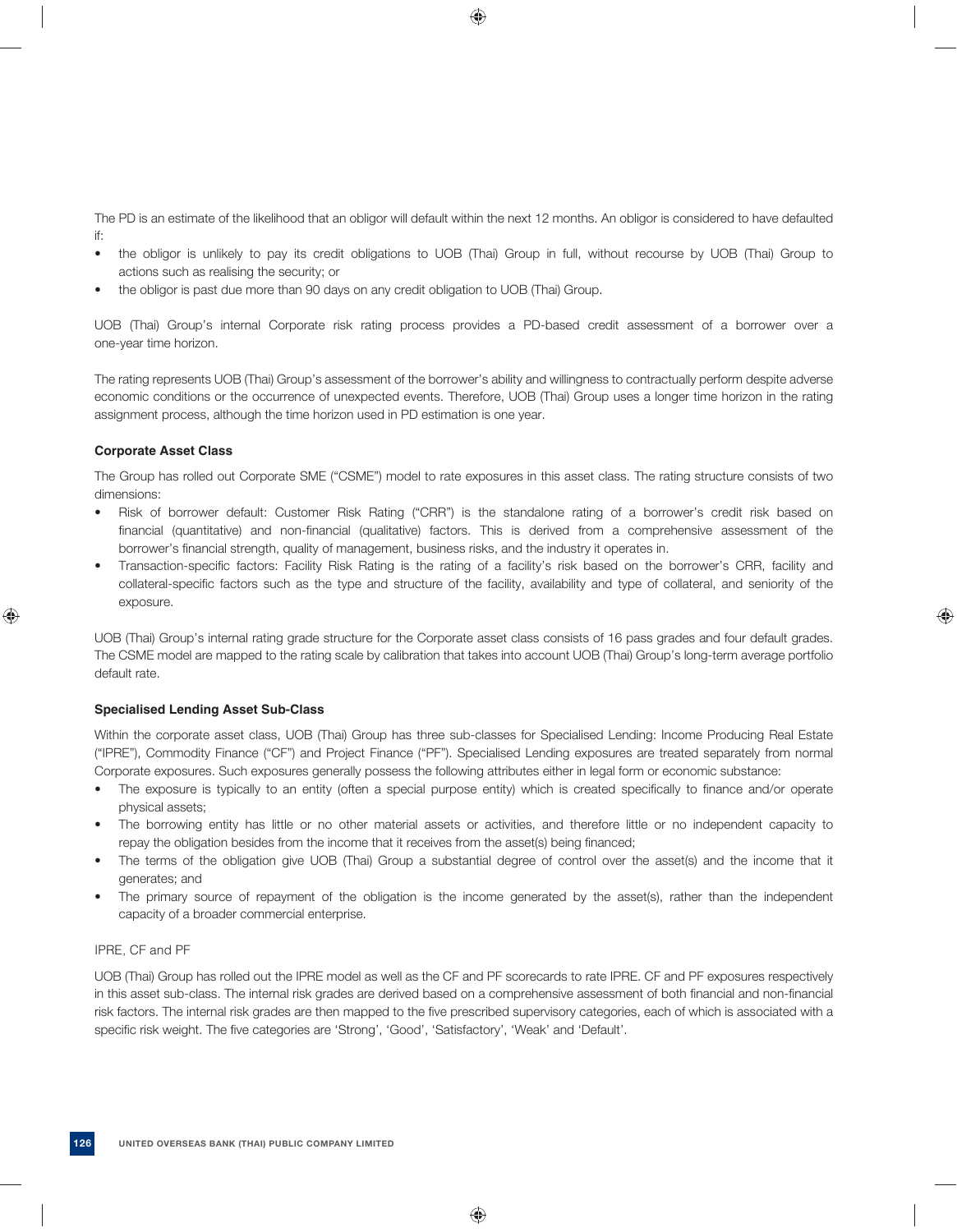## **Bank and Sovereign Asset Classes**

UOB (Thai) Group has rolled out internal Bank and Sovereign scorecards to rate exposures in the respective asset classes. As there was insufficient internal default data, the scorecard took into account external default data from ECAIs. The scorecard has an internal rating grade structure consisting of 15 pass grades.

## **Retail Asset Class**

UOB (Thai) Group has adopted the IRB Approach for the Retail SME portfolio, which is classified under the Other Retail asset sub-class. According to regulators and internal guideline, Retail SME exposure is defined as an exposure to individuals for businesses or to small businesses with total group obligor exposure of not more than THB 45 million. In addition, the exposure is not managed individually but rather as part of a pool of similar exposures.

Retail SME exposures are assessed and managed using a combination of Application and Behavioral scorecards, Loss Given Default ("LGD") and Exposure At Default ("EAD") models to segregate exposures according to their borrower and transaction risks. PD, LGD and EAD parameters are estimated using internal loss data covering an economic cycle including downturns. Where internal loss data do not cover an appropriate economic cycle and/or are insufficient to provide robust risk estimates, the PD, LGD and EAD models may incorporate internal and/or external proxies, and where necessary, may be augmented with appropriate margins of conservatism.

## Probability of Default

PD is an estimate of the likelihood that an obligor will default within the next 12 months. PD model comprises (i) an Application scorecard is used for new customers and is used only for the first 12 months of the customer's relationship with UOB (Thai) Group; and (ii) a Behavioral scorecard is used for subsequent re-rating at regular intervals and for rating existing customers who apply for limit increase.

## Loss Given Default

LGD is an estimate of economic loss in the event of default. The definition of default in the LGD model is identical to that of the PD model. Loss rates are estimated from historical workout experiences, taking into account the timing and uncertainty of recovery cash flows, direct and indirect costs in association with workouts, as well as the various post-default outcomes, such as cures, full recoveries and liquidations.

## Exposure At Default

EAD is an estimate of the expected gross exposure of a facility upon default. The definition of default in the EAD model is identical to that of the PD model. EAD comprises (i) the currently drawn exposures as well as an estimate of future drawings of available but unutilized credit [both on-balance and off-balance sheet exposures] (ii) the cash-equivalent amount of the off-balance sheet exposures.

## **Use of Internal Estimates**

Internal ratings are used pervasively in the areas of credit approval, credit review and monitoring, credit stress test, limits setting, pricing and collections.

## **Market Risk**

Market risk is governed by the Asset and Liability Committee ("ALCO"), which meets monthly to review and provide directions on market risk matters. The Market Risk Management Unit ("MRM") supports the ALCO with independent assessment of the market risk profile of UOB (Thai) Group.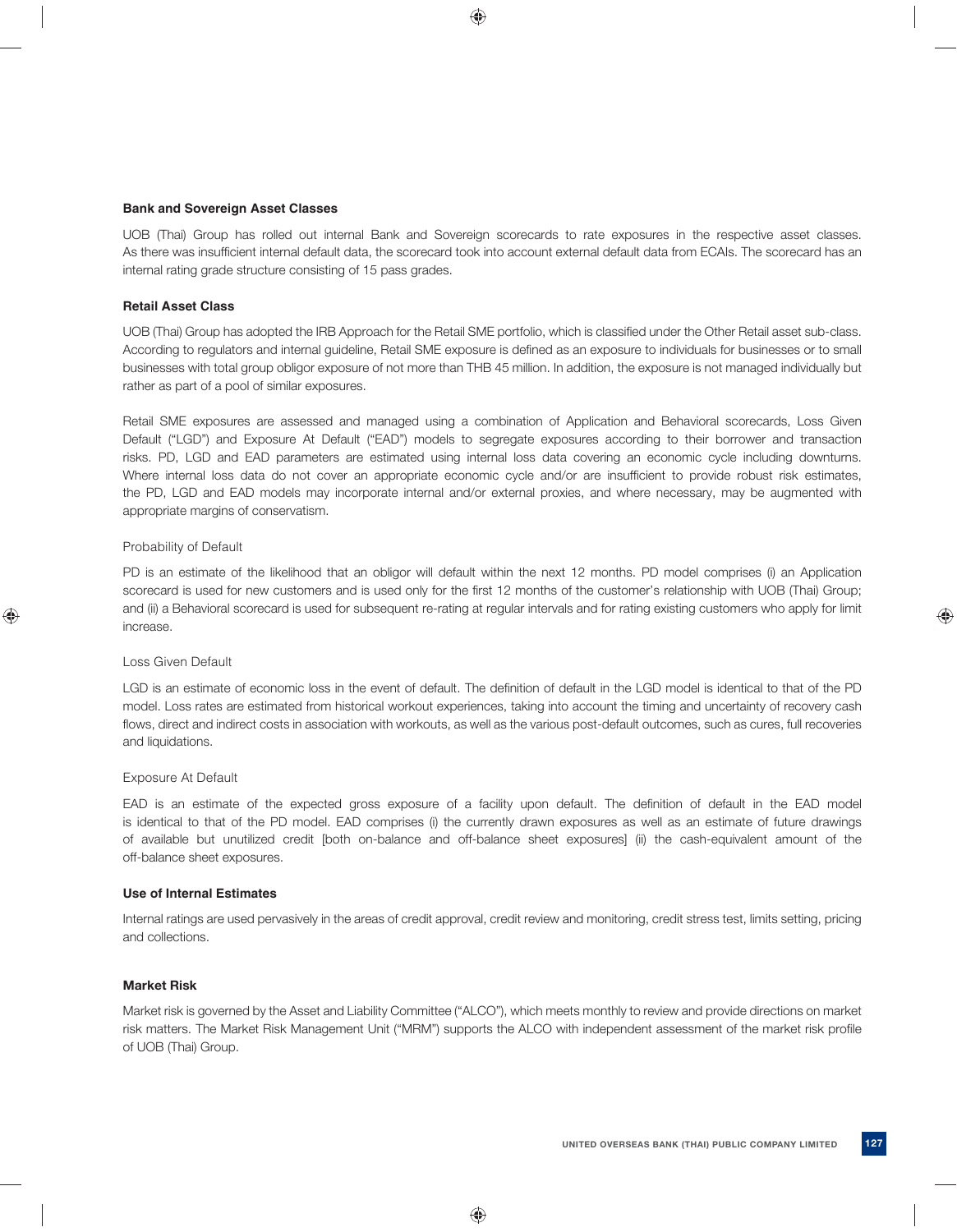UOB (Thai) Group's market risk framework comprises market risk policies, practices, control, and risk limits structure with appropriate delegation of authority. In addition, we have a stringent Product/Service Programme process in place to ensure that market risk issues are adequately addressed prior to product launches.

UOB (Thai) Group currently adopts the Standardised Approach for the calculation of regulatory market risk capital but uses Value-at-Risk ("VaR") to measure and control trading market risks. To complement the VaR measure, stress and scenario tests are performed to identify UOB (Thai) Group's vulnerability to event risk. These tests serve to provide early warnings of plausible extreme losses to facilitate proactive management of market risks.

In addition, VaR estimates are backtested against profit and loss of the trading book to validate the robustness of the methodology. The backtesting process analyses whether exceptions are due to model deficiencies or market volatility.

## **Interest Rate Risk in Banking Book**

Balance Sheet Risk Management Unit ("BSRM") supports the ALCO in monitoring the interest rate risk profile of the Banking book. Asset-Liability Management unit ("ALM") under Global Markets is responsible for the effective management of the UOB (Thai) Group's balance sheet risk in accordance with the approved policy.

The purposes of interest rate risk management are to protect and enhance capital or economic net-worth through adequate, stable and reliable growth in net interest earnings under a broad range of possible economic conditions. This is achieved by ensuring that the structural interest rate risk is identified, measured, monitored and managed over a range of potential and realistic interest rate scenarios, including under stress situations. In addition, UOB (Thai) Group maintains a prudent and continuous balance between meeting the requirements/expectations of customers, shareholders, and regulators, and maintaining the solvency and economic viability of UOB (Thai) Group.

Interest rate risk assessment is mainly based on earnings perspective and economic value perspective. The impact of interest rate sensitivity is measured via static analysis. UOB (Thai) Group also conducts analysis using the repricing gap approach and price value of a basis point (PV01). In repricing gap approach, the cash flows are profiled in different time bands based on repricing schedule. For loans and deposits that do not have maturity dates such as saving account deposit, the earliest possible repricing dates will be taken into consideration. Mismatches in the longer tenor from repricing gap will experience greater change in the price-value of interest rate positions than similar positions in the shorter tenor.

In addition, UOB (Thai) Group performs monthly Stress Testing to assess the impact of interest rate change on Net Interest Income ("NII") and Economic Value of Equity ("EVE"). The parallel rate shocks of 100 basis points ("bp") and 200bp are applied to the repricing gap profile. Such tests are performed to provide early warnings of potential losses, facilitating the proactive management of interest rate risks.

## **Liquidity Risk**

Liquidity risk is the risk that UOB (Thai) and its subsidiaries may not be able to meet their obligations as they fall due as a result of inability to release their assets or to cover funding requirements at an appropriate price, resulting in losses to the Bank and its subsidiaries.

UOB (Thai) Group maintains sufficient liquidity to fund its day-to-day operations, meet deposit withdrawals and loan disbursements, and repay borrowings. Hence, liquidity is managed in a manner to address known as well as unanticipated cash funding needs.

UOB (Thai) Group manages liquidity at a centralized level. Liquidity risk is managed in accordance with a framework of policies, controls and limits established by UOB (Thai)'s ALCO. These policies, controls and limits enable the Bank to monitor and manage liquidity risk to ensure that sufficient sources of funds are available over a range of market conditions. These include minimising excessive funding concentrations by diversifying the sources and terms of funding as well as maintaining a portfolio of high quality and marketable debt securities.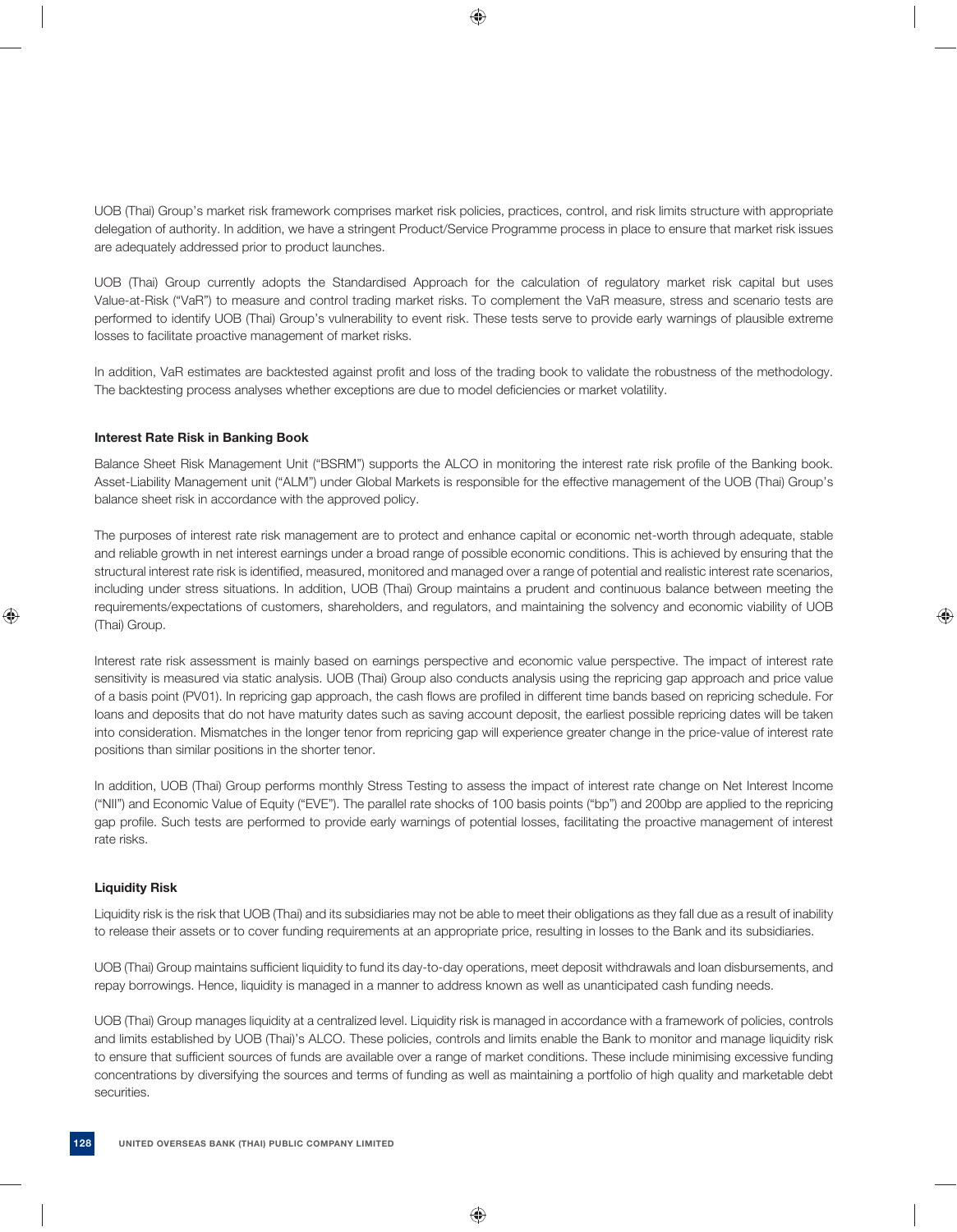UOB (Thai) Group takes a conservative stance in its liquidity management by continuing to gather core deposits, ensuring that liquidity limits are strictly adhered to and that there are adequate liquid assets to meet cash shortfall.

The distribution of deposits is managed actively to ensure a balance between cost effectiveness, continued accessibility to funds, and diversification of funding sources. Important factors in ensuring liquidity are competitive pricing, proactive management of UOB (Thai) Group's core deposits and the maintenance of customer confidence. Core deposits are generally stable non-bank deposits, such as current accounts, savings accounts and fixed deposits. UOB (Thai) Group monitors the stability of its core deposits by analysing their volatility over time.

UOB (Thai) Group uses the funds to lend to customers and invests excess funds in government securities.

UOB (Thai) Group's liquidity risk management is aligned with the regulatory liquidity risk management framework, and is measured and managed on a projected cash flow basis. UOB (Thai) Group is monitored under 'Business as Usual', and three crisis scenarios, which are 'bank-specific crisis', 'general market crisis', and 'combination crisis'.

Liquidity Gap Analysis or Cash Flow Mismatch Analysis under the 'Business as Usual' scenario is measured and monitored against Net Cumulative Outflow ("NCO") limits which are set for overnight, seven days, and thirty days. In the event that a limit is breached, an investigation will be conducted and the related documents reported to relevant parties, in accordance with the escalation process.

For Stress Testing (bank-specific crisis, general market crisis, and combined scenarios), additional assumptions such as sudden increase in deposit withdrawals, reduction in loan repayments, potential trading losses, or liquidation of securities with haircuts, are taken into account. These assumptions are agreed by business units and approved by the Board or delegated committee.

Liquidity risk assessment is conducted on both daily and monthly basis. Liquidity gap or maturity mismatch analysis report is produced by Balance Sheet Risk Management unit and monitored by Market Risk Control against approved NCO Limits on a daily basis. Other reports such as early warning indicators as well as sources and utilisation of funds are produced on a monthly basis. These reports are deliberated in ALCO meetings.

Behavioural modeling is carried out and reviewed regularly to ensure that the cash flow requirements for the 'Business as Usual' and crisis scenarios are realistic. Loans and deposits which do not have maturity dates, and fixed deposits which are rolled over frequently, are generally estimated based on their past statistics or trends. Other balance sheet items like credit cards are generally estimated based on the past statistics of customers. Cash flow mismatch limits are established to limit the UOB (Thai) Group liquidity exposure. UOB (Thai) Group also employs liquidity early warning indicators and trigger points to signal possible contingency situations.

Contingency funding plans are in place to identify liquidity crises using a series of warning indicators. Crisis escalation processes and various strategies including funding and communication have been developed to minimise the impact of any liquidity crunch.

Loans to Deposits and Bill of Exchange (interbank and money market items are excluded) are among the liquidity ratios monitored.

## **Operational Risk**

Operational risk is managed through a framework of policies, processes and procedures by which business units identify, assess, monitor and control/mitigate their operational risks.

Operational Risk Self Assessments involves identifying and assessing inherent risks, as well as assessing the effectiveness of controls to mitigate the identified risks. Action plans to address issues are documented and monitored via Operational Risk Action Plans.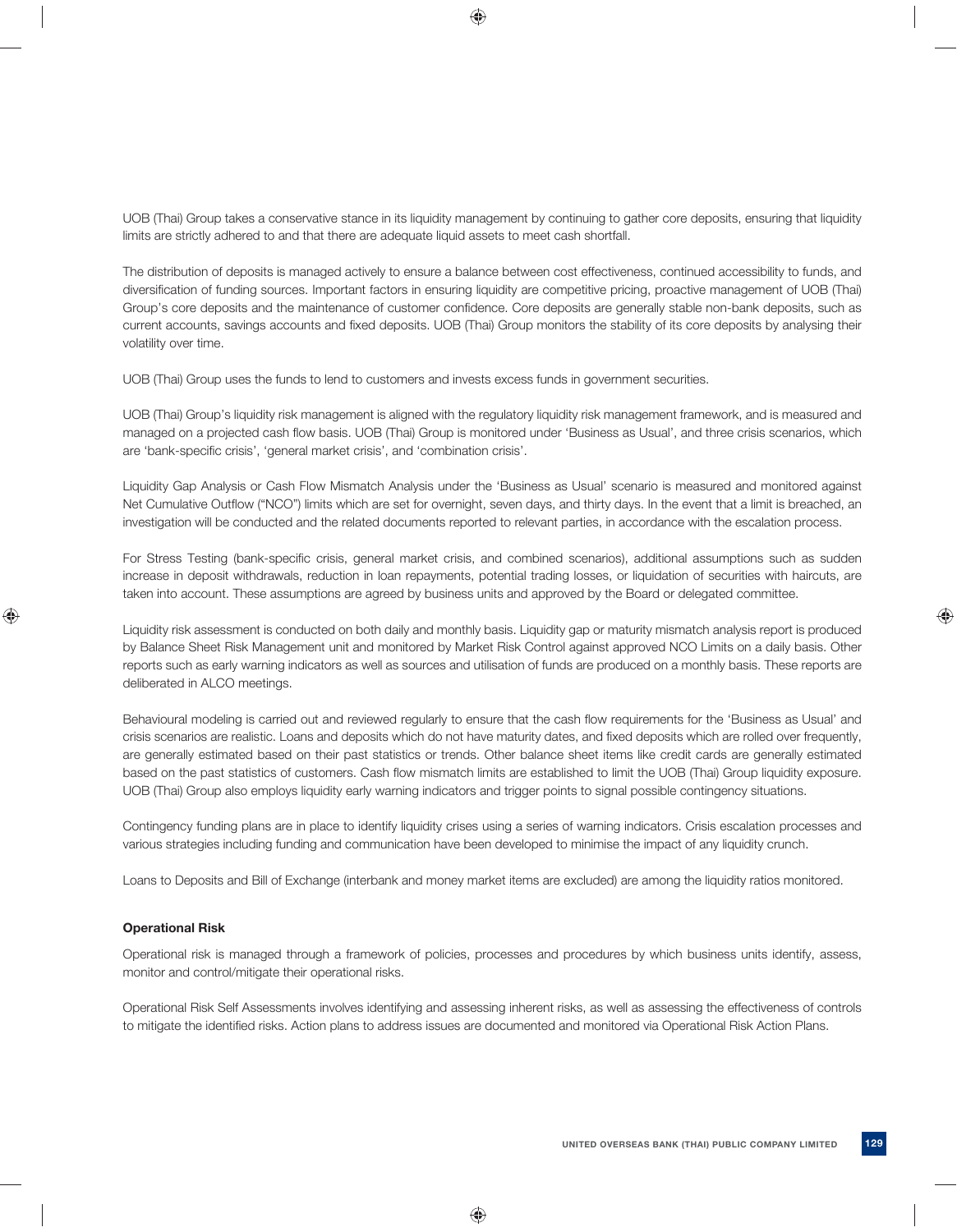Key Operational Risk Indicators are statistical data collected and monitored by business and support units on an on-going basis to facilitate early detection of potential operational control weaknesses. Trend analysis is carried out to identify systemic issues that need to be addressed.

A database of operational risk events and losses has been established to facilitate the future use of advanced approaches for quantifi cation of operational risks. The analysis of loss trends and root causes of loss events helps in strengthening the internal control environment.

An Insurance Programme is in place to mitigate the risk of high impact operational losses.

A Product/Services Programme ensures that risks associated with the introduction of new products and services are identified, analysed and addressed prior to launch and is subject to periodic reviews.

With the increasing need to outsource and insource for cost and operational efficiency, UOB (Thai) Group's Outsourcing and Insourcing Policy and Framework ensures that outsourcing and insourcing risks are adequately identified and managed prior to entering into any new arrangements and on an on-going basis.

Effective business continuity and crisis management strategies and plans have been developed and tested to ensure prompt recovery of critical business functions in the event of major business and/or system disruptions.

Legal risk is part of operational risk. Legal risk arises from unenforceable, unfavourable defective or unintended contracts; lawsuits or claims; developments in laws and regulations; or non-compliance with applicable laws and regulations. Business units work with UOB (Thai) Group's legal counsel and external legal counsel to ensure that legal risks are effectively managed.

Reputation risk is the adverse impact on earning, liquidity or capital arising from negative stakeholder perception or opinion on UOB (Thai) Group's business practices, activities and financial condition. UOB (Thai) Group has a framework for managing reputation risk.

An operational risk management training and awareness programme is in place to promote an effective risk management culture.

UOB (Thai) Group adopts the Standardised Approach for the calculation of regulatory operational risk capital.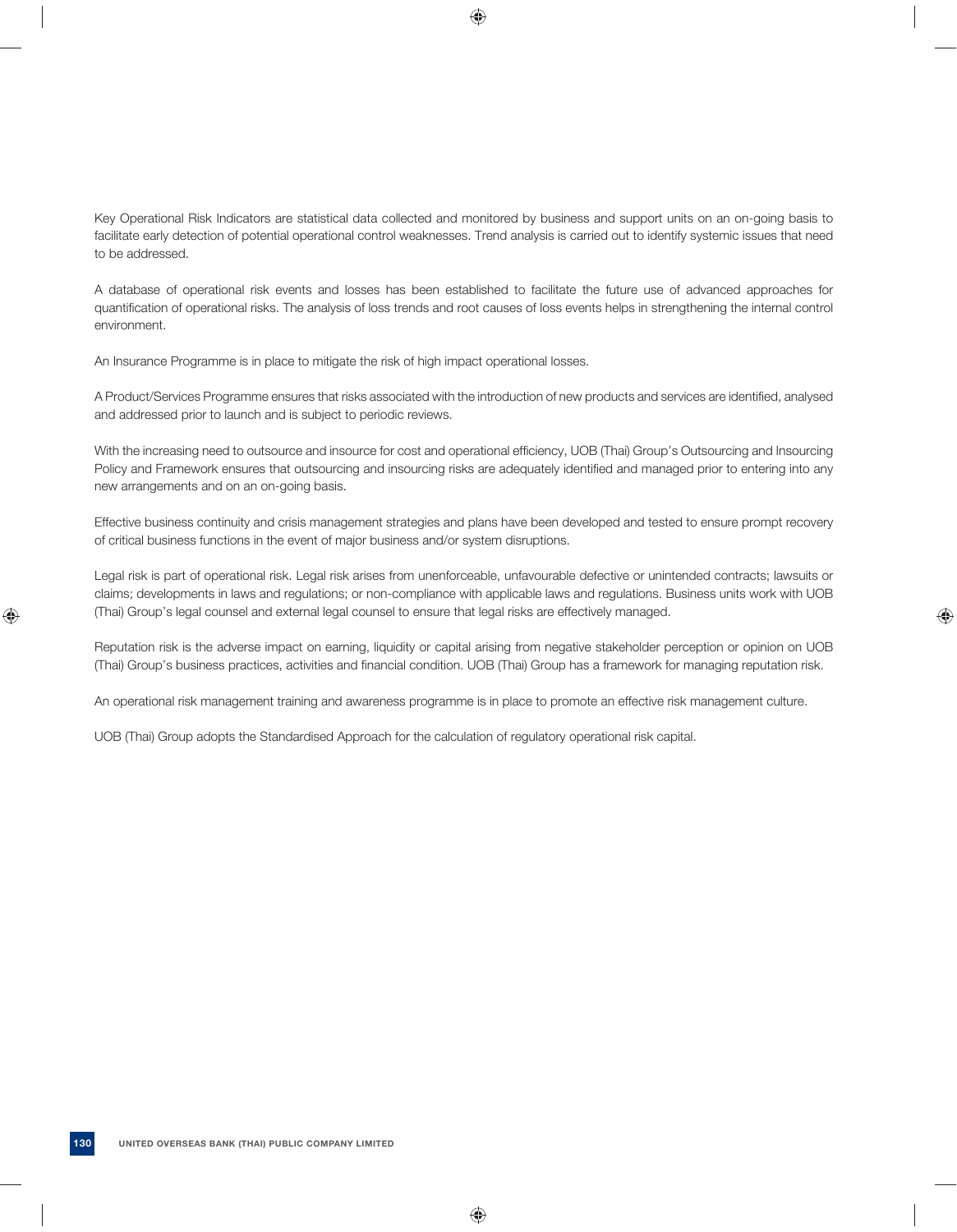## **Report of the Audit Committee**

The Audit Committee of United Overseas Bank (Thai) Pcl. comprises three independent directors: Mr. Arun Chirachavala, AC Chairman, Mr. Suebtrakul Soonthornthum and Mr. Chinnawat Bulsuk as Committee members. All Committee members are non-executive directors and non-employees of the Bank.

In 2011, the Committee held four meetings to review the Bank's internal control system and discussed financial and operational audit issues with the Bank's External and Internal Auditors. Relevant Management members were invited to attend the meetings to provide additional information and clarification of the internal control systems.

Major matters in the meetings were as follows:

- Reviewed the major items of the financial reports, Management Letter (ML) and the reliability of those reports including the meetings (non-executive session) held with the External Auditor (E&Y).
- Reviewed the Audit Committee Charter.
- Reviewed the Internal Audit Charter and Codes of Ethics for Internal Audit.
- Reviewed the Whistle Blowing Policy and the Policy on Fraud.
- Approved the Annual Planned Schedules for Audit Committee Meetings.
- Approved and monitored the Internal Audit Year Plan and resources.
- Evaluated the Performance Evaluation of the Head of Internal Audit.
- Acknowledged the Quarterly Compliance and Risk Management reports.
- Acknowledged the major audit findings regarding the compliance with internal and external regulations.
- Acknowledged the quarterly audit reports, major findings, and status updates.
- Acknowledged the implementation issues and progresses of Basel II Internal Ratings Based Approach (IRBA) and the Internal Capital Adequacy Assessment Process (ICAAP).
- Reviewed and discussed the adequacy and effectiveness of the Bank's Internal Control System with the Senior Management, Internal and External Auditors as well as the Management's Responses to the control deficiencies and timely remedial actions taken.
- Reviewed the reasonableness of the Connected and Related Parties' transactions.
- Reviewed and proposed the Bank's External Auditor Fees to the Board of Directors.

The Committee has continuously reviewed and assessed the Bank's key risks, controls and monitoring system through the Bank's Internal Audit and upon the discussions with the External Auditor and Senior Management. From the evaluation of the Bank's Internal Control System, it was concluded that the Bank's Internal Control in the areas of financial reporting and risk management are adequate and reliable, and that reinforces the Bank to continue to improve the overall internal control framework.

In addition, the Internal Audit System is ISO 9001 : 2008 certified.

Mr<sup>1</sup>Arun Chirachavala Chairman of the Audit Committee March 13, 2012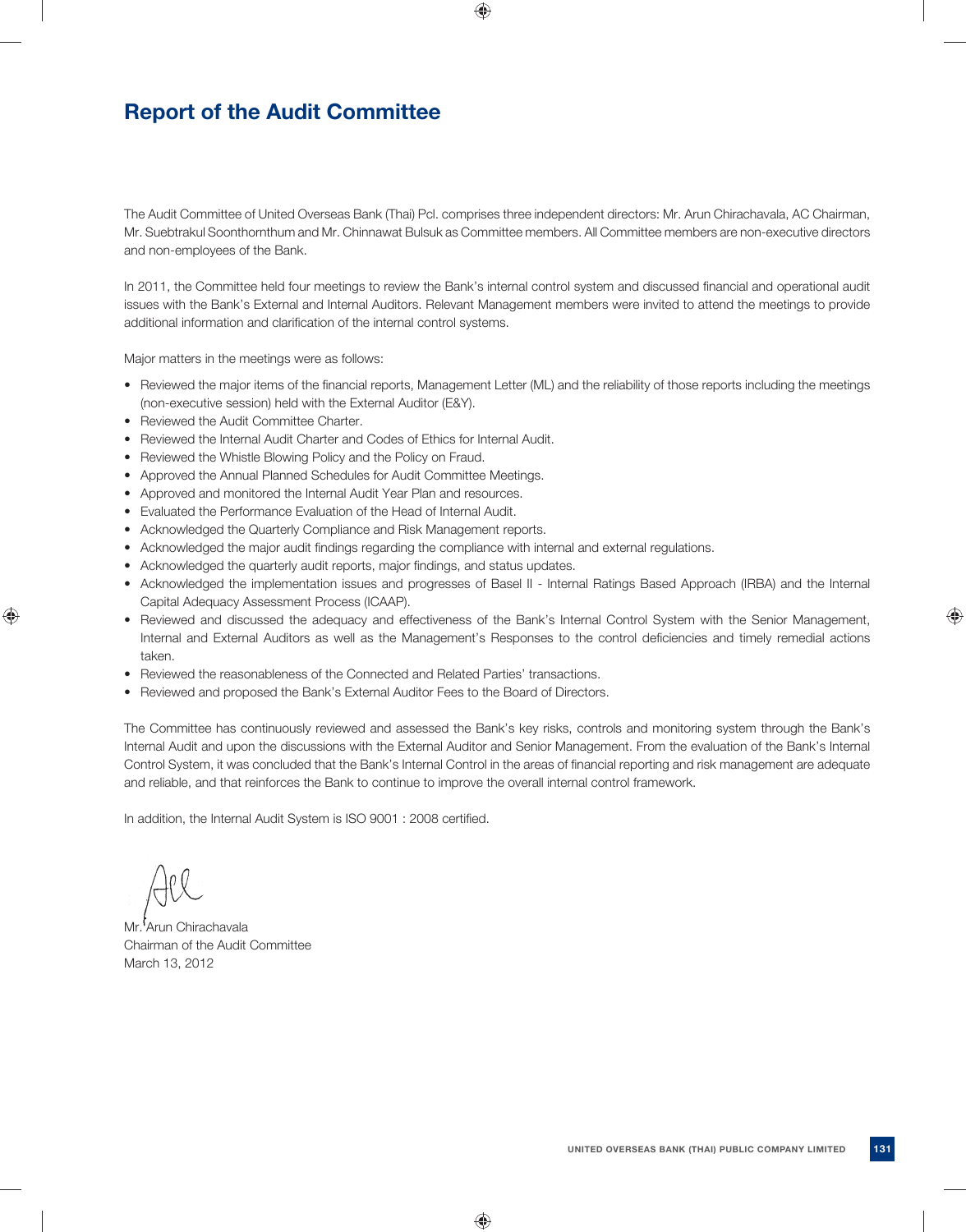## **Opinion of the Audit Committee on the Bank's Internal Control System**

The Board of Directors has reviewed the opinion and the assessment form on the adequacy of Internal Control System prepared by the Audit Committee during the Board of Directors' Meeting No. 578 held on March 13, 2012. Participants of the meeting included the Audit Committee members comprising the three independent directors who are not employees of the Bank.

The Audit Committee's opinion on the Internal Control System of the Bank and its subsidiaries was summarized after the meetings with the Senior Management and External Auditor, and upon the Quarterly Reports by Risk Management, Compliance, Internal Audit, and General Control Environment Self-Assessment (GCESA).

The evaluation of the Bank's Internal Control System was divided into five sections as follows:

- Organization Control and Environment Measures
- Risk Management Measures
- Management Control Activities
- Information and Communication Measures
- Monitoring and Evaluation

The Audit Committee is of the opinion that the Bank has in place an adequate internal control system. The Audit Committee has been regularly notified of the issues arisen.

The External Auditor of the Bank is Ernst & Young Office Limited (E&Y) of which Mrs. Nonglak Pumnoi, a Certified Public Accountant (CPA), as Designated External Auditor, has examined and given her opinion that the Bank's Financial Statements in all material respects; its financial position, operations results and cash flows for the year then ended as at December 31, 2011 presented fairly and in accordance with generally accepted accounting principles.

Mr. Arun Chirachavala Chairman of the Audit Committee March 13, 2012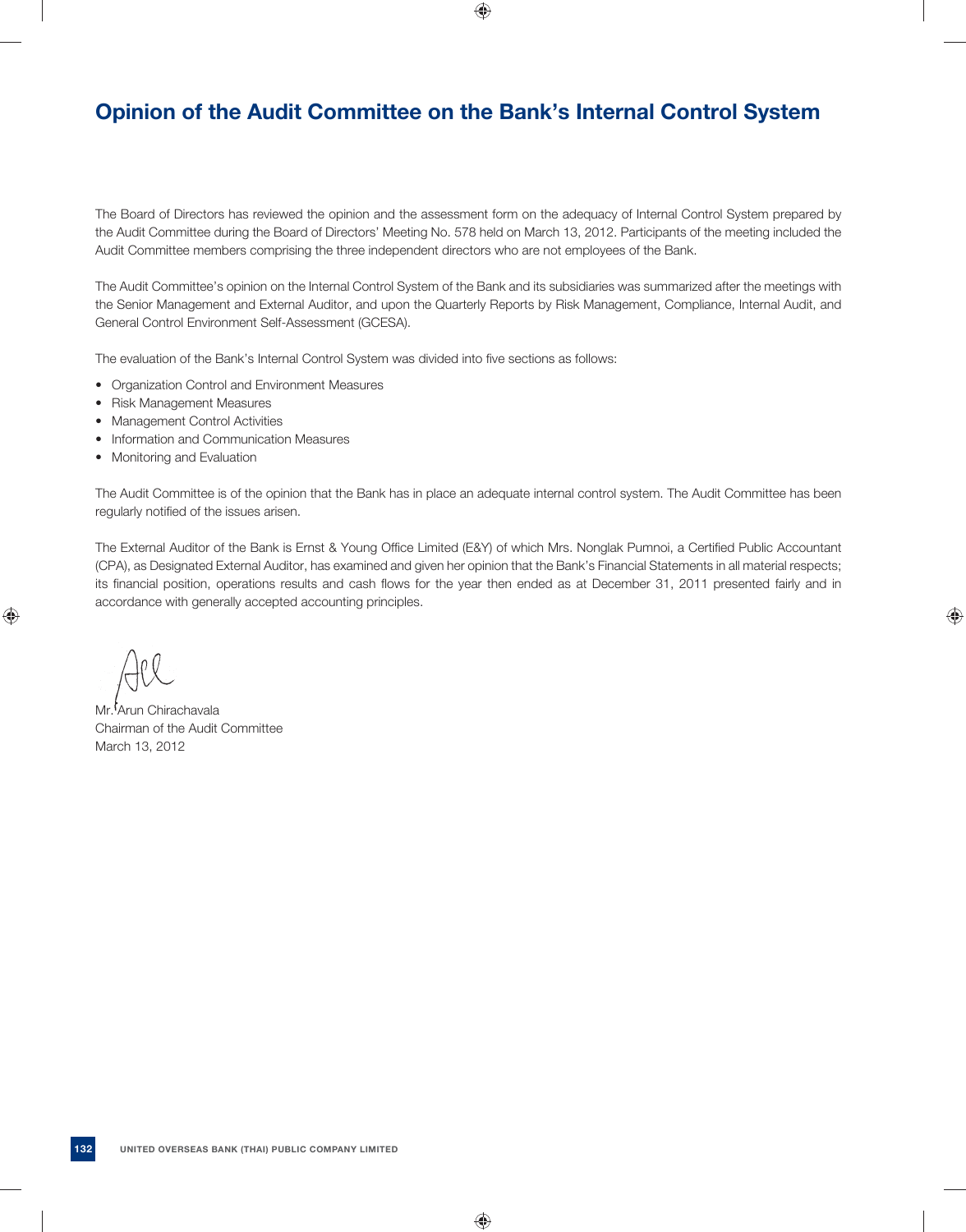## **Report of the Nomination and Compensation Committee**

The Nomination and Compensation Committee is appointed by the Board of Directors, and consists of an Independent Director as Committee Chairman and other 2 non-executive Directors as follows:

- 1) Mr. Suebtrakul Soonthornthum Chairman
- 2) Mr. Wee Ee Cheong Member

3) Mr. Francis Lee Chin Yong Member

The Nomination and Compensation Committee held 5 meetings in 2011.

The Nomination and Compensation Committee is responsible for the setting up of policies and criteria for considering the selection and remuneration of the Bank's Board members and the Bank's senior management which includes the following:

- Review the nomination of qualified Board Directors, CEO and Management from Executive Director (ED) level and above, including any internal promotions to the rank of ED and above;
- Recommend the remuneration of the Board Directors and review the remuneration of the senior management team.

In selecting a Board Director, CEO and Senior Management, the factors to be taken into consideration, in addition to all applicable regulatory requirements, include the candidate's academic qualifications, personal character, technical and leadership competence, employment and career experience, and his or her management philosophy and management vision.

The successful candidate must share the Board's and Management's philosophy and vision in managing the financial institution in order to ensure that the institution's goals are met. Furthermore, the candidate must share the same beliefs that will help establish mutual trust and close working relationships with the Board and with the Senior Management team. The Nomination and Compensation Committee will review the successful candidate for suitability before the bank proceeds to obtain approval from the Bank of Thailand and from the Board of Directors.

In setting compensation for 2011 as disclosed in this Annual Report, the scale and component of remuneration for the Directors, Executive Directors, Non-Executive Directors, and Senior Management are comparable to the general practice in the financial industry with regard to work experience and the Bank's overall performance results and in accordance with the principles and policies which have been approved by the Board and shareholders.

The Bank believes in the remuneration policy and principle of meritocracy – which is to ensure that each staff including that of senior management is rewarded and recognized based on his or her level of performance and contribution to the Bank.

The Nomination and Compensation Committee will, based on the bank's financial performance, market and industry rewards trends, as well as on GDP and inflation rate projections, propose the annual staff remuneration increment and bonus rates to the Board of Directors for consideration and approval in the first quarter of each year.

Mr. Suebtrakul Soonthornthum

Chairman, Nomination & Compensation Committee February 14, 2012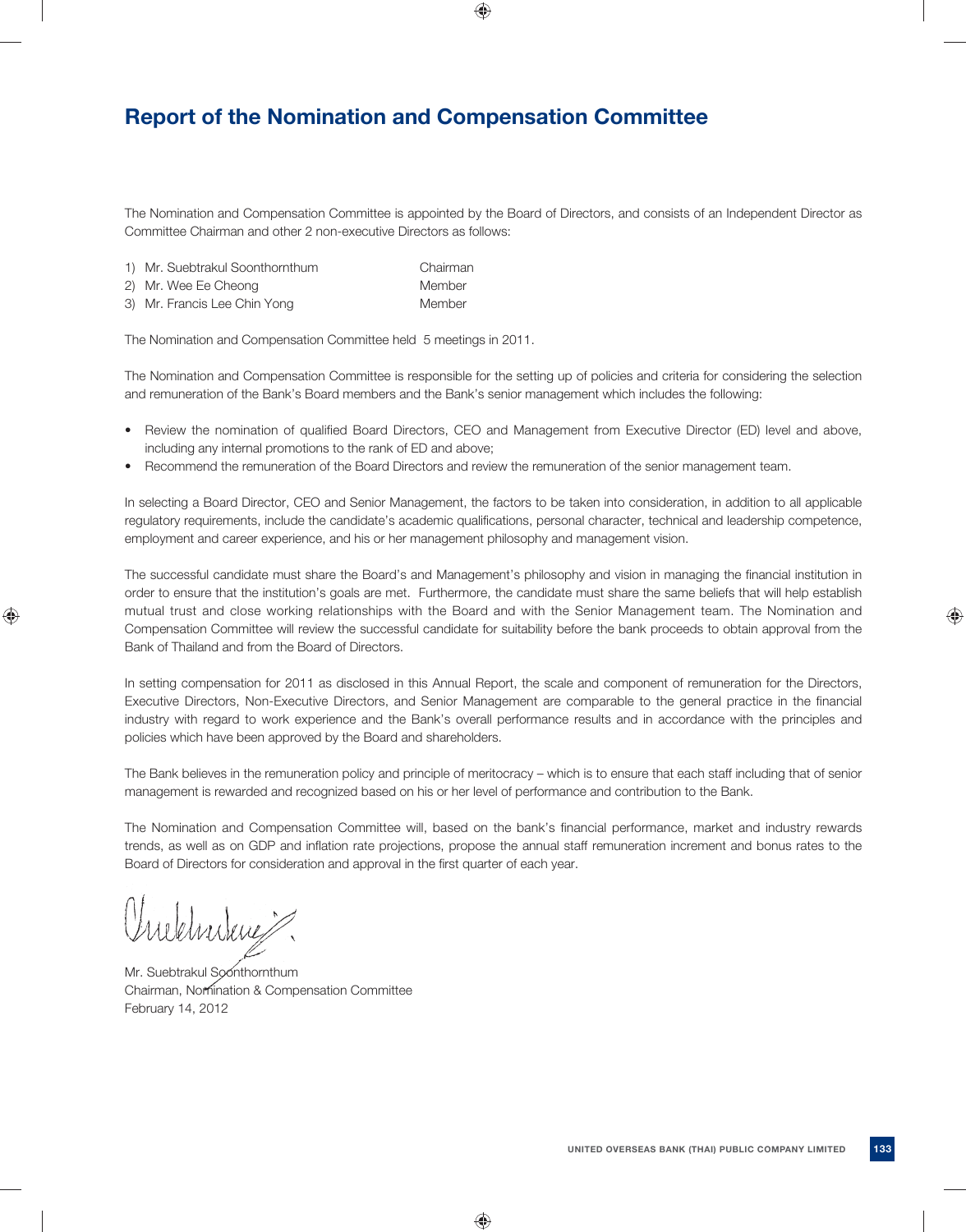## **Corporate Governance and Management Structure**

## **Corporate Governance**

United Overseas Bank (Thai) Public Company Limited (the "Bank"), a United Overseas Bank Limited ("UOB") subsidiary, is committed to maintaining the highest standard of corporate governance. The Bank believes that good corporate governance is fundamental to sustaining business growth, as well as safeguarding the beneficial interests of stakeholders including all shareholders, employees, business partners, customers, government entities with supervisory authority and auditors. The Bank has established a "Code of Conduct" (the "code") as a set of principles for the guidance for all employees, including the Management Team, in the performance of their roles and responsibilities. This code spells out the best practices that all employees should follow to uphold the core values of integrity and trust of the Bank.

The Board of Directors (the "Board") has set up various committees for effective management and oversight of the Bank's various activities and closely monitors their performance. These committees ensure that the Bank adheres to the good governance practices of the Bank of Thailand and government entities for the protection of the interests of all stakeholders are equally protected.

## **Control Systems, Compliance and Internal Audit**

The Board and Management recognise the importance of having effective and efficient internal controls, risk management, compliance and internal audit. All units within the Bank are expected to comply with the governance guidelines on internal controls and ethics. Internal control activities form an integral part of operational processes. The Bank has established appropriate dual controls segregating the operational functions and the control and monitoring functions to achieve appropriate checks and balances. The Bank has also set up various committees to manage detailed day-to-day operational matters, and has an Internal Audit team, which comprises qualified members, to audit and ensure compliance with all established controls in all operational systems and the Bank's Policies and Guidelines.

Compliance is an independent function that manages compliance risks within the Bank and reports directly to the Board of Directors. Compliance is responsible for communicating, educating and advising all units in the Bank on applicable regulatory development and the impact on the business practices as well as conducting compliance reviews and tests to ensure that all applicable law and regulations, as well as anti-money laundering and anti-terrorist and financial crime measures, are duly complied with in the Bank's business conduct.

Internal Audit is an independent unit that reports directly to the Audit Committee and is responsible for auditing and providing assurance with regard to operational control (including relatedparty transactions) and internal control guidelines. Internal Audit is certified under international standards (ISO9001: 2008) and complies with UOB Group's audit standards.

#### **Directors' Reporting**

The Board is responsible for the Bank's and its subsidiaries' consolidated financial statements and for the financial information presented in this annual report. These financial statements were prepared in accordance with accounting standards enunciated under the Accounting Professions Act. B.E. 2547, and in reliance on governing policies, careful judgment and best estimates. Important information is adequately disclosed in the notes to financial statements and has been reviewed and unconditionally commented on by independent certified public accountants. The Bank's financial statements reflect the true and transparent financial status and performance for the information of shareholders.

The Board has prescribed and maintained oversight of an effective internal control, compliance and internal audit systems to ensure that accounting records are accurate, complete and adequate to protect the Bank's assets and uncover weaknesses to prevent operational risk or materially irregular operations.

The Board of Directors has established the Audit Committee, consisting of independent members, who are responsible for the quality of the financial reports, internal control systems, internal audit and disclosure of related-party transactions or transactions that may cause conflict of interest, to ensure ethical standards and transparency.

## **Management Structure**

## **Board of Directors**

The Board of Directors (the "Board") consists of nine qualified directors, three of whom are independent directors and not less than half of the total members have domicile in the Kingdom. The Board meets at least once every three months and no fewer than half of the total number of directors must be present to constitute a quorum for meetings.

The Board's roles and duties are to formulate the Bank's policies and strategic directions, supervise and monitor the management to ensure efficiency and effectiveness, and compliance with the relevant laws, the policies, objectives and Articles of Association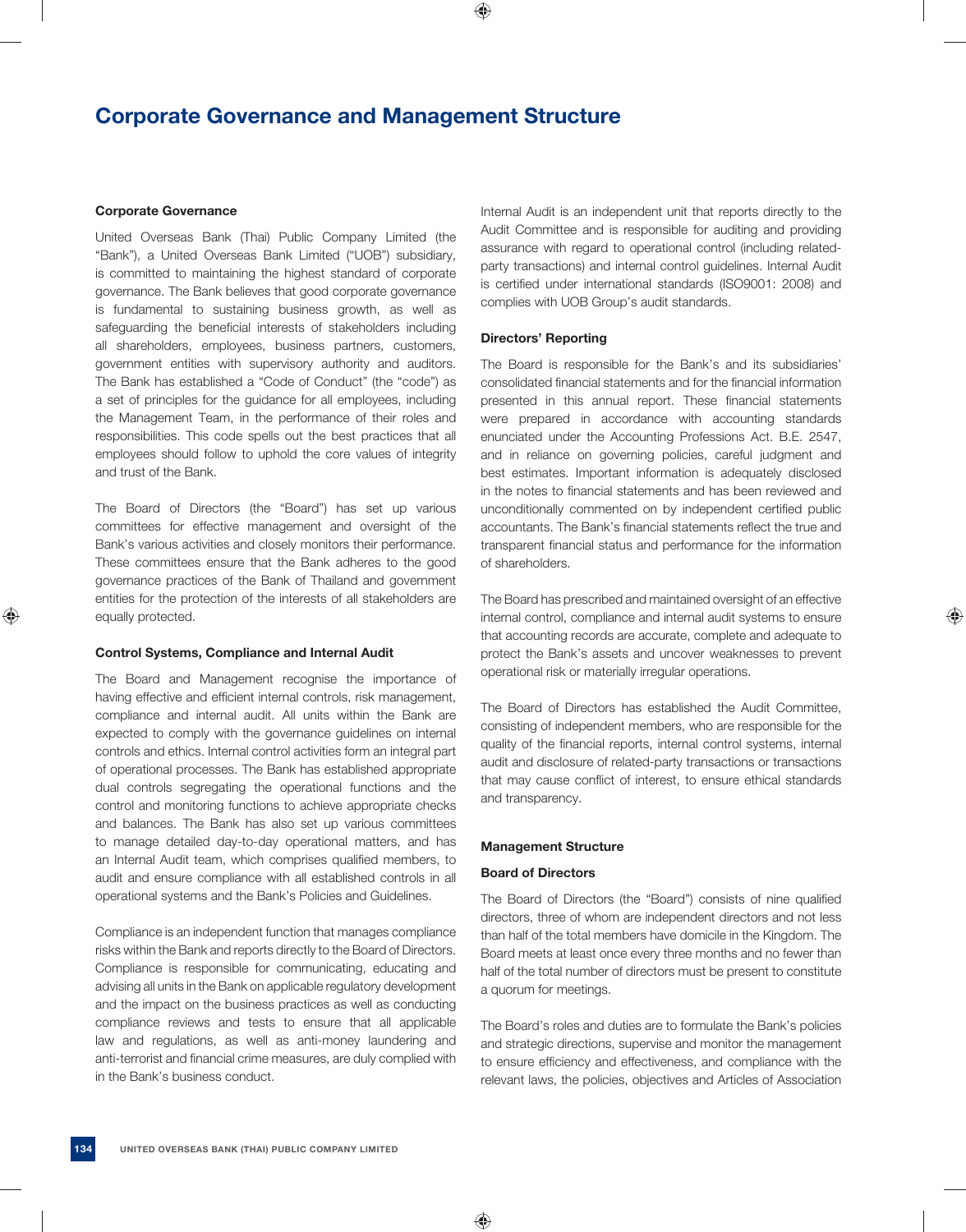of the Bank, and the resolutions of the shareholders' meetings. The Board has established the Executive Committee, Audit Committee, Nomination and Compensation Committee, and Risk & Capital Committee (previously called the "Risk Management Committee"), and has delegated authority to the Executive Committee to conduct any or several businesses under such conditions that the Board may think fit. The Board may also appoint one or several directors or any other person to perform any acts on its behalf.

The Board of Directors consists of:

| Wee Cho Yaw              | Chairman             |
|--------------------------|----------------------|
| Wee Ee Cheong            | Deputy Chairman      |
| Chinnawat Bulsuk         | Independent Director |
| Suebtrakul Soonthornthum | Independent Director |
| Arun Chirachavala        | Independent Director |
| Lee Chin Yong            | Director             |
| Cheo Chai Hong           | Director             |
| Wong Kim Choong          | Director             |
| Chua Teng Hui            | Director             |
| (Retired 1 January 2012) |                      |

## **Executive Committee**

The Executive Committee (the "EXCO") is mandated by the Board of Directors to manage the day-to-day operations of the Bank. Other responsibilities of the EXCO include:

- a) reviewing and approving business policies and strategies, risk management policies and guidelines, and other policy matters;
- b) setting credit discretionary limits;
- c) approving or ratifying approvals for credit applications and debt restructuring cases;
- d) delegating to the Assets and Liabilities Committee the responsibility to manage and review the Bank's assets and liabilities;
- e) approving and controlling the design and development of the use of the risk measurement system, including the processes and procedures applied in the risk appraisal;
- f) approving and controlling the administration and management of the capital fund, including the capital adequacy assessment process and stress testing.

The EXCO empowers the President & CEO to set up any necessary functional committees other than the committees required by the regulatory authorities, as well as appoint members and determine scope of duties and responsibilities of such committees. Apart from these roles and duties, the EXCO is also responsible for monitoring the progress of the Bank's business plans and operations.

The Executive Committee consists of:

Wong Kim Choong Chairman Wee Ee Cheong Vice Chairman I Lee Chin Yong Vice Chairman II Cheo Chai Hong Member Chua Teng Hui **Member** *(Retired 1 January 2012)*

## **Audit Committee**

The Audit Committee is established by the Board of Directors and consists of three Independent Directors. Its main responsibilities are to ensure that the Bank has appropriate and efficient internal control systems, the internal audit function audits the business' compliance with the regulations imposed by governing laws, and that disclosure of information in the financial reports of the Bank is complete and correct. The Audit Committee is also responsible for the selection and nomination of the Bank's external auditors, including determining the external auditors' remuneration and considering the disclosure of information on related-party transactions or transactions where conflict of interest may occur, to ensure ethical standards and transparency.

The Audit Committee consists of:

| Arun Chirachavala        | Chairman |
|--------------------------|----------|
| Suebtrakul Soonthornthum | Member   |
| Chinnawat Bulsuk         | Member   |

### **Nomination and Compensation Committee**

The Nomination and Compensation Committee is established by the Board of Directors, and consists of one Independent Director as the Committee Chairman and two other non-executive directors. It is responsible for the setting up of policies and criteria for considering the selection and remuneration of the Bank's Board members and senior management. This includes:

- 1. reviewing the nomination of qualified directors to the Board, Chief Executive Officer and management from Executive Director level and above, including deciding on any internal promotions to the rank of Executive Director and above; and
- 2. recommending the remuneration of the Board of Directors and reviewing the remuneration of the senior management team.

The Nomination and Compensation Committee consists of: Suebtrakul Soonthornthum Chairman Wee Ee Cheong Member Lee Chin Yong Member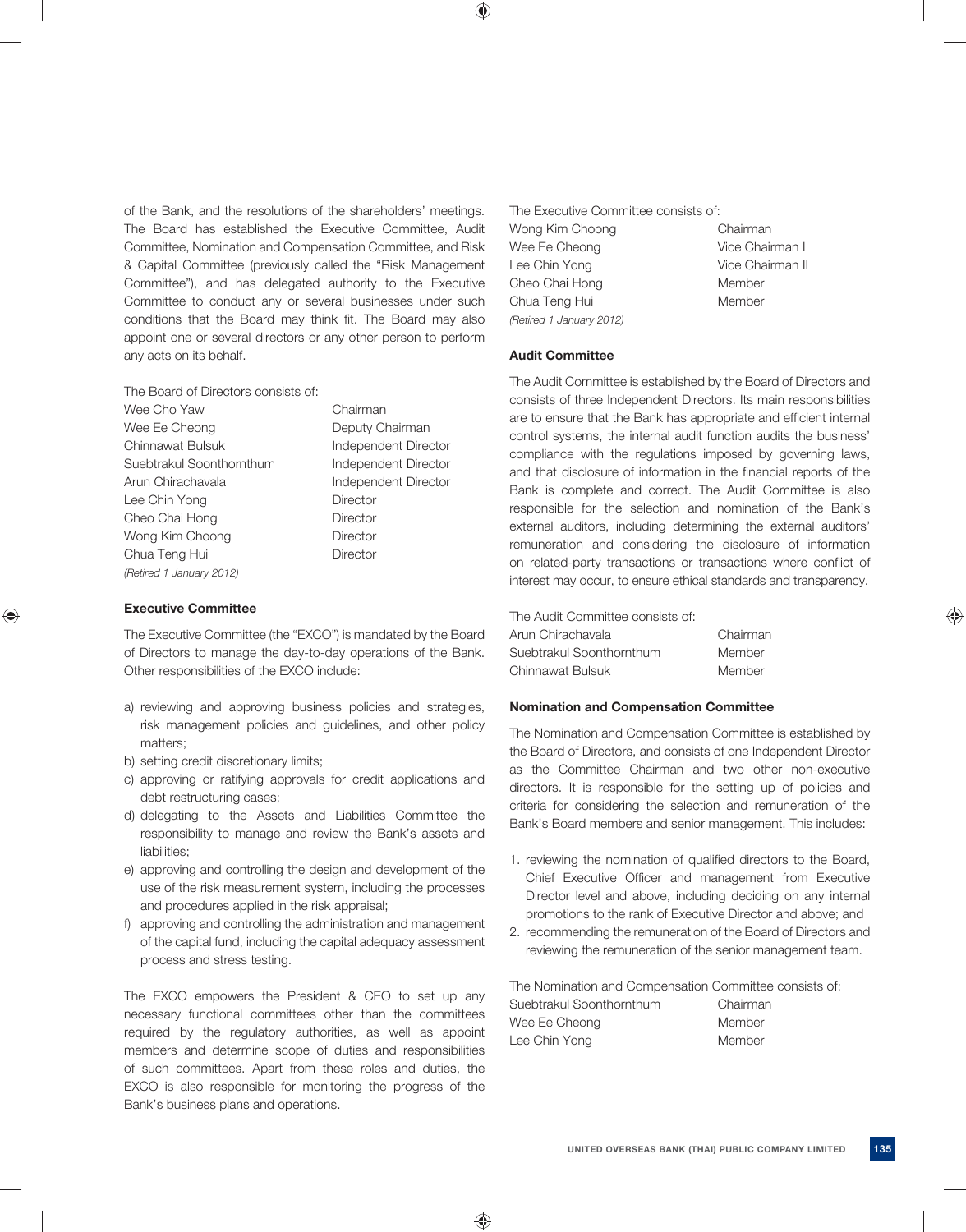## **Risk & Capital Committee**

The Risk & Capital Committee (the "RCC") (previously called the "Risk Management Committee" or "RMC") is composed of two directors and other eleven members from Heads of relevant function lines to assist the Board in overseeing the risk management of the Bank. The RCC reviews the Bank's overall risk appetite, the Internal Capital Adequacy Assessment Process ("ICAAP") and Capital. Other key functions performed by the RCC include:

- 1. establishing policies covering credit risk, market risk, liquidity risk, operational risk and any other types of risks that may affect the reputation and stability of the Bank and its subsidiaries;
- 2. reviewing the adequacy of the policies, risk management procedures and all important aspects of the rating systems, and processes which include the use of rating systems and estimates of Internal Ratings-Based Approach parameters and stress tests, taking into account the business and capital implication;
- 3. discussing risk and capital issues on an integrated basis including review of capital plan;
- 4. reviewing the Group's risk appetite framework and risk appetite statement;
- 5. recommending risk treatments actions in response to material changes, events and breaches of Risk Appetite;
- 6. resolving outstanding disagreement on exiting customer relationship and denial of accounts opening to new and existing customers proposed by the Bank's Anti-Money Laundering Committee (AMLO);
- 7. overseeing UOB (Thai) Group's consolidated companies to ensure Group risk management policies and regulatory requirements are complied with.

The RCC reports directly to the Board and highlights new risks and exceptional risk events to the Audit Committee from time to time.

| The Risk & Capital Committee consists of:  |               |
|--------------------------------------------|---------------|
| President and CEO                          | Chairman      |
| Deputy President and Deputy CEO            | Vice Chairman |
| Head of Technology and Operations          | Member        |
| Head of Finance and Corporate Services     | Member        |
| Head of Corporate Banking                  | Member        |
| <b>Head of Commercial Banking</b>          | Member        |
| <b>Head of Personal Financial Services</b> | Member        |
| Head of Credit Approval                    | Member        |
| <b>Head of Global Markets</b>              | Member        |
| <b>Head of Compliance</b>                  | Member        |
| Head of Risk Management                    | Member        |
| <b>Head of Channels</b>                    | Member        |
| Head of Business Banking                   | Member        |

In addition to these committees, the Board also has subcommittees to manage the day-to-day operational matters. These committees consist of relevant management staff handling various functions. These committees include the Management Committee, Assets and Liabilities Committee, Credit Committee, Valuation Committee, IT Committee, Credit Risk Committee, Special Asset Management Credit Committee and UOB (Thai) Subsidiaries Management Committee.

In 2011, the Board held five meetings, and the Audit Committee held four meetings. The attendance of each director is as follows.

| Board of Directors' meeting            | Meetings attended |
|----------------------------------------|-------------------|
| Wee Cho Yaw                            | 3/5               |
| Wee Ee Cheong                          | 2/5               |
| Chinnawat Bulsuk                       | 5/5               |
| Suebtrakul Soonthornthum               | 5/5               |
| Arun Chirachavala                      | 5/5               |
| Lee Chin Yong                          | 4/5               |
| Cheo Chai Hong                         | 2/5               |
| Wong Kim Choong                        | 5/5               |
| Chua Teng Hui (Retired 1 January 2012) | 5/5               |
|                                        |                   |
|                                        |                   |

| <b>Meetings attended</b> |
|--------------------------|
| 4/4                      |
| 4/4                      |
| 4/4                      |
|                          |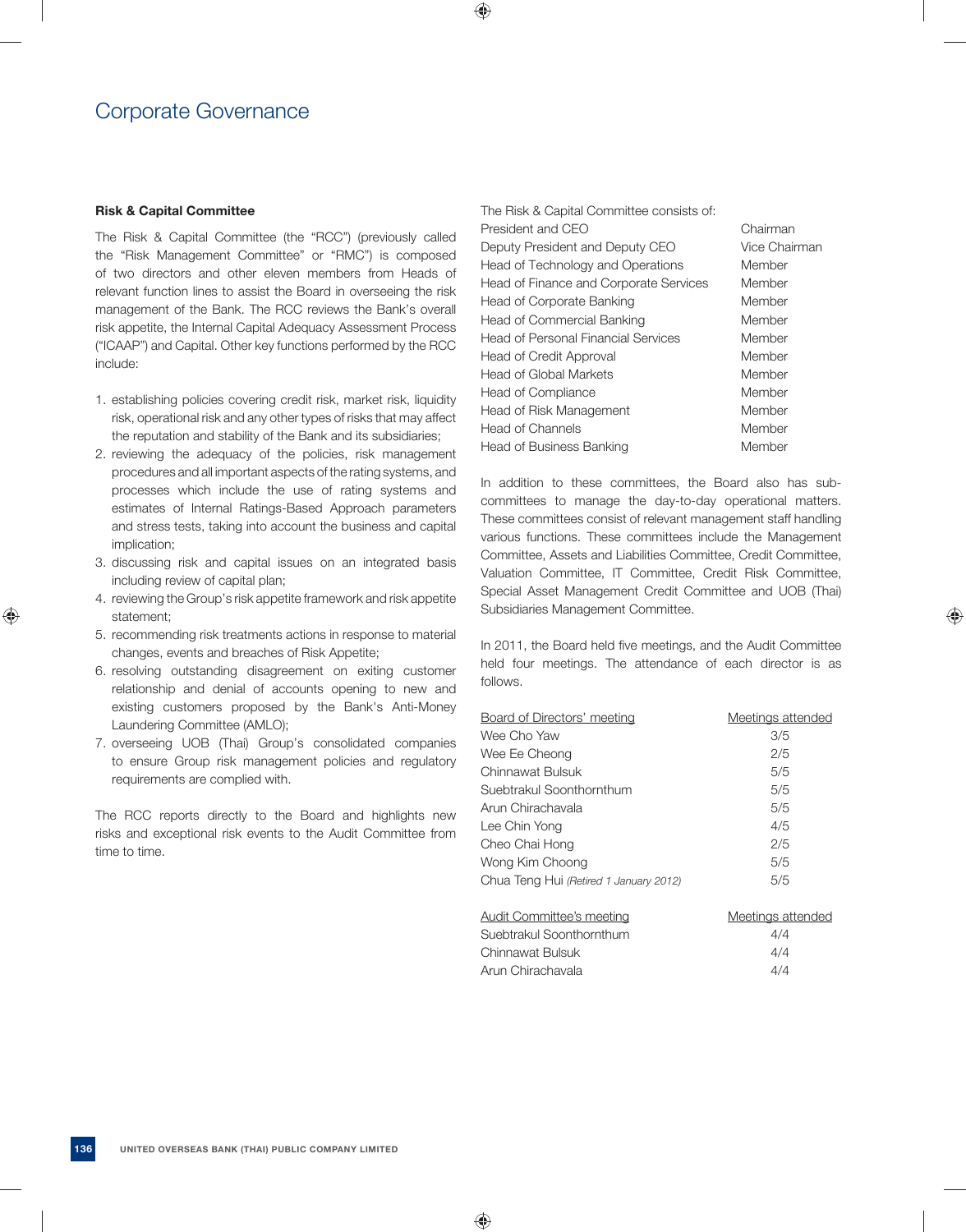## **Branch Network**

as of 31 March 2012

#### **Head Office**

#### **Sathon Head Office**

191 South Sathon Road, Sathon, Bangkok 10120 Tel : 0-2343-3000 ext. 2684, 2686 0-2343-2688, 0-2343-2689, 0-2343-2695 Fax : 0-2287-2972

#### **Bangkok Metropolitan Branch Offices**

### **All Seasons Place**

3rd Floor M Thai Tower, All Seasons Place, 87 Wittayu Road, Pathumwan, Bangkok 10330<br>Tel 0-2257 : 0-2257-0116-8, 0-2257-0137 Fax : 0-2257-0149

#### **Amarin Plaza**

*(Mon.-Fri. 8.30am-5.00pm)*  1st Floor Amarin Plaza, 500 Ploenchit Road, Pathumwan, Bangkok 10500<br>Tel : 0-2252 : 0-2252-6292-3, 0-2251-8579, 0-2256-9045-6, 0-2256-9906, 0-2256-9677, 0-2256-9680<br>Eax: 0-2252-7871  $: 0 - 2252 - 7871$ 

#### **Anusavaree Chaisamoraphoom**

911/1-3 Phaholyothin Road, Phayatai, Bangkok 10400 Tel : 0-2271-0089, 0-2271-3447, 0-2271-2662<br>Co-2271-0088 Fax  $: 0 - 2271 - 0088$ 

#### **Asoke Montri**

1st Floor Ratchapark Building, 163 Sukhumvit 21 Road, Wattana, Bangkok 10110 Tel : 0-2258-3259, 0-2258-3261, 0-2258-3265, 0-2258-3268, 0-2258-3881 Fax : 0-2258-9552

#### **Bang Bon**

289, 291, 293 and 295 Eakchai Road, Bangbon, Bangkok 10150<br>Tel : 0-2898-0423-5  $: 0 - 2898 - 0423 - 5, 0 - 2415 - 6984$ Fax : 0-2898-0426

#### **Bangbuathong**

28/33-35 Mu 4, Bangkruay-Sainoi Road, Sahno-loi, Bangbuathong, Nonthaburi 11110<br>Tel : 0-2920-2451-5  $: 0 - 2920 - 2451 - 5$ Fax : 0-2920-2450

#### **Bangkae**

455/9-11 Petchkasem Road (Soi 51-53), Bangkae, Bangkok 10160 Tel : 0-2455-2091, 0-2455-2095, 0-2455-2097 Fax : 0-2455-2108

#### **Bang Kapi**

*(Mon.-Fri. 8.30am-5.00pm)*  1st Floor Mall Avenue Building, 3530 Ladphrao Road, Bangkapi, Bangkok 10240 Tel : 0-2378-0973-4, 0-2375-0201<br>Fax : 0-2378-0975 Fax : 0-2378-0975

#### **Bangmod**

630 Rama II Road, Jomthong, Bangkok 10150<br>Tel 0-2867 Tel : 0-2867-0203-5, 0-2867-0913<br>Fax : 0-2867-0914  $: 0 - 2867 - 0914$ 

#### **Bangna K.M.2**

21/235-236 Mu 12, Bang Na-Trad Road, Bangna, Bangkok 10260 Tel : 0-2396-1931, 0-2393-9825, 0-2399-0178-81 Fax : 0-2393-6147

#### **Bangplee**

*(everyday 10.00am-8.00pm)*  BIG C Center Bangplee, 89 Mu 9 Taeparak KM 13 Road, Bangplee, Samutprakarn 10540<br>Tel : 0-2752-4505-9  $: 0 - 2752 - 4505 - 9$ Fax : 0-2752-4504

### **Bang Poo Industrial Estate Market**

*(Mon.-Fri. 8.30am-5.00pm)*  798-799 Tessaban Preakasa 14 Road, Tumbon Preakasa, Maung District, Samutprakan Province 10280<br>Tel 0-2324-3504-7 : 0-2324-3504-7 Fax : 0-2324-3508

#### **Bangrak**

Jems Tower Building, 1249/19, 1249/50, 1249/59 Charoen Krung Road, Bangrak, Bangkok 10500 Tel : 0-2237-5050-1, 0-2266-9896-7<br>Fax : 0-2266-9667  $: 0 - 2266 - 9667$ 

#### **Bangyai City**

*(Mon.-Sat. 10.00am-06.00pm)*  89/12-14 Mu 6 Bangyai City, Kanchanapisck Road, Saothonghin, Bangyai, Nonthaburi 11140<br>Tel (0-2595-0481-82) : 0-2595-0481-82, 0-2595-0484-85 Fax : 0-2595-0486

## **Big C Omyai**

*(everyday 10.00am-8.00pm)*  Big C Supercenter Omyai, 17/17 Mu 8 Omyai, Sampran, Nakhon Prathom 73160 Tel : 0-2431-1534-37 Fax : 0-2431-1542

#### **Bobae**

*(everyday 8.30am-5.00pm)*  1082/2 Krungkasem Road, Klong Mahanak, Pomprabsattruphai, Bangkok 10100<br>Tel : 0-2282 : 0-2282-3665, 0-2282-3796, 0-2282-4374, 0-2282-3694-5 Fax : 0-2282-1914

#### **BTS On Nut**

*(everyday 10.00am-8.00pm)*  BTS On Nut, Sukhumvit Road, Klong Toey, Bangkok 10110 Tel : 0-2741-4206-7, 0-2741-4210 Fax : 0-2741-4208

#### **Buntudthong**

56/20, 56/59-62 Rama I Road, Pathumwan, Bangkok 10330<br>Tel : 0-2214-1733, 0-221  $: 0 - 2214 - 1733, 0 - 2214 - 2067,$ 0-2214-2252, 0-2214-1292<br>Fax: 0-2215-4836  $: 0 - 2215 - 4836$ 

#### **Central Grand Rama 9**

*(everyday 10.00am-8.00pm)*  Room No.508-2, 5th Floor Central Plaza Grand Rama 9 Department Store 9/8, 9/9 Rama 9 Road, Huaykwang, Bangkok 10310<br>Tel : 0-2160  $: 0 - 2160 - 3851 - 4$ Fax : 0-2160-3855

#### **Central Pinklao**

*(everyday 10.00am-8.00pm)*  Central Pinklao Department Store, 7/364 Baromratchonnanee Road, Bangkok-Noi, Bangkok 10700 Tel : 0-2884-8030-2<br>Fax : 0-2884-8033  $: 0 - 2884 - 8033$ 

#### **Central Rama 2**

*(everyday 10.00am-8.00pm)*  Room No.159, 1st Floor, Central Plaza Rama 2 Department Store, 128 Mu 6 Rama 2 Road, Bang Khun Thien, Bangkok 10150<br>Tel : 0-2415  $: 0 - 2415 - 1648 - 50, 0 - 2415 - 1867$ Fax : 0-2415-1868

#### **Central Rattanathibet**

*(everyday 10.00am-8.00pm)*  2nd Floor Central Plaza Rattanathibet Zone E-Center Department Store, 68/100, 68/919 Moo 8 Rattanathibet Road, Muang, Nonthaburi 11000 Tel : 0-2527-8619-20, 0-2527-8631, 0-2527-8633 Fax : 0-2527-8636

#### **Chaengwatana**

Na Nakorn Building, 99/349 Mu 2 Chaengwatana Road, Laksi, Bangkok 10210 Tel : 0-2576-1057-60, 0-2576-1544, 0-2576-1531, 0-2576-1532<br>Fax: 0-2576-1533  $: 0 - 2576 - 1533$ 

#### **City Complex**

*(Mon.-Fri. 8.30am-5.00pm)*  City Complex Building, 831 Petchburi Road, Rajathevee, Bangkok 10400 Tel : 0-2255-0746, 0-2255-0749, 0-2653-8522, 0-2613-5199 Fax : 0-2255-0748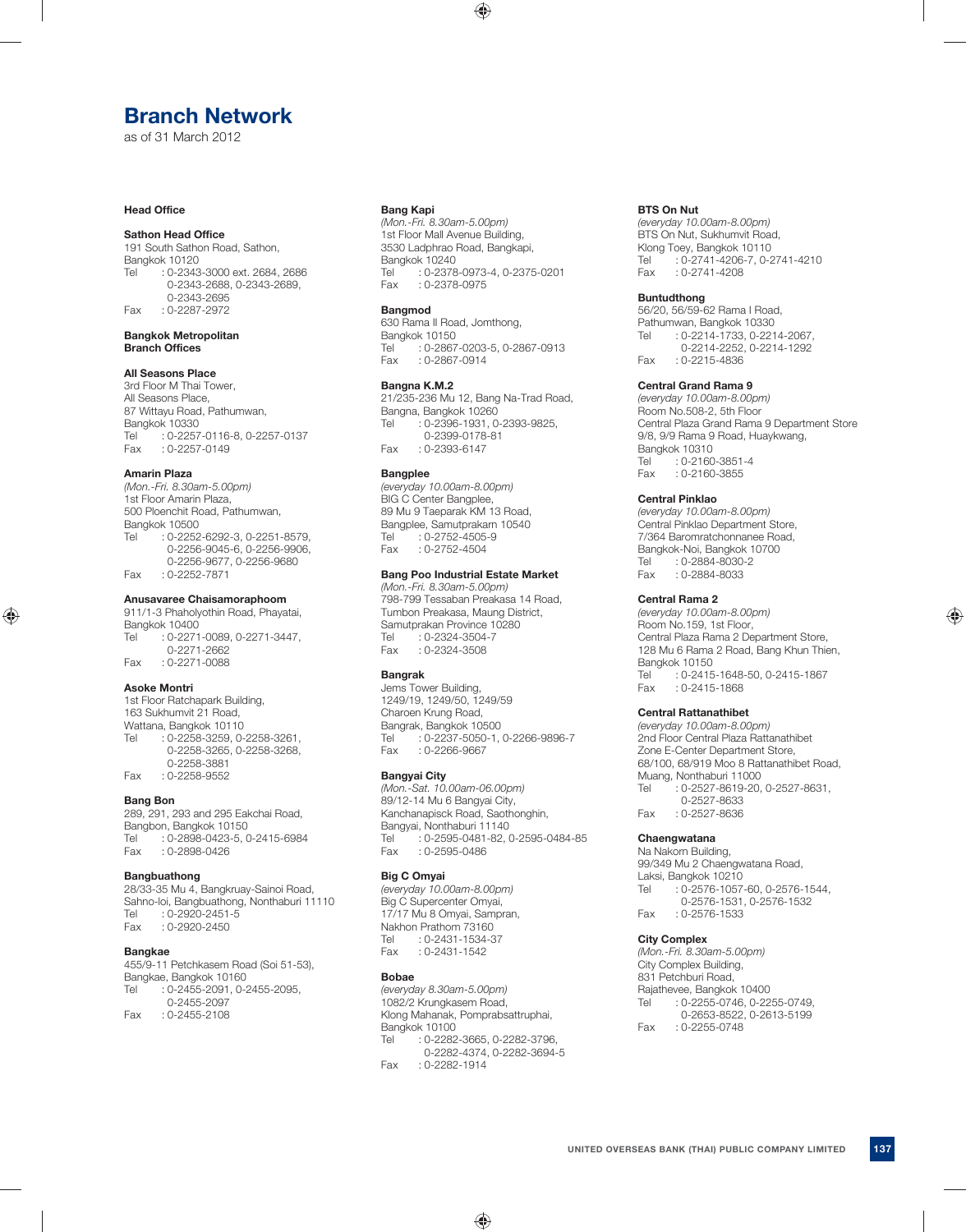## Branch Network

as of 31 March 2012

#### **Hua Mark**

5, 7, 9 Ramkamhaeng Road 19/1,Ramkhamhaeng Road, Bangkapi, Bangkok 10240<br>Tel 0-2318-8561-4 0  $: 0 - 2318 - 8561 - 4, 0 - 2718 - 4624,$  0-2319-3062 Fax : 0-2318-0139

### **Imperial (Ladphrao 81)**

Basement Floor, Imperial World Department Store, 2539 Ladphrao Road, Klong Chao Khun Singha, Wang Thong Lang, Bangkok 10310 Tel : 0-2934-8686-9, 0-2934-8691 0-2934-8692, 0-2933-0103<br>Fax: 0-2934-8690  $: 0 - 2934 - 8690$ 

### **Klong Toey**

Rama IV Department Store, 1472,1474 Rama IV Road, Klong Toey, Bangkok 10110 Tel : 0-2249-0886-7, 0-2249-0888-90 Fax : 0-2249-4075

#### **Ladphrao**

1558 Ladphrao Road, Wang Thong Lang, Bangkok 10310 Tel : 0-2514-2709, 0-2514-2964, 0-2539-5800, 0-2530-1120 Fax : 0-2539-2003

## **Leng Nuei Yee**

*(Mon.-Fri. 8.30am-5.00pm)*  416-8 Charoen Krung Rd., Sampanthawong, Bangkok 10100<br>Tel 0-2623  $: 0 - 2623 - 1644 - 7$ Fax : 0-2623-1090

### **Major Phra Pra Daeng**

*(everyday 10.00am-8.00pm)*  Major Hollywood, 360/1-3 Mu 7, Suksawat Road, Rat Burana, Bangkok 10140 Tel : 0-2818-1970-2 Fax : 0-2818-1973

### **Manorom**

Manorom Building, 3354/1 Rama 4 Road, Klongton, Klongtoey Bangkok 10110 Tel : 0-2249-7480-2 Fax : 0-2249-7479

#### **Minburi**

Navamin Plaza, 599/1 Mu 13, Sihaburanukit Road, Minburi, Bangkok 10510<br>Tel 0-2518  $: 0 - 2518 - 0815 - 7$ Fax : 0-2518-0799

#### **Muang Thong Thani**

339 Maungthongthani, Bondstreet Road, Parkkred, Nonthaburi 11120 Tel : 0-2503-4940-3 Fax : 0-2503-4914

#### **Navanakorn**

*(Mon.-Fri. 8.30am-5.00pm)*  Nava Nakorn Industrial Estate, 12/47-48 Mu 19, Phaholyothin Road, Klong Nueng, Klong Luang, Pathumthani 12120<br>Tel : 0-2529-31 Tel : 0-2529-3154-6 Fax : 0-2529-5200

#### **Ngam Wong Wan**

207/15 Mu 6, Ngam Wong Wan Road, Tung Songhon, Khet Luksi, Bangkok 10210 Tel : 0-2591-0770, 0-2591-7902 Fax : 0-2591-0771

#### **Nong Khaem**

77/207 Mu 2, Petchkasem Road, Nong Khaem, Bangkok 10160 Tel : 0-2420-7941-4<br>Fax : 0-2420-7940  $: 0 - 2420 - 7940$ 

#### **Nonthaburi**

32/16-19 Pracharat Road, Muang, Nonthaburi 11000<br>Tel : 0-2525-1 : 0-2525-1770-2, 0-2968-4592-4, 0-2968-4594<br>0-2526-2993 Fax  $: 0 - 2526 - 2993$ 

#### **On Nut**

1468, 1470, On Nut Road, Suanluang, Bangkok 10250<br>Tel : 0-2332 : 0-2332-3134-7 Fax : 0-2331-8519

#### **Paradise Park**

*(everyday 10.00am-8.00pm)*  Room No 2C004, 2nd Floor, Paradise Park Building, 61 Srinakarin Road, Nongbon, Praves, Bangkok 10260<br>Tel : 0-2746-0816-8  $: 0 - 2746 - 0816 - 8$ Fax : 0-2746-0819

#### **Pattanakarn**

309/1-4 Pattanakarn Road, Praves, Bangkok 10250 Tel : 0-2322-0439, 0-2322-0441-3<br>Fax : 0-2322-0438  $: 0 - 2322 - 0438$ 

### **Phaholyothin K.M.26**

1/737 Mu 17, Soi Amporn, Phaholyothin KM 26, Lam Luk Ka, Pathumthani 12130 Tel : 0-2532-3645-50, 0-2532-3644<br>Fax : 0-2532-3641  $: 0 - 2532 - 3641$ 

#### **Phaholyothin Soi 19**

Rasa Tower Building, 555 Phaholyothin Road, Chatuchak, Bangkok 10900<br>Tel 0-2937-0300-4 0-2 Tel : 0-2937-0300-4, 0-2513-3165<br>Fax : 0-2937-0305  $: 0 - 2937 - 0305$ 

#### **Phahurad**

*(Mon.-Fri. 8.30am-5.00pm,Sat.10.00am-5.00pm)*  The Old Siam Plaza, 2/30-33, 4/11-14 Burapa Road, Phra Nakhon, Bangkok 10200 Tel : 0-2222-0176-9, 0-2222-4113-4, 0-2223-1854-5, 0-2623-8477<br>Fax: : 0-2223-0708  $: 0 - 2223 - 0708$ 

#### **Phetchakasem 35**

*(Mon.-Fri. 8.30am-5.00pm)*  455/9-11 Petchkasem Road (Soi 51-53), Bangkae, Bangkok 10160 Tel : 0-2454-8792-5<br>Eax : 0-2454-8796  $: 0 - 2454 - 8796$ 

#### **Phra Pinklao**

30 Charansnidvongs Road, Bangplad, Bangkok 10700<br>Tel 0-2434-7110-3.0  $: 0 - 2434 - 7110 - 3, 0 - 2434 - 7115,$ 0-2424-2283<br>114-0-2434-7114  $: 0 - 2434 - 7114$ 

#### **Platinum Pratunam**

*(everyday 10.00am-7.30pm)*  The Platinum Fashion Mall, 222/125, 222/177, 222/178 B Floor, Petchaburi Rd., Ratchathevee, Bangkok 10400 Tel : 0-2121-8215-8 Fax : 0-2121-8219

#### **Rajchaprarop**

*(Mon.-Fri. 8.30am-5.00pm)*  120/3-6 Rajchaprarop Road, Kwang Thanon, Phyathai, Ratchatewi, Bangkok 10400<br>Tel : 0-2656-3071-2.0-4 Tel : 0-2656-3071-2, 0-2656-3068<br>Fax : 0-2251-0404  $: 0 - 2251 - 0404$ 

#### **Rajchawong**

219/2 Rajawongse Road, Samphandhawongse, Bangkok 10100 Tel : 0-2221-7515, 0-2622-7388-90,<br>Fax : 0-2622-7392  $: 0 - 2622 - 7392$ 

#### **Ramintra K.M.9**

*(everyday 10.00am-8.00pm)*  Fashion Island Department Store, 587, 589 Mu 7, Ramintra Road, Kunayao, Bangkok 10230 Tel : 0-2947-5307-9, 0-2947-5311 Fax : 0-2947-5310

#### **Rangsit**

*(everyday 10.00am-8.00pm)*  Future Park Rangsit Building, 94 Mu 2 Tanya Buri, Pathumthani 12130<br>Tel : 0-2958-0562-7  $: 0 - 2958 - 0562 - 7$ Fax : 0-2958-0568

#### **Ratchada-Huay Khwang**

167/8 Ratchadaphisek Road, Din Daeng, Bangkok 10400 Tel : 0-2276-9408-11, 0-2276-9414 0-2276-9412 Fax : 0-2276-9413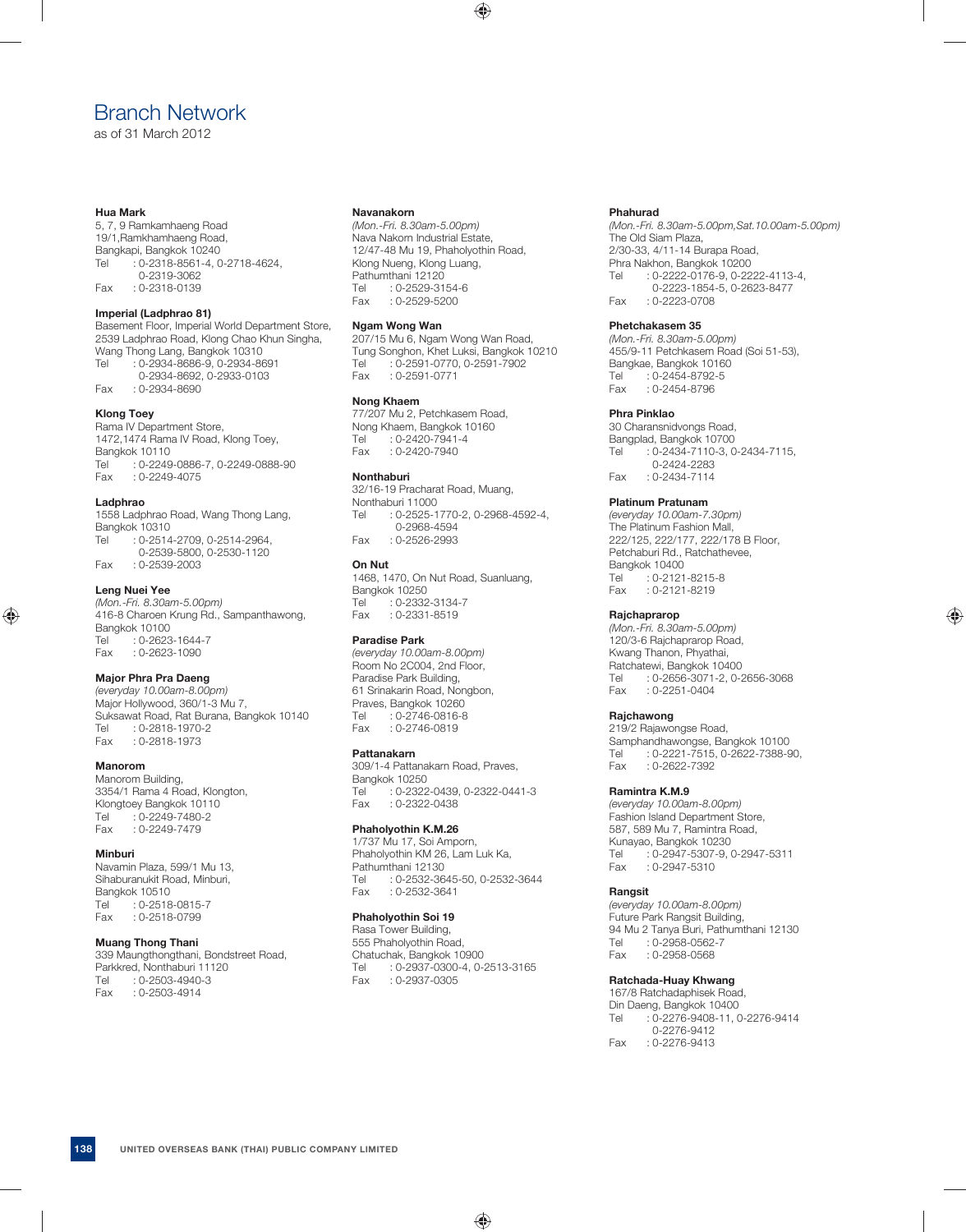#### **Ratchada-Sathupradit**

1st Floor Panjathanee Tower, 127/1 Nonsee Road, Chongnonsee, Yannawa, Bangkok 10120  $0-2681-1111-5$ Fax : 0-2681-1110

### **Ratchada-Thaphra**

Hansawat Building, 299 Ratchdapisake Road, Thonburi, Bangkok 10600 Tel : 0-2476-9945-9 Fax : 0-2476-9944

#### **Samrong**

999/99 Mu 1, Sukhumvit Road, Muang, Samut Prakan 10270 Tel : 0-2384-7656, 0-2384-4510, 0-2394-0422, 0-2394-0428<br>Fax: 0-2384-4352  $: 0 - 2384 - 4352$ 

#### **Sam Yaek**

601 Charoen Krung Road, Samphandhawongse, Bangkok 10100<br>Tel 0-2222-5111-6  $.0 - 2222 - 5111 - 6$ Fax : 0-2222-1354

#### **Saphanmai**

*(everyday 10.00am-8.00pm)*  108/502-503 Mu 7, Phaholyothin Road, Anusavaree, Bangkhen, Bangkok 10220 Tel : 0-2522-6646-8 Fax : 0-2522-6649

#### **Sathon 2**

Bangkok City Tower Building, 179/3 South Sathon Road, Sathon, Bangkok 10120 Tel : 0-2679-5700-2, 0-2679-5704<br>Fax : 0-2679-5703  $.0 - 2679 - 5703$ 

#### **Senanikom**

126/19 Phaholyothin 32 Road (Soi Senanikom 1), Chatuchak, Bangkok 10900 Tel : 0-2561-3100-1, 0-2579-6248, 0-2561-1054, 0-2941-7775<br>Fax: 0-2579-9088  $\cdot$  0-2579-9088

#### **Siam Paragon**

*(everyday 10.00am-8.00pm)*  Main Level Unit M14 Siam Paragon Shopping Center, 991 Rama 1 Road, Pathumwan, Bangkok 10330 Tel : 0-2129-4570-2 Fax : 0-2129-4573

#### **Siam Square**

*(Mon.-Fri. 8.30am-5.00pm)*  410-410/1 Siam Square Soi 6, Rama 1 Road, Pathumwan, Bangkok 10500 Tel : 0-2251-3343, 0-2251-2145, 0-2251-2278-9 Fax : 0-2251-2280

#### **Silom 2**

*(Mon.-Fri. 8.30am-5.00pm)*  14 Silom Road, Bangrak, Bangkok 10500<br>Tel 0-2632  $: 0 - 2632 - 8801 - 3, 0 - 2632 - 8805$ Fax : 0-2632-8804

#### **Silom Complex**

*(Mon.-Fri. 8.30am-5.00pm)*  Silom Complex Building, 191 Silom Road, Bangrak, Bangkok 10500 Tel : 0-2231-3139-40, 0-2632-1177-8<br>Fax : 0-2231-3137  $: 0 - 2231 - 3137$ 

### **Si Phraya**

295 Si Phraya Road, Bangrak, Bangkok 10500 Tel : 0-2235-2884-7, 0-2236-6805 0-2631-5440-1 Fax : 0-2235-2882

#### **Si Yeak Sriwara**

573/139 Soi Ramkhamhaeng 39, Pracha-U-Thit Road, Kwang Plubphla, Khet Wangthonglang, Bangkok 10310<br>Tel : 0-2934-7941-4  $: 0 - 2934 - 7941 - 4$ Fax : 0-2934-7945

### **Soi Chokechai 4**

141/3-4 Soi Chokechai 4 (Ladphrao 53), Wang Thong Lang, Bangkok 10310 Tel : 0-2539-6112-3, 0-2539-5061, 0-2539-5062<br>0-2539-3500 Fax  $\cdot$  0-2539-3500

#### **Soi Sukhumvit 101/1**

339/101-102 Soi Sukhumvit 101/1, Sukhumvit Road, Pra Khanong, Bangkok 10260 Tel : 0-2361-6418-20, 0-2393-9952, 0-2399-4968 Fax : 0-2399-5132

#### **Soi Yoo Dee**

597/113-114 Trok Watchannai, Chan Road, Bang Khoe Laem, Bangkok 10120 Tel : 0-2292-1627-8, 0-2291-4904-5, 0-2291-4907 Fax : 0-2291-4906

### **Songwad**

1252-1254 Songwad Road, Samphandhawongse, Bangkok 10100 Tel : 0-2225-6254-5, 0-2226-3606-7, 0-2225-3596-7<br>6256-6256: Fax  $\cdot$  0-2225-6256

#### **Srinakarin**

395/5 Srinakarin Road, Muang, Samutprakarn 10270<br>Tel 0-2385-7312 Tel : 0-2385-7312-5 Fax : 0-2385-7316

#### **Sri Yan**

468-468/1 Nakhon Chai Sri Road, Dusit, Bangkok 10300 Tel : 0-2243-0914-5, 0-2241-3467, 0-2243-3725<br>0-2241-3425 Fax  $: 0 - 2241 - 3425$ 

#### **St. Louis 3**

31 Soi Chan 18/7 (St.Louis3), Sathon, Bangkok 10120<br>Tel : 0-2212-7024 Tel : 0-2212-7024, 0-2211-1407<br>Fax : 0-2211-0815  $: 0 - 2211 - 0815$ 

#### **Sukhumvit 4**

1st Floor, Two Pacific Place Building, 142 Sukhumvit Road, Klong Toey, Bangkok 10110<br>Tel : 0-2653 Tel : 0-2653-2178-9<br>Fax : 0-2653-2181  $: 0 - 2653 - 2181$ 

#### **Sukhumvit 25**

Ban Chang Glass House Building, 1 Sukhumvit Road, Soi Sukhumvit 25, Klong Toey, Bangkok 10110 Tel : 0-2258-0270-1, 0-2260-6117-9, 0-2258-9330-2, 0-2661-7741<br>Fax: 0-2258-4582  $: 0 - 2258 - 4582$ 

#### **Sukhumvit 26**

690 Sukhumvit Road, Klong Toey, Bangkok 10110<br>Tel 0-2343  $: 0 - 2343 - 8888 - 90.$ 0-2620-4469-71, 73-80<br>  $Fax : 0-2260-5312$  $: 0 - 2260 - 5312$ 

#### **Sukhumvit 83**

2nd Floor, Market Plus Building, 2149 Soi Sukhumvit 83, Pra Khanong, Bangkok 10260 Tel : 0-2742-5812-15, 0-2742-5818 Fax : 0-2742-5816

#### **Sukhumvit 101 (Piyarom Park)**

*(Mon.-Fri. 8.30am-5.00pm)*  3079/25 Soi Piyabuttra, Sukhumvit Road, Phra Khanong, Bangkok 10260<br>Tel 0-2730-5100-3 0-273  $: 0 - 2730 - 5100 - 3, 0 - 2730 - 5105$ 0-2730-5104<br>0-2730-5106 Fax  $: 0 - 2730 - 5106$ 

#### **Suksawat**

393, 395, 397 Suksawat Road, Khet Rat Burana, Bangkok 10140<br>Tel : 0-2477-2409-11  $: 0 - 2477 - 2409 - 11$ Fax : 0-2468-6028

#### **Surawong**

134 Surawongse Road, Si Phraya, Bangrak, Bangkok 10500<br>Tel 0-2233-9730-3  $: 0 - 2233 - 9730 - 3$ Fax : 0-2235-5208

#### **Taksin**

43,45,47 Taksin Road, Bangyirue Khet, Thon Buri, Bangkok 10600 Tel : 0-2438-0063, 0-2439-1864, 0-2437-2387, 0-2437-2537<br>
Fax: 0-2438-6426  $: 0 - 2438 - 6426$ 

#### **Talard Si Mummuang**

355/33-35 Mu 15, Phaholyothin Road, Lam Luk Ka, Pathumthani 12130 Tel : 0-2536-7850, 0-2536-7854-6 Fax : 0-2536-7853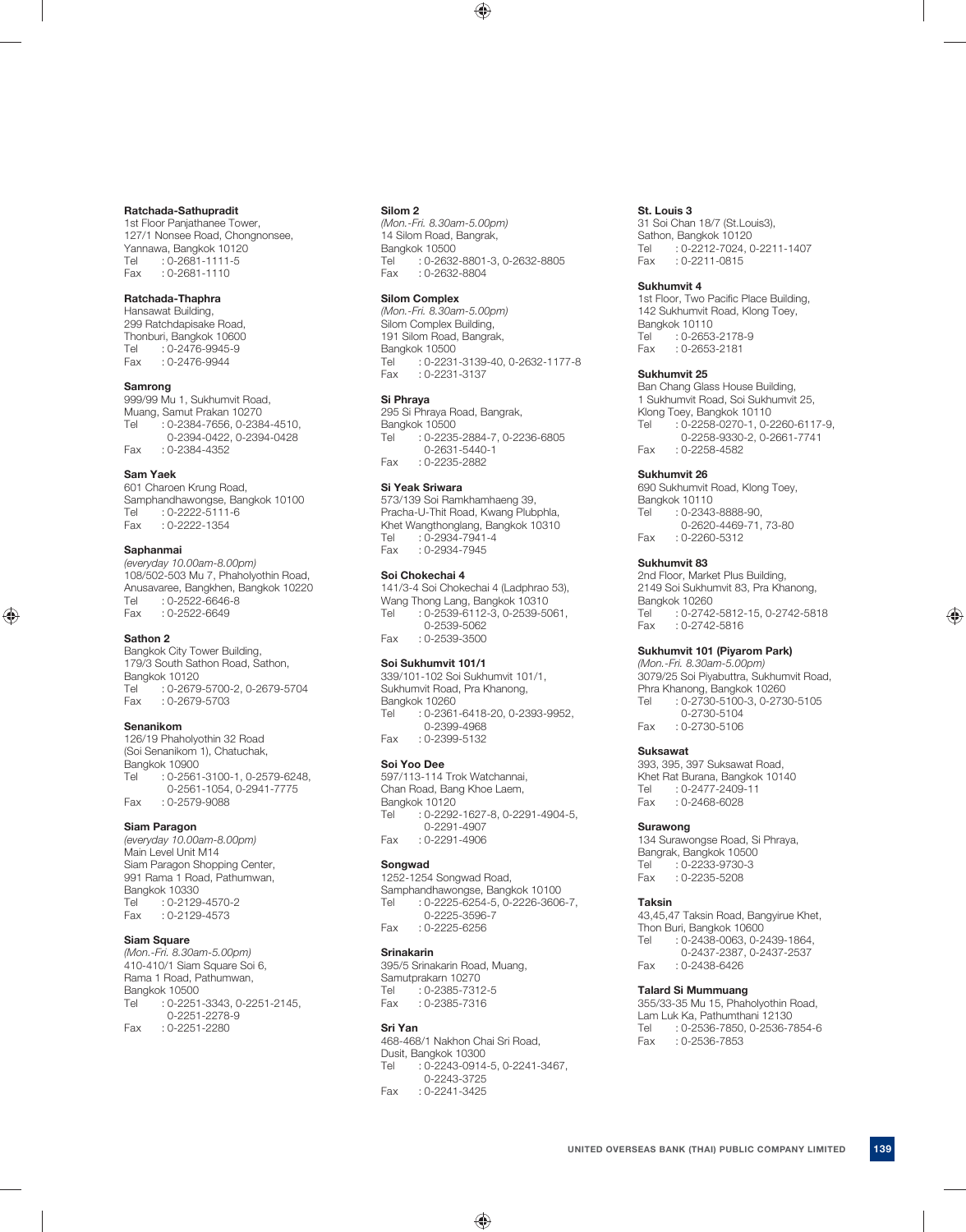## Branch Network

as of March 31, 2012

#### **Thai Wah Tower**

Thai Wah Tower 1 Building, 21/63-66 South Sathon Road, Sathon, Bangkok 10120<br>Tel 0-2285-0092-4 : 0-2285-0092-4 Fax : 0-2285-0095

#### **Thanon Asoke-Dindaeng**

729 Asoke-Dindaeng Road, Dindaeng, Bangkok 10320 Tel : 0-2248-6935-7 Fax : 0-2248-6933

## **The Circle Ratchapruk**

*(everyday 10.00am-8.00pm)*  39 Room R6, Ratchapruk Road, Bangramad, Talingchun, Bangkok 10170 Tel : 0-2863-8624-6<br>Fax : 0-2863-8627  $: 0 - 2863 - 8627$ 

#### **Thanon Khaolarm**

2214, 2216 Khaolarm Road, Samphandhawongse, Bangkok 10100 Tel : 0-2238-2540, 0-2238-3399, 0-2234-6823<br>Co-2238-2543 Eax  $: 0 - 2238 - 2543$ 

#### **Thanon Kingkaew**

*(Mon.-Fri. 8.30am-5.00pm)*  9/4 Mu 7 Kingkaew Road, Rachatewa, Bangplee, Samutprakan 10540<br>Tel 0-2175-196  $\frac{1}{1}$ : 0-2175-1967-70 Fax : 0-2175-1971

### **Thanon Krungthonburi**

Sinsathorn Tower, 77/2 Krungthonburi Road, Klongsarn, Bangkok 10600 Tel : 0-2440-0345-9 Fax : 0-2440-0350

### **Thanon Phaholyothin 8**

G Floor Intouch Tower, 414 Phaholyothin Road, Phayatai, Bangkok 10400 Tel : 0-2616-9760-2, 0-2357-1690 Fax : 0-2357-1490

#### **Thanon Phayatai**

1st Floor Golden Town Building, 71 Thanon Phayatai Road, Khet Ratchathewi, Bangkok 10400 Tel : 0-2653-4530-2 Fax : 0-2653-4658

#### **Thanon Phraram 6**

Tipco Tower Building, 118/1 Rama 6 Road, Phayatai, Bangkok 10400 Tel : 0-2357-3460-3, 0-2357-3332<br>Fax : 0-2357-3464  $: 0 - 2357 - 3464$ 

#### **Thanon Phraram 9**

Ground Floor Worrasombat Building, 100/1 Rama IX Road, Huay Khwang, Bangkok 10310 Tel : 0 2645 0683-7<br>Fax : 0-2645-0440  $: 0 - 2645 - 0440$ 

#### **Thanon Pracha-U-Thit**

147/1-4 Mu 8, Pracha-U-Thit Road, Rat Burana, Bangkok 10140 Tel : 0-2873-1457-60, 0-2873-1439  $: 0 - 2873 - 1440$ 

#### **Thanon Ramkhamhaeng 2**

229 Mu 8, Ramkhamhaeng 2 Road, Praves, Bangkok 10260<br>Tel 0-2316-9735 : 0-2316-9735, 0-2316-9738, 0-2397-6042, 0-2397-6043, 0-2397-6045, 0-2397-6046<br>Fax: : 0-2397-6044  $: 0 - 2397 - 6044$ 

#### **Thanon Ramkhamhaeng 81/1**

713 Ramkamhaeng Road, Bangkapi, Bangkok 10240<br>Tel : 0-2374-1374-7  $: 0 - 2374 - 1374 - 7$ Fax : 0-2732-2010

#### **Thanon Sri Wara**

314 Soi Ladphrao 94 (Panjamit), Sri Wara Road, Kwang Plubphla, Khet Wangthonglang, Bangkok 10310 Tel : 0-2559-3600-5, 0-2935-6025-6 Fax : 0-2559-3606

#### **Thanon Sukhaphiban 3**

198/3 Ramkamhaeng Road (Sukhaphiban 3), Bangkapi, Bangkok 10240 Tel : 0-2375-8725, 0-2375-8794, 0-2375-8799, 0-2377-9183<br>Fax: 0-2375-8795  $\cdot$  0-2375-8795

#### **Thanon Vorachak**

94-96 Vorachak Road, Pom Prap Sattru Phai, Bangkok 10100<br>Tel : 0-2225 : 0-2225-9086, 0-2228-9088, 0-2225-9085, 0-2621-1247<br>Fax: 0-2225-9087  $: 0 - 2225 - 9087$ 

#### **Thanon Witthayu**

*(Mon.-Fri. 8.30am-5.00pm)*  Room No 121, G Floor CRC Tower Building, 87/2 Witthayu Road, Pathumwan, Bangkok 10330 Tel : 0-2255-5392-4<br>Fax : 0-2255-5395  $: 0 - 2255 - 5395$ 

#### **Thanon Yaowaraj**

*(Mon.-Fri. 8.30am-5.00pm)*  422, 424 Yaowaraj Road, Samphandhawongse, Bangkok 10100 Tel : 0-2226-2930-1, 0-2226-5855<br>Fax : 0-2226-2933  $: 0 - 2226 - 2933$ 

#### **Thonglor**

283/15-17 Soi Thonglor 13, Sukhumvit 55 Road, Wattana, Bangkok 10250<br>Tel : 0-2712 Tel : 0-2712-7150-5<br>Fax : 0-2712-7156  $: 0 - 2712 - 7156$ 

#### **Tops Bangna**

*(everyday 10.00am-8.00pm)*  Central City Department Store, 1090 Mu 12 Bangna-Trad Road, Bangna, Bangkok 10260 Tel : 0-2361-7851-3, 0-2361-7855 Fax : 0-2361-7854

#### **Union Mall Ladphrao**

*(everyday 10.00am-8.00pm)*  2nd Floor Union Mall Center, 54 Ladphrao Road, Jomphol, Chatuchak, Bangkok 10900 Tel : 0-2939-2613-5<br>Eax : 0-2939-2701  $: 0 - 2939 - 2701$ 

#### **Wiphawadi-Rangsit 9**

T.S.T. Tower Building, 21 Wiphawadi-Rangsit Road, Chatuchak, Bangkok 10900 Tel : 0-2273-8120-1, 0-2273-8939-40 Fax : 0-2273-8122

#### **Yaowarat Mahajak**

*(Mon.-Fri. 8.30am-5.00pm)*  236, 238, 240 Yaowarat Road, Chakkrawat, Samphandhawongse, Bangkok 10110 Tel : 0-2225-5241-44 Fax : 0-2225-5245

#### **Upcountry Branch Office Central Area**

#### **Lop Buri**

21/11-12 Mu 1, Phaholyothin Road, Muang, Lop Buri 15000<br>Tel : 0-3641-4248-5  $: 0 - 3641 - 4248 - 50$ Fax : 0-3641-4251

#### **Nakhon Pathom**

*(Mon.-Fri. 8.30am-5.00pm)*  63-65 Rajvithi Road, Muang, Nakhon Pathom 73000<br>Tel 0-3425-1184-: 0-3425-1184-6, 0-3425-1178 Fax : 0-3425-1187

#### **Phra Nakhon Si Ayutthaya**

255 Mu 5, Rojana Road, Phra Nakhon Si Ayutthaya, Phra Nakhon Si Ayutthaya 13000 Tel : 0-3524-6116, 0-3524-6030, 0-3524-6118 Fax : 0-3524-1546

#### **Phrapathomjedee**

45-47 Saiphra Road, Phrapathomjedee, Muang, Nakornpathom 73000 Tel : 0-3427-2353-4, 0-3421-9236-7 Fax : 0-3425-7504

#### **Sam Chuk**

225/2 Mu 2, Sam Chuk, Suphan Buri 72130 Tel : 0-3557-1055, 0-3557-1980, 0-3557-1990 Fax : 0-3557-1044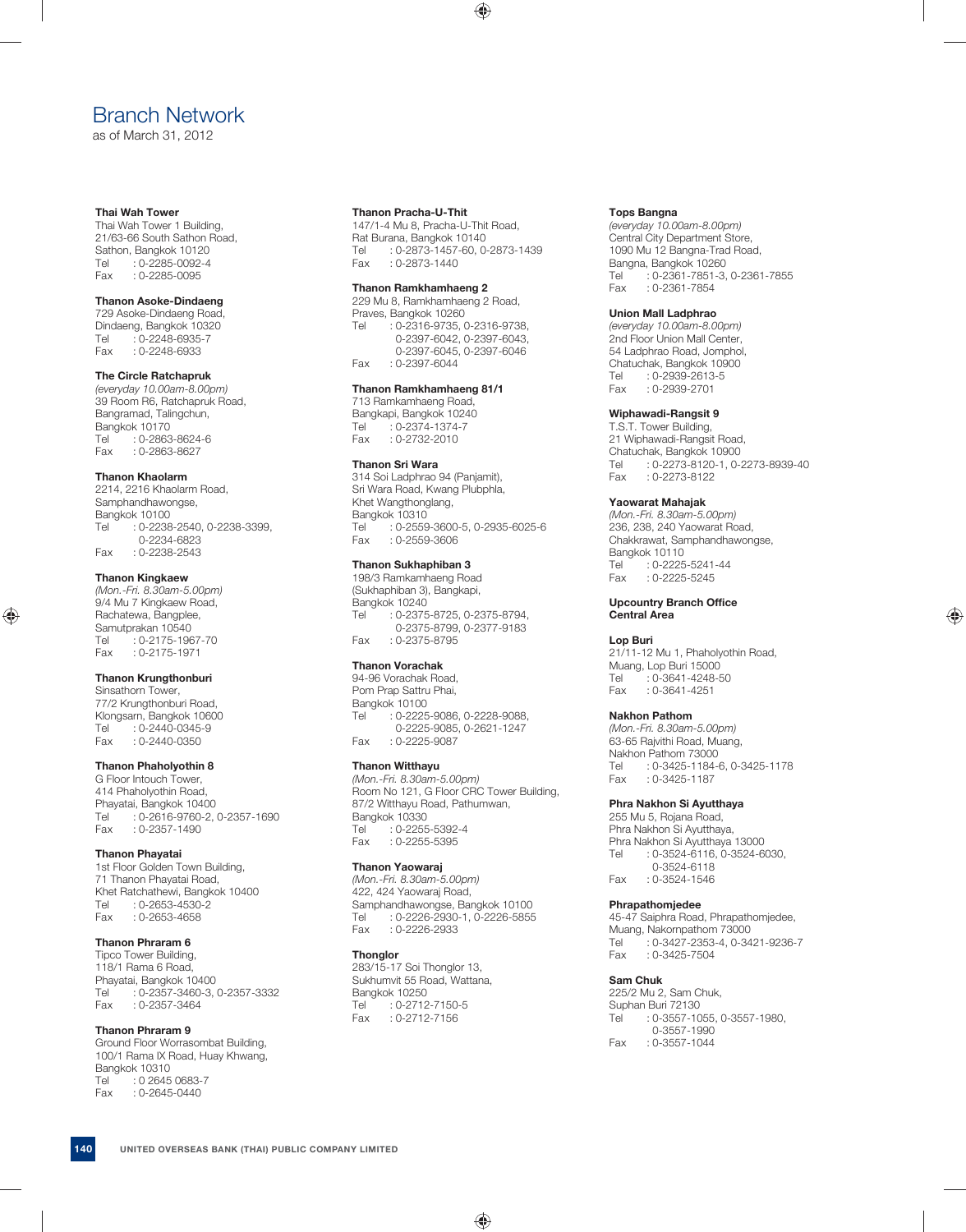#### **Samut Sakhon**

927/403 Sethakit 1 Road, Muang, Samut Sakhon 74000 Tel : 0-3481-0514, 0-3481-0516, 0-3481-0275 Fax : 0-3481-0513

#### **Samut Songkhram**

125/104 Tang Kao Muang Road, Mae Klong, Muang, Samut Songkhram 75000 Tel : 0-3471-8111, 0-3471-8222, 0-3471-8626 Fax : 0-3471-8627

#### **Saraburi**

427 Phaholyothin Road, Pakpeaw, Muang, Saraburi 18000 Tel : 0-3621-2137-8, 0-3631-2055-6 0-3622-2344, 0-3622-1630 Fax : 0-3622-1636

#### **Western Area**

#### **Damnoen Saduak**

234 Mu 8, Bangpare-Samut Songkhram Road, Damnoen Saduak, Ratchaburi 70130 Tel : 0-3225-4444, 0-3225-4930, 0-3225-4332, 0-3224-1333, 0-3234-5065, 0-3234-5857 Fax : 0-3225-4913

#### **Kanchanaburi**

River Khwae Hotel, 284/15-16 Sangchutoe Road, Muang, Kanchanaburi 71000 Tel : 0-3452-1621-3<br>Fax : 0-3452-1624  $: 0 - 3452 - 1624$ 

#### **Phetchaburi**

28 Panich Charoen Road, Muang, Phetchaburi 76000 Tel : 0-3241-5883-4, 0-3242-5169, 0-3242-5959<br>617–0-3242-8517  $: 0 - 3242 - 8517$ 

#### **Ratchaburi**

*(Mon.-Fri. 8.30am-5.00pm)*  11 Kathatorn Road, Tumbol Na Muang, Muang, Ratchaburi 70000<br>Tel : 0-3231-0321-3  $0.3231 - 0.321 - 3$ Fax : 0-3231-0324

#### **Eastern Area**

#### **Baan Bung**

403 Chon Buri-Baan Bung Road, Baan Bung, Chon Buri 20170 Tel : 0-3844-3628, 0-3844-3072, 0-3875-0979-80, 0-3875-1118-9<br>Fax : 0-3844-3039  $: 0 - 3844 - 3039$ 

## **Baan Chang**

51/12 Mu 5, Sukhumvit Road, Baan Chang, Rayong 21130 Tel : 0-3860-3120-3 Fax : 0-3860-3119

#### **Bang Lamung**

90/27 Mu 5, Pattaya-Naglue Road, Bang Lamung, Chon Buri 20150 Tel : 0-3842-8418, 0-3842-9333, 0-3842-7748-9, 0-3872-6817 Fax : 0-3842-3332

#### **Central Chonburi**

*(everyday 10.00am-8.00pm)*  55/88-9, 55/91 Central Plaza Chonburi Sukhumvit Road, Samet, Muang, Chonburi 20000<br>Tel 0-3805 : 0-3805-3920-3 Fax : 0-3805-3924

#### **Chachoengsao**

94/3 Chumphon Road, Muang, Chachoengsao 24000 Tel : 0-3851-1621-2, 0-3881-8149, 0-3853-5083 Fax : 0-3851-1623

#### **Chanthaburi**

82/9 Thachalab Road, Muang, Chanthaburi 22000 Tel : 0-3931-2822, 0-3934-6616, 0-3934-6434-5<br>Co-3932-1201  $: 0 - 3932 - 1201$ 

#### **Chon Buri**

804 Kor. Chetchamnong Road, Muang, Chon Buri 20000 Tel : 0-3827-3601-6 Fax : 0-3827-3607

#### **Chon Buri 2**

116/110 Mu 3, Sukhumvit Road, Muang, Chon Buri 20000 Tel : 0-3879-7457-9, 0-3879-7462 Fax : 0-3879-7461

#### **Eastern Seaboard**

24/1 Mu 4, Thanon Hemaraj Avenue, Pluak Daeng, Rayong 21140 Tel : 0-3895-5284-6, 0-3895-5288, 0-3895-5287, 0-3895-5290 Fax : 0-3895-5289

#### **Laemthong Rayong**

*(everyday 10.00am-8.00pm)*  1st Floor, Laemthong Shoping Plaza Rayong 554/4 Sukhumvit Road, Muang, Rayong 21000 Tel : 0-3802-3400-3<br>Fax : 0-3802-3404  $: 0 - 3802 - 3404$ 

#### **Map Ta Phut**

*(Mon.-Fri. 8.30am-5.00pm)*  267/11-13 Sukhumvit Rd., Map Ta Phut, Muang Rayong 21150<br>Tel : 0-3860-7945, 0-3860-7947  $: 0 - 3860 - 7945, 0 - 3860 - 7947,$  0-3860-7949, 0-3860-7957 Fax : 0-3860-7964

#### **Pattaya**

325/115-116 Mu 10, Pattaya Sai 2 Road, Bang Lamung, Chon Buri 20260 Tel : 0-3842-9464, 0-3871-0414, 0-3841-0027 Fax : 0-3842-9400

#### **Rayong**

144/39-41 Sukhumvit Road, Tapradu, Muang, Rayong 21000 Tel : 0-3861-4730-2<br>Fax : 0-3861-4734  $: 0 - 3861 - 4734$ 

#### **Robinson Sriracha**

Room No.1F-B-13, G Floor Robinson Sriracha Department Store, 90/1 Sukhumvit Road, Sriracha, Chon Buri 20110<br>Tel : 0-3832- $: 0 - 3832 - 8458 - 60$ Fax : 0-3832-8461

#### **Sriracha**

135/18-19 Sukhumvit Road, Sriracha, Chon Buri 20110<br>Tel : 0-3832-: 0-3832-4500-2, 0-3832-4504 Fax : 0-3832-4503

#### **Northern Area**

#### **Chiang Mai**

149-149/1-3 Chang-Klarn Road, Muang, Chiang Mai 50100 Tel : 0-5327-0029-30, 0-5328-2903, 0-5382-1080-1<br>10-5328-2015 Fax  $: 0 - 5328 - 2015$ 

#### **Chiang Mai - Huaikaew**

137 Huay Kaew Road, Muang, Chiang Mai 50200 Tel : 0-5321-1091-4 Fax : 0-5321-1095

#### **Chiang Rai**

643/5 Mu 3, Uttrakit Road, Muang, Chiang Rai 57000 Tel : 0-5371-6786, 0-5371-1414, 0-5371-6557<br>C-5371-5429 Eax  $: 0 - 5371 - 5429$ 

#### **Lampang**

255 Boonwat Road, Muang, Lampang 52100 Tel : 0-5421-8383, 0-5422-7383, 0-5421-8454, 0-5421-8373<br>Cax : 0-5422-7637  $: 0 - 5422 - 7637$ 

#### **Nakhon Sawan**

532-534 Kosi Road, Muang, Nakhon Sawan 60000 Tel : 0-5621-4109, 0-5621-4690, 0-5621-4709, 0-5631-4234<br>Fax: 0-5621-3224  $: 0 - 5621 - 3224$ 

#### **Phitsanulok**

112/39-41 Akartodsrod Road, Muang, Phitsanulok 65000 Tel : 0-5522-5153-5<br>Fax : 0-5522-5156  $: 0 - 5522 - 5156$ 

#### **Thanon Highway-Chiang Mai**

1/99 Chiang Mai-Lampang Road, Muang, Chiang Mai 50000 Tel : 0-5330-4701-4, 0-5330-4706 Fax : 0-5330-4705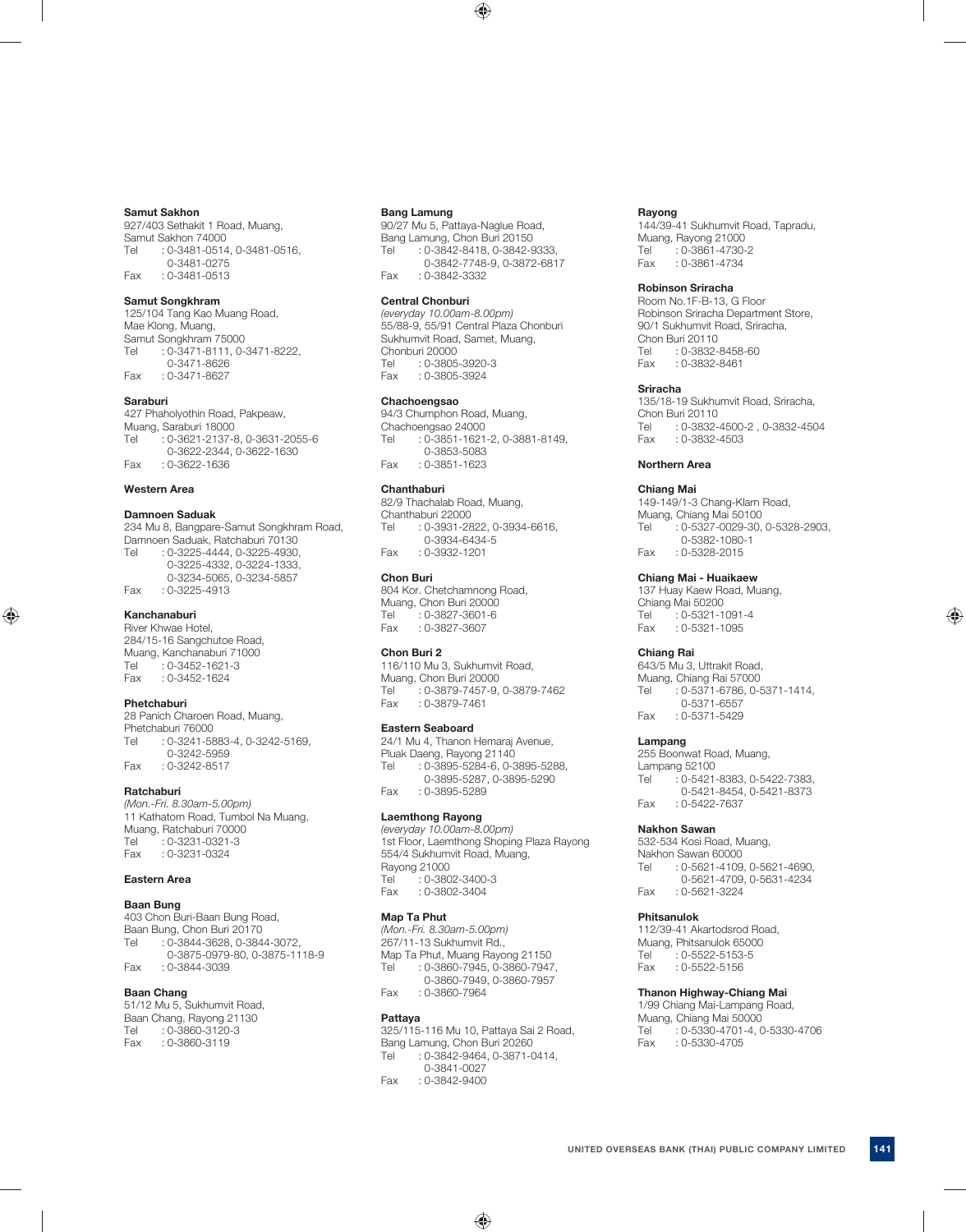## Branch Network

as of March 31, 2012

#### **North East Area**

#### **Central Plaza Udon Thani**

*(everyday 10.00am-8.00pm)*  Central Plaza Udon Thani Department Store, 277/3 Prajaksilllapakorn Road, Muang, Udon Thani 41000 Tel : 0-4292-1458-61 Fax : 0-4292-1462

#### **Khon Kaen**

34, 34/1-2 Namuang Road, Muang, Khon Kaen 40000 Tel : 0-4323-7620-1, 0-4333-4577, 0-4323-7609 Fax : 0-4323-7435

#### **Nakhon Ratchasima**

2-4 Choompol Road, Muang, Nakhon Ratchasima 30000 Tel : 0-4426-8873-7 Fax : 0-4425-5476

#### **Nakhon Ratchasima 2**

545 Friendship Highway, Muang, Nakhon Ratchasima 30000<br>Tel : 0-4426-3487-91 Tel : 0-4426-3487-91<br>Fax : 0-4426-3493  $: 0 - 4426 - 3493$ 

#### **Roiet**

427-429 Phadungpanich Road, Muang, Roiet 45000 Tel : 0-4351-5850-2 Fax : 0-4351-5854

#### **Sakon Nakhon**

1551/9-10 Sukkasaem Road, Muang, Sakon Nakhon 47000 Tel : 0-4271-6350, 0-4271-6303, 0-4271-6895, 0-4271-6765, 0-4271-6230 Fax : 0-4271-6728

#### **Surin**

79,81,83 Chitbumrung Road, Muang, Surin 32000 Tel : 0-4451-1848, 0-4451-8997, 0-4451-8998 Fax : 0-4451-1081

#### **Ubon Ratchathani**

177 Ubparat Road, Muang, Ubon Ratchathani 34000 Tel : 0-4524-3830-1, 0-4526-2904<br>Fax : 0-4524-3832  $: 0 - 4524 - 3832$ 

## **Udon Thani**

359 Phosri Road, Muang, Udon Thani 41000 Tel : 0-4222-1333, 0-4222-3613, 0-4234-3425, 0-4224-9590 Fax : 0-4224-4062

## **Khonkaen - Thanon Mittraparb**

81/1 Mitraparb Road, Muang, Khon Kaen 40000 Tel : 0-4324-1686, 0-4324-1268, 0-4324-2547<br>0-4323-8435 Fax  $: 0 - 4323 - 8435$ 

#### **Southern Area**

#### **Central Festival Phuket**

*(everyday 10.00am-8.00pm)*  Central Festival Phuket Department Store, 74-75 Mu 5 Tumbol Vichit, Muang, Phuket 83000 Tel : 0-7621-0526, 0-7621-0534, 0-7621-0575<br>0-7621-0596 : Fax  $\cdot$  0-7621-0596

## **Hat Pa Tong**

159, 161, 163 Rat-U-Thit 200 years Road, Krathu, Phuket 83150<br>Tel : 0-7634-0489 Tel : 0-7634-0489, 0-7634-0142-3<br>Fax : 0-7634-1169 : 0-7634-1169

#### **Hat Yai**

164 Nipat-utit 1 Road, Hat Yai, Songkhla 90110 Tel : 0-7424-3032, 0-7424-3810, 0-7424-5033, 0-7423-5605<br>
Eax : 0-7423-5606  $: 0 - 7423 - 5606$ 

## **Nakhon Sri Thammarat**

*(Mon.-Fri. 8.30am-5.00pm)*  1719-1721 Rajdamnern Road, Muang, Nakhon Sri Thammarat 80000 Tel : 0-7535-6112, 0-7535-6860-1 Fax : 0-7534-2352

#### **Phuket**

206 Phuket Road, Muang, Phuket 83000<br>Tel : 0-76  $: 0 - 7621 - 1566, 0 - 7621 - 1577,$ 0-7621-4901-2, 0-7621-0970-1<br>Co-7621-4902  $: 0 - 7621 - 4902$ 

#### **Surat Thani**

208/2-3 Chonkasem Road, Muang, Surat Thani 84000 Tel : 0-7728-6292-4 Fax : 0-7728-6298

### **Thanon Phetchakasem Hatyai**

452/8 Phetchakasem Hatyai Road, Hatyai district, Songkhla 90110<br>Tel : 0-7422-0262-3, 0-742 : 0-7422-0262-3, 0-7422-0274-5 Fax : 0-7422-0281

## **Trang**

*(Mon.-Fri. 8.30am-5.00pm)*  1/5-6 Phraram 6 Road, Thap Thian, Muang, Trang 92000<br>Tel : 0-7521-778  $: 0.7521 - 7782 - 4, 0.7521 - 7781$ Fax : 0-7521-7785

#### **Yala**

8-12 Pipitpakdi Road, Muang, Yala 95000<br>Tel : 0-7 : 0-7321-2218, 0-7321-2414 0-7324-0872, 0-7324-0873 Fax : 0-7321-3764

#### **Distribution Channels**

Branches 157 ATM 373 Foreign Exchange Kiosks 31<br>UOB Call Center 6-2285-1555 UOB Call Center Website www.uob.co.th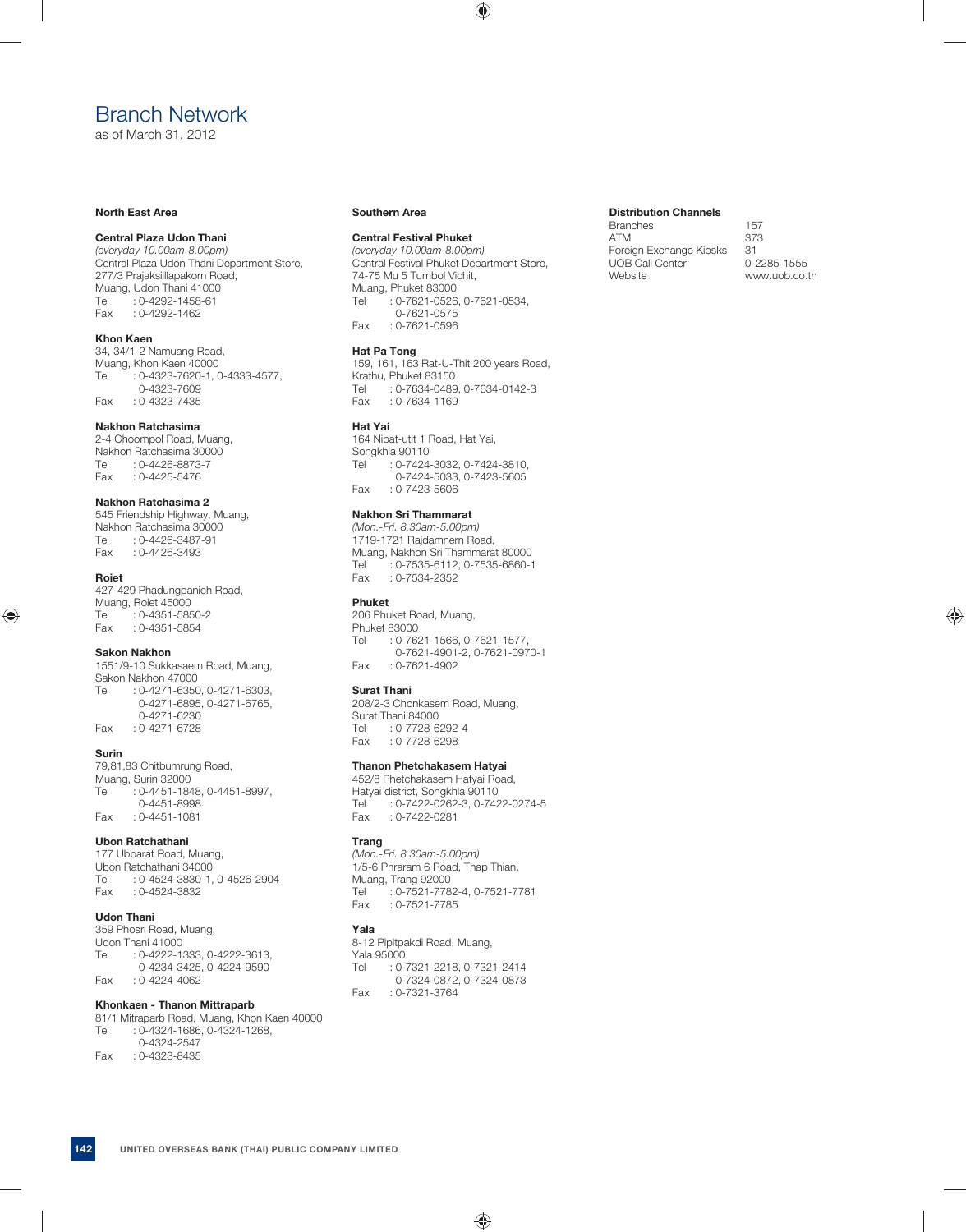## **Company Information**

| 13d116                             | . UHIIGU UVU SEAS       |
|------------------------------------|-------------------------|
| Public company registration number | : 0107535000176         |
| Nature of business                 | : Commercial Bar        |
| Registration address               | : 191 South Satho       |
| Tel                                | $: 0 - 2343 - 3000$     |
| Fax                                | $: 0 - 2287 - 2973 - 4$ |
| S.W.I.F.T.                         | : UOVBTHBK              |
| Website                            | : www.uob.co.th         |

## **Auditor**

- Name : United Overseas Bank (Thai) Public Company Limited
	-
	- ial Bank
	- Sathon Road, Sathon, Bangkok 10120
	-
	-
	-
	-
- Mrs. Nonglak Pumnoi : Certified Public Accountant (Thailand) No. 4172 and/or Ms. Rungnapa Lertsuwankul : Certified Public Accountant (Thailand) No. 3516 and/or
- Mr. Narong Puntawong : Certified Public Accountant (Thailand) No. 3315

Ernst & Young Office Limited 33rd Floor Lake Rajada Office Complex 193/136-137 Rajadapisek Road, Klong Toey, Bangkok 10110 G.P.O. Box 1047 Bangkok 10501, Thailand Tel : 0-2264-0777 Fax : 0-2264-0789-90 Website : www.ey.com

## **Registrar**

United Overseas Bank (Thai) Public Company Limited 191 South Sathon Road, Sathon, Bangkok 10120 Tel : 0-2343-4951-2 Fax : 0-2286-5841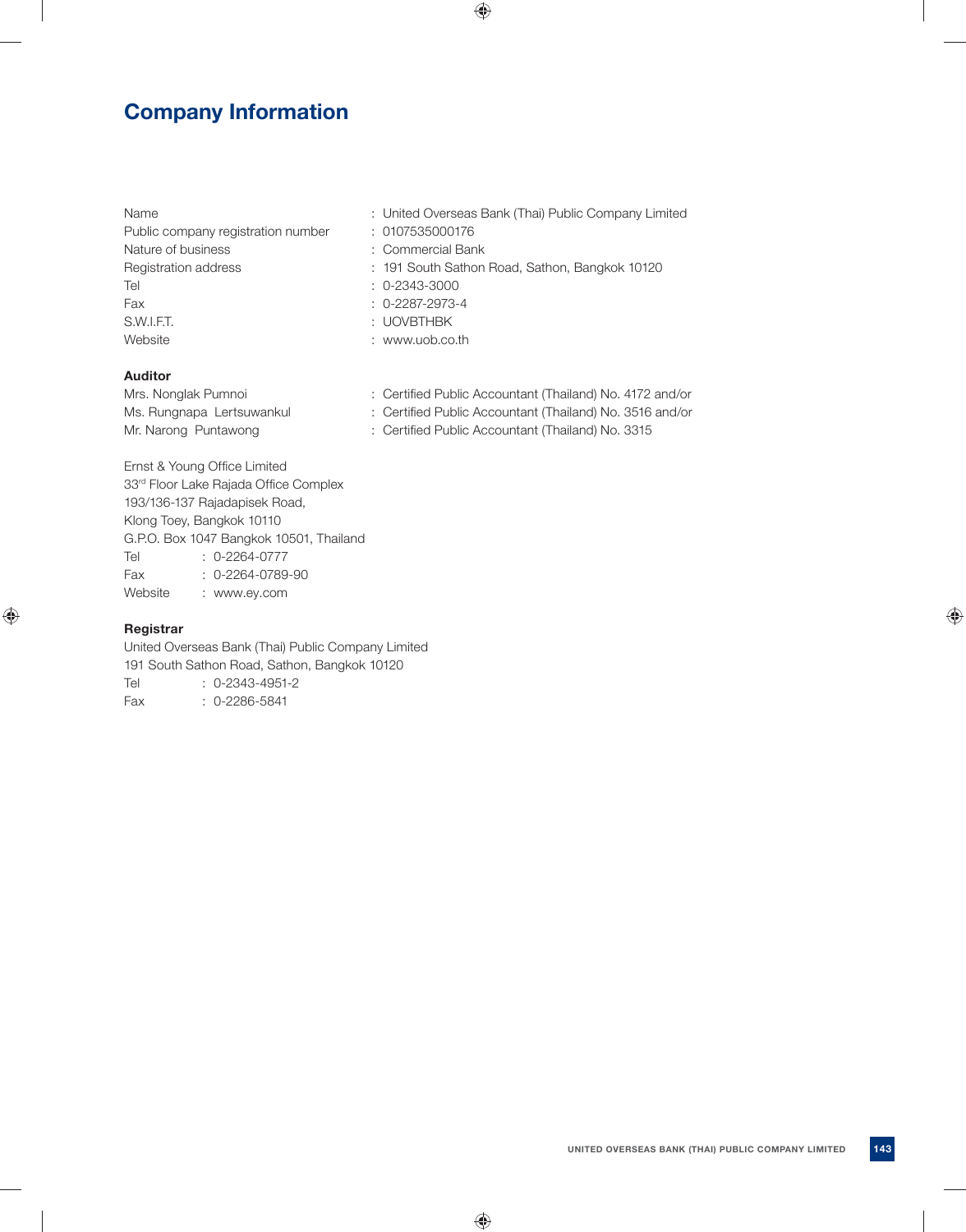## **Credit Ratings**

| <b>Moody's Investors Service</b> | <b>Rating</b> | as at 1 November 2011 |
|----------------------------------|---------------|-----------------------|
|                                  |               |                       |
| Long-Term Bank Deposits          | Baa1          |                       |
| Short-Term Bank Deposits         | Prime-2       |                       |
| Long-Term Outlook                | Stable        |                       |
| Short-Term Outlook               | Stable        |                       |
| <b>Financial Strength</b>        |               |                       |
| Financial Strength Outlook       | Stable        |                       |
|                                  |               |                       |

| <b>Fitch Ratings</b>           | Rating         | as at 25 November 2011 |
|--------------------------------|----------------|------------------------|
|                                |                |                        |
| Long-Term Foreign Currency     | $BBB+$         |                        |
| Short-Term Foreign Currency    | F <sub>2</sub> |                        |
| Long-Term Outlook              | Stable         |                        |
| Viability                      | bbb-           |                        |
| Individual                     | C              |                        |
| Support                        | $\overline{2}$ |                        |
| National Rating-Long-Term      | AAA(tha)       |                        |
| National Rating-Short-Term     | $F1+(tha)$     |                        |
| <b>National Rating Outlook</b> | Stable         |                        |

| <b>Rating</b>  | as at 1 December 2011 |
|----------------|-----------------------|
| $BBB+$         |                       |
| A <sub>2</sub> |                       |
| Stable         |                       |
| axA+           |                       |
| axA-1          |                       |
|                |                       |